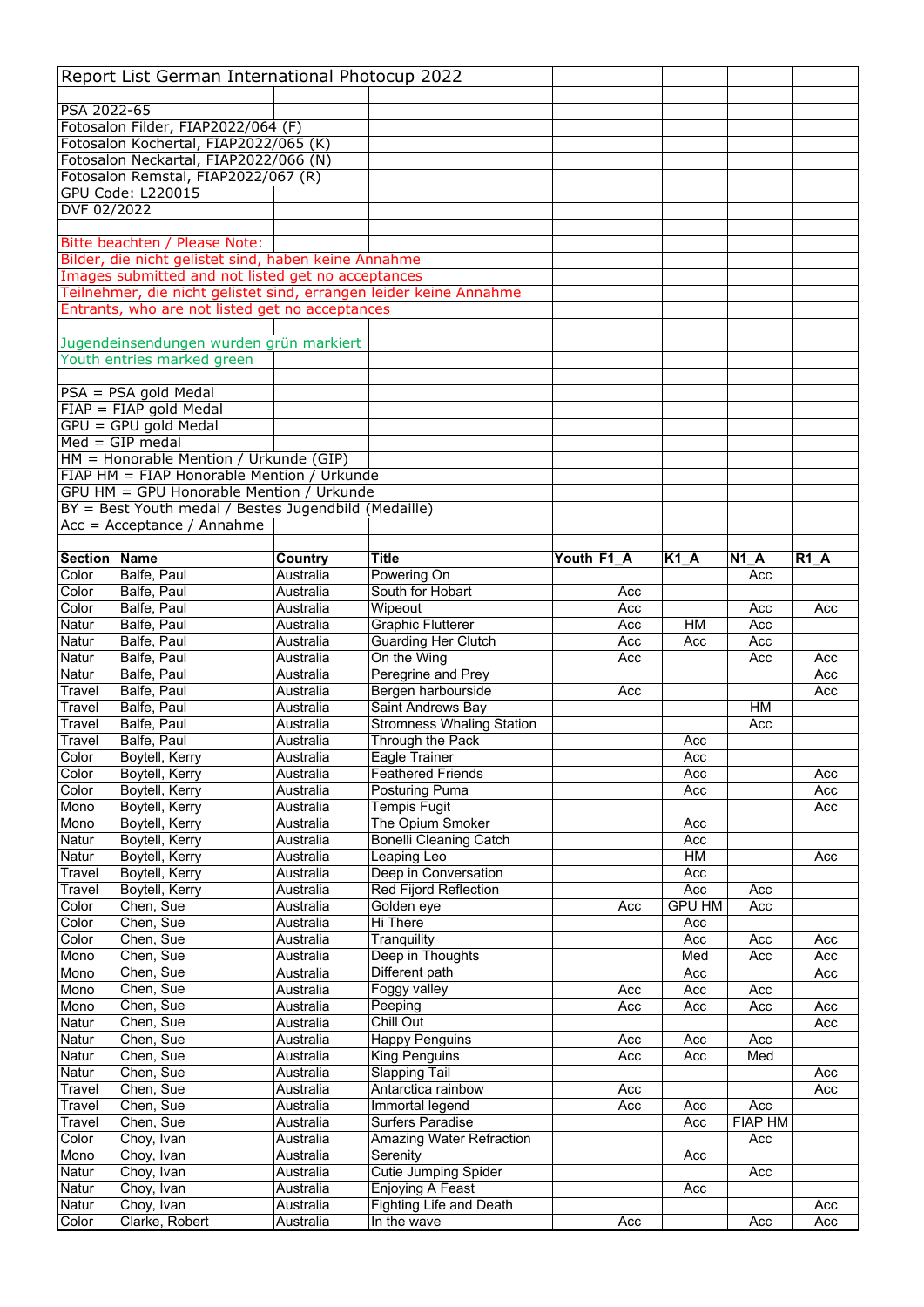| <b>Section Name</b> |                      | Country   | <b>Title</b>                | Youth F1 A |            | $K1_A$ | $\overline{N1}A$ | <b>R1 A</b> |
|---------------------|----------------------|-----------|-----------------------------|------------|------------|--------|------------------|-------------|
| Color               | Clarke, Robert       | Australia | Strike me lucky             |            | <b>HM</b>  |        | Acc              | Acc         |
| Mono                | Clarke, Robert       | Australia | <b>Enchanted forest</b>     |            | Acc        | Acc    |                  |             |
| Mono                | Clarke, Robert       | Australia | Ice arch                    |            | Acc        |        |                  |             |
| Mono                | Clarke, Robert       | Australia | Old timer                   |            |            |        | Acc              | Acc         |
| Natur               | Clarke, Robert       | Australia | Feeding                     |            |            |        |                  |             |
|                     |                      | Australia | Gold harbour                |            | Acc        |        |                  |             |
| Natur               | Clarke, Robert       |           |                             |            | Acc        | Acc    | Acc              | Acc         |
| Natur               | Clarke, Robert       | Australia | Hanging on                  |            |            |        |                  | Acc         |
| Travel              | Clarke, Robert       | Australia | <b>Belief</b>               |            |            |        | Acc              |             |
| Travel              | Clarke, Robert       | Australia | <b>Cape Wiles</b>           |            |            |        | Acc              |             |
| Travel              | Clarke, Robert       | Australia | Dawn parade                 |            |            | Acc    |                  |             |
| Color               | Gooley, Terry        | Australia | Penny for His Thoughts      |            | Acc        | Acc    | Acc              |             |
| Color               | Gooley, Terry        | Australia | The Cove                    |            |            |        | Acc              |             |
| Mono                | Gooley, Terry        | Australia | Jo with Hat                 |            | Acc        |        |                  |             |
| Mono                | Gooley, Terry        | Australia | Soulful                     |            |            |        |                  | Acc         |
| Mono                | Gooley, Terry        | Australia | <b>The Elder</b>            |            |            | Acc    |                  |             |
| Color               | Horsnell, Jenni      | Australia | Coot with three chicks      |            | Acc        |        |                  | Acc         |
| Color               | Horsnell, Jenni      | Australia | Courting with yellow petal  |            | Acc        |        | Acc              |             |
| Color               | Horsnell, Jenni      | Australia | The Shearer                 |            |            | Acc    | Acc              |             |
| Mono                | Horsnell, Jenni      | Australia | Dewy Robberfly 3            |            |            | Acc    | $\overline{HM}$  |             |
|                     |                      |           |                             |            |            |        |                  |             |
| Mono                | Horsnell, Jenni      | Australia | <b>Mating Kestrels 2</b>    |            |            | Acc    |                  |             |
| Mono                | Horsnell, Jenni      | Australia | <b>Two Magnolias</b>        |            |            |        |                  | Acc         |
| Mono                | Horsnell, Jenni      | Australia | <b>Two Shearers</b>         |            |            |        | Acc              |             |
| Color               | Kleindienst, Valerie | Australia | <b>Farewell Party</b>       |            |            |        |                  | Acc         |
|                     |                      |           | Grey Cloud over Story       |            |            |        |                  |             |
| Color               | Kleindienst, Valerie | Australia | <b>Bridge</b>               |            |            |        |                  | Acc         |
| Color               | Kleindienst, Valerie | Australia | <b>Portrait of Navid</b>    |            | Acc        | Acc    | Acc              | Acc         |
| Mono                | Kleindienst, Valerie | Australia | <b>Kestrel Beauty</b>       |            |            | Acc    |                  |             |
| Mono                | Kleindienst, Valerie | Australia | Navid Peeking               |            |            |        | <b>GPU HM</b>    | Acc         |
| Natur               | Kleindienst, Valerie | Australia | <b>Egrets Mating</b>        |            |            | Acc    | Acc              |             |
| Natur               | Kleindienst, Valerie | Australia | Mating on Water             |            |            |        | Acc              |             |
| Travel              | Kleindienst, Valerie | Australia | <b>Rice Depot</b>           |            |            |        |                  | Acc         |
| Travel              | Kleindienst, Valerie | Australia | The Shoe Minder             |            |            | Acc    | <b>FIAP HM</b>   | Acc         |
|                     |                      |           |                             |            |            |        |                  |             |
| Travel              | Kleindienst, Valerie | Australia | Visiting the Penguins       |            | Acc        |        |                  |             |
|                     |                      |           |                             |            |            |        |                  |             |
| Travel              | Kleindienst, Valerie | Australia | Zebu Cart at Baobab Avenue  |            |            | Acc    |                  |             |
| Color               | Kuzman, Noelene      | Australia | <b>Cyborg Princess</b>      |            | Acc        |        | Acc              | Acc         |
| Color               | Kuzman, Noelene      | Australia | <b>Half Spotted</b>         |            |            | Acc    |                  |             |
| Mono                | Kuzman, Noelene      | Australia | <b>Battle Stance</b>        |            |            | Acc    |                  |             |
| Mono                | Kuzman, Noelene      | Australia | Greta at the Window         |            |            | Acc    | Acc              | Acc         |
| Mono                | Kuzman, Noelene      | Australia | Portrait                    |            | <b>PSA</b> |        | Acc              |             |
| Travel              | Kuzman, Noelene      | Australia | <b>Myanmar Market Boats</b> |            | Acc        |        |                  |             |
| Travel              | Kuzman, Noelene      | Australia | Slunj Castle Ruins          |            | Acc        |        |                  |             |
| Color               | Labuschagne, Martie  | Australia | Racingg 6826                |            | Acc        |        |                  |             |
| Color               | Labuschagne, Martie  | Australia | Street scene 8940           |            |            | Acc    |                  |             |
|                     | Labuschagne, Martie  | Australia | Wheat in motion 6981        |            |            |        |                  |             |
| Color               | Labuschagne, Martie  |           |                             |            |            |        | Acc<br>Acc       | Acc         |
| Natur               |                      | Australia | Go away 2629                |            | Acc        |        |                  |             |
| Natur               | Labuschagne, Martie  | Australia | No thanks 8331              |            | Acc        | Acc    | Acc              |             |
| Natur               | Labuschagne, Martie  | Australia | Pelican splash 4731         |            | Acc        | Acc    | HM               |             |
| Natur               | Labuschagne, Martie  | Australia | <b>Wren 7149</b>            |            | Acc        | Acc    | Acc              | Acc         |
| Color               | Labuschagne, Stephan | Australia | Follow the line 0533        |            |            |        | Acc              |             |
| Color               | Labuschagne, Stephan | Australia | Getting some air 7057       |            | HM         |        | Acc              | Acc         |
| Natur               | Labuschagne, Stephan | Australia | Away I go 9643              |            | Acc        |        |                  |             |
| Natur               | Labuschagne, Stephan | Australia | Ready steady 4050           |            | Acc        | Acc    | Acc              | Acc         |
| Mono                | Moore, Michael       | Australia | Finely balanced             |            | Acc        | Acc    |                  |             |
| Mono                | Moore, Michael       | Australia | Please                      |            |            | Acc    |                  |             |
| Natur               | Moore, Michael       | Australia | Bee in Lavender             |            | Acc        | Acc    | Acc              |             |
| Natur               | Moore, Michael       | Australia | Bee Macro 1                 |            | Acc        |        | Acc              |             |
| Travel              | Moore, Michael       | Australia | <b>Wellington Cable Car</b> |            | Acc        | Acc    |                  |             |
| Color               | Moritz, Vicki        | Australia | Flynns beach oops           |            |            |        | Acc              |             |
| Color               |                      |           | Town beach morning surf     |            |            |        |                  |             |
|                     | Moritz, Vicki        | Australia |                             |            |            |        | Acc              | Acc         |
| Mono                | Moritz, Vicki        | Australia | Flynns beach coming in      |            |            |        |                  | Acc         |
| Mono                | Moritz, Vicki        | Australia | Saiing at St Kilda          |            |            |        | Acc              | Acc         |
| Mono                | Moritz, Vicki        | Australia | Tram from the shadows       |            |            |        | Med              |             |
|                     |                      |           | <b>Australian Emperor</b>   |            |            |        |                  |             |
| Natur               | Moritz, Vicki        | Australia | egglaying                   |            |            |        |                  | Acc         |
| Natur               | Moritz, Vicki        | Australia | Bell miner take off         |            | Acc        |        |                  |             |
| Travel              | Moritz, Vicki        | Australia | Cuban tiptruck              |            |            | Acc    | Acc              |             |
| Travel              | Moritz, Vicki        | Australia | Town beach morning          |            |            |        |                  | Acc         |
| Travel              | Moritz, Vicki        | Australia | Transporte de la Habana     |            |            |        | Acc              | HM          |
|                     |                      |           |                             |            |            |        |                  |             |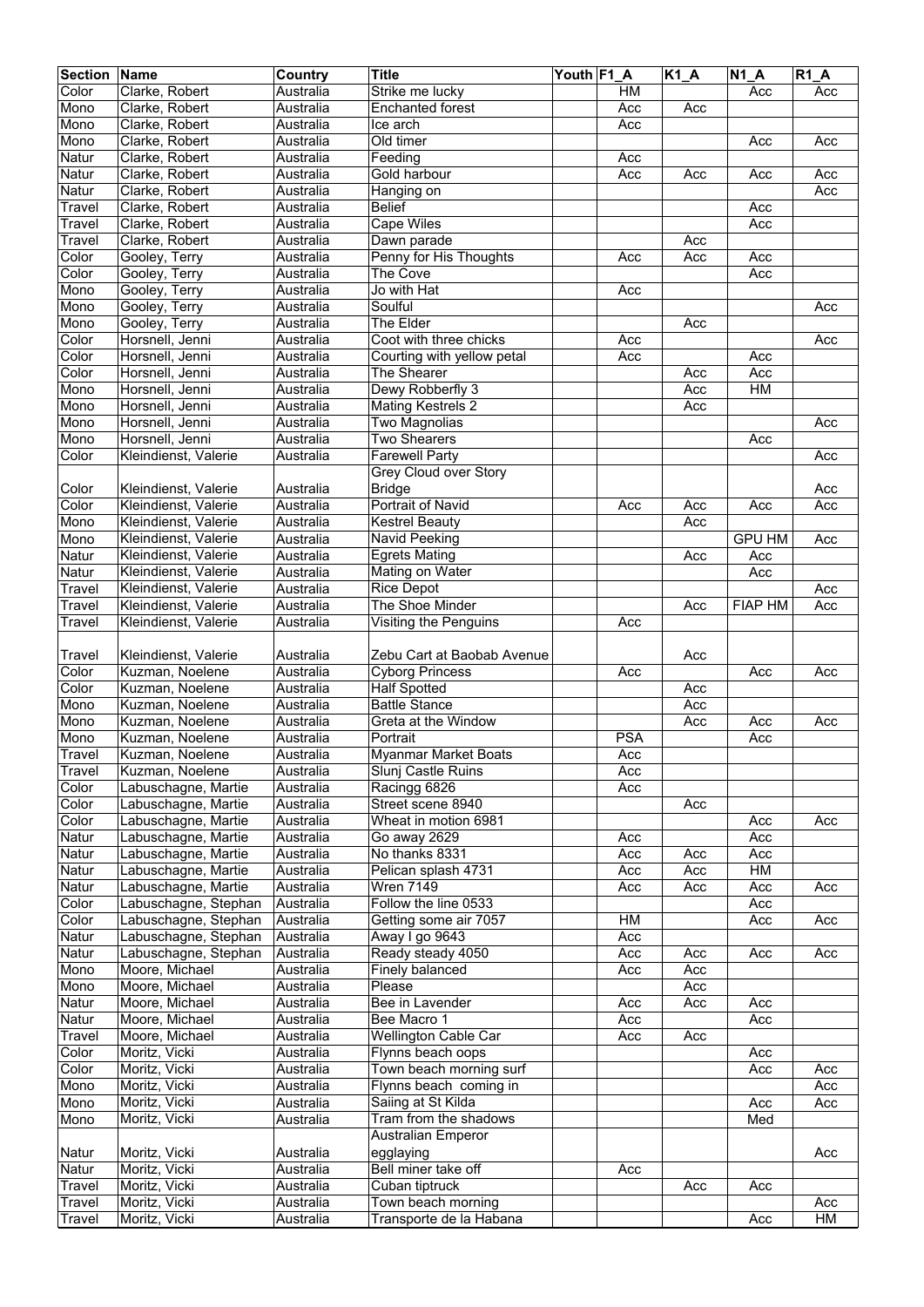| <b>Section</b> | Name                           | Country                | <b>Title</b>                                 | Youth F1_A |            | $K1_A$        | <b>N1 A</b> | $R1_A$      |
|----------------|--------------------------------|------------------------|----------------------------------------------|------------|------------|---------------|-------------|-------------|
|                |                                |                        |                                              |            |            |               |             |             |
| Travel         | Moritz, Vicki                  | Australia              | Vinales tobacco processing                   |            | Acc        |               |             | Acc         |
| Color          | Munro, David                   | Australia              | Alien Landscape                              |            | Acc        | Acc           |             |             |
| Color          | Munro, David                   | Australia              | <b>Midnight Blue</b>                         |            | Acc        |               | Acc         |             |
| Mono           | Munro, David<br>Munro, David   | Australia              | Foggy Trail                                  |            |            | Acc           |             |             |
| Mono<br>Mono   | Munro, David                   | Australia<br>Australia | Heading home<br><b>Twisted Visions</b>       |            | HM         |               |             | Acc         |
| Color          | O'Brien, Peter                 | Australia              | Italo in Full Swing                          |            | Acc        | Acc           |             |             |
| Mono           | O'Brien, Peter                 | Australia              | Carmichael at Rip Curl                       |            | Acc        | Acc           | Acc         |             |
| Mono           | O'Brien, Peter                 | Australia              | <b>Early Morning Surf</b>                    |            | Med        | Acc           | Acc         |             |
| Mono           | O'Brien, Peter                 | Australia              | The Snack                                    |            |            |               |             | Acc         |
| Natur          | O'Brien, Peter                 | Australia              | <b>Death Throws</b>                          |            | Acc        |               | Acc         | Acc         |
| Natur          | O'Brien, Peter                 | Australia              | Hard Way to Get a Drink                      |            | Acc        | Acc           | Acc         | Acc         |
| Color          | Patterson, lan                 | Australia              | Albatross and Chick                          |            | Acc        |               |             |             |
| Color          | Patterson, lan                 | Australia              | Leafy                                        |            |            | Acc           |             |             |
| Color          | Patterson, lan                 | Australia              | <b>Steps to Nowhere</b>                      |            | Acc        | Acc           |             |             |
| Natur          | Patterson, Ian                 | Australia              | Anemone Fish                                 |            |            | Acc           | Acc         |             |
| Natur          | Patterson, lan                 | Australia              | Cruising                                     |            |            | Acc           | HM          | Acc         |
| Natur          | Patterson, lan                 | Australia              | Wait for Me                                  |            | Acc        | Acc           | Acc         | H M         |
| Travel         | Patterson, lan                 | Australia              | Vegan is Healthy                             |            |            |               |             | Acc         |
| Color<br>Mono  | Seidel, Keith                  | Australia              | Eye Stairs                                   |            | Acc        |               |             |             |
|                | Seidel, Keith                  | Australia              | Moralana IR                                  |            | Acc        |               |             |             |
| Mono<br>Travel | Seidel, Keith<br>Seidel, Keith | Australia<br>Australia | The Don No.3<br><b>Cesky Krumlov</b>         |            | Acc        |               |             | Acc         |
| Travel         | Seidel, Keith                  | Australia              | <b>Prague Swans</b>                          |            | Acc        |               |             |             |
| Travel         | Seidel, Keith                  | Australia              | The Little Church                            |            | Acc        | Acc           | Acc         | Acc         |
| Color          | Shu, Yao Zu                    | Australia              | Argyle Stairs                                |            |            | Acc           |             |             |
| Color          | Shu, Yao Zu                    | Australia              | Cowgirl                                      |            |            | Acc           |             |             |
| Mono           | Shu, Yao Zu                    | Australia              | Rodeo 5                                      |            | Acc        | <b>PSA</b>    | Acc         | Acc         |
| Mono           | Shu, Yao Zu                    | Australia              | Surfing 4                                    |            | Acc        |               | Acc         | Acc         |
| Natur          | Shu, Yao Zu                    | Australia              | Feeding Baby 5                               |            | Acc        |               |             |             |
| Natur          | Shu, Yao Zu                    | Australia              | Kingfisher Feeding 2                         |            |            | Acc           | Acc         |             |
| Natur          | Shu, Yao Zu                    | Australia              | Picking Up Three                             |            | Acc        |               | Acc         |             |
| Natur          | Shu, Yao Zu                    | Australia              | Water Splash                                 |            | Acc        |               | Acc         | <b>FIAP</b> |
| Travel         | Shu, Yao Zu                    | Australia              | Ambilight                                    |            | Acc        | Med           | Acc         |             |
|                |                                |                        | Night at Sydney Opera                        |            |            |               |             |             |
| Travel         | Shu, Yao Zu                    | Australia              | House                                        |            | Acc        | Acc           |             |             |
| Travel         | Shu, Yao Zu                    | Australia              | <b>Waiting For Taxi Boat</b>                 |            | H M        | Acc           | Acc         |             |
| Color<br>Color | Stoffl, Bernd<br>Stoffl, Bernd | Australia<br>Australia | Almeria Lighthouse<br>Man on Billhorn Bridge |            |            | Acc<br>Acc    | Acc<br>Acc  |             |
| Color          | Stoffl, Bernd                  | Australia              | Night over the Valley                        |            | Acc        |               | Acc         |             |
| Color          | Stoffl, Bernd                  | Australia              | <b>Winter Sunset</b>                         |            |            |               | Acc         | Acc         |
| Mono           | Stoffl, Bernd                  | Australia              | <b>Bicycle Excursion</b>                     |            |            |               | Acc         |             |
| Mono           | Stoffl, Bernd                  | Australia              | Disconnected                                 |            |            | Acc           | Acc         | Acc         |
| Mono           | Stoffl, Bernd                  | Australia              | <b>Night Walk</b>                            |            |            | HM            | Acc         |             |
| Mono           | Stoffl, Bernd                  | Australia              | <b>Walter Valley</b>                         |            | Acc        | <b>GPU HM</b> |             |             |
| Travel         | Stoffl, Bernd                  | Australia              | On Yamuna River                              |            | Acc        | Acc           | Acc         |             |
| Travel         | Stoffl, Bernd                  | Australia              | Sunrise at Kinderdijk                        |            | Med        | Acc           | Acc         |             |
| Color          | Tilley, Paul                   | Australia              | <b>Colour Runners</b>                        |            |            |               | Acc         |             |
| Color          | Tilley, Paul                   | Australia              | Emma                                         |            | Acc        |               | Acc         |             |
| Color          | Tilley, Paul                   | Australia              | Emma at 21                                   |            | Acc        | Acc           | Acc         | Acc         |
| Color          | Tilley, Paul                   | Australia              | F1 Drifting                                  |            |            | HM            | Acc         |             |
| Mono           | Tilley, Paul<br>Tilley, Paul   | Australia<br>Australia | Captain John<br>Sad Princess                 |            | Acc        | Acc           | Acc         | Acc         |
| Mono<br>Mono   | Tilley, Paul                   | Australia              | <b>Structural Lines</b>                      |            | Acc<br>Acc | Acc<br>Acc    | Acc         | Acc<br>Acc  |
| Mono           | Tilley, Paul                   | Australia              | The Blacksmith                               |            | Acc        | Acc           |             |             |
| Natur          | Tilley, Paul                   | Australia              | <b>Osprey Nest</b>                           |            |            | Acc           |             |             |
| <b>Travel</b>  | Tilley, Paul                   | Australia              | Cradle Mountain View                         |            |            | Acc           |             |             |
| Travel         | Tilley, Paul                   | Australia              | Lawn Hill                                    |            | Acc        | Acc           |             |             |
| Travel         | Tilley, Paul                   | Australia              | Outback Breakfast Spot                       |            |            |               |             | Acc         |
| Travel         | Tilley, Paul                   | Australia              | The Hazards                                  |            |            | Acc           | Acc         |             |
| Color          | Watson, Graeme                 | Australia              | Here I Come                                  |            | Acc        |               |             | Acc         |
| Color          | Watson, Graeme                 | Australia              | Kenya And Romania                            |            |            |               | Acc         |             |
| Mono           | Watson, Graeme                 | Australia              | Mens AFL 5                                   |            |            | Acc           | Acc         |             |
| Natur          | Watson, Graeme                 | Australia              | Big Seas 4                                   |            | Acc        | Acc           |             | HM          |
| Natur          | Watson, Graeme                 | Australia              | Corella Landing 6                            |            |            | Acc           |             |             |
|                |                                |                        | Eastern Spinebill On                         |            |            |               |             |             |
| Natur          | Watson, Graeme                 | Australia              | Kangaroo Paw 5                               |            | Acc        |               |             |             |
| <b>Travel</b>  | Watson, Graeme                 | Australia              | Emerald City 20                              |            |            | Acc           |             |             |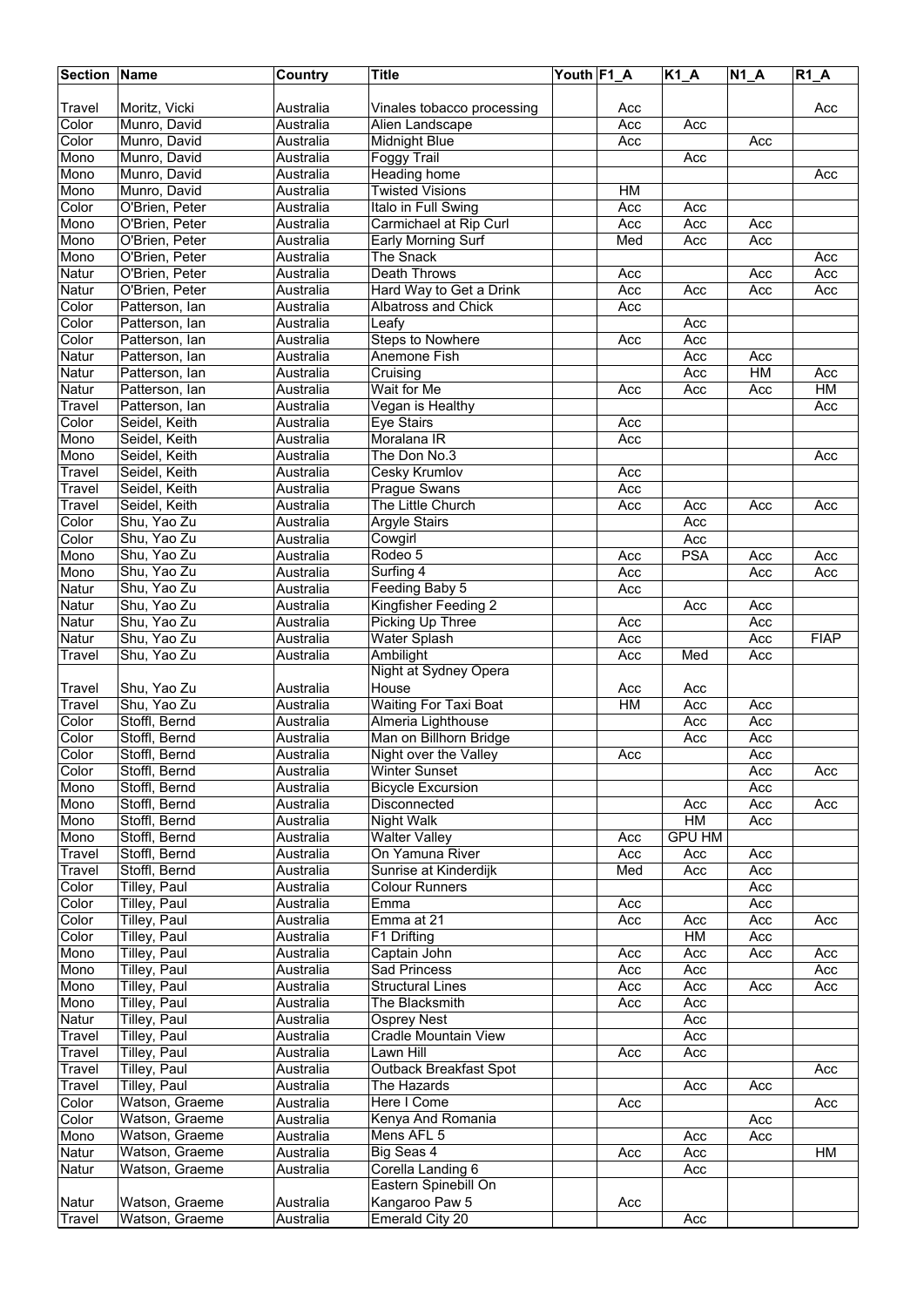| <b>Section</b> | Name                 | Country   | <b>Title</b>                     | Youth F1 A |     | $K1_A$    | <b>N1 A</b>      | $R1_A$ |
|----------------|----------------------|-----------|----------------------------------|------------|-----|-----------|------------------|--------|
| Travel         | Watson, Graeme       | Australia | In The Louvre 2                  |            | Acc |           |                  |        |
| Color          | Woodcock, David      | Australia | Haymaking                        |            |     |           | Acc              |        |
| Color          | Woodcock, David      | Australia | Mona Passage                     |            |     |           | Acc              | Acc    |
| Mono           | Woodcock, David      | Australia | Lunchtime                        |            |     | Acc       |                  |        |
| Natur          | Woodcock, David      | Australia |                                  |            |     | Acc       | Acc              |        |
|                | Woodcock, David      |           | Drying Out<br><b>Tidal Swirl</b> |            |     |           |                  |        |
| Natur          |                      | Australia |                                  |            | Acc |           |                  |        |
| Color          | Woodcock, Jane       | Australia | Enjoying a Pipe                  |            |     | Acc       |                  |        |
| Mono           | Woodcock, Jane       | Australia | Receding Tide                    |            |     |           | Acc              | Acc    |
| Travel         | Woodcock, Jane       | Australia | <b>Bungle Bungles</b>            |            | Acc | Acc       | Acc              |        |
| Color          | Wright, Robyn        | Australia | Morning Light                    |            |     |           | Acc              | Acc    |
| Mono           | Wright, Robyn        | Australia | About to Bloom                   |            | Acc |           |                  |        |
| Mono           | Wright, Robyn        | Australia | Blooming                         |            | Acc |           |                  |        |
| Mono           | Wright, Robyn        | Australia | Rocco                            |            |     | Acc       |                  | Acc    |
| Color          | Andrä, Gerhard       | Austria   | Der Altar                        |            |     | Acc       |                  | Acc    |
| Mono           | Andrä, Gerhard       | Austria   | Piber                            |            |     |           |                  | Acc    |
| Mono           | Andrä, Gerhard       | Austria   | Windräder                        |            |     |           | Acc              |        |
| Natur          | Andrä, Gerhard       | Austria   | Kompassqualle                    |            | Acc | Acc       |                  | Acc    |
| Travel         | Andrä, Gerhard       | Austria   | Rebenstockfeld                   |            |     |           |                  | Acc    |
| Travel         | Andrä, Gerhard       | Austria   | Zell am See                      |            |     | Acc       |                  |        |
| Color          | Divitschek, Heide    | Austria   | Almsee                           |            |     |           | Acc              |        |
| Color          | Divitschek, Heide    | Austria   | Hütte am See                     |            | Acc |           |                  |        |
| Color          |                      |           |                                  |            |     |           |                  |        |
|                | Divitschek, Heide    | Austria   | Weingärten                       |            |     |           | Acc              |        |
| Mono           | Divitschek, Heide    | Austria   | Pusteblume                       |            | Acc |           |                  |        |
| Mono           | Divitschek, Heide    | Austria   | U-Bahn                           |            | Acc | Acc       | Acc              |        |
| Mono           | Divitschek, Heide    | Austria   | Winterschlaf                     |            | Acc |           |                  |        |
| Natur          | Divitschek, Heide    | Austria   | Eisbär                           |            |     |           | Acc              |        |
| Natur          | Divitschek, Heide    | Austria   | Kostbares Wasser                 |            |     | Acc       |                  | Acc    |
| Travel         | Divitschek, Heide    | Austria   | Pragser Wildsee                  |            |     | Acc       | Acc              |        |
| Travel         | Divitschek, Heide    | Austria   | Rosengarten                      |            | Acc |           |                  | Acc    |
| Travel         | Divitschek, Heide    | Austria   | Roter Felsen von Arbatax         |            |     |           | Acc              |        |
| Travel         | Divitschek, Heide    | Austria   | Toskana                          |            |     | Acc       |                  |        |
| Color          | Divitschek, Reinhold | Austria   | Aufgang                          |            |     | <b>HM</b> | Acc              | Acc    |
| Color          | Divitschek, Reinhold | Austria   | Das Fahrrad                      |            | Acc | Acc       | Acc              | Acc    |
| Color          | Divitschek, Reinhold | Austria   | Gestrandet                       |            |     |           | Acc              |        |
| Color          | Divitschek, Reinhold | Austria   | Gipfelgluehen                    |            |     |           | Acc              |        |
| Mono           | Divitschek, Reinhold | Austria   | Fenster                          |            | Acc | Acc       |                  | Acc    |
| Mono           | Divitschek, Reinhold | Austria   | Lost Place                       |            | HM  | Acc       |                  |        |
| Mono           | Divitschek, Reinhold | Austria   | Rovinj                           |            | Acc |           | Acc              |        |
| Mono           | Divitschek, Reinhold |           | Zerplatzt                        |            |     |           |                  |        |
|                |                      | Austria   |                                  |            |     |           |                  | Acc    |
| Natur          | Divitschek, Reinhold | Austria   | <b>Bienenfresser</b>             |            | Acc | Acc       |                  | Acc    |
| Natur          | Divitschek, Reinhold | Austria   | Haubentaucher                    |            | Acc |           |                  |        |
| Natur          | Divitschek, Reinhold | Austria   | Murmel                           |            | Acc |           |                  | Acc    |
| Natur          | Divitschek, Reinhold | Austria   | Schwarzsee                       |            |     | Acc       |                  |        |
| Travel         | Divitschek, Reinhold | Austria   | Louvre                           |            |     | Acc       | Acc              |        |
| Travel         | Divitschek, Reinhold | Austria   | Oper Wien                        |            | Acc | Acc       |                  | Acc    |
| Travel         | Divitschek, Reinhold | Austria   | Pragser Wildsee                  |            |     | Acc       | Acc              | Acc    |
| Travel         | Divitschek, Reinhold | Austria   | Riomaggiore                      |            | Med | Acc       | Acc              |        |
| Color          | Ekart, Johannes      | Austria   | <b>Behind the Waterfall</b>      |            |     |           | Acc              |        |
| Color          | Ekart, Johannes      | Austria   | Taugl 08200                      |            | Acc |           |                  | Acc    |
| Color          | Ekart, Johannes      | Austria   | Wendeltreppe                     |            | Acc |           |                  |        |
| Mono           | Ekart, Johannes      | Austria   | Diamond Beach                    |            |     |           | Acc              |        |
| Mono           | Ekart, Johannes      | Austria   | Rathaus 1266                     |            | Acc |           | Acc              |        |
| Natur          | Ekart, Johannes      | Austria   | Engelsgleich SW                  |            | Acc | Acc       | HM               | Acc    |
| Natur          | Ekart, Johannes      | Austria   | Lammerklamm                      |            |     |           |                  | Med    |
| Travel         | Ekart, Johannes      | Austria   | Goldener Oktober                 |            | Acc |           | Acc              |        |
| Travel         | Ekart, Johannes      | Austria   | St Sebastian                     |            | HM  | Acc       | $\overline{Acc}$ |        |
|                |                      |           | Unter dem zunehmenden            |            |     |           |                  |        |
| Travel         | Ekart, Johannes      | Austria   | Mond                             |            | Acc | Acc       | Acc              |        |
| Color          | Hammer, Barbara      | Austria   | drei Generationen                |            | Acc |           |                  |        |
| Color          | Hammer, Barbara      | Austria   | Frühlingswasser                  |            |     |           | Acc              |        |
| Mono           | Hammer, Barbara      | Austria   | Aussichtsturm33                  |            | Acc |           |                  |        |
|                |                      |           |                                  |            |     |           |                  |        |
| Natur          | Hammer, Barbara      | Austria   | Honigbiene                       |            | Acc |           | Acc              |        |
| Travel         | Hammer, Barbara      | Austria   | Panorama2                        |            |     |           |                  | Acc    |
| Color          | Hammer, Franz        | Austria   | MarinaM                          |            |     |           |                  | Acc    |
| Color          | Hammer, Franz        | Austria   | Schatzhaus                       |            |     |           |                  | Acc    |
| Mono           | Hammer, Franz        | Austria   | Jagdschloss mc                   |            | Acc |           |                  |        |
| Mono           | Hammer, Franz        | Austria   | Kuppelkreis mc                   |            | Acc |           | Acc              |        |
| Travel         | Hammer, Franz        | Austria   | <b>Bled</b>                      |            | Acc |           |                  |        |
| Travel         | Hammer, Franz        | Austria   | Hallstatt75                      |            | Acc |           |                  |        |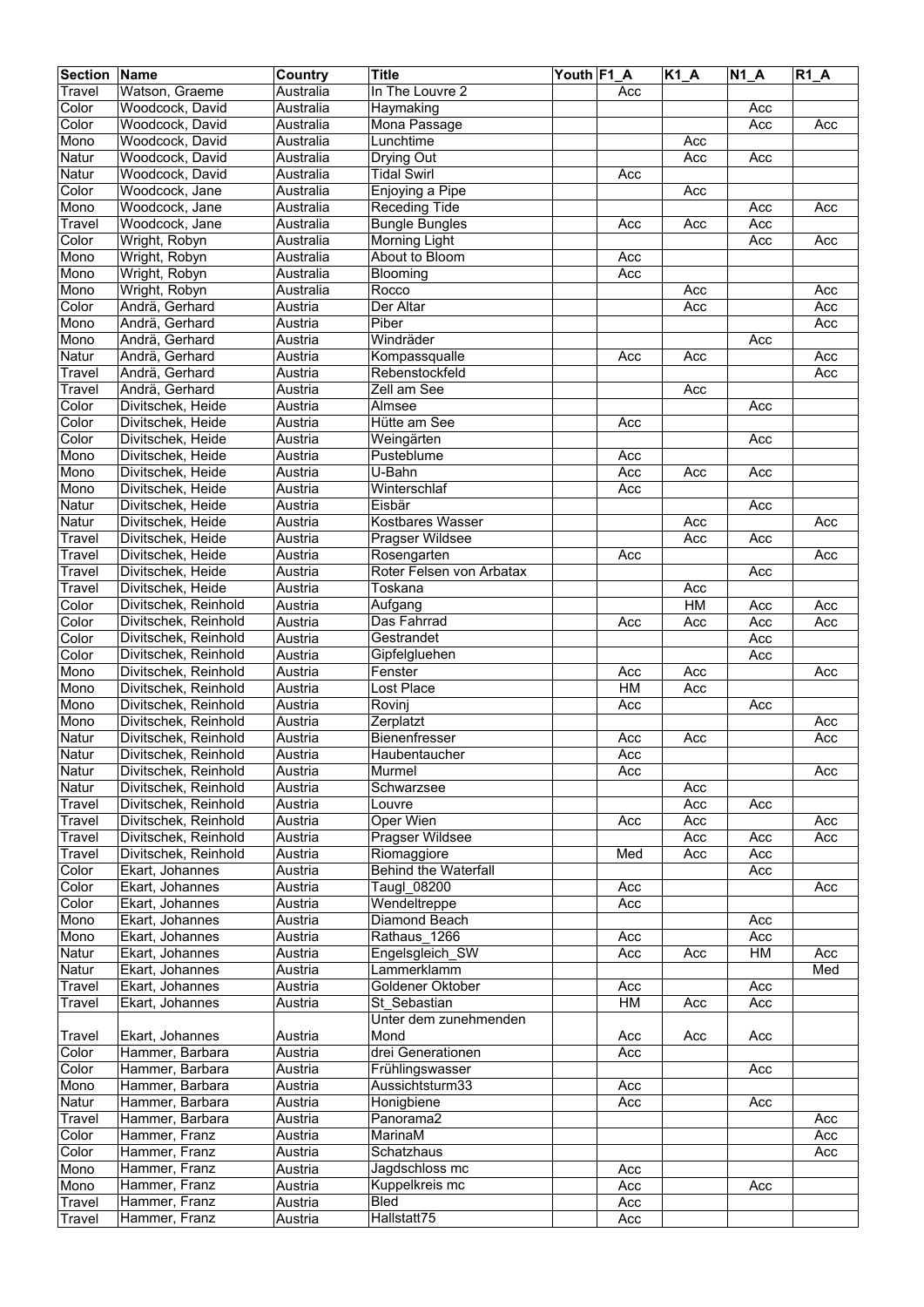| <b>Section Name</b> |                                                  | Country | <b>Title</b>               | Youth F1_A |     | $K1_A$        | N1A | $R1$ $A$ |
|---------------------|--------------------------------------------------|---------|----------------------------|------------|-----|---------------|-----|----------|
| Travel              | Hammer, Franz                                    | Austria | Ponte Longo                |            |     |               | Acc |          |
| Color               | Kastner, Josef                                   | Austria | durch den Wassergraben     |            |     | HM            |     | Acc      |
| Color               | Kastner, Josef                                   | Austria | Hochsprung                 |            | Acc | Med           | Acc | Acc      |
| Color               | Kastner, Josef                                   | Austria | Trickski                   |            | H M | Med           | Acc | H M      |
|                     | Kastner, Josef                                   |         |                            |            |     |               |     |          |
| Mono                |                                                  | Austria | Exzelent                   |            | Acc | Acc           | Acc |          |
| Mono                | Kastner, Josef                                   | Austria | Konzentration              |            | Acc | Acc           | Med | Acc      |
| Mono                | Kastner, Josef                                   | Austria | Mursifrau                  |            |     | Acc           |     |          |
| Mono                | Kastner, Josef                                   | Austria | Nach dem Regen             |            |     |               | Acc |          |
| Natur               | Kastner, Josef                                   | Austria | Chamäleon                  |            | Acc |               |     |          |
| Natur               | Kastner, Josef                                   | Austria | Dugon                      |            |     | Acc           | HM  | Acc      |
| Natur               | Kastner, Josef                                   | Austria | mal schauen                |            |     | <b>GPU HM</b> | Med | Acc      |
| Natur               | Kastner, Josef                                   | Austria | Nasenputzer                |            | Med | Acc           | HM  | Acc      |
| Travel              | Kastner, Josef                                   | Austria | <b>Buddhas Lichter</b>     |            | Acc | H M           | Acc | Acc      |
| Travel              | Kastner, Josef                                   | Austria | Reinigung                  |            |     |               |     | Acc      |
| Travel              | Kastner, Josef                                   | Austria | Varanasi Pilger            |            |     |               | Acc | Acc      |
| Color               | Kienesberger, Christian                          | Austria | Stahlkonstruktion          |            | Acc |               |     |          |
| Mono                | Kienesberger, Christian                          | Austria | Perspektive                |            | Acc |               |     |          |
| Natur               | Kienesberger, Christian                          | Austria | Kanareneidechse            |            | Acc |               |     |          |
| Natur               | Kienesberger, Christian                          | Austria | Lichtblick                 |            | Acc |               |     |          |
|                     |                                                  |         | Zikade                     |            |     |               |     |          |
| Natur               | Kienesberger, Christian                          | Austria |                            |            | Acc |               |     |          |
| <b>Travel</b>       | Kienesberger, Christian                          | Austria | Lotte World Tower          |            |     | Acc           |     |          |
| Travel              | Kienesberger, Christian                          | Austria | Ronda                      |            | H M | Acc           | Acc |          |
| Travel              | Kienesberger, Christian                          | Austria | <b>Torre de Tamarit</b>    |            | Acc |               |     |          |
| Travel              | Kienesberger, Christian                          | Austria | Torre del Oro              |            |     |               | Acc |          |
| Color               | Köck, Anton                                      | Austria | Fisherman                  |            | Acc |               |     |          |
| Color               | Köck, Anton                                      | Austria | <b>High Noon</b>           |            |     |               | Acc | Acc      |
| Mono                | Köck, Anton                                      | Austria | 4 Friends                  |            |     |               |     | Acc      |
| Mono                | Köck, Anton                                      | Austria | Schloss Orth               |            | Acc |               | Acc |          |
| Mono                | Köck, Anton                                      | Austria | Venedig                    |            |     |               | Acc |          |
| Natur               | Köck, Anton                                      | Austria | Angriff                    |            |     |               | Acc |          |
| Natur               | Köck, Anton                                      | Austria | <b>Touch Down</b>          |            | Acc | Acc           |     | HM       |
| Natur               | Köck, Anton                                      | Austria | Wasserläufer               |            | Acc | Acc           |     | Acc      |
|                     | Köck, Anton                                      |         | Venice                     |            |     | Acc           |     |          |
| Travel              |                                                  | Austria |                            |            |     |               |     | Acc      |
| Travel              | Köck, Anton                                      | Austria | Walk of Fame               |            |     | Acc           |     |          |
| Mono                | Krismer, Bernhard                                | Austria | <b>JAKOBSKREUZ</b>         |            | Acc |               |     |          |
| Travel              | Krismer, Bernhard                                | Austria | LEUTKIRCHER HUETTE         |            | Acc |               |     |          |
| Color               | Lahodny, Hans                                    | Austria | Reach the Sky              |            | Acc |               |     |          |
| Color               | Lahodny, Hans                                    | Austria | The Visitor                |            |     |               |     | Acc      |
| Mono                | Lahodny, Hans                                    | Austria | At the phone               |            | Acc |               | Acc |          |
| Mono                | Lahodny, Hans                                    | Austria | <b>City Gate</b>           |            | Acc | Acc           |     | Acc      |
| Mono                | Lahodny, Hans                                    | Austria | Tram missed                |            |     |               |     | Acc      |
| Mono                | Lahodny, Hans                                    | Austria | Walk through the City      |            |     |               | Acc |          |
| Color               | Malatschnig, DI Margit                           | Austria | Beach Area                 |            | Acc | Acc           | Acc | Acc      |
| Color               | Malatschnig, DI Margit                           | Austria | Lonesome                   |            |     |               | Acc |          |
| Mono                | Malatschnig, DI Margit                           | Austria | Auerhahn SW                |            | Acc |               |     | Acc      |
| Mono                | Malatschnig, DI Margit                           | Austria | <b>Schloss Orth SW</b>     |            | Acc | Acc           | Acc |          |
|                     |                                                  |         |                            |            |     |               |     |          |
| Mono                | Malatschnig, DI Margit<br>Malatschnig, DI Margit | Austria | <b>Toko Couple</b>         |            | Acc | Acc           | Acc |          |
| Natur               |                                                  | Austria | Harlekin Grasshopper       |            | Acc | Med           | Acc |          |
| Natur               | Malatschnig, DI Margit                           | Austria | Hungry                     |            | Acc |               |     |          |
| Natur               | Malatschnig, DI Margit                           | Austria | Hunting                    |            |     |               |     | Acc      |
| Natur               | Malatschnig, DI Margit                           | Austria | <b>Shouting Hippo</b>      |            |     |               | Acc | Acc      |
| Travel              | Malatschnig, DI Margit                           | Austria | Hamnoy                     |            | Acc |               |     |          |
| Travel              | Malatschnig, DI Margit                           | Austria | Herbst Herzerlstrasse      |            | Acc |               | Acc | Acc      |
| Travel              | Malatschnig, DI Margit                           | Austria | <b>Tuscany Capella</b>     |            | Acc |               | Acc |          |
| Color               | Naghshi, Hiwa                                    | Austria | Grandmother's stories      |            |     | Acc           | Acc |          |
| Color               | Naghshi, Hiwa                                    | Austria | Help Ukraine               |            | Acc |               |     |          |
| Color               | Naghshi, Hiwa                                    | Austria | Ukrainian girl             |            |     | Acc           |     |          |
| Mono                | Naghshi, Hiwa                                    | Austria | Refugee girls              |            |     | Acc           |     |          |
| Travel              | Naghshi, Hiwa                                    | Austria | Alone                      |            |     | Acc           |     |          |
| Travel              | Naghshi, Hiwa                                    | Austria | Mariapfarr                 |            | Acc | Acc           |     |          |
|                     |                                                  |         |                            |            |     |               |     |          |
| Travel              | Naghshi, Hiwa                                    | Austria | <b>Mariapfarr Soldiers</b> |            |     | Acc           | Acc | Acc      |
| Color               | Nussmüller, Eckhard                              | Austria | Geschlossen                |            |     |               |     | Acc      |
| Color               | Nussmüller, Eckhard                              | Austria | Netzflicker                |            |     | Acc           |     |          |
| Color               | Nussmüller, Eckhard                              | Austria | Rush Hour                  |            | Acc |               |     |          |
| Color               | Nussmüller, Eckhard                              | Austria | Sechs Echsen               |            | Acc | Acc           |     | Acc      |
| Mono                | Nussmüller, Eckhard                              | Austria | Feuerfisch                 |            | Acc |               |     | Acc      |
| Mono                | Nussmüller, Eckhard                              | Austria | Krauskopfpelikan           |            |     |               |     | Acc      |
| Natur               | Nussmüller, Eckhard                              | Austria | Alpenfledermaus            |            |     |               | Acc | Acc      |
| Natur               | Nussmüller, Eckhard                              | Austria | Azurjungfern               |            | Acc | Acc           | Acc |          |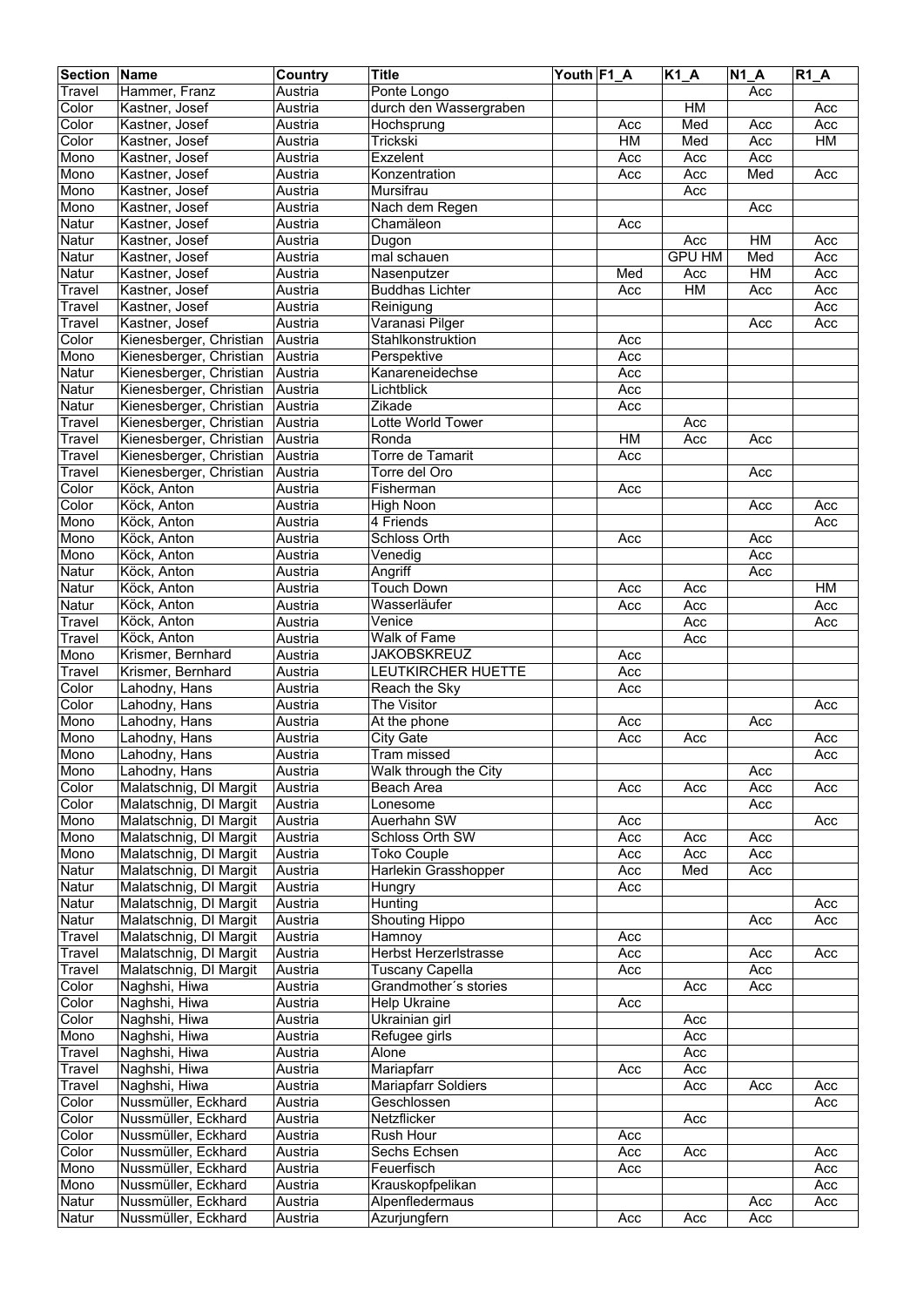| <b>Section Name</b> |                        | Country | <b>Title</b>                  | Youth F1 A |     | $K1_A$     | $\overline{N1}A$ | $R1_A$ |
|---------------------|------------------------|---------|-------------------------------|------------|-----|------------|------------------|--------|
| Natur               | Nussmüller, Eckhard    | Austria | Eselspinguine                 |            | Acc |            |                  |        |
| Travel              | Nussmüller, Eckhard    | Austria | Gletscherzunge                |            |     | Acc        | Acc              |        |
| Travel              | Nussmüller, Eckhard    | Austria | Hydra                         |            |     | Acc        |                  |        |
| Travel              | Nussmüller, Eckhard    | Austria | Leuchtturm in Andros          |            | Acc | Acc        |                  | Med    |
| Color               | Oberrosler, Kurt       |         |                               |            |     | Acc        |                  |        |
|                     |                        | Austria | Almhütte                      |            |     |            |                  |        |
| Color               | Oberrosler, Kurt       | Austria | Mohnblumen                    |            | Acc | Acc        |                  |        |
| Mono                | Oberrosler, Kurt       | Austria | Eis Fotograf                  |            | Acc |            |                  |        |
| Mono                | Oberrosler, Kurt       | Austria | Kunsthaus Graz                |            |     |            | Acc              | Acc    |
| Natur               | Oberrosler, Kurt       | Austria | Enzian mit Spinne             |            |     |            |                  | Acc    |
| Travel              | Oberrosler, Kurt       | Austria | Gardasee                      |            |     |            | Acc              |        |
| Travel              | Oberrosler, Kurt       | Austria | $\overline{\mathsf{V}}$ erona |            | Acc |            |                  |        |
| Mono                | Perner, Waltraud       | Austria | Dom                           |            | Acc |            |                  |        |
| Natur               | Perner, Waltraud       | Austria | Kastanienberg                 |            |     | Acc        |                  | Acc    |
| Natur               | Perner, Waltraud       | Austria | <b>Stille</b>                 |            |     |            |                  | Acc    |
| Travel              | Perner, Waltraud       | Austria | Hinterhof                     |            | Acc |            |                  |        |
| Travel              | Perner, Waltraud       | Austria | Steyr                         |            | Acc | Acc        |                  |        |
| Color               | Petritsch, Erwin Erich | Austria | Blues Man 9752                |            |     |            | Acc              |        |
| Color               | Petritsch, Erwin Erich | Austria | Langbathsee P7817             |            |     |            |                  | Acc    |
| Color               | Petritsch, Erwin Erich | Austria | Metro M 5113                  |            |     | Acc        |                  |        |
|                     |                        |         |                               |            |     |            |                  |        |
| Color               | Petritsch, Erwin Erich | Austria | Salzachtal 7614               |            |     |            |                  | Acc    |
| Mono                | Petritsch, Erwin Erich | Austria | Dominika 7123                 |            | Acc |            |                  |        |
| Mono                | Petritsch, Erwin Erich | Austria | Hamnoy 6280                   |            |     | Acc        | Acc              |        |
| Natur               | Petritsch, Erwin Erich | Austria | Marmorschlucht 8096           |            |     |            |                  | Acc    |
| Natur               | Petritsch, Erwin Erich | Austria | Taugl 7444                    |            |     | Acc        |                  |        |
| Natur               | Petritsch, Erwin Erich | Austria | Taugl P7567                   |            |     | Acc        |                  |        |
| Travel              | Petritsch, Erwin Erich | Austria | Traunsee P7711                |            | Acc |            |                  | Acc    |
| Travel              | Petritsch, Erwin Erich | Austria | Tuscany Autumn 9667           |            |     |            | Acc              |        |
|                     |                        |         |                               |            |     |            |                  |        |
| Travel              | Petritsch, Erwin Erich | Austria | Tuscany Autumnfields 9662     |            |     |            | Acc              |        |
| Color               | Pichler, Thomas        | Austria | Kristina                      |            | Acc |            |                  |        |
| Color               | Pichler, Thomas        | Austria | Safari with a difference      |            | Acc |            |                  |        |
| Color               | Pichler, Thomas        | Austria | Shocked                       |            | Med | <b>GPU</b> | Acc              | Acc    |
|                     |                        |         | Waldfee                       |            |     |            |                  |        |
| Color               | Pichler, Thomas        | Austria |                               |            |     |            |                  | Acc    |
| Mono                | Pichler, Thomas        | Austria | American Football             |            |     | Acc        | Acc              | Acc    |
| Mono                | Pichler, Thomas        | Austria | In the Mirror 5               |            | Acc |            |                  |        |
| Mono                | Pichler, Thomas        | Austria | Paula <sub>2</sub>            |            |     |            |                  | Acc    |
| Natur               | Pichler, Thomas        | Austria | Frog Attack                   |            | Acc | Acc        | Acc              | Acc    |
| Natur               | Pichler, Thomas        | Austria | mommy love                    |            | Acc | Acc        |                  | Acc    |
| Color               | Pillik, Manfred        | Austria | <b>Beherztes Spiel</b>        |            | Acc | Med        | Acc              | Acc    |
| Color               | Pillik, Manfred        | Austria | Das weisse Pferd              |            | Acc |            |                  | Acc    |
| Color               | Pillik, Manfred        | Austria | Riesentorlauf                 |            | Acc | Acc        | Acc              | Acc    |
| Mono                | Pillik, Manfred        | Austria | Orang Utan 2                  |            |     | Acc        | Acc              | Acc    |
| Mono                | Pillik, Manfred        | Austria | Skateboard                    |            |     | Acc        |                  |        |
| Mono                | Pillik, Manfred        | Austria | Tischtennisfight              |            | Acc | Acc        | Acc              |        |
| Mono                | Pillik, Manfred        | Austria | <b>Wilder Ritt</b>            |            | Acc | Acc        | Acc              | НM     |
| Natur               | Pillik, Manfred        | Austria | Aufgespiesst                  |            | Acc | Acc        | Acc              |        |
|                     | Pillik, Manfred        |         | Die kleine Laus               |            |     |            |                  |        |
| Natur               |                        | Austria |                               |            | Acc | Acc        |                  | Acc    |
| Natur               | Pillik, Manfred        | Austria | Fingerlutscher                |            |     | Acc        |                  |        |
| Travel              | Pillik, Manfred        | Austria | Am Ganges                     |            |     |            |                  | Med    |
| Travel              | Pillik, Manfred        | Austria | Ostseeurlaub                  |            |     | Med        |                  | Acc    |
| Color               | Renate, Peck           | Austria | ganz allein                   |            | Acc | Acc        | Acc              |        |
| Color               | Renate, Peck           | Austria | Markusplatz 01                |            |     |            |                  | Acc    |
| Color               | Renate, Peck           | Austria | Sonnenstreifen 01             |            |     |            | Acc              |        |
| Mono                | Renate, Peck           | Austria | Toskana Herbst 01             |            |     |            |                  | Acc    |
| Mono                | Renate, Peck           | Austria | Wendeltreppe SM 02            |            |     | Acc        | Acc              |        |
| Natur               | Renate, Peck           | Austria | Cozumel Karibik 08            |            |     |            | Acc              |        |
| Natur               | Renate, Peck           | Austria | Libelle rot                   |            |     |            | Acc              |        |
| Natur               | Renate, Peck           | Austria | Roatan Drache 01              |            |     |            |                  | Acc    |
| Natur               | Renate, Peck           | Austria | Sunrise Polen 08              |            |     | Acc        |                  | Acc    |
| Travel              | Renate, Peck           | Austria | Markusplatz 02                |            | Acc |            |                  | Acc    |
| Travel              | Renate, Peck           | Austria | Toskana Herbst 05             |            |     |            | Acc              |        |
| Travel              | Renate, Peck           | Austria | Toskana Herbst 08             |            |     |            |                  | Acc    |
| Color               | Resch, Helmut          |         |                               |            |     |            |                  |        |
|                     |                        | Austria | Johanna in Gold               |            | Acc | Acc        |                  |        |
| Color               | Resch, Helmut          | Austria | Lea 11                        |            |     | Acc        |                  |        |
| Mono                | Resch, Helmut          | Austria | Clara 4 SW                    |            |     | Acc        |                  | Acc    |
| Color               | Schatz, Peter          | Austria | stretched                     |            | Acc | Acc        |                  |        |
| Color               | Schatz, Peter          | Austria | turn-left                     |            |     | Acc        |                  | Acc    |
| Mono                | Schatz, Peter          | Austria | diagonal                      |            | Acc |            |                  | Acc    |
| Mono                | Schatz, Peter          | Austria | Faith                         |            | Acc | Acc        |                  |        |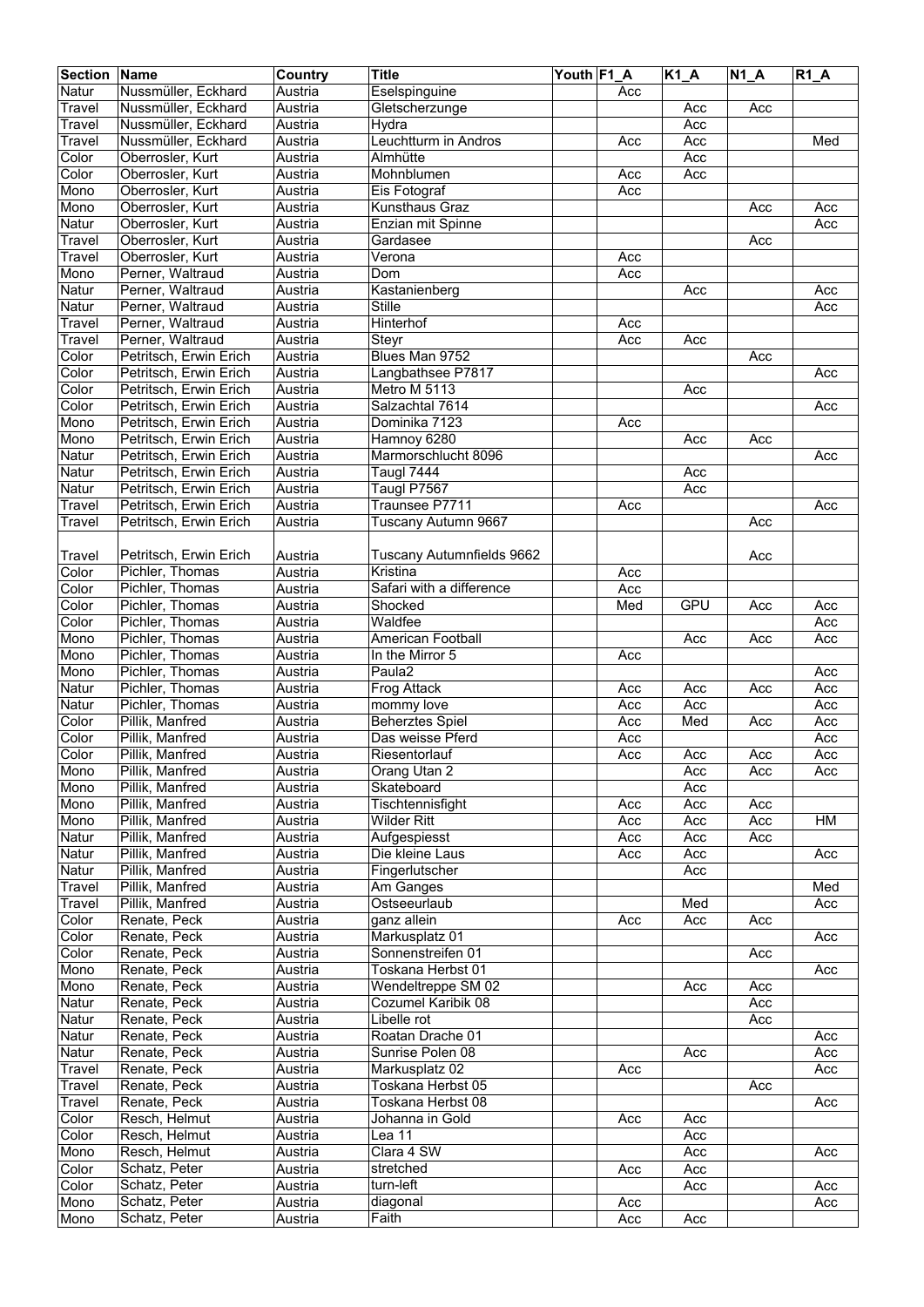| <b>Section</b> | <b>Name</b>                          | Country            | <b>Title</b>                   | Youth F1_A |                  | $\overline{K1}A$ | $\overline{N}$ 1_A | R1A |
|----------------|--------------------------------------|--------------------|--------------------------------|------------|------------------|------------------|--------------------|-----|
| Mono           | Schatz, Peter                        | Austria            | VikTory                        |            | Acc              | Acc              |                    | Acc |
| Natur          | Schatz, Peter                        | Austria            | Möwe                           |            |                  |                  | Acc                |     |
| Natur          | Schatz, Peter                        | Austria            | Wespenspinne                   |            | Acc              |                  |                    |     |
| Color          | Slamenik, Brigitte                   | Austria            | Physalisgerüst                 |            | Acc              |                  |                    |     |
| Color          | Slamenik, Brigitte                   | Austria            | Seerosen                       |            | Acc              |                  |                    |     |
| Color          | Slamenik, Brigitte                   | Austria            | Wiesengelbstern                |            |                  |                  | Acc                |     |
| Color          | Slamenik, Brigitte                   | Austria            | Zyklame                        |            | Acc              |                  | Acc                |     |
| Natur          | Slamenik, Brigitte                   | Austria            | Gesäuse am Abend               |            |                  |                  |                    | Acc |
| Color          | Strohmeier, Kurt                     | Austria            | <b>Ballone</b>                 |            | $\overline{Acc}$ |                  |                    |     |
| Color          | Strohmeier, Kurt                     | Austria            | Fiaker1                        |            |                  | Acc              |                    |     |
| Color          | Strohmeier, Kurt                     | Austria            | Hochhaeuser                    |            |                  | Acc              | Acc                |     |
| Mono           | Strohmeier, Kurt                     | Austria            | Gotikdecke                     |            | Acc              | Acc              | Acc                |     |
| Mono           | Strohmeier, Kurt                     | Austria            | Pyramide                       |            |                  |                  |                    | Acc |
| Natur          | Strohmeier, Kurt                     | Austria            | Quelle                         |            |                  | Acc              |                    | Acc |
| Natur          | Strohmeier, Kurt                     | Austria            | Taugl                          |            |                  | Acc              |                    |     |
| Travel         | Strohmeier, Kurt                     | Austria            | Hamnoy                         |            |                  | Acc              | Acc                | Acc |
|                |                                      |                    |                                |            |                  |                  |                    |     |
| Travel         | Strohmeier, Kurt<br>Strohmeier, Kurt | Austria<br>Austria | Maria Gern                     |            | <b>FIAP HM</b>   |                  |                    |     |
| Travel         |                                      |                    | Toskana Regen                  |            |                  |                  |                    | Acc |
| Color          | Stuppnig, Stefan                     | Austria            | <b>Ghost 6757</b>              |            | Med              |                  |                    | Acc |
| Color          | Stuppnig, Stefan                     | Austria            | Infinity Lady 6199             |            |                  | Acc              |                    |     |
| Color          | Stuppnig, Stefan                     | Austria            | Lokur 6901                     |            |                  |                  |                    | Acc |
| Mono           | Stuppnig, Stefan                     | Austria            | the end of the bridge          |            |                  |                  | Acc                |     |
| Mono           | Stuppnig, Stefan                     | Austria            | Viktoria 0091                  |            | Acc              | Acc              | Acc                | Acc |
| Natur          | Stuppnig, Stefan                     | Austria            | Katta 5647                     |            |                  |                  | Acc                |     |
| Natur          | Stuppnig, Stefan                     | Austria            | Musca 7532                     |            | Acc              | HM               | Acc                |     |
| Travel         | Stuppnig, Stefan                     | Austria            | djemaa el fna 7491             |            |                  |                  | Acc                |     |
| Color          | Werber, Ingeborg                     | Austria            | C Spätherbst                   |            |                  | Acc              |                    |     |
| Color          | Werber, Ingeborg                     | Austria            | C_trilogy in purple            |            |                  |                  |                    | Acc |
| Mono           | Werber, Ingeborg                     | Austria            | Kreislichter                   |            |                  |                  | Acc                |     |
| Mono           | Werber, Ingeborg                     | Austria            | Morgennebel am See 11          |            |                  |                  |                    | Acc |
| Natur          | Werber, Ingeborg                     | Austria            | N Frauenschuh 86               |            |                  |                  | Acc                |     |
| Natur          | Werber, Ingeborg                     | Austria            | N Hundszahn 67                 |            |                  | Acc              |                    |     |
|                |                                      |                    | N_schau mir in die Augen       |            |                  |                  |                    |     |
| Natur          | Werber, Ingeborg                     | Austria            | Kleines 15                     |            |                  |                  | Acc                |     |
| Travel         | Werber, Ingeborg                     | Austria            | $\overline{3}$ Zinnen<br>т     |            | Acc              | Acc              |                    |     |
| Travel         | Werber, Ingeborg                     | Austria            | a winter's tale                |            | Acc              | Acc              | Acc                |     |
|                |                                      |                    |                                |            |                  |                  |                    |     |
| <b>Travel</b>  | Werber, Ingeborg                     | Austria            | T Märchenschloss im Winter     |            |                  | Acc              |                    |     |
|                |                                      |                    |                                |            |                  |                  |                    |     |
| Travel         | Werber, Ingeborg                     | Austria            | T sunrise at the Arctic Circle |            |                  | Acc              | Acc                |     |
| Color          | Aerts, Jozef                         | Belgium            | On fair with yellow boxcars    |            |                  |                  |                    | Acc |
| Color          | Aerts, Jozef                         | Belgium            | Reflection Dutch mill          |            | Acc              |                  |                    |     |
| Color          |                                      | Belgium            | Two persons by stairs          |            |                  |                  | Acc                |     |
| Mono           | Aerts, Jozef<br>Aerts, Jozef         |                    | Rverso babblers and dogs       |            | Acc              | Acc              |                    |     |
|                |                                      | Belgium            |                                |            |                  |                  |                    |     |
| Natur          | Aerts, Jozef                         | Belgium            | Frog is proud                  |            |                  |                  | Acc                |     |
| Natur          | Aerts, Jozef                         | Belgium            | Mayfly on ear of corn          |            |                  | Acc              |                    |     |
| Natur          | Aerts, Jozef                         | Belgium            | Nature parc BC                 |            | Acc              | Acc              |                    |     |
| Travel         | Aerts, Jozef                         | Belgium            | Blue and red biker by mills    |            | Acc              | Acc              |                    |     |
| Travel         | Aerts, Jozef                         | Belgium            | Persons in boat-trip           |            |                  |                  |                    | Acc |
| Color          | Barbarien, Robert                    | Belgium            | de boom                        |            |                  | Acc              | Med                | Acc |
| Color          | Barbarien, Robert                    | Belgium            | In the dark                    |            |                  | Acc              |                    | Acc |
| Mono           | Barbarien, Robert                    | Belgium            | De Man                         |            |                  | Acc              | Acc                | Acc |
| Mono           | Barbarien, Robert                    | Belgium            | dromen                         |            |                  |                  | Acc                | Acc |
| Mono           | Barbarien, Robert                    | Belgium            | radiohuis                      |            |                  | Acc              |                    |     |
| Mono           | Barbarien, Robert                    | Belgium            | Rendesvous                     |            | Acc              | Acc              | Acc                |     |
| Color          | Bleyen, Livinus                      | Belgium            | Great Wall Fog                 |            | Acc              | Acc              | Acc                | Acc |
| Color          | Bleyen, Livinus                      | Belgium            | <b>Husky Mushing</b>           |            | Acc              | Acc              | Acc                |     |
| Color          | Bleyen, Livinus                      | Belgium            | Hvitserkur Aurora              |            | Acc              |                  |                    |     |
| Mono           | Bleyen, Livinus                      | Belgium            | <b>Bridge Vroenhoven</b>       |            |                  |                  | Acc                | Acc |
| Mono           | Bleyen, Livinus                      | Belgium            | Camel Herder                   |            |                  | Acc              |                    |     |
| Mono           | Bleyen, Livinus                      | Belgium            | <b>Herding Horses</b>          |            | Acc              |                  | Acc                |     |
| Natur          | Bleyen, Livinus                      | Belgium            | <b>Bolving Stag</b>            |            | Acc              | Acc              | Acc                | Acc |
| Natur          | Bleyen, Livinus                      | Belgium            | Dueling                        |            | Acc              | Acc              |                    | Acc |
| Natur          | Bleyen, Livinus                      | Belgium            | <b>Dueling Stags</b>           |            | Acc              | Acc              | Acc                | Acc |
| Natur          | Bleyen, Livinus                      | Belgium            | During The Rutting Season      |            | Med              | Acc              |                    | Acc |
| Travel         | Bleyen, Livinus                      | Belgium            | Camel Caravan                  |            |                  |                  |                    | Acc |
| Travel         | Bleyen, Livinus                      | Belgium            | Evening Market Marrakech       |            |                  |                  | Acc                | Acc |
|                |                                      |                    |                                |            |                  |                  |                    |     |
| <b>Travel</b>  | Bleyen, Livinus                      | Belgium            | Kirkjufell Falls and Mountain  |            | Acc              |                  | Acc                | Acc |
|                |                                      |                    |                                |            |                  |                  |                    |     |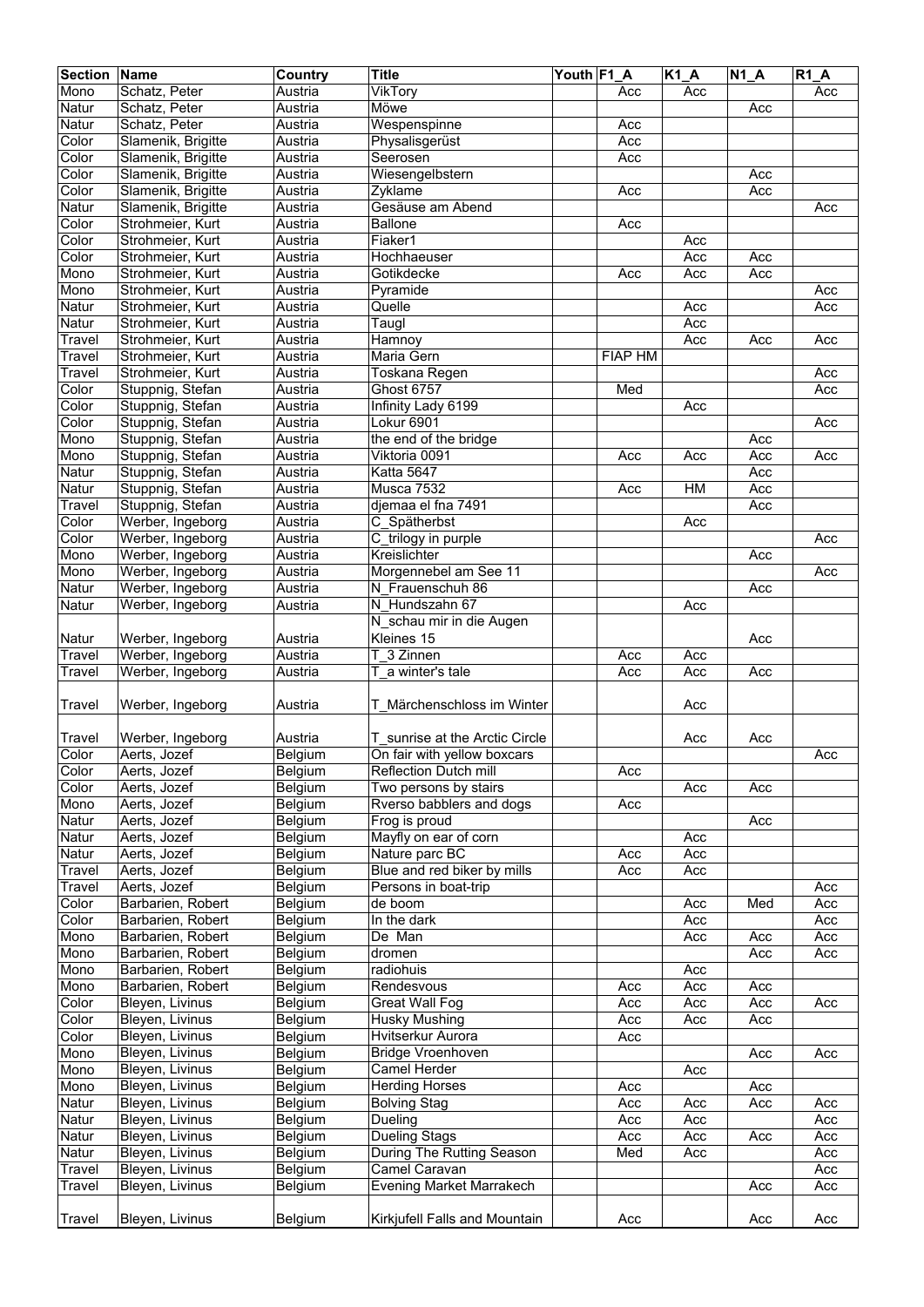| <b>Section</b> | <b>Name</b>          | Country | <b>Title</b>              | Youth F1_A |                  | $K1_A$ | $\overline{N}$ 1_A | $R1_A$ |
|----------------|----------------------|---------|---------------------------|------------|------------------|--------|--------------------|--------|
| Color          | Carlucci, Rosetta    | Belgium | Oostduinkerke             |            |                  | Acc    | Acc                |        |
| Mono           | Carlucci, Rosetta    | Belgium | Smoky                     |            |                  |        | Acc                |        |
| Mono           | Carlucci, Rosetta    | Belgium | The walls of Bruges       |            |                  |        |                    | Acc    |
| Natur          | Carlucci, Rosetta    | Belgium | Meadow damselfly          |            |                  |        | Acc                |        |
| Natur          | Carlucci, Rosetta    | Belgium | Nyctea scandiaca          |            |                  |        |                    | Acc    |
| Color          | Coune, Claude        | Belgium | Arbre et prairie          |            |                  |        | Acc                |        |
| Color          | Coune, Claude        | Belgium | <b>Balcons Iyonais</b>    |            | Acc              |        |                    |        |
| Mono           | Coune, Claude        | Belgium | Grenier collectif         |            | Acc              | Acc    |                    |        |
| Natur          | Coune, Claude        | Belgium | Caméléon                  |            | Acc              |        |                    |        |
| Travel         | Coune, Claude        | Belgium | Paysage mongol 12         |            |                  |        |                    | Acc    |
| Travel         | Coune, Claude        | Belgium | Pélerins au Tibet         |            |                  | Acc    |                    | Acc    |
|                |                      |         | Samarkande, restaurant du |            |                  |        |                    |        |
| Travel         | Coune, Claude        | Belgium | marché                    |            | Acc              |        |                    |        |
| Color          | D'Aubioul, Jan       | Belgium | Gent by night             |            | Acc              |        |                    |        |
| Color          | D'Aubioul, Jan       | Belgium | Le Crayon Lyon            |            | Acc              | Acc    |                    |        |
| Color          | D'Aubioul, Jan       | Belgium | Souks Dubai               |            |                  |        |                    | Acc    |
| Mono           | D'Aubioul, Jan       | Belgium | Deloitte Rotterdam        |            |                  | Acc    |                    | Acc    |
| Mono           | D'Aubioul, Jan       | Belgium | Erasmusbrug Rotterdam     |            |                  | Acc    | Acc                | Acc    |
| Mono           | D'Aubioul, Jan       | Belgium | Optical illusion III      |            |                  | Acc    |                    |        |
| Mono           | D'Aubioul, Jan       | Belgium | Zeelandbrug Zeeland       |            |                  |        | Acc                |        |
| Natur          | D'Aubioul, Jan       | Belgium | Boomkruiper               |            |                  |        | Acc                |        |
| Natur          | D'Aubioul, Jan       | Belgium | Starling                  |            |                  |        | Acc                | Acc    |
| Travel         | D'Aubioul, Jan       | Belgium | Godafoss                  |            |                  | Acc    | Acc                | Acc    |
| Travel         | D'Aubioul, Jan       | Belgium | Lofoten III               |            |                  |        | Acc                |        |
| Travel         | D'Aubioul, Jan       | Belgium | Winter wonderland         |            | Acc              | Acc    |                    | Acc    |
| Color          | De Bosscher, Mathieu | Belgium | Reitdiephaven 3819        |            | Acc              |        |                    |        |
| Mono           | De Bosscher, Mathieu | Belgium | Morgenstond 3             |            | H M              | Acc    |                    |        |
| Mono           | De Bosscher, Mathieu | Belgium | Oranjetipje 5190          |            | $\overline{Acc}$ | Acc    |                    |        |
| Mono           | De Bosscher, Mathieu | Belgium | Veldparelmoervlinder 9552 |            |                  | Acc    | Acc                |        |
| Mono           | De Bosscher, Mathieu | Belgium | Veldparelmoervlinder 9574 |            |                  |        | Acc                |        |
| Natur          | De Bosscher, Mathieu | Belgium | Buffelcicade 1097         |            | Acc              |        | Acc                |        |
| Natur          | De Bosscher, Mathieu | Belgium | Oranjetipjes 8542         |            | H M              | Acc    |                    |        |
| Natur          | De Bosscher, Mathieu | Belgium | Vuurvlinder 4675          |            |                  |        | Acc                |        |
| Travel         | De Bosscher, Mathieu | Belgium | Dinant 5526               |            | Acc              |        |                    | Acc    |
| Travel         | De Bosscher, Mathieu | Belgium | Kinderdijk 557            |            | Acc              | Acc    |                    | Acc    |
| Travel         | De Bosscher, Mathieu | Belgium | Paaldorp 1286             |            | Acc              | Acc    |                    |        |
| Travel         | De Bosscher, Mathieu | Belgium | Rietplas 2668             |            | Acc              | HM     | Acc                | Acc    |
| Color          | DE FRAINE, Jozef     | Belgium | <b>FLYING SQUIRREL</b>    |            | Acc              | Acc    | Acc                |        |
| Color          | DE FRAINE, Jozef     | Belgium | <b>LOKROEP</b>            |            |                  | Acc    | Acc                | Acc    |
| Color          | DE FRAINE, Jozef     | Belgium | <b>PINK LADY</b>          |            | Acc              |        | Acc                |        |
| Mono           | DE FRAINE, Jozef     | Belgium | FROM THE FOREST           |            | Acc              | Acc    | Acc                |        |
| Mono           | DE FRAINE, Jozef     | Belgium | LICHTE HELLING            |            | Acc              |        | Acc                |        |
| Mono           | DE FRAINE, Jozef     | Belgium | <b>MC 191</b>             |            | Acc              | Acc    | Acc                |        |
| Mono           | DE FRAINE, Jozef     | Belgium | <b>RICHEL</b>             |            | Acc              |        | Acc                |        |
| Natur          | DE FRAINE, Jozef     | Belgium | IN FRONT                  |            | Acc              |        | Acc                |        |
| Natur          | DE FRAINE, Jozef     | Belgium | JUMPING SQUIRREL          |            | Acc              | Acc    | HM                 |        |
| Natur          | DE FRAINE, Jozef     | Belgium | WOW                       |            |                  | Acc    |                    |        |
| Natur          | Deglin, Robert       | Belgium | blauwe tanager            |            |                  | Acc    |                    |        |
| Natur          | Deglin, Robert       | Belgium | buit gevallen             |            |                  |        | Acc                |        |
| Natur          | Deglin, Robert       | Belgium | specht met lekkers        |            |                  | Acc    | Acc                |        |
| Color          | Doms, Luc            | Belgium | Ginnasta volante          |            |                  | Acc    |                    |        |
| Color          | Doms, Luc            | Belgium | Grafing                   |            |                  |        | Acc                |        |
| Color          | Doms, Luc            | Belgium | Lotta tra titani          |            | Acc              | Acc    | Acc                |        |
| Color          | Doms, Luc            | Belgium | Two dogs                  |            | Acc              | HM     | Acc                | Acc    |
| Mono           | Doms, Luc            | Belgium | Donna che prega           |            |                  | Acc    |                    |        |
| Mono           | Doms, Luc            | Belgium | Manos y pies              |            |                  | Acc    |                    |        |
| Mono           | Doms, Luc            | Belgium | Te tengo                  |            |                  | Acc    | Acc                |        |
| Natur          | Doms, Luc            | Belgium | Colida                    |            |                  |        |                    | Acc    |
| Natur          | Doms, Luc            | Belgium | Ensom                     |            | Acc              |        | Acc                | Acc    |
| Natur          | Doms, Luc            | Belgium | Landende digilhoved       |            |                  | Acc    |                    |        |
| Natur          | Doms, Luc            | Belgium | Polishing                 |            |                  | Acc    |                    | Acc    |
| Color          | Goeman, Karel        | Belgium | <b>Ballerina</b>          |            | Acc              |        |                    |        |
| Color          | Goeman, Karel        | Belgium | Fire                      |            | Acc              |        |                    | Acc    |
| Color          | Goeman, Karel        | Belgium | Red Cloth Danser          |            | Acc              | Acc    | Acc                |        |
| Mono           | Goeman, Karel        | Belgium | Dens                      |            | Acc              | Acc    |                    |        |
| Mono           | Goeman, Karel        | Belgium | <b>Driehoek</b>           |            |                  |        |                    | Acc    |
| Mono           | Goeman, Karel        | Belgium | Papion                    |            | Acc              | Acc    | Acc                | Acc    |
| Natur          | Goeman, Karel        | Belgium | Ambras                    |            | Acc              | Acc    |                    |        |
| Natur          | Goeman, Karel        | Belgium | <b>Help</b>               |            | Acc              |        |                    |        |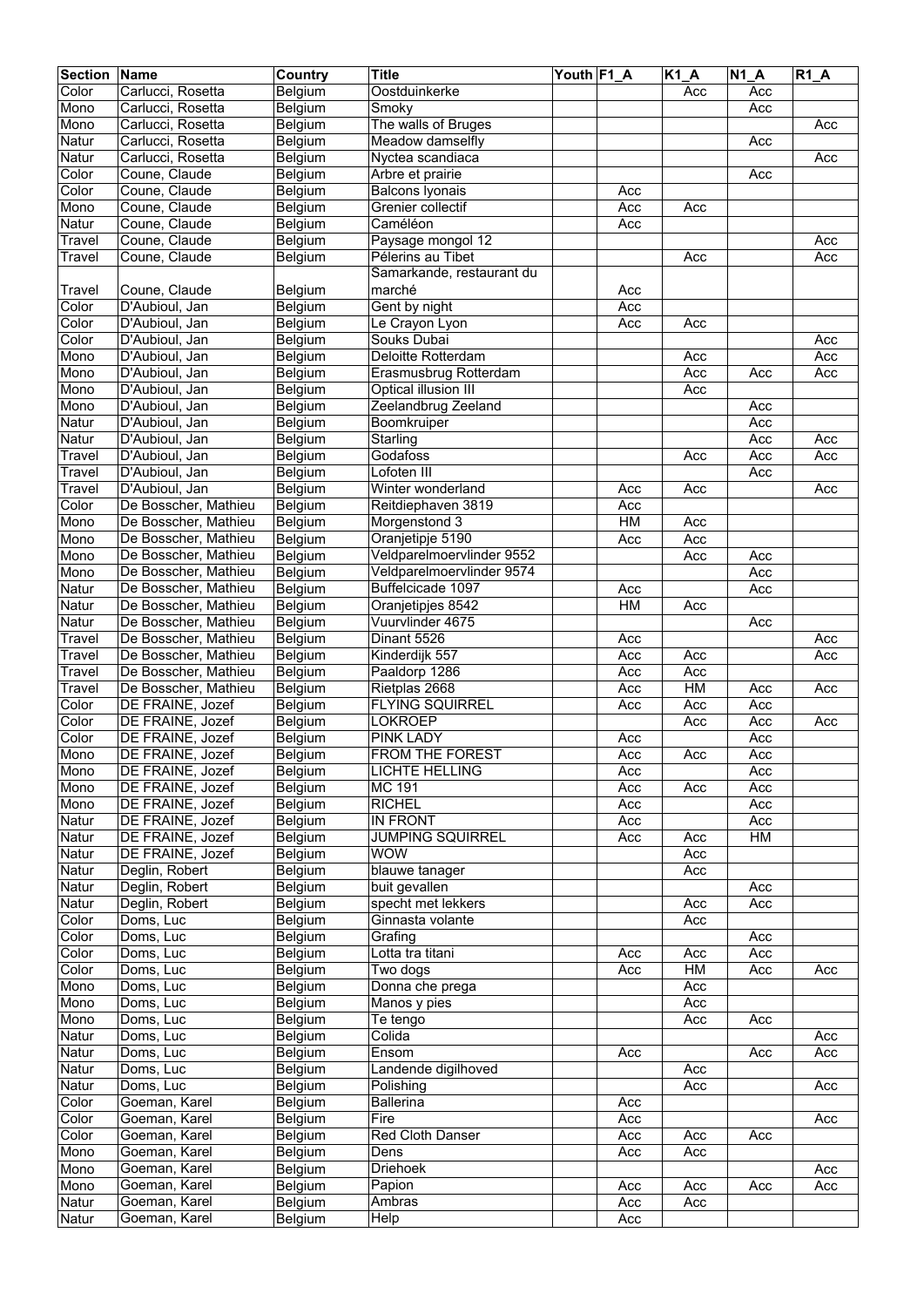| <b>Section</b> | Name                 | Country | <b>Title</b>                 | Youth F1 A |     | $K1_A$         | $N1_A$        | $R1_A$ |
|----------------|----------------------|---------|------------------------------|------------|-----|----------------|---------------|--------|
| Natur          | Goeman, Karel        | Belgium | You Again                    |            | Med |                |               |        |
| Travel         | Goeman, Karel        | Belgium | Kinderdijk                   |            | Acc | Acc            |               |        |
| Travel         | Goeman, Karel        | Belgium | Meetjesland                  |            |     |                |               | Acc    |
| Travel         | Goeman, Karel        | Belgium | Molens                       |            | Acc |                |               |        |
| Color          | Heymans, Tiffany     | Belgium | Colours of nature            |            |     | Acc            |               |        |
| Color          | Heymans, Tiffany     | Belgium | Dragon                       |            |     |                | Acc           |        |
| Mono           | Heymans, Tiffany     | Belgium | One last blow                |            | Acc | Acc            |               |        |
| Natur          | Heymans, Tiffany     | Belgium | Floating                     |            |     | Acc            |               |        |
| Natur          | Heymans, Tiffany     | Belgium | I'm flying high              |            | HM  |                | Acc           |        |
| Natur          | Heymans, Tiffany     | Belgium | Power                        |            | Acc | H M            | Acc           |        |
| Natur          | Heymans, Tiffany     | Belgium | Trio                         |            | Acc |                | Acc           |        |
| Color          | Jeannin, Laurent     | Belgium | Interchange                  |            | Acc | <b>FIAP HM</b> | <b>GPU HM</b> | Acc    |
| Color          | Jeannin, Laurent     | Belgium | On fire                      |            | Acc |                |               | Acc    |
| Color          | Jeannin, Laurent     | Belgium | Polska                       |            |     | Acc            | Acc           | Acc    |
| Mono           | Jeannin, Laurent     | Belgium | Aaron                        |            | Acc |                | Acc           |        |
| Mono           | Jeannin, Laurent     | Belgium | Scheldeland                  |            |     |                | Acc           |        |
| Mono           |                      | Belgium | Walking down to the Moon     |            |     | Acc            |               |        |
| Natur          | Jeannin, Laurent     |         | Microcosmos                  |            |     |                |               |        |
|                | Jeannin, Laurent     | Belgium |                              |            |     |                | Acc           | Acc    |
| Natur          | Jeannin, Laurent     | Belgium | Waiting for the rain         |            |     |                |               | Acc    |
| Travel         | Jeannin, Laurent     | Belgium | <b>Business bay</b>          |            | Acc |                |               |        |
| Travel         | Jeannin, Laurent     | Belgium | Dubai downtown               |            | Acc | Acc            |               | Acc    |
| Travel         | Jeannin, Laurent     | Belgium | From old to new Dubai        |            | Acc | Acc            | Acc           |        |
| Travel         | Jeannin, Laurent     | Belgium | <b>Marina Creek</b>          |            | Acc | Acc            | Acc           | Acc    |
| Color          | Lemmens, Jef         | Belgium | Colourful telephones         |            | Acc | Acc            |               | Acc    |
| Color          | Lemmens, Jef         | Belgium | Stepnicka                    |            |     |                | Acc           |        |
| Color          | Lemmens, Jef         | Belgium | Tour de France               |            |     |                | Acc           | Acc    |
| Mono           | Lemmens, Jef         | Belgium | Mechelen Markt               |            |     | Acc            |               |        |
| Mono           | Lemmens, Jef         | Belgium | Violin                       |            | Acc |                | Acc           |        |
| Natur          | Lemmens, Jef         | Belgium | <b>Bathing finch</b>         |            | Acc |                | Acc           | Acc    |
| Natur          | Lemmens, Jef         | Belgium | Buzzard and prey             |            |     | Acc            |               |        |
| Travel         | Lemmens, Jef         | Belgium | Hamnoy                       |            |     |                | Acc           |        |
| Travel         | Lemmens, Jef         | Belgium | Little church                |            | Acc | Acc            |               |        |
| Color          | Marechal, Jean-Marie | Belgium | <b>Dreamer</b>               |            |     | Acc            | Acc           | Acc    |
| Color          | Marechal, Jean-Marie | Belgium | Flag                         |            |     |                |               | Acc    |
| Color          | Marechal, Jean-Marie | Belgium | Muddy                        |            |     | Acc            |               |        |
| Color          | Marechal, Jean-Marie | Belgium | Rampe                        |            |     |                |               | Acc    |
| Mono           | Marechal, Jean-Marie | Belgium | Alfred                       |            | Acc | Acc            |               | Acc    |
| Mono           | Marechal, Jean-Marie | Belgium | Angustia                     |            | Acc | Acc            |               | Acc    |
| Mono           | Marechal, Jean-Marie | Belgium | At the window                |            |     | Acc            | Acc           | Acc    |
| Color          | Simon, Claude        | Belgium | <b>Universal Time</b>        |            | Acc | Med            | Acc           | Acc    |
| Mono           | Simon, Claude        | Belgium | <b>Bruges belfry Belgium</b> |            |     |                | Acc           |        |
| Mono           | Simon, Claude        | Belgium | The clock                    |            | Acc | H M            |               | Acc    |
| Natur          | Simon, Claude        | Belgium | Namibian Acrobat Elephant    |            |     |                | Acc           |        |
|                |                      |         | Inner Happiness is a State   |            |     |                |               |        |
|                |                      |         |                              |            |     |                |               |        |
| Color          | Stalmans, Luc        | Belgium | of Mind                      |            | Acc | Acc            | Acc           | Acc    |
|                |                      |         | Je suis venu te dire que je  |            |     |                |               |        |
| Color          | Stalmans, Luc        | Belgium | m'en vais                    |            | НM  | Acc            |               | Acc    |
| Color          | Stalmans, Luc        | Belgium | <b>The Candle</b>            |            | Acc | Acc            |               | Med    |
| Mono           | Stalmans, Luc        | Belgium | Colourful Culture            |            | Med | Med            | Acc           | Acc    |
| Mono           | Stalmans, Luc        | Belgium | I Will leave my Hat on       |            | Acc | Acc            |               | Acc    |
| Mono           | Stalmans, Luc        | Belgium | It's all about Mindset       |            | HM  | Acc            | GPU           |        |
|                |                      |         | The unbearable Lightness of  |            |     |                |               |        |
| Mono           | Stalmans, Luc        | Belgium | Being                        |            |     |                | Acc           | Acc    |
| Color          | Van Deun, Marc       | Belgium | Verner Panton                |            |     | Acc            |               |        |
| Mono           | Van Deun, Marc       | Belgium | Compositie met G.            |            |     |                |               | Acc    |
| Mono           | Van Deun, Marc       | Belgium | Silhouet                     |            |     |                |               | Acc    |
| Mono           | Van Deun, Marc       | Belgium | Twee tassen                  |            | Acc |                | Acc           |        |
| Color          | Vandebroeck, Jhony   | Belgium | Schuinse blik                |            | HM  |                | Acc           |        |
| Color          | Vandebroeck, Jhony   | Belgium | Vale Gier met scherpe blik   |            |     |                | Acc           |        |
| Natur          | Vandebroeck, Jhony   | Belgium | Dwarrelende pluim            |            |     |                |               | Acc    |
| Natur          | Vandebroeck, Jhony   | Belgium | Kleine knabbel               |            |     |                | Acc           |        |
| Natur          | Vandebroeck, Jhony   | Belgium | Start bij avondlicht         |            | Acc |                | Acc           |        |
| Color          | Verbecelte, Gérard   | Belgium | Sunrise under mist           |            |     |                |               | Acc    |
| Color          | Verbecelte, Gérard   | Belgium | Under the horizon            |            |     |                | Acc           |        |
| Mono           | Verbecelte, Gérard   | Belgium | Between sky and sea          |            |     |                | Acc           |        |
| Mono           | Verbecelte, Gérard   | Belgium | Myrland beach                |            |     |                |               | Acc    |
| Mono           | Verbecelte, Gérard   | Belgium | The Scheldt in Leaucourt     |            | Acc | Acc            | Acc           |        |
| Travel         | Verbecelte, Gérard   | Belgium | Bridge from Henningsvaer     |            |     |                | Acc           | Acc    |
|                |                      |         |                              |            |     |                |               |        |
| Travel         | Verbecelte, Gérard   | Belgium | Stone eye                    |            |     | Acc            | Acc           |        |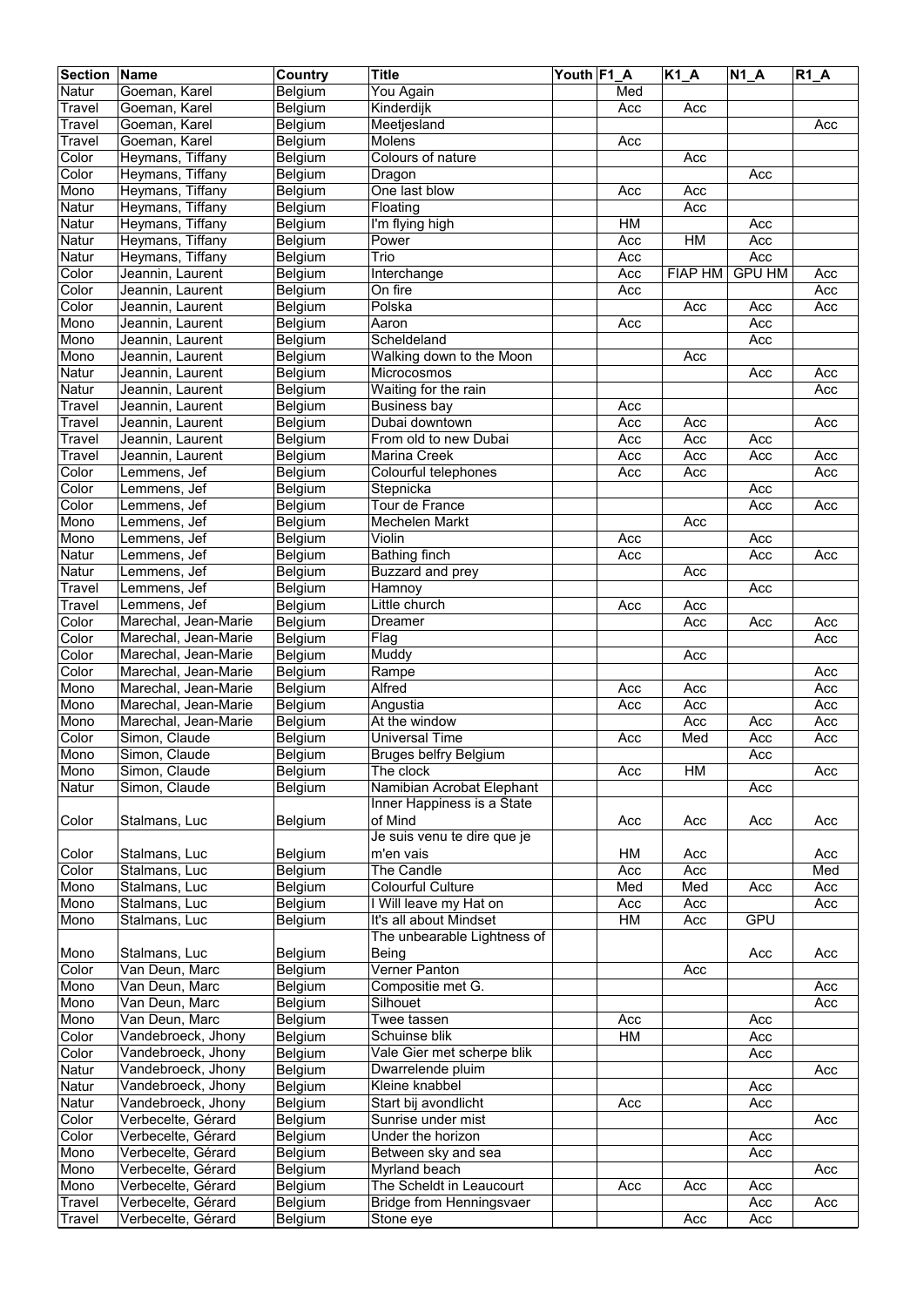| <b>Section</b> | Name                     | Country          | <b>Title</b>                       | Youth F1_A |     | $K1_A$ | <b>N1 A</b> | $R1_A$ |
|----------------|--------------------------|------------------|------------------------------------|------------|-----|--------|-------------|--------|
|                | Lauria Filho, Marcio     |                  |                                    |            |     |        |             |        |
| Color          | Jose                     | <b>Brazil</b>    | <b>DOWN THE RIVER</b>              |            | Acc | Acc    | Acc         | Acc    |
|                | Lauria Filho, Marcio     |                  |                                    |            |     |        |             |        |
| Color          | Jose                     | <b>Brazil</b>    | <b>PROVOCATION</b>                 |            |     | Acc    |             | Acc    |
|                | Lauria Filho, Marcio     |                  |                                    |            |     |        |             |        |
| Mono           | Jose                     | <b>Brazil</b>    | KAYAK                              |            |     |        | Acc         |        |
|                | Lauria Filho, Marcio     |                  | <b>WHY CAN'T WE STAY</b>           |            |     |        |             |        |
| Mono           | Jose                     | Brazil           | <b>HERE</b>                        |            | Acc |        |             |        |
|                | Lauria Filho, Marcio     |                  |                                    |            |     |        |             |        |
| Natur          | Jose                     | <b>Brazil</b>    | THE QUEUE                          |            |     |        | Acc         |        |
|                | Lauria Filho, Marcio     |                  | <b>PERUVIAN QUECHUA</b>            |            |     |        |             |        |
| Travel         | Jose                     | Brazil           | <b>SHEPPERDESS</b>                 |            |     |        |             | Acc    |
| Color          | Mihaylov, Minko          | <b>Bulgaria</b>  | Catch the sun                      |            |     |        | Acc         |        |
| Color          | Mihaylov, Minko          | <b>Bulgaria</b>  | The three paths                    |            |     |        |             | Acc    |
| Color          | Mihaylov, Minko          | <b>Bulgaria</b>  | Who are you                        |            |     |        |             | Acc    |
| Mono           | Mihaylov, Minko          | <b>Bulgaria</b>  | Everyday life                      |            |     | Acc    |             | Acc    |
| Mono           | Mihaylov, Minko          | <b>Bulgaria</b>  | Iceland                            |            | Acc | Acc    |             | Acc    |
| Mono           | Mihaylov, Minko          | <b>Bulgaria</b>  | Lines                              |            |     |        | Acc         | Acc    |
| Mono           | Mihaylov, Minko          | <b>Bulgaria</b>  | The lone runner                    |            |     |        | HM          |        |
| Natur          | Mihaylov, Minko          | Bulgaria         | Abstract nature                    |            |     |        | Acc         |        |
| Natur          | Mihaylov, Minko          | <b>Bulgaria</b>  | Mirror                             |            | Acc |        |             |        |
| Natur          | Mihaylov, Minko          | <b>Bulgaria</b>  | Skater                             |            | Acc | Acc    | Acc         |        |
| Travel         | Mihaylov, Minko          | <b>Bulgaria</b>  | Dreamer                            |            |     |        |             | Acc    |
| Travel         | Mihaylov, Minko          | <b>Bulgaria</b>  | The birds                          |            |     | Acc    |             | Acc    |
| Color          | Vasilev, Yuliy           | <b>Bulgaria</b>  | Spaghetti Stylist 3                |            | Acc |        | HM          | Med    |
| Color          | Vasilev, Yuliy           | <b>Bulgaria</b>  | Spaghetti Stylist 4                |            | Med |        | Acc         | Acc    |
| Color          | Vasilev, Yuliy           | <b>Bulgaria</b>  | Spaghetti Stylist 5                |            | Acc | Acc    |             |        |
| Color          | Vasilev, Yuliy           | <b>Bulgaria</b>  | Spaghetti Stylist 6                |            |     |        |             | Acc    |
| Mono           | Vasilev, Yuliy           | <b>Bulgaria</b>  | Religion                           |            |     |        | Acc         |        |
| Travel         | Vasilev, Yuliy           | <b>Bulgaria</b>  | City of Arts                       |            |     |        |             | Acc    |
| Travel         | Vasilev, Yuliy           | <b>Bulgaria</b>  | Music for Deaf 12                  |            |     |        |             | Acc    |
| Color          | Zaykov, Konstantin       | <b>Bulgaria</b>  | Christmas drums                    |            |     |        | Acc         |        |
| Color          | Zaykov, Konstantin       | <b>Bulgaria</b>  | Cross of candles                   |            | Acc | Acc    |             |        |
| Mono           | Zaykov, Konstantin       | <b>Bulgaria</b>  | Begining                           |            | Acc |        |             | Acc    |
| Mono           | Zaykov, Konstantin       | <b>Bulgaria</b>  | Mummer at the theater              |            |     |        |             | Acc    |
| Natur          | Zaykov, Konstantin       | <b>Bulgaria</b>  | Enchantingly beautiful             |            |     |        | Acc         |        |
| Natur          | Zaykov, Konstantin       | <b>Bulgaria</b>  | Inflated balloons                  |            | Acc |        |             | Acc    |
| Natur          | Zaykov, Konstantin       | <b>Bulgaria</b>  | Jay                                |            |     |        |             | Acc    |
| Natur          | Zaykov, Konstantin       | <b>Bulgaria</b>  | The elephant rock                  |            |     | Acc    |             |        |
| Travel         | Zaykov, Konstantin       | <b>Bulgaria</b>  | Aral Sea                           |            |     | Acc    |             |        |
| Travel         | Zaykov, Konstantin       | <b>Bulgaria</b>  | The black beach                    |            |     |        | Acc         |        |
| Travel         | Zaykov, Konstantin       | Bulgaria         | Winter church                      |            | Acc | Acc    | HM          |        |
| Mono           | Delany, Kathryn          | Canada           | Pigeon Aerobatics                  |            | Acc |        |             |        |
| Color          | Delany, Nick             | Canada           | <b>Bald Eagle Capture</b>          |            |     |        |             | Acc    |
| Mono           | Delany, Nick             | Canada           | Taking the call                    |            |     | Acc    | Acc         |        |
| Natur          | Delany, Nick             | Canada           | Take out                           |            |     | Acc    |             |        |
| Natur          | Delany, Nick             | Canada           | The capture                        |            |     | Acc    |             | Acc    |
|                |                          |                  |                                    |            |     |        |             |        |
| Mono<br>Mono   | Gray, Leah<br>Gray, Leah | Canada<br>Canada | Horses of the Sea<br>Morning Storm |            |     | Acc    |             |        |
|                |                          | Canada           |                                    |            |     |        | Acc<br>Acc  | Acc    |
| Natur          | Gray, Leah               | Canada           | Eight<br><b>Mushroom Brood</b>     |            | Acc |        | Acc         |        |
| Natur          | Gray, Leah               |                  | Salmon Prize for a Grizzly         |            |     |        |             |        |
|                |                          |                  |                                    |            |     |        |             |        |
| Natur          | Gray, Leah               | Canada           | Family                             |            | Acc |        |             | Acc    |
| Natur          | Gray, Leah               | Canada           | Shaking on the Run                 |            | Acc |        |             | Acc    |
| Color          | King, Francis            | Canada           | <b>Night Cruises</b>               |            | Acc |        |             |        |
| Color          | King, Francis            | Canada           | On The Heel                        |            |     | Acc    |             |        |
| Mono           | King, Francis            | Canada           | Gooderham Bldg In Fog              |            | Acc |        | Acc         | Acc    |
|                |                          |                  | Hamer Lady With Head               |            |     |        |             |        |
| Mono           | King, Francis            | Canada           | <b>Dress</b>                       |            |     |        |             | Acc    |
| Natur          | King, Francis            | Canada           | Polar Bear Shaking 102             |            | Acc | Acc    | Med         | Acc    |
| Natur          | King, Francis            | Canada           | <b>Tender Moment 4</b>             |            |     |        | Acc         | Acc    |
| Travel         | King, Francis            | Canada           | Home On The Range                  |            | Acc | Acc    |             |        |
|                |                          |                  | Prostrating Tibetan Pilgrim        |            |     |        |             |        |
| Travel         | King, Francis            | Canada           | 102                                |            |     | Acc    |             |        |
| Color          | Lustig, Stephen          | Canada           | Behind Open Doors                  |            |     | Acc    |             | Acc    |
| Color          | Lustig, Stephen          | Canada           | <b>Broken Dreams</b>               |            | Acc | Acc    | Acc         |        |
| Color          | Lustig, Stephen          | Canada           | The Royal Baths                    |            | Acc |        |             |        |
| Mono           | Lustig, Stephen          | Canada           | The artist                         |            | Acc |        |             |        |
| Natur          | Lustig, Stephen          | Canada           | Bear Hug                           |            |     |        | Acc         |        |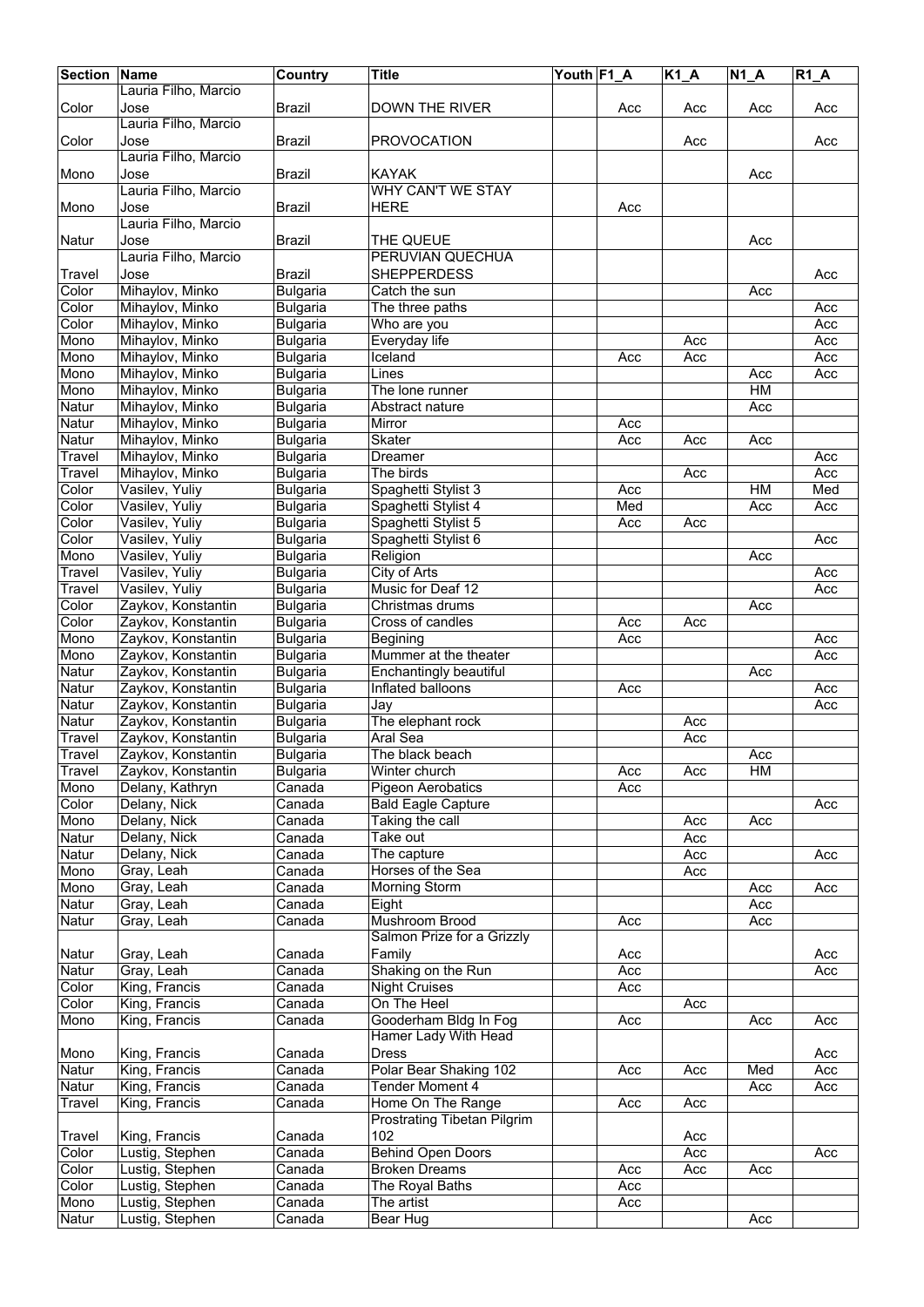| <b>Section Name</b> |                   | Country                       | <b>Title</b>                  | Youth F1 A |            | $K1_A$ | $\overline{N1}A$ | $R1_A$     |
|---------------------|-------------------|-------------------------------|-------------------------------|------------|------------|--------|------------------|------------|
| Natur               | Lustig, Stephen   | Canada                        | Dominance                     |            | Acc        |        | Acc              |            |
| Natur               | Lustig, Stephen   | Canada                        | Open Wide                     |            | Acc        | Acc    |                  | HM         |
|                     |                   |                               |                               |            |            |        |                  |            |
|                     | Ruxandu, Catalin  |                               |                               |            |            |        |                  |            |
| Mono                | Niculae           | Canada                        | Ring holder                   |            | Acc        | Acc    |                  |            |
| Color               | Smith, Steve      | Canada                        | Evening by the Canal          |            | Acc        | Acc    |                  |            |
| Color               | Smith, Steve      | Canada                        | Sidney Fishing Pier           |            |            |        | Acc              |            |
| Color               | Smith, Steve      | Canada                        | <b>West Coast Layers</b>      |            |            |        | Acc              | Acc        |
| Mono                | Smith, Steve      | $\overline{C}$ anada          | <b>River Pilings</b>          |            | Acc        |        |                  |            |
| Natur               | Smith, Steve      | Canada                        | <b>Tangled Up</b>             |            | Acc        | Acc    | Acc              |            |
|                     | Smith, Steve      |                               | The Wrestlers                 |            |            |        |                  |            |
| Natur               |                   | Canada                        |                               |            |            | Acc    |                  | Acc        |
| Natur               | Smith, Steve      | Canada                        | We Are Very Fierce            |            | Acc        |        |                  |            |
| Color               | Wong, Katherine   | Canada                        | Kiln workers                  |            |            | Acc    | Acc              |            |
| Color               | Wong, Katherine   | Canada                        | Rapture in Lavender field     |            |            | Acc    |                  | Acc        |
| Color               | Wong, Katherine   | Canada                        | <b>Toddler reading</b>        |            |            | Acc    | Acc              |            |
| Color               | Wong, Katherine   | Canada                        | Walt Disney Concert Hall 3    |            |            |        | Acc              |            |
| Mono                | Wong, Katherine   | Canada                        | Lion courtship                |            | Acc        |        |                  |            |
| Mono                | Wong, Katherine   | $\overline{\mathsf{C}}$ anada | Osprey with catch 3           |            |            | Acc    | Acc              |            |
|                     |                   |                               | Humpback Whale breaching      |            |            |        |                  |            |
|                     |                   |                               |                               |            |            |        |                  |            |
| Natur               | Wong, Katherine   | Canada                        | 2                             |            |            | Acc    | Acc              | <b>PSA</b> |
|                     |                   |                               | Red crowned crane mating      |            |            |        |                  |            |
| Natur               | Wong, Katherine   | Canada                        | dance 2                       |            | Acc        | Acc    |                  |            |
| Natur               | Wong, Katherine   | Canada                        | Red fox in the artic          |            | Acc        | Acc    | Acc              |            |
| Travel              | Wong, Katherine   | Canada                        | Abandoned granary             |            | <b>GPU</b> |        | Acc              | Acc        |
| Travel              | Wong, Katherine   | Canada                        | Bicycle frame                 |            | Acc        | Acc    | Acc              |            |
|                     | Wong, Katherine   | $\overline{\mathsf{C}}$ anada | Lavender field at dawn 2      |            |            | Acc    |                  | Acc        |
| Travel              |                   |                               |                               |            |            |        |                  |            |
| Travel              | Wong, Katherine   | Canada                        | Sunset in New Town            |            |            | Acc    | Acc              |            |
| Color               | Ye, Danlei        | Canada                        | A visit to Cuba56             |            |            |        | Med              |            |
|                     |                   |                               |                               |            |            |        |                  |            |
| Color               | Ye, Danlei        | Canada                        | Ecuador street and market10   |            |            | Acc    | Acc              |            |
| Color               | Ye, Danlei        | Canada                        | Tribal people39               |            | Acc        |        |                  | Acc        |
| Mono                | Ye, Danlei        | Canada                        | Livelihood of Iranians33      |            |            | Acc    |                  |            |
|                     | Ye, Danlei        | Canada                        | A visit to Cuba58             |            |            |        |                  |            |
| Travel              |                   |                               |                               |            |            |        |                  | Acc        |
| Color               | Minks, Elisardo   | Chile                         | Fachada con ventanas          |            |            | Acc    |                  | Acc        |
| Color               | Minks, Elisardo   | Chile                         | La tarde en montemar          |            |            | Acc    |                  |            |
| Color               | Minks, Elisardo   | Chile                         | Trabajada por la vida         |            | Acc        | HM     |                  | Acc        |
| Mono                | Minks, Elisardo   | Chile                         | Bodegon con fondo negro       |            | Acc        | Acc    |                  | Acc        |
| Mono                | Minks, Elisardo   | Chile                         | Durmientes                    |            | Acc        | Acc    |                  |            |
| Mono                | Minks, Elisardo   | Chile                         | Garlic                        |            |            | Acc    |                  | Acc        |
|                     |                   |                               | Una mirada cuantas            |            |            |        |                  |            |
| Mono                | Minks, Elisardo   | Chile                         |                               |            |            |        | Acc              |            |
|                     |                   |                               | preguntas                     |            |            |        |                  |            |
| Natur               | Minks, Elisardo   | Chile                         | Ardea cocoi aterrizando       |            | Acc        |        |                  |            |
| Natur               | Minks, Elisardo   | Chile                         | Depredador                    |            | Acc        | Acc    |                  |            |
| Natur               | Minks, Elisardo   | Chile                         | Tras el nectar                |            |            | Acc    |                  |            |
| Travel              | Minks, Elisardo   | Chile                         | El viaje increible            |            |            |        | Acc              |            |
|                     |                   |                               |                               |            |            |        |                  |            |
| Travel              | Minks, Elisardo   | Chile                         | Verno en la cordillera Andina |            | Acc        | Acc    | Acc              |            |
| Color               | Stoiber, Carmen   | Chile                         | Im Flug                       |            |            |        | Acc              |            |
| Mono                | Stoiber, Carmen   | Chile                         | Der Füller                    |            | Acc        |        |                  | Acc        |
|                     |                   | Chile                         |                               |            |            |        |                  |            |
| Travel              | Stoiber, Carmen   |                               | Araucarias aus Chile          |            |            |        | Acc              |            |
| Natur               | Bai, Xuedong      | China                         | Eyes on me                    |            |            | Med    | Acc              |            |
| Natur               | Bai, Xuedong      | China                         | fierce quarrel                |            | Acc        | Acc    | Acc              |            |
| Natur               | Bai, Xuedong      | China                         | so many seeds                 |            |            | Acc    |                  |            |
| Natur               | Bai, Xuedong      | China                         | wait for me                   |            | Acc        | Acc    |                  | <b>GPU</b> |
| Color               | Bian, Shaoqing    | China                         | furnace                       |            | Acc        | Acc    | Acc              | HM         |
| Color               | Bian, Shaoqing    | China                         | Grand ceremony                |            |            |        |                  | Med        |
|                     | Bian, Shaoqing    | China                         |                               |            |            |        |                  | Acc        |
| Mono                |                   |                               | at the window                 |            |            |        |                  |            |
|                     |                   |                               | Grand ceremony of sea         |            |            |        |                  |            |
| Travel              | Bian, Shaoqing    | China                         | sacrifice                     |            |            | Acc    |                  |            |
| Travel              | Bian, Shaoqing    | China                         | Imprint of Suo Mian           |            |            |        |                  | Acc        |
| Travel              | Bian, Shaoqing    | China                         | Pull Zeng night               |            |            |        |                  | Acc        |
| Color               | Cai, Chaoyang     | China                         | Isolation from the world      |            |            |        | Acc              |            |
| Color               | Cai, Chaoyang     | China                         | Overlooking Tulou 3           |            |            | Acc    | Acc              |            |
| Color               | Cai, Chaoyang     | China                         | Tulou buildings 1             |            |            |        | Acc              |            |
|                     |                   | China                         |                               |            |            |        |                  |            |
| Mono                | Cai, Chaoyang     |                               | Farm                          |            | Acc        | Acc    |                  |            |
| Travel              | Cai, Chaoyang     | China                         | <b>Charm Valley</b>           |            |            |        |                  | Acc        |
| Travel              | Cai, Chaoyang     | China                         | Happy boy 1                   |            |            |        |                  | Acc        |
| Travel              | Cai, Chaoyang     | China                         | In Order                      |            | Acc        | Acc    | Acc              | Acc        |
| Natur               | Cailang, Gabuzang | China                         | Be alert                      |            |            |        |                  | Acc        |
| Natur               | Cailang, Gabuzang | China                         | Playing                       |            | Acc        | Acc    |                  | Acc        |
|                     |                   |                               |                               |            |            |        |                  |            |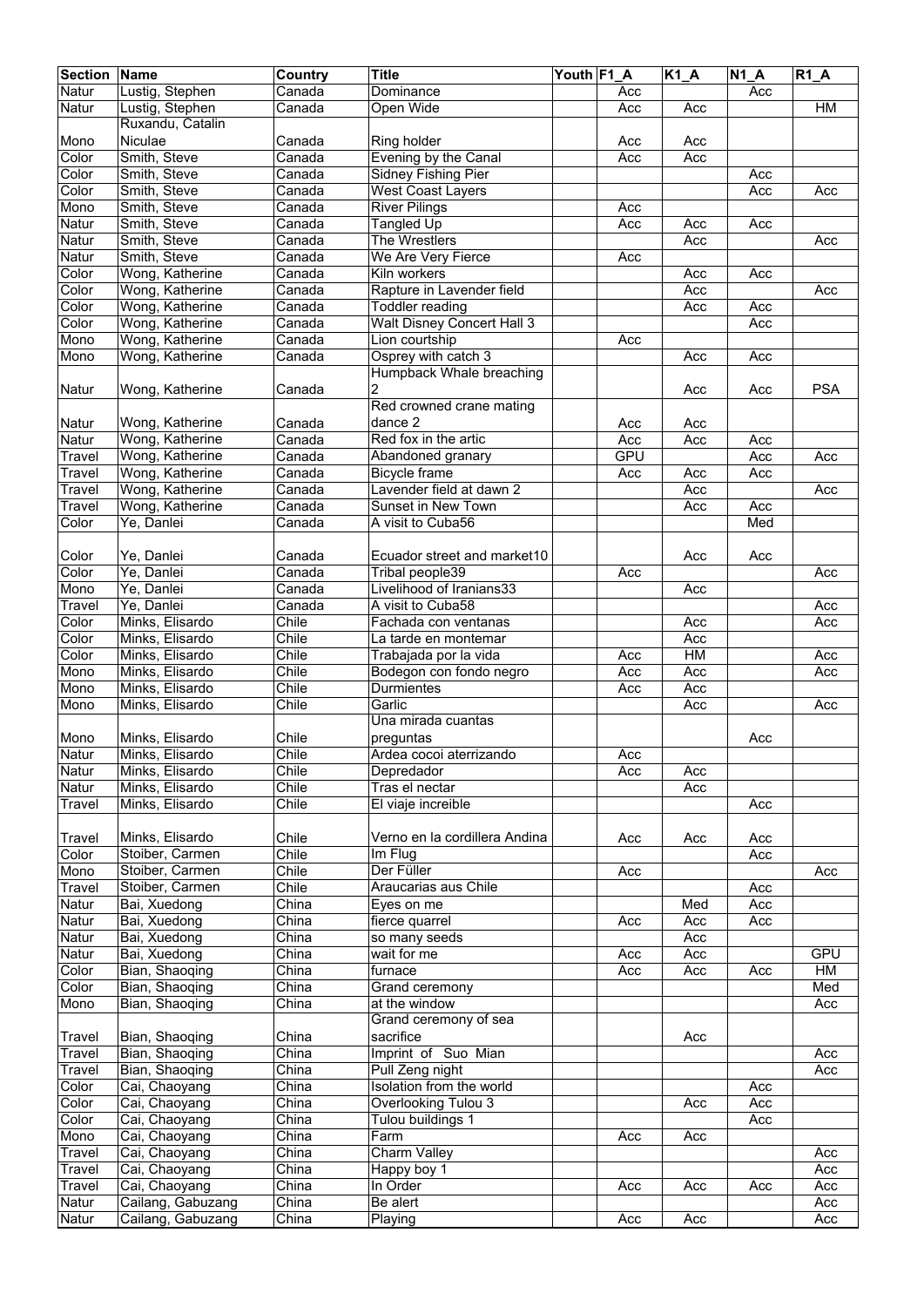| <b>Section</b> | <b>Name</b>       | Country                   | <b>Title</b>                  | Youth F1 A |           | $\overline{K1}A$ | <b>N1 A</b> | $R1_A$ |
|----------------|-------------------|---------------------------|-------------------------------|------------|-----------|------------------|-------------|--------|
| Natur          | Cailang, Gabuzang | China                     | Yawning                       |            | Acc       |                  |             |        |
| Color          | Cao, AiHua        | China                     | Colorful earth                |            | Acc       |                  |             |        |
| Mono           | Cao, AiHua        | China                     | Ferghana horse                |            |           |                  |             | Acc    |
| Mono           | Cao, AiHua        | China                     | The Long Corridor             |            | Acc       |                  | Acc         | Acc    |
| Travel         | Cao, AiHua        | China                     | Ancient city wind and cloud   |            | <b>HM</b> |                  |             |        |
| Travel         | Cao, AiHua        | China                     | Sunset harbor                 |            | Acc       |                  |             |        |
| Color          | Chang, Jiangbin   | China                     | Loulan wind                   |            |           |                  |             | Acc    |
| Mono           | Chang, Jiangbin   | China                     | Desert enchantress            |            |           |                  |             | Acc    |
| Natur          | Chang, Jiangbin   | China                     | Morning Serengeti             |            |           | Acc              |             | Acc    |
|                |                   |                           | Journey against wind and      |            |           |                  |             |        |
|                |                   |                           |                               |            |           |                  |             |        |
| Travel         | Chang, Jiangbin   | China                     | rain                          |            |           |                  |             | Acc    |
| Travel         | Chang, Jiangbin   | China                     | Sunning of the Buddha         |            | <b>HM</b> | Acc              |             |        |
| Color          | Chen, Ji          | China                     | Make straw sandals            |            | Acc       |                  |             |        |
| Color          | Chen, Ji          | China                     | Passer-by                     |            |           |                  |             | Acc    |
| Mono           | Chen, Ji          | China                     | Childishness                  |            |           | Acc              | Acc         | Acc    |
| Mono           | Chen, Ji          | China                     | Play chess                    |            |           | Acc              |             | Acc    |
| Travel         | Chen, Ji          | China                     | High diving                   |            |           |                  |             | Acc    |
| Travel         | Chen, Ji          | China                     | Village                       |            |           |                  | Acc         | Acc    |
| Travel         | Chen, Ji          | China                     | <b>Winding Great Wall</b>     |            | Acc       | Acc              |             | Acc    |
| Natur          | Chen, Kejun       | China                     | Courtship ceremony            |            |           |                  |             | Acc    |
| Natur          | Chen, Kejun       | China                     | Romance under sunset          |            |           |                  | Acc         |        |
| Natur          | Chen, Kejun       | China                     | Temptation                    |            | Acc       | Acc              | Acc         | Acc    |
| Natur          | Chen, Ming        | China                     | <b>Excellent Hunter</b>       |            |           | Acc              |             |        |
| Natur          | Chen, Ming        | China                     | It is mine                    |            | Acc       | Acc              |             | Acc    |
| Natur          | Chen, Ming        | China                     | Snow Owl                      |            |           |                  |             | Acc    |
| Natur          | Chen, Ming        | China                     | Spreading wings               |            |           | Acc              |             |        |
| Color          | Chen, Qingwei     | China                     | Spring up                     |            |           | Acc              | Acc         |        |
| Natur          | Chen, Qingwei     | China                     | Big fish                      |            |           | Med              |             |        |
| Natur          | Chen, Qingwei     | China                     | Have bumper harvest           |            |           | Acc              |             | Acc    |
| Natur          | Chen, Qingwei     | $\overline{\text{China}}$ | Kingfisher                    |            | Acc       |                  | Acc         | Acc    |
| Color          | Chen, Weiping     | China                     | Lingering flute               |            |           |                  |             | Acc    |
| Color          | Chen, Weiping     | China                     | Running horses                |            | Acc       |                  |             |        |
|                |                   |                           |                               |            |           |                  |             |        |
| Mono           | Chen, Weiping     | China                     | Bond with desert              |            |           |                  |             | Acc    |
| Travel         | Chen, Weiping     | China                     | Longji Terraces               |            | Acc       | Acc              | Acc         |        |
| Travel         | Chen, Weiping     | China                     | Return                        |            |           |                  |             | Acc    |
| Mono           | Chen, XiaoQin     | China                     | <b>Ancient kiln</b>           |            |           |                  | Acc         | Acc    |
| Mono           | Chen, XiaoQin     | China                     | South Asian Girl              |            | Acc       | Acc              | HM          | Acc    |
| Mono           | Chen, XiaoQin     | China                     | Spread one's wings            |            | Acc       |                  | Acc         |        |
| Natur          | Chen, XiaoQin     | China                     | RIZ-ZOAWD                     |            |           | Acc              |             |        |
| Color          | Chen, Zhiqiang    | China                     | Gloaming                      |            |           |                  | Acc         |        |
| Color          | Chen, Zhiqiang    | China                     | Morning plough                |            |           |                  |             | Acc    |
|                |                   |                           |                               |            |           |                  |             |        |
| Mono           | Chen, Zhiqiang    | China                     | Beacon fire of the Great Wall |            | Acc       |                  |             |        |
| Natur          | Chen, Zhiqiang    | China                     | Mom is asleep                 |            |           |                  | Acc         |        |
| Travel         | Chen, Zhiqiang    | China                     | A myriad lights               |            |           | Acc              | Acc         |        |
|                |                   |                           | Zunsheng white pagoda         |            |           |                  |             |        |
| Travel         | Chen, Zhiqiang    | China                     | forest                        |            | Acc       | Acc              | Acc         |        |
| Color          | Dai, Yongxin      | China                     | <b>Happy Life</b>             |            | Acc       |                  |             | Acc    |
| Color          | Dai, Yongxin      | China                     | Impregnable guards            |            | Acc       |                  |             |        |
| Color          | Dai, Yongxin      | China                     | Power of life                 |            | Acc       |                  |             |        |
| Color          | Dong, Gennian     | China                     | Flute in Jiaoshan Temple      |            | Acc       |                  |             |        |
| Color          | Dong, Gennian     | China                     | The road to faraway places    |            |           | Acc              |             | Acc    |
| Mono           | Dong, Gennian     | $\overline{\text{China}}$ | Tiger kids play with snow     |            | Acc       |                  |             |        |
| Travel         | Dong, Gennian     | China                     | Night of ancient town         |            |           | Acc              |             |        |
| Travel         | Dong, Gennian     | China                     | Night scene of Xijin          |            |           | <b>FIAP HM</b>   |             |        |
| Color          | Gao, Songshan     | China                     | knight                        |            | Acc       |                  |             |        |
| Travel         | Gao, Songshan     | China                     | Gassho wooden house           |            |           |                  | Acc         | Acc    |
| Travel         | Gao, Songshan     | China                     | Lotus Pagoda Temple           |            |           |                  | Acc         |        |
|                |                   |                           |                               |            |           |                  |             |        |
| Color          | Gao, Xiaobing     | China                     | Respite                       |            | Acc       |                  |             |        |
| Color          | Guo, Guizhong     | China                     | Beneath starry sky            |            |           | Acc              |             |        |
|                |                   |                           | The sun verges toward the     |            |           |                  |             |        |
| Color          | Guo, Guizhong     | China                     | horizon                       |            |           | Acc              |             |        |
| Color          | Guo, Guizhong     | China                     | Waiting                       |            |           |                  |             | Acc    |
| Mono           | Guo, Guizhong     | China                     | Morning fishing in the fog    |            |           |                  | Acc         |        |
| Natur          | Guo, Guizhong     | China                     | Delicacy                      |            | Acc       |                  |             |        |
| Travel         | Guo, Guizhong     | China                     | Impression of ancient town    |            |           | Acc              |             |        |
| Travel         | Guo, Guizhong     | China                     | Mirror of the sky             |            |           | Acc              |             |        |
| Travel         | Guo, Guizhong     | China                     | Morning                       |            |           | Acc              | Acc         |        |
| Color          | Guo, XiYi         | China                     | Eagle man                     |            | Acc       | Acc              | Acc         | Acc    |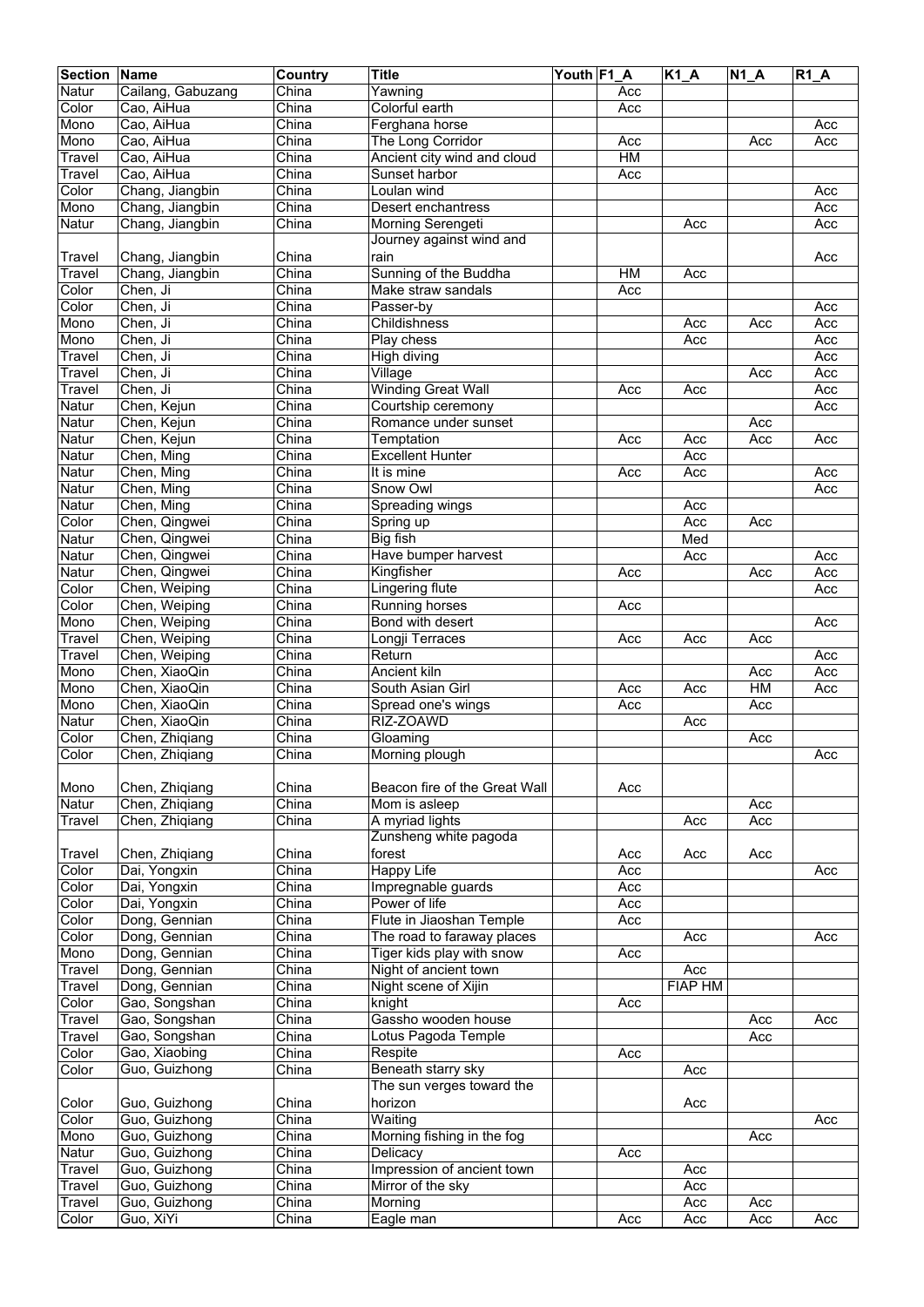| <b>Section</b> | <b>Name</b>                    | Country                   | <b>Title</b>                                  | Youth F1_A |            | $K1_A$        | $\overline{N}$ 1_A | R1A |
|----------------|--------------------------------|---------------------------|-----------------------------------------------|------------|------------|---------------|--------------------|-----|
| Color          | Guo, XiYi                      | China                     | goddess                                       |            | Med        |               | Acc                | Acc |
| Color          | Guo, XiYi                      | China                     | Terrace spring                                |            |            |               |                    | Acc |
| Mono           | Guo, XiYi                      | China                     | door-god                                      |            |            |               | Acc                |     |
| Mono           | Guo, XiYi                      | China                     | mother and son                                |            |            | Acc           |                    |     |
| Travel         | Guo, XiYi                      | China                     | $\overline{City}$ in the air                  |            |            | Acc           |                    |     |
| Travel         | Guo, XiYi                      | China                     | stop!                                         |            |            |               | Med                | Acc |
| Color          | Hao, Jinfang                   | China                     | <b>Unique skill</b>                           |            |            |               |                    | Acc |
| Natur          | Hao, Jinfang                   | China                     | Fighting                                      |            |            |               |                    | Acc |
| Natur          | Hao, Jinfang                   | China                     | Ice Habitat                                   |            | Acc        | Acc           | Acc                |     |
| Color          | He, Xianyong                   | China                     | <b>Birth</b>                                  |            |            |               |                    | Acc |
| Color          | He, Xianyong                   | China<br>China            | Future you                                    |            | Acc        |               |                    |     |
| Color<br>Mono  | He, Xianyong<br>He, Xianyong   | China                     | My buddy<br><b>Belated love</b>               |            | Acc        | Acc<br>Acc    |                    | Acc |
| Mono           | Hongnan, Zhao                  | China                     | Light on Pujiang River                        |            | Acc        |               |                    |     |
| Travel         | Hongnan, Zhao                  | China                     | Dazzling                                      |            | Acc        | Acc           |                    | Acc |
| Color          | Hou, Xianquan                  | China                     | new new chang E                               |            | Acc        |               |                    |     |
| Color          | Hou, Xianquan                  | China                     | Populus euphratica                            |            |            | Acc           |                    |     |
| Travel         | Hou, Xianquan                  | China                     | <b>Exploring Spring</b>                       |            | Acc        | Acc           | Acc                |     |
| Travel         | Hou, Xianquan                  | China                     | Golden Autumn Ranch 5                         |            |            |               | Acc                | Acc |
| Travel         | Hou, Xianquan                  | China                     | Steep Ridge                                   |            |            |               | Acc                |     |
| Mono           | Hu, Lin                        | China                     | Tunnel of Sunshine                            |            |            |               | Acc                |     |
|                |                                |                           | <b>Simmered Mulberry Festival</b>             |            |            |               |                    |     |
| <b>Travel</b>  | Hu, Lin                        | China                     | Blessed 2                                     |            |            | Acc           |                    | Acc |
|                |                                |                           | The Yellow River from                         |            |            |               |                    |     |
| Travel         | Hu, Lin                        | China                     | Heaven 2                                      |            |            | Acc           | Acc                |     |
| Color          | Huang, Jianjun                 | $\overline{\text{China}}$ | Homeward journey                              |            |            |               |                    | Acc |
| Color          | Huang, Jianjun                 | China                     | Keep watching                                 |            |            |               | Acc                |     |
| Mono           | Huang, Jianjun                 | China                     | Boating                                       |            |            |               |                    | Acc |
| Travel         | Huang, Jianjun                 | China                     | Morning of water village                      |            |            |               | Acc                |     |
| Travel         | Huang, Jianjun                 | China                     | Sun-dried fish                                |            |            |               | Acc                |     |
| Color          | Huang, Yanyu                   | China                     | Castle by the sea                             |            | Acc        |               |                    | Acc |
| Color          | Huang, Yanyu                   | China                     | Chinese courtyard                             |            | Acc        |               |                    |     |
| Color          | Huang, Yanyu                   | China                     | Picture of Vast Land                          |            | Acc        |               | Acc                | Acc |
| Mono           | Huang, Yanyu                   | China                     | Dance of the sea                              |            | Acc        |               |                    | Acc |
| Mono<br>Color  | Huang, Yanyu                   | China<br>China            | People on the rock<br>Autumn in the old house |            | Acc<br>Acc | Acc<br>Med    | Acc                | Acc |
| Color          | Jiang, AiZhen<br>Jiang, AiZhen | China                     | Ecological tea garden                         |            |            | Acc           | Acc                |     |
| Color          | Jiang, AiZhen                  | China                     | Shili lotus rhyme                             |            |            | Acc           | Acc                | Acc |
| Mono           | Jiang, AiZhen                  | China                     | Badgang ceramic Plaza                         |            | Acc        |               |                    |     |
| Mono           | Jiang, AiZhen                  | China                     | Immaculate purity 55                          |            |            |               | Acc                | Acc |
| Mono           | Jiang, AiZhen                  | China                     | old man 55                                    |            |            | Acc           | Acc                |     |
| Travel         | Jiang, AiZhen                  | China                     | Night view of Oriental gate                   |            | Acc        | Acc           |                    |     |
| Travel         | Jiang, AiZhen                  | China                     | Pujiang night                                 |            | Acc        | Acc           |                    |     |
| Travel         | Jiang, AiZhen                  | China                     | Rural pastoral map                            |            |            | <b>GPU HM</b> |                    |     |
| Travel         | Jiang, AiZhen                  | China                     | Taihu Lake lights                             |            | Acc        | Acc           |                    |     |
| Color          | Jiang, Nan                     | China                     | Golden Lounge Bridge                          |            | Acc        |               |                    |     |
| Travel         | Jiang, Nan                     | $\overline{Ch}$ ina       | Majesty                                       |            |            |               | Acc                | Acc |
| Color          | Jiang, ZhiZhou                 | China                     | Flying mountains                              |            |            |               | Acc                | Acc |
| Color          | Jiang, ZhiZhou                 | China                     | Warm winter is drunk                          |            |            |               |                    | Acc |
| Color          | Jiang, ZhiZhou                 | China                     | Wind hunting fish                             |            |            |               | Acc                |     |
| Mono           | Jiang, ZhiZhou                 | China                     | Longma impression                             |            |            |               | Acc                | Acc |
| Mono           | Jiang, ZhiZhou                 | China                     | Ploughing                                     |            |            |               | Acc                | Acc |
| Travel         | Jiang, ZhiZhou                 | China                     | Return to the snow at dusk                    |            |            |               |                    | Acc |
| Color          | Jiao, Shengfu                  | China                     | eyes                                          |            |            |               |                    | Acc |
| Mono           | Jiao, Shengfu                  | China                     | Grazing on the clouds                         |            |            |               |                    | Acc |
| Mono<br>Mono   | Jiao, Shengfu<br>Jiao, Shengfu | China<br>China            | my companion<br>return 1                      |            | Acc        | Acc           | Acc                | Acc |
| Natur          | Jiao, Shengfu                  | China                     | Prey                                          |            | Acc        | Acc           | Acc                | Acc |
| Natur          | Jiao, Shengfu                  | $\overline{\text{China}}$ | Who is back                                   |            |            |               |                    | Acc |
| Travel         | Jiao, Shengfu                  | China                     | chess                                         |            |            |               |                    | Acc |
| Color          | Kang, Jian                     | China                     | Happy Mongolian man 2                         |            |            |               | Acc                |     |
| Color          | Kang, Jian                     | China                     | Prairie horsemen                              |            |            | Acc           | Acc                |     |
| Travel         | Kang, Jian                     | China                     | Crocosaurus Cove                              |            |            |               | Acc                |     |
| Travel         | Kang, Jian                     | China                     | <b>General Stone</b>                          |            |            | Acc           | HM                 | Acc |
|                |                                |                           | The dawn of mountain                          |            |            |               |                    |     |
| Travel         | Kang, Jian                     | China                     | village                                       |            |            |               | Acc                |     |
| Natur          | Kuang, Haichun                 | $\overline{\text{China}}$ | Danger behind                                 |            | Acc        | Acc           |                    |     |
| Natur          | Kuang, Haichun                 | China                     | Wait for me, my brother                       |            |            |               | Acc                |     |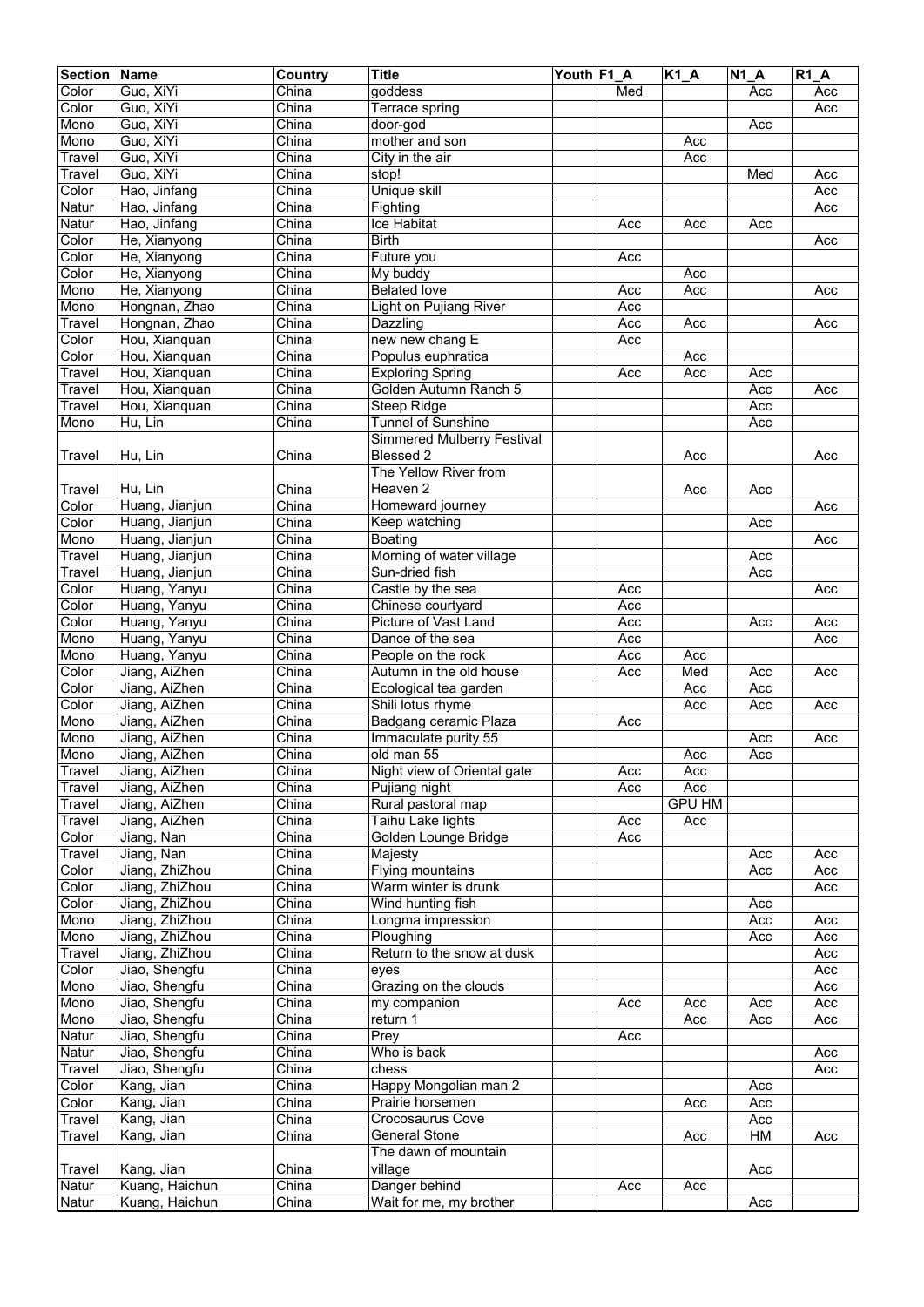| <b>Section Name</b> |                                | Country                   | <b>Title</b>                                 | Youth F1_A |     | $K1_A$ | $N1_A$     | $R1_A$     |
|---------------------|--------------------------------|---------------------------|----------------------------------------------|------------|-----|--------|------------|------------|
|                     |                                |                           | <b>Beneath Mount</b>                         |            |     |        |            |            |
| Travel              | Kuang, Haichun                 | China                     | Shishapangma                                 |            |     |        |            | Acc        |
| Travel              | Kuang, Haichun                 | China                     | Night of ancient town                        |            | Acc |        |            |            |
| Travel              | Kuang, Haichun                 | China                     | Night of Wellington                          |            |     |        | Acc        |            |
| Travel              | Kuang, Haichun                 | China                     | The Kamchatka-Ice and fire                   |            | Acc | Acc    | Acc        | Acc        |
| Color               | Lei, ZunHui                    | China                     | Pastoral                                     |            |     |        | Acc        |            |
| Mono                | Lei, ZunHui                    | China                     | My sister                                    |            | Acc | Acc    | Acc        | Acc        |
| Mono                | Lei, ZunHui                    | China                     | Pondering stevedore                          |            |     |        | Acc        |            |
| <b>Natur</b>        | Lei, ZunHui                    | China                     | Elf in the snow                              |            |     |        | Acc        |            |
| Natur               | Lei, ZunHui                    | China                     | Twilight                                     |            |     | Acc    |            |            |
| Natur               | Lei, ZunHui                    | China                     | Winter                                       |            |     | Acc    |            |            |
| Mono                | Li, Hanxin                     | China                     | Starry sky over Miao village                 |            | Acc |        |            |            |
| Color               | Li, Jianping                   | China                     | <b>Bush elephants</b>                        |            | Acc | Acc    |            |            |
| Mono                | Li, Jianping                   | $\overline{\text{China}}$ | Carry bricks on head                         |            |     | Acc    |            |            |
| Mono                | Li, Jianping                   | China                     | Sprint of Pacu Jawi                          |            |     |        | Acc        |            |
| Mono                | Li, Jianping                   | China                     | The fisherman on the river                   |            |     |        | Acc        | Acc        |
| Natur<br>Travel     | Li, Jianping                   | China<br>China            | The rising sun                               |            |     | Acc    |            | Acc<br>Acc |
| Travel              | Li, Jianping                   | China                     | Calling of the Ganges<br>Puzhai fiery dragon |            |     |        |            | Acc        |
| Color               | Li, Jianping<br>Li, Min        | China                     | Secret Area 25                               |            | Acc |        |            |            |
| Color               | Li, Min                        | China                     | The American farm 4                          |            |     |        |            | Acc        |
|                     |                                |                           | <b>Mysterious Northern</b>                   |            |     |        |            |            |
| Natur               | Li, Min                        | China                     | Lights14                                     |            | Acc | Acc    | Acc        | FIAP HM    |
| Natur               | Li, Min                        | China                     | tender family 10                             |            |     | Acc    | Acc        |            |
| <b>Natur</b>        | Li, Min                        | China                     | The vein of Earth27                          |            |     |        | Acc        |            |
|                     |                                |                           | Mysterious Northern                          |            |     |        |            |            |
| Travel              | Li, Min                        | China                     | Lights16                                     |            |     | Acc    | Acc        |            |
| Travel              | Li, Min                        | China                     | Secret Area 6                                |            |     | Acc    |            |            |
| Travel              | Li, Min                        | China                     | The vein of Earth10                          |            |     | Acc    | Acc        | Acc        |
| Color               | Li, SenLiang                   | China                     | Huizhou spring snow map                      |            |     |        | Acc        |            |
| Color               | Li, SenLiang                   | China                     | Huotang family                               |            |     |        | Acc        |            |
| Mono                | Li, SenLiang                   | China                     | HM Dance up                                  |            |     |        |            | Acc        |
| Mono                | Li, SenLiang                   | China                     | Wine making family                           |            |     |        | Acc        |            |
| Travel              | Li, SenLiang                   | China                     | Learn Quartet                                |            |     | Acc    |            |            |
| Color               | Liu, Gaochao                   | China                     | Lady in candlelight hall                     |            |     |        | Acc        | Acc        |
|                     |                                |                           | Shadow play in mountain                      |            |     |        |            |            |
| Color               | Liu, Gaochao                   | China                     | village                                      |            | Acc |        | Acc        |            |
| Mono                | Liu, Gaochao                   | China                     | Huizhou woman                                |            |     |        | Acc        |            |
|                     |                                |                           | The stilt house in western                   |            |     |        |            |            |
| Travel              | Liu, Gaochao                   | China                     | Hunan                                        |            |     |        |            | Acc        |
|                     |                                |                           | Intoxicating morning fishing                 |            |     |        |            |            |
| Mono                | Liu, Jianping                  | China                     | scene                                        |            |     |        |            | Acc        |
| Travel              | Liu, Jianping                  | China                     | Brave the snow                               |            |     |        | Acc        |            |
| Travel              | Liu, Jianping                  | China                     | Clear snow on the street                     |            |     |        |            | Acc        |
| Color               | Liu, Ming                      | China                     | Worry                                        |            |     |        | Acc        |            |
| Mono                | Liu, Ming                      | China                     | Diffuse mist                                 |            |     |        | Acc        | Acc        |
| Travel              | Liu, Ming                      | China                     | Bajau homeland                               |            |     |        |            | Acc        |
| Travel              | Liu, Ming                      | China                     | Vicissitudes of history                      |            |     | Acc    | Acc        |            |
| Color               | Liu, Qingshun                  | China                     | flamingoes 3                                 |            |     |        | Acc        | Acc        |
| Color               | Liu, Qingshun                  | China                     | follow me                                    |            |     |        | Acc        |            |
| Mono                | Liu, Qingshun                  | China                     | I am coming 1                                |            | Acc | Acc    |            |            |
| Mono<br>Mono        | Liu, Qingshun<br>Liu, Qingshun | China<br>China            | mother and kid 6                             |            |     | Acc    | Acc<br>Acc |            |
| Mono                | Liu, Qingshun                  | China                     | roaring<br>V wings                           |            | Acc | Acc    | Acc        |            |
| <b>Natur</b>        | Liu, Qingshun                  | China                     | Feast                                        |            | Acc |        |            |            |
| Natur               | Liu, Qingshun                  | China                     | Plateau Elvers                               |            |     |        | Acc        |            |
| Natur               | Liu, Qingshun                  | China                     | Red eye socket                               |            | Acc |        |            | FIAP HM    |
| Color               | Liu, Xuzhong                   | China                     | Dancing girl in ancient town                 |            |     | Acc    |            |            |
| Color               | Liu, Xuzhong                   | China                     | Folk artist                                  |            |     |        | Acc        |            |
| Mono                | Liu, Xuzhong                   | China                     | The old man 1                                |            |     |        |            | Acc        |
| Color               | Long, Fengying                 | China                     | Laws of nature6                              |            |     |        | Acc        |            |
| Natur               | Long, Fengying                 | China                     | Tiny bird24                                  |            |     | Acc    |            |            |
|                     |                                |                           | Orthodox Jewish                              |            |     |        |            |            |
| Travel              | Long, Fengying                 | China                     | community7                                   |            |     |        |            | Acc        |
| Color               | Lu, Qihui                      | China                     | Morning rhythm                               |            | Acc | HM     | Acc        | Acc        |
| Color               | Lu, Shengfu                    | China                     | Pastoral                                     |            | Acc |        |            | Acc        |
| Mono                | Lu, Shengfu                    | China                     | Yi ethnic aunt                               |            | Acc | Acc    |            |            |
| Travel              | Lu, Shengfu                    | China                     | Roast lamb                                   |            |     |        | Acc        | Acc        |
| Travel              | Lu, Shengfu                    | China                     | Scatter Longda 1                             |            |     |        |            | Acc        |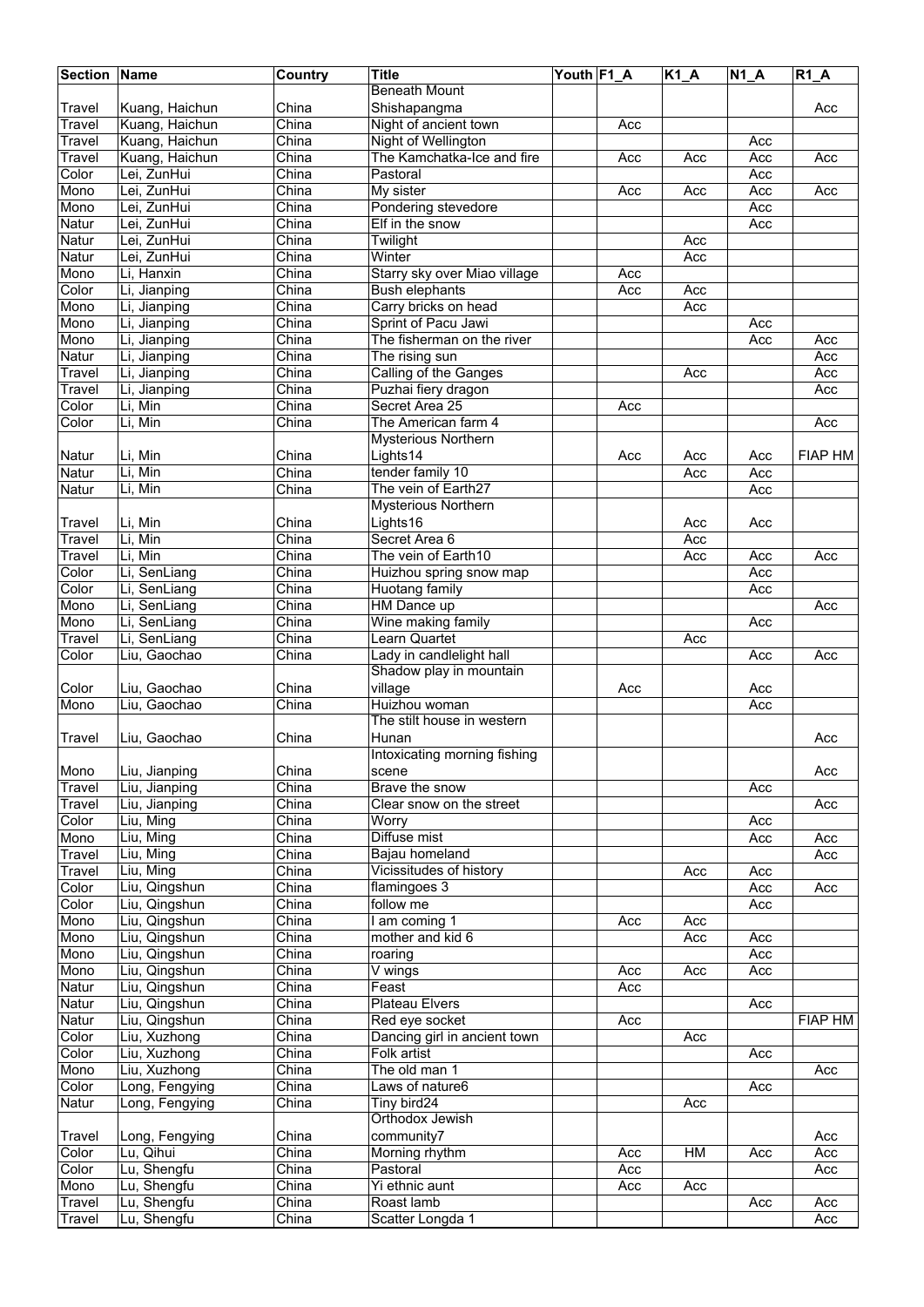| <b>Section Name</b> |                          | <b>Country</b>            | <b>Title</b>                      | Youth F1_A |     | <b>K1_A</b> | $N1_A$     | $R1_A$ |
|---------------------|--------------------------|---------------------------|-----------------------------------|------------|-----|-------------|------------|--------|
| Travel              | Lu, Shengfu              | China                     | Tre Cime di Lavaredo 4            |            |     |             |            | Acc    |
|                     |                          |                           |                                   |            |     |             |            |        |
| Travel              | Lu, Shengfu              | China                     | Zizhu Temple in morning fog       |            | Acc |             |            |        |
| Mono                | Luo, JianJun             | China                     | control                           |            |     |             |            | Acc    |
| Mono                | Luo, JianJun             | China                     | Eagle snake fight                 |            |     |             | Acc        |        |
| Mono                | Luo, JianJun             | China                     | Parting time                      |            |     |             | Acc        |        |
| Natur               | Luo, JianJun             | China                     | Harvest beyond                    |            |     | Acc         |            | Acc    |
| Natur               | Luo, JianJun             | China                     | Look forward to                   |            | Acc | Acc         |            |        |
| Natur               | Luo, JianJun             | China                     | New harvest                       |            | Acc | Acc         |            | Acc    |
| Natur               | Luo, JianJun             | China                     | subduction                        |            |     |             |            | Acc    |
| Travel              | Ma, Chuan                | China                     | Ending scene                      |            | Acc |             |            |        |
| Color               | Ma, Weihua               | China                     | Fall asleep                       |            | Acc |             |            |        |
| Color               | Ma, Weihua               | China                     | hidden hunter                     |            |     |             | Acc        |        |
|                     |                          |                           | Ancient Village Stone Arch        |            |     |             |            |        |
| Mono                | Ma, Weihua<br>Ma, Weihua | China<br>China            | <b>Bridge</b><br>Relative silence |            | Acc |             |            |        |
| Mono<br>Natur       | Ma, Weihua               | China                     | Add color                         |            | Acc |             | Acc        | Acc    |
| Natur               | Ma, Weihua               | China                     | bloom                             |            |     | Acc         |            |        |
| Natur               | Ma, Weihua               | China                     | The charm of dead leaves          |            |     | Acc         | Acc        |        |
| Travel              | Ma, Weihua               | China                     | happy hour                        |            |     | Acc         |            |        |
| Color               | Ma, Yaping               | China                     | Camels on the desert              |            |     |             |            | Acc    |
| Color               | Ma, Yaping               | China                     | Daughter of the sea               |            | Acc | Acc         | Acc        | Acc    |
| Color               | Ma, Yaping               | China                     | Music lingered in the air         |            | Acc |             |            |        |
|                     |                          |                           |                                   |            |     |             |            |        |
| Mono                | Ma, Yaping               | China                     | The Molang Qinbo Festival 1       |            | Acc |             |            |        |
| Mono                | Ma, Yaping               | China                     | Think of                          |            | Acc |             |            |        |
| Mono                | Mai, Chen                | China                     | <b>Body Art</b>                   |            | Acc |             |            |        |
| Color               | Mao, Xiaoping            | China                     | Splendid earth                    |            | Acc |             |            |        |
| Mono                | Mao, Xiaoping            | China                     | Good shot                         |            | H M |             | Acc        |        |
| Mono                | Mao, Xiaoping            | China                     | Light dance                       |            |     | Acc         | Acc        | Acc    |
| Mono                | Mao, Xiaoping            | $\overline{\text{China}}$ | The king and the queen            |            |     |             |            | Acc    |
| Natur               | Mao, Xiaoping            | China                     | Feed                              |            | Acc | Acc         |            |        |
| Natur               | Mao, Xiaoping            | China                     | Home                              |            | Acc |             |            | Acc    |
|                     |                          |                           |                                   |            |     |             |            |        |
| Color               | Mei, Long                | China                     | Morning fishing in East River     |            |     |             | Acc        |        |
| Travel              | Mei, Long                | China                     | Ulungur Lake 2                    |            |     | Acc         |            |        |
| Travel              | Mei, Long                | China                     | Winter of East Lake               |            |     |             |            | Acc    |
| Color               | Nie, Dongsheng           | China                     | after the rain                    |            |     |             |            | Acc    |
| Color               | Nie, Dongsheng           | China                     | bridge                            |            |     |             | Acc        |        |
| Mono                | Nie, Dongsheng           | China                     | homing 2                          |            |     | Acc         | Acc        | Acc    |
| Mono                | Nie, Dongsheng           | China                     | Working in the field              |            |     |             |            | Acc    |
| Natur               | Nie, Dongsheng           | China                     | Oh my flower                      |            | Acc | Acc         |            |        |
| Natur               | Nie, Dongsheng           | China                     | parade                            |            |     | Acc         |            |        |
| Natur               | Nie, Dongsheng           | China                     | tree and birds                    |            |     | Acc         |            | Acc    |
| Travel              | Nie, Dongsheng           | China                     | The Old Man and the Cat           |            |     |             |            | Acc    |
| Color               | Niu, Jiajun              | China                     | Fly Together 3                    |            | Acc |             |            |        |
| Color               | Niu, Jiajun              | China                     | hunting                           |            |     |             | Acc        | HM     |
| Natur               | Niu, Jiajun              | China                     | swan lake 10                      |            |     | Acc         |            | НM     |
| Travel              | Niu, Jiajun              | China                     | chat                              |            |     | Acc         |            | Acc    |
| Travel              | Niu, Jiajun              | China                     | golden beach                      |            |     |             |            | Acc    |
| Travel              | Niu, Jiajun              | China                     | pastureland                       |            |     |             |            | Acc    |
| Color               | Pan, Yinzhi              | China                     | Gaze                              | Y          |     |             | Acc        |        |
| Color               | Pan, Yinzhi              | China                     | <b>The Lakeside</b>               | Υ          |     |             | Acc        |        |
| Color               | Pan, Yinzhi              | China                     | <b>Twins</b>                      | Y          | Acc |             | Acc        |        |
| Mono                | Pan, Yinzhi              | China                     | National Gallery of Art           | Y          | Acc |             |            | Acc    |
| <b>Travel</b>       | Pan, Yinzhi              | China                     | <b>Morning Shanghai</b>           | Y          | Acc |             |            |        |
| <b>Travel</b>       | Pan, Yinzhi              | China                     | Scholar memorial archway          | Ÿ          |     | Acc         |            |        |
| Color               | Peng, Yuandi             | China                     | Sunbathe                          |            | Acc |             |            |        |
| Travel              | Peng, Yuandi             | China                     | Auspicious                        |            |     |             | Acc        |        |
| Color               | Qing, Shubin             | China                     | Prayer<br>On the way to Buddhist  |            | Acc |             |            |        |
|                     | Qing, Shubin             | China                     | College                           |            |     |             |            |        |
| Travel<br>Color     | Shao, Shihai             | China                     | Childhood                         |            |     | Acc         | Acc<br>Acc |        |
| Mono                | Shao, Shihai             | China                     | Alone                             |            |     |             |            |        |
| Mono                | Shao, Shihai             | China                     | Special Train                     |            | Acc |             | Acc        | Acc    |
| Natur               | Shao, Shihai             | China                     | Elephants 1                       |            |     | Acc         |            |        |
| Natur               | Shao, Shihai             | China                     | Natural World 4                   |            |     | Acc         |            |        |
| Travel              | Shao, Shihai             | China                     | <b>Big Dye House</b>              |            |     |             | Acc        | Acc    |
| <b>Travel</b>       | Shao, Shihai             | China                     | Life 3                            |            |     | Acc         |            |        |
|                     |                          |                           |                                   |            |     |             |            |        |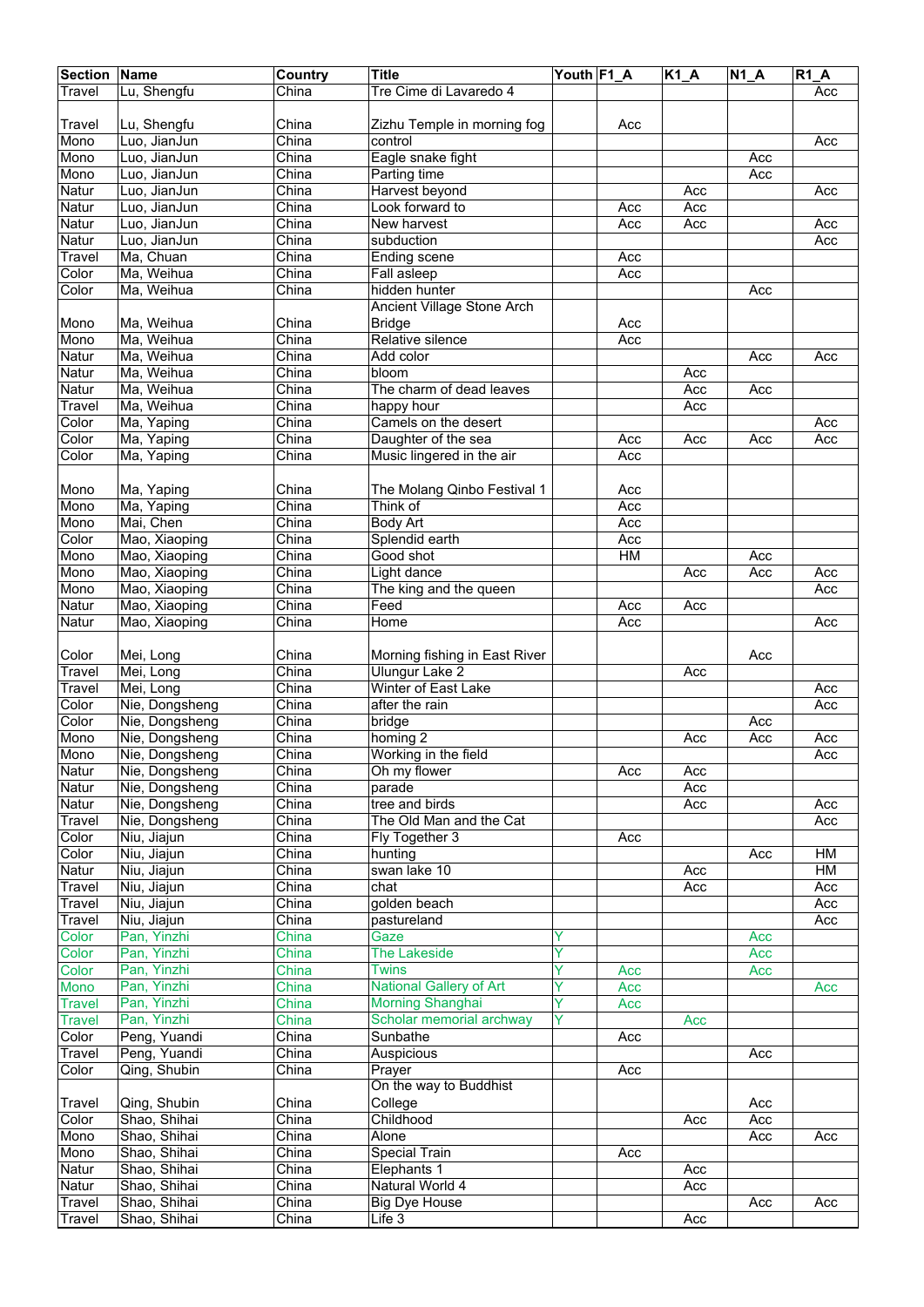| <b>Section</b> | <b>Name</b>      | Country                   | <b>Title</b>                   | Youth F1_A |     | $K1_A$ | N1A | $R1_A$         |
|----------------|------------------|---------------------------|--------------------------------|------------|-----|--------|-----|----------------|
| Travel         | Shao, Shihai     | China                     | Soccer Game                    |            |     | Acc    | Acc |                |
| Travel         | Shao, Shihai     | China                     | Wedding 1                      |            |     |        | Acc |                |
| Mono           | Shen, JuanJuan   | China                     | Aloof                          |            | Acc |        | HM  |                |
| Mono           | Shen, JuanJuan   | China                     | Late return                    |            |     |        |     | Acc            |
| Mono           | Shen, JuanJuan   | China                     | Stewed mulberry blessing       |            |     | Med    |     |                |
| Travel         | Shen, JuanJuan   | China                     | Early autumn                   |            |     |        | Acc | Acc            |
|                |                  | China                     |                                |            |     |        |     | Acc            |
| Travel         | Shen, JuanJuan   |                           | Five fishing villages at night |            |     | Acc    |     |                |
| Color          | Sheng, Liquan    | China                     | In The Village Home 4          |            | Acc |        |     |                |
| Color          | Sheng, Liquan    | China                     | On site                        |            |     | Acc    |     |                |
| Mono           | Sheng, Liquan    | China                     | Childhood 1                    |            |     | Acc    |     |                |
| Mono           | Sheng, Liquan    | China                     | Outline of a mountain          |            |     | Acc    |     |                |
| Natur          | Sheng, Liquan    | China                     | <b>Bears</b>                   |            |     | Acc    |     | Acc            |
|                |                  |                           | Small Creature in Natural      |            |     |        |     |                |
| Natur          | Sheng, Liquan    | China                     | World 1                        |            |     |        |     | Acc            |
| Natur          | Sheng, Liquan    | China                     | White bear                     |            |     |        |     | Acc            |
| Travel         | Sheng, Liquan    | China                     | A Boat 2                       |            |     |        |     | Acc            |
| Travel         | Sheng, Liquan    | China                     | Herds                          |            |     |        |     | Acc            |
| Travel         | Sheng, Liquan    | China                     | The Ship                       |            |     |        |     | Acc            |
| Color          | Sheng, Yaojian   | China                     | Retain memories                |            |     |        |     | Acc            |
| Mono           | Sheng, Yaojian   | China                     | Believers in Rock Church       |            |     | Acc    | Acc |                |
| Mono           | Sheng, Yaojian   | China                     | Huddle                         |            | Acc |        |     |                |
| Mono           | Sheng, Yaojian   | China                     | Wudang Tai Chi                 |            |     | Acc    |     |                |
| Color          | Shi, Tiegang     | China                     | Dancer in Forest 1             |            |     |        |     | Acc            |
| Color          |                  | China                     |                                |            | Acc |        |     |                |
|                | Shi, Tiegang     |                           | Kung Fu 17                     |            |     |        |     | <b>FIAP HM</b> |
| Travel         | Shi, Tiegang     | China                     | Haircut                        |            |     |        |     |                |
| Color          | Su, Mingzai      | China                     | The fairy in the lotus 1       |            |     |        |     | Acc            |
| Natur          | Su, Mingzai      | China                     | <b>Two Monkey</b>              |            |     |        | Acc |                |
| Travel         | Su, Mingzai      | China                     | Chinese shadow puppetry        |            |     | Acc    | Acc | Acc            |
| Travel         | Su, Mingzai      | China                     | Pray to the immortal 1         |            |     |        |     | Acc            |
| Color          | Sui, Banglun     | China                     | The beauty                     |            | Acc |        |     |                |
| Natur          | Sun, Jun         | China                     | Race                           |            |     | Acc    |     | Acc            |
| Travel         | Sun, Jun         | China                     | Go to Fair                     |            |     |        |     | Acc            |
| Mono           | Sun, PeiWen      | China                     | Dawn of Swan Lake 21           |            |     |        | Acc |                |
| Mono           | Sun, PeiWen      | China                     | Pasture migration 2022         |            | Acc |        |     |                |
| Travel         | Sun, PeiWen      | China                     | Golden pagoda sunrise          |            | Acc | Acc    |     |                |
| Travel         | Sun, PeiWen      | China                     | skyline drive                  |            | Med | Acc    |     |                |
|                |                  |                           | The first snow on the Great    |            |     |        |     |                |
| Travel         | Sun, PeiWen      | China                     | Wall                           |            | Acc | HM     | Acc | Acc            |
| Travel         | Sun, PeiWen      | China                     | Winter pasture                 |            |     |        | Acc |                |
|                |                  |                           | Nangi intertidal zone in       |            |     |        |     |                |
| Color          | Sun, Qingsheng   | China                     | Xiapu                          |            |     |        | Acc |                |
| Color          | Sun, Qingsheng   | China                     | Pastoral of the prairie        |            |     | Acc    | Acc |                |
| Travel         | Sun, Qingsheng   | China                     | High-rise buildings            |            | Acc |        |     |                |
| Travel         | Sun, Qingsheng   | China                     | Horseshoe Bend                 |            | Acc | Acc    | Acc |                |
|                |                  |                           | Night of Fenghuang Ancient     |            |     |        |     |                |
|                | Sun, Qingsheng   |                           | Town                           |            |     |        |     |                |
| Travel         |                  | China                     | Shaiqiu in Huangling           |            | Acc | Acc    |     |                |
| Travel         | Sun, Qingsheng   | China                     |                                |            |     | Acc    | Acc |                |
| Mono           | Tan, Que         | China                     | <b>Magnificent View 1</b>      |            | Acc |        |     |                |
| Mono           | Tan, Que         | China                     | The Body 3                     |            |     |        |     | Acc            |
| Mono           | Tan, Que         | China                     | The Rider                      |            |     |        | Acc |                |
| Natur          | Tan, Que         | China                     | Elves in Natural World 1       |            |     |        | Acc |                |
| Travel         | Tan, Que         | China                     | Aerial View of World 7         |            |     | Acc    | Acc |                |
| Travel         | Tan, Que         | China                     | <b>Magnificent View 6</b>      |            | Acc | Acc    | Acc |                |
|                |                  |                           | <b>Taiwan Yehliu Geopark</b>   |            |     |        |     |                |
| Color          | Tang, Tianyue    | China                     | <b>Before sunrise</b>          | Y          |     | Acc    |     |                |
|                |                  |                           | Watch aurora australis         |            |     |        |     |                |
| Color          | Tang, Tianyue    | China                     | under the milky way            | Y          |     |        |     | Acc            |
| <b>Travel</b>  | Tang, Tianyue    | China                     | Leaping dragon over clouds     | Y          | Acc |        | Acc |                |
| Color          | Tong, JiangChuan | China                     | Autumn whisper                 |            | Acc | Acc    | Acc | Acc            |
| Color          | Tong, JiangChuan | China                     | Deep valley feelings           |            | Acc |        |     |                |
| Color          | Tong, JiangChuan | China                     | Red silk dance                 |            |     |        |     | Acc            |
| Natur          | Tong, JiangChuan | China                     | Hunter                         |            | Acc |        | Acc | <b>HM</b>      |
| Natur          | Tong, JiangChuan | China                     | Return home                    |            | Acc | Acc    | Acc | Acc            |
| Natur          | Tong, JiangChuan | China                     | Vulture                        |            | Acc |        |     |                |
| Travel         | Tong, JiangChuan | $\overline{\text{China}}$ | Red Beach                      |            |     | Acc    |     |                |
| Travel         | Tong, JiangChuan | China                     | The winding road to hope       |            | Acc | Acc    | Acc | Acc            |
| Color          | Wan, Yiping      | China                     | Intoxicating autumn            |            |     |        |     | Acc            |
| Color          | Wan, Yiping      | China                     | Still waters run deep          |            |     |        | Acc |                |
| Mono           | Wan, Yiping      | China                     | Pastoral of the wild           |            |     |        | Acc | Acc            |
|                |                  |                           |                                |            |     |        |     |                |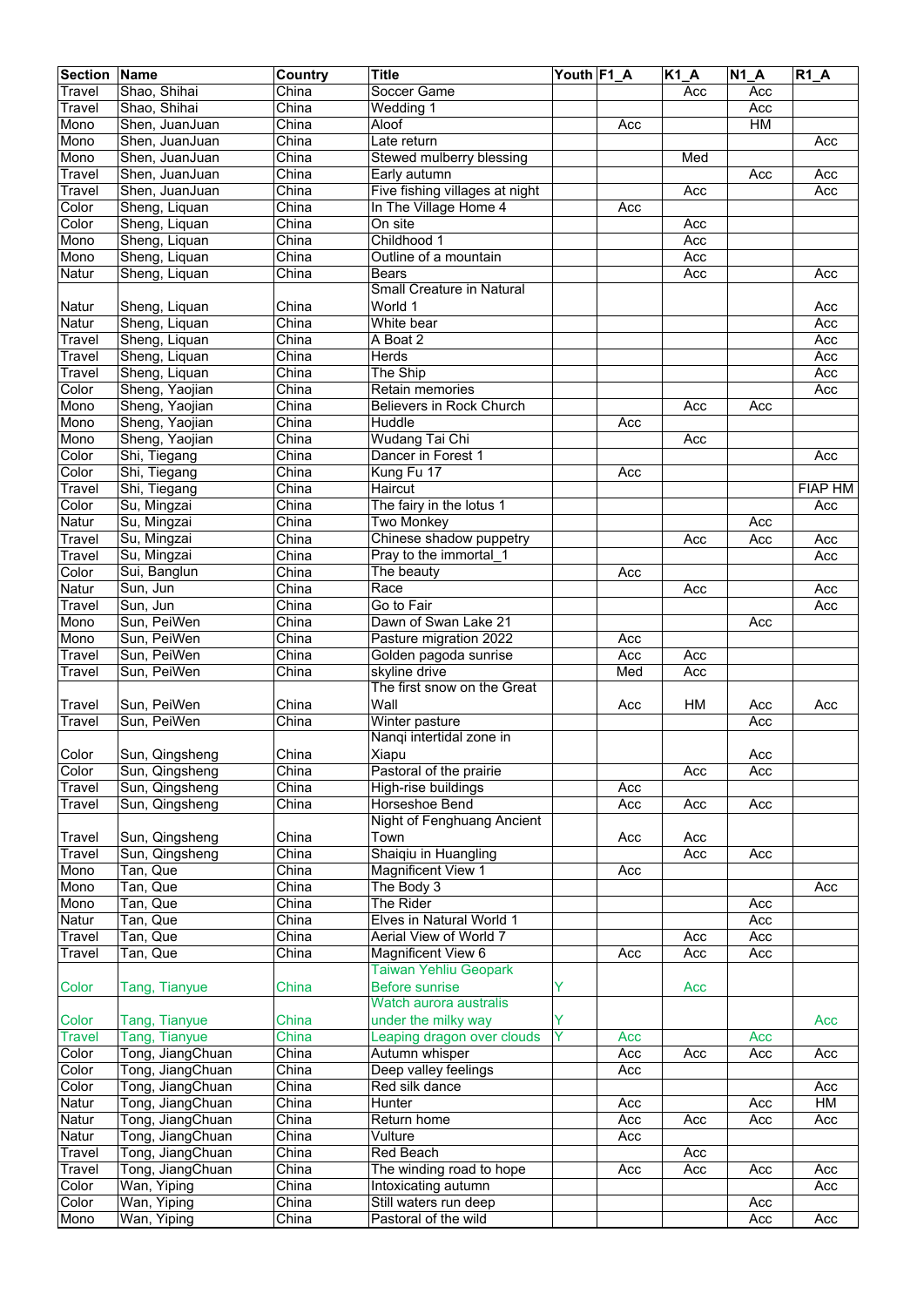| <b>Section</b> | Name                    | Country                   | <b>Title</b>                 | Youth F1_A |     | $K1_A$         | $\overline{N}$ 1_A | R1A         |
|----------------|-------------------------|---------------------------|------------------------------|------------|-----|----------------|--------------------|-------------|
| Travel         | Wan, Yiping             | China                     | Aroma from ancient village   |            |     |                |                    | Acc         |
| Travel         | Wan, Yiping             | China                     | Sunning noodles              |            |     |                |                    | Acc         |
| Mono           | Wang, Huimin            | China                     | Night view of Huangpu        |            | Acc |                | Acc                | Acc         |
| Mono           | Wang, Huimin            | China                     | Songpu Bridge                |            | Acc | Acc            | HM                 |             |
| Travel         | Wang, Huimin            | China                     | Huangpu River at night       |            | Acc |                |                    |             |
| Color          | Wang, Qinghan           | China                     | <b>Happy Time 3</b>          |            |     |                | Acc                |             |
| Color          | Wang, Qinghan           | China                     | Man                          |            |     |                | Acc                |             |
| Mono           | Wang, Qinghan           | China                     | <b>Busy Wharf 1</b>          |            |     |                | Acc                |             |
| Travel         | Wang, Qinghan           | China                     | Dead Wood 2                  |            |     |                |                    | Acc         |
| Travel         | Wang, Qinghan           | China                     | Special City                 |            | Acc | <b>FIAP HM</b> |                    |             |
| Travel         | Wang, Qinghan           | China                     | <b>Tribal Life 2</b>         |            |     | Med            | <b>HM</b>          | Acc         |
| Mono           | Wang, Wenwei            | China                     | Meili Snow Mountain          |            |     |                |                    | Acc         |
| Mono           | Wang, Wenwei            | China                     | Tibetan kid                  |            |     |                | HM                 |             |
| Travel         | Wang, Wenwei            | China                     | Plateau temple               |            | Acc |                |                    |             |
| Travel         | Wang, Wenwei            | China                     | Seda after snow              |            |     | Acc            | Acc                |             |
| Color          | Wang, Xiaoke            | China                     | Out of sight                 |            |     |                | Acc                |             |
| Mono           | Wang, Xiaoke            | China                     | Double-team trap             |            | Acc | Acc            | Acc                | Acc         |
| Color          | Wang, Xin               | China                     | Mortal world                 |            |     |                |                    | Acc         |
| Color          | Wang, Xin               | China                     | Silence after snow           |            |     |                | Acc                |             |
|                |                         | China                     |                              |            |     |                |                    |             |
| Color          | Wang, Yichi             |                           | Expect                       |            |     |                | Acc                |             |
| Color          | Wang, Yichi             | China                     | Movies in the countryside    |            |     | Acc            |                    |             |
| Mono           | Wang, Yichi             | China                     | Infinite space               |            |     | Acc            | Acc                | Acc         |
| Mono           | Wang, Yichi             | China                     | Waverider                    |            | Acc | Acc            | HM                 | Acc         |
| Natur          | Wang, Yichi             | China                     | An unstoppable kiss          |            |     | Acc            | Acc                |             |
| Travel         | Wang, Yichi             | China                     | Cold and frozen              |            |     | Acc            |                    |             |
| Travel         | Wang, Yichi             | China                     | Offer sacrifices to the gods |            |     | HM             | Acc                |             |
| Color          | Willy, Chen             | China                     | Forge Ahead                  |            |     |                | Acc                |             |
| Mono           | Willy, Chen             | China                     | drummer                      |            |     |                |                    | Acc         |
| Mono           | Willy, Chen             | China                     | Embark on the Journey        |            | Acc |                |                    |             |
| Mono           | Willy, Chen             | China                     | Pasture                      |            |     |                |                    | Acc         |
| Travel         | Willy, Chen             | China                     | Golden Lvan ridge            |            | Acc |                |                    |             |
| Travel         | Willy, Chen             | China                     | Overlooking the salt lake    |            |     | Acc            |                    |             |
| Travel         | Willy, Chen             | China                     | <b>Yadan Phoenix</b>         |            | Acc | Acc            |                    |             |
| Color          | Wu, Liang               | China                     | Sweet fruit                  |            | Acc | Acc            | Acc                |             |
| Color          | $\overline{W}$ u, Liang | China                     | The beautiful game 1         |            | Acc | Acc            |                    |             |
|                |                         |                           | <b>TREE FROGS AND</b>        |            |     |                |                    |             |
| Color          | Wu, Liang               | China                     | <b>FLOWERS 2</b>             |            | HM  | Acc            | Acc                | Acc         |
| Mono           | Wu, Liang               | China                     | Fishing                      |            |     |                | Acc                |             |
| Natur          | Wu, Liang               | China                     | Challenge 3                  |            |     |                | Acc                |             |
| Natur          | Wu, Liang               | China                     | Home                         |            | Acc |                | Acc                | Acc         |
| Natur          | Wu, Liang               | China                     | The Monkey King              |            | Acc | Acc            |                    |             |
| Travel         | Wu, Liang               | China                     | Ink Huangshan 3              |            |     |                | HM                 |             |
| Travel         | Wu, Liang               | China                     | Pastoral in the Clouds       |            | Acc | Acc            |                    |             |
| Travel         | Wu, Liang               | China                     | Yuyuqionglou                 |            |     | Acc            | Acc                |             |
| Mono           | Xi, Bolong              | China                     | Pray                         |            | Acc |                | Acc                |             |
| Color          | Xiao, Weiling           | China                     | pick the ears                |            | Acc | Acc            | Acc                |             |
| Color          | Xiao, Weiling           | China                     | Ultra low altitude flight    |            |     |                |                    | Acc         |
|                | Xiao, Weiling           | China                     | chameleon                    |            |     |                |                    | Acc         |
| Natur<br>Color | Xing, Jingchun          | China                     | Fine wine                    |            | Acc | Acc            |                    |             |
|                |                         | China                     | <b>Berlin Wall</b>           |            |     |                |                    |             |
| Color          | Xiong, Tianyi           |                           |                              |            | Acc | Acc            |                    | HM          |
| Color          | Xiong, Tianyi           | China                     | Knight duel                  |            |     |                |                    | Acc         |
| Color          | Xiong, Tianyi           | China                     | Orange light                 |            |     | Acc            | Acc                | Acc         |
| Mono           | Xiong, Tianyi           | China                     | bomber on the roof           |            | Acc | Acc            |                    | Acc         |
| Mono           | Xiong, Tianyi           | China                     | swan in the fog              |            |     |                |                    | Acc         |
| Mono           | Xiong, Tianyi           | China                     | view from tower              |            | Acc |                |                    |             |
| Mono           | Xiong, Tianyi           | China                     | walking in the street        |            |     |                |                    | Acc         |
| Natur          | Xiong, Tianyi           | China                     | bee                          |            |     | Acc            |                    |             |
| Natur          | Xiong, Tianyi           | China                     | Lotus                        |            |     | Acc            |                    | Acc         |
| Natur          | Xiong, Tianyi           | $\overline{\text{China}}$ | Snail's home                 |            | Acc | Acc            |                    |             |
| Natur          | Xiong, Tianyi           | China                     | soon to bloom                |            | Acc |                |                    |             |
| Travel         | Xiong, Tianyi           | China                     | concert                      |            |     | Acc            |                    |             |
| Travel         | Xiong, Tianyi           | China                     | Mourn                        |            |     | Acc            |                    | <b>FIAP</b> |
| Color          | Xu, Dingya              | China                     | chu-yuan-men                 |            |     |                | Acc                |             |
| Mono           | Xu, Dingya              | China                     | bai-nian-lao-cha-guan        |            |     | Acc            |                    |             |
| Mono           | Xu, Dingya              | China                     | dong-zhai-feng-guang         |            |     |                | Acc                | Acc         |
| Mono           | Xu, Dingya              | China                     | ji-jing-shan-lin             |            |     |                |                    | Acc         |
| Natur          | Xu, Dingya              | China                     | e-le                         |            | Acc |                |                    |             |
| Travel         | Xu, Dingya              | China                     | hong-lu-chen-yan             |            |     | Acc            |                    |             |
| Travel         | Xu, Dingya              | China                     | lao-shou-yi                  |            | Acc | Acc            |                    |             |
|                |                         |                           |                              |            |     |                |                    |             |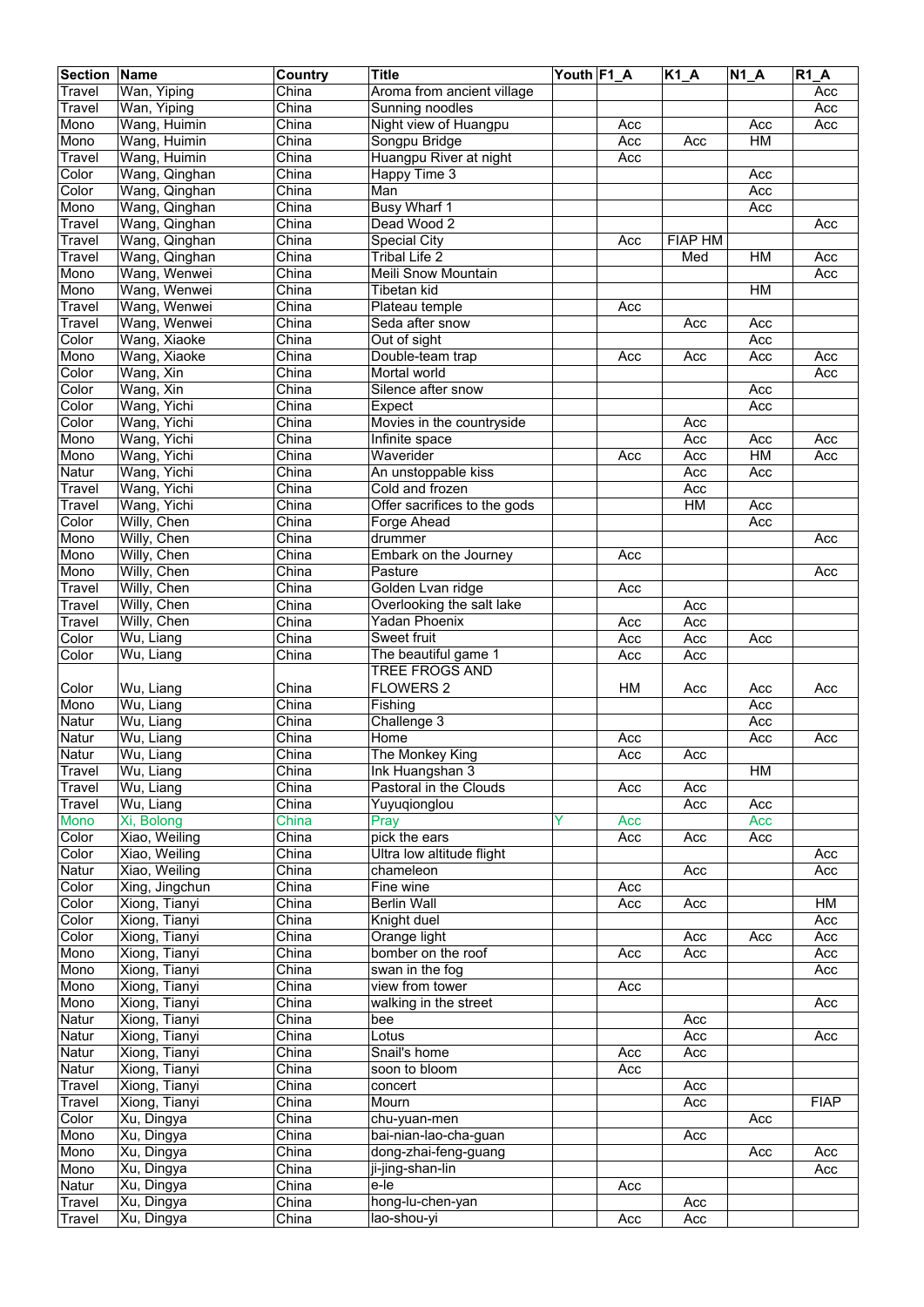| <b>Section</b> | Name            | Country                   | <b>Title</b>                   | Youth F1_A |               | $K1_A$ | $\overline{N1}A$ | $R1_A$ |
|----------------|-----------------|---------------------------|--------------------------------|------------|---------------|--------|------------------|--------|
| Mono           | Xu, Xiancheng   | China                     | Purse Seine                    |            |               | Acc    |                  |        |
| Mono           | Xu, Xiancheng   | China                     | The first movement             |            |               |        | Acc              | Acc    |
| Travel         | Xu, Xiancheng   | China                     | Dubrovnik                      |            |               |        | Acc              |        |
| Color          | Xu, Zhi         | China                     | <b>Ethereal land</b>           |            | Acc           |        |                  | Acc    |
| Color          | Xu, Zhi         | China                     | Herding back                   |            |               |        |                  | Acc    |
|                | Xu, Zhi         | China                     |                                |            |               |        | Acc              |        |
| Color          |                 |                           | Picking ears                   |            |               |        | Acc              |        |
| Mono           | Xu, Zhi         | China                     | Looking into the distance      |            | GPU           |        |                  |        |
| Mono           | Xu, Zhi         | China                     | Old craftsman                  |            | Acc           |        | HM               |        |
| Travel         | Xu, Zhi         | China                     | Alms giving                    |            |               |        |                  | Acc    |
| Travel         | Xu, Zhi         | China                     | Companions                     |            |               |        |                  | Acc    |
| Color          | Yang, Bo        | China                     | eating watermelon              |            | Acc           |        |                  |        |
| Color          | Yang, Bo        | China                     | sleeping sisters               |            | Acc           | Acc    | Acc              |        |
| Mono           | Yang, Bo        | China                     | big hat                        |            | Acc           | Acc    |                  |        |
| Mono           | Yang, Bo        | China                     | Curious girl                   |            |               |        | Acc              |        |
| Mono           | Yang, Bo        | China                     | find myself                    |            |               |        | Acc              |        |
| Color          | Yang, Chuan     | China                     | in summer                      |            |               | Acc    |                  | Acc    |
| Color          | Yang, Chuan     | China                     | not love                       |            |               |        |                  | Acc    |
| Color          | Yang, Chuan     | China                     | Two kinds of life              |            | Acc           |        |                  |        |
| Mono           | Yang, Chuan     | China                     | blowing bubbles                |            |               | Acc    |                  |        |
| Mono           | Yang, Chuan     | China                     | Three generations              |            | Acc           |        |                  |        |
| Mono           | Yang, ShengHua  | China                     | Dream home                     |            |               |        |                  |        |
|                |                 |                           |                                |            |               |        |                  | Acc    |
| Mono           | Yang, ShengHua  | China                     | Silent moonlit night           |            |               |        |                  | Acc    |
| Travel         | Yang, ShengHua  | China                     | Old street impression          |            | Acc           | Acc    |                  | Med    |
| Color          | Yang, Zhenjiang | China                     | Battle on the beach            |            |               |        | Acc              | Acc    |
| Color          | Yang, Zhenjiang | China                     | Beat iron flower               |            | Acc           |        |                  |        |
| Mono           | Yang, Zhenjiang | $\overline{\text{China}}$ | Boy eyes                       |            |               | Acc    |                  |        |
| Mono           | Yang, Zhenjiang | China                     | Duty                           |            |               |        | Acc              |        |
| Mono           | Yang, Zhenjiang | China                     | My little cat                  |            |               | Acc    |                  |        |
|                |                 |                           | Walk in the opposite           |            |               |        |                  |        |
| Mono           | Yang, Zhenjiang | China                     | direction                      |            |               |        | Acc              |        |
| Travel         | Yang, Zhenjiang | China                     | Leap cotton fort               |            | Acc           | Acc    |                  |        |
| Travel         | Yang, Zhenjiang | China                     | Look back                      |            |               |        |                  | HM     |
| Travel         | Yang, Zhenjiang | China                     | The life tree                  |            |               |        |                  | Acc    |
|                |                 |                           | Celestial arch of ice and      |            |               |        |                  |        |
| Color          |                 | China                     | snow                           |            |               |        |                  |        |
|                | Yao, Shanjun    |                           |                                |            |               |        | Acc              |        |
| Color          | Yao, Shanjun    | China                     | Hope over the fire             |            |               |        | Acc              |        |
| Color          | Yao, Shanjun    | China                     | Matched                        |            |               | Acc    | Acc              |        |
| Color          | Yao, Shanjun    | China                     | Village shadow play 1          |            | Acc           |        | HM               | Acc    |
|                |                 |                           | Wine-making of Dalong          |            |               |        |                  |        |
| Mono           | Yao, Shanjun    | China                     | <b>Brewery</b>                 |            |               | Acc    | Acc              |        |
| <b>Travel</b>  | Yao, Shanjun    | China                     | Clouds surging over peaks      |            |               |        | Acc              |        |
| Color          | Ye, Wei         | China                     | 2019 Harvest Map 033           |            |               |        |                  |        |
| Color          | Ye, Wei         | China                     | Sacrifice team 2022            |            | Acc           |        |                  |        |
| Mono           | Ye, Wei         | China                     | Blacksmith shop 033            |            | Acc           | Med    |                  | Acc    |
|                |                 |                           |                                |            |               |        |                  |        |
| Mono           | Ye, Wei         | China                     | Fly over time and space 022    |            | Acc           | Acc    |                  | Acc    |
|                |                 |                           |                                |            |               |        |                  |        |
| Mono           | Ye, Wei         | China                     | Liangshan cattle breeder 42    |            | Acc           |        | Acc              |        |
|                |                 |                           | Milk tea fragrance in the yurt |            |               |        |                  |        |
| Mono           | Ye, Wei         | China                     | 09                             |            |               | Acc    | Acc              | Acc    |
| Travel         | Ye, Wei         | China                     | Autumn of dream Pugan          |            |               |        | Acc              | Acc    |
| Travel         | Ye, Wei         | China                     | Castle dawn                    |            |               | Med    |                  | Acc    |
| Travel         | Ye, Wei         | China                     | Through historical memory      |            |               |        |                  |        |
|                |                 |                           |                                |            |               |        | Acc              |        |
| Color          | Yu, Changren    | China                     | Beijing Opera Martial Role     |            |               | Acc    | Acc              | Acc    |
| Color          | Yu, Changren    | China                     | Lighting speed                 |            | Acc           |        | Acc              | Acc    |
|                |                 |                           |                                |            |               |        |                  |        |
| Mono           | Yu, Changren    | China                     | Night rain of mountain village |            |               |        | Acc              | Acc    |
| Mono           | Yu, Changren    | China                     | Rural barber                   |            |               | Acc    | Acc              | Acc    |
| Mono           | Yu, Changren    | China                     | Under the diving platform      |            |               | Acc    | Acc              |        |
| Mono           | Yu, Enbei       | China                     | empty                          |            | Acc           |        |                  |        |
| Color          | Yu, Lei         | China                     | Covered with snow              |            |               |        |                  | Acc    |
| Mono           | Yu, Lei         | China                     | A tree in desert               |            |               | Acc    | Acc              |        |
| Mono           | Yu, Lei         | China                     | Grazing                        |            |               | Acc    |                  | Acc    |
| Mono           | Yu, Lei         | China                     | Impregnable pass               |            |               |        | Acc              |        |
| Travel         | Yu, Lei         | China                     | Desert sunset                  |            |               | Acc    |                  | Acc    |
| Travel         | Yu, Lei         | China                     | Seda                           |            |               | Acc    |                  |        |
|                |                 |                           | Spring dawn on the Great       |            |               |        |                  |        |
| Travel         | Yu, Lei         | China                     | Wall                           |            | <b>GPU HM</b> | Acc    | Acc              |        |
|                | Yu, Lei         |                           | Sunset at Jimingyi             |            |               |        |                  |        |
| Travel         |                 | China                     |                                |            |               |        | Acc              |        |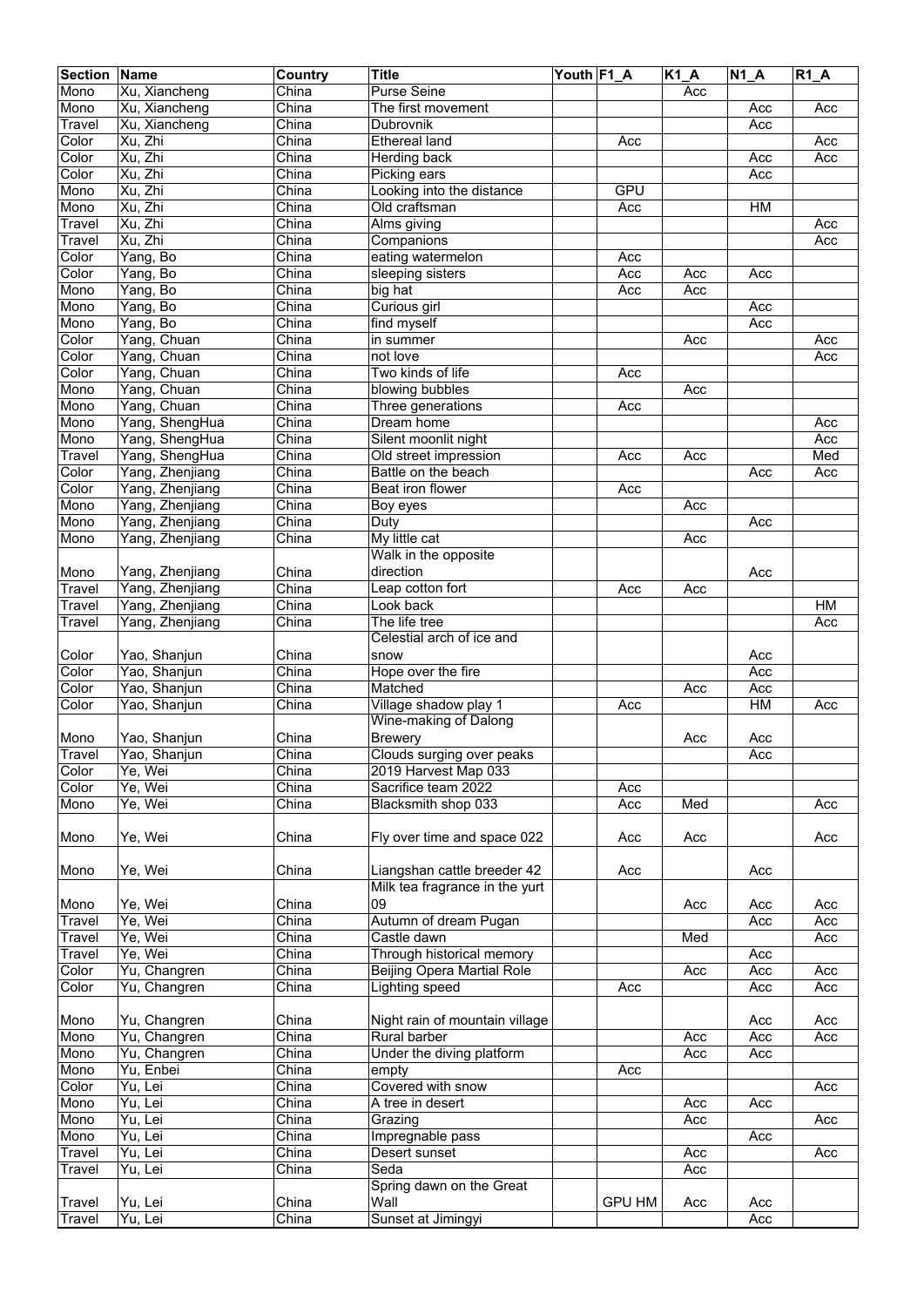| <b>Section Name</b> |                 | Country | <b>Title</b>                  | Youth F1_A |               | $K1_A$ | <b>N1 A</b> | $R1_A$     |
|---------------------|-----------------|---------|-------------------------------|------------|---------------|--------|-------------|------------|
| Color               | Yu, LianSan     | China   | Wanma turns 34                |            | Acc           |        | Acc         | Acc        |
|                     |                 |         | Women in sun Buddha           |            |               |        |             |            |
| Color               | Yu, LianSan     | China   | Festival                      |            | Acc           |        |             |            |
| Travel              | Yu, LianSan     | China   | 2022 The first snow           |            | Acc           | Acc    |             |            |
| Travel              | Yu, LianSan     | China   | <b>Exhibition Buddha</b>      |            |               | Acc    | Acc         |            |
| Travel              | Yu, LianSan     | China   | Practice cabin                |            |               | Acc    | Acc         |            |
| Mono                | Yu, ShiYong     | China   | beautiful Fenshui             |            | Acc           |        |             |            |
| Mono                | Yu, ShiYong     | China   | Brazilian woman               |            |               |        | Acc         | Acc        |
| Travel              | Yu, ShiYong     | China   | Dreamland                     |            |               | Acc    |             | Acc        |
| Travel              | Yu, ShiYong     | China   | Good morning, Shanghai        |            | Acc           | Acc    |             | Acc        |
| Travel              | Yu, ShiYong     | China   | Nanpu Bridge 022              |            | Acc           | PSA    |             | Med        |
| Natur               | Yu, Wuling      | China   | Top War 1                     |            |               |        |             |            |
|                     |                 |         |                               |            |               |        |             | Acc        |
| Color               | Yuan, Peide     | China   | Secret city                   |            |               |        | Acc         |            |
|                     |                 |         | People are diligent and wine  |            |               |        |             |            |
| Mono                | Yuan, Peide     | China   | is fragrant                   |            | Acc           | Acc    |             |            |
| Mono                | Yuan, Peide     | China   | Wind and rain                 |            | Acc           |        |             | Acc        |
| Travel              | Yuan, Peide     | China   | <b>Buddha Twilight</b>        |            | Acc           | Acc    | Acc         | Acc        |
| Travel              | Yuan, Peide     | China   | Night in water town           |            |               | Acc    |             |            |
| <b>Natur</b>        | Zhai, Zeyu      | China   | Give it to me                 | Ÿ          |               |        |             | Acc        |
| <b>Natur</b>        | Zhai, Zeyu      | China   | <b>Synchronised Swimming</b>  | Ŷ          |               |        | Acc         |            |
| <b>Natur</b>        | Zhai, Zeyu      | China   | Who is that                   | Ŷ          |               |        |             | Acc        |
| Color               | Zhang, Jie      | China   | Dream of kid                  |            |               | Acc    |             |            |
| Color               | Zhang, Jie      | China   | Monochrome world              |            | Med           | Acc    | <b>FIAP</b> | <b>GPU</b> |
| Color               | Zhang, Jie      | China   | Photography                   |            | Med           |        | Med         |            |
| Mono                | Zhang, Jie      | China   | <b>Brothers</b>               |            |               | Acc    |             | Acc        |
| Mono                | Zhang, Jie      | China   | Coexist                       |            |               | Acc    |             |            |
|                     |                 | China   | Fish                          |            |               |        |             |            |
| Mono                | Zhang, Jie      |         |                               |            |               |        | Acc         | Acc        |
| Mono                | Zhang, Jinchuan | China   | <b>Building bridge</b>        |            |               | Acc    |             |            |
| Mono                | Zhang, Jinchuan | China   | glasses                       |            | Acc           |        |             |            |
| Travel              | Zhang, Jinchuan | China   | Fairyland                     |            |               |        |             | Acc        |
| Travel              | Zhang, Jinchuan | China   | golden land                   |            |               |        |             | Acc        |
|                     |                 |         | Night of Winter Olympic       |            |               |        |             |            |
| Color               | Zhang, Jing     | China   | Games                         |            | Acc           |        | Acc         |            |
| Mono                | Zhang, Jing     | China   | City of Mist                  |            |               |        | Acc         |            |
| Mono                | Zhang, Jing     | China   | Walk in the rain              |            |               |        | Acc         | Acc        |
| Travel              | Zhang, Jing     | China   | Descendants of the Dragon     |            |               | Acc    | Acc         | Acc        |
|                     |                 |         |                               |            |               |        |             |            |
| Travel              | Zhang, Jing     | China   | Golden Bashang in autumn 1    |            |               |        | Acc         |            |
| Travel              | Zhang, Jing     | China   | Winding                       |            | Acc           | Acc    |             |            |
| Color               | Zhang, Kejia    | China   | after rain                    |            |               |        | Acc         |            |
| Color               | Zhang, Kejia    | China   | Fishing port at night         |            |               | Acc    |             |            |
|                     |                 |         | small town under the snow     |            |               |        |             |            |
|                     |                 |         |                               |            |               |        |             |            |
| Color               | Zhang, Kejia    | China   | mountain                      |            |               | Acc    | Acc         |            |
| Natur               | Zhang, Kejia    | China   | Barracuda schooling 3         |            | Acc           |        |             |            |
| Travel              | Zhang, Kejia    | China   | vendor                        |            | Acc           |        | Acc         |            |
| Travel              | Zhang, Kejia    | China   | Village in the city           |            |               | Acc    |             | Acc        |
| Color               | Zhang, Shuzhou  | China   | Make way                      |            |               |        | Acc         |            |
| Mono                | Zhang, Shuzhou  | China   | Haircut                       |            | Acc           |        |             |            |
|                     |                 |         | Snapshots of lake cycling     |            |               |        |             |            |
| Mono                | Zhang, Shuzhou  | China   | race 3                        |            |               |        | Acc         |            |
|                     |                 |         |                               |            |               |        |             |            |
| Travel              | Zhang, Shuzhou  | China   | Steel-frame bridge in the fog |            |               | Acc    | Acc         | Acc        |
| Mono                | Zhang, Xingguo  | China   | Shanghai star                 |            | Acc           |        |             |            |
| Color               | Zhang, Yong     | China   | In dream                      |            |               |        |             | Acc        |
| Color               | Zhang, Yong     | China   | No                            |            | <b>GPU HM</b> | Acc    |             | Acc        |
|                     |                 |         |                               |            |               |        |             |            |
| Color               | Zhang, Yong     | China   | The deluge in the West Lake   |            |               | Acc    | Acc         | Acc        |
| Mono                | Zhang, Yong     | China   | Circle of trend               |            |               |        | Acc         |            |
| Mono                | Zhang, Yong     | China   | <b>Idol</b>                   |            |               |        |             |            |
|                     |                 |         |                               |            |               | Acc    | Acc         | Acc        |
| Mono                | Zhang, Yong     | China   | Outshine                      |            |               |        | Acc         |            |
| Mono                | Zhang, Yong     | China   | Virtual                       |            |               |        | <b>PSA</b>  | Acc        |
| Travel              | Zhang, Yong     | China   | Dragon lantern                |            |               |        |             | Acc        |
| Travel              | Zhang, Yong     | China   | Thunderstorm                  |            | Acc           |        |             | Acc        |
| Color               | Zhang, Yulin    | China   | Poetic village                |            |               |        | Acc         |            |
|                     |                 |         | Common buzzard in the         |            |               |        |             |            |
| Natur               | Zhang, Yulin    | China   | moonlight                     |            |               |        | Acc         | Acc        |
| Natur               | Zhang, Yulin    | China   | Contend in frosty day         |            |               | Acc    |             |            |
| Color               | Zhang, Zhimin   | China   | fishing port in the sunset    |            | Acc           |        |             |            |
| Color               | Zhang, Zhimin   | China   | insight                       |            |               | Acc    |             |            |
|                     |                 |         |                               |            |               |        |             |            |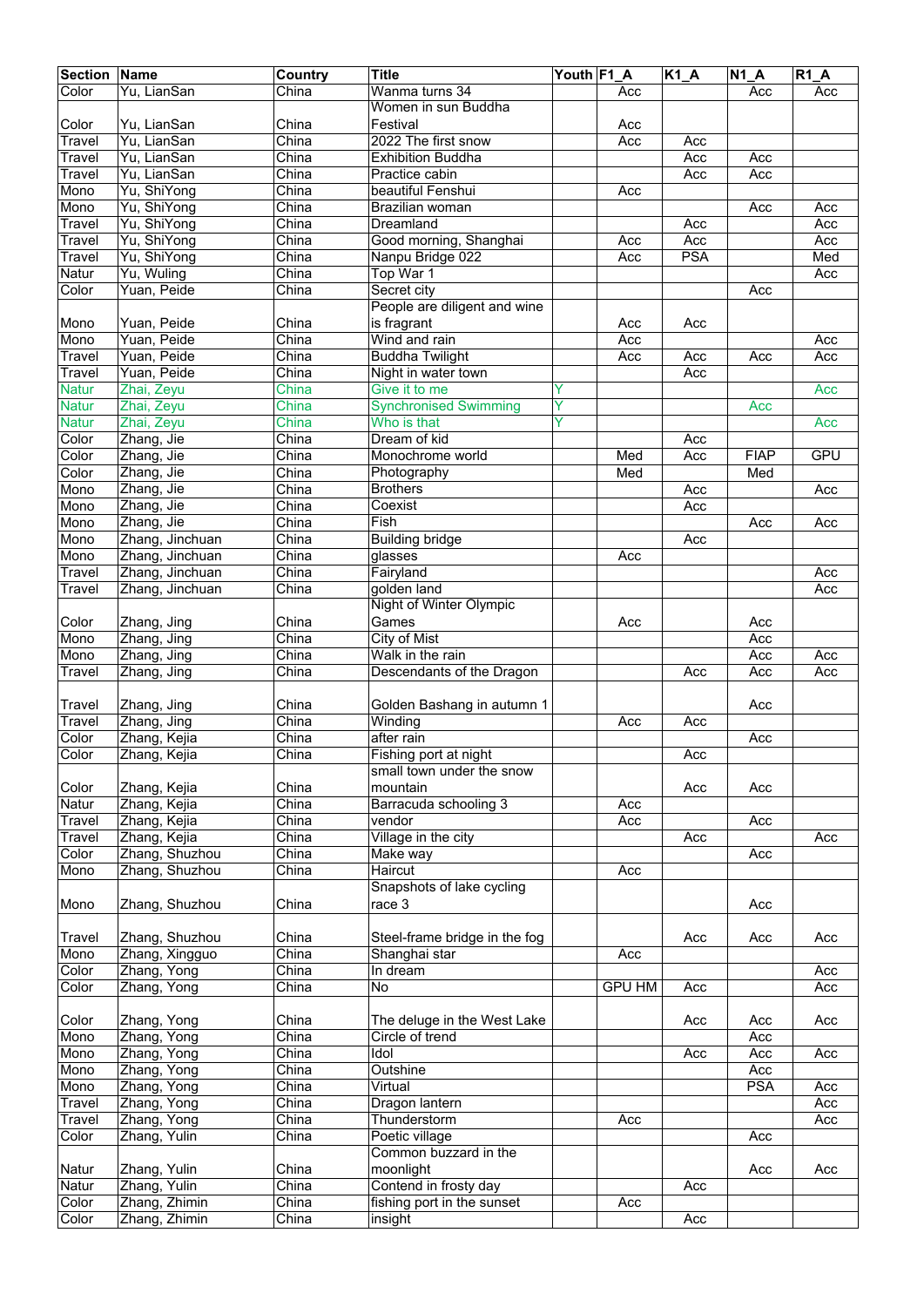| <b>Section</b> | <b>Name</b>                | Country                   | <b>Title</b>                                   | Youth F1_A |     | $K1_A$      | $N1_A$        | R1A           |
|----------------|----------------------------|---------------------------|------------------------------------------------|------------|-----|-------------|---------------|---------------|
| Natur          | Zhang, Zhimin              | China                     | air dinner                                     |            | Acc | Acc         |               | Acc           |
| Natur          | Zhang, Zhimin              | China                     | attacking 6                                    |            | Acc | Acc         | Acc           | Acc           |
| Natur          | Zhang, Zhimin              | China                     | hopeless eye                                   |            | Acc | Acc         | Acc           |               |
| Natur          | Zhang, Zhimin              | China                     | oncoming 1                                     |            | Acc |             |               | <b>GPU HM</b> |
| Mono           | Zhao, Jinli                | China                     | Brave danger                                   |            |     | Acc         |               |               |
| Mono           | Zhao, Jinli                | China                     | Varicolored avenue                             |            | Acc |             |               |               |
| Travel         | Zhao, Jinli                | China                     | Seine River at dusk                            |            |     | Acc         | Acc           | Acc           |
| Color          | Zhao, Jun                  | China                     | Homeward                                       |            |     |             | Acc           |               |
| Mono           | Zhao, Jun                  | China                     | Eagerly hope                                   |            |     |             | Acc           |               |
| Travel         | Zhao, Jun                  | China                     | Expecting                                      |            |     |             |               | Acc           |
|                |                            |                           |                                                |            |     |             |               |               |
| Travel         | Zhao, Jun                  | China                     | Returning people in the snow                   |            | Acc |             |               | Acc           |
|                |                            |                           |                                                |            |     |             |               |               |
| Travel         | Zhao, Jun                  | China                     | <b>Unawakened Goddess Peak</b>                 |            | Acc | Acc         | Acc           | Acc           |
| Color          | Zhao, Li                   | China                     | Beauty in flowers                              |            |     |             |               | Acc           |
|                |                            |                           | The Great Mosque of Sheik                      |            |     |             |               |               |
| Color          | Zhao, Li                   | China                     | Zaid                                           |            | Acc | Acc         | Acc           | Acc           |
| Mono           | Zhao, Li                   | China                     | Crescent sandbar                               |            |     | Acc         |               |               |
| Mono           | Zhao, Li                   | China                     | Mountains in the fog                           |            | H M | Acc         | Acc           |               |
| Mono           | Zhao, Li                   | China                     | Picture seller                                 |            |     | Acc         | Acc           |               |
| Mono           | Zhao, Li                   | China                     | Power of nature                                |            |     |             | Acc           |               |
| Natur          | Zhao, Li                   | China                     | Reflection of golden poplar                    |            | Acc | Acc         |               |               |
| Travel         | Zhao, Li                   | China                     | <b>Blue Lagoon</b>                             |            |     | <b>HM</b>   | Acc           | HM            |
| Travel         | Zhao, Li                   | China                     | Desert camel bell                              |            | Acc |             | Acc           |               |
|                |                            |                           |                                                |            |     |             |               |               |
| Travel         | Zhao, Li                   | China                     | The sea melted into the sky                    |            |     | Acc         |               |               |
| Color          | Zheng, Chenglin            | China                     | <b>Traditional Craft 1</b>                     |            |     | Acc         | Acc           |               |
| Travel         | Zheng, Chenglin            | China                     | Fisherman on the River 1                       |            |     |             |               | Acc           |
| Travel         | Zheng, Chenglin            | $\overline{\text{China}}$ | Winding Road 4                                 |            | Acc | Acc         | Acc           |               |
| Color          | Zheng, Haijun              | China                     | by the window                                  |            | Acc |             |               |               |
| Color          | Zheng, Haijun              | China                     | Fly up                                         |            |     |             |               | Acc           |
| Color          | Zheng, Haijun              | China                     | girl from minority                             |            | Acc |             |               |               |
| Color          | Zheng, Haijun              | China                     | make faces                                     |            |     | Acc         |               | Acc           |
| Mono           | Zheng, Haijun              | China                     | bathing                                        |            |     |             | Med           | Acc           |
| Mono           | Zheng, Haijun              | China                     | twins                                          |            | Acc | Acc         |               |               |
| Mono           | Zheng, Zhiyu               | China                     | Metapress japonica                             | Y          | Acc |             |               |               |
| <b>Natur</b>   | Zheng, Zhiyu               | China                     | <b>Soft Cute</b>                               | Y          |     |             | Acc           |               |
| Color          | Zhong, Huan                | China                     | Platform                                       |            | Acc | Acc         | HM            | Acc           |
| Mono           | Zhong, Huan                | China                     | Happy work                                     |            | Acc |             |               | Acc           |
| Natur          | Zhong, Huan                | China                     | Frolic in the snow                             |            | Acc |             | Acc           |               |
| <b>Travel</b>  | Zhong, Huan                | China                     | Drama fans                                     |            |     |             | Acc           | Med           |
| Travel         | Zhong, Huan                | China                     | The crowd surged                               |            |     |             |               | Acc           |
| Color<br>Color | Zhong, Tian<br>Zhong, Tian | China<br>China            | A glance of thousand years<br>Blossom of woman |            | Acc |             |               | Acc           |
| Color          | Zhong, Tian                | China                     | Empathy                                        |            |     | Acc         |               | Acc           |
|                |                            |                           | <b>Grand National Theatre</b>                  |            |     |             |               |               |
| Color          | Zhong, Tian                | China                     | Dance                                          |            |     |             |               | Acc           |
| Mono           | Zhong, Tian                | China                     | Dance by the window                            |            |     | Acc         |               | Acc           |
| Mono           | Zhong, Tian                | China                     | Desire                                         |            | Acc | Acc         | <b>GPU HM</b> | Acc           |
| Mono           | Zhong, Tian                | $\overline{\text{China}}$ | Terrace                                        |            |     |             | Acc           | HM            |
| Color          | Zhou, Biao                 | China                     | Ballet dancer in the wind                      |            |     |             |               | Acc           |
| Color          | Zhou, Biao                 | China                     | Compete skills                                 |            |     | Acc         | Acc           | Acc           |
| Color          | Zhou, Biao                 | China                     | Ink tiny boat                                  |            |     |             |               | Acc           |
| Color          | Zhou, Biao                 | China                     | Night dance                                    |            |     | Acc         |               |               |
| Mono           | Zhou, Biao                 | China                     | Asking                                         |            |     |             |               | Acc           |
| Mono           | Zhou, Biao                 | China                     | Conversation                                   |            | Acc |             |               |               |
| Mono           | Zhou, Jingqi               | China                     | Old haunt                                      |            |     |             |               | Acc           |
| Color          | Zhou, Wenhao               | China                     | Flower                                         |            | Acc |             |               |               |
| Color          | Zhou, Wenhao               | China                     | Lose                                           |            | Acc |             | Acc           |               |
| Color          | Zhou, Yuanyuan             | China                     | Eternal moment 2                               |            |     | <b>FIAP</b> | <b>PSA</b>    |               |
|                |                            |                           | Hall of Prayer for Good                        |            |     |             |               |               |
| Color          | Zhou, Yuanyuan             | China                     | Harvests                                       |            | Acc |             |               |               |
| Mono           | Zhou, Yuanyuan             | China                     | Eternal moment 1                               |            | Acc | Acc         | Acc           | Acc           |
|                |                            |                           | Light and shadow of                            |            |     |             |               |               |
| Mono           | Zhou, Yuanyuan             | China                     | glamour 1                                      |            |     | Acc         |               | Acc           |
|                |                            |                           | Light and shadow of                            |            |     |             |               |               |
| Mono           | Zhou, Yuanyuan             | China                     | glamour 4                                      |            |     | Acc         | Acc           | НM            |
| Mono           | Zhou, Yuanyuan             | China                     | Reach to the sky                               |            |     |             |               | Acc           |
| Color          | Zhu, Dong                  | China                     | look around                                    |            |     |             |               | Acc           |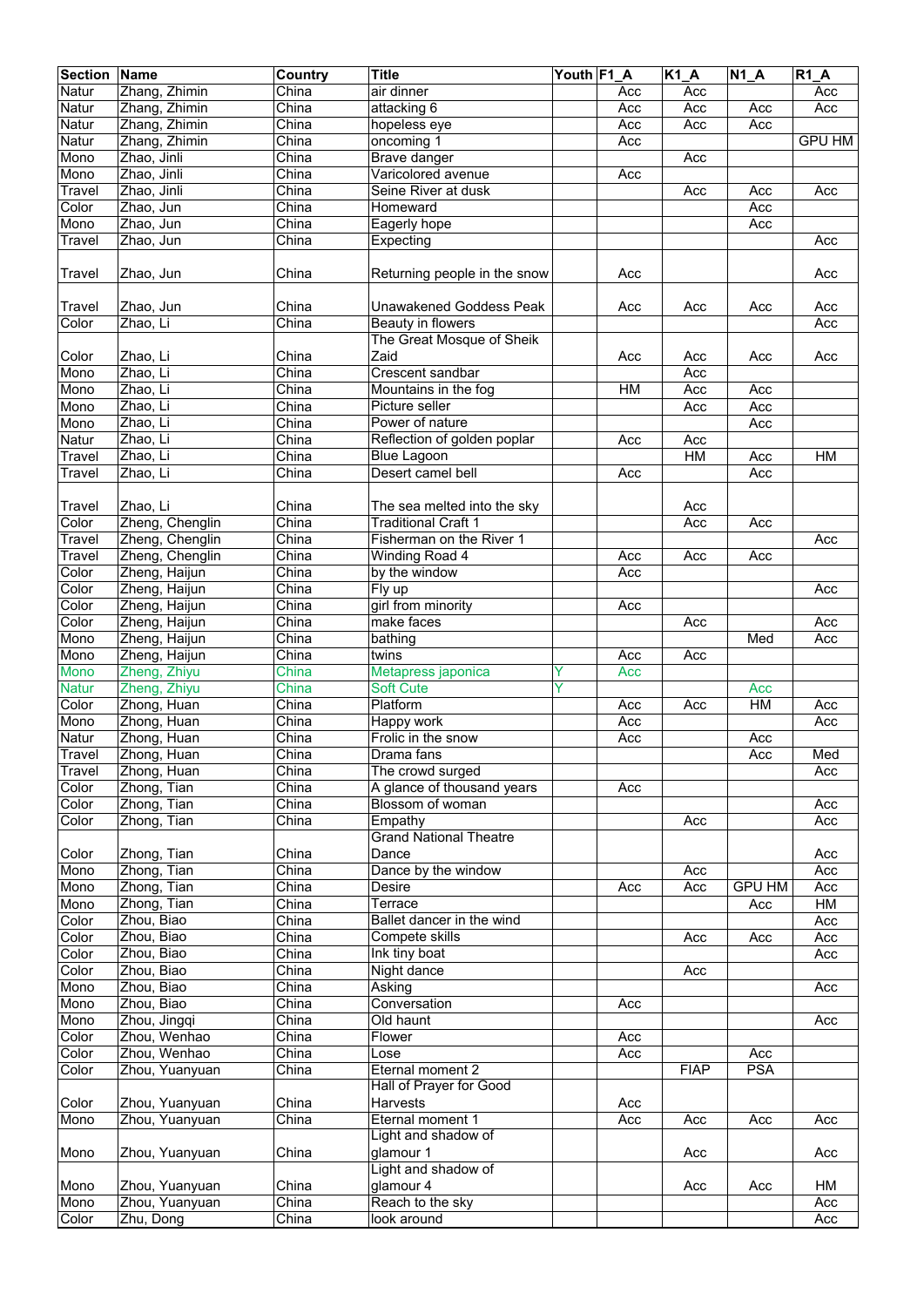| <b>Section</b> | <b>Name</b>                      | Country | <b>Title</b>              | Youth F1 A |             | $K1_A$ | $N1_A$         | <b>R1 A</b> |
|----------------|----------------------------------|---------|---------------------------|------------|-------------|--------|----------------|-------------|
| Color          | Zhu, Dong                        | China   | Look at each other        |            |             |        |                | Acc         |
| Mono           | Zhu, Dong                        | China   | <b>Crested Ibis</b>       |            |             | Acc    | Acc            |             |
| Natur          | Zhu, Dong                        | China   | Love in the rain          |            |             | Acc    |                |             |
| Natur          | Zhu, Dong                        | China   | play                      |            |             | Acc    |                |             |
| Color          | Zhu, Qing                        | China   | Seek for light            |            |             |        |                |             |
|                |                                  | China   |                           |            |             |        | Acc            | Acc         |
| Mono           | Zhu, Qing                        |         | Impact                    |            |             |        |                | Acc         |
| Mono           | Zhu, Qing                        | China   | Rush                      |            |             |        | Acc            | Acc         |
| Color          | Zhu, Wujiang                     | China   | Jiangling in morning fog  |            |             |        | Acc            |             |
| Color          | Zhu, Wujiang                     | China   | Snowing Zhenjiang         |            |             |        |                | Acc         |
| Travel         | Zhu, Wujiang                     | China   | Intoxicating Xuanwu Lake  |            |             | Acc    |                |             |
| Natur          | Zhu, Xingchao                    | China   | Attacking                 |            | Acc         |        |                |             |
| Natur          | Zhu, Xingchao                    | China   | Dangers are everywhere    |            | <b>FIAP</b> |        |                |             |
| Natur          | Zhu, Xingchao                    | China   | Going separate ways       |            | Acc         | Acc    | Acc            |             |
| Natur          | Zhu, Xingchao                    | China   | Knockout                  |            | Acc         | Acc    |                |             |
| Color          | Zou, Fugiang                     | China   | After work                |            | Acc         |        |                | Acc         |
|                |                                  |         | Shoulder heavy            |            |             |        |                |             |
| Color          | Zou, Fuqiang                     | China   | responsibilities          |            |             |        |                | Acc         |
|                |                                  |         | The sound of hoofs in the |            |             |        |                |             |
| Color          | Zou, Fuqiang                     | China   | snow                      |            |             |        |                | Acc         |
|                |                                  |         | Dawn                      |            |             |        |                |             |
| Travel         | Zou, Fuqiang                     | China   |                           |            | Acc         | Acc    | Acc            |             |
| Color          | Racki, Neda                      | Croatia | Art lover                 |            |             |        | HM             | Acc         |
| Color          | Racki, Neda                      | Croatia | Girl and pigeons          |            |             | Acc    |                |             |
| Color          | Racki, Neda                      | Croatia | Oil painting on canvas    |            |             |        | Acc            | Acc         |
| Color          | Racki, Neda                      | Croatia | Waiting man               |            | Acc         | Acc    | Acc            | Acc         |
| Mono           | Racki, Neda                      | Croatia | A beggar                  |            |             | Acc    | Acc            | Acc         |
| Mono           | Racki, Neda                      | Croatia | Heavy thoughts            |            |             |        | Acc            |             |
| Mono           | Racki, Neda                      | Croatia | Observer                  |            |             |        | Acc            | Acc         |
| Mono           | Racki, Neda                      | Croatia | Photographers             |            |             | Acc    |                |             |
| Natur          | Racki, Neda                      | Croatia | Day in white satin        |            | Acc         | Acc    | Acc            |             |
| Natur          | Racki, Neda                      | Croatia | The coronet               |            | Acc         |        |                |             |
| Natur          | Racki, Neda                      | Croatia | Watercolor 2              |            |             | Acc    | Acc            |             |
| Travel         | Racki, Neda                      | Croatia | Approaching               |            |             | Acc    | Acc            |             |
|                | Racki, Neda                      | Croatia | Coloring leather          |            |             |        |                | Acc         |
| Travel         |                                  |         |                           |            |             |        |                |             |
| Travel         | Racki, Neda                      | Croatia | Under the watchful eye    |            |             | Acc    |                |             |
| Travel         | Racki, Neda                      | Croatia | War and peace             |            |             | Acc    | Acc            |             |
| Color          | Anastasis, Despina               | Cyprus  | Close Inspection          |            |             | Acc    | Acc            |             |
| Color          | Anastasis, Despina               | Cyprus  | Underground               |            |             |        |                | Acc         |
| Mono           | Anastasis, Despina               | Cyprus  | Body heat                 |            |             | Acc    |                | Acc         |
| Mono           | Anastasis, Despina               | Cyprus  | Piggyback                 |            |             |        | Acc            |             |
| Mono           | Anastasis, Despina               | Cyprus  | Talisker Bay              |            |             |        |                | Acc         |
| Natur          | Anastasis, Despina               | Cyprus  | Dawn in Glencoe           |            |             |        |                | Acc         |
| Natur          | Anastasis, Despina               | Cyprus  | Dusk in Talisker Bay      |            |             |        |                | Acc         |
| Natur          | Anastasis, Despina               | Cyprus  | Zebra spider              |            | Acc         | Acc    |                |             |
| Travel         | Anastasis, Despina               | Cyprus  | Generic city              |            | Acc         | HM     | Acc            |             |
| Travel         | Anastasis, Despina               | Cyprus  | Skye Bridge               |            |             | Acc    |                |             |
| Travel         | Anastasis, Despina               | Cyprus  | Stonehedge                |            | Acc         |        | Acc            |             |
| Travel         | Anastasis, Despina               | Cyprus  | <b>Whirl Trance</b>       |            |             |        | Acc            |             |
|                |                                  |         |                           |            |             |        |                |             |
|                |                                  |         |                           |            |             |        |                |             |
| Color          | Eliades, Irene<br>Eliades, Irene | Cyprus  | DO YOUR DANCE FOR ME      |            |             | Acc    |                | Acc         |
| Color          |                                  | Cyprus  | <b>FLOWER</b>             |            |             |        | Acc            |             |
| Color          | Eliades, Irene                   | Cyprus  | <b>RAPHAELLA</b>          |            | Acc         | Acc    |                | Acc         |
| Color          | Eliades, Irene                   | Cyprus  | THE SWAN                  |            | Acc         |        | Acc            | Acc         |
| Mono           | Eliades, Irene                   | Cyprus  | <b>BEARDED SMILE</b>      |            | Acc         | Acc    | Acc            |             |
| Mono           | Eliades, Irene                   | Cyprus  | <b>CAMEL MAN</b>          |            |             |        | Acc            |             |
| Color          | Gokyigit, Mehmet                 | Cyprus  | double sight              |            |             | Med    | Acc            | Acc         |
| Color          | Gokyigit, Mehmet                 | Cyprus  | free spirit               |            |             | Acc    |                |             |
| Color          | Gokyigit, Mehmet                 | Cyprus  | unsolved mystery          |            |             | Acc    | Acc            |             |
| Color          | Gokyigit, Mehmet                 | Cyprus  | watchtower                |            |             |        |                | Acc         |
| Mono           | Gokyigit, Mehmet                 | Cyprus  | che forever               |            |             | Acc    |                |             |
| Mono           | Gokyigit, Mehmet                 | Cyprus  | countless steps           |            |             | Acc    | Acc            | Acc         |
| Natur          | Gokyigit, Mehmet                 | Cyprus  | light and shade           |            |             |        |                | Acc         |
| Natur          | Gokyigit, Mehmet                 | Cyprus  | up and down               |            |             | Acc    |                |             |
| Travel         | Gokyigit, Mehmet                 | Cyprus  | city of skyscrappers      |            | Acc         | Acc    |                | Acc         |
| Travel         | Gokyigit, Mehmet                 | Cyprus  | palace in winter          |            | Acc         | Acc    | Acc            | Acc         |
| Travel         | Gokyigit, Mehmet                 | Cyprus  | surreal                   |            | Acc         | Acc    | $\mathsf{Acc}$ |             |
| Color          | Hadjipavlou, Thanasis            | Cyprus  | Superiority               |            |             |        |                | Acc         |
|                |                                  |         |                           |            |             |        |                |             |
| Mono           | Hadjipavlou, Thanasis            | Cyprus  | Artwork                   |            |             | Acc    |                |             |
| Mono           | Hadjipavlou, Thanasis            | Cyprus  | Famous woman              |            | Acc         |        |                |             |
| Mono           | Hadjipavlou, Thanasis            | Cyprus  | Pure beauty               |            | Acc         | Acc    |                |             |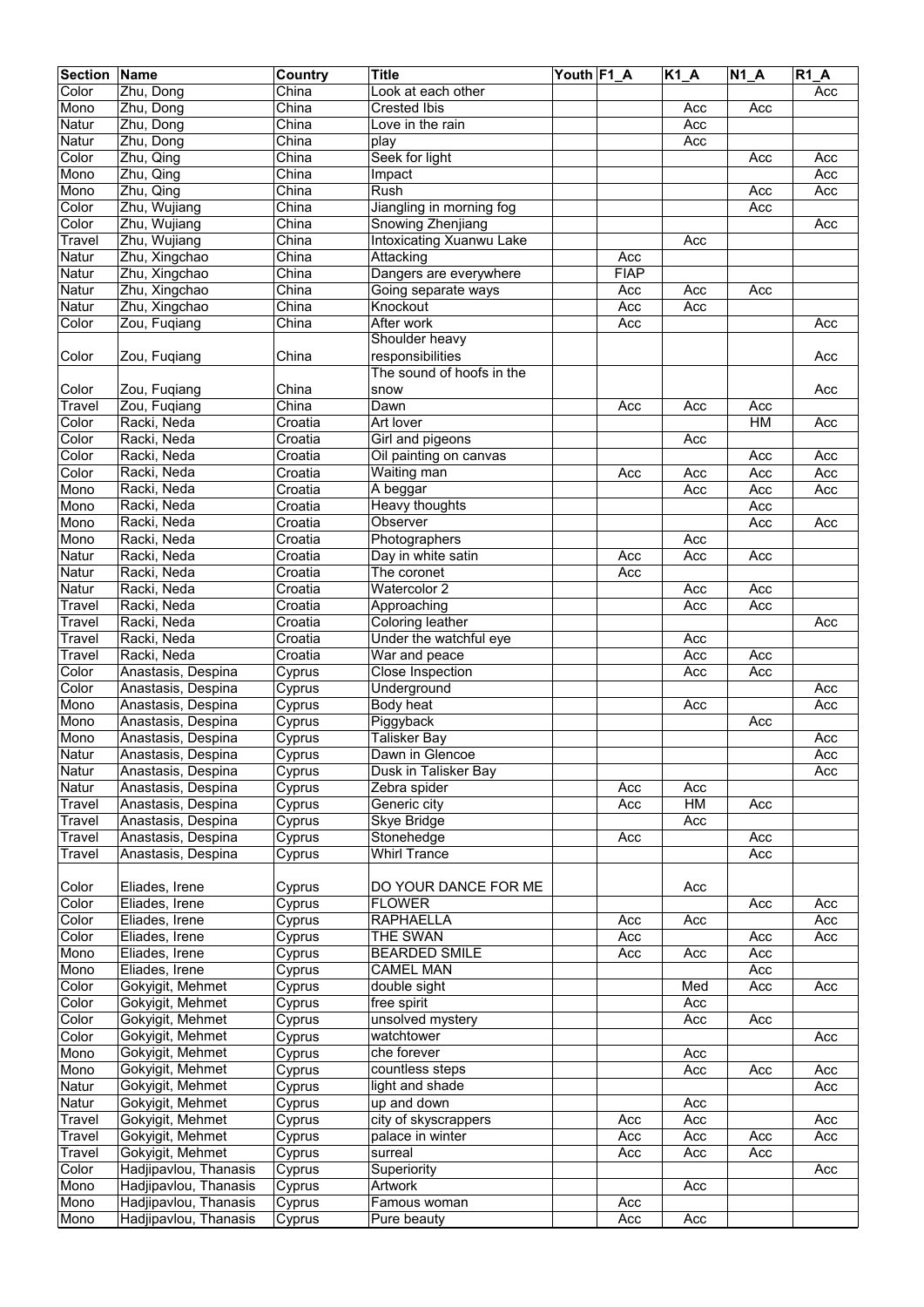| <b>Section</b> | Name                  | <b>Country</b>             | <b>Title</b>                        | Youth F1_A |           | $\overline{K1}A$ | $\overline{N}$ 1_A | $R1_A$    |
|----------------|-----------------------|----------------------------|-------------------------------------|------------|-----------|------------------|--------------------|-----------|
| Mono           | Hadjipavlou, Thanasis | Cyprus                     | The Famous Umbrellas                |            | Acc       |                  |                    |           |
| Travel         | Hadjipavlou, Thanasis | Cyprus                     | Have stories to tell                |            |           |                  | Acc                |           |
| Travel         | Hadjipavlou, Thanasis | Cyprus                     | Miles away                          |            | Acc       |                  |                    |           |
| Color          | lerides, Andreas      | Cyprus                     | At my office                        |            |           | Acc              |                    |           |
| Color          | lerides, Andreas      | Cyprus                     | In Rome                             |            |           |                  |                    | Acc       |
| Color          | lerides, Andreas      | Cyprus                     | In time of silver rain              |            |           |                  | Acc                | Acc       |
| Mono           | lerides, Andreas      | Cyprus                     | A Little Bonjour                    |            |           | Acc              | Acc                | Acc       |
| Mono           | lerides, Andreas      | Cyprus                     | <b>Brighter star</b>                |            |           |                  |                    | Acc       |
| Mono           | lerides, Andreas      | Cyprus                     | Divine swing                        |            | Acc       |                  |                    |           |
| Mono           | lerides, Andreas      | Cyprus                     | Rain raider                         |            |           | Acc              |                    |           |
| Travel         | lerides, Andreas      | Cyprus                     | Molos by sunset                     |            |           |                  |                    | HM        |
| Travel         | lerides, Andreas      | Cyprus                     | Valletta                            |            | Acc       |                  |                    |           |
| Travel         | lerides, Andreas      | Cyprus                     | When i was in Athina                |            |           |                  | Acc                |           |
|                | Konstantinou -        |                            |                                     |            |           |                  |                    |           |
| Color          | Acheriotis, Christos  | Cyprus                     | attack                              |            |           | Acc              |                    |           |
|                | Konstantinou -        |                            |                                     |            |           |                  |                    |           |
| Color          | Acheriotis, Christos  | Cyprus                     | Water games                         |            |           |                  | Acc                |           |
|                | Konstantinou -        |                            |                                     |            |           |                  |                    |           |
| Mono           | Acheriotis, Christos  | Cyprus                     | Don't cut me                        |            |           | Acc              |                    |           |
|                | Konstantinou -        |                            |                                     |            |           |                  |                    |           |
| Mono           | Acheriotis, Christos  | Cyprus                     | Ready to dive                       |            |           |                  |                    | Acc       |
|                | Konstantinou -        |                            |                                     |            |           |                  |                    |           |
| Mono           | Acheriotis, Christos  | Cyprus                     | Reflection of simplicity            |            |           |                  | Acc                | Acc       |
|                | Konstantinou -        |                            |                                     |            |           |                  |                    |           |
| Natur          | Acheriotis, Christos  | Cyprus                     | Butterfly mirroring                 |            |           | Acc              |                    |           |
|                | Konstantinou -        |                            | Summer Sallonika                    |            |           |                  |                    |           |
| Travel         | Acheriotis, Christos  | Cyprus                     | Ombrelles 2                         |            |           |                  |                    | Acc       |
|                | Konstantinou -        |                            |                                     |            |           |                  |                    |           |
| Travel         | Acheriotis, Christos  | Cyprus                     | <b>Tsoliades</b>                    |            | <b>HM</b> |                  | Acc                | Acc       |
|                | Konstantinou -        |                            |                                     |            |           |                  |                    |           |
| Travel         | Acheriotis, Christos  | Cyprus                     | Hope through the ruins              |            | Acc       |                  |                    |           |
| Color          | Kyprianou, Klea       | Cyprus                     | Nude 4                              |            | Acc       | Acc              | Acc                |           |
| Mono           | Kyprianou, Klea       | Cyprus                     | Fear                                |            |           |                  |                    | Med       |
| Mono           | Kyprianou, Klea       | Cyprus                     | Peace Not War                       |            |           |                  | Acc                | Acc       |
| Travel         | Kyprianou, Klea       | Cyprus                     | Clean Monday In Athens              |            |           |                  | Acc                | Acc       |
| <b>Travel</b>  | Kyprianou, Klea       | Cyprus                     | Greek Honor Guard 02                |            |           | Acc              |                    |           |
| Color          | Koci, Jiri            | Czech RepublicOn the stage |                                     |            |           | Acc              |                    | Acc       |
| Color          | Koci, Jiri            | Czech Republic Rainy day   |                                     |            |           |                  | Acc                |           |
| Mono           | Koci, Jiri            |                            | Czech Republic Before the finish    |            | Acc       |                  |                    |           |
| Mono           | Koci, Jiri            | Czech Republic Geometric   |                                     |            |           |                  |                    | <b>HM</b> |
| Travel         | Koci, Jiri            |                            | Czech Republic Winter in the city 1 |            |           |                  |                    | Acc       |
| Color          | Hammerstad, Jan       | Denmark                    | Afro 6                              |            |           | Acc              | Acc                |           |
| Color          | Hammerstad, Jan       | Denmark                    | Jenna 2                             |            | Acc       | Acc              |                    |           |
| Color          | Hammerstad, Jan       | Denmark                    | Liv <sub>2</sub>                    |            |           |                  |                    | Acc       |
| Mono           | Hammerstad, Jan       | Denmark                    | Emmanuel 1                          |            | Acc       |                  | Acc                | Acc       |
| Mono           | Hammerstad, Jan       | Denmark                    | Julie Vera 31                       |            | Acc       |                  | Acc                |           |
| Mono           | Hammerstad, Jan       | Denmark                    | Madeleine                           |            | Acc       | <b>FIAP HM</b>   | Acc                | Acc       |
| Color          | Jakobsson, Jens       | Denmark                    | Dancing on water                    |            |           |                  | Acc                |           |
| Color          | Jakobsson, Jens       | Denmark                    | Nyhavn                              |            | Acc       |                  |                    |           |
| Color          | Jakobsson, Jens       | <b>Denmark</b>             | Storm at the lighthouse             |            |           | Acc              | Acc                |           |
| Color          | Jakobsson, Jens       | Denmark                    | Towards the light                   |            |           |                  | Acc                |           |
| Mono           | Jakobsson, Jens       | Denmark                    | Dog race                            |            |           |                  | Acc                |           |
| Mono           | Jakobsson, Jens       | Denmark                    | Flying swan                         |            |           |                  |                    | Acc       |
| Natur          | Jakobsson, Jens       | Denmark                    | Reddeer fight                       |            |           |                  |                    | Acc       |
| Natur          | Jakobsson, Jens       | Denmark                    | Snails in love                      |            | Acc       |                  |                    |           |
| Travel         | Jakobsson, Jens       | Denmark                    | Flower market                       |            | Acc       |                  |                    | Acc       |
| Travel         | Jakobsson, Jens       | Denmark                    | Frozen                              |            | Acc       |                  | HM                 | Acc       |
| Travel         | Jakobsson, Jens       | Denmark                    | Girl at the beach                   |            |           |                  |                    | Acc       |
| Color          | Kristensen, Jorgen    | Denmark                    | Axelborg                            |            | Acc       | Acc              | Acc                |           |
| Color          | Kristensen, Jorgen    | Denmark                    | Cristine 10                         |            | Acc       |                  | Acc                |           |
| Color          | Kristensen, Jorgen    | Denmark                    | Faith 23                            |            | Acc       | Acc              |                    |           |
| Color          | Kristensen, Jorgen    | Denmark                    | Model N20                           |            | Acc       | Acc              | Acc                | Acc       |
| Mono           | Kristensen, Jorgen    | Denmark                    | Fawnya 1                            |            |           |                  |                    | Acc       |
| Mono           | Kristensen, Jorgen    | Denmark                    | The Clown 6                         |            |           |                  |                    | Acc       |
| Natur          | Kristensen, Jorgen    | Denmark                    | Deer 23                             |            |           | Acc              |                    | Acc       |
| Natur          | Kristensen, Jorgen    | Denmark                    | Deer 29                             |            |           |                  | Acc                |           |
| Natur          | Kristensen, Jorgen    | Denmark                    | The Jay                             |            | Acc       |                  | Acc                | Acc       |
| <b>Travel</b>  | Kristensen, Jorgen    | Denmark                    | Aller                               |            |           | Acc              | Acc                |           |
| Color          | Nielsen, Arvid        | Denmark                    | <b>Burning Desire 1</b>             |            |           |                  |                    | HM        |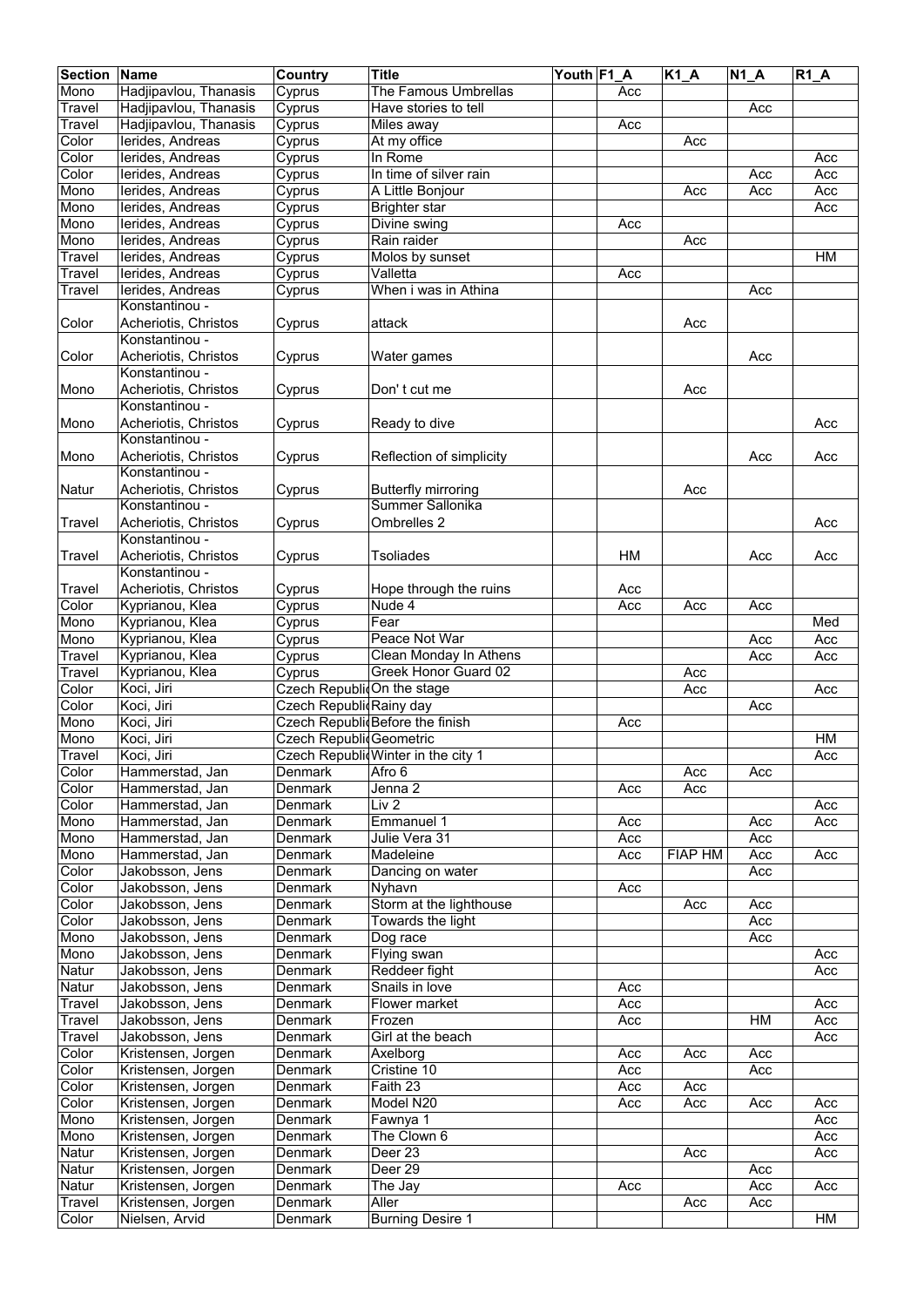| <b>Section</b> | Name                  | Country | <b>Title</b>                 | Youth F1 A |            | $K1_A$ | $N1_A$    | <b>R1 A</b> |
|----------------|-----------------------|---------|------------------------------|------------|------------|--------|-----------|-------------|
| Color          | Pedersen, Per         | Denmark | Kirkjufellsfoss Iceland      |            |            |        |           | Acc         |
| Mono           | Pedersen, Per         | Denmark | The Sulphur Miner            |            |            |        | Acc       |             |
| Mono           | Pedersen, Per         | Denmark | <b>White Bike and Stairs</b> |            | Acc        |        |           |             |
| Travel         | Pedersen, Per         | Denmark | Cafe Sibbotey Havana         |            |            |        |           | Acc         |
|                |                       |         |                              |            |            |        |           |             |
| Travel         | Pedersen, Per         | Denmark | Chowmahalla Palace           |            |            |        | Acc       |             |
| Travel         | Pedersen, Per         | Denmark | Havana Vieja Lorry           |            | Acc        | Acc    | Acc       | Acc         |
| Color          | Suszkiewicz, Ole      | Denmark | 2 Runners                    |            |            |        |           | Acc         |
| Color          | Suszkiewicz, Ole      | Denmark | <b>Bella Balance</b>         |            |            |        | Acc       |             |
| Color          | Suszkiewicz, Ole      | Denmark | Cold Day                     |            |            |        |           | Acc         |
| Mono           | Suszkiewicz, Ole      | Denmark | <b>Ending Story</b>          |            |            |        | Acc       |             |
| Mono           | Suszkiewicz, Ole      | Denmark | Little Girl Alone            |            |            |        |           | Acc         |
| Travel         | Alaa Mobarak, Yasser  | Egypt   | <b>Baku Color</b>            |            |            | Acc    | Acc       |             |
| Travel         | Alaa Mobarak, Yasser  | Egypt   | <b>Baku Girl</b>             |            | Acc        |        | Acc       | Acc         |
| Travel         | Alaa Mobarak, Yasser  | Egypt   | Dog                          |            |            | Med    | HM        | Acc         |
| Travel         | Alaa Mobarak, Yasser  | Egypt   | GCC                          |            |            |        |           | Acc         |
| Color          | Naser, Yousef         | Egypt   | <b>Train</b>                 | Y          |            |        | <b>BY</b> | Acc         |
|                |                       |         |                              | Y          |            |        |           |             |
| Mono           | Naser, Yousef         | Egypt   | Life's Journey               |            |            |        | <b>HM</b> | Acc         |
| <b>Travel</b>  | Naser, Yousef         | Egypt   | <b>Citadel</b>               | Y          | Acc        |        |           |             |
| <b>Travel</b>  | Naser, Yousef         | Egypt   | <b>Mosque</b>                | Y          |            | Acc    |           |             |
| Color          | Allard, Wendy         | England | Anna Maria                   |            | Acc        |        |           | Acc         |
| Color          | Allard, Wendy         | England | <b>Fading Memories</b>       |            | HM         |        |           |             |
| Mono           | Allard, Wendy         | England | Perfect Shadow               |            |            |        |           | Acc         |
| Mono           | Allard, Wendy         | England | Silent Intent                |            |            | Acc    |           |             |
| Mono           | Allen, Simon          | England | Admiral von Tromp            |            | Acc        |        |           |             |
| Mono           | Allen, Simon          | England | Lighthouse serenity          |            |            |        |           | Acc         |
| Mono           | Allen, Simon          | England | Llandwyn Island              |            |            | Acc    | Acc       | Acc         |
| Natur          | Allen, Simon          | England | lioness and cub with zebra   |            |            |        |           | Acc         |
|                |                       |         |                              |            |            |        |           |             |
| Natur          | Allen, Simon          | England | Red kite in the rain         |            |            | Acc    |           |             |
| Natur          | Allen, Simon          | England | Tawny owl pair               |            |            |        |           | Acc         |
| Travel         | Allen, Simon          | England | Casting the nets             |            |            |        |           | Acc         |
| Travel         | Allen, Simon          | England | Grand Canyon artist          |            |            | Acc    |           |             |
| Travel         | Allen, Simon          | England | Havana restoration projects  |            | Acc        | Acc    |           |             |
| Travel         | Allen, Simon          | England | Machu Picchu dawn            |            |            | Acc    |           |             |
| Color          | Barker, Tony          | England | Colours of Varenna           |            | Acc        |        |           |             |
| Color          | Barker, Tony          | England | Sentimental Song             |            | Acc        | Acc    | Acc       |             |
| Mono           | Barker, Tony          | England | <b>Good Ball Placement</b>   |            | Acc        |        |           |             |
|                |                       |         |                              |            |            |        |           |             |
| Travel         | Barker, Tony          | England | Dilapidated Bar by Waterfall |            | Acc        |        | Acc       |             |
|                | Brown, Carole         |         |                              |            |            |        |           |             |
| Color          |                       | England | Lava Fjord                   |            |            |        | Acc       |             |
| Color          | Brown, Carole         | England | Mountain Road                |            |            |        | Acc       |             |
| Color          | Brown, Carole         | England | Queen Mary                   |            |            | Acc    |           |             |
| Mono           | Brown, Carole         | England | After The Gold Rush          |            | Acc        |        |           |             |
|                |                       |         | Remains of Aberystwyth       |            |            |        |           |             |
| Mono           | Brown, Carole         | England | Castle                       |            |            |        |           | Acc         |
| Natur          | Brown, Carole         | England | <b>Across the Marshes</b>    |            |            | Acc    |           | Acc         |
| Travel         | Brown, Carole         | England | Clevedon pier                |            | Acc        | Acc    | Acc       |             |
| Travel         | Brown, Carole         | England | Late night arrivals          |            |            | Acc    |           |             |
| Travel         | Brown, Carole         | England | Parliament flag              |            |            |        | Acc       |             |
| Color          | Calvert, Carrie       | England | Fawns Looking Back           |            | Acc        |        |           |             |
| Color          | Calvert, Carrie       | England | Hare Feeding                 |            | Acc        |        |           | Acc         |
| Natur          | Calvert, Carrie       | England | Hare Surprise Attack         |            |            | Acc    |           | Acc         |
| Color          | Dalton, Nigel         | England | Caledonian Canal Sunrise     |            | Acc        | Acc    |           |             |
|                |                       |         |                              |            |            |        |           |             |
| Color          | Dalton, Nigel         | England | Chez Michele                 |            | Acc        |        |           |             |
| Color          | Dalton, Nigel         | England | <b>Cottages Twr Mawr</b>     |            | Acc        |        |           | Acc         |
| Mono           | Dalton, Nigel         | England | <b>Ballerina and Shadow</b>  |            | Acc        | Acc    | Acc       |             |
| Mono           | Dalton, Nigel         | England | <b>Ballerina Splits</b>      |            |            | Acc    | Acc       |             |
|                |                       |         |                              |            |            |        |           |             |
| Mono           | Dalton, Nigel         | England | Transept Salisbury Cathedral |            | Acc        | Acc    | Acc       | Acc         |
| Natur          | Dalton, Nigel         | England | Jay                          |            | Acc        |        | Acc       | Acc         |
| Natur          | Dalton, Nigel         | England | Red Kite in Flight           |            |            |        |           | Acc         |
| Travel         | Dalton, Nigel         | England | Auckland by Night            |            |            | Acc    |           |             |
| Travel         | Dalton, Nigel         | England | Church in the Fog            |            |            |        | Acc       |             |
| Travel         | Dalton, Nigel         | England | White Pass Railway           |            | Acc        |        |           |             |
|                |                       |         |                              |            | <b>GPU</b> |        |           |             |
| Natur          | Devine, Bob           | England | great tit collects hair      |            |            | Acc    |           | Med         |
| Natur          | Devine, Bob           | England | lions mate at sunset         |            |            |        |           | Acc         |
|                |                       |         | male kestrel on cock         |            |            |        |           |             |
| Natur          | Devine, Bob           | England | pheasant 2021                |            |            |        |           | Acc         |
| Natur          | Devine, Bob           | England | osprey swoops on trout       |            |            |        |           | Acc         |
| Color          | Gledhill, Christopher | England | At the Imperial City Hue     |            |            |        | Acc       |             |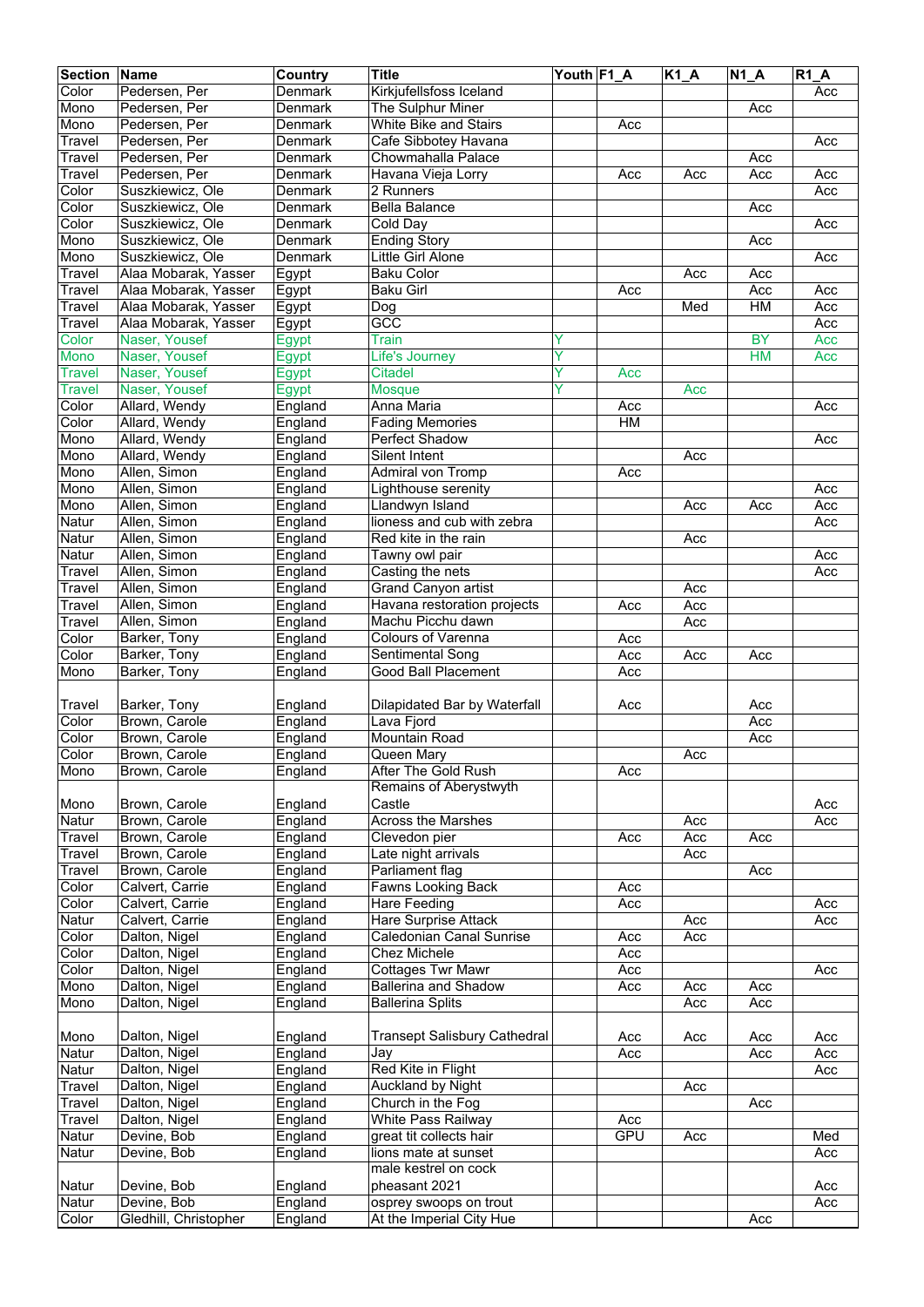| <b>Section Name</b> |                                | Country            | <b>Title</b>                | Youth F1 A |     | $K1_A$    | <b>N1 A</b> | $R1_A$    |
|---------------------|--------------------------------|--------------------|-----------------------------|------------|-----|-----------|-------------|-----------|
| Color               | Gledhill, Christopher          | England            | Sunset at Scarista Beach    |            |     |           | Acc         |           |
| Mono                | Gledhill, Christopher          | England            | Architecture at the Shard   |            |     |           | Acc         | Acc       |
| Natur               | Gledhill, Christopher          | England            | Love is in the Air          |            | Acc |           |             | Acc       |
| Natur               | Gledhill, Christopher          | England            | <b>Steller Trio</b>         |            |     |           |             | Acc       |
|                     | Gledhill, Christopher          |                    | <b>Callanish Stones</b>     |            | Acc |           |             |           |
| Travel              |                                | England<br>England |                             |            |     |           | Acc         |           |
| Travel              | Gledhill, Christopher          |                    | Cottage by the Loch         |            | Acc |           |             | Acc       |
| Travel              | Gledhill, Christopher          | England            | Under the Bridge            |            |     | Acc       |             |           |
| Natur               | Hadfield, Christine            | England            | <b>Hippos Sparing</b>       |            |     | HM        | Acc         | Acc       |
| Natur               | Hadfield, Christine            | England            | Sleepy Leopard Cub          |            |     | Acc       |             |           |
| Natur               | Hadfield, Christine            | England            | Southern Ground Hornbill    |            | Acc |           | Acc         |           |
| Color               | Haney, Lynda                   | England            | <b>African Pride</b>        |            |     |           |             | <b>HM</b> |
| Color               | Haney, Lynda                   | England            | Fox With a Butterfly        |            |     |           |             | Acc       |
| Mono                | Haney, Lynda                   | England            | Grasstrack                  |            | Acc | Med       | HM          | Acc       |
| Mono                | Haney, Lynda                   | England            | Mummy Mummy Mummy           |            | Acc | Acc       | Acc         | Acc       |
| Mono                | Haney, Lynda                   | England            | One For Sorrow              |            | Acc | Acc       | Acc         |           |
| Mono                | Haney, Lynda                   | England            | Vigil                       |            | Acc | <b>HM</b> |             | Acc       |
| Natur               | Haney, Lynda                   | England            | Gyrfalcon                   |            | Acc | Acc       |             |           |
| Natur               | Haney, Lynda                   | England            | <b>Leaping Red Squirrel</b> |            | Acc | Med       |             | Acc       |
| Natur               | Haney, Lynda                   | England            | <b>Starling Dispute</b>     |            |     | Acc       | Acc         |           |
| Color               | Hems, Ray                      | England            | Dawn Colours                |            |     |           |             | Acc       |
| Color               | Hems, Ray                      |                    | Lomagnupur Iceland          |            |     |           |             | Acc       |
|                     |                                | England            |                             |            |     |           |             |           |
| Color               | Hems, Ray                      | England            | <b>Tropical Beach</b>       |            |     |           |             | Acc       |
| Mono                | Hems, Ray                      | England            | Going Down                  |            |     |           | Acc         |           |
| Mono                | Hems, Ray                      | England            | Saxophone Player            |            |     | Acc       |             | Acc       |
| Mono                | Hems, Ray                      | England            | <b>Striding Out</b>         |            |     | Acc       | Acc         |           |
| Mono                | Hems, Ray                      | England            | Vestrahorn                  |            |     | Acc       |             |           |
| Natur               | Hems, Ray                      | England            | <b>Fighting Sea Eagles</b>  |            | Acc |           | Acc         |           |
| Natur               | Hems, Ray                      | England            | Sally Lightfoot Crab        |            | Acc |           |             |           |
| Natur               | Hems, Ray                      | England            | Sheltering from the Storm   |            | Acc |           | HM          | HM        |
| Color               | Hersom, Andrew                 | England            | <b>Steam Check</b>          |            | Acc |           | Acc         |           |
| Mono                | Hersom, Andrew                 | England            | Who Will Win This Time      |            | Acc |           |             |           |
| Travel              | Hersom, Andrew                 | England            | <b>Bamboo Crossing</b>      |            | Acc |           | Acc         | Acc       |
| Travel              | Hersom, Andrew                 | England            | Drumbeat                    |            | Acc |           |             | Acc       |
| Travel              | Hersom, Andrew                 | England            | Helsinki Cathedral          |            | Acc |           |             |           |
| Color               | Jenkin, Barbara                | England            | <b>Brooke Intensity</b>     |            | Acc | Acc       | Acc         | Acc       |
| Color               | Jenkin, Barbara                | England            | Mask of Gold                |            | Acc |           | Acc         |           |
| Color               | Jenkin, Barbara                |                    | My Beautiful Roses          |            | Acc |           |             |           |
|                     |                                | England            |                             |            |     |           |             |           |
| Mono                | Jenkin, Barbara                | England            | <b>Brooke With Roses</b>    |            | Acc |           |             |           |
| Mono                | Jenkin, Barbara                | England            | Prisoner of Faith           |            |     |           |             | Acc       |
| Color               | Kalfayan, Paul Yealand         | England            | The White Shoes             |            |     | Acc       |             |           |
| Color               | Kalfayan, Paul Yealand         | England            | Unaware of the Flamingos    |            |     |           | Acc         |           |
|                     |                                |                    | Pearly Heath on Pyramidal   |            |     |           |             |           |
| Natur               | Kalfayan, Paul Yealand         | England            | Orchid                      |            |     | Acc       | Acc         |           |
|                     |                                |                    |                             |            |     |           |             |           |
| Natur               | Kalfayan, Paul Yealand         | England            | Small Blue on Horned Pansy  |            |     |           | Acc         |           |
| Natur               | Kalfayan, Paul Yealand         | England            | Sparrowhawk with Kill       |            |     |           | Acc         |           |
| Color               | King, John                     | England            | Bella                       |            | Acc | Acc       |             |           |
| Color               | King, John                     | England            | <b>Hope Valley Sunrise</b>  |            |     |           | Acc         |           |
| Color               | King, John                     | England            | Smooth Operator             |            | Acc | HM        | HM          | Acc       |
| Mono                | King, John                     | England            | <b>Building A Mystery</b>   |            | Acc | Acc       |             | Acc       |
| Mono                | King, John                     | England            | Thinking Of The Days        |            | Acc |           |             |           |
| Natur               | King, John                     | England            | Starlings Face To Face      |            | Acc | Acc       | Acc         |           |
| Natur               | King, John                     | England            | Wren On Moss Reflection     |            |     | Acc       |             | HM        |
| Travel              | King, John                     | England            | Swing Bridge Salford Dock   |            |     |           | Med         |           |
|                     |                                |                    |                             |            |     |           |             |           |
| Color               | Lane, Michael<br>Lane, Michael | England            | Little Owl Stare            |            |     |           | Acc         |           |
| Mono                |                                | England            | Contemplation               |            |     |           |             | Acc       |
| Mono                | Lane, Michael                  | England            | Wait Together               |            |     |           | Acc         |           |
| Natur               | Lane, Michael                  | England            | Trying to Move the Kill     |            |     | Acc       |             |           |
| Travel              | Lane, Michael                  | England            | Many Stairs                 |            |     |           |             | Acc       |
| Color               | Magor, Diana                   | England            | Candyfloss bubbles          |            | Acc |           |             |           |
| Color               | Magor, Diana                   | England            | Old time travel             |            | Acc |           |             |           |
| Color               | Magor, Diana                   | England            | The thinker                 |            |     | Acc       |             | Acc       |
| Mono                | Magor, Diana                   | England            | Go away                     |            | Acc |           | Acc         | Acc       |
| Mono                | Magor, Diana                   | England            | Touchdown                   |            |     |           | Acc         |           |
| Natur               | Magor, Diana                   | England            | Bear wide open to attack    |            |     | Acc       |             | Acc       |
| Natur               | Magor, Diana                   | England            | Harvest mouse on alert      |            | Acc | Acc       |             |           |
| Natur               | Magor, Diana                   | England            | Mouse on poppy heads        |            |     | Acc       |             |           |
| Natur               | Magor, Diana                   | England            | Side view milk frog         |            | Acc |           |             |           |
| Color               | Millin, Robert                 | England            | <b>Bubbles In Space</b>     |            | Acc |           |             | Acc       |
|                     |                                |                    |                             |            |     |           |             |           |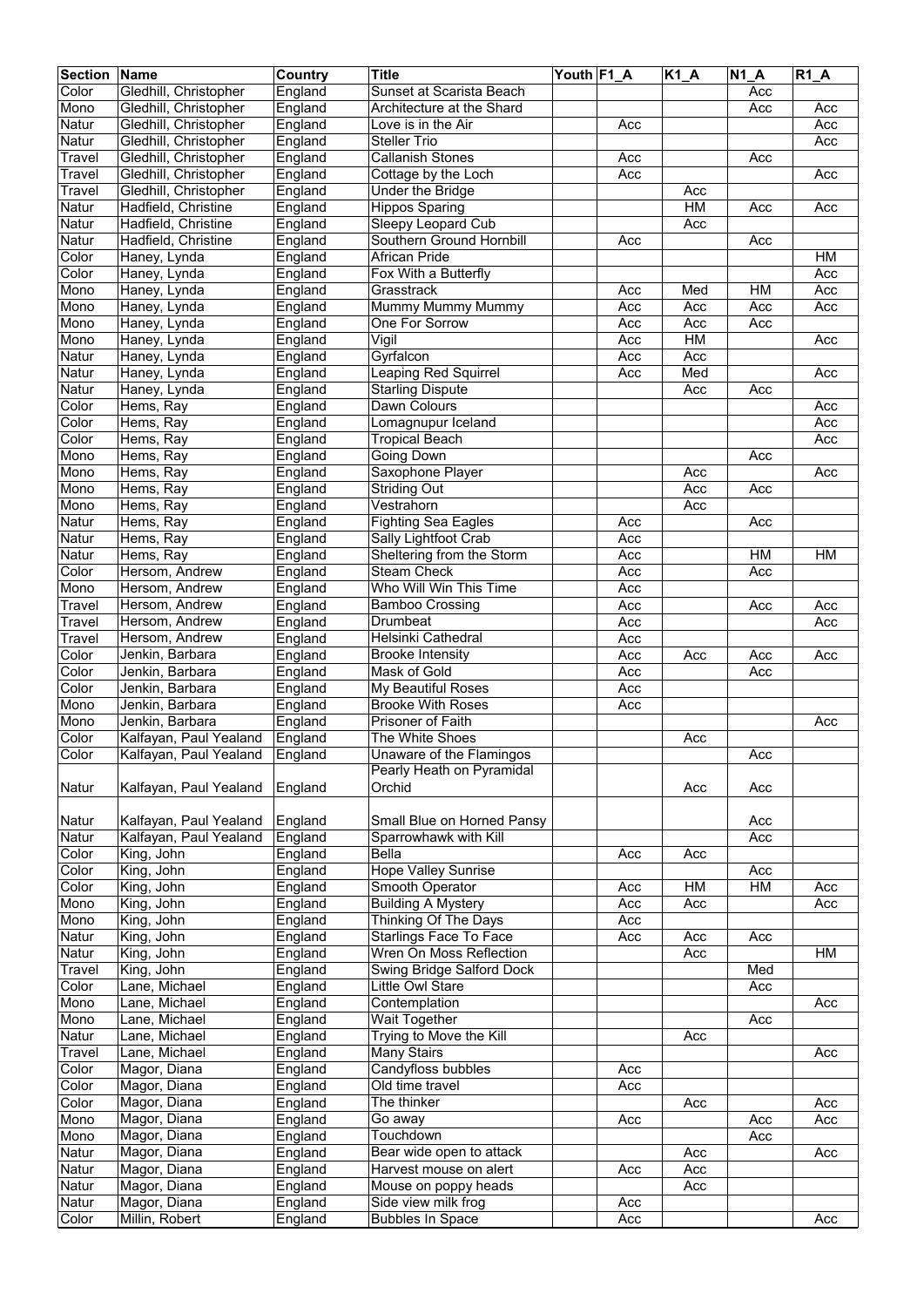| <b>Section</b> | <b>Name</b>       | Country | <b>Title</b>                   | Youth F1_A |     | $K1_A$ | $N1_A$        | $R1_A$ |
|----------------|-------------------|---------|--------------------------------|------------|-----|--------|---------------|--------|
| Color          | Millin, Robert    | England | <b>Kitchen Maid</b>            |            |     | Acc    |               |        |
| Color          | Millin, Robert    | England | Queen Of Dragons               |            |     |        | Acc           |        |
| Mono           | Millin, Robert    | England | New Start Required             |            |     | Med    |               | Acc    |
| Mono           | Millin, Robert    | England | <b>Red Queen</b>               |            | Acc | Acc    |               | Acc    |
| Mono           | Millin, Robert    | England | Sea Nymph Display              |            | Acc | Med    |               | Acc    |
| Mono           | Millin, Robert    | England | The Flooded Quarry             |            | Acc | Acc    |               |        |
|                |                   |         | Borneo Eared Tree Frog On      |            |     |        |               |        |
|                |                   |         |                                |            |     |        |               |        |
| Natur          | Millin, Robert    | England | Leaf                           |            |     | Acc    | Acc           |        |
| Natur          | Millin, Robert    | England | <b>Gyr Falcon</b>              |            |     | Acc    |               |        |
|                |                   |         | Red Eyed Green Tree Frogs      |            |     |        |               |        |
| Natur          | Millin, Robert    | England | Push                           |            | Acc | Acc    |               |        |
| Travel         | Millin, Robert    | England | <b>Camel Fair Pushkar</b>      |            |     |        |               | Acc    |
|                |                   |         | <b>Millenium Bride Orange</b>  |            |     |        |               |        |
| Travel         | Millin, Robert    | England | Phase                          |            | Acc | Acc    |               |        |
| Color          | Mowatt, Chris     | England | A Close Run Thing              |            |     | Acc    | Acc           |        |
| Color          | Mowatt, Chris     | England | Alex Pope and his Pilot        |            |     |        |               | Acc    |
| Color          | Mowatt, Chris     | England | Emily Clears 1m 50cm           |            |     | Acc    |               |        |
| Mono           | Mowatt, Chris     | England | <b>Hockey Attack</b>           |            |     |        |               | Acc    |
| Mono           | Mowatt, Chris     | England | Paracyclist Blaine Hunt        |            |     | Acc    | Acc           |        |
| Mono           | Mowatt, Chris     | England | <b>Running For Stockport</b>   |            | HM  |        | Acc           |        |
|                |                   |         |                                |            |     |        |               |        |
| Mono           | Mowatt, Chris     | England | Sarah                          |            |     | Acc    | Acc           |        |
| Color          | Namar, Anita      | England | Commuters                      |            |     | HM     | <b>GPU HM</b> | Acc    |
| Color          | Price, Robin      | England | Lucille 2                      |            | Acc | Acc    | Acc           | Acc    |
| Mono           | Price, Robin      | England | Charlie In Thought             |            | Acc | Acc    |               | Acc    |
| Mono           | Price, Robin      | England | Dominant                       |            |     | Acc    | HM            |        |
| Mono           | Price, Robin      | England | Im A Wonderful Thing Baby      |            | Acc | GPU    | Acc           |        |
| Mono           | Price, Robin      | England | The Hat                        |            |     |        |               | Acc    |
| Natur          | Price, Robin      | England | Goshawk On Rabbit              |            |     | Acc    |               | Acc    |
| Natur          | Price, Robin      | England | Hamerkop With Toad 2           |            | Acc | Acc    |               | Acc    |
| Natur          | Price, Robin      | England | <b>Thistle Mantis</b>          |            | Med | HM     | Acc           |        |
| Travel         | Price, Robin      | England | Fish and Chips                 |            |     | Acc    | Acc           | HM     |
| Travel         | Price, Robin      | England | Lafkos Dancers                 |            | Acc |        |               |        |
| Travel         | Price, Robin      | England | <b>Whitby Pier</b>             |            | Acc | Acc    | Acc           |        |
| Mono           | Rich, Leo         | England | Bera beauty at the well        |            | Acc |        |               |        |
|                |                   |         |                                |            |     |        |               |        |
| Mono           | Rich, Leo         | England | Trulli Rooftops Alberobello    |            | Acc |        |               |        |
| Natur          | Rich, Leo         | England | Indian Leopard in Tree         |            |     |        | Acc           |        |
| Natur          | Rich, Leo         | England | <b>Indian Roller Panna NP</b>  |            |     |        | Acc           |        |
|                |                   |         |                                |            |     |        |               |        |
| Travel         | Rich, Leo         | England | DEEG town band Rajasthan       |            |     |        | Acc           |        |
|                |                   |         | Opium tea ceremony             |            |     |        |               |        |
| Travel         | Rich, Leo         | England | <b>Bishnoi Village</b>         |            |     |        |               | HM     |
| Color          | Sawyer, Keith     | England | <b>Blue Autumn</b>             |            | Acc |        |               | Acc    |
| Color          | Sawyer, Keith     | England | <b>Ghost House</b>             |            |     |        | Acc           |        |
| Color          | Shepherd, Charles | England | Ellie Mae portrait             |            | Acc | Med    |               | Acc    |
| Color          | Shepherd, Charles | England | Fur collar 01                  |            | Med | HM     | Acc           | H M    |
| Color          | Shepherd, Charles | England | Sarah 4                        |            | Acc |        |               |        |
| Color          | Shepherd, Charles | England | Tillie stretching              |            |     |        |               | Acc    |
| Mono           | Shepherd, Charles | England | Charlie 06                     |            |     | Acc    |               | Acc    |
|                |                   |         |                                |            | Acc |        |               |        |
| Mono           | Shepherd, Charles | England | Ellie Mae 01                   |            | Acc |        |               | Acc    |
| Mono           | Shepherd, Charles | England | Rebecca                        |            | Acc | Acc    |               | Acc    |
| Mono           | Shepherd, Charles | England | Sarah 08                       |            |     |        |               | Acc    |
| Color          | Snell, Keith      | England | Aurora Over Lofoten            |            |     |        |               | Acc    |
| Mono           | Snell, Keith      | England | That Sultry Look               |            |     | HM     | Acc           | Acc    |
| Natur          | Snell, Keith      | England | <b>Gannet Aggression</b>       |            |     |        |               | Acc    |
| Natur          | Snell, Keith      | England | Tawny Owl In Dark Wood         |            | Acc | Acc    |               |        |
| Color          | Stelling, Julian  | England | Female Aggression              |            |     | Acc    | Acc           |        |
| Color          | Stelling, Julian  | England | Joe Dickins Jet Ski Pilot      |            | Acc | Acc    | Acc           |        |
| Mono           | Stelling, Julian  | England | <b>Barrow Lifeboat Station</b> |            |     |        | Acc           |        |
| Mono           | Stelling, Julian  | England | Face Off                       |            |     | Acc    | Acc           |        |
| Mono           | Stelling, Julian  | England | The Beard                      |            |     |        | Acc           | Acc    |
| Mono           | Stelling, Julian  | England | The Witcher                    |            | Acc | Acc    |               |        |
| Natur          | Stelling, Julian  | England | Argentinian Horned Frog        |            | Acc |        | HM            |        |
| Natur          | Stelling, Julian  |         | Damselfly Watching             |            | HM  | HM     | HM            |        |
|                |                   | England |                                |            |     |        |               |        |
|                |                   |         |                                |            |     |        |               |        |
| Natur          | Stelling, Julian  | England | Goshawk Plucking Pheasant      |            |     | Acc    |               |        |
| Travel         | Stelling, Julian  | England | <b>Buchaille Etive Mor</b>     |            | Acc | Acc    | Acc           |        |
| Travel         | Stelling, Julian  | England | Lindisfarne Castle             |            | Acc |        | Acc           |        |
| Travel         | Stelling, Julian  | England | <b>Mersey Defences</b>         |            | Acc |        |               |        |
| Travel         | Stelling, Julian  | England | Rainy Day In London            |            |     | HM     | HM            |        |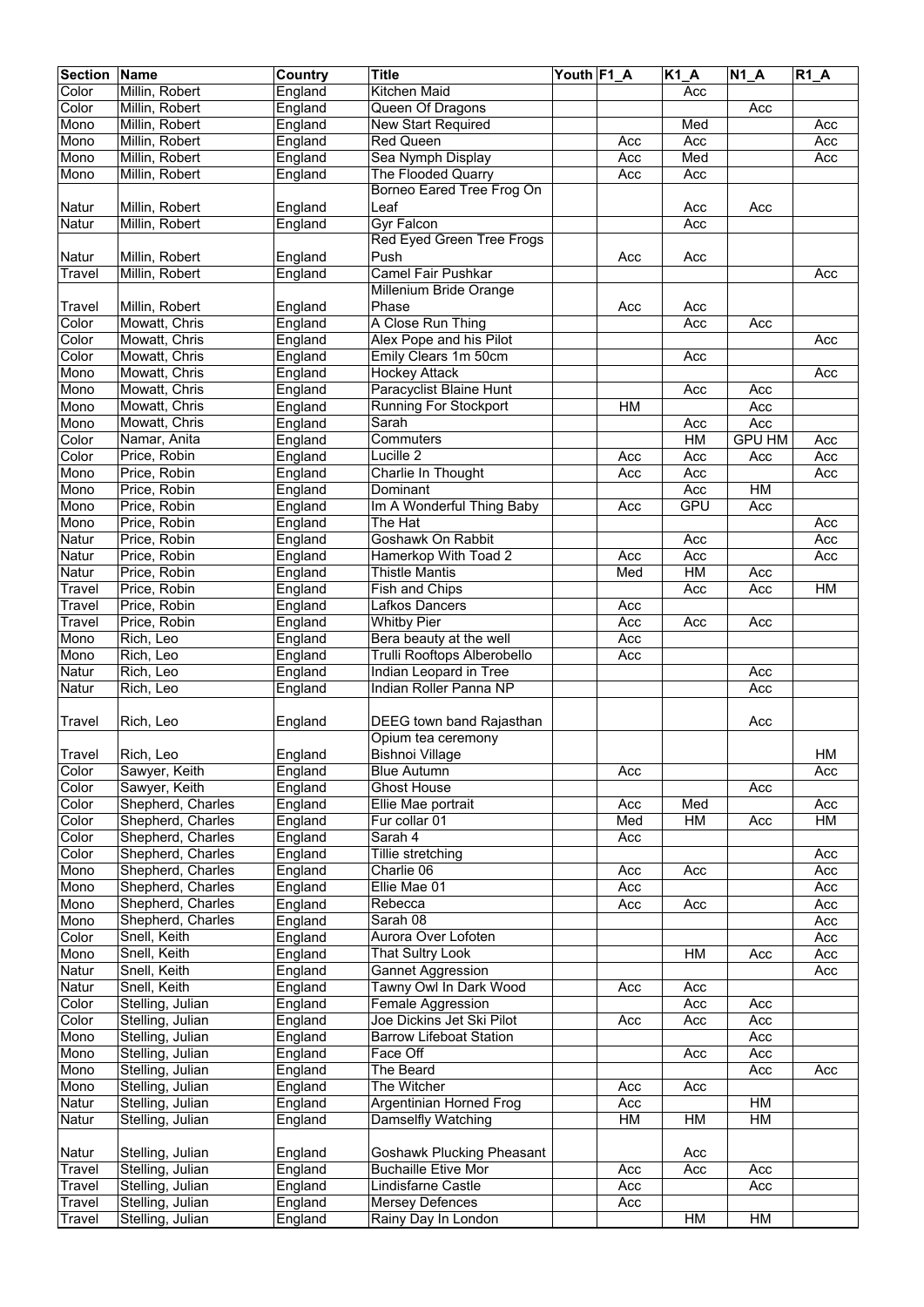| <b>Section Name</b> |                                  | Country                                   | <b>Title</b>                    | Youth F1_A |     | K1_A           | $N1_A$         | $R1_A$ |
|---------------------|----------------------------------|-------------------------------------------|---------------------------------|------------|-----|----------------|----------------|--------|
| Color               | Sykes, John                      | England                                   | Dancer in Red                   |            |     | Acc            | Acc            |        |
| Color               | Sykes, John                      | England                                   | <b>Hearty Meal</b>              |            | Acc | Med            |                |        |
| Color               | Sykes, John                      | England                                   | <b>Hercule Closely Examines</b> |            |     | Acc            | Acc            |        |
| Color               | Sykes, John                      | England                                   | Look into my Eyes               |            |     | Acc            |                | Acc    |
| Mono                | Sykes, John                      | England                                   | A Life Well Lived               |            |     | Acc            |                |        |
| Mono                | Sykes, John                      | England                                   | <b>Black Eyed Gang</b>          |            | Acc | Acc            | Acc            | Acc    |
| Mono                | Sykes, John                      | England                                   | Sammy                           |            | Acc |                |                |        |
| Mono                | Sykes, John                      | England                                   | The Old Crooner                 |            | Acc | HM             |                | Acc    |
| Natur               | Sykes, John                      | England                                   | Eyes on You                     |            | Acc | Acc            | Acc            |        |
| Travel              | Sykes, John                      | England                                   | Castle Stalker                  |            | Acc | Acc            | Acc            |        |
|                     |                                  |                                           | Clouds Over Lochan N H-         |            |     |                |                |        |
| Travel              | Sykes, John                      | England                                   | Achlaise                        |            |     |                | Acc            |        |
|                     |                                  |                                           |                                 |            |     |                |                |        |
| Travel              | Sykes, John                      | England                                   | Ice on Lochan Na H-Achlaise     |            |     |                |                | Acc    |
| Travel              | Sykes, John                      | England                                   | Lochan Na H-Achlaise            |            | Acc |                | Acc            |        |
| Color               | Wales, Graeme                    | England                                   | A Difference of View            |            |     |                | Acc            |        |
| Color               | Wales, Graeme                    | England                                   | Anyone for a Ride               |            |     |                | Acc            |        |
| Color               | Wales, Graeme                    | England                                   | The Waiting Room                |            |     | Acc            | Acc            |        |
| Color               | Wales, Graeme                    | England                                   | Too Late for a Drink            |            |     | Acc            |                | Acc    |
| Mono                | Wales, Graeme                    | England                                   | Not in a Rush                   |            |     | Acc            | Acc            | Acc    |
| Travel              | Wales, Graeme                    | England                                   | <b>Black Rock Cottage</b>       |            | Acc |                |                | Acc    |
| Travel              | Wales, Graeme                    | England                                   | <b>Buachille Etive Mor</b>      |            | Acc | Acc            | Acc            |        |
| Color               | Welford, Peter M.                | England                                   | Cornflower                      |            |     | Acc            |                |        |
| Mono                | Welford, Peter M.                | England                                   | Day at the Races                |            |     |                |                | Acc    |
| Color               | Wheeler, David                   | England                                   | Rust and Skin                   |            |     |                | Acc            |        |
| Color               | Wheeler, David                   | England                                   | <b>Table Top Pose</b>           |            |     |                | Acc            | Acc    |
| Color               | Wheeler, David                   | England                                   | Talking to the Foreman          |            | Acc | Acc            | <b>FIAP HM</b> | Acc    |
| Color               | Wheeler, David                   | England                                   | The Boiler Man                  |            | Acc | Acc            | Acc            |        |
| Mono                | Wheeler, David                   | England                                   | <b>Engine Shed Gossip</b>       |            | Acc | <b>FIAP HM</b> | Acc            |        |
| Mono                | Wheeler, David                   | England                                   | Martha by the Oven              |            |     |                | Acc            |        |
| Mono                | Wheeler, David                   | England                                   | The Engineer                    |            | Acc | Acc            | Acc            | Acc    |
| Mono                | Wheeler, David                   | England                                   | <b>Waiting for Friends</b>      |            |     | Acc            |                |        |
| Color               | Eskelinen, Jouko                 | Finland                                   | Futuristic                      |            | Acc |                |                | Acc    |
| Color               | Eskelinen, Jouko                 | Finland                                   | Roku                            |            | Acc | Acc            | Acc            |        |
| Color               | Eskelinen, Jouko                 | Finland                                   | Sunshine                        |            | Acc | Acc            |                | Acc    |
| Mono                | Eskelinen, Jouko                 | Finland                                   | <b>Black</b>                    |            |     |                | Acc            |        |
| Mono                | Eskelinen, Jouko                 | Finland                                   | Flowergirl                      |            | Acc |                |                |        |
| Mono                | Eskelinen, Jouko                 | Finland                                   | Girl with a rope                |            |     | Acc            | Acc            | Acc    |
| Color               | Huotari, Tapani                  | Finland                                   | Black guitar 1                  |            | Acc |                |                |        |
| Color               | Huotari, Tapani                  | $F$ inland                                | King, knight and tower          |            |     |                |                | Acc    |
| Color               | Huotari, Tapani                  | Finland                                   | Speed on the ice                |            |     |                | Acc            | Acc    |
| Mono                | Huotari, Tapani                  | Finland                                   | Alley in Cosenza                |            | Acc | Acc            | Acc            | Acc    |
| Natur               | Huotari, Tapani                  | Finland                                   | Flying jay                      |            | Acc |                |                |        |
| Natur               | Huotari, Tapani                  | Finland                                   | Observation                     |            |     |                | Acc            |        |
| Travel              | Huotari, Tapani                  | Finland                                   | Street view                     |            |     | Acc            |                | Acc    |
| Travel              | Huotari, Tapani                  | Finland                                   | Waiting the bus                 |            |     |                | Acc            | Acc    |
| Color               | Mankki, Jukka                    | Finland                                   | Glow                            |            | Acc |                |                |        |
| Mono                | Mankki, Jukka                    | $\overline{\mathsf{Fin}}$ and             | Impression                      |            |     | Acc            |                |        |
| Color               | MÅNSSON, Markku                  | Finland                                   | Man and dogs                    |            |     |                | Acc            | Acc    |
| Mono                | MÅNSSON, Markku                  | Finland                                   | Wren in the sunshine B          |            | Acc |                | Acc            |        |
| Natur               | MÅNSSON, Markku                  | Finland                                   | Weasel in winter 4              |            |     |                |                | Acc    |
| Natur               | Mantykangas, Jarmo               | Finland                                   | Along the stream                |            |     |                | Acc            | Acc    |
|                     |                                  |                                           | Cranes early in the morning     |            |     |                |                |        |
| Natur               | Mantykangas, Jarmo               | Finland                                   | 4253                            |            |     | Acc            |                | Acc    |
| Travel              | Mantykangas, Jarmo               | Finland                                   | Marrakech roundabout            |            | Acc |                |                | Acc    |
| Travel              | Mantykangas, Jarmo               | Finland                                   | Water woman                     |            |     |                |                | Acc    |
| Color               | Pitkänen, Mika                   | Finland                                   | Girls on the Street             |            |     |                | Acc            |        |
| Natur               | Pitkänen, Mika                   | Finland                                   | Starburst                       |            |     |                |                | Acc    |
| Travel              | Pitkänen, Mika                   | Finland                                   | Huts on bay                     |            |     |                | Acc            |        |
| Travel              | Pitkänen, Mika                   | Finland                                   | <b>Swimming Together</b>        |            |     | Acc            | Acc            | Acc    |
| Color               | Pohjonen, Ilpo                   | Finland                                   | Heureka                         |            |     |                | Acc            |        |
| Color               | Pohjonen, Ilpo                   | Finland                                   | Oodi                            |            |     |                |                | Acc    |
| Color<br>Mono       | Pohjonen, Ilpo                   | Finland                                   | Stonemen                        |            |     |                |                | Acc    |
| Mono                | Pohjonen, Ilpo                   | Finland                                   | Edge<br>My grill                |            |     |                |                | Acc    |
| Mono                | Pohjonen, Ilpo<br>Pohjonen, llpo | Finland<br>$\overline{\mathsf{Fin}}$ land | My locomotion                   |            |     | Acc            | Acc            |        |
| Mono                | Pohjonen, Ilpo                   | Finland                                   | Noon                            |            | Acc |                |                | Acc    |
| Natur               | Pohjonen, Ilpo                   | Finland                                   | Hit but overcome                |            | Acc | Acc            |                |        |
| <b>Travel</b>       | Pohjonen, Ilpo                   | Finland                                   | A shopping day                  |            |     |                | Acc            |        |
|                     |                                  |                                           |                                 |            |     |                |                |        |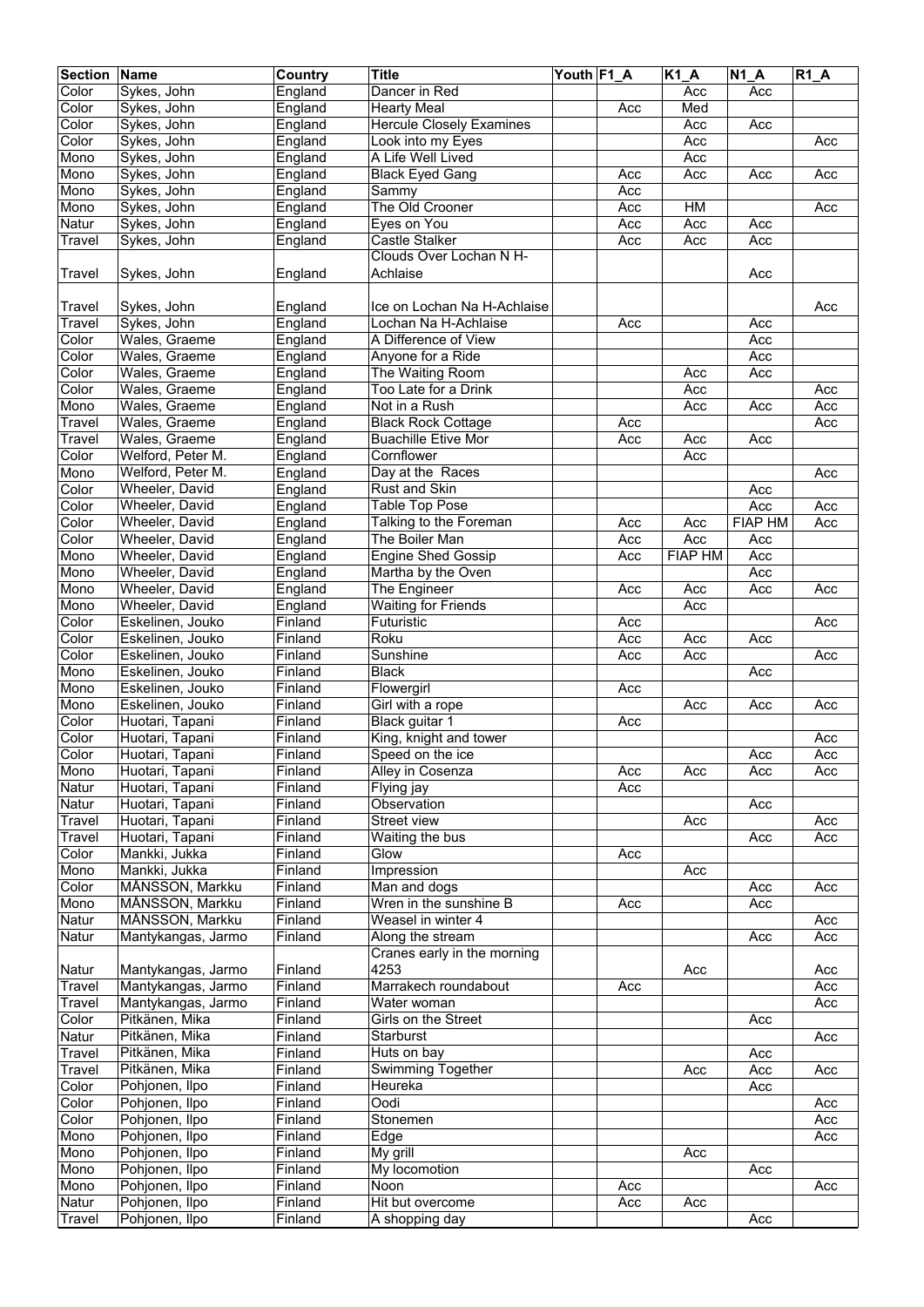| <b>Section Name</b> |                                    | Country          | <b>Title</b>                             | Youth F1_A |           | $K1_A$ | $\overline{N}$ 1_A | <b>R1 A</b> |
|---------------------|------------------------------------|------------------|------------------------------------------|------------|-----------|--------|--------------------|-------------|
| Travel              | Pohjonen, Ilpo                     | Finland          | Tango San Telmo                          |            |           |        |                    | Acc         |
| Color               | Raunio, Risto                      | Finland          | Birds on Arctic ocean                    |            |           |        | Acc                | Acc         |
| Color               | Raunio, Risto                      | Finland          | Ship and bird                            |            |           |        | Acc                | Acc         |
| Mono                | Raunio, Risto                      | Finland          | Walrus on the ice                        |            | Acc       |        | Acc                | H M         |
| Natur               | Raunio, Risto                      | Finland          | Emperor chicks and mom                   |            |           |        |                    | Acc         |
| Natur               | Raunio, Risto                      | Finland          | Gaze of Wolverine                        |            | Acc       |        | Acc                | Acc         |
| Natur               | Raunio, Risto                      | Finland          | Puffin on the air                        |            | Acc       |        | Acc                | Acc         |
| Natur               | Raunio, Risto                      | Finland          | Wolverine on the rock                    |            | Acc       |        |                    |             |
| Travel              | Raunio, Risto                      | Finland          | Running to ship                          |            |           |        | Acc                | Acc         |
| Color               | Ylinen, Pertti                     | Finland          | Girls Hit Harder 23                      |            |           |        |                    | Acc         |
| Color               | Ylinen, Pertti                     | Finland          | Inked Body 1Xc                           |            | Acc       |        |                    |             |
| Mono                | Ylinen, Pertti                     | Finland          | Dreaming Riina                           |            |           |        |                    | Acc         |
| Mono                | Ylinen, Pertti                     | Finland          | Suvi's Face II                           |            | Acc       | HM     |                    | Acc         |
| Travel              | Ylinen, Pertti                     | Finland          | <b>Frosty City View</b>                  |            | Acc       | Acc    |                    |             |
| Color               | Bordier, Claude                    | France           | B17 Calvi                                |            | <b>HM</b> | Acc    | Acc                |             |
| Color               | Bordier, Claude                    | France           | <b>Ghiannis D Wreck</b>                  |            | Acc       | Acc    |                    |             |
|                     |                                    |                  | Rencontre du requin baleine              |            |           |        |                    |             |
| Color               | Bordier, Claude                    | France           | 01                                       |            |           |        | Acc                |             |
| Mono                | Bordier, Claude                    | France           | Plongee a La Londe                       |            |           | Acc    | Acc                |             |
| Natur               | Bordier, Claude                    | France           | Carangues en couple                      |            |           | Acc    | Acc                | Acc         |
| Natur               | Bordier, Claude<br>Bordier, Claude | France           | Le requin baleine arrive                 |            | Acc       | Acc    | Acc                | Acc         |
| Natur               |                                    | France           | Platax groupes<br>En attendant le client |            |           | Acc    | Acc                |             |
| Travel              | Bordier, Claude<br>Bordier, Claude | France<br>France | Parapluie rouge                          |            |           | Acc    | Acc<br>Med         | Acc         |
| Travel<br>Color     | Chambre, Marc                      | France           | Module nids                              |            | Acc       |        |                    |             |
| Color               | Debieve, Albert                    | France           | Matterhorn                               |            | Acc       |        |                    | Acc         |
| Mono                | Debieve, Albert                    | France           | Eclat de rire                            |            |           |        |                    | Acc         |
| Mono                | Debieve, Albert                    | France           | Les deux fumeurs                         |            | Acc       |        |                    |             |
| Mono                | Debieve, Albert                    | France           | Seebrucke                                |            | Acc       |        | Acc                | Acc         |
| Natur               | Debieve, Albert                    | France           | Becquée                                  |            |           | Acc    | Acc                |             |
| Natur               | Debieve, Albert                    | France           | Brame en Ariege                          |            |           | Acc    |                    | Acc         |
| Natur               | Debieve, Albert                    | France           | Droit dans les yeux                      |            | Acc       | Acc    | HM                 | Acc         |
| Natur               | Debieve, Albert                    | France           | Mante                                    |            |           |        | Acc                | Acc         |
| Travel              | Debieve, Albert                    | France           | <b>Blast Furnaces of Duisburg</b>        |            |           | Acc    |                    |             |
| Travel              | Debieve, Albert                    | France           | Manarola by night                        |            | Acc       |        |                    |             |
| Travel              | Debieve, Albert                    | France           | Pyramide du Louvre                       |            | Acc       | Acc    | Acc                |             |
| Travel              | Debieve, Albert                    | France           | Shanghai by night                        |            | Med       | $HM$   |                    | HM          |
| Color               | Delecluse, Marc                    | France           | <b>AMANDINE 1</b>                        |            |           |        | Acc                |             |
| Mono                | Delecluse, Marc                    | France           | <b>DANS LA BRUME</b>                     |            | Acc       | Acc    | Acc                | Acc         |
| Mono                | Delecluse, Marc                    | France           | LA VOYAGEUSE                             |            |           |        | Acc                |             |
| Mono                | Delecluse, Marc                    | France           | QIAN 9                                   |            | HM        |        |                    | Acc         |
| Color               | Dorioz, Annie                      | France           | Escalator                                |            | Acc       |        | HM                 |             |
| Color               | Dorioz, Annie                      | France           | Porte sur cour                           |            |           | Acc    | Acc                | Acc         |
| Color               | Dorioz, Annie                      | France           | Soleil                                   |            |           |        |                    | Acc         |
| Mono                | Dorioz, Annie                      | France           | Sunny afternoon                          |            |           |        | Acc                | Acc         |
| Mono                | Dorioz, Annie                      | France           | Visiteuse attentive                      |            |           |        | Acc                |             |
| Natur               | Dorioz, Annie                      | France           | Mon meilleur profil                      |            |           |        | Acc                |             |
| Natur               | Dorioz, Annie                      | France           | Tobbogan                                 |            |           |        |                    | Acc         |
| Travel              | Dorioz, Annie                      | France           | Au bord du canal                         |            |           | Acc    |                    | Acc         |
| Travel              | Dorioz, Annie                      | France           | Graphisme                                |            |           | Acc    | Acc                |             |
| Color               | Duvillier, Michel                  | France           | Dragon sous spi                          |            |           | Acc    | Acc                |             |
| Color               | Duvillier, Michel                  | France           | Le voilier                               |            |           |        |                    | Acc         |
| Mono                | Duvillier, Michel                  | France           | En rappel                                |            | Acc       |        | Acc                |             |
| Mono                | Duvillier, Michel                  | France           | Leaps Bounds                             |            |           |        | HM                 |             |
| Color               | Juillerat, Catherine               | France           | Walking along the Globus                 |            |           |        |                    | Acc         |
| Mono                | Juillerat, Catherine               | France           | Sacred dance                             |            |           |        | Acc                |             |
|                     |                                    |                  | The concentrated                         |            |           |        |                    |             |
| Mono                | Juillerat, Catherine               | France           | embroiderer                              |            | Acc       |        |                    | Acc         |
| Mono                | Juillerat, Catherine               | France           | The girl and the notebook                |            | Acc       |        | Acc                |             |
| Travel              | Juillerat, Catherine               | France           | Cycloshop                                |            |           |        |                    | Acc         |
| Color               | Klauth, Robert                     | France           | Fenetre Colonne Oiseau                   |            |           |        |                    | Acc         |
| Color               | Klauth, Robert                     | France           | Refraction 3                             |            | Acc       |        | Acc                |             |
| Color               | Klauth, Robert                     | France           | The unwise                               |            |           | Acc    | Acc                |             |
| Mono                | Klauth, Robert                     | France           | Miror                                    |            |           | Acc    |                    | Acc         |
| Natur               | Klauth, Robert                     | France           | The Pasha                                |            |           |        |                    | Acc         |
| Travel              | Klauth, Robert                     | France           | Aurore boreale<br>One Word Trade Center, |            | Acc       |        |                    | Acc         |
|                     |                                    |                  |                                          |            |           |        |                    |             |
| Color               | Mangeot, Christian                 | France           | New York                                 |            | Acc       |        | Acc                | Acc         |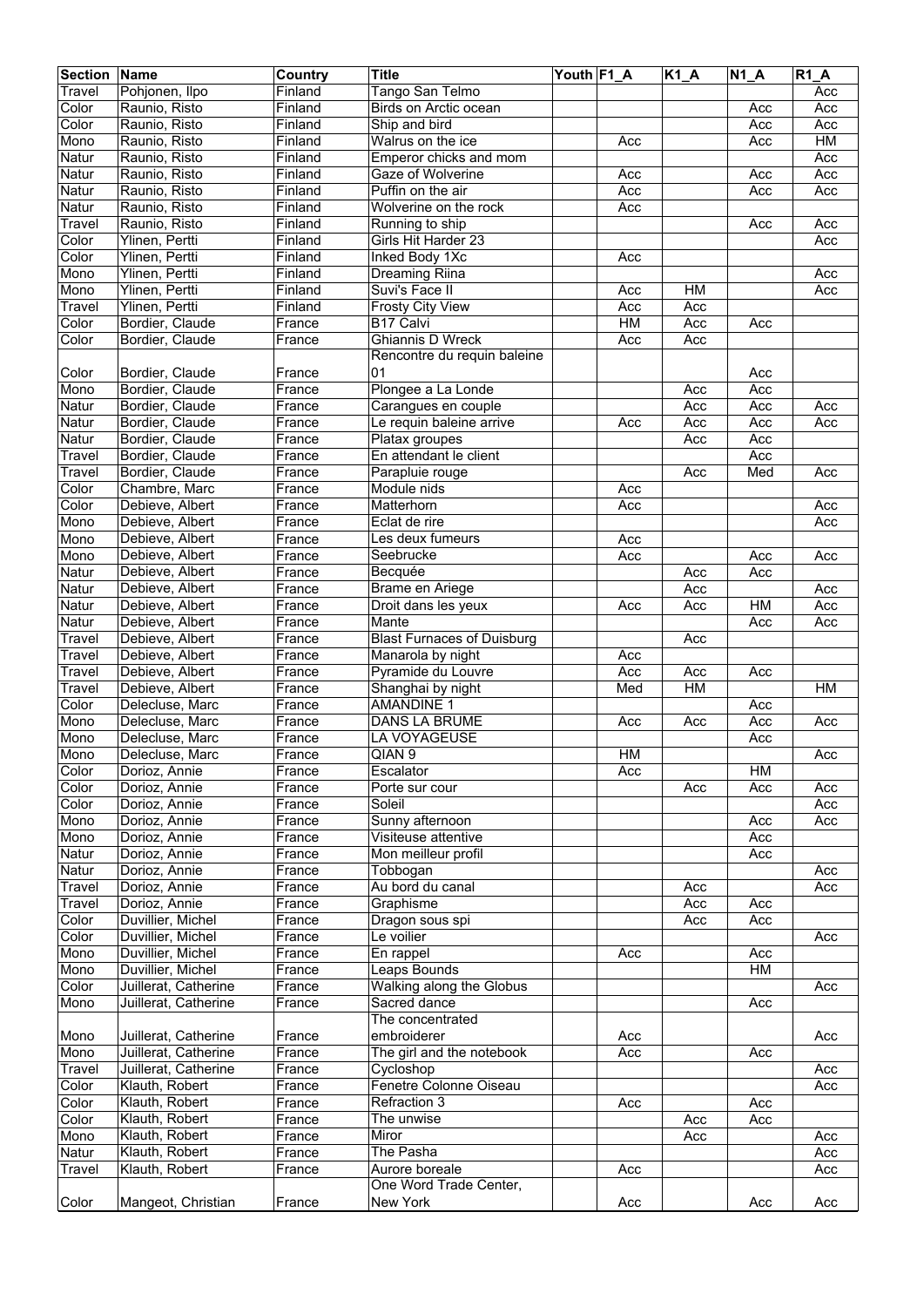| <b>Section Name</b> |                                      | Country            | <b>Title</b>                            | Youth F1_A | $K1_A$     | <b>N1 A</b>     | <b>R1 A</b> |
|---------------------|--------------------------------------|--------------------|-----------------------------------------|------------|------------|-----------------|-------------|
|                     |                                      |                    |                                         |            |            |                 |             |
| Color               | Mangeot, Christian                   | France             | Palais des papes, Avignon-1             | Acc        |            |                 | HМ          |
| Color               | Mangeot, Christian                   | France             | White Sands, New Mexico                 |            | Acc        |                 |             |
| Mono                | Mangeot, Christian                   | France             | Olivia II                               | Acc        |            |                 | Acc         |
| Mono                | Mangeot, Christian                   | France             | Paris, 13eme                            | Acc        |            | Acc             | Acc         |
| Mono                | Mangeot, Christian                   | France             | Waiting for the train                   |            |            | Acc             |             |
| Color               | Moussu, Véronique                    | France             | Acro bike                               |            |            | Acc             |             |
| Color               | Moussu, Véronique                    | France             | Jeux de miroirs                         |            | Acc        |                 |             |
| Mono                | Moussu, Véronique                    | France             | Circonvolutions                         | Acc        |            |                 |             |
| Mono                | Moussu, Véronique                    | France             | Le sikh                                 |            | Acc        |                 |             |
| Travel              | Moussu, Véronique                    | France             | Les nonnes                              |            | Acc        |                 |             |
| Travel              | Moussu, Véronique                    | France             | <b>MORT A ARCHES</b>                    |            | Acc        | Acc             |             |
| Color               | Rampnoux, Regis                      | France             | Purple time 1<br>Alixia nude 3          | Acc        | Acc        |                 | Acc         |
| Mono                | Rampnoux, Regis                      | France             | Dana Mathewson 1                        | Acc        |            |                 |             |
| Color               | Samoyault, Guy B                     | France             |                                         |            | Acc        |                 | Acc         |
| Color<br>Color      | Samoyault, Guy B                     | France<br>France   | Red laguna                              | Acc        |            |                 |             |
| Color               | Samoyault, Guy B                     | France             | Very closer<br>Wheelchair race eight    |            | Acc<br>Acc |                 | Acc         |
|                     | Samoyault, Guy B                     |                    | Dawn in the Namib                       |            |            |                 |             |
| <b>Travel</b>       | Samoyault, Guy B                     | France<br>France   | Granit rose                             | Acc        |            | Acc             | Acc         |
| Travel              | Samoyault, Guy B<br>Samoyault, Guy B |                    | Rocher du Crepin H                      |            |            |                 |             |
| Travel<br>Color     | Soury, Marc                          | France<br>France   | Ascension                               | Acc        | Acc        | Acc             |             |
| Color               |                                      | $F$ rance          | <b>Childhood Ghost</b>                  |            |            |                 |             |
| Color               | Soury, Marc<br>Soury, Marc           | France             | Genius Triography                       | Acc        |            |                 | Acc         |
| Color               | Soury, Marc                          | France             | Omaha Forever                           |            | Acc        |                 | Acc         |
| Mono                | Soury, Marc                          | France             | <b>Black Curve</b>                      |            | Acc        |                 | Acc         |
| Mono                |                                      | France             | Starlight                               |            |            |                 |             |
| Color               | Soury, Marc                          | France             | <b>PEINTURE</b>                         |            | Acc<br>Acc |                 | Acc         |
|                     | Vajaianu, Alexandre                  |                    |                                         |            |            |                 |             |
| Color<br>Mono       | Adam, Dirk<br>Albertowski, Malte     | Germany            | Industrie Architectur<br><b>Drummer</b> | Acc        | Acc        | HM<br><b>BY</b> |             |
| Color               | Andre, Jens - Uwe                    | Germany<br>Germany | Alles Fassade                           | Acc        |            |                 |             |
| Mono                | Andre, Jens - Uwe                    | Germany            |                                         |            |            | Acc             | Acc         |
| Natur               | Andre, Jens - Uwe                    |                    | Entlang des Weges                       |            | Acc        |                 |             |
| Travel              | Andre, Jens - Uwe                    | Germany<br>Germany | Herausragend<br>Gröna Lund              | Acc        |            | Acc             |             |
| Travel              | Andre, Jens - Uwe                    | Germany            | Skärhamn                                |            | Acc        |                 |             |
| Travel              | Andre, Jens - Uwe                    | Germany            | Skärhamn Küste                          |            | Acc        | Acc             | Acc         |
| Color               | Auga, Thomas                         | Germany            | Duell                                   |            | Med        | Acc             | Acc         |
| Color               | Auga, Thomas                         | Germany            | Dünung                                  |            |            |                 | Acc         |
| Color               | Auga, Thomas                         | Germany            | Pausenraum                              | Acc        | Acc        | Acc             | Acc         |
| Color               | Auga, Thomas                         | Germany            | Strandsparziergang                      |            |            | Acc             |             |
| Natur               | Auga, Thomas                         | Germany            | am Baum                                 | Acc        |            | Acc             | Acc         |
| Natur               | Auga, Thomas                         | Germany            | am Lotus                                | Acc        | Med        | Acc             |             |
| Natur               | Auga, Thomas                         | Germany            | Die Fliege                              | Acc        | Acc        | Acc             |             |
| Natur               | Auga, Thomas                         | Germany            | Frostig                                 | Acc        |            |                 |             |
| Color               | Bartsch, Petra                       | Germany            | Harpa Concert Hall                      |            |            |                 | Acc         |
| Color               | Bartsch, Petra                       | Germany            | Island Fall 889                         |            | Acc        |                 |             |
| Mono                | Bartsch, Petra                       | Germany            | <b>Big Wave</b>                         |            |            |                 | Acc         |
| Mono                | Bartsch, Petra                       | Germany            | Old man India                           |            | Acc        |                 |             |
| Natur               | Bartsch, Petra                       | Germany            | Falkland penguins 33                    |            |            |                 | Acc         |
| Travel              | Bartsch, Petra                       | Germany            | Machu Picchu                            |            |            | Acc             |             |
| Travel              | Bartsch, Petra                       | Germany            | Valparaiso                              |            | Acc        |                 |             |
| Color               | Bauer, Hanspeter                     | Germany            | Abrisshaus                              | Acc        |            |                 |             |
| Color               | Bauer, Hanspeter                     | Germany            | Am Doppelbarren                         |            | Acc        |                 |             |
| Mono                | Bauer, Hanspeter                     | Germany            | Wikingerschiff                          |            |            | Acc             |             |
| Natur               | Bauer, Hanspeter                     | Germany            | Brautgeschenk                           |            |            | Acc             |             |
| Natur               | Bauer, Hanspeter                     | Germany            | Wüstenschmätzer                         |            |            |                 | Acc         |
| Travel              | Bauer, Hanspeter                     | Germany            | Die Brücke                              |            | Acc        | Acc             |             |
| Travel              | Bauer, Hanspeter                     | Germany            | Ederstausee                             | Acc        | Acc        |                 |             |
| Travel              | Bauer, Hanspeter                     | Germany            | Linie 28                                | Acc        | Acc        | Med             | Acc         |
| Color               | Bauer, Monika                        | Germany            | Wüstenschmätzer                         |            |            |                 | Acc         |
| Color               | Bauer, Monika                        | Germany            | Zeche Zollverein                        |            |            |                 | Acc         |
| Mono                | Bauer, Monika                        | Germany            | Königin der Nacht                       |            | Acc        | Acc             |             |
| Mono                | Bauer, Monika                        | Germany            | Lehmpfanne                              | Acc        |            |                 |             |
| Natur               | Bauer, Monika                        | Germany            | Marienkäfer-Puppe                       | Acc        |            |                 |             |
| Natur               | Bauer, Monika                        | Germany            | Nashörner                               | Acc        |            |                 |             |
| Natur               | Bauer, Monika                        | Germany            | <b>Waldrapp Obelix</b>                  | Acc        |            |                 |             |
| Travel              | Bauer, Monika                        | Germany            | Alfama                                  |            |            | Acc             |             |
| Travel              | Bauer, Monika                        | Germany            | <b>Bahnhof Rossio</b>                   | Acc        | Acc        |                 |             |
| Travel              | Bauer, Monika                        | Germany            | <b>Bahnhof Stuttgart</b>                | Acc        |            |                 | Acc         |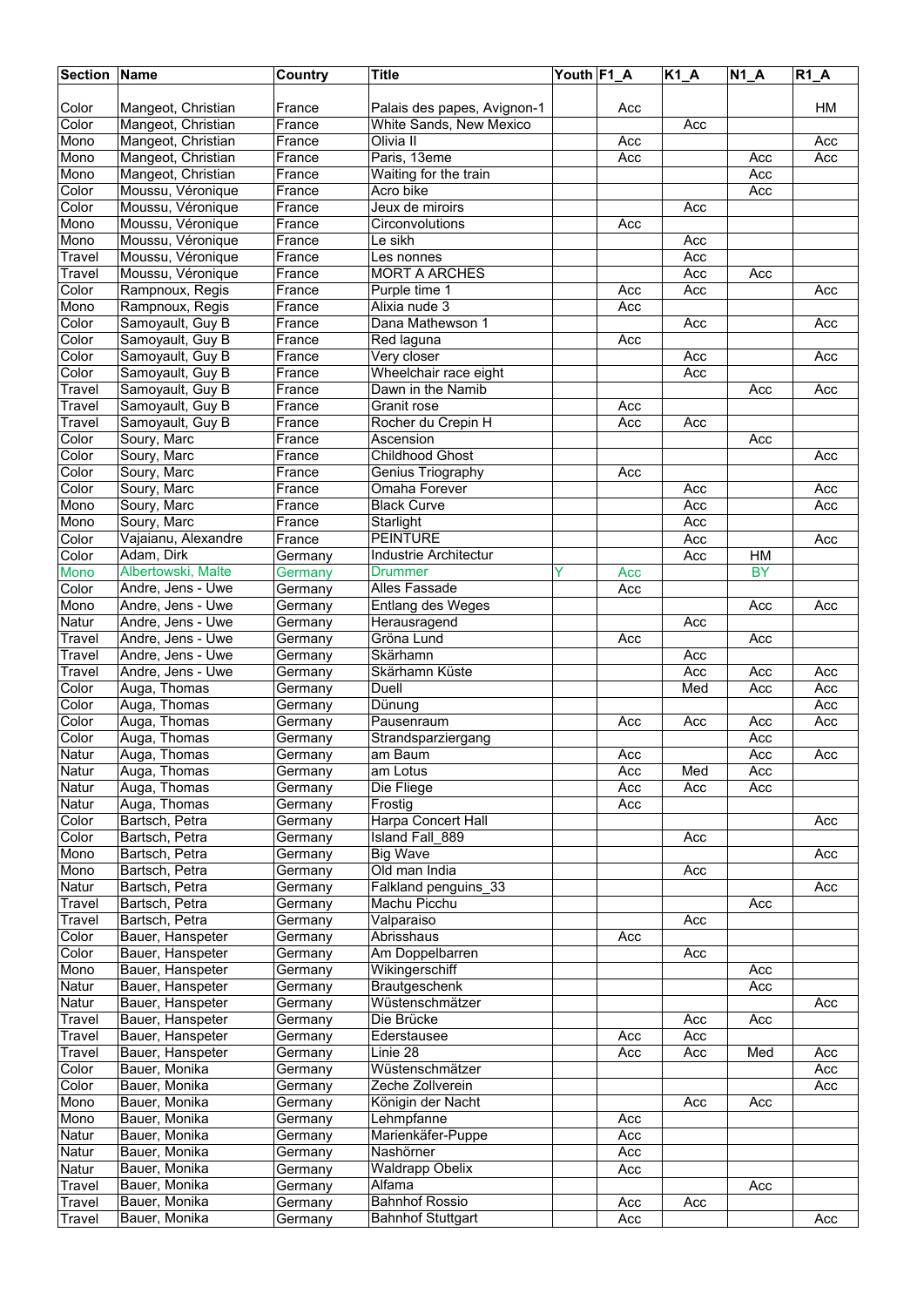| <b>Section Name</b> |                                    | Country            | <b>Title</b>                            | Youth F1_A |            | <b>K1_A</b> | $N1_A$     | $R1_A$ |
|---------------------|------------------------------------|--------------------|-----------------------------------------|------------|------------|-------------|------------|--------|
| Color               | Becker, Werner                     | Germany            | bunt                                    |            |            |             | Acc        |        |
| Color               | Becker, Werner                     | Germany            | shoulder look                           |            | Acc        |             |            |        |
| Color               | Becker, Werner                     | Germany            | Treppenhaus                             |            | Acc        |             |            | Acc    |
| Mono                | Becker, Werner                     | Germany            | Dachkonstruktion                        |            | Acc        | Acc         | Med        | Acc    |
| Color               | Becker, Werner W.                  | Germany            | <b>DUNKLE ZEIT</b>                      |            |            |             | Acc        |        |
| Color               | Becker, Werner W.                  | Germany            | <b>RANGIERBAHNHOF</b>                   |            | Acc        | Acc         |            | Acc    |
| Color               | Becker, Werner W.                  | Germany            | <b>VIEW POINT</b>                       |            |            |             | Acc        |        |
| Mono                | Becker, Werner W.                  | Germany            | <b>LINDAUNISBRUECKE</b>                 |            | Acc        | Acc         |            |        |
| Travel              | Becker, Werner W.                  | Germany            | AVILA                                   |            | Acc        | Acc         | Acc        |        |
| Travel              | Becker, Werner W.                  | Germany            | <b>BLICK AUF TOLEDO</b>                 |            | Acc        |             | Acc        |        |
| Travel              | Becker, Werner W.                  | Germany            | <b>WATTENMEER</b>                       |            |            |             |            | Acc    |
| Color               | Bellmann, Ernie                    | Germany            | Das Denkmal                             |            |            |             | Acc        |        |
| Color               | Bellmann, Ernie                    | Germany            | Winter am See                           |            |            |             | Acc        |        |
| Mono                | Bellmann, Ernie                    | Germany            | Blick vom Kirchbergplateau              |            |            | Acc         | Acc        | Acc    |
| Mono                | Bellmann, Ernie                    | Germany            | Himmelsleiter                           |            |            | Acc         |            | Acc    |
| Mono                | Bellmann, Ernie                    | Germany            | In der Elbphilharmonie                  |            | Acc        | Acc         | H M        | Acc    |
| Mono                | Bellmann, Ernie                    | Germany            | Philharmonie                            |            |            | Acc         |            |        |
| Natur               | Bellmann, Ernie                    | Germany            | In the Summer                           |            | Acc        |             |            |        |
| Travel              | Bellmann, Ernie                    | Germany            | Besuch in Straßburg                     |            | Acc        | Acc         | Acc        |        |
| Travel              | Bellmann, Ernie                    | Germany            | Ein Abend in Zingst                     |            | Acc        |             |            |        |
| Travel              | Bellmann, Ernie                    | Germany            | <b>Einsamer Ostseestrand</b>            |            |            |             | Acc        |        |
| Travel              | Bellmann, Ernie                    | Germany            | Haus in den Dünen                       |            |            | Acc         |            | Acc    |
| Color               | Bellmann, Horst                    | Germany            | Annaeherung                             |            |            | Acc         |            |        |
| Color               | Bellmann, Horst                    | Germany            | <b>Blue Bayou</b>                       |            |            |             | Acc        | Acc    |
| Color               | Bellmann, Horst                    | Germany            | <b>KW</b> Fenne                         |            | Acc        | Acc         |            |        |
| Mono                | Bellmann, Horst                    | Germany            | Bridge over blue Water                  |            |            | Acc         |            | Acc    |
| Mono                | Bellmann, Horst                    | Germany            | Le Gouvy                                |            |            | HM          | Acc        |        |
| Natur               | Bellmann, Horst                    | Germany            | Buchenrotschwanz                        |            | Acc        |             |            | Acc    |
|                     |                                    |                    | Buchenrotschwanz-                       |            |            |             |            |        |
| Natur               | Bellmann, Horst                    | Germany            | geschuetzt                              |            | Med        |             | Acc        | Acc    |
| Natur               | Bellmann, Horst                    | Germany            | Verfuehrung                             |            |            | Acc         |            |        |
| Travel              | Bellmann, Horst                    |                    | Drillingstuerme                         |            |            | Acc         | Acc        |        |
|                     |                                    | Germany            |                                         |            |            |             |            |        |
| Travel<br>Travel    | Bellmann, Horst<br>Bellmann, Horst | Germany            | Elbtunnel<br>Seebruecke                 |            | Acc        |             | Acc<br>Acc |        |
|                     |                                    | Germany<br>Germany | $\overline{U}$ 14                       |            |            |             |            |        |
| Travel<br>Color     | Bellmann, Horst                    |                    | Die Natur kehrt zurück                  |            | Acc<br>Acc | Acc         |            |        |
| Color               | Bender, Erika<br>Bender, Erika     | Germany            | Lost Place                              |            | Acc        |             |            |        |
|                     |                                    | Germany            | Schattenwurf                            |            |            |             | Acc        |        |
| Mono                | Bender, Erika                      | Germany<br>Germany |                                         |            |            |             |            |        |
| Mono<br>Mono        | Bender, Erika                      |                    | Tor zu den Weinbergen                   |            | Acc<br>Acc |             |            |        |
| Natur               | Bender, Erika                      | Germany            | Weg ins Ungewisse                       |            |            |             |            |        |
|                     | Bender, Erika                      | Germany            | Dampf ablassen<br>Kampf um den Fisch    |            |            |             | Acc        |        |
| Natur               | Bender, Erika<br>Bender, Erika     | Germany            |                                         |            | Acc        |             |            |        |
| Natur               | Bender, Erika                      | Germany            | Staubige Angelegenheit                  |            |            |             | Acc        |        |
| Travel              | Bender, Erika                      | Germany            | Schönheit im Regen                      |            | Acc        |             | Acc        |        |
| Travel              |                                    | Germany            | Upstairs<br>bring Stöckchen             |            |            | Acc         |            |        |
| Color               | Bennoit, Jürgen                    | Germany            |                                         |            |            | Acc         | Acc        |        |
| Color               | Bennoit, Jürgen                    | Germany            | Elementengang                           |            | Acc        |             |            |        |
| Color               | Bennoit, Jürgen                    | Germany            | Moto Cross                              |            |            | Acc         |            |        |
| Color               | Bennoit, Jürgen                    | Germany            | Schrottbrenner                          |            | Acc        |             |            | Acc    |
| Mono                | Bennoit, Jürgen                    | Germany            | Cavaletto                               |            | Acc        | Acc         |            |        |
| Mono                | Bennoit, Jürgen                    | Germany            | Nonne                                   |            | Acc        |             |            |        |
| Natur               | Bennoit, Jürgen<br>Bennoit, Jürgen | Germany            | Brennesselrüsselkäfer<br>Der große Fang |            |            |             | Acc        |        |
| Natur               |                                    | Germany            |                                         |            |            |             |            | Acc    |
| Travel              | Bennoit, Jürgen                    | Germany            | Jökulsarion                             |            |            |             | Acc        |        |
| Travel              | Bennoit, Jürgen                    | Germany            | Trinidad                                |            | Acc        | Acc         |            |        |
|                     |                                    |                    | Abendstimmung in                        |            |            |             |            |        |
| Color               | Berger, Anke                       | Germany            | Königstein                              |            |            |             |            | Acc    |
| Color               | Berger, Anke                       | Germany            | Regenspiegel                            |            |            |             |            | Acc    |
| Mono                | Berger, Anke                       | Germany            | $\overline{(A)}$ symmetrie              |            | Acc        | Acc         |            | Acc    |
| Mono                | Berger, Anke                       | Germany            | <b>Holocaust Mahnmal</b>                |            |            |             |            | Acc    |
| Mono                | Berger, Anke                       | Germany            | stille Beobachterin                     |            |            |             | Acc        |        |
| Mono                | Berger, Anke                       | Germany            | Zusammenhalt stärken                    |            |            |             | Acc        | Acc    |
| Natur               | Berger, Anke                       | Germany            | <b>Dikdik</b>                           |            |            |             | Acc        |        |
| Natur               | Berger, Anke                       | Germany            | Love                                    |            |            |             | Acc        |        |
| Natur               | Berger, Anke                       | Germany            | verträumter Gerenuk                     |            | Acc        | Acc         |            |        |
| Travel              | Berger, Anke                       | Germany            | Der Mond geht auf                       |            |            |             | Acc        |        |
| Travel              | Berger, Anke                       | Germany            | Völkerschlachtdenkmal                   |            | Acc        |             | Acc        |        |
| Travel              | Berger, Anke                       | Germany            | Wolkenverhangen                         |            |            | Acc         |            |        |
| Color               | Berger, Fabian                     | Germany            | Wartend                                 | Υ          |            |             |            | Acc    |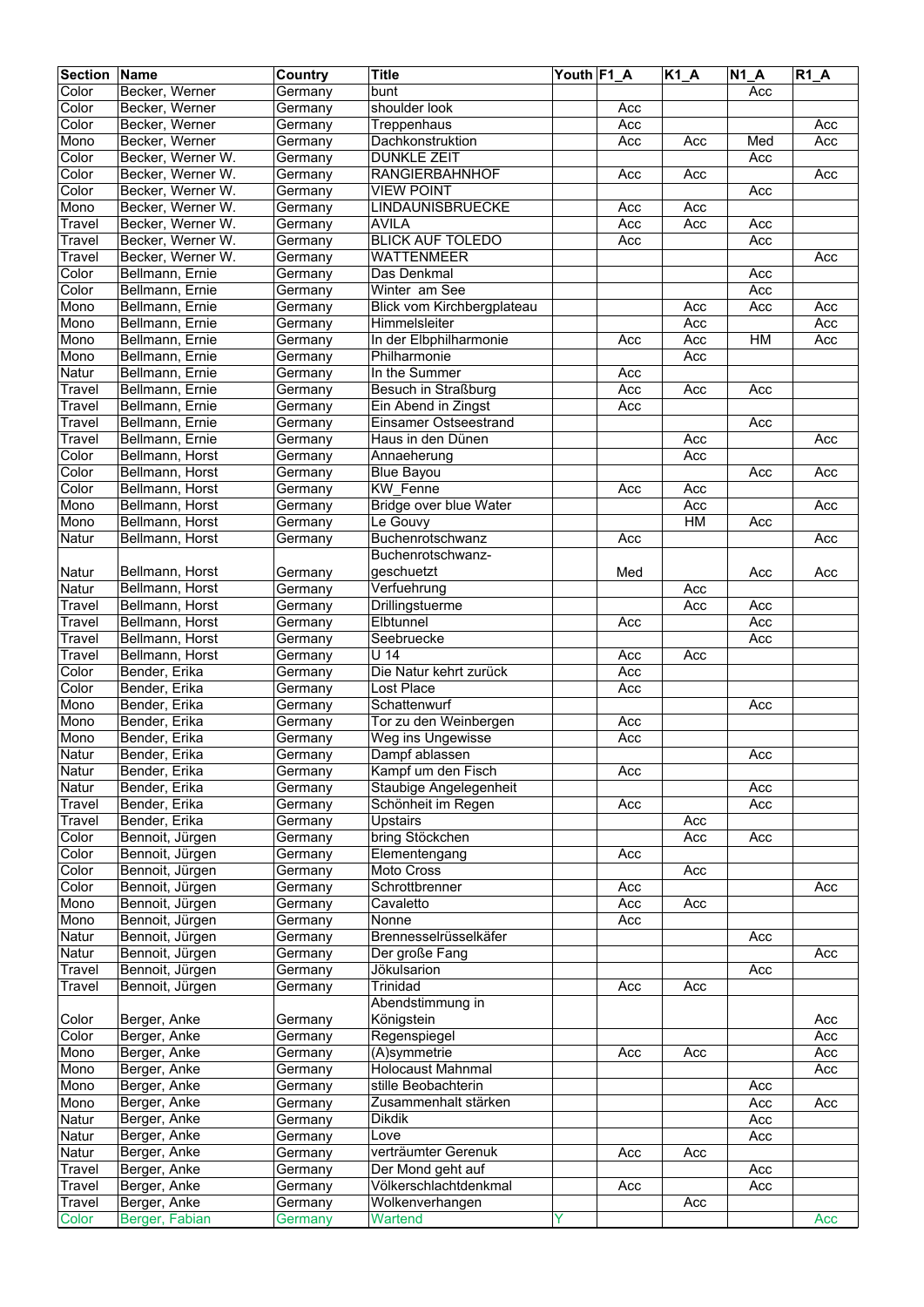| <b>Section</b> | <b>Name</b>           | Country | <b>Title</b>              | Youth F1_A |     | $K1_A$ | $\overline{N}$ 1_A | R1A |
|----------------|-----------------------|---------|---------------------------|------------|-----|--------|--------------------|-----|
| Mono           | Berger, Fabian        | Germany | Der Supermann             |            |     |        |                    | Acc |
| Travel         | Berger, Fabian        | Germany | Die Frau von Ravensbrück  | Y          | Acc |        |                    |     |
| <b>Travel</b>  | Berger, Fabian        | Germany | <b>Guten Morgen</b>       | Ÿ          |     |        | Acc                |     |
| Travel         | Berger, Fabian        | Germany | Tempodrom                 |            |     | Acc    |                    | Acc |
| Color          | Bergmann, Dieter      | Germany | Herbstmorgen am See       |            | Acc |        |                    |     |
| Mono           | Bergmann, Dieter      | Germany | 3mal Jahrgang 1941        |            | Acc | Acc    |                    | H M |
| Mono           | Bergmann, Dieter      | Germany | Der Bassist               |            | Acc |        | Acc                | Acc |
| Mono           | Bergmann, Dieter      | Germany | Gegenlicht                |            | Acc | Acc    |                    | Acc |
| Mono           | Bergmann, Dieter      | Germany | Wintereiche               |            | Acc | Acc    |                    | Acc |
| Natur          | Bergmann, Dieter      | Germany | Fellpflege im Abendlicht  |            |     |        |                    | Acc |
| <b>Travel</b>  | Bergmann, Dieter      | Germany | Gondeln im Regen          |            |     | Acc    |                    |     |
| Travel         | Bergmann, Dieter      | Germany | Köcherbaumwald Namibia    |            |     |        |                    | HM  |
| Color          | Bertelmann, Lia       | Germany | <b>Beleuchtet</b>         | Y          |     |        | Acc                |     |
| Color          | Blenk, Jürgen         | Germany | Circus                    |            | Acc |        |                    |     |
| Color          | Blenk, Jürgen         | Germany | Flaschenpfand             |            |     | Acc    |                    |     |
| Color          | Blenk, Jürgen         | Germany | Jungfernstieg             |            |     |        |                    | Acc |
| Mono           | Blenk, Jürgen         | Germany | Trio                      |            |     | Acc    | Acc                | HM  |
| Color          | Bolz, Gerhard         | Germany | mexican girl              |            |     |        | Acc                |     |
| Color          | Bolz, Gerhard         | Germany | Playing for noone         |            |     |        | Acc                |     |
| Mono           | Bolz, Gerhard         | Germany | <b>Bürosilos</b>          |            |     | Acc    | Acc                | Acc |
| Mono           | Bolz, Gerhard         | Germany | der milde Blick           |            | Acc |        |                    | Acc |
| Mono           | Bolz, Gerhard         | Germany | Skepsis                   |            |     |        | Acc                |     |
| Natur          | Bolz, Gerhard         | Germany | gut getarnt               |            |     |        | Acc                |     |
| Travel         | Bolz, Gerhard         | Germany | Boote reparieren          |            |     | Acc    |                    |     |
| Travel         | Bolz, Gerhard         | Germany | Kerzenopfer               |            | Acc |        |                    | Acc |
| Color          | Brausch, Heidi        | Germany | abgeplättert              |            |     | Acc    | Acc                |     |
| Color          | Brausch, Heidi        | Germany | blaue Stunde              |            |     | Acc    |                    |     |
| Color          | Brausch, Heidi        | Germany | Gewölbe                   |            | Acc |        |                    |     |
| Color          | Brausch, Heidi        | Germany | <b>Red Tower</b>          |            | Acc | Acc    |                    | Acc |
| Mono           | Brausch, Heidi        | Germany | Windos                    |            |     | Acc    |                    |     |
| Color          | Brechtel, Dr. Baerbel | Germany | Abandoned Room            |            |     | HM     |                    | Acc |
| Color          | Brechtel, Dr. Baerbel | Germany | <b>Keep Distance</b>      |            | Acc |        | Acc                |     |
| Color          | Brechtel, Dr. Baerbel | Germany | Metro Station             |            | Acc |        | HM                 |     |
| Color          | Brechtel, Dr. Baerbel | Germany | Northern Night            |            | Acc |        |                    | Acc |
| Natur          | Brechtel, Dr. Baerbel | Germany | Last Leaves               |            |     | Acc    |                    |     |
| Natur          | Brechtel, Dr. Baerbel | Germany | Stormy Beach              |            |     | Acc    |                    | Acc |
| Travel         | Brechtel, Dr. Baerbel | Germany | <b>Bridge</b>             |            |     |        |                    | Acc |
| Travel         | Brechtel, Dr. Baerbel | Germany | <b>Laundry Alley</b>      |            | Acc |        | HM                 | Acc |
| Travel         | Brechtel, Dr. Baerbel | Germany | Midday Fog                |            | Acc | Acc    | Acc                |     |
| Travel         | Brechtel, Dr. Baerbel | Germany | Waterway                  |            |     |        |                    | Acc |
| Color          | Brennich, Norbert     | Germany | Magacin                   |            | Acc |        |                    |     |
| Color          | Brennich, Norbert     | Germany | subway mosaic             |            |     |        |                    | Acc |
| Natur          | Brennich, Norbert     | Germany | green snake               |            | Acc | Acc    |                    |     |
| Travel         | Brennich, Norbert     | Germany | volcanic land             |            |     |        | Acc                | Acc |
| Color          | Bröker, Gerhard       | Germany | tür in grün               |            |     | Acc    |                    |     |
| Mono           | Bröker, Gerhard       | Germany | streifen                  |            |     |        | Acc                | Acc |
| Natur          | Bröker, Gerhard       | Germany | luchse                    |            | Acc |        |                    |     |
| Mono           | Brombach, Günter      | Germany | how intensitive           |            | Acc |        | Acc                |     |
| Mono           | Brombach, Günter      | Germany | subway                    |            | Acc | Acc    | Acc                |     |
| Mono           | Brombach, Günter      | Germany | tenor battle              |            |     |        | Acc                |     |
| Color          | Bruder, Ursula        | Germany | golden sea                |            |     | Acc    | Acc                |     |
| Color          | Bruder, Ursula        | Germany | Lofoten sunrise 4         |            | Acc | Acc    |                    |     |
| Color          | Bruder, Ursula        | Germany | winter trees 1            |            | Acc |        |                    | Acc |
| Mono           | Bruder, Ursula        | Germany | ice on rocks 3            |            |     |        |                    | Acc |
| Mono           | Bruder, Ursula        | Germany | lifelines 3               |            | Acc | Acc    | <b>FIAP HM</b>     |     |
| Mono           | Bruder, Ursula        | Germany | lighting the fire 1       |            |     |        | Acc                |     |
| Natur          | Bruder, Ursula        | Germany | full moon night           |            |     |        |                    | Acc |
| Natur          | Bruder, Ursula        | Germany | joy of movement 2         |            | Acc | Acc    |                    | Med |
| Natur          | Bruder, Ursula        | Germany | Lofoten sunset 10         |            |     | Acc    | Acc                |     |
| <b>Travel</b>  | Bruder, Ursula        | Germany | Dolomites 7               |            |     | Acc    | Acc                | Acc |
| Travel         | Bruder, Ursula        | Germany | Lofoten winter colours 12 |            |     |        | Acc                | Acc |
| Color          | Buchholz, Martin      | Germany | hoop art tow              |            |     | Acc    |                    |     |
| Color          | Buchholz, Martin      | Germany | my wine                   |            | Acc |        | Acc                | Acc |
| Color          | Buchholz, Martin      | Germany | Slouch hat                |            | Acc | Acc    | Acc                | Acc |
| Color          | Buchholz, Martin      | Germany | sportswoman               |            |     | Acc    |                    |     |
| Mono           | Buchholz, Martin      | Germany | fitness                   |            | Acc | Acc    |                    |     |
| Mono           | Buchholz, Martin      | Germany | in the sportlight         |            |     | Acc    | HM                 |     |
| Mono           | Buchholz, Martin      | Germany | old man                   |            |     | Acc    |                    |     |
| Color          | Büchner, Thomas       | Germany | Verlassenes Gewerbe       |            |     |        |                    | Acc |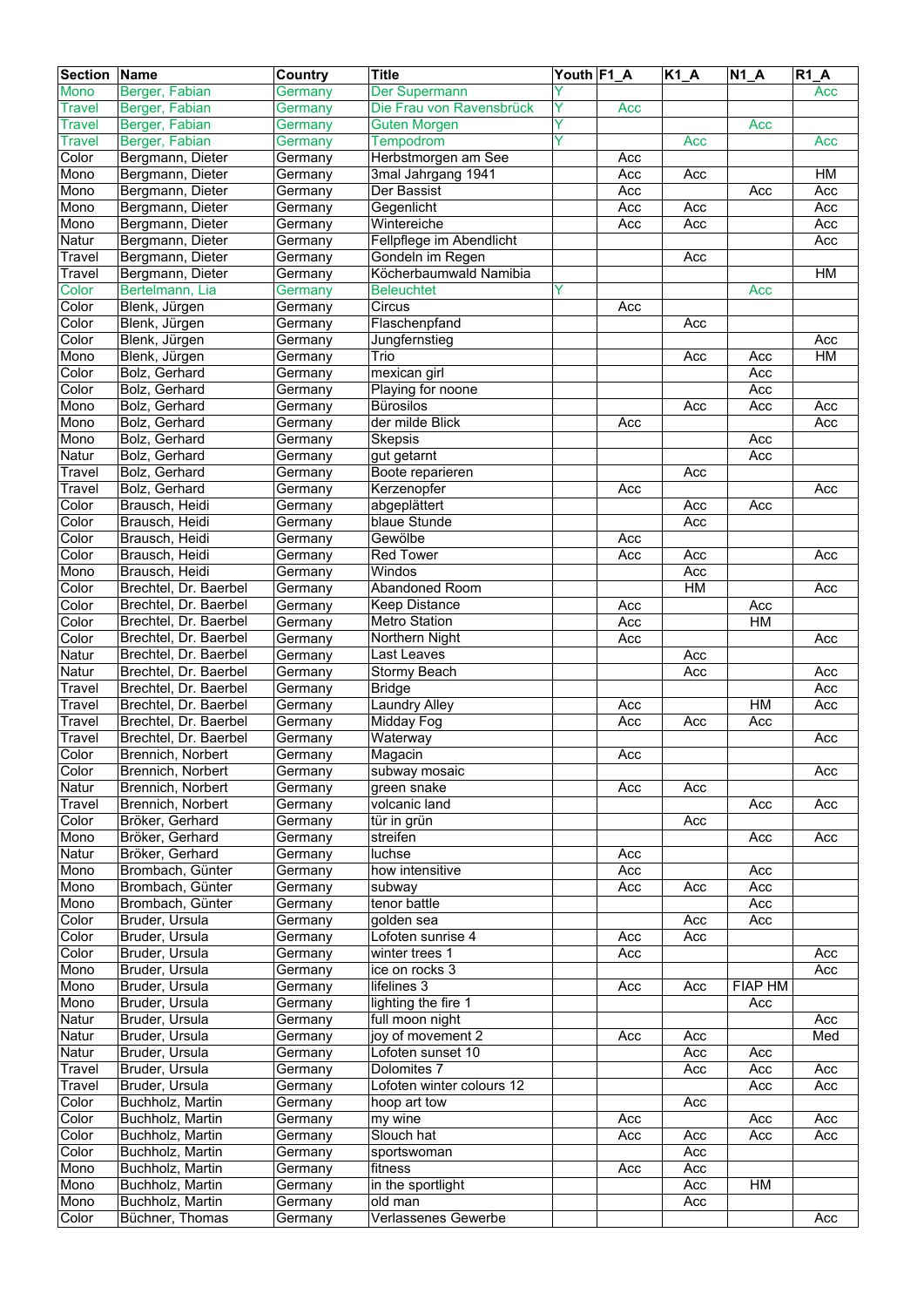| <b>Section</b> | Name                   | <b>Country</b> | <b>Title</b>               | Youth F1 A |                  | $K1_A$ | <b>N1 A</b> | $R1_A$ |
|----------------|------------------------|----------------|----------------------------|------------|------------------|--------|-------------|--------|
| Travel         | Büchner, Thomas        | Germany        | Universität@Corona         |            | Acc              |        | Acc         |        |
| Color          | Buesching, Gunter      | Germany        | Fotografin                 |            | Acc              |        |             |        |
| Color          | Buesching, Gunter      | Germany        | Schneesturm                |            |                  |        | Acc         | Acc    |
| Natur          | Buesching, Gunter      | Germany        | Angriff                    |            |                  |        |             | Acc    |
|                | Buesching, Gunter      |                | Ruhestand                  |            |                  |        | Acc         |        |
| Travel         |                        | Germany        |                            |            |                  | Acc    |             |        |
| Color          | Bürger, Franz          | Germany        | Historical and modern      |            |                  |        | Acc         | Acc    |
| Mono           | Bürger, Franz          | Germany        | Final destination          |            | Med              |        | Acc         |        |
| Mono           | Bürger, Franz          | Germany        | <b>Historical crane</b>    |            |                  |        | Acc         | Acc    |
| Mono           | Bürger, Franz          | Germany        | Lonely photographer        |            | Acc              |        |             |        |
| Natur          | Bürger, Franz          | Germany        | Winter beauty              |            |                  | Acc    |             |        |
| Travel         | Bürger, Franz          | Germany        | Auto rickshaw              |            |                  | Acc    | Acc         | Acc    |
| Travel         | Bürger, Franz          | Germany        | Village square             |            |                  |        |             | Acc    |
| Travel         | Burkholz, Peter        | Germany        | Brücke von Avignon         |            |                  |        | Acc         |        |
| Color          | Colditz, Eric          | Germany        | <b>Einsamer Angler</b>     |            |                  |        | Acc         | Acc    |
| Color          | Colditz, Eric          | Germany        | Erster Kuss im Flur        |            |                  |        | Med         | Acc    |
| Color          | Colditz, Eric          | Germany        | Zu Franziskus              |            | Acc              |        |             |        |
| Color          | Colditz, Eric          | Germany        | Zwei am Schwanberg         |            | Acc              |        | Acc         | Acc    |
| Mono           | Colditz, Eric          | Germany        | Bei Anna Amalia            |            | Acc              |        |             | Acc    |
| Mono           | Colditz, Eric          | Germany        | Durchgang                  |            |                  | Acc    | Acc         | Acc    |
| Mono           | Colditz, Eric          | Germany        | Letztes Licht              |            | Acc              |        | Acc         | Acc    |
| Natur          | Colditz, Eric          | Germany        | Der Gletscher weint        |            | Acc              | Acc    |             | Med    |
| Natur          | Colditz, Eric          | Germany        | Sonne und Regen            |            |                  | Acc    | Acc         | Med    |
| Natur          | Colditz, Eric          | Germany        | Zum Tümpel                 |            | Acc              | Acc    | Acc         | Acc    |
|                |                        |                |                            |            |                  |        |             |        |
| Color          | Crispin, Irmgard       | Germany        | Family ties                |            | Acc              |        | Acc         |        |
| Color          | Crispin, Irmgard       | Germany        | ice cave                   |            | Acc              | Acc    |             |        |
| Color          | Crispin, Irmgard       | Germany        | Island                     |            | Acc              | Acc    | Acc         | Acc    |
| Color          | Crispin, Irmgard       | Germany        | Vestrahorn                 |            | Acc              | Acc    | Acc         | Acc    |
| Mono           | Crispin, Irmgard       | Germany        | Castle Schwerin            |            | Acc              | Acc    | Acc         |        |
| Mono           | Crispin, Irmgard       | Germany        | Oktopus2                   |            |                  | Acc    | Acc         | Acc    |
| Mono           | Crispin, Irmgard       | Germany        | the roof                   |            |                  |        | Acc         |        |
| Natur          | Crispin, Irmgard       | Germany        | ice on the beach           |            |                  |        |             | Acc    |
| Natur          | Crispin, Irmgard       | Germany        | rhino                      |            |                  |        |             | Acc    |
| Natur          | Crispin, Irmgard       | Germany        | strength measurement       |            | Acc              | Acc    |             |        |
| Travel         | Crispin, Irmgard       | Germany        | <b>American Cemetery I</b> |            |                  | Acc    | Acc         | Acc    |
| Travel         | Crispin, Irmgard       | Germany        | house with northern lights |            | Acc              | Acc    | Acc         | Acc    |
| Travel         | Crispin, Irmgard       | Germany        | Immersion capsule          |            | Acc              | Acc    |             | Acc    |
| Travel         | Crispin, Irmgard       | Germany        | tannery                    |            |                  |        | Acc         |        |
| Color          | Damm, Albert           | Germany        | <b>Weisse Rose</b>         |            | Acc              |        |             |        |
| Color          | de Paauw, Simone       | Germany        | Liebe                      |            | Acc              |        |             |        |
| Color          | Dietl, Claudia         | Germany        | $\overline{13}$            |            | Acc              | Acc    | Acc         | Acc    |
| Color          | Dietl, Claudia         | Germany        | ausatmen                   |            | Acc              |        | Acc         | Acc    |
| Color          | Dietl, Claudia         |                | minus 15 Grad              |            | $\overline{Acc}$ | Acc    | Acc         |        |
|                | Dietl, Claudia         | Germany        | Glaskugel                  |            |                  |        |             |        |
| Mono           |                        | Germany        |                            |            |                  | Acc    | Acc         |        |
| Mono           | Dietl, Claudia         | Germany        | zum Knuddeln               |            |                  |        | Acc         |        |
| Natur          | Dietl, Claudia         | Germany        | Speed                      |            | Acc              | Acc    | Acc         |        |
| Natur          | Dietl, Claudia         | Germany        | versteckt                  |            | Acc              | Acc    |             | Acc    |
| Travel         | Dietl, Claudia         | Germany        | allein am Strand           |            |                  |        | Acc         |        |
| Travel         | Dietl, Claudia         | Germany        | Fischkutter                |            |                  |        |             | Acc    |
| Travel         | Dietl, Claudia         | Germany        | Leuchtturm                 |            |                  | Acc    | Acc         |        |
| Mono           | Dittmar, Juergen       | Germany        | Olivenwald                 |            |                  | Acc    |             |        |
| Color          | Dittus, Nicole         | Germany        | Hopeless                   |            |                  |        |             | Acc    |
| Color          | Dittus, Nicole         | Germany        | Vanessa                    |            |                  |        |             | Acc    |
| Mono           | Dittus, Nicole         | Germany        | Dark Silence               |            | Acc              |        | Acc         | Acc    |
| Mono           | Dittus, Nicole         | Germany        | In the Darkness            |            | Med              | Acc    |             | Acc    |
| Mono           | Dittus, Nicole         | Germany        | Magic Eyes                 |            |                  | Acc    |             | Acc    |
| Travel         | Dittus, Nicole         | Germany        | <b>Baobab Trees</b>        |            |                  | Acc    |             |        |
| Travel         | Dittus, Nicole         | Germany        | Life on Madagacar          |            |                  |        |             | Acc    |
| Color          | Dorn, Helge            | Germany        | Regenbogen                 |            |                  |        |             | Acc    |
| Mono           | Dorn, Helge            | Germany        | Portrait                   |            |                  |        | Acc         |        |
| Natur          | Dorn, Helge            | Germany        | Landeanflug                |            |                  |        |             | Acc    |
| Travel         | Dorn, Helge            | Germany        | Diamond Beach              |            |                  |        |             | Acc    |
| Travel         | Dorn, Helge            | Germany        | Hochland                   |            | Acc              |        | Acc         |        |
| Travel         | Dorn, Helge            | Germany        | Morgenstund                |            |                  |        | Acc         | Acc    |
|                | Dr. Boettcher, Michael |                | Rding the KiSNet in Corona |            |                  |        |             |        |
| Color          | Ε.                     | Germany        | times                      |            |                  |        | Acc         |        |
|                | Dr. Boettcher, Michael |                |                            |            |                  |        |             |        |
| Color          | Е.                     |                | Red lips - green eyes      |            | Acc              |        |             |        |
|                | Dr. Boettcher, Michael | Germany        |                            |            |                  |        |             |        |
|                |                        |                |                            |            |                  |        |             |        |
| Mono           | Е.                     | Germany        | Strumpfakt II              |            |                  |        |             | HM     |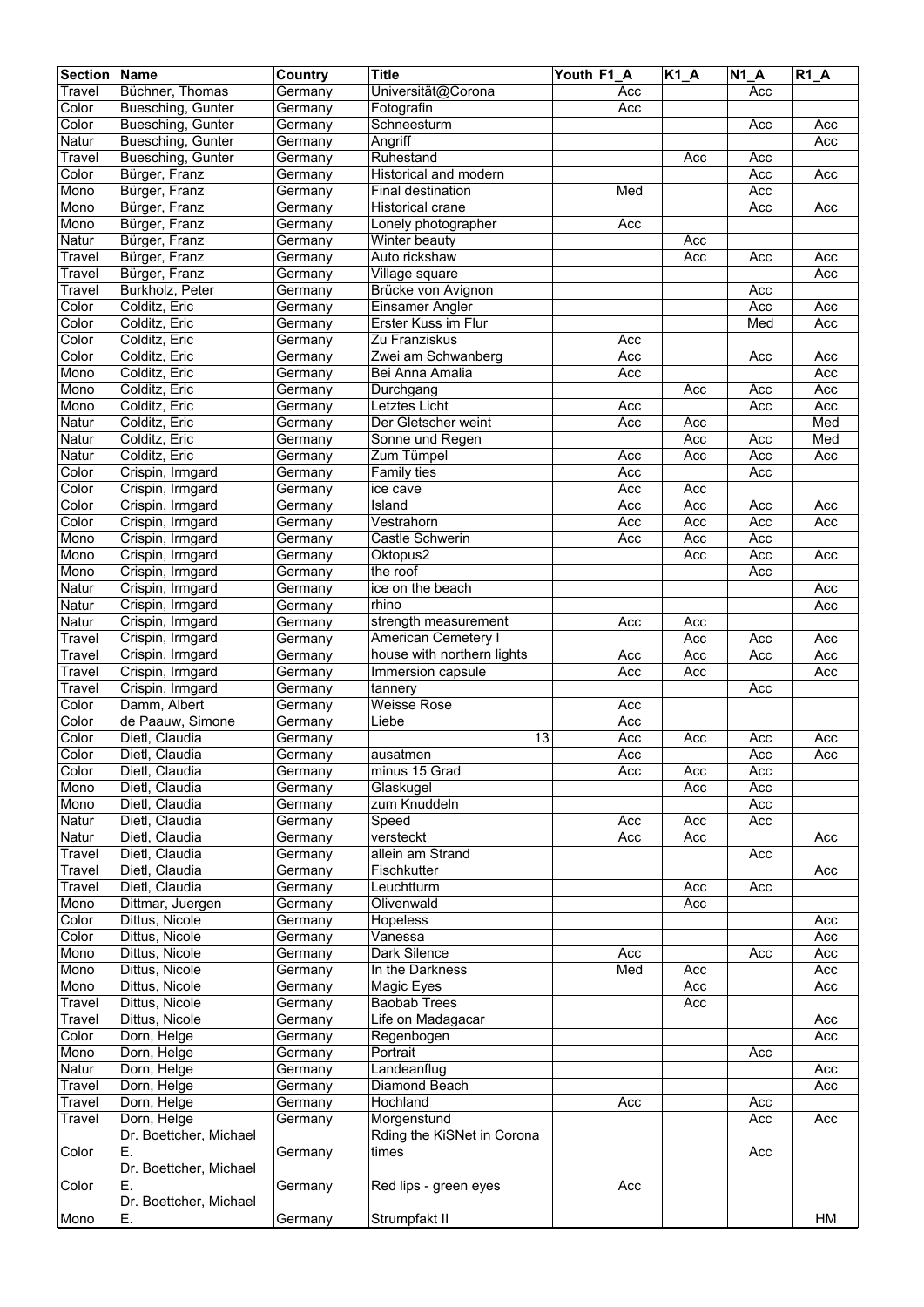| <b>Section</b>  | Name                               | Country            | <b>Title</b>                            | Youth F1_A |             | $\overline{K1}A$ | $N1_A$     | $R1_A$     |
|-----------------|------------------------------------|--------------------|-----------------------------------------|------------|-------------|------------------|------------|------------|
|                 | Dr. Boettcher, Michael             |                    |                                         |            |             |                  |            |            |
| Mono            | Ε.                                 | Germany            | Trees in the wind                       |            |             |                  | Acc        |            |
|                 | Dr. Boettcher, Michael             |                    |                                         |            |             |                  |            |            |
| Travel          | Е.                                 | Germany            | Camping in the desert                   |            |             | Acc              | Acc        |            |
|                 | Dr. Boettcher, Michael             |                    |                                         |            |             |                  |            |            |
| Travel          | Е.                                 | Germany            | Palmtree in the rust                    |            |             |                  |            | Acc        |
| Color           | Dr.Wolf, Alfons                    | Germany            | Im Strandkorb                           |            |             |                  | Acc        |            |
| Color           | Dr.Wolf, Alfons                    | Germany            | Tiger and turtle                        |            | Med         | Acc              | Acc        | Acc        |
| Color           | Dr.Wolf, Alfons                    | Germany            | Voelklingen                             |            |             | Acc              |            |            |
| Color           | Dr.Wolf, Alfons                    | Germany            | Zeche in Voelklingen                    |            | Acc         | Acc              |            |            |
| Mono            | Dr.Wolf, Alfons                    | Germany            | Alles was bleibt                        |            |             |                  |            | Acc        |
| Mono            | Dr.Wolf, Alfons                    | Germany            | Micha<br><b>Rock N roll</b>             |            |             |                  | Acc        | Acc        |
| Mono            | Dr.Wolf, Alfons<br>Dr.Wolf, Alfons | Germany            | Venezianische Maske                     |            |             | Acc              |            | Acc        |
| Mono<br>Travel  | Dr.Wolf, Alfons                    | Germany<br>Germany | Plan d Orgon                            |            | Acc         | Acc              | Acc        | Acc<br>Acc |
| Travel          | Dr.Wolf, Alfons                    | Germany            | Provence                                |            | Acc         | Acc              | Acc        |            |
| Mono            | Ebert, Steffen                     | Germany            | Die Wendeltreppe                        |            | <b>FIAP</b> | HM               | Acc        | Acc        |
| Mono            | Ebert, Steffen                     | Germany            | Industriegebäude                        |            | Acc         |                  |            |            |
| Mono            | Ebert, Steffen                     | Germany            | Verschachtelt                           |            |             |                  | Acc        | Acc        |
| Color           | Egerer, Monika                     | Germany            | Attitude                                |            | Acc         | Acc              | Acc        | Acc        |
| Color           | Egerer, Monika                     | Germany            | Dessous                                 |            |             | Acc              |            |            |
| Color           | Egerer, Monika                     | Germany            | Frankfurt transport                     |            | Acc         | Acc              | Acc        | Acc        |
| Color           | Egerer, Monika                     | Germany            | Mobility                                |            | Acc         |                  |            | Acc        |
| Mono            | Egerer, Monika                     | Germany            | Jump                                    |            | Acc         | Acc              | Acc        |            |
| Mono            | Egerer, Monika                     | Germany            | Pointe shoes                            |            | Acc         | Acc              |            |            |
| Mono            | Egerer, Monika                     |                    |                                         |            | Acc         |                  |            |            |
| <b>Natur</b>    |                                    | Germany<br>Germany | Triangle                                |            | Acc         |                  | Acc        |            |
|                 | Egerer, Monika<br>Egerer, Monika   |                    | Team player                             |            |             |                  | Acc        |            |
| Travel          |                                    | Germany            | Light show<br>Minimum space             |            |             | Acc              | Acc        |            |
| Travel          | Egerer, Monika<br>Egerer, Monika   | Germany            | Rainy night                             |            |             |                  |            |            |
| Travel<br>Color | Eggers, Reimer                     | Germany<br>Germany | Christrose                              |            | Acc<br>Acc  | Acc              |            | Acc        |
|                 | Eggers, Reimer                     |                    | Strandspaziergang                       |            |             |                  |            |            |
| Color<br>Color  | Ehlert, Ulrike                     | Germany            |                                         |            |             | Acc              | Acc<br>Acc | Acc        |
|                 | Ehlert, Ulrike                     | Germany            | Baldeneysee<br>Krefelder Hafen          |            |             |                  |            |            |
| Color           |                                    | Germany            |                                         |            |             | Acc              |            |            |
| Color           | Ehlert, Ulrike<br>Ehlert, Ulrike   | Germany            | Stadthafen Münster                      |            |             | Acc              |            |            |
| Color           |                                    | Germany            | Tagebau bei Nacht 2                     |            | Acc         |                  | Acc        |            |
| Mono            | Ehlert, Ulrike                     | Germany            | Spaziergang auf dem Deich               |            |             |                  | Acc        |            |
| Mono            | Ehlert, Ulrike<br>Ehlert, Ulrike   | Germany            | Treppe                                  |            | Acc         |                  | Acc        |            |
| Natur           |                                    | Germany            | Gebeugt<br>relaxt                       |            |             | Acc              |            |            |
| Color           | Eichmann, Fritz                    | Germany            |                                         |            | <b>HM</b>   |                  | Acc        | Acc        |
| Color           | Eichmann, Fritz                    | Germany            | Surfer<br>$\overline{U}$ 6              |            |             |                  |            |            |
| Color<br>Color  | Eichmann, Fritz<br>Ernszt, Carola  | Germany<br>Germany | Clematis                                |            | Acc         | Acc              |            | Acc        |
| Color           | Ernszt, Carola                     | Germany            | Small talk                              |            |             |                  |            |            |
|                 | Ernszt, Peter                      |                    |                                         |            |             |                  | Acc        |            |
| Color           | Ernszt, Peter                      | Germany            | <b>BREAK DANCE</b><br>Crazy look        |            | Acc         |                  | Acc        | Acc<br>Acc |
| Color           | Ernszt, Peter                      | Germany            |                                         |            |             |                  |            | Acc        |
| Color<br>Mono   | Ernszt, Peter                      | Germany<br>Germany | Geese in the evening light<br>Bastölpel |            |             | Acc              | Acc        |            |
| Mono            | Ernszt, Peter                      |                    |                                         |            |             |                  |            | Acc        |
| Mono            | Ernszt, Peter                      | Germany<br>Germany | Dancing herons<br>Garagentor            |            | Acc         | Acc              |            | Acc        |
| Natur           | Ernszt, Peter                      | Germany            | Cannibal                                |            | Acc         | Acc              | Acc        |            |
| Natur           | Ernszt, Peter                      | Germany            | In the reeds                            |            |             | Acc              |            |            |
| Natur           | Ernszt, Peter                      | Germany            | Insect in the cornfield                 |            |             | Acc              |            | Acc        |
| Travel          | Ernszt, Peter                      | Germany            | Burj Al Arab                            |            | Acc         | Acc              | Acc        |            |
| Travel          | Ernszt, Peter                      | Germany            | Dubai Metro                             |            |             | Acc              |            | Acc        |
| Travel          | Ernszt, Peter                      | Germany            | Fog in Tuscany                          |            |             |                  |            | Acc        |
| Travel          | Ernszt, Peter                      | Germany            | Sheep in Tuscany                        |            |             | Acc              |            |            |
| Color           | Everding, Wolfgang                 | Germany            | entscheidend                            |            |             |                  | Acc        |            |
| Mono            | Everding, Wolfgang                 | Germany            | Industriehafen                          |            | Acc         | Acc              |            | Acc        |
| Travel          | Everding, Wolfgang                 | Germany            | goldene Türme                           |            | Acc         |                  | Acc        |            |
| Travel          | Everding, Wolfgang                 | Germany            | kein Zimmer frei                        |            | Acc         |                  |            |            |
| Travel          | Everding, Wolfgang                 | Germany            | Kundengespräch                          |            | Acc         | Acc              | HM         | Acc        |
| Color           | Fandler, Martin                    |                    | Geheimnisvoller Baum                    |            | Acc         |                  |            |            |
|                 | Fandler, Martin                    | Germany            | Kernbeisser                             |            | Acc         |                  |            |            |
| Color           |                                    | Germany            | Hallo                                   |            |             | Acc              |            |            |
| Mono            | Fandler, Martin<br>Fandler, Martin | Germany            | Mauereidechse                           |            |             |                  |            | Acc        |
| Natur<br>Travel | Fandler, Martin                    | Germany            | Kathedralenbesucher                     |            | Acc         | Acc              | Acc        |            |
|                 | Felgenträger, Thomas               | Germany            |                                         |            |             |                  |            |            |
| Color           |                                    | Germany            | Holycolor                               |            | Acc         | Acc              |            | Acc        |
| Color           | Felgenträger, Thomas               | Germany            | Nina-lachend                            |            |             |                  |            | Acc        |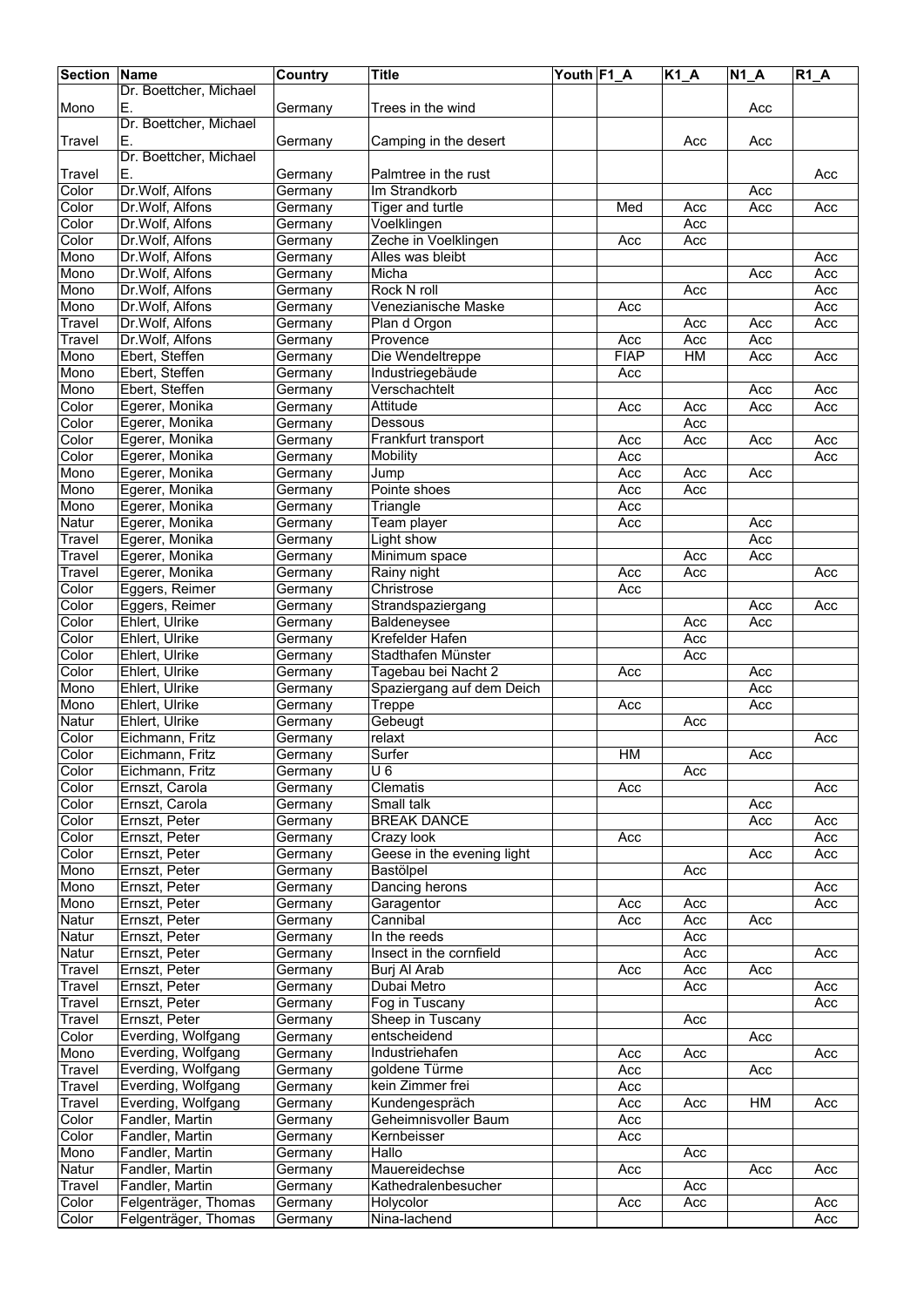| <b>Section Name</b> |                                  | Country            | <b>Title</b>                | Youth F1_A |           | $K1_A$ | $\overline{N}$ 1_A | $R1_A$     |
|---------------------|----------------------------------|--------------------|-----------------------------|------------|-----------|--------|--------------------|------------|
| Color               | Felgenträger, Thomas             | Germany            | Sunset at the sea           |            |           | Acc    | Acc                |            |
| Mono                | Felgenträger, Thomas             | Germany            | Ballerina-Eva               |            |           |        |                    | Acc        |
| Mono                | Felgenträger, Thomas             | Germany            | Guitar-1                    |            | Acc       |        | Acc                |            |
| Mono                | Felgenträger, Thomas             | Germany            | Mr Sax-man-1                |            | HM        | Acc    | Acc                | Acc        |
|                     |                                  |                    | Sonnenaufgang am            |            |           |        |                    |            |
| Natur               | Felgenträger, Thomas             | Germany            | Watzmann                    |            | Acc       | Acc    |                    |            |
| Travel              | Felgenträger, Thomas             | Germany            | a shower                    |            |           |        |                    | Acc        |
| Travel              | Felgenträger, Thomas             | Germany            | Nebelmorgen                 |            | Acc       |        | Acc                | Acc        |
| Color               | Flieger, Heinrich                | Germany            | Am Fischernetz              |            |           |        | Acc                | Acc        |
| Color               | Flieger, Heinrich                | Germany            | Der Baum                    |            |           | Acc    |                    | Acc        |
| Color               | Flieger, Heinrich                | Germany            | In den Abruzzen             |            | Acc       |        |                    |            |
| Color               | Flieger, Heinrich                | Germany            | Toscanamorgen               |            |           | Acc    | Acc                |            |
| Mono                | Flieger, Heinrich                | Germany            | <b>Buachaille Etive Mòr</b> |            | Acc       | Acc    |                    | Acc        |
| Mono                | Flieger, Heinrich                | Germany            | Getreidesilo                |            | Acc       | Acc    | Acc                | Acc        |
| Mono                | Flieger, Heinrich                | Germany            | Verliebt                    |            | <b>HM</b> |        | Acc                |            |
| Natur               | Flieger, Heinrich                | Germany            | <b>Absolute Ruhe</b>        |            |           |        | Acc                | Acc        |
| Natur               | Flieger, Heinrich                | Germany            | <b>Bow Fiddle Rock</b>      |            |           | Acc    |                    | Acc        |
| Natur               | Flieger, Heinrich                | Germany            | In Connemara                |            |           | Acc    |                    | Acc        |
| Natur               | Flieger, Heinrich                | Germany            | Langkofelscharte            |            | Acc       | Acc    |                    |            |
| Color               | Flöck, Uwe                       | Germany            | Export                      |            | Acc       |        |                    |            |
| Color               | Flöck, Uwe                       | Germany            | Hahn vor Mauer              |            |           |        |                    | Acc        |
| Color               | Flöck, Uwe                       | Germany            | <b>Kurze Pause</b>          |            |           | Acc    | Acc                | Acc        |
| Mono<br>Mono        | Flöck, Uwe<br>Flöck, Uwe         | Germany            | Befreier<br>Steeg am See    |            |           |        | Acc                | Acc<br>Acc |
|                     | Flöck, Uwe                       | Germany            | <b>Ball im Netz</b>         |            |           |        |                    |            |
| Natur<br>Natur      | Flöck, Uwe                       | Germany            | Löwe                        |            |           | Acc    | Acc                |            |
| Natur               | Flöck, Uwe                       | Germany            | Westküste-Mallorca          |            |           | Acc    |                    |            |
| Travel              | Flöck, Uwe                       | Germany<br>Germany | Halong-Regen                |            |           | Acc    | Acc                | Acc        |
| Travel              | Flöck, Uwe                       | Germany            | Trockene Halongbucht        |            | Acc       | Acc    |                    |            |
| Travel              | Flöck, Uwe                       | Germany            | Zwiebelkörbe                |            | Acc       |        |                    |            |
| Color               | Freund, Hans-Helmut              | Germany            | Birken im Schnee            |            |           | Acc    |                    |            |
| Color               | Freund, Hans-Helmut              | Germany            | Feuerlöschboot              |            | Acc       |        |                    | Acc        |
| Mono                | Freund, Hans-Helmut              | Germany            | Silos                       |            | Acc       | Acc    |                    | Acc        |
| Natur               | Freund, Hans-Helmut              | Germany            | <b>Nebel</b>                |            |           | Acc    |                    |            |
| Color               | Fuchs, Andreas                   | Germany            | Metal Landscap III          |            |           |        |                    | Acc        |
| Color               | Fuchs, Andreas                   | Germany            | Metal Landscap IV           |            | Acc       |        |                    | Acc        |
| Color               | Fuchs, Andreas                   | Germany            | Metal Landscape I           |            |           |        |                    | Acc        |
| Mono                | Fuchs, Andreas                   | Germany            | Etagere                     |            | Acc       | Acc    | Acc                | Acc        |
| Mono                | Fuchs, Andreas                   | Germany            | Katzow                      |            |           | Acc    |                    |            |
| Mono                | Fuchs, Andreas                   | Germany            | Tree Eye                    |            |           | Acc    |                    | Acc        |
| Color               | Gabler, Martin                   | Germany            | winterliche Kapelle         |            |           | Acc    |                    | FIAP HM    |
| Mono                | Gabler, Martin                   | Germany            | Bei Hopferau                |            |           | Acc    | Acc                | Acc        |
| Mono                | Gabler, Martin                   | Germany            | DB109/6                     |            |           | Acc    | Acc                | Acc        |
| Mono                | Gabler, Martin                   | Germany            | Wintergrafik                |            |           | Acc    | Acc                | Acc        |
| Mono                | Gabler, Martin                   | Germany            | Winterstimmung              |            | Acc       | Acc    |                    | Acc        |
| Natur               | Gabler, Martin                   | Germany            | Im Anflug                   |            | Acc       |        |                    |            |
| Natur               | Gabler, Martin                   | Germany            | Schmetterling 2             |            |           |        |                    | Acc        |
| Color               | Gangloff, Marcus                 | Germany            | <b>Blue Pool</b>            |            |           |        |                    | Acc        |
| Color               | Gangloff, Marcus                 | Germany            | Grüner Blitz                |            | Acc       |        | Acc                |            |
| Color               | Gangloff, Marcus                 | Germany            | Oryx im Sonnenuntergang     |            |           |        |                    | Acc        |
| Color               | Gangloff, Marcus                 | Germany            | Späte Besucher              |            |           |        |                    | Acc        |
| Natur               | Gangloff, Marcus                 | Germany            | Eifersucht                  |            |           | Acc    |                    |            |
| Natur               | Gangloff, Marcus                 | Germany            | Einsamkeit                  |            | Acc       |        |                    | Acc        |
| Natur               | Gangloff, Marcus                 | Germany            | Wasserkraft                 |            | Acc       | Acc    |                    | HM         |
| Travel              | Gans, Herbert                    | Germany            | <b>Island Geysir</b>        |            |           |        | Acc                |            |
| Color               | Genehr, Rainer                   | Germany            | Eichhörnchen                |            |           | Acc    |                    |            |
|                     |                                  |                    |                             |            |           |        |                    |            |
| Color               | Genehr, Rainer                   | Germany            | Kraniche bei Sonnenaufgang  |            |           | Acc    | Acc                |            |
| Color               | Genehr, Rainer                   | Germany            | Rolltreppen                 |            |           |        | Acc                | Acc        |
| Mono                | Genehr, Rainer                   | Germany            | Alter Flecken               |            |           | Acc    |                    | Acc        |
| Mono                | Genehr, Rainer                   | Germany            | Licht und Schatten          |            | Acc       | Acc    | Acc                |            |
| Mono                | Genehr, Rainer                   | Germany            | Wasserbüffel                |            | Acc       |        |                    |            |
| Natur               | Genehr, Rainer<br>Genehr, Rainer | Germany            | Basstölpel<br>Kernbeißer    |            |           |        |                    | Acc        |
| Natur               | Genehr, Rainer                   | Germany            | Schafstelze                 |            | Acc       |        | Acc<br>Acc         | Acc        |
| Natur<br>Travel     | Genehr, Rainer                   | Germany<br>Germany | Brooklyn-Bridge             |            | Acc       |        | Acc                | Acc        |
| Travel              | Genehr, Rainer                   | Germany            | Gletschertour               |            |           |        | Acc                |            |
| Color               | Gerlach, Wolfgang                | Germany            | <b>Ballerina Light Line</b> |            | Acc       | Acc    | Acc                | Acc        |
| Color               | Gerlach, Wolfgang                | Germany            | Dancing Queen               |            |           | Acc    | Acc                |            |
|                     |                                  |                    |                             |            |           |        |                    |            |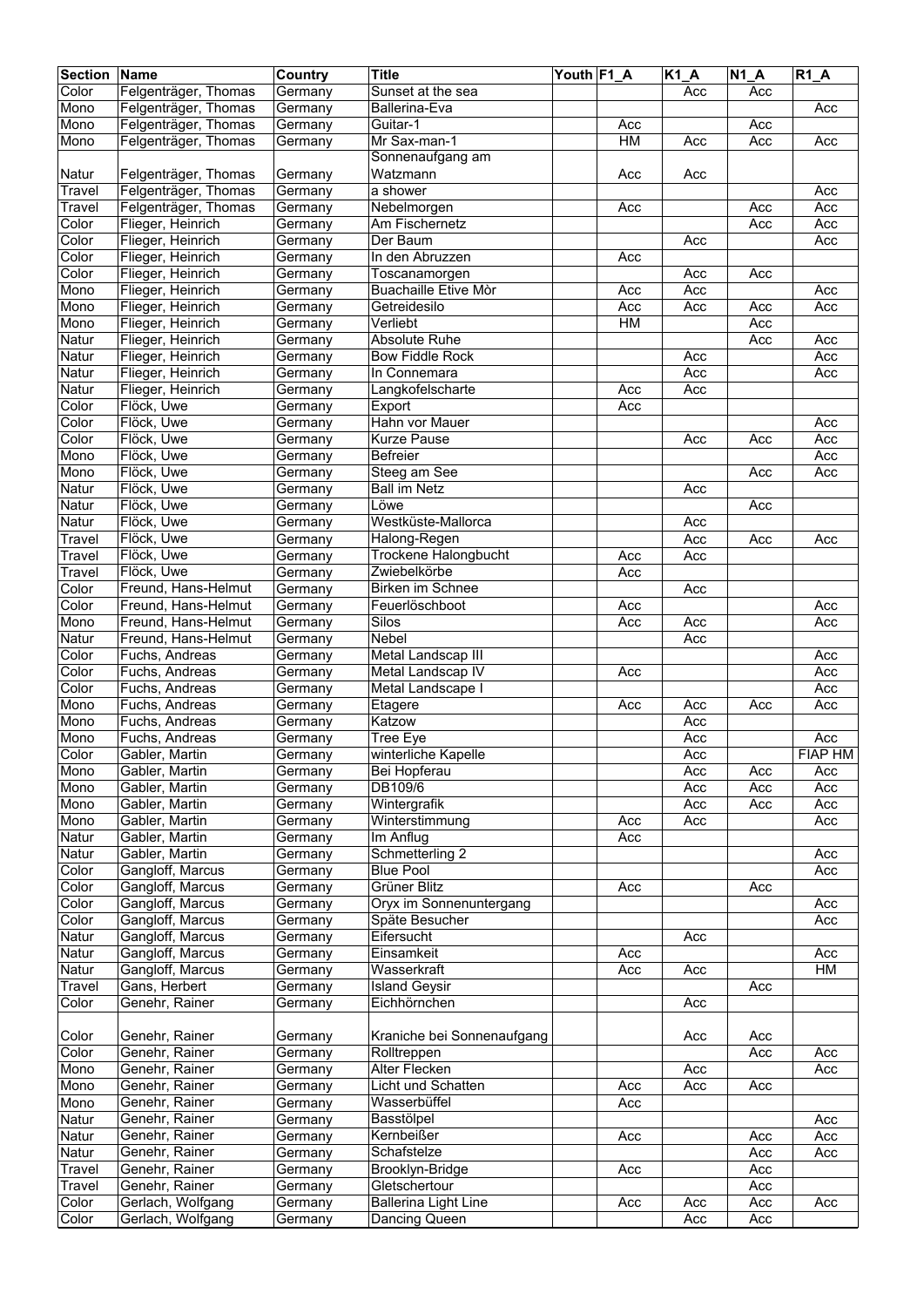| <b>Section</b> | <b>Name</b>       | Country | <b>Title</b>                | Youth F1 A |           | $\overline{K1}A$ | $\overline{N1}A$ | R1A       |
|----------------|-------------------|---------|-----------------------------|------------|-----------|------------------|------------------|-----------|
| Color          | Gerlach, Wolfgang | Germany | Hanging around              |            | Med       | Acc              | GPU              | Acc       |
| Color          | Gerlach, Wolfgang | Germany | The Ladder                  |            |           |                  |                  | Acc       |
| Mono           | Gerlach, Wolfgang | Germany | Close the Gap               |            |           |                  | Acc              |           |
| Mono           | Gerlach, Wolfgang | Germany | <b>Flying Fabric</b>        |            | Acc       | Acc              | Acc              | Acc       |
| Mono           | Gerlach, Wolfgang | Germany | <b>Greatfull Mind</b>       |            | Acc       |                  | Acc              | Acc       |
| Mono           | Gerlach, Wolfgang | Germany | The Cyrring                 |            | Acc       |                  | Acc              | Acc       |
| Color          | Gillen, Rainer    | Germany | Alte Hütte, VK              |            | Acc       |                  | Acc              |           |
| Color          | Gillen, Rainer    | Germany | Die leuchtet ja             |            | Acc       |                  |                  | Acc       |
| Color          | Gillen, Rainer    | Germany | Im Zentrum                  |            | <b>HM</b> | Acc              |                  | Acc       |
| Mono           | Gillen, Rainer    | Germany | Schatten-Spiele             |            | Acc       |                  |                  | Acc       |
| Mono           | Gillen, Rainer    | Germany | Verträumter Blick           |            | Acc       |                  |                  | <b>HM</b> |
| Travel         | Gillen, Rainer    | Germany | West- Pfalz, DE             |            |           | Acc              |                  |           |
| Mono           | Glass, Stefan     | Germany | Hafen                       |            |           |                  | Acc              |           |
| Mono           | Glass, Stefan     | Germany | Hypnose                     |            |           |                  | Acc              | Acc       |
| Mono           | Glass, Stefan     | Germany | November                    |            |           |                  | Acc              | Acc       |
| Mono           | Görne, Andreas    | Germany | Berlin Motel One            |            | Acc       | Acc              | Acc              | Acc       |
| Mono           | Görne, Andreas    | Germany | Kraftvoll                   |            |           |                  |                  | Acc       |
| Mono           | Görne, Andreas    | Germany | <b>Landtag Sachsen</b>      |            |           |                  | Acc              | Acc       |
| Color          | Gottwald, Astrid  | Germany | Ausstellung                 |            |           |                  |                  | Acc       |
| Color          | Gottwald, Astrid  | Germany | Innenarchitektur            |            |           |                  |                  | Acc       |
| Color          | Gottwald, Astrid  | Germany | Schach                      |            | Acc       |                  |                  | Acc       |
| Mono           | Gottwald, Astrid  | Germany | Stuhlreihe                  |            | Acc       |                  |                  |           |
| Natur          | Gottwald, Astrid  | Germany | Der Bär                     |            |           |                  | Acc              |           |
| Natur          | Gottwald, Astrid  | Germany | Herbstimpression            |            | Acc       |                  |                  |           |
| Travel         | Gottwald, Astrid  | Germany | <b>Badische Weinstraße</b>  |            | Acc       |                  | Acc              | Acc       |
|                |                   |         | Puente Assut de I Or in     |            |           |                  |                  |           |
| Travel         | Gottwald, Astrid  | Germany | Valenzia                    |            |           |                  | Acc              |           |
| Color          | Gottwald, Reiner  | Germany | Bundeskanzleramt            |            |           |                  | Acc              |           |
| Color          | Gottwald, Reiner  | Germany | Skywalk                     |            |           | Acc              |                  |           |
| Mono           | Gottwald, Reiner  | Germany | Fassade                     |            | Acc       | Acc              |                  |           |
|                |                   |         | Bauten von                  |            |           |                  |                  |           |
| <b>Travel</b>  | Gottwald, Reiner  | Germany | SantiagoCalatrava           |            |           | Acc              | Acc              |           |
|                |                   |         | Palau de les Arts Reina     |            |           |                  |                  |           |
| Travel         | Gottwald, Reiner  | Germany | Sofia                       |            | Acc       | Acc              | Acc              |           |
| Travel         | Gottwald, Reiner  | Germany | Valencias Bergsteiger       |            | Acc       | Acc              |                  |           |
| Color          | Graf, Josef       | Germany | der letzte Baum             |            | Acc       | Acc              | Acc              | Acc       |
| Color          | Graf, Josef       | Germany | Letztes Rennen              |            |           |                  | Acc              | Acc       |
| Color          | Graf, Josef       | Germany | über dem Wasser             |            |           |                  | Acc              | HM        |
| Mono           | Graf, Josef       | Germany | Gallery                     |            |           |                  | Med              |           |
| Mono           | Graf, Josef       | Germany | im hohlen Baum              |            |           |                  |                  | Acc       |
| Mono           | Graf, Josef       | Germany | Wintertraum                 |            | Acc       |                  |                  |           |
| Mono           | Graf, Josef       | Germany | Zebra                       |            |           |                  | HM               | Acc       |
| Natur          | Graf, Josef       | Germany | in voller Pracht            |            | Acc       |                  | Acc              |           |
| Natur          | Graf, Josef       | Germany | Schafstelze                 |            |           | Acc              |                  |           |
| Travel         | Graf, Josef       | Germany | Flamenco                    |            |           |                  |                  | Acc       |
| Travel         | Graf, Josef       | Germany | Im Winter                   |            |           |                  |                  | Acc       |
| Travel         | Graf, Josef       | Germany | Ojia                        |            |           | Acc              |                  |           |
| Color          | Greither, Armin   | Germany | Burning Witches (875)       |            | Acc       | Acc              | Acc              | H M       |
| Color          | Greither, Armin   | Germany | Epitaph-Bernd Kolbe         |            |           |                  | Acc              | Acc       |
| Color          | Greither, Armin   | Germany | Steffen Knauss am Bass      |            |           |                  | Acc              | Acc       |
| Color          | Greither, Armin   | Germany | Thundermother - Leadguitar  |            |           | Acc              | Acc              | Acc       |
| Mono           | Greither, Armin   | Germany | Axxis rockt                 |            | Acc       | Acc              |                  | Acc       |
|                |                   |         | Bowmen, endlich wieder live |            |           |                  |                  |           |
| Mono           | Greither, Armin   | Germany | 2021                        |            | Acc       | Acc              | Acc              | Acc       |
| Mono           | Greither, Armin   | Germany | Leadguitar                  |            | Acc       | Med              |                  | Acc       |
| Mono           | Greither, Armin   | Germany | <b>Schwieriger Griff</b>    |            | Acc       |                  | Acc              |           |
| Color          | Grimm, Gerhard    | Germany | Christus in Mogno           |            |           | Acc              |                  |           |
| Color          | Grimm, Gerhard    | Germany | Radfahrer                   |            |           |                  | Acc              |           |
| Mono           | Grimm, Gerhard    | Germany | Eltville im Nebel           |            | Acc       |                  |                  |           |
| Mono           | Grimm, Gerhard    | Germany | Mogno                       |            | Acc       |                  |                  |           |
| Natur          | Grimm, Gerhard    | Germany | Face to face                |            |           | Acc              |                  |           |
| Travel         | Grimm, Gerhard    | Germany | Course Camarquaise          |            |           |                  |                  | Acc       |
| Travel         | Grimm, Gerhard    | Germany | Im Roussillon               |            |           |                  |                  | Acc       |
| Color          | Grimm, Karl-Heinz | Germany | Diese Zwei                  |            |           | Acc              |                  |           |
|                | Grimm, Karl-Heinz |         |                             |            |           | Acc              | Acc              |           |
| Color          | Grimm, Karl-Heinz | Germany | Farbspiel<br>Rote Schuhe    |            | Acc       | Acc              | Acc              | Acc       |
| Color<br>Color | Grimm, Karl-Heinz | Germany | <b>Roter Sand</b>           |            |           | Acc              |                  |           |
|                | Grimm, Karl-Heinz | Germany |                             |            | Acc       |                  |                  |           |
| Mono           |                   | Germany | Erzählung                   |            |           |                  |                  |           |
| Mono           | Grimm, Karl-Heinz | Germany | Hoffnung                    |            | Acc       |                  |                  |           |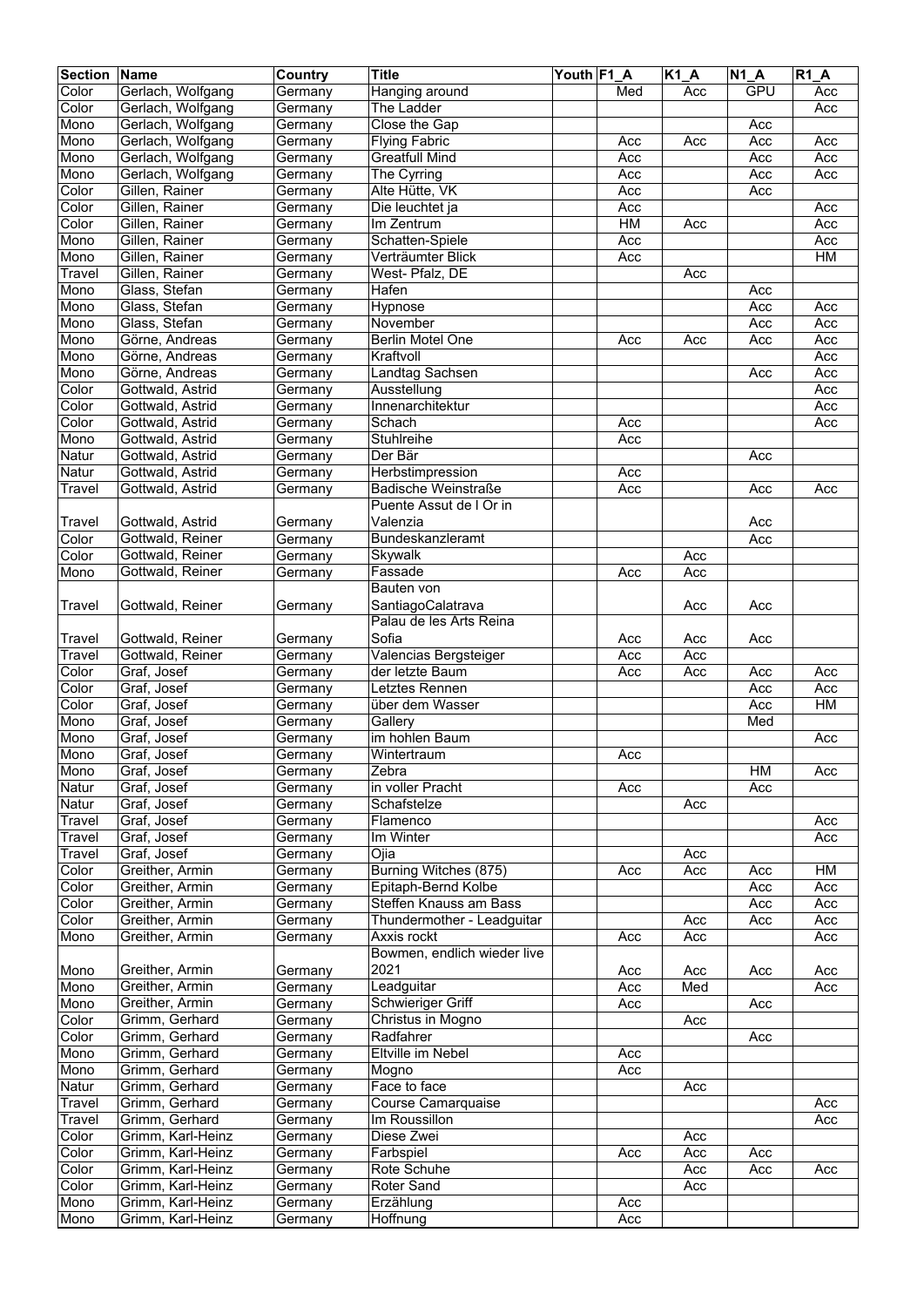| <b>Section</b> | Name                   | Country | <b>Title</b>                 | Youth F1_A |            | $K1_A$ | <b>N1 A</b> | <b>R1 A</b> |
|----------------|------------------------|---------|------------------------------|------------|------------|--------|-------------|-------------|
| Mono           | Gross, Wolfgang        | Germany | Landratsamt Erlangen         |            |            |        | Acc         | Acc         |
| Mono           | Gross, Wolfgang        | Germany | Spiegel-im-Spiegel           |            |            |        | Acc         |             |
| Mono           | Gross, Wolfgang        | Germany | Wolkenmeer                   |            | Acc        |        |             |             |
| Natur          | Gross, Wolfgang        | Germany | Chicken Rock                 |            | Acc        |        |             | Acc         |
| Color          | Gruner, Eberhard       |         | Glockenblume                 |            | Acc        |        |             |             |
|                |                        | Germany | The Gum Wall                 |            |            |        |             |             |
| Color          | Gruner, Eberhard       | Germany |                              |            |            |        | Acc         |             |
| Mono           | Gruner, Eberhard       | Germany | Heimweg                      |            |            |        |             | Acc         |
| Natur          | Gruner, Eberhard       | Germany | Schmalbock-Käfer             |            |            |        | Acc         |             |
| Natur          | Gruner, Eberhard       | Germany | Xanthoria parietina          |            | Acc        |        | Acc         |             |
| Travel         | Gruner, Eberhard       | Germany | <b>Burg Hohenzollern</b>     |            | Acc        | Acc    | Acc         | Acc         |
| Travel         | Gruner, Eberhard       | Germany | Gütersteiner Wasserfälle     |            |            |        | Acc         |             |
| Travel         | Gruner, Eberhard       | Germany | Kathedrale Sevilla           |            | Acc        | Acc    |             |             |
| Color          | Gutzeit, Gudrun        | Germany | Am Fluss                     |            |            |        |             | Acc         |
| Mono           | Gutzeit, Gudrun        | Germany | Papageientulpe               |            | Acc        |        |             |             |
| Travel         | Gutzeit, Gudrun        | Germany | Fjardarglijufur              |            |            |        | Acc         |             |
| Mono           | Halvas-Nielsen, Herdis | Germany | Chinese smoker               |            |            |        |             | Acc         |
| Mono           | Halvas-Nielsen, Herdis | Germany | Zebra group                  |            |            | Acc    |             |             |
| Travel         | Halvas-Nielsen, Herdis | Germany | Aarhus Ishusene 3            |            |            |        | Acc         |             |
| Color          | Hanisch, Ralf          | Germany | Cartower                     |            |            |        | Acc         | Acc         |
| Mono           | Hanisch, Ralf          | Germany | Subali, Portrait             |            |            |        | Acc         |             |
| Travel         | Hanisch, Ralf          | Germany | Cologne, Towers              |            |            |        | Acc         |             |
| Color          | Hank, Roland           |         | Attacke                      |            | HM         |        |             | Acc         |
|                |                        | Germany |                              |            |            | Acc    |             |             |
| Color          | Hank, Roland           | Germany | Fairytale                    |            | Acc        |        |             |             |
| Mono           | Hank, Roland           | Germany | Running                      |            |            |        |             | Acc         |
| Mono           | Hank, Roland           | Germany | Smile                        |            |            | Acc    |             |             |
| Mono           | Hank, Roland           | Germany | Society                      |            | Acc        |        |             |             |
| Natur          | Hank, Roland           | Germany | Dancing Wolf                 |            |            |        | Acc         |             |
|                |                        |         |                              |            |            |        |             |             |
| Natur          | Hank, Roland           | Germany | How photographers will taste |            |            | Acc    |             | Acc         |
| Natur          | Hank, Roland           | Germany | Sad Eagle                    |            |            |        | Acc         |             |
| Travel         | Hank, Roland           | Germany | Annapurna Base Camp          |            |            | Acc    |             |             |
| Color          | Hannemann, Gerd        | Germany | beautiful widow lady         |            | Acc        | Acc    |             | Acc         |
| Color          | Hannemann, Gerd        | Germany | <b>Bohemian Dinner</b>       |            | Acc        |        |             | Med         |
| Color          | Hannemann, Gerd        | Germany | in the library               |            | Acc        |        |             | Acc         |
| Mono           | Hannemann, Gerd        | Germany | Dinner for a princess        |            | Acc        |        |             | HM          |
| Mono           | Hannemann, Gerd        | Germany | time for cuddling            |            |            |        |             | H M         |
| Color          | Hartmann, Franjo       | Germany | Auf Parterre                 |            |            |        |             | Acc         |
| Color          | Hartmann, Franjo       | Germany | Hafen im hohen Norden        |            | Acc        |        |             |             |
| Color          |                        | Germany |                              |            |            |        |             |             |
|                | Hartmann, Franjo       |         | Treppenhau im Museum         |            |            | Acc    |             | Acc         |
| Mono           | Hartmann, Franjo       | Germany | Blick nach ganz oben         |            |            |        |             | Acc         |
| Mono           | Hartmann, Franjo       | Germany | Designe Brillen              |            |            | Acc    | Acc         |             |
| Mono           | Hartmann, Franjo       | Germany | Gegenverkehr                 |            |            |        |             | Acc         |
| Mono           | Hartmann, Franjo       | Germany | Vitrinendurchsicht           |            | Acc        |        |             |             |
| Natur          | Hartmann, Franjo       | Germany | Hochwasser                   |            |            | Acc    |             |             |
| Natur          | Hartmann, Franjo       | Germany | Sumpfland im Rheinbogen      |            |            |        |             | Acc         |
| Travel         | Hartmann, Franjo       | Germany | Flughafen Halle              |            | Acc        | Acc    | Acc         |             |
| Travel         | Hartmann, Franjo       | Germany | Warum denn sowas             |            |            | Acc    |             | Acc         |
| Color          | Hartmann, Kurt         | Germany | <b>Familie Klammer</b>       |            | Acc        |        | Acc         |             |
| Travel         | Hartmann, Kurt         | Germany | Zwischen Eisschollen         |            |            |        | Acc         | Acc         |
| Color          | Haug, Matthias         | Germany | Kathy                        |            | Acc        | Acc    | HM          |             |
|                |                        |         | Küchenschelle im             |            |            |        |             |             |
| Color          | Haug, Matthias         | Germany | Sonnenlicht                  |            | HM         |        | Acc         | Acc         |
| Color          | Haug, Matthias         | Germany | Vestrahorn                   |            |            |        | Acc         |             |
|                |                        |         | Zentralbibliothek Humboldt   |            |            |        |             |             |
| Color          | Haug, Matthias         | Germany | Universität                  |            | HM         | Acc    | Acc         | HM          |
| Mono           | Haug, Matthias         | Germany | Kirche von Vik               |            |            | Acc    | Acc         | Acc         |
| Mono           | Haug, Matthias         | Germany | Lexa Lee                     |            | Acc        |        | Acc         |             |
|                |                        |         | Valencia - Museo de          |            |            |        |             |             |
| Mono           | Haug, Matthias         | Germany | Ciences                      |            | Acc        |        | Acc         |             |
| Natur          | Haug, Matthias         | Germany | Drumlins im Winter           |            | Acc        | Acc    |             | Acc         |
| Natur          | Haug, Matthias         |         | Fredwang Fjord               |            |            |        |             |             |
|                |                        | Germany |                              |            |            |        |             | Acc         |
| Natur          | Haug, Matthias         | Germany | Reynisfjara Beach            |            | Acc        | Acc    |             | Acc         |
| Travel         | Haug, Matthias         | Germany | Hvitserkur                   |            | Acc        | Acc    | Acc         | <b>PSA</b>  |
| Travel         | Haug, Matthias         | Germany | Leuchtturm Felgueiras        |            | Med        | Acc    | <b>PSA</b>  | Acc         |
| Travel         | Haug, Matthias         | Germany | Stift Admont - Bibliothek    |            | <b>PSA</b> | Acc    |             | Acc         |
|                |                        |         | Stift Kremsmünster -         |            |            |        |             |             |
| Travel         | Haug, Matthias         | Germany | Bibliothek                   |            | Acc        |        |             |             |
| Color          | Heidner, André         | Germany | <b>Blaue Stunde</b>          |            |            | Acc    |             | Acc         |
| Color          | Heidner, André         | Germany | Nighlight                    |            |            | Acc    | Acc         |             |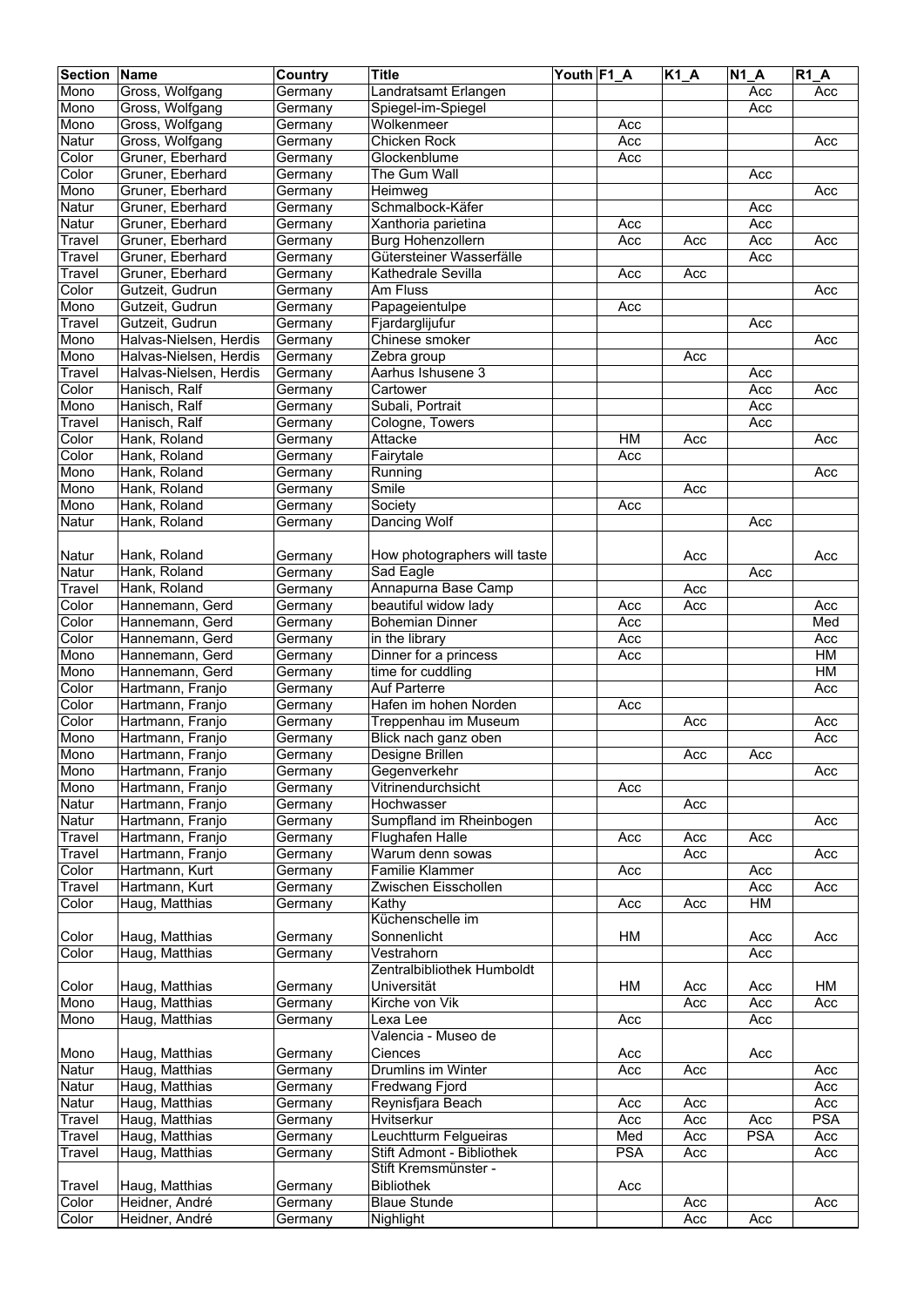| <b>Section Name</b> |                    | Country | <b>Title</b>                    | Youth F1 A |                | $K1_A$ | $N1_A$        | $R1_A$         |
|---------------------|--------------------|---------|---------------------------------|------------|----------------|--------|---------------|----------------|
| Mono                | Heidner, André     | Germany | Heinz                           |            |                | Acc    |               |                |
| Mono                | Heidner, André     | Germany | Leben auf dem Mekong            |            |                |        |               | Acc            |
| Mono                | Heidner, André     | Germany | Licht und Schatten              |            |                |        | Acc           |                |
| Mono                | Heidner, André     | Germany | Posaunenwart                    |            |                |        | Acc           | Acc            |
| Natur               | Heidner, André     |         | Der Besucher                    |            |                |        |               |                |
|                     |                    | Germany |                                 |            | Acc            |        |               |                |
| Travel              | Heidner, André     | Germany | Alesund                         |            |                | Acc    |               |                |
| Travel              | Heidner, André     | Germany | <b>New York</b>                 |            |                |        |               | Acc            |
| Travel              | Heidner, André     | Germany | NY Skyline                      |            | Acc            | Acc    |               |                |
| Mono                | Heinrichs, Rolf J. | Germany | Huetchenspiel                   |            |                | Acc    |               |                |
| Color               | Heinrigs, Wolfgang | Germany | Half timbered                   |            | Acc            | Acc    |               | Acc            |
| Color               | Heinrigs, Wolfgang | Germany | The Clock                       |            |                | Acc    |               |                |
| Natur               | Heinrigs, Wolfgang | Germany | <b>Heron and Kingfisher</b>     |            | Acc            |        |               | Acc            |
| Travel              | Heinrigs, Wolfgang | Germany | Scenic Byway UT12               |            |                | Acc    | Acc           |                |
| Travel              | Heinrigs, Wolfgang | Germany | Tree in Brain Rocks             |            |                | Acc    | Acc           |                |
| Travel              | Heinrigs, Wolfgang | Germany | <b>White Pocket</b>             |            |                |        | Acc           |                |
| Color               | Heinzl, Roland     | Germany | <b>Feuchter Spass</b>           |            | Acc            |        |               |                |
| Mono                | Heinzl, Roland     | Germany | Wassermassen                    |            |                |        |               | Acc            |
| Natur               | Heinzl, Roland     | Germany | Leguan                          |            | Acc            |        | Acc           |                |
| Travel              | Heinzl, Roland     | Germany | <b>Bromo</b>                    |            |                | Acc    | Acc           |                |
| Color               | Henn, Annelie      |         |                                 |            | Acc            | Acc    | Acc           |                |
|                     |                    | Germany | Chopsticks                      |            |                |        |               |                |
| Color               | Henn, Annelie      | Germany | Iroqouis                        |            |                |        | Acc           |                |
| Color               | Henn, Annelie      | Germany | Mirage                          |            |                | Acc    | Acc           |                |
| Color               | Henn, Annelie      | Germany | Withdrawal                      |            | Acc            | Acc    | Acc           |                |
| Mono                | Henn, Annelie      | Germany | After the dance                 |            | Acc            |        |               |                |
| Mono                | Henn, Annelie      | Germany | <b>Escher in Venice</b>         |            | Acc            | Acc    |               |                |
| Mono                | Henn, Annelie      | Germany | Laid Back                       |            | Acc            | Acc    | Acc           | <b>FIAP HM</b> |
| Mono                | Henn, Annelie      | Germany | <b>Twin Deep</b>                |            | <b>FIAP HM</b> |        | Acc           | Acc            |
| Natur               | Henn, Annelie      | Germany | Diver                           |            | Acc            |        |               |                |
| Natur               | Henn, Annelie      | Germany | Parachute                       |            | Acc            | Acc    |               | Acc            |
| Natur               | Henn, Annelie      | Germany | Poppy                           |            | Med            | Acc    |               | Acc            |
| Natur               | Henn, Annelie      | Germany | Skating                         |            | Acc            |        | Acc           |                |
| Travel              | Henn, Annelie      | Germany | Arcadia                         |            |                |        | <b>GPU HM</b> | Acc            |
|                     | Henn, Annelie      |         | Distortion                      |            |                |        |               |                |
| Travel              |                    | Germany |                                 |            |                | Acc    | Acc           |                |
| Travel              | Henn, Annelie      | Germany | Magritte in Venice              |            | Acc            | Acc    |               |                |
| Travel              | Henn, Annelie      | Germany | San Marco                       |            | Acc            | Acc    |               |                |
| Color               | Hennings, Günther  | Germany | <b>Bildungscampus Heilbronn</b> |            | Acc            |        |               | Acc            |
| Color               | Hennings, Günther  | Germany | Experimenta 1 und 2             |            | Acc            |        |               |                |
| Color               | Hennings, Günther  | Germany | Experimenta 2                   |            |                |        | Acc           |                |
| Color               | Hennings, Günther  | Germany | Spiegelung Frankfurt            |            | Acc            |        |               |                |
| Mono                | Hennings, Günther  | Germany | Frankfurt Tower 185             |            | Acc            |        |               |                |
| Mono                | Hennings, Günther  | Germany | Mann mit Bart                   |            |                | Acc    | Acc           |                |
| Mono                | Hennings, Günther  | Germany | Porsche Museum                  |            |                |        |               | Acc            |
| Natur               | Hennings, Günther  | Germany | Adler <sub>2</sub>              |            |                |        |               | Acc            |
| Travel              | Hennings, Günther  | Germany | Nagahama                        |            |                |        |               | Acc            |
| Color               | Hinze, Klaus       | Germany | Huettenlicht                    |            | Acc            |        |               |                |
| Color               | Hinze, Klaus       | Germany | Led Chaos                       |            |                |        |               | Acc            |
| Mono                | Hinze, Klaus       | Germany | Denisa                          |            |                | Acc    |               |                |
|                     |                    |         |                                 |            |                |        |               |                |
| Mono                | Hinze, Klaus       | Germany | Fotografin                      |            |                |        |               | Acc            |
| Mono                | Hinze, Klaus       | Germany | Kohlestollen                    |            |                |        |               | Acc            |
| Travel              | Hinze, Klaus       | Germany | Alt und Neu                     |            | Acc            |        |               |                |
| Travel              | Hinze, Klaus       | Germany | Oriental                        |            |                |        | Acc           |                |
| Color               | Hiob, Wolfgang     | Germany | Bandübung                       |            |                | Acc    |               |                |
| Color               | Hiob, Wolfgang     | Germany | Regen-Radler                    |            |                |        | Acc           | Acc            |
| Mono                | Hiob, Wolfgang     | Germany | <b>Alter Buick</b>              |            | Acc            | Acc    |               |                |
| Mono                | Hiob, Wolfgang     | Germany | Po-Parade                       |            | Acc            |        |               |                |
| Mono                | Hiob, Wolfgang     | Germany | Windkraft                       |            |                |        | Acc           |                |
| Natur               | Hiob, Wolfgang     | Germany | Geniesserin                     |            |                | Acc    |               | Acc            |
| Natur               | Hiob, Wolfgang     | Germany | Heuschrecke                     |            |                | Acc    |               |                |
| Natur               | Hiob, Wolfgang     | Germany | Möwe                            |            |                | Acc    |               |                |
| Natur               | Hiob, Wolfgang     | Germany | Spatzen-Sex                     |            |                | Acc    |               |                |
| Travel              | Hiob, Wolfgang     | Germany | Fachwerkhäuser                  |            |                |        |               | Acc            |
|                     |                    |         |                                 |            |                |        |               |                |
| Travel              | Hiob, Wolfgang     | Germany | Farbenpracht                    |            |                |        |               | Acc            |
| Color               | Hirning, Horst     | Germany | <b>Grand Tower</b>              |            | Acc            |        |               |                |
| Mono                | Hirning, Horst     | Germany | Badesteg                        |            | Acc            |        | Acc           |                |
| Mono                | Hirning, Horst     | Germany | Bus Stop to Heaven              |            |                | Acc    | Acc           | HM             |
| Natur               | Hirning, Horst     | Germany | Muskox 3                        |            | Acc            | Acc    |               |                |
| Natur               | Hirning, Horst     | Germany | Sommer-Aurora                   |            |                |        |               | Acc            |
| Travel              | Hirning, Horst     | Germany | Alesund                         |            | Acc            | Acc    | Acc           |                |
| Travel              | Hirning, Horst     | Germany | An der Welle                    |            |                |        | Acc           | Acc            |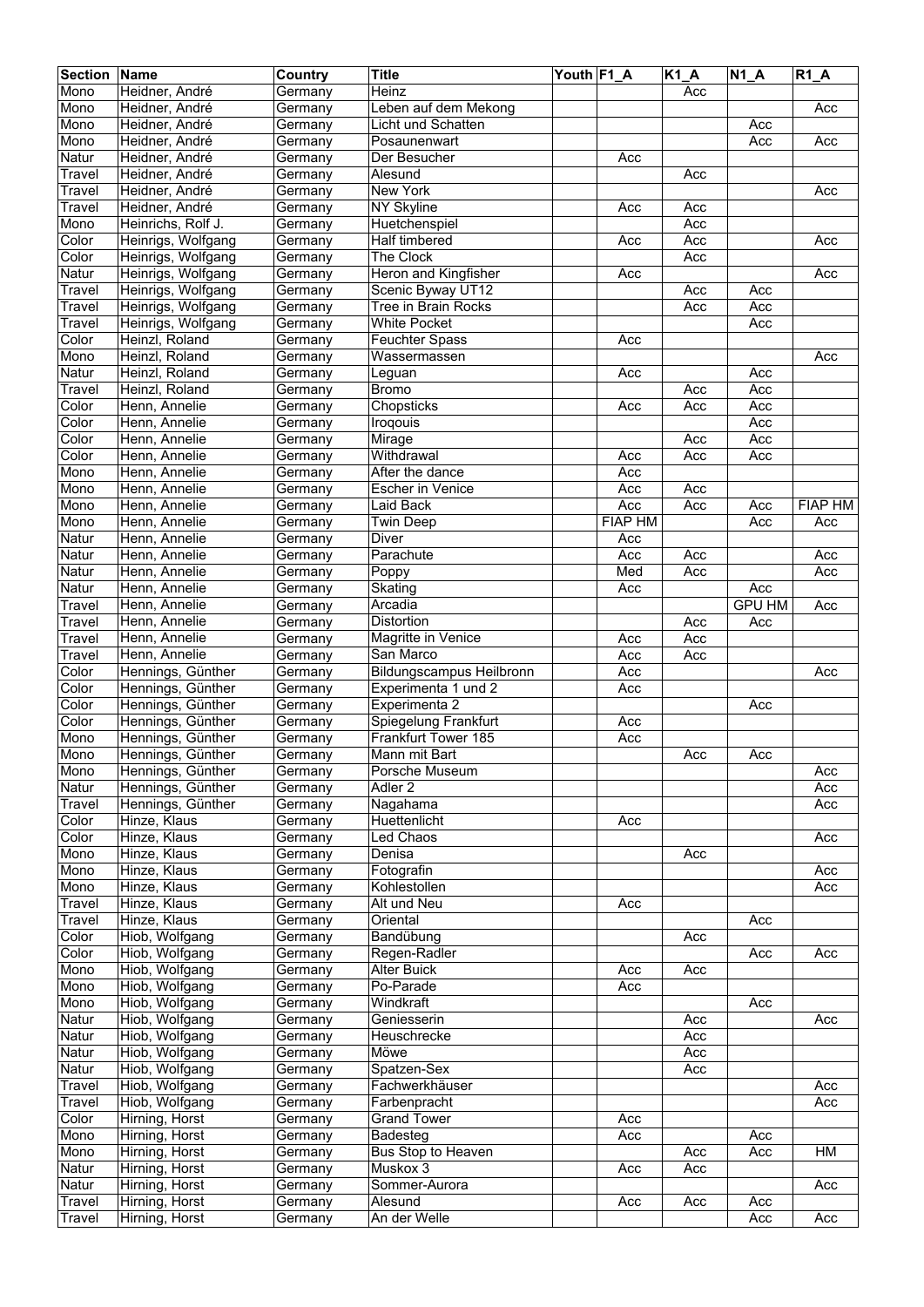| <b>Section Name</b> |                        | Country | <b>Title</b>                 | Youth F1 A |                | $K1_A$        | $N1_A$ | $R1_A$ |
|---------------------|------------------------|---------|------------------------------|------------|----------------|---------------|--------|--------|
| Travel              | Hirning, Horst         | Germany | Frankfurt am Main            |            | Acc            | Acc           |        |        |
| Color               | Hofbauer, Ingrid       | Germany | Abendlicht                   |            |                |               | Acc    | Acc    |
| Color               | Hofbauer, Ingrid       | Germany | Flying                       |            | Acc            | Acc           | Acc    | Acc    |
| Color               | Hofbauer, Ingrid       |         | Red Clown                    |            |                |               |        | Acc    |
|                     |                        | Germany |                              |            |                |               |        |        |
| Color               | Hofbauer, Ingrid       | Germany | Swinging                     |            | Acc            | Acc           | Med    | Acc    |
| Mono                | Hofbauer, Ingrid       | Germany | <b>ADAC</b>                  |            |                | Acc           | Acc    |        |
| Mono                | Hofbauer, Ingrid       | Germany | Officer                      |            | <b>FIAP HM</b> | Acc           |        | Acc    |
| Mono                | Hofbauer, Ingrid       | Germany | Tutu                         |            | Acc            | <b>GPU HM</b> |        |        |
| Mono                | Hofbauer, Ingrid       | Germany | <b>Typical Lisboa</b>        |            | Acc            |               |        |        |
| Travel              | Hofbauer, Ingrid       | Germany | <b>Brühlsche Terrasse</b>    |            | Acc            | Acc           | Acc    |        |
|                     |                        |         | Ciutat de les Arts i les     |            |                |               |        |        |
| Travel              | Hofbauer, Ingrid       | Germany | Ciències                     |            | Acc            | Acc           | Acc    | Acc    |
| Travel              | Hofbauer, Ingrid       | Germany | Croatia                      |            | Acc            |               |        |        |
| Color               | Hoffmann, Christian    | Germany | Castle Eltz at night         |            | Acc            | Acc           |        | Acc    |
| Color               | Hoffmann, Christian    | Germany | <b>Palatinate Sunrise</b>    |            |                | Acc           |        |        |
| Color               | Hoffmann, Christian    | Germany | Sunset at Fagradalsfjall     |            | Acc            |               | Acc    | Acc    |
|                     |                        |         |                              |            |                |               |        |        |
| Color               | Hoffmann, Christian    | Germany | Sunset at Seljalandsfoss     |            |                | Acc           |        | Acc    |
| Mono                | Hoffmann, Christian    | Germany | <b>Dramatic Vestrahorn</b>   |            |                |               |        | Acc    |
| Mono                | Hoffmann, Christian    | Germany | Grand Tower at night         |            | Acc            | Acc           | Acc    |        |
| Mono                | Hoffmann, Christian    | Germany | The big eye                  |            | Acc            |               | Acc    |        |
| Natur               | Hoffmann, Christian    | Germany | Looking up                   |            | Acc            |               |        |        |
| Natur               | Hoffmann, Christian    | Germany | Lunch time                   |            |                |               |        | Acc    |
| Natur               | Hoffmann, Christian    | Germany | Puffin Couple                |            |                | Acc           |        | Acc    |
| Travel              | Hoffmann, Christian    | Germany | Caravan at Sunset            |            |                |               |        | Acc    |
| Travel              | Hoffmann, Christian    | Germany | Elphi over the stairs        |            |                |               | Acc    |        |
| Travel              | Hoffmann, Christian    | Germany | Fish market in the street    |            | Acc            |               | Acc    |        |
| Travel              | Hoffmann, Christian    |         | Mirrored palace              |            | HM             | Acc           | H M    |        |
|                     |                        | Germany |                              |            |                |               |        |        |
| Mono                | Hoffmann, Detlef       | Germany | auf der Rolltreppe           |            |                | Acc           |        |        |
| Color               | Hofmann, Konstantin    | Germany | Flughund                     |            |                | Acc           |        |        |
| Color               | Hornbostel, Hans-Peter | Germany | <b>Blue Hour Scape Take2</b> |            |                |               | Acc    |        |
| Color               | Hornbostel, Hans-Peter | Germany | <b>Burn</b>                  |            | Acc            | Acc           | Acc    |        |
| Color               | Hornbostel, Hans-Peter | Germany | <b>Zingst Sunset</b>         |            |                |               | Acc    |        |
| Mono                | Hornbostel, Hans-Peter | Germany | <b>Hollow Alley</b>          |            | Acc            |               |        |        |
| Travel              | Hornbostel, Hans-Peter | Germany | <b>Boardwalk Koserow</b>     |            | Acc            | Acc           |        |        |
| Travel              | Hornbostel, Hans-Peter | Germany | <b>Half Timbered Take2</b>   |            | Acc            | Acc           | Acc    |        |
| Travel              | Hornbostel, Hans-Peter | Germany | <b>Midland Channel Take1</b> |            | Acc            |               |        |        |
| Travel              | Hornbostel, Hans-Peter | Germany | Midland Channel Take2        |            | Acc            |               |        |        |
| Color               | Houben, Martina        | Germany | Ayla tanzt                   |            |                | Acc           | Acc    |        |
| Color               | Houben, Martina        | Germany | lean on me                   |            |                |               |        | HM     |
| Mono                | Houben, Martina        | Germany | In sicherer Hand             |            |                | Acc           |        | Acc    |
|                     |                        |         |                              |            |                |               |        |        |
| Natur               | Houben, Martina        | Germany | Messerscharf                 |            | Acc            |               |        | Acc    |
| Travel              | Houben, Martina        | Germany | Lieblingsplatz               |            |                |               |        | Acc    |
| Color               | Hubmann, Hellmut       | Germany | <b>PRIMA INTER PARES</b>     |            | Acc            |               |        |        |
| Mono                | Hubmann, Hellmut       | Germany | ANGEBOT                      |            |                | Acc           |        | Acc    |
| Mono                | Hubmann, Hellmut       | Germany | <b>WINTER</b>                |            |                |               | Acc    | Acc    |
| Color               | Hust, Martin           | Germany | Flachs                       |            |                |               |        | Acc    |
| Mono                | Hust, Martin           | Germany | <b>BA64</b>                  |            | Acc            |               |        | Acc    |
| Mono                | Hust, Martin           | Germany | Stocherkahn                  |            |                |               |        | Acc    |
|                     |                        |         |                              |            |                |               |        |        |
| Natur               | Hust, Martin           | Germany | Bergkronwicken-Widderchen    |            |                |               | Acc    |        |
| Natur               | Hust, Martin           | Germany | Papageientaucher             |            |                | Acc           | Acc    |        |
| Natur               | Hust, Martin           | Germany | Spinne                       |            | Acc            |               |        |        |
| Travel              | Hust, Martin           | Germany | Hallkrimskirkja              |            |                | Acc           | Acc    |        |
| Travel              | Hust, Martin           | Germany | <b>Schwarze Kirche</b>       |            | Acc            |               |        |        |
|                     |                        |         |                              |            |                |               |        |        |
| Color               | Isberner, Juergen      | Germany | old masters                  |            |                |               |        | Med    |
| Color               | Isberner, Juergen      | Germany | white ball                   |            |                |               |        | Acc    |
| Mono                | Isberner, Juergen      | Germany | protected                    |            |                |               |        | Acc    |
| Mono                | Isberner, Juergen      | Germany | stones                       |            | Acc            |               |        | Acc    |
| Mono                | Jackisch, Ute          | Germany | guitar love                  |            | Acc            |               |        |        |
| Mono                | Jackisch, Ute          | Germany | iron railway bridge          |            | Acc            |               |        | Acc    |
| Color               | Jagau, Erika           | Germany | the aisles                   |            |                |               | Acc    |        |
| Color               | Jagau, Erika           | Germany | the ideas of architects      |            | Acc            |               |        |        |
| Color               | Jagau, Erika           | Germany | the mosque at night          |            | Acc            |               | Acc    |        |
| Color               | Jagau, Erika           | Germany | the old tunnel               |            | Acc            |               | H M    |        |
| Color               | Jassmann, Sylvia       | Germany | Ganz nah ran                 |            | Acc            |               | Acc    | Acc    |
| Color               | Jassmann, Sylvia       | Germany | Gefühlvoll                   |            | Acc            |               | Acc    |        |
|                     |                        |         | Straßenmusiker               |            |                |               |        |        |
| Color               | Jassmann, Sylvia       | Germany |                              |            |                |               | Acc    | Acc    |
| Mono                | Jassmann, Sylvia       | Germany | Charmant                     |            |                |               |        | Acc    |
| Color               | Jung, Steffen          | Germany | die letzte oelung            |            | HM             | Acc           |        |        |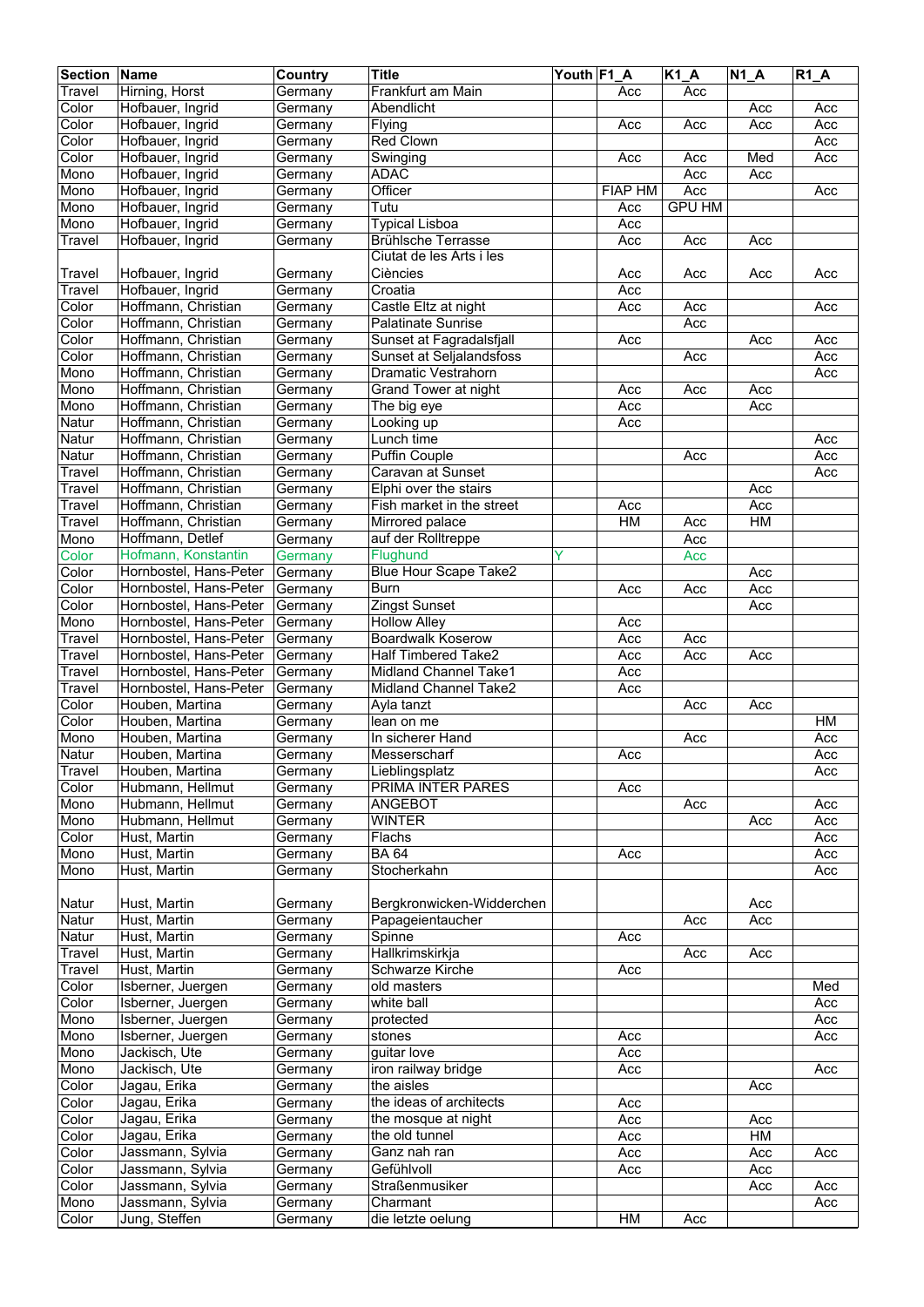| <b>Section Name</b> |                                | <b>Country</b> | <b>Title</b>                | Youth F1_A |                  | $\overline{K1}A$ | $\overline{N}$ 1_A | $R1_A$           |
|---------------------|--------------------------------|----------------|-----------------------------|------------|------------------|------------------|--------------------|------------------|
| Color               | Jung, Steffen                  | Germany        | il campanile di lavertezzo  |            | Acc              |                  |                    |                  |
| Color               | Jung, Steffen                  | Germany        | pink is my favourite colour |            |                  |                  | Acc                |                  |
| <b>Natur</b>        | Jung, Steffen                  | Germany        | lebe gefaehrlich!           |            | Acc              |                  | Acc                | Acc              |
| Natur               | Jung, Steffen                  | Germany        | morgentaucher               |            |                  |                  |                    | Acc              |
| Natur               | Jung, Steffen                  | Germany        | sonnen-schirme              |            |                  | Acc              | Acc                | Acc              |
| Travel              | Jung, Steffen                  | Germany        | wasserfall im val bavona    |            | Acc              |                  | Acc                |                  |
| Color               | Kaiser, Theodor                | Germany        | Geige                       | Y          |                  |                  | Acc                |                  |
| Color               | Kaiser, Theodor                | Germany        | Kronenkranich               | Y          |                  |                  | Acc                |                  |
| Color               | Kaiser, Theodor                | Germany        | <b>Spatz</b>                | Y          |                  |                  | Acc                |                  |
| Color               | Kaiser-Drogi, Ute              | Germany        | Kinder-Karussell            |            | Acc              |                  |                    |                  |
| <b>Natur</b>        | Kaiser-Drogi, Ute              | Germany        | Ärger bei Flamingos         |            |                  |                  | Acc                |                  |
| Color               | Kammler, Klaus                 | Germany        | car assembly line           |            |                  | Acc              |                    |                  |
| Color               | Kammler, Klaus                 | Germany        | CarX                        |            |                  |                  |                    | Acc              |
| Color               | Kammler, Klaus                 | Germany        | heroes of work              |            |                  |                  |                    | Acc              |
| Color               | Kammler, Klaus                 | Germany        | Walking                     |            |                  |                  | Acc                |                  |
|                     |                                |                |                             |            |                  |                  |                    |                  |
| Color               | Karg, Peter                    | Germany        | Customs channel Hamburg II  |            |                  |                  | Acc                |                  |
| Color               | Karg, Peter                    | Germany        | Dockland III                |            |                  |                  |                    | Acc              |
|                     |                                |                | <b>Hamburg Underground</b>  |            |                  |                  |                    |                  |
| Color               | Karg, Peter                    | Germany        | Station V                   |            |                  | Acc              | Acc                |                  |
| Color               | Karg, Peter                    | Germany        | Kestutis Purvinskas I       |            |                  |                  |                    | Acc              |
| Travel              | Karg, Peter                    | Germany        | Gdansk I                    |            |                  |                  | Acc                |                  |
| Travel              | Karg, Peter                    | Germany        | <b>Gdansk III</b>           |            |                  |                  |                    | Acc              |
|                     |                                |                |                             |            |                  |                  |                    |                  |
| Color               | Kaufmann, Paul-Richard Germany |                | <b>SLK</b>                  | Y          | Acc              |                  |                    |                  |
|                     |                                |                |                             |            |                  |                  |                    |                  |
| <b>Mono</b>         | Kaufmann, Paul-Richard Germany |                | <b>Kühler</b>               | Y          | Acc              |                  |                    |                  |
| Color               | Kaufmann, Susanne              | Germany        | Farb Loeffel                |            |                  |                  | Acc                |                  |
| Color               | Kaufmann, Susanne              | Germany        | Farbpalette                 |            | Acc              |                  |                    |                  |
| Color               | Kaufmann, Susanne              | Germany        | Tropfenparade               |            | Acc              | Acc              | Acc                |                  |
| Mono                | Kaufmann, Susanne              | Germany        | goldgelb                    |            |                  | Acc              |                    |                  |
| Mono                | Kaufmann, Susanne              | Germany        | Nagelreifen                 |            | Acc              | Acc              |                    |                  |
| Natur               | Kaufmann, Susanne              | Germany        | Duo                         |            |                  |                  | Acc                |                  |
| Natur               | Kaufmann, Susanne              | Germany        | Krokus mit Biene            |            |                  |                  | Acc                |                  |
| Natur               | Kaufmann, Susanne              | Germany        | Schachbrettfalter           |            |                  |                  | Acc                |                  |
| Travel              | Kaufmann, Susanne              | Germany        | Col                         |            | Acc              |                  |                    |                  |
| <b>Travel</b>       | Kaufmann, Susanne              | Germany        | Segelboote                  |            |                  |                  |                    | Acc              |
| Travel              | Kaufmann, Susanne              | Germany        | Surfer                      |            | Acc              |                  |                    |                  |
| Travel              | Keil, Felix                    | Germany        | <b>Altstadt</b>             |            | Acc              | Acc              | Acc                |                  |
| <b>Travel</b>       | Keil, Felix                    | Germany        | <b>Dresden Skyline</b>      | Y          | Acc              |                  | Acc                |                  |
| <b>Travel</b>       | Keil, Felix                    | Germany        | <b>Jagdschloss</b>          | ν          | <b>BY</b>        |                  | Acc                |                  |
| Color               | Keller, Uwe                    | Germany        | Durchdringung               |            |                  |                  |                    | Acc              |
| Color               | Keller, Uwe                    | Germany        | In der Halfpipe             |            |                  | Acc              | Acc                |                  |
| Color               | Keller, Uwe                    | Germany        | In Eile                     |            |                  | Acc              |                    | Acc              |
| Mono                | Keller, Uwe                    | Germany        | Game over                   |            | Acc              |                  |                    |                  |
| Mono                | Keller, Uwe                    | Germany        | Nachdenklich                |            | Acc              |                  |                    |                  |
| Travel              | Keller, Uwe                    | Germany        | Canyon                      |            |                  |                  |                    | Acc              |
| Travel              | Keller, Uwe                    | Germany        | Paris im Regen              |            |                  |                  | Acc                |                  |
| Travel              | Keller, Uwe                    | Germany        | Sommerabend                 |            | Acc              | Acc              |                    |                  |
| Color               | Keßler, Nora                   | Germany        | Physikverständnis           | Y          | Acc              | Acc              | Acc                |                  |
| Color               | Kittel, Peter                  | Germany        | <b>Außenseiter</b>          |            | $\overline{Acc}$ |                  | Acc                |                  |
| Color               | Kittel, Peter                  | Germany        | Strandläufer                |            |                  |                  | Acc                |                  |
| Mono                | Kittel, Peter                  | Germany        | <b>Brille</b>               |            | Acc              |                  | Acc                |                  |
| Mono                | Kittel, Peter                  | Germany        | Möwe                        |            |                  |                  | Acc                |                  |
| Travel              | Kittel, Peter                  | Germany        | <b>Beachtalk</b>            |            |                  |                  |                    | Acc              |
| Travel              | Kittel, Peter                  | Germany        | Rastplatz                   |            |                  |                  |                    | Acc              |
| Travel              | Kittel, Peter                  | Germany        | Siesta                      |            |                  |                  | Acc                | Acc              |
| Color               | Kiwitt, Anna                   | Germany        | Aufgespießt                 |            |                  |                  | Acc                |                  |
| Color               | Kiwitt, Anna                   | Germany        | Eingezwängt                 |            |                  |                  |                    | Acc              |
| Color               | Kiwitt, Anna                   | Germany        | Verdreht                    |            | Acc              |                  |                    | Acc              |
| Mono                | Kiwitt, Anna                   | Germany        | Gestapelt                   |            | Acc              |                  | Acc                | Acc              |
| Mono                | Kiwitt, Anna                   | Germany        | Moritzburg                  |            |                  |                  | Acc                |                  |
| Mono                | Kiwitt, Anna                   |                | Reibe                       |            |                  |                  |                    |                  |
|                     |                                | Germany        | Scherenschnitt mit          |            |                  | Acc              |                    | Acc              |
| Mono                | Kiwitt, Anna                   |                | Fotografen                  |            |                  |                  |                    |                  |
| Color               | Klapp, Lutz                    | Germany        | Alte Eichenallee            |            | Acc              |                  |                    |                  |
| Color               |                                | Germany        | Golden sun                  |            | Acc              | Acc              |                    | Acc<br>Acc       |
|                     | Klapp, Lutz                    | Germany        | <b>Balzender Fasan</b>      |            |                  |                  |                    |                  |
| Natur               | Klapp, Lutz                    | Germany        |                             |            |                  |                  |                    | Acc              |
| Natur               | Klapp, Lutz                    | Germany        | Konversation                |            |                  | Acc              |                    | $\overline{Acc}$ |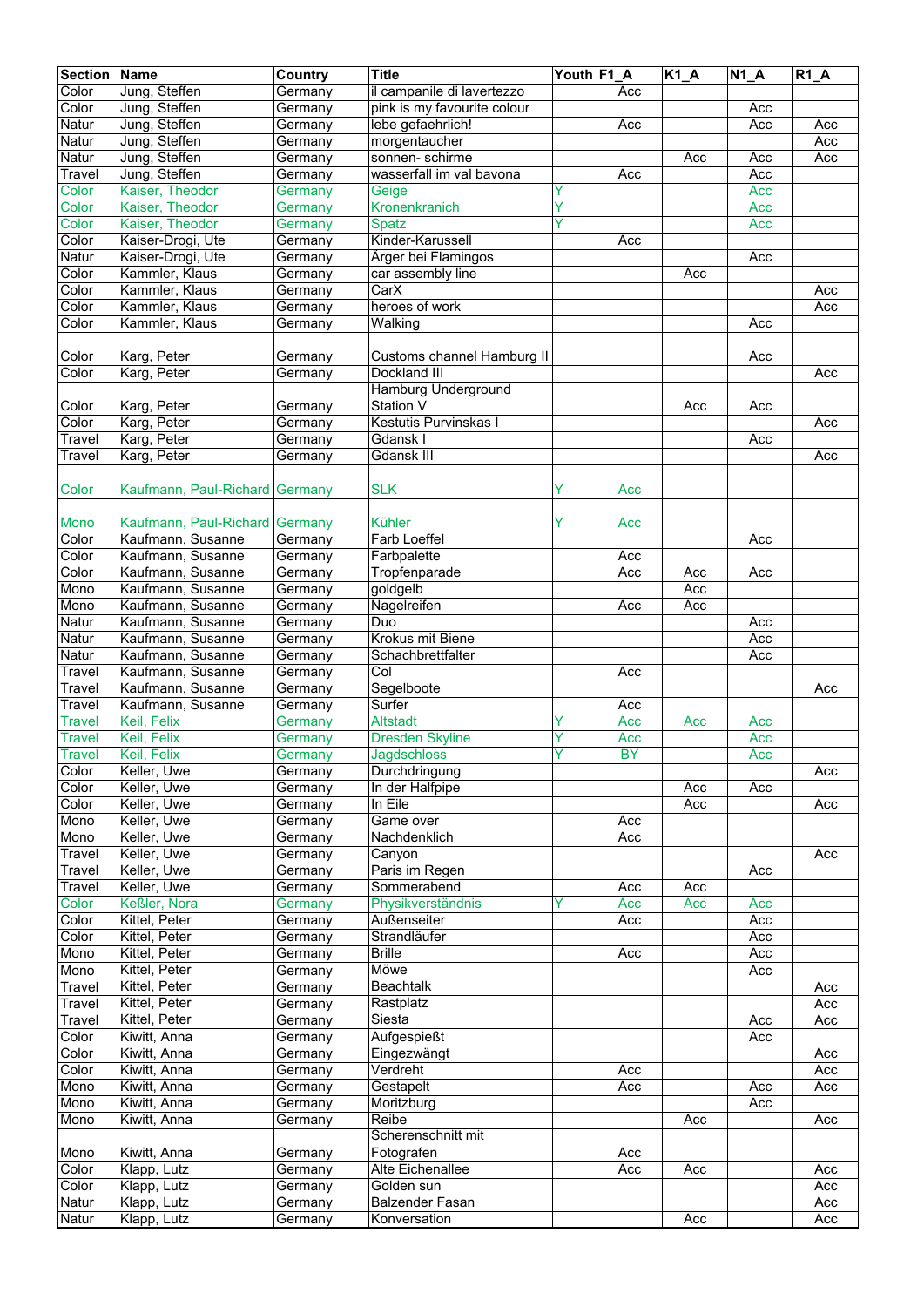| <b>Section Name</b> |                    | Country | <b>Title</b>                 | Youth F1_A |                | <b>K1_A</b>   | $N1_A$ | $R1_A$ |
|---------------------|--------------------|---------|------------------------------|------------|----------------|---------------|--------|--------|
| Natur               | Klapp, Lutz        | Germany | Spieglein, Spieglein         |            |                |               |        | Acc    |
| Travel              | Klapp, Lutz        | Germany | Dubai Skyline                |            | Acc            | Acc           | Acc    | Acc    |
| Travel              | Klapp, Lutz        | Germany | Wasserschloss                |            | Acc            | Acc           | Acc    |        |
| Color               | Kleber, Günter     | Germany | looking up                   |            | Acc            |               |        |        |
| Color               | Kleber, Günter     | Germany | Sculpture Katharina Merk     |            | Acc            | Acc           | Acc    | Acc    |
| Color               | Kleber, Günter     | Germany | Tower $185$                  |            | <b>FIAP HM</b> | <b>GPU HM</b> | Acc    | Med    |
| Color               | Kleber, Günter     | Germany | Zeil                         |            | Acc            | Acc           |        |        |
| Mono                | Kleber, Günter     | Germany | <b>BMW Vierzylinder</b>      |            |                | Acc           |        | Acc    |
| Mono                | Kleber, Günter     | Germany | Spider Katharina Merk        |            | Acc            | Acc           | Acc    | Acc    |
| Mono                | Kleber, Günter     | Germany | the cross St. Josef          |            | <b>GPU HM</b>  | Acc           | Acc    |        |
| Mono                | Kleber, Günter     | Germany | Völklinger Hütte             |            | Acc            |               |        |        |
| Natur               | Kleber, Günter     | Germany | kleine Kuhschelle            |            |                |               | Acc    | Acc    |
| Natur               | Kleber, Günter     | Germany | Rüsselkäfer                  |            | Acc            |               |        |        |
| Travel              | Kleber, Günter     | Germany | Abbey with cows              |            | <b>FIAP HM</b> | Acc           | Acc    |        |
| Travel              | Kleber, Günter     | Germany | Baumallee                    |            | Acc            |               |        | Acc    |
| Travel              | Kleber, Günter     | Germany | Lazise Evening               |            |                |               |        | Acc    |
| Travel              | Kleber, Günter     | Germany | the long room Dublin         |            | <b>GPU HM</b>  | Acc           |        |        |
| Color               | Kluger, Manfred    | Germany | bird of fire-1               |            | Acc            | Acc           |        |        |
| Color               | Kluger, Manfred    | Germany | flower power-2               |            | Acc            | Acc           | Acc    | Acc    |
| Color               | Kluger, Manfred    | Germany | golden girl-2                |            | Acc            | Acc           | Acc    | Acc    |
| Color               | Kluger, Manfred    | Germany | springtime-6                 |            | Med            |               | HM     | Acc    |
| Travel              | Kluger, Manfred    | Germany | daily work-3                 |            |                | Acc           |        | Acc    |
| Travel              | Kluger, Manfred    | Germany | daily work-4                 |            | Acc            | Acc           |        |        |
| Travel              | Kluger, Manfred    | Germany | magic of the desert-11       |            |                |               |        | Acc    |
| Color               | Knapp, Andreas     | Germany | Renn Bello                   |            |                | Acc           | Acc    |        |
| Color               | Knapp, Andreas     | Germany | Ruhe                         |            | Acc            | Acc           | Acc    | Acc    |
| Color               | Knapp, Andreas     | Germany | Steampunk 3                  |            | Acc            | Acc           | Acc    |        |
| Color               | Knapp, Andreas     | Germany | <b>TOUGHRUN 4</b>            |            |                | Acc           |        |        |
| Mono                | Knapp, Andreas     | Germany | Mogno 05                     |            |                | Acc           |        |        |
| Mono                | Knapp, Andreas     | Germany | Schrei                       |            |                |               | Acc    |        |
| Mono                | Knapp, Andreas     | Germany | Verwunschen                  |            |                | Acc           |        |        |
| Mono                | Knapp, Andreas     | Germany | Winter                       |            |                | Acc           |        | Acc    |
| Natur               | Knapp, Andreas     | Germany | Abgespannt                   |            | Acc            | Acc           | Acc    | Acc    |
| Natur               | Knapp, Andreas     | Germany | Gertelbach-Wasserfälle       |            |                | Acc           |        |        |
| Natur               | Knapp, Andreas     | Germany | Karlstahl                    |            | Acc            | Acc           | Acc    |        |
| Natur               | Knapp, Andreas     | Germany | Schleimrübling               |            | Acc            | Acc           | Acc    |        |
| Travel              | Knapp, Andreas     | Germany | Bavonatal-Sabbione 1         |            | Acc            | Acc           | Acc    | Acc    |
| Travel              | Knapp, Andreas     | Germany | Valle Verzasca 1             |            | Acc            | Acc           | Acc    | Acc    |
| Travel              | Knapp, Andreas     | Germany | Valle Verzasca 2             |            |                |               |        | Acc    |
| Color               | Knöppel, Alexander | Germany | Ansitz                       |            |                |               |        | Acc    |
| Color               | Knöppel, Alexander | Germany | Charakterbaeume              |            |                |               |        | Acc    |
| Color               | Knöppel, Alexander | Germany | Industrieaesthetik           |            | Acc            |               | Acc    | Acc    |
| Color               | Knöppel, Alexander | Germany | Kampfhahn                    |            | Acc            |               |        |        |
| Mono                | Knöppel, Alexander | Germany | Ein arbeitsreiches Leben     |            |                |               | Acc    |        |
| Mono                | Knöppel, Alexander | Germany | Sanfter Huegel               |            |                |               | Acc    |        |
| Mono                | Knöppel, Alexander | Germany | <b>Treibender Bass</b>       |            | Acc            |               |        | Acc    |
| Natur               | Knöppel, Alexander | Germany | Genussvoll                   |            |                | Acc           |        |        |
| Natur               | Knöppel, Alexander | Germany | Komplementaerfarbe           |            |                |               | Acc    |        |
| Travel              | Knöppel, Alexander | Germany | Fabioler                     |            |                |               |        | Acc    |
| Color               | Koehler, Beate C.  | Germany | dancing 1                    |            |                |               |        | Acc    |
| Color               | Koehler, Beate C.  | Germany | dancing_3                    |            |                |               |        | Acc    |
| Color               | Koehler, Beate C.  | Germany | dancing $4$                  |            |                |               |        | Acc    |
| Mono                | Koeneke, Kerstin   | Germany | Traumteam                    |            |                |               | Acc    |        |
| Mono                | Koeneke, Kerstin   | Germany | we together                  |            |                | Acc           |        |        |
| Natur               | Koeneke, Kerstin   | Germany | Flauschball                  |            |                | Acc           |        | Acc    |
|                     |                    |         |                              |            |                |               |        |        |
| Travel              | Koeneke, Kerstin   | Germany | center of Vigeland park Oslo |            |                |               | Acc    |        |
| Travel              | Koeneke, Kerstin   | Germany | <b>Sunrising Luebeck 1</b>   |            | Acc            |               |        |        |
| Travel              | Koeneke, Kerstin   | Germany | travemuende lighthouse       |            | Acc            |               |        |        |
| Color               | Kohl, Anna         | Germany | Aprikosen                    |            |                | Acc           |        |        |
| Color               | Kohl, Anna         | Germany | Stilleben                    |            | Acc            | Acc           | Acc    | Acc    |
| Mono                | Kohl, Anna         | Germany | Calla                        |            | Acc            |               |        | Acc    |
| Mono                | Kohl, Anna         | Germany | Es ist Zeit                  |            | Acc            |               | Acc    | Acc    |
| Mono                | Kohl, Anna         | Germany | Hoch hinaus                  |            |                | Acc           | Acc    |        |
| Mono                | Kohl, Anna         | Germany | Maiglöckchen                 |            | Med            |               |        | Acc    |
| Travel              | Kohl, Anna         | Germany | Wetterleuchten               |            | Acc            |               |        |        |
| Color               | König, Hans        | Germany | anvisiert                    |            |                |               | Acc    |        |
| Color               | König, Hans        | Germany | Fuchs auf Jagd               |            | Acc            |               | Acc    |        |
| Color               | König, Hans        | Germany | im Duett                     |            |                |               | Acc    |        |
|                     |                    |         |                              |            |                |               |        |        |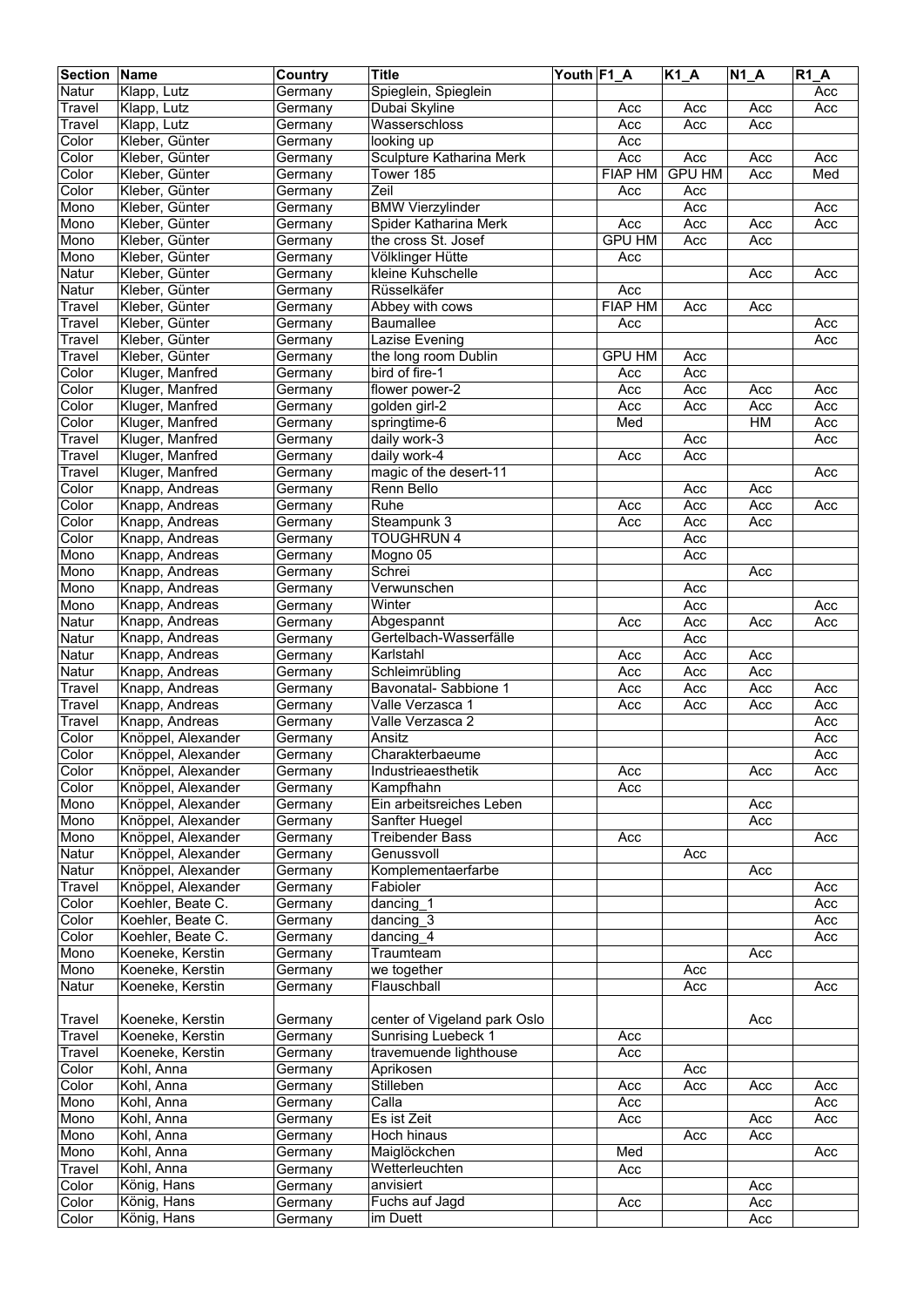| <b>Section</b> | Name               | Country | <b>Title</b>                | Youth F1_A |     | K1A | $N1_A$ | $R1_A$ |
|----------------|--------------------|---------|-----------------------------|------------|-----|-----|--------|--------|
| Color          | König, Hans        | Germany | Kalter Morgen               |            |     |     | Acc    |        |
| Natur          | König, Hans        | Germany | Fuchs liebt Blumen          |            | Acc | Acc | Acc    | Acc    |
| Natur          | König, Hans        | Germany | Miss Piggy                  |            |     | Acc | Acc    |        |
| Natur          | König, Hans        | Germany | Papageno                    |            | Acc | Acc |        | Acc    |
| Natur          | König, Hans        | Germany | Revierkontrolle             |            | Acc | Acc | Acc    | Acc    |
| Mono           | Kraft, Roland      | Germany | Conversation                |            |     |     | Acc    |        |
| Mono           | Kraft, Roland      | Germany | Filled                      |            |     |     | Acc    | Acc    |
| Mono           | Kraft, Roland      | Germany | Guggenheim                  |            | Acc |     |        |        |
| Mono           | Kraft, Roland      | Germany | Lower Manhattan             |            | Acc |     | Acc    |        |
| Natur          | Kraft, Roland      | Germany | Spring                      |            |     | Acc |        |        |
| Natur          | Kraft, Roland      | Germany | <b>Waiting for food</b>     |            |     |     |        | Acc    |
| Travel         | Kraft, Roland      | Germany | The 4 arrives               |            | Acc | Acc |        | Acc    |
| Travel         | Kraft, Roland      | Germany | Umbrella                    |            |     |     |        | Acc    |
| Color          | Kremp, Jürgen      | Germany | Höhlengang                  |            |     |     |        | Acc    |
| Color          | Kremp, Jürgen      | Germany | Neugier                     |            |     | Acc | Acc    | Acc    |
| Mono           | Kremp, Jürgen      | Germany | Der Schwan                  |            |     |     |        | Acc    |
| Mono           | Kremp, Jürgen      | Germany | Freiheit                    |            |     |     |        | Med    |
| Mono           | Kremp, Jürgen      | Germany | Treppenaufgang              |            |     | Acc |        | Acc    |
| Color          | Kube, Thomas       | Germany | DJ Bobo live                |            | Acc |     |        |        |
| Color          | Kube, Thomas       | Germany | <b>Schweriner Dom</b>       |            |     | Acc |        |        |
| Mono           | Kube, Thomas       | Germany | verheilt                    |            |     | Acc |        |        |
| Natur          | Kube, Thomas       | Germany | Durstige Ringeltaube        |            |     |     |        | Acc    |
| Natur          | Kube, Thomas       | Germany | Pelikan                     |            |     | Acc |        |        |
| Mono           | Kuhn, Rainer       |         | Salzwiesen                  |            | Acc |     |        |        |
|                |                    | Germany | die Macht eines Gläubigen,  |            |     |     |        |        |
|                |                    |         |                             |            |     |     |        |        |
| <b>Travel</b>  | Kühne, Theresa     | Germany | Iran                        | Y          |     |     |        | Acc    |
| Color          | Kulpa, Beate       | Germany | fliegender Basstölpel       |            |     | Acc | Acc    |        |
| Color          | Kulpa, Beate       | Germany | Geier                       |            |     | Acc | Acc    |        |
|                |                    |         |                             |            |     |     |        |        |
| Mono           | Kulpa, Beate       | Germany | Gebänderte Prachtlibelle 17 |            |     |     |        | Acc    |
| Mono           | Kulpa, Beate       | Germany | Leuchtturm am Abend         |            |     |     | Acc    | Acc    |
| Mono           | Kulpa, Beate       | Germany | Nebelstimmung               |            |     |     | Acc    |        |
|                |                    |         |                             |            |     |     |        |        |
| Natur          | Kulpa, Beate       | Germany | Gebänderte Prachtlibelle 16 |            |     |     | Acc    | Acc    |
| Natur          | Kulpa, Beate       | Germany | Zweisamkeit 10              |            |     | Acc | Acc    |        |
| Natur          | Kulpa, Beate       | Germany | Zweisamkeit 9               |            |     |     | Acc    |        |
| Color          | Kurre, Karl-Heinz  | Germany | Das war einmal              |            | Acc |     |        |        |
| Color          | Kurre, Karl-Heinz  | Germany | Erdbeerzeit                 |            |     | Acc |        |        |
| Color          | Kurre, Karl-Heinz  | Germany | Riesenrad                   |            |     |     | Acc    | Acc    |
| Mono           | Kurre, Karl-Heinz  | Germany | Besteckparade               |            | Acc | Acc |        |        |
| Mono           | Kurre, Karl-Heinz  | Germany | <b>UFO</b>                  |            |     |     |        | Acc    |
| Natur          | Kurre, Karl-Heinz  | Germany | Blickkontakt                |            | Acc |     |        |        |
| Travel         | Kurre, Karl-Heinz  | Germany | Felsen                      |            |     |     | Acc    |        |
| Travel         | Kurre, Karl-Heinz  | Germany | Provence                    |            | Acc |     |        |        |
| Color          | Lange, Rainer      | Germany | Ferro di Prua               |            | Acc |     |        | Acc    |
| Mono           | Lange, Rainer      | Germany | Am Wilden Kaiser            |            |     |     | Acc    | Med    |
| Color          | Längert, Holger    | Germany | Traumfabrik                 |            | Acc |     |        |        |
| Natur          | Längert, Holger    | Germany | Skeptisch                   |            |     |     |        | Acc    |
| Color          | Lau, Peter         | Germany | Diagonal                    |            | Acc |     |        |        |
| Mono           | Lau, Peter         | Germany | Gegenlicht                  |            | Med |     |        |        |
| Mono           | Lau, Peter         | Germany | Schatten                    |            |     |     | Acc    |        |
| Natur          | Lau, Peter         | Germany | Farbenspiel                 |            | HM  |     |        |        |
| Natur          | Lau, Peter         | Germany | Filigran                    |            | Acc |     |        |        |
| Color          | Lehmann, Hannah    | Germany | Zaubershow                  | Y          |     | Acc |        |        |
| Mono           | Lehmann, Hannah    | Germany | Sicht zerbricht             | Ÿ          |     |     | Acc    |        |
| <b>Natur</b>   | Lehmann, Hannah    | Germany | Auf der Lauer               | Y          |     |     | Acc    | Acc    |
| <b>Natur</b>   | Lehmann, Hannah    | Germany | Morgenstunde                | Ÿ          |     |     | Acc    |        |
| <b>Natur</b>   | Lehmann, Hannah    | Germany | Zwischenstopp               | Ÿ          |     |     | Acc    |        |
| Color          | Leimann, Dirk-Olaf | Germany | Flood                       |            | Acc |     | Acc    |        |
| Color          | Leimann, Dirk-Olaf | Germany | Skywalk                     |            |     | Acc | Acc    |        |
| Color          | Leimann, Dirk-Olaf | Germany | <b>Twenties</b>             |            | Acc |     |        | Acc    |
| Mono           | Leimann, Dirk-Olaf | Germany | Graves                      |            |     | Acc |        | Acc    |
| Mono           | Leimann, Dirk-Olaf | Germany | Heli                        |            |     |     | Acc    |        |
| Mono           | Leimann, Dirk-Olaf | Germany | Milan                       |            |     | Acc |        |        |
| Natur          | Leimann, Dirk-Olaf | Germany | Basstoelpel                 |            |     |     | Acc    |        |
| Natur          | Leimann, Dirk-Olaf | Germany | Lynxes                      |            |     | Acc |        |        |
| Travel         | Leimann, Dirk-Olaf | Germany | Scala du Port               |            | Acc | Acc |        |        |
| Travel         | Leimann, Dirk-Olaf | Germany | wrack                       |            |     |     |        | Acc    |
| Color          | Leuschner, Mia     | Germany | Achtung                     |            |     |     | Acc    |        |
|                |                    |         |                             |            |     |     |        |        |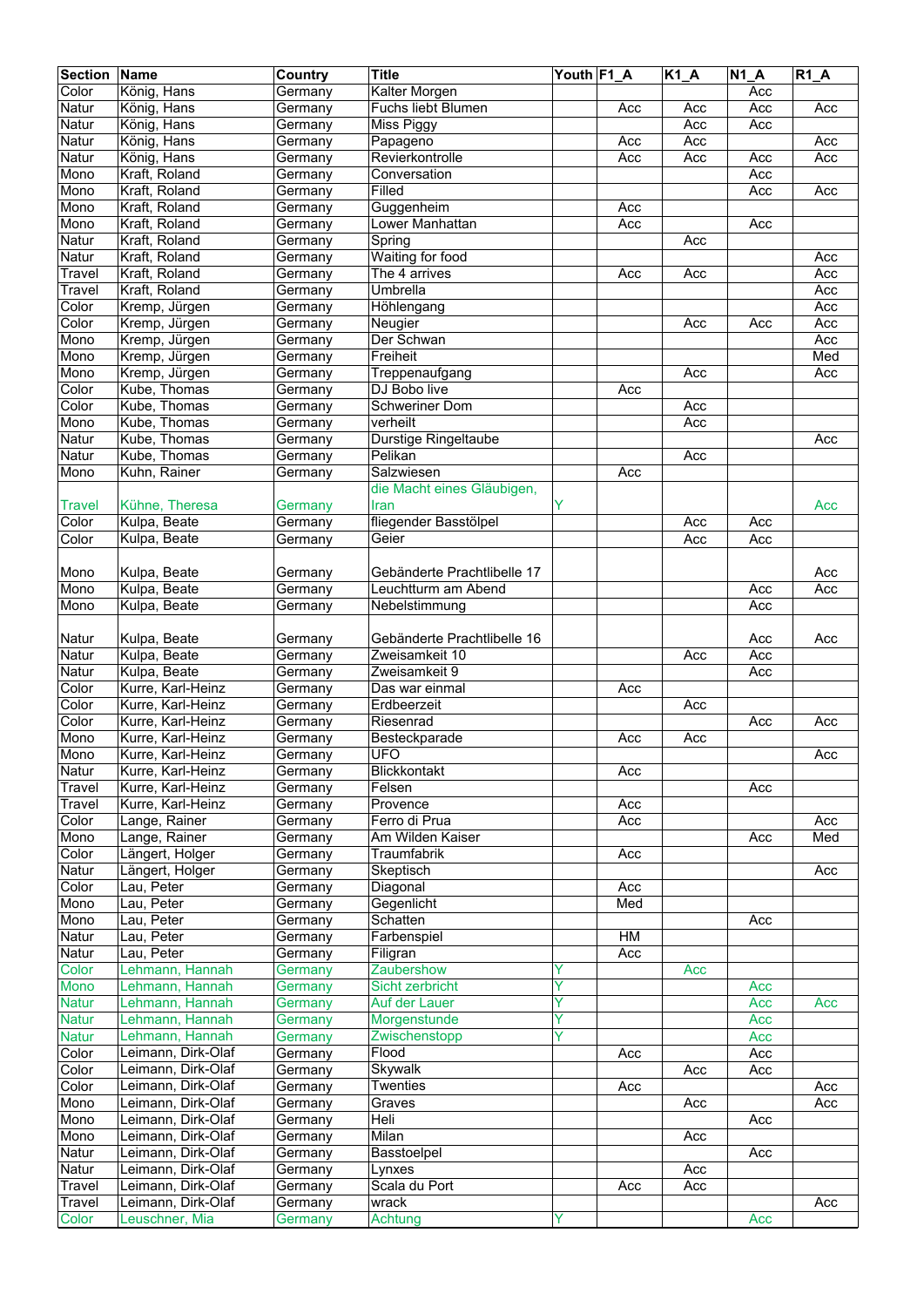| <b>Section</b> | Name                 | Country | <b>Title</b>               | Youth F1_A |     | $K1_A$ | $\overline{N1}A$ | <b>R1 A</b> |
|----------------|----------------------|---------|----------------------------|------------|-----|--------|------------------|-------------|
| Color          | Leyendecker, Peter   | Germany | Industrie                  |            |     | Acc    | Acc              | Acc         |
| Mono           | Leyendecker, Peter   | Germany | <b>History Lesson SW</b>   |            | Acc |        |                  |             |
| Natur          | Leyendecker, Peter   | Germany | Slot Canyon #5             |            | Acc |        |                  | Acc         |
| Color          | Lief, Thomas         | Germany | Morgenstunde               |            |     |        | Acc              |             |
| Color          | Lief, Thomas         |         | San Bartolomeo             |            |     |        | Acc              | Acc         |
|                |                      | Germany |                            |            |     |        |                  |             |
| Mono           | Lief, Thomas         | Germany | Steinwall                  |            | Acc |        |                  |             |
| Mono           | Lief, Thomas         | Germany | Winterwald                 |            |     |        |                  | Acc         |
| Travel         | Lief, Thomas         | Germany | Rustico                    |            | Acc | Acc    | Acc              |             |
| Color          | Loch, Ludwig         | Germany | Schlammschlacht            |            | Acc | Acc    | Acc              | Acc         |
| Color          | Loch, Ludwig         | Germany | Synchron                   |            |     | Acc    |                  |             |
| Mono           | Loch, Ludwig         | Germany | Metz 24                    |            |     | Acc    | Acc              | Acc         |
| Mono           | Loch, Ludwig         | Germany | Water gush                 |            | Acc | Acc    |                  |             |
| Natur          | Loch, Ludwig         | Germany | Landing                    |            |     |        |                  | Acc         |
| Natur          | Loch, Ludwig         | Germany | Swan babies                |            |     |        |                  | Acc         |
| Color          | Loddenkemper, Frank  | Germany | Burj Khalifa               |            | Acc | Med    | Acc              | Acc         |
| Color          | Loddenkemper, Frank  | Germany | Dubai Hawk                 |            |     | Acc    | Acc              | H M         |
| Color          | Loddenkemper, Frank  | Germany | Dubai Metro 2              |            |     | Acc    | Acc              | Acc         |
|                |                      |         |                            |            |     |        |                  |             |
| Color          | Loddenkemper, Frank  | Germany | James-Simon-Galerie Berlin |            |     |        | Acc              | Acc         |
| Mono           | Loddenkemper, Frank  | Germany | <b>DU-Railroad Bridge</b>  |            |     | Acc    | Acc              | Acc         |
|                |                      |         | Marie-Elisabeth-Lüders-    |            |     |        |                  |             |
|                |                      |         |                            |            |     |        |                  |             |
| Mono           | Loddenkemper, Frank  | Germany | Haus                       |            |     |        | Acc              | <b>FIAP</b> |
| Mono           | Loddenkemper, Frank  | Germany | <b>NY Stairs</b>           |            | Acc | HM     | <b>FIAP</b>      | Acc         |
| Mono           | Loddenkemper, Frank  | Germany | $\overline{Q_1}$           |            | Acc | Acc    |                  | Acc         |
| Color          | Loroch, Christian    | Germany | Auf dem Weg zur Arbeit     |            |     |        | Acc              |             |
| Color          | Ludwig, Dirk         | Germany | Darya Digital Art          |            | Acc | HM     |                  |             |
| Color          | Ludwig, Dirk         | Germany | <b>Golden Portrait</b>     |            | Acc | Acc    |                  | Acc         |
| Color          | Ludwig, Dirk         | Germany | Mann mit Kippe             |            |     |        |                  | Acc         |
| Color          | Ludwig, Dirk         | Germany | On the orange Wall         |            | Acc | Acc    |                  | Acc         |
| Mono           | Ludwig, Dirk         | Germany | <b>Bearded Man</b>         |            | Acc |        | Acc              |             |
| Mono           | Ludwig, Dirk         | Germany | Woman in the Rock          |            | Acc |        |                  |             |
| Mono           | Ludwig, Dirk         | Germany | Woman on the Bed           |            |     | Acc    |                  | Acc         |
| Natur          | Ludwig, Dirk         | Germany | <b>Tree Root</b>           |            |     | Acc    |                  |             |
|                |                      | Germany | At the Carnival in Venice  |            |     | Acc    |                  |             |
| Travel         | Ludwig, Dirk         |         |                            |            |     |        |                  |             |
| Travel         | Ludwig, Dirk         | Germany | Blue Hour in the Bretagne  |            |     | Acc    |                  | Acc         |
| Color          | Ludwig, Peter        | Germany | <b>Badestrand</b>          |            |     |        | Acc              |             |
| Color          | Ludwig, Peter        | Germany | beach XXI                  |            |     |        | Acc              |             |
| Mono           | Ludwig, Peter        | Germany | cyclist                    |            |     | Acc    |                  |             |
| Color          | Luetzen, Joern       | Germany | dodge diplomat police      |            |     | Acc    |                  |             |
| Mono           | Luetzen, Joern       | Germany | spring                     |            |     | Acc    |                  | Acc         |
| Natur          | Luetzen, Joern       | Germany | approaching                |            |     |        | Acc              |             |
| Natur          | Luetzen, Joern       | Germany | trouble                    |            |     | Acc    | Acc              |             |
| Color          | Mag, Uta             | Germany | Dachboden                  |            |     |        |                  | Acc         |
| Color          | Mag, Uta             | Germany | Ton in Ton                 |            | Acc | Acc    |                  |             |
| Mono           | Mag, Uta             | Germany | Frank L                    |            |     |        |                  | Acc         |
| Mono           | Mag, Uta             | Germany | Jazzrausch                 |            | Acc | Acc    | Acc              | Acc         |
| Travel         | Mag, Uta             | Germany | Opernabend                 |            |     | Acc    |                  | Acc         |
| Travel         | Mag, Uta             | Germany | Römö-Idyll                 |            |     |        | Acc              | Acc         |
|                |                      |         | SIN-Skyline                |            |     |        |                  |             |
| Travel         | Mag, Uta             | Germany |                            |            |     | Acc    |                  |             |
| Travel         | Mages, Jürgen        | Germany | Eingang Königssee          |            |     | Acc    |                  |             |
| Travel         | Mages, Jürgen        | Germany | Verbotene Stadt            |            |     | Acc    | Acc              |             |
| Travel         | Mages, Jürgen        | Germany | Verstrahorn in Wolken      |            |     |        | Acc              |             |
| Color          | Maurer, Karola       | Germany | Wer stört                  |            |     |        | Acc              |             |
| Color          | Maurer, Karola       | Germany | Winterlicht                |            |     |        | Acc              |             |
| Color          | Mendel, Joseph       | Germany | <b>Blickkontakt</b>        | Y          | Acc |        |                  |             |
| Color          | Mendel, Joseph       | Germany | g                          | Y          |     |        | Acc              |             |
| Mono           | Mendel, Joseph       | Germany | Erhaben                    | Y          |     |        | Acc              | Acc         |
| Mono           | Mendel, Joseph       | Germany | <b>Hygiene</b>             | Ÿ          |     |        | Acc              |             |
| Color          | Messerschmidt, Jakob | Germany | daydream                   |            | Acc | Acc    | Acc              |             |
| Color          | Messerschmidt, Jakob | Germany | load once please           |            | Acc |        |                  | Acc         |
| Color          | Messerschmidt, Jakob | Germany | sample                     |            | Acc | Acc    |                  |             |
| Mono           | Messerschmidt, Jakob | Germany | Nadine                     |            |     |        |                  | Acc         |
| Mono           | Messerschmidt, Jakob | Germany | Schwarzeck                 |            | Acc |        | Acc              |             |
| Color          | Meyer, Mattis        | Germany | Food                       | Y          |     |        | Acc              | Acc         |
| Color          | Meyerhöfer, Gabriele | Germany | castle stairs              |            |     |        | HM               | Acc         |
|                |                      |         | Home Office 01             |            |     |        |                  |             |
| Color          | Meyerhöfer, Gabriele | Germany |                            |            |     |        | Acc              |             |
| Color          | Meyerhöfer, Gabriele | Germany | Stairs with elevator       |            | Acc | Acc    | Acc              | Acc         |
| Color          | Meyerhöfer, Gabriele | Germany | trapez 01                  |            |     |        |                  | Acc         |
| Mono           | Meyerhöfer, Gabriele | Germany | <b>MKM 01</b>              |            |     | HM     | Med              | Acc         |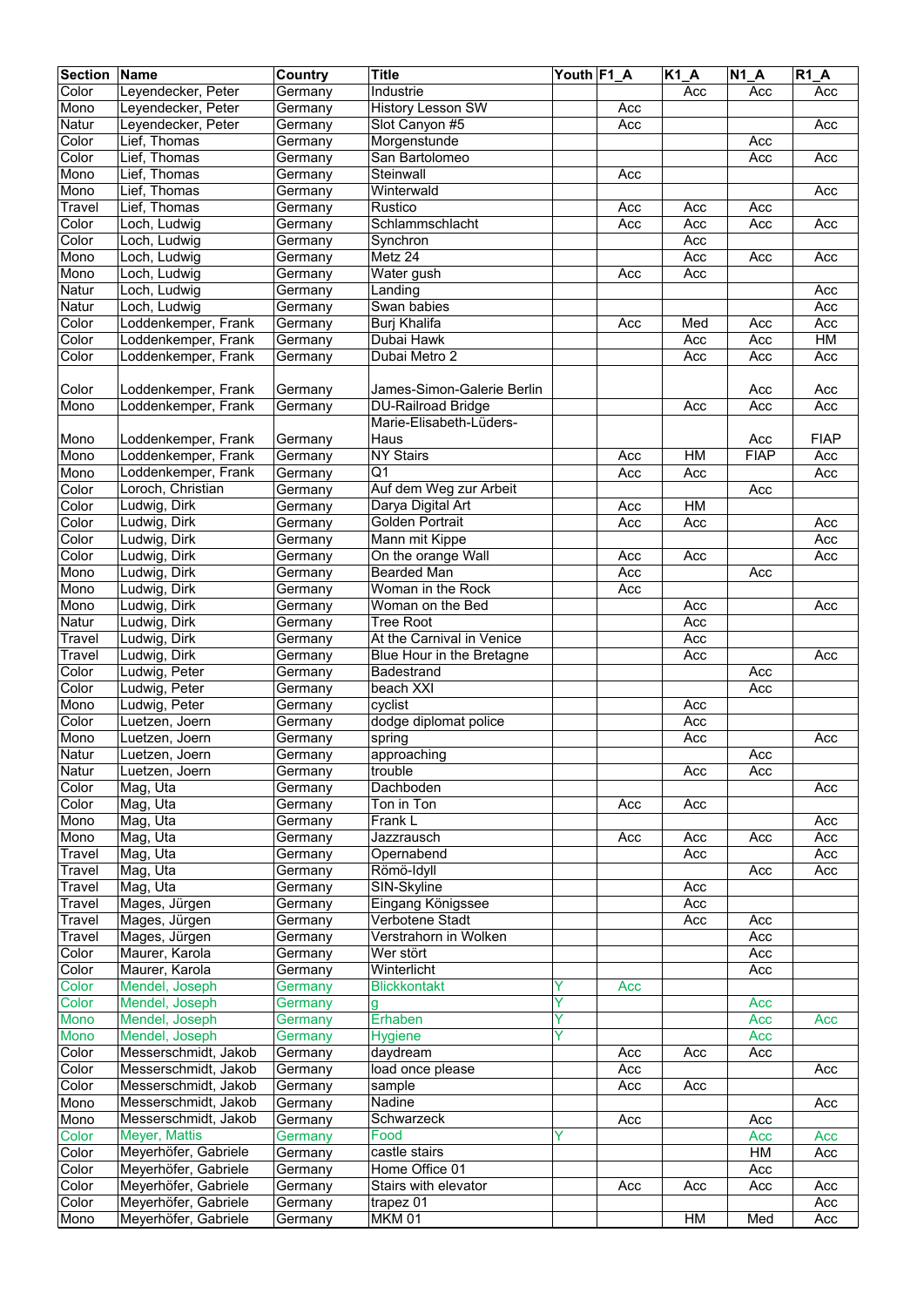| <b>Section Name</b> |                      | <b>Country</b> | <b>Title</b>               | Youth F1_A |     | $K1_A$ | $\overline{N1}A$ | <b>R1 A</b> |
|---------------------|----------------------|----------------|----------------------------|------------|-----|--------|------------------|-------------|
| Mono                | Meyerhöfer, Gabriele | Germany        | <b>MKM 06</b>              |            |     |        | Acc              | Acc         |
| <b>Natur</b>        | Meyerhöfer, Gabriele | Germany        | bärlauch                   |            | Acc |        |                  |             |
| Travel              | Meyerhöfer, Gabriele | Germany        | bridge to the dome         |            |     | Acc    | Acc              |             |
| Travel              | Meyerhöfer, Gabriele | Germany        | exelent store              |            | Acc |        | Acc              | Acc         |
|                     | Meyerhöfer, Gabriele |                | Kranhaus                   |            | Acc |        |                  |             |
| Travel              | Meyerhöfer, Gabriele | Germany        | W <sub>03</sub>            |            |     |        |                  |             |
| Travel              |                      | Germany        |                            |            | Acc | Acc    |                  |             |
| Color               | Mock, Klaus          | Germany        | Digitalisierung            |            | Acc |        |                  |             |
| Travel              | Mock, Klaus          | Germany        | Corona Musik               |            |     |        | Acc              | Acc         |
| Travel              | Mock, Klaus          | Germany        | Samaritaine                |            | Acc | Acc    |                  | Acc         |
| Color               | Möllgaard, Hendrik   | Germany        | Bridge to nowhere          |            |     |        |                  | Acc         |
| Color               | Möllgaard, Hendrik   | Germany        | Frühstück im Nebel         |            |     |        |                  | Acc         |
| Color               | Möllgaard, Hendrik   | Germany        | LaPaDu Nights 2            |            | Acc | Acc    |                  |             |
| Color               | Möllgaard, Hendrik   | Germany        | Parkplatzsuche             |            |     |        |                  | Acc         |
| Mono                | Möllgaard, Hendrik   | Germany        | Angular Blues_1            |            | Acc | Acc    | Med              | Acc         |
| Mono                | Möllgaard, Hendrik   | Germany        | Cosy                       |            | Acc |        |                  | Acc         |
| Natur               | Möllgaard, Hendrik   | Germany        | Bitte nicht streicheln.jpg |            |     |        | Acc              |             |
| Travel              | Möllgaard, Hendrik   | Germany        | Frankfurt alt und neu      |            | Acc |        |                  |             |
| Travel              | Möllgaard, Hendrik   | Germany        | Obertrave Night Lights     |            |     |        | Acc              |             |
| Color               | Molter, Sonja        | Germany        | <b>Backlights</b>          |            | Acc | Acc    | Acc              | Acc         |
| Color               |                      |                | Gateway                    |            |     |        |                  |             |
|                     | Molter, Sonja        | Germany        |                            |            | Acc |        |                  |             |
| Color               | Molter, Sonja        | Germany        | In the Middle              |            | Acc | Acc    |                  | Acc         |
| Color               | Molter, Sonja        | Germany        | Tea House                  |            |     |        |                  | Acc         |
| Mono                | Molter, Sonja        | Germany        | Fog at West Beach          |            |     | Acc    |                  |             |
| Mono                | Molter, Sonja        | Germany        | Pumps in Sphere            |            | Acc | Acc    | HM               | Acc         |
| Mono                | Molter, Sonja        | Germany        | Snowstorm                  |            |     |        | Acc              | Acc         |
| Mono                | Molter, Sonja        | Germany        | Trainstation               |            |     |        | Acc              |             |
| Natur               | Molter, Sonja        | Germany        | <b>Atlantic Coast</b>      |            |     |        | Acc              |             |
| Travel              | Molter, Sonja        | Germany        | 54 Degree North            |            | Acc | Acc    | Med              | Acc         |
| Travel              | Molter, Sonja        | Germany        | Lost Place                 |            | Acc |        | Acc              |             |
| Travel              | Molter, Sonja        | Germany        | <b>Winter Silence</b>      |            |     |        |                  | Acc         |
| Color               | Moraht, Mona         | Germany        | Feuersalamander            |            | Acc |        |                  |             |
| Color               | Moraht, Mona         | Germany        | Selenter See               |            | Acc |        | Acc              | Acc         |
| Color               | Moraht, Mona         | Germany        | the fog                    |            | Acc |        |                  | Acc         |
| Mono                | Moraht, Mona         |                |                            |            | Acc |        | Acc              | Acc         |
|                     |                      | Germany        | Insel der Jugend           |            |     |        |                  |             |
| Mono                | Moraht, Mona         | Germany        | Kapelle                    |            |     |        | Acc              |             |
| Mono                | Moraht, Mona         | Germany        | Nordsee                    |            |     |        | Acc              |             |
| Natur               | Moraht, Mona         | Germany        | Bläuling                   |            |     |        | Acc              |             |
| Natur               | Moraht, Mona         | Germany        | Küchenschelle              |            | H M |        |                  |             |
| Natur               | Moraht, Mona         | Germany        | Stelzenläufer              |            | Acc | Acc    |                  |             |
| Natur               | Moraht, Mona         | Germany        | Zwietracht                 |            | HM  |        | Med              | Acc         |
| Travel              | Moraht, Mona         | Germany        | Catedral de Palma          |            |     |        | Acc              |             |
| Travel              | Moraht, Mona         | Germany        | Manarola                   |            | HM  | Acc    |                  | Acc         |
| Travel              | Moraht, Mona         | Germany        | Slowenische Kirche         |            | Acc | HM     | GPU              | Acc         |
| Travel              | Moraht, Mona         | Germany        | Val d'Orcia                |            |     | Acc    | Acc              |             |
|                     |                      |                | Exzenterhaus               |            |     |        |                  |             |
| Color               | Mottyll, Günter      | Germany        | Universitätsstrasse        |            |     |        |                  | Acc         |
| Mono                | Mottyll, Günter      | Germany        | Bochum Bergbaumuseum       |            |     | Acc    |                  |             |
| Color               | Müller, Erhard       | Germany        | Bürgerhaus                 |            | Acc |        | Acc              |             |
| Color               | Müller, Erhard       |                | document                   |            |     |        |                  |             |
|                     |                      | Germany        | Rostblüte                  |            | Acc |        |                  |             |
| Color               | Müller, Erhard       | Germany        |                            |            |     | Acc    |                  | Acc         |
| Mono                | Müller, Erhard       | Germany        | Tequilla                   |            | Acc | Acc    | Acc              |             |
| Color               | Müller, Rainer       | Germany        | Hello                      |            |     | Acc    | Acc              |             |
| Color               | Müller, Rainer       | Germany        | schau mir in die Augen     |            |     | Acc    | Acc              | Acc         |
| Color               | Müller, Rainer       | Germany        | Wegelnburg                 |            | Acc |        | Acc              |             |
| Mono                | Müller, Rainer       | Germany        | Fundstück                  |            | Acc |        |                  |             |
| Mono                | Müller, Rainer       | Germany        | Manhattan                  |            | Acc |        | Acc              | Acc         |
| Mono                | Müller, Rainer       | Germany        | perspective                |            | Acc |        | Acc              | Acc         |
| Natur               | Müller, Rainer       | Germany        | cry                        |            |     |        |                  | Med         |
| Natur               | Müller, Rainer       | Germany        | <b>Drops</b>               |            |     | Acc    |                  |             |
| Natur               | Müller, Rainer       | Germany        | schau mich an              |            |     | Acc    | Acc              |             |
| Travel              | Müller, Rainer       | Germany        | Oculus                     |            | Acc | Acc    | Acc              |             |
| Travel              | Müller, Rainer       | Germany        | Pfälzer Wald               |            |     |        | Acc              |             |
| Travel              | Müller, Rainer       |                | von oben                   |            | Acc | Acc    | Acc              |             |
|                     |                      | Germany        |                            |            |     |        |                  |             |
| Color               | Müller, Theresia     | Germany        | aufsteigend                |            |     | Acc    | Acc              | Acc         |
| Color               | Müller, Theresia     | Germany        | Lieblingsfarbe             |            | Acc | Acc    | Acc              | Acc         |
| Mono                | Müller, Theresia     | Germany        | Blender                    |            |     | Acc    | Acc              | Acc         |
| Travel              | Müller, Theresia     | Germany        | Handbremse                 |            |     |        |                  | Acc         |
| Color               | Nehls, Sabine        | Germany        | Coffee break               |            |     | Acc    | Acc              | Acc         |
| Color               | Nehls, Sabine        | Germany        | Psst                       |            |     |        | Acc              |             |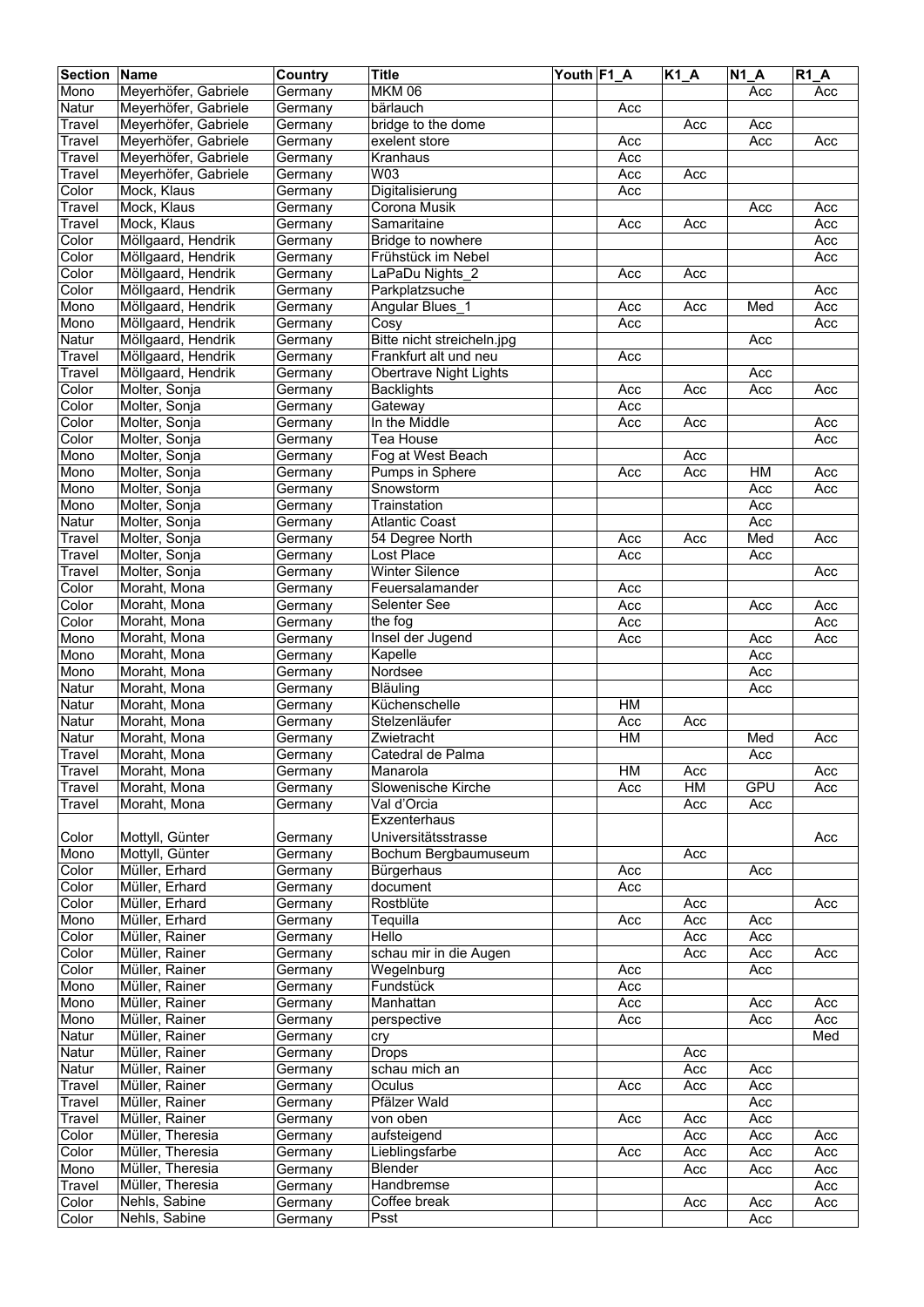| <b>Section</b> | Name                  | Country | <b>Title</b>               | Youth F1_A |     | $K1_A$ | $N1_A$ | R1A |
|----------------|-----------------------|---------|----------------------------|------------|-----|--------|--------|-----|
| Color          | Nehls, Sabine         | Germany | Sunny                      |            |     | Acc    |        | Acc |
| Color          | Nehls, Sabine         | Germany | White tulip                |            |     |        |        | Acc |
| Travel         | Nehls, Sabine         | Germany | <b>Bastei</b>              |            |     |        | Acc    |     |
| Natur          | Nellissen, Iris       | Germany | Kaeferduo                  |            | Acc |        |        |     |
| Color          | Neuba, Adam           | Germany | <b>After Raining</b>       |            | H M | Acc    |        |     |
|                |                       |         |                            |            |     |        |        |     |
| Color          | Neuba, Adam           | Germany | In Gedanken versunken      |            |     | Acc    | Acc    | Acc |
| Color          | Neuba, Adam           | Germany | Introspectus               |            | Acc |        |        |     |
| Color          | Neuba, Adam           | Germany | Spot An!                   |            |     |        | Acc    |     |
| Mono           | Neuba, Adam           | Germany | Balanced                   |            | Acc | Acc    |        | Med |
| Mono           | Neuba, Adam           | Germany | Centric                    |            |     |        |        | Acc |
| Mono           | Neuba, Adam           | Germany | Gravitation                |            |     | Acc    |        |     |
| Mono           | Neuba, Adam           | Germany | Lieblingsplatz             |            | Acc | Acc    |        |     |
|                |                       |         |                            |            |     |        |        |     |
| Color          | Nitzschmann, Burghard | Germany | 30 Spitze                  |            |     | Acc    | Acc    | Acc |
|                |                       |         |                            |            |     |        |        |     |
| Color          | Nitzschmann, Burghard | Germany | Ich bin traurig            |            | Acc |        | Acc    | HM  |
|                |                       |         |                            |            |     |        |        |     |
| Color          | Nitzschmann, Burghard | Germany | Komme gleich wieder        |            |     |        | Acc    |     |
|                |                       |         |                            |            |     |        |        |     |
|                |                       | Germany |                            |            |     |        |        |     |
| Color          | Nitzschmann, Burghard |         | Sonnenschutz               |            |     |        | Acc    | Acc |
|                |                       |         |                            |            |     |        |        |     |
| Mono           | Nitzschmann, Burghard | Germany | 20 Uhr ist ok              |            |     | Acc    | Acc    | Acc |
|                |                       |         |                            |            |     |        |        |     |
| Mono           | Nitzschmann, Burghard | Germany | Es klemmt                  |            | Acc | Acc    | Acc    |     |
|                |                       |         |                            |            |     |        |        |     |
| Mono           | Nitzschmann, Burghard | Germany | LED                        |            | Med |        |        | Acc |
|                |                       |         |                            |            |     |        |        |     |
| Mono           | Nitzschmann, Burghard | Germany | Warten                     |            |     | Acc    |        |     |
|                |                       |         |                            |            |     |        |        |     |
| Natur          | Nitzschmann, Burghard | Germany | Putzstunde                 |            |     | Acc    |        |     |
|                |                       |         |                            |            |     |        |        |     |
| <b>Travel</b>  | Nitzschmann, Burghard | Germany | Besetzt                    |            |     | Acc    | Acc    | Acc |
|                |                       |         |                            |            |     |        |        |     |
| <b>Travel</b>  | Nitzschmann, Burghard | Germany | Leicht stürmisch           |            |     | Acc    | Acc    | HM  |
|                |                       |         |                            |            |     |        |        |     |
|                |                       |         |                            |            |     |        |        |     |
| Travel         | Nitzschmann, Burghard | Germany | Strandkorbballett          |            |     |        |        | Acc |
| Color          | Nöth, Lothar          | Germany | Fliegender Bogen           |            | Acc | Acc    |        | Acc |
| Mono           | Nöth, Lothar          | Germany | Engel                      |            | Acc |        | Acc    |     |
| Mono           | Nöth, Lothar          | Germany | Maschinist                 |            | Med |        |        |     |
| Mono           | Nöth, Lothar          | Germany | Nach oben                  |            | Acc |        | Acc    |     |
| Mono           | Nöth, Lothar          | Germany | Zwilling                   |            | Acc |        | Acc    | Acc |
| Natur          | Nöth, Lothar          | Germany | Aufpasser                  |            | Acc |        |        |     |
| Natur          | Nöth, Lothar          | Germany | Echsenmodel                |            | Acc |        |        |     |
| Travel         | Nöth, Lothar          | Germany | Eingang                    |            | Acc |        | Acc    |     |
| Travel         | Nöth, Lothar          | Germany | Sandtransport              |            | Acc |        |        |     |
| Mono           | Ott, Heiner           | Germany | Canal                      |            |     | Acc    |        | Acc |
| Mono           | Ott, Heiner           | Germany | Untergang                  |            |     |        |        | Acc |
| Travel         | Otto, Hans-Peter      | Germany | biblisch                   |            |     |        | Acc    |     |
| Travel         | Otto, Hans-Peter      | Germany | Eissalon                   |            | Acc |        |        | Acc |
| Travel         | Otto, Hans-Peter      | Germany | Jangada                    |            |     |        |        | Acc |
| Travel         | Otto, Hans-Peter      | Germany | Varanasi                   |            |     |        |        | Acc |
| Color          | Paramonti, Michael    | Germany | Das Anglerboot             |            |     |        | Acc    |     |
| Color          | Paramonti, Michael    | Germany | <b>Lucky Boy</b>           |            |     |        | Acc    | Acc |
| Color          | Paramonti, Michael    |         | <b>Schloss Staufenberg</b> |            |     |        |        | Acc |
|                |                       | Germany |                            |            |     |        |        |     |
| Natur          | Paramonti, Michael    | Germany | Der Moosbaum               |            | Acc |        |        |     |
| Natur          | Paramonti, Michael    | Germany | Herbstwald                 |            |     | Acc    |        |     |
| Travel         | Paramonti, Michael    | Germany | Children of Burma          |            |     |        |        | Acc |
| Travel         | Paramonti, Michael    | Germany | Die alte Mühle             |            | Acc | Acc    |        |     |
| Travel         | Paramonti, Michael    | Germany | Morgennebel in China       |            |     |        | Acc    |     |
| Travel         | Paramonti, Michael    | Germany | Vulcano                    |            | Acc |        | Acc    | Acc |
| Color          | Parentin, Peter       | Germany | Der Aufreger               |            |     |        | Acc    |     |
| Color          | Parentin, Peter       | Germany | Schulterwurf               |            |     | Acc    |        |     |
| Color          | Parentin, Peter       | Germany | Steinadler                 |            |     |        | Acc    |     |
| Color          | Paul, Helmut          | Germany | No Entry                   |            | Acc |        | Acc    | Acc |
| Color          | Paul, Helmut          | Germany | Stairway 2                 |            | Acc | Acc    | Acc    |     |
| Color          | Paul, Helmut          | Germany | The Organ                  |            |     | Acc    | Acc    |     |
| Mono           | Paul, Helmut          | Germany | <b>Black Church</b>        |            |     | Acc    | Acc    |     |
| Mono           | Paul, Helmut          | Germany | Sharp Corner bw            |            |     |        | Acc    | Acc |
| Mono           | Paul, Helmut          | Germany | Vestrahorn Beach           |            |     |        |        | Acc |
|                |                       |         |                            |            |     |        |        |     |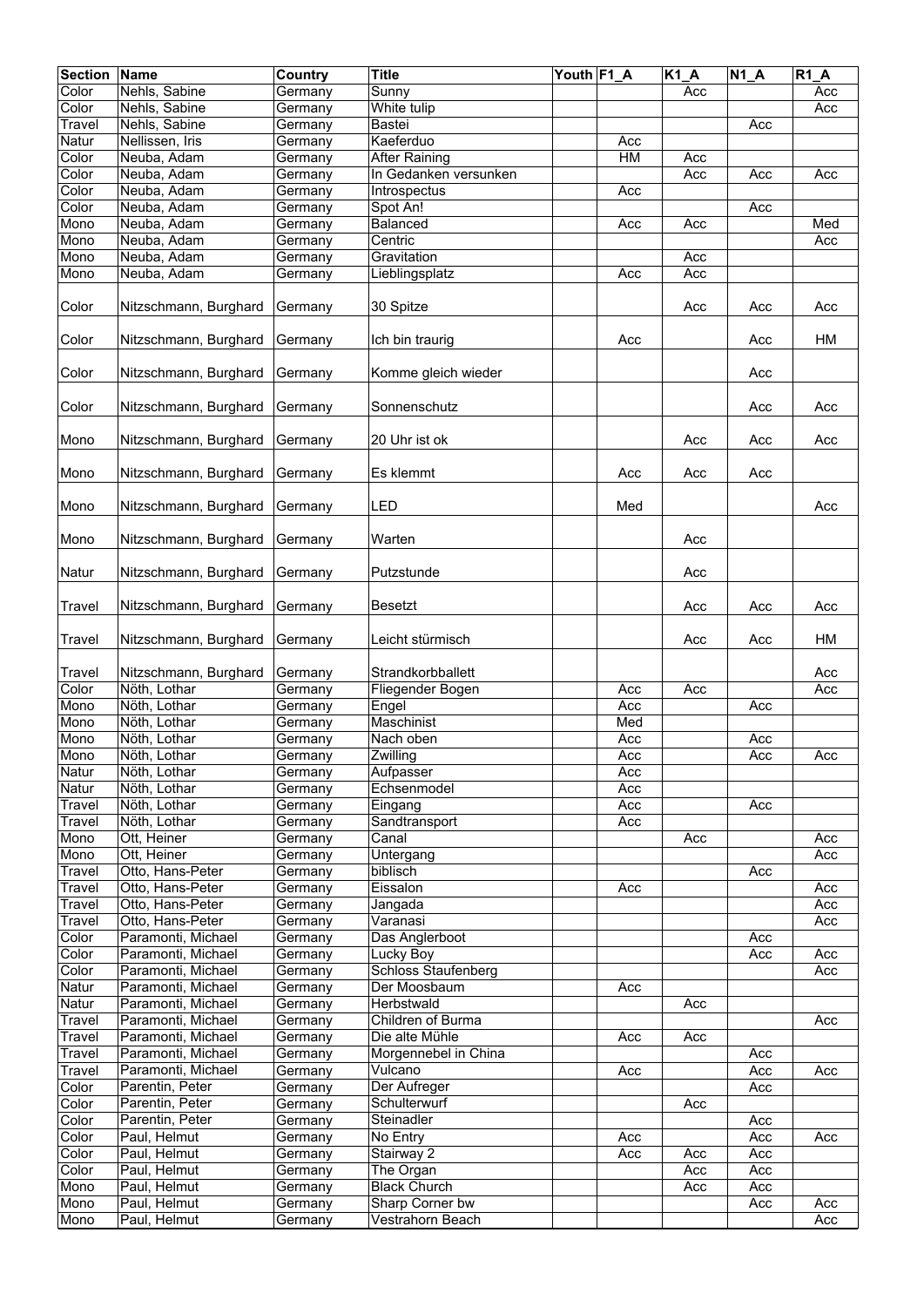| <b>Section</b> | Name                 | <b>Country</b>     | <b>Title</b>               | Youth F1 A |     | <b>K1 A</b> | $N1_A$ | <b>R1 A</b> |
|----------------|----------------------|--------------------|----------------------------|------------|-----|-------------|--------|-------------|
| Natur          | Paul, Helmut         | Germany            | <b>Antelope Wave</b>       |            | Acc | Acc         |        |             |
| Natur          | Paul, Helmut         | Germany            | <b>Grand Prismatic</b>     |            |     |             |        | Acc         |
| Travel         | Paul, Helmut         | Germany            | Grimskirkja                |            |     | Acc         | Acc    |             |
| Travel         | Paul, Helmut         | Germany            | Jökulsarlon Twilight       |            |     |             |        | Acc         |
| Mono           | Paul, Joerg          | Germany            | Hinauf zum Himmel          |            |     | Acc         |        |             |
| Travel         | Paul, Joerg          | Germany            | Abfahrt                    |            |     | Acc         |        | Acc         |
|                |                      |                    |                            |            |     |             |        |             |
| Travel         | Paul, Joerg          | Germany            | Arc de Triomphe im Verkehr |            | Acc |             |        | Acc         |
| Travel         | Paul, Joerg          | Germany            | einsamer Strand            |            |     |             |        | Acc         |
| Travel         | Paul, Joerg          | Germany            | Sonnenuntergang            |            |     |             |        | Acc         |
| Color          | Petersohn, Dagmar    | Germany            | 3 Red Balls                |            |     |             | Acc    |             |
| Color          | Petersohn, Dagmar    | Germany            | Hoffnung Hope              |            |     |             |        | Acc         |
| Color          | Petersohn, Dagmar    | Germany            | The Winner Takes It All    |            |     | Acc         | Acc    | Acc         |
| Mono           | Petersohn, Dagmar    | Germany            | <b>Flying Hoofs</b>        |            |     |             | Acc    | Acc         |
| Mono           | Petersohn, Dagmar    | Germany            | <b>Spinning Reels</b>      |            | Acc |             |        |             |
| Mono           | Petersohn, Dagmar    | Germany            | Uups                       |            | Acc | Med         |        | Acc         |
| Mono           | Petersohn, Dagmar    | Germany            | <b>Wooden Rhapsody</b>     |            |     |             |        | Acc         |
| Natur          | Petersohn, Dagmar    | Germany            | <b>Brown Butterfly</b>     |            | Acc |             |        |             |
| Travel         | Petersohn, Dagmar    | Germany            | <b>Budapest At Night</b>   |            |     |             | Acc    |             |
| Mono           | Petersohn, Uwe       | Germany            | Schattenspiel              |            | Acc |             |        |             |
| Color          | Petrasek, Birgit     | Germany            | Araya                      |            | Acc | Acc         | Acc    | Acc         |
| Color          | Petrasek, Birgit     | Germany            | Jellyfish                  |            |     |             |        | Acc         |
| Color          | Petrasek, Birgit     | Germany            | Scharf & lecker            |            |     | Acc         |        |             |
| Color          | Petrasek, Birgit     | Germany            | Verändert schön            |            | Acc | Acc         | Acc    |             |
| Mono           | Petrasek, Birgit     | Germany            | Das schaffen wir           |            | Acc |             | Acc    | Acc         |
| Mono           | Petrasek, Birgit     | Germany            | Stiller Beobachter         |            |     | Acc         |        |             |
| Natur          | Petrasek, Birgit     | Germany            | Wat is'                    |            |     |             | Acc    |             |
| Travel         | Petrasek, Birgit     | Germany            | Arc de Triomphe 2021       |            |     |             | Acc    |             |
| Travel         | Petrasek, Birgit     | Germany            | <b>Tausend Lichter</b>     |            | Acc | Acc         | Acc    |             |
| Travel         | Petrasek, Birgit     | Germany            | Wildhüter                  |            |     |             |        | Acc         |
| Color          | Pinkl, Albert J.     | Germany            | Hands                      |            | Acc |             | Acc    | Acc         |
| Color          | Pinkl, Albert J.     | Germany            | Reserved                   |            |     | Acc         | Acc    |             |
| Color          | Pinkl, Albert J.     | Germany            | Three men upwards          |            |     |             |        | Acc         |
| Color          | Pinkl, Albert J.     | Germany            | Wet shadow play            |            |     |             |        | Acc         |
| Mono           | Pinkl, Albert J.     | Germany            | Rowers                     |            |     |             | Acc    |             |
| Mono           | Pinkl, Albert J.     | Germany            | Saarpolygon                |            | Acc |             |        | Acc         |
| Mono           | Pinkl, Albert J.     | Germany            | Spiral staircase           |            | Acc | Acc         | Acc    | Acc         |
| Mono           | Pinkl, Albert J.     | Germany            | Still got the blues        |            | Acc | Acc         | Acc    | Acc         |
| Natur          | Pinkl, Albert J.     | Germany            | <b>Blooming pulsatilla</b> |            | Acc |             |        |             |
| Natur          | Pinkl, Albert J.     | Germany            | Bluish on bloom            |            |     |             | Acc    |             |
| Natur          | Pinkl, Albert J.     | Germany            | Great green bush cricket   |            |     | Acc         | Acc    |             |
| Natur          | Pinkl, Albert J.     | Germany            | <b>Red Dragonfly</b>       |            |     | Acc         | Acc    |             |
| Travel         | Pinkl, Albert J.     | Germany            | Coast of Funchal           |            |     |             | Acc    |             |
| Travel         | Pinkl, Albert J.     | Germany            | London City with St. Pauls |            |     |             | Acc    |             |
| Travel         | Pinkl, Albert J.     | Germany            | London view                |            |     |             | Acc    |             |
| Color          | Plorin, Peter        | Germany            | Chianti Eye                |            | Acc | HM          |        | Med         |
| Color          | Plorin, Peter        | Germany            | <b>Rainbow Dreams</b>      |            | Acc |             |        | Acc         |
| Mono           | Plorin, Peter        | Germany            | El Cremoso                 |            | Acc | Acc         | Acc    | Acc         |
| Mono           | Plorin, Peter        | Germany            | The White One              |            | Acc |             | Acc    | Acc         |
| Travel         | Plorin, Peter        | Germany            | The Drinking Hippo         |            | Acc | Acc         |        | Acc         |
|                |                      |                    | The Flyer over Yesnarby    |            |     |             |        |             |
| Travel         | Plorin, Peter        | Germany            | Castle                     |            |     | Acc         | Acc    |             |
| Travel         | Plorin, Peter        | Germany            | The Observer from Duntulm  |            |     | Acc         | Acc    | Acc         |
| Travel         | Plorin, Peter        | Germany            | Wedingluck at Glen Coe     |            | Acc |             | Acc    | Acc         |
| Color          | Poell, Juergen       | Germany            | Bergbaumuseum 2722         |            | Acc |             |        |             |
| Color          | Poell, Juergen       | Germany            | foodart                    |            | Acc |             |        |             |
| Color          | Poell, Juergen       | Germany            | Nordstrand                 |            |     | Acc         | Acc    |             |
|                |                      |                    | Gehryhaeuser Duesseldorf   |            |     |             |        |             |
| Mono           | Poell, Juergen       |                    |                            |            |     |             |        |             |
| Mono           | Poell, Juergen       | Germany<br>Germany | mc<br>Treppe Hyatt mc      |            | Acc | Acc         |        | Acc<br>Acc  |
|                |                      |                    |                            |            |     |             |        |             |
| Natur          | Poell, Juergen       | Germany            | Libelle                    |            | Acc |             |        |             |
| Natur          | Poell, Juergen       | Germany            | young gray seal 2          |            | Acc |             | Acc    |             |
| Travel         | Poell, Juergen       | Germany            | Irland 0217                |            |     | Acc         | Acc    |             |
| Travel         | Poell, Juergen       | Germany            | Irland 1637                |            |     |             | Acc    |             |
| Color          | Pötters, Joana Sofie | Germany            | <b>Oldtimer Detail</b>     | Y<br>Ÿ     | Acc |             |        |             |
| <b>Mono</b>    | Pötters, Joana Sofie | Germany            | Mercedeszeichen            | Y          | Acc |             |        |             |
| <b>Natur</b>   | Pötters, Joana Sofie | Germany            | Schmetterling              |            |     |             | Acc    |             |
| <b>Travel</b>  | Pötters, Joana Sofie | Germany            | Corte Gafo de Cima         | ٧          |     |             | Acc    |             |
| Travel         | Pötters, Joana Sofie | Germany            | Venedig                    |            | Acc |             |        |             |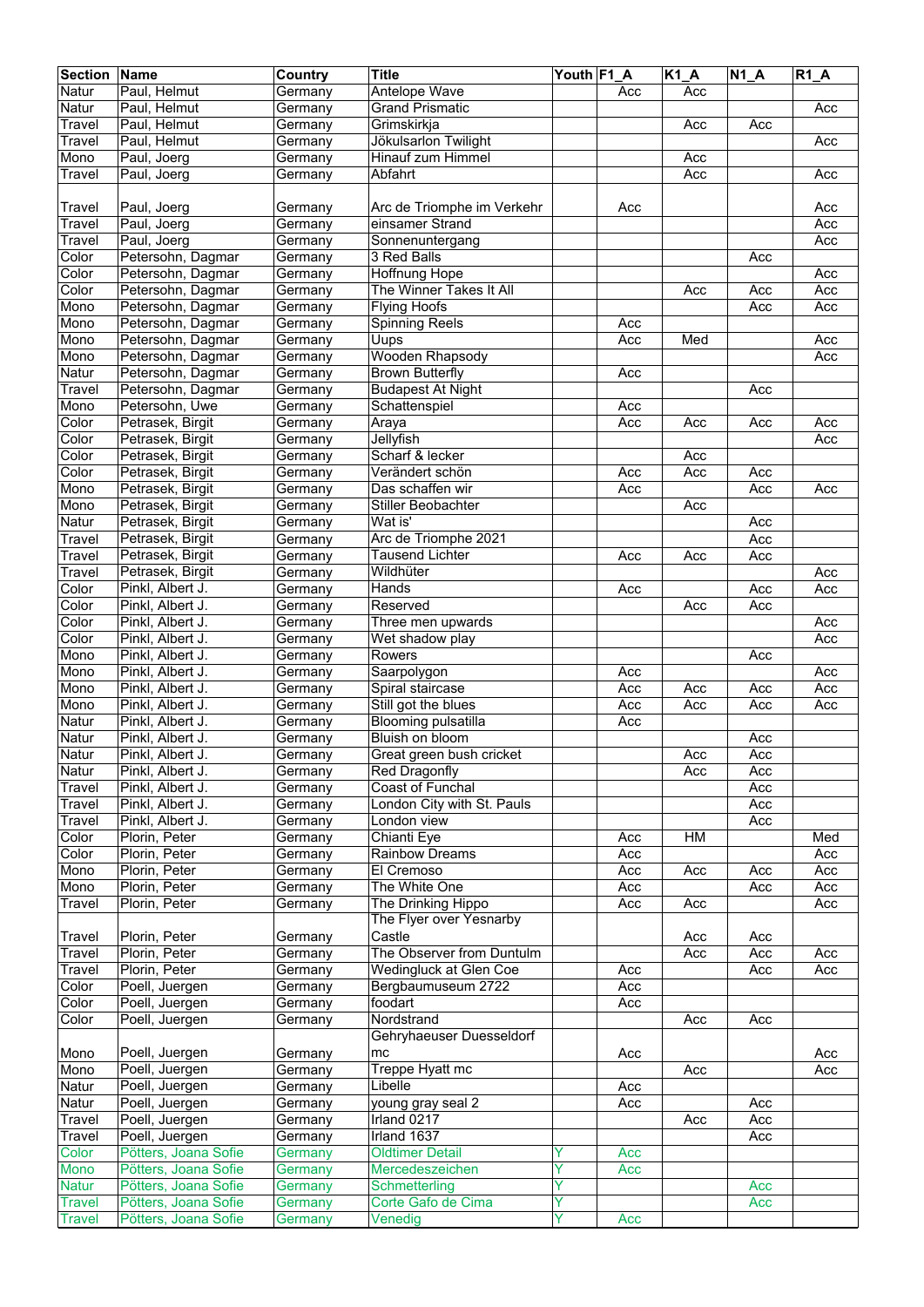| <b>Section</b> | <b>Name</b>         | <b>Country</b> | <b>Title</b>             | Youth F1 A |     | $\overline{K1}A$ | $N1_A$      | $R1_A$ |
|----------------|---------------------|----------------|--------------------------|------------|-----|------------------|-------------|--------|
| Color          | Prautzsch, Uta      | Germany        | Die blaue Tür            |            |     |                  |             | Acc    |
|                |                     |                | Hinter verschlossenen    |            |     |                  |             |        |
| Color          | Prautzsch, Uta      | Germany        | Trüren                   |            |     |                  | Acc         |        |
| Color          | Prautzsch, Uta      | Germany        | Rund und eckig           |            |     |                  |             | Acc    |
| Natur          | Prautzsch, Uta      | Germany        | Moreno Gletscher         |            |     |                  | Acc         |        |
|                | Prautzsch, Uta      |                |                          |            |     |                  |             |        |
| Travel         |                     | Germany        | Comer See                |            |     |                  | Acc         |        |
|                |                     |                | Rosemarie Prediger       |            |     |                  |             |        |
| Color          | Prediger, Rosemarie | Germany        | Farbenspiel              |            | Acc |                  |             |        |
|                |                     |                | Rosemarie Prediger Klare |            |     |                  |             |        |
| Color          | Prediger, Rosemarie | Germany        | Linien                   |            | Acc |                  |             |        |
|                |                     |                | Rosemarie Prediger       |            |     |                  |             |        |
| Color          | Prediger, Rosemarie | Germany        | Treppenhaus              |            | Acc |                  |             |        |
|                |                     |                | Rosemarie Prediger       |            |     |                  |             |        |
| Mono           | Prediger, Rosemarie |                | <b>Durchblick</b>        |            | Acc |                  |             |        |
|                |                     | Germany        | Rosemarie Prediger Im    |            |     |                  |             |        |
|                |                     |                |                          |            |     |                  |             |        |
| Mono           | Prediger, Rosemarie | Germany        | alten Elbtunnel          |            | Acc |                  | Acc         |        |
|                |                     |                | Rosemarie Prediger       |            |     |                  |             |        |
| Mono           | Prediger, Rosemarie | Germany        | Strukturen               |            | Acc |                  |             |        |
| Color          | Pustelnik, Birgit   | Germany        | <b>Any Weather</b>       |            | Acc |                  | Acc         | Med    |
| Color          | Pustelnik, Birgit   | Germany        | Fog                      |            | Acc |                  |             |        |
| Mono           | Pustelnik, Birgit   | Germany        | City                     |            | Acc |                  |             | Acc    |
| Mono           | Pustelnik, Birgit   | Germany        | <b>Grand Tower</b>       |            | Acc | Acc              | Acc         |        |
| Mono           | Pustelnik, Birgit   | Germany        | Hochwasser               |            |     |                  | Acc         |        |
| Natur          |                     |                |                          |            |     |                  | <b>FIAP</b> |        |
|                | Pustelnik, Birgit   | Germany        | Eyes                     |            | Acc | Acc              |             |        |
| Natur          | Pustelnik, Birgit   | Germany        | Mayfly                   |            |     | Acc              | Acc         | Acc    |
|                |                     |                | Sickle - bearing bush -  |            |     |                  |             |        |
| Natur          | Pustelnik, Birgit   | Germany        | cricket                  |            |     | Acc              | Acc         |        |
| Natur          | Pustelnik, Birgit   | Germany        | Sympetrum vulgatum       |            |     | Acc              |             |        |
| Mono           | Radu, Sara-Delia    | Germany        | <b>Silent</b>            | Y          |     |                  | Acc         | Acc    |
| <b>Mono</b>    | Radu, Sara-Delia    | Germany        | spitzes Rad              | Ÿ          |     | Acc              |             |        |
| <b>Travel</b>  | Radu, Sara-Delia    | Germany        | the long street          |            |     | Acc              | Acc         | Acc    |
| Color          | Raintung, Yohan     |                | Speedway                 |            |     | Acc              |             | Acc    |
|                |                     | Germany        |                          |            |     |                  |             |        |
| Color          | Raintung, Yohan     | Germany        | <b>Three Peaks</b>       |            | Acc |                  |             |        |
| Mono           | Raintung, Yohan     | Germany        | Castle Lichtenstein      |            | Acc |                  |             | Acc    |
| Mono           | Raintung, Yohan     | Germany        | Dancing in the Sky       |            |     |                  | Acc         |        |
| Mono           | Raintung, Yohan     | Germany        | Horse Racing             |            | H M |                  | Acc         |        |
| Mono           | Raintung, Yohan     | Germany        | Windmill                 |            | Acc |                  | Acc         |        |
| Natur          | Raintung, Yohan     | Germany        | Anemonefish              |            |     | Acc              |             |        |
| Natur          | Raintung, Yohan     | Germany        | <b>Breakfast</b>         |            |     | Acc              |             |        |
| Natur          | Raintung, Yohan     | Germany        | Feeding                  |            | Acc |                  |             | Acc    |
|                |                     |                |                          |            |     |                  |             |        |
| Travel         | Raintung, Yohan     | Germany        | Hintersee                |            | Acc | Acc              | Acc         | Acc    |
| Travel         | Raintung, Yohan     | Germany        | Istanbul                 |            |     |                  | Acc         |        |
| Travel         | Raintung, Yohan     | Germany        | <b>Plitvicer See</b>     |            |     |                  | Acc         |        |
| Travel         | Raintung, Yohan     | Germany        | Stupa                    |            | Acc |                  |             |        |
| Color          | Ramge, Peter        | Germany        | Bicycle-Shadows          |            |     | HM               |             | Acc    |
| Color          | Ramge, Peter        | Germany        | Flugschau                |            | Acc |                  | Acc         | Med    |
| Color          | Ramge, Peter        | Germany        | Musher 47                |            |     |                  | Acc         |        |
| Mono           | Ramge, Peter        | Germany        | In Bern                  |            | Acc | Acc              |             |        |
| Color          | Rauch, Michael      | Germany        | <b>Station Hafencity</b> |            |     | Acc              |             |        |
| Mono           | Rauch, Michael      | Germany        | Campino Portrait         |            | Med |                  |             |        |
|                | Rauch, Michael      |                | Oresund Bruecke 2        |            |     |                  |             | Acc    |
| Mono           |                     | Germany        |                          |            |     | Acc              |             |        |
| Natur          | Rauch, Michael      | Germany        | Erdmännchen              |            | Acc | Acc              | Acc         |        |
| Travel         | Rauch, Michael      | Germany        | Edinburgh                |            |     |                  | Acc         |        |
| Travel         | Rauch, Michael      | Germany        | Gegensätze               |            |     | Acc              |             |        |
| Travel         | Rauch, Michael      | Germany        | Old and New              |            |     |                  | Acc         |        |
| Color          | Reibl, Klaus        | Germany        | Bicycle                  |            |     | Acc              |             | Acc    |
| Color          | Reibl, Klaus        | Germany        | Corona                   |            |     |                  |             | Acc    |
| Color          | Reibl, Klaus        | Germany        | Kontrast                 |            |     | Acc              | Acc         |        |
| Color          | Reibl, Klaus        | Germany        | Zoom                     |            | Acc | Acc              | Acc         | Acc    |
|                |                     |                |                          |            |     |                  |             |        |
| Mono           | Reibl, Klaus        | Germany        | Alone                    |            |     | Acc              | Acc         |        |
| Mono           | Reibl, Klaus        | Germany        | Play                     |            |     |                  |             | Acc    |
| Natur          | Reibl, Klaus        | Germany        | Conection                |            | Acc |                  |             |        |
| Travel         | Reibl, Klaus        | Germany        | Gondel                   |            | Acc | Acc              | Med         | Acc    |
| Travel         | Reibl, Klaus        | Germany        | Lanzarote                |            |     | Acc              |             |        |
| Color          | Reinhardt, Thomas   | Germany        | Autumn Grass             |            |     | Acc              |             |        |
| Color          | Reinhardt, Thomas   | Germany        | Sundew                   |            |     |                  | Acc         |        |
| Mono           | Reinhardt, Thomas   | Germany        | Ice Scream               |            |     |                  |             |        |
|                |                     |                |                          |            |     | Acc              |             |        |
| Mono           | Reinhardt, Thomas   | Germany        | On the Coast             |            |     |                  |             | Acc    |
| Natur          | Reinhardt, Thomas   | Germany        | Chamois                  |            | Acc | Acc              | Acc         |        |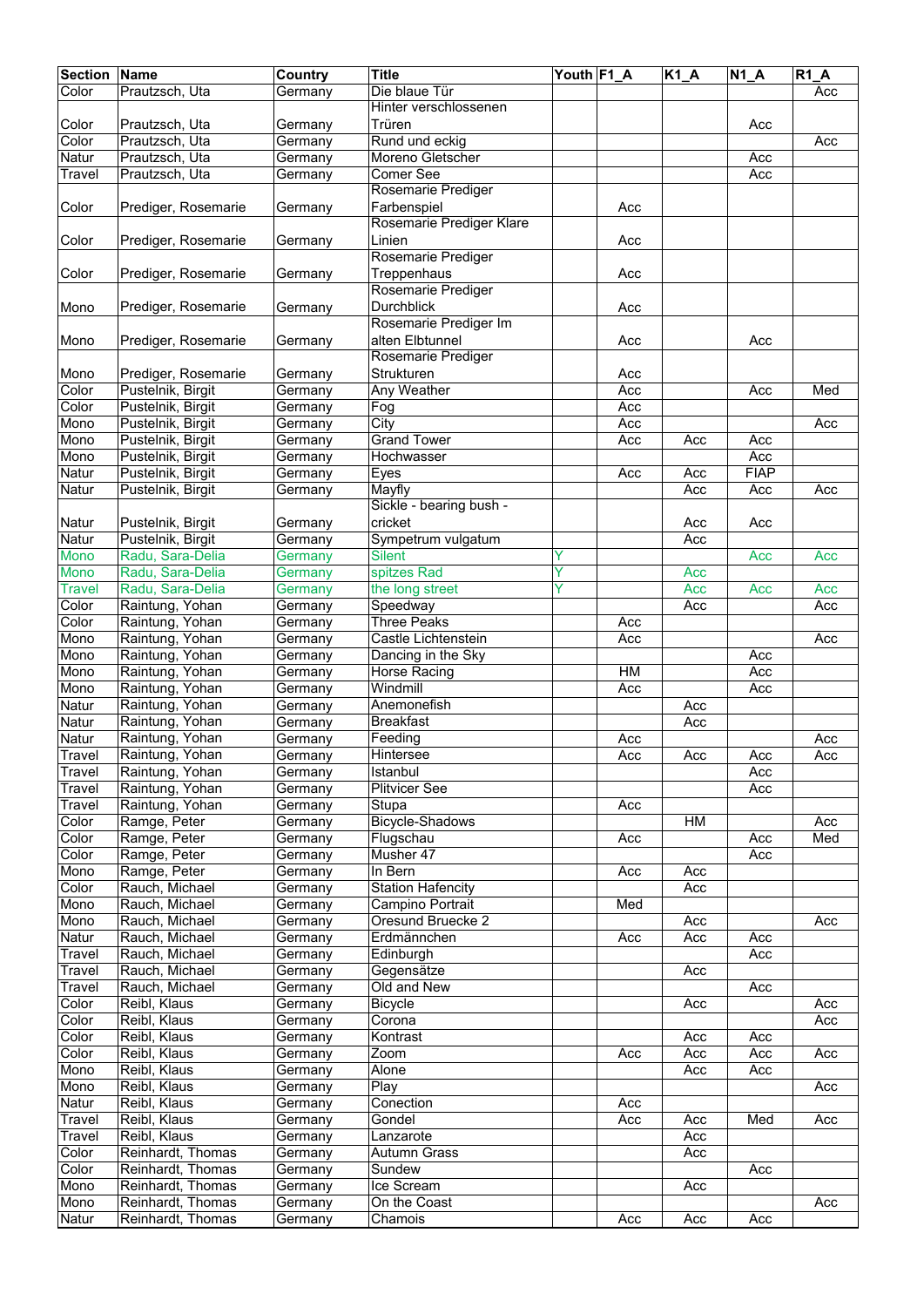| <b>Section Name</b> |                                  | Country            | <b>Title</b>                              | Youth F1_A |     | $K1_A$ | $N1_A$    | $R1_A$ |
|---------------------|----------------------------------|--------------------|-------------------------------------------|------------|-----|--------|-----------|--------|
| Natur               | Reinhardt, Thomas                | Germany            | <b>Mantis</b>                             |            |     | Acc    | Acc       |        |
| Natur               | Reinhardt, Thomas                | Germany            | <b>Reed Grass</b>                         |            |     | Acc    | <b>HM</b> |        |
| Travel              | Reinhardt, Thomas                | Germany            | Trolltunga                                |            |     |        |           | HM     |
| Color               | Retelsdorf, Ekkehard             | Germany            | HH subway station 96                      |            | Acc |        |           |        |
| Color               | Retelsdorf, Ekkehard             | Germany            | seven windows                             |            | Acc | Acc    | Acc       |        |
| Color               | Retelsdorf, Ekkehard             | Germany            | Sieben gegen Fuenf                        |            |     | Acc    |           |        |
| Color               | Retelsdorf, Ekkehard             | Germany            | Winter am See 147                         |            | Acc |        |           |        |
| Mono                | Retelsdorf, Ekkehard             | Germany            | eye lashes 06                             |            | Acc |        |           |        |
| Mono                | Retelsdorf, Ekkehard             | Germany            | Iced Gate in Ploen                        |            |     |        | Acc       |        |
| Natur               | Retelsdorf, Ekkehard             | Germany            | Owl couple 76                             |            | Acc |        |           | Acc    |
| Travel              | Retelsdorf, Ekkehard             | Germany            | open cast mining 75                       |            | Acc |        | Acc       |        |
| Travel              | Retelsdorf, Ekkehard             | Germany            | Russian Chapel Darmstadt                  |            | Acc | Acc    |           |        |
| Color               | Riehle, Gunther                  | Germany            | adt wrapped 6                             |            |     |        |           | Acc    |
| Color               | Riehle, Gunther                  | Germany            | atlantic puffin in flight wf 10           |            |     |        | Acc       |        |
| Color               | Riehle, Gunther                  | Germany            | atlantic puffin wf 17                     |            | Acc |        | Acc       |        |
|                     |                                  |                    | curious king penguins on                  |            |     |        |           |        |
| Color               | Riehle, Gunther                  | Germany            | beach mi 6                                |            |     | Acc    | Acc       | Acc    |
| Mono                | Riehle, Gunther                  | Germany            | arctic tern in flight 25                  |            |     |        | Acc       | Acc    |
| Natur               | Riehle, Gunther                  | Germany            | gentoo in snow preening                   |            |     |        |           | Acc    |
| Travel              | Riehle, Gunther                  | Germany            | antarctic refueling 7                     |            |     | Acc    |           |        |
| Color               | Röger, Heide                     | Germany            | <b>Besetzt</b>                            |            | Acc | Acc    |           |        |
| Color               | Röger, Heide                     | Germany            | Gemeinsame Mahlzeit                       |            | Acc |        |           |        |
| Color               | Röger, Heide                     | Germany            | Leben um zu sterben                       |            |     | Acc    |           |        |
|                     |                                  |                    |                                           |            |     |        |           |        |
| Color               | Röger, Heide                     | Germany            | Mit Musik geht alles besser               |            | HM  |        | Acc       | Acc    |
| Natur               | Röger, Heide                     | Germany            | Brillenpinguine in Südafrika              |            |     | Acc    |           |        |
| Travel              | Röger, Heide                     | Germany            | Lanzarote                                 |            | Acc | Acc    | Acc       |        |
| Travel              | Röger, Heide                     | Germany            | Regenwolken                               |            |     | Acc    |           |        |
| Color               | Romann, Karl-Heinz               | Germany            | Licht und Schatten                        |            |     |        |           | Acc    |
| Color               | Romann, Karl-Heinz               | Germany            | Schlossgraben                             |            | Acc |        |           |        |
| Mono                | Romann, Karl-Heinz               | Germany            | Hamburg                                   |            | Acc |        |           |        |
| Travel              | Romann, Karl-Heinz               | Germany            | Düsseldorf bei Nacht                      |            |     |        | Acc       |        |
| Travel              | Romann, Karl-Heinz               | Germany            | Gelebter Wandel                           |            | Acc |        |           |        |
| Travel              | Romann, Karl-Heinz               | Germany            | Handel und Wandel                         |            |     | Acc    |           |        |
| Color               | Romanowski, Jan                  | Germany            | Boxen in rot 7660                         |            |     |        |           | Acc    |
| Color               | Romanowski, Jan                  | Germany            | Motorcross 25                             |            |     |        | Acc       |        |
| Color               | Romanowski, Jan                  | Germany            | Radfahrer Wroclavia blau                  |            |     |        | Acc       |        |
| Color               | Romanowski, Jan                  | Germany            | Ringkampf 5588                            |            |     | Acc    |           | Acc    |
| Mono                | Romanowski, Jan                  | Germany            | <b>Alte Dame</b>                          |            | Acc | Acc    | Med       |        |
| Mono                | Romanowski, Jan                  | Germany            | <b>Boxen Elmshorn</b>                     |            | Acc |        |           |        |
| Mono                | Romanowski, Jan                  | Germany            | Geigenbauer 7717                          |            |     |        | Acc       |        |
|                     |                                  |                    | Gartenresidenz Wuerzburg                  |            |     |        |           |        |
| Travel              | Romanowski, Jan                  | Germany            | 8305                                      |            |     |        | Acc       |        |
| Travel              | Romanowski, Jan                  | Germany            | Globus Swine creativ                      |            |     | Acc    |           |        |
| Travel              | Romanowski, Jan                  | Germany            | <b>Schloss Fuessen</b>                    |            | Acc | Acc    |           |        |
|                     |                                  |                    |                                           |            |     |        |           |        |
| Color               | Römisch, Heiko                   | Germany            | autumn leaves in snow 1109                |            | Acc |        |           |        |
| Color               | Römisch, Heiko                   | Germany            | red pictures 5242                         |            |     | Acc    | Acc       |        |
| Color               | Römisch, Heiko                   | Germany            | Uni LB1 1285                              |            | Acc |        |           | Acc    |
|                     |                                  |                    |                                           |            |     |        |           |        |
| Mono                | Römisch, Heiko                   | Germany            | bright lines with grapes 1806             |            | Acc | Med    | Acc       | HM     |
| Mono                | Römisch, Heiko                   | Germany            | ice with leaf 5010                        |            |     |        |           | Acc    |
| Mono                | Römisch, Heiko                   | Germany            | no face 8551                              |            | Acc | H M    | Acc       |        |
|                     |                                  |                    | protection under the roof                 |            |     |        |           |        |
| Travel              | Römisch, Heiko                   | Germany            | 9977                                      |            |     |        |           | Acc    |
| Color               | Rönsch, Hannes                   | Germany            | Im Museum                                 |            |     |        |           | Acc    |
| Color               | Rönsch, Hannes                   | Germany            | Palko!Muski                               |            |     |        |           | Acc    |
| Mono<br>Travel      | Rönsch, Hannes<br>Rönsch, Hannes | Germany<br>Germany | Olympia Berlin<br><b>Bus Stop Liberec</b> |            |     |        | Acc       |        |
|                     |                                  |                    |                                           |            | Acc |        | Acc       |        |
| Travel              | Rönsch, Hannes                   | Germany            | Sandsturm am Louvre<br>Angriff der        |            |     |        |           | Acc    |
|                     |                                  |                    |                                           |            |     |        |           |        |
| Color<br>Color      | Rother, Anja<br>Rother, Anja     | Germany            | Kaugummiautomaten<br>Rote Boote           |            | Acc | Acc    |           |        |
| Color               | Rother, Anja                     | Germany<br>Germany | Sturm in DK                               |            |     |        | Med       | Acc    |
| Color               | Rother, Anja                     | Germany            | Verlassenes Freibad                       |            |     | Acc    |           |        |
| Mono                | Rother, Anja                     | Germany            | China Town                                |            |     |        | Med       |        |
| Mono                | Rother, Anja                     | Germany            | Tate                                      |            |     | Acc    | Acc       | Acc    |
| Natur               | Rother, Anja                     | Germany            | Nestbau                                   |            | Acc |        |           |        |
| Travel              | Rother, Anja                     | Germany            | Bus um Mitternacht                        |            | Acc | Acc    | Acc       | Acc    |
|                     |                                  |                    |                                           |            |     |        |           |        |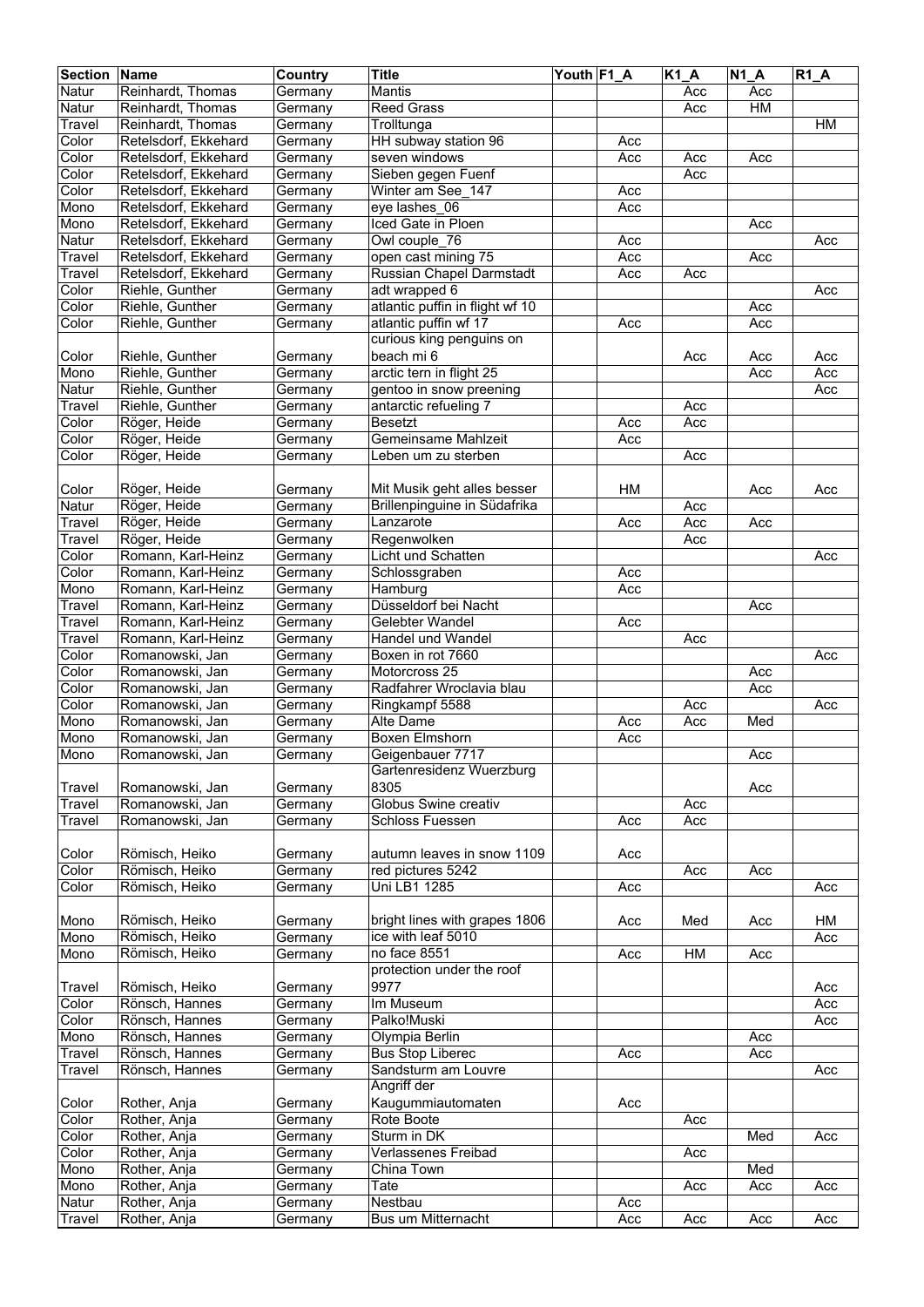| <b>Section</b>       | Name                                  | Country            | <b>Title</b>                         | Youth F1_A |     | $K1_A$     | <b>N1 A</b>    | $RT_A$    |
|----------------------|---------------------------------------|--------------------|--------------------------------------|------------|-----|------------|----------------|-----------|
| Travel               | Rother, Anja                          | Germany            | Licht in DK                          |            |     |            | Acc            |           |
| Color                | Rothes, Erik                          | Germany            | Moritzburg                           | Ÿ          |     |            | Acc            |           |
| Color                | Rothes, Erik                          | Germany            | <b>Rauchen Verboten</b>              | Ÿ          |     |            | Acc            |           |
| Color                | Rothes, Erik                          | Germany            | Sonnenaufgang                        | Ÿ          |     |            | Acc            |           |
| <b>Natur</b>         | Rothes, Erik                          | Germany            | große Ernte                          | Y          | Acc |            | Acc            |           |
| <b>Natur</b>         | Rothes, Erik                          | Germany            | Schmetterling                        | Y          |     |            | Acc            |           |
| Mono                 | Sachweh, Michael                      | Germany            | Stormy weather                       |            | Acc |            |                |           |
| Travel               | Sachweh, Michael                      | Germany            | Canale della Giudecca                |            |     |            | Acc            |           |
| Travel               | Sachweh, Michael                      | Germany            | Ponte dei Sospiri                    |            | Acc |            |                |           |
| Color                | Sbresy, Peter                         | Germany            | Red Lady                             |            | Acc |            |                | Acc       |
| Color<br>Mono        | Sbresy, Peter<br>Sbresy, Peter        | Germany<br>Germany | Wir werden Siegen<br>Berg der Kreuze |            | Acc |            |                | Acc       |
| Mono                 | Sbresy, Peter                         |                    | Hundeschlitten                       |            | Acc |            |                |           |
| Natur                | Sbresy, Peter                         | Germany<br>Germany | Was guckts du                        |            |     |            | Acc<br>Acc     |           |
| Natur                | Sbresy, Peter                         | Germany            | Wasserläufer                         |            | Acc | Acc        | Acc            | HM        |
| Natur                | Sbresy, Peter                         | Germany            | Zuneigung                            |            | H M | Acc        | H M            | Acc       |
| $\overline{T}$ ravel | Sbresy, Peter                         | Germany            | Preikestolen                         |            |     |            | Acc            |           |
| Travel               | Sbresy, Peter                         | Germany            | Toskana                              |            | Acc |            |                | Acc       |
| Travel               | Sbresy, Peter                         | Germany            | Verlassen                            |            | Acc |            |                |           |
| Mono                 | Sbresy, Sonja                         | Germany            | Blickkontakt                         |            |     |            |                | Acc       |
| Mono                 | Sbresy, Sonja                         | Germany            | Diva                                 |            |     | Acc        |                |           |
| Natur                | Sbresy, Sonja                         | Germany            | Abwärts                              |            | Acc |            | Acc            |           |
| Natur                | Sbresy, Sonja                         | Germany            | Frühlingsbote                        |            |     |            |                | Acc       |
| Natur                | Sbresy, Sonja                         | Germany            | Herbstnebel                          |            |     | Acc        |                |           |
| Travel               | Sbresy, Sonja                         | Germany            | Aqua Alta                            |            |     |            | Med            |           |
| Travel               | Sbresy, Sonja                         | Germany            | <b>Burano</b>                        |            | Acc |            |                | Acc       |
| Travel               | Sbresy, Sonja                         | Germany            | Gewitterfront                        |            |     |            | Acc            |           |
| Color                | Scharfenberger, Ulrike                | Germany            | Herbst                               |            | Acc |            |                |           |
| Color                | Scheil, Frank                         | Germany            | San Marco                            |            | Acc |            | Acc            |           |
| Color                | Scheil, Frank                         | Germany            | <b>Tel Aviv</b>                      |            | Acc | Acc        | Acc            |           |
| Color                | Scheil, Frank                         | Germany            | Villa Pavarotti                      |            | Acc | Acc        | Acc            | <b>HM</b> |
| Color                | Scheil, Frank                         | Germany            | You look fine today                  |            |     | Acc        |                |           |
| Mono                 | Scheil, Frank                         | Germany            | Hip to be squared                    |            | Acc | Acc        |                | Acc       |
| Mono                 | Scheil, Frank                         | Germany            | <b>Two Towers</b>                    |            | Acc |            |                |           |
| Color                | Schewe, Jutta                         | Germany            | Sahrendorfer Binnensee               |            |     | Acc        | Acc            | Acc       |
| Color                | Schewe, Jutta                         | Germany            | thoughtfully                         |            |     |            |                | Acc       |
| Color                | Schewe, Jutta                         | Germany            | Winter <sub>2</sub>                  |            |     |            |                | Acc       |
| Mono                 | Schewe, Jutta                         | Germany            | Burgstaaken 2                        |            |     |            |                | Acc       |
| Mono                 | Schewe, Jutta                         | Germany            | Homeless                             |            |     |            | Acc            |           |
| Mono                 | Schewe, Jutta                         | Germany            | Teilakt                              |            |     | Acc        | Acc            |           |
| Natur<br>Color       | Schewe, Jutta<br>Schleder, Karl-Heinz | Germany            | Old Wisdom<br>Callanish              |            | Acc | Acc<br>Acc | Acc<br>Acc     |           |
| Color                | Schleder, Karl-Heinz                  | Germany<br>Germany | Dhail Beag                           |            |     |            |                | Acc       |
| Mono                 | Schleder, Karl-Heinz                  | Germany            | Buchenwald                           |            |     | Acc        |                |           |
| Mono                 | Schleder, Karl-Heinz                  | Germany            | Galaxie                              |            | Acc |            |                |           |
| Mono                 | Schleder, Karl-Heinz                  | Germany            | Setay                                |            |     |            | Acc            |           |
| Mono                 | Schleder, Karl-Heinz                  | Germany            | Totholz                              |            | Acc | Acc        |                | Acc       |
| Natur                | Schleder, Karl-Heinz                  | Germany            | <b>Blue Stones</b>                   |            |     | Acc        |                |           |
| Natur                | Schleder, Karl-Heinz                  | Germany            | Malerisches Venn                     |            | Acc | Acc        |                |           |
| Natur                | Schleder, Karl-Heinz                  | Germany            | Moorgräser                           |            |     | Acc        | Acc            | Acc       |
| Travel               | Schleder, Karl-Heinz                  | Germany            | Glencoe                              |            | Acc | Acc        | Acc            | Acc       |
| Travel               | Schleder, Karl-Heinz                  | Germany            | Loch Eilt                            |            | Acc |            |                | Acc       |
| Travel               | Schleder, Karl-Heinz                  | Germany            | <b>Morning Silence</b>               |            |     |            | Acc            | Acc       |
|                      | Schleicher-Schwarz,                   |                    |                                      |            |     |            |                |           |
| Color                | Roswitha                              | Germany            | bridge over quiet water              |            |     | Med        | Acc            | Acc       |
|                      | Schleicher-Schwarz,                   |                    |                                      |            |     |            |                |           |
| Color                | Roswitha                              | Germany            | clean City                           |            |     | Acc        | Acc            | Acc       |
|                      | Schleicher-Schwarz,                   |                    |                                      |            |     |            |                |           |
| Color                | Roswitha                              | Germany            | reality in a daydream                |            |     | Acc        | <b>FIAP HM</b> | Acc       |
|                      | Schleicher-Schwarz,                   |                    |                                      |            |     |            |                |           |
| Mono                 | Roswitha                              | Germany            | Siegestor                            |            | Acc | Med        | Acc            | Acc       |
|                      | Schleicher-Schwarz,                   |                    |                                      |            |     |            |                |           |
| Mono                 | Roswitha                              | Germany            | snow walker                          |            |     |            | Acc            |           |
|                      | Schleicher-Schwarz,                   |                    |                                      |            |     |            |                |           |
| Mono                 | Roswitha                              | Germany            | St. Jakobsplatz                      |            |     | Acc        | Acc            | Acc       |
|                      | Schleicher-Schwarz,                   |                    |                                      |            |     |            |                |           |
| Mono                 | Roswitha                              | Germany            | Willy-Brandt-Platz                   |            |     | HM         | Acc            |           |
| Color                | Schmid, Thomas                        | Germany            | Vertrauen                            |            | Acc |            |                |           |
| Mono                 | Schmid, Thomas                        | Germany            | Damsel                               |            |     |            |                | Acc       |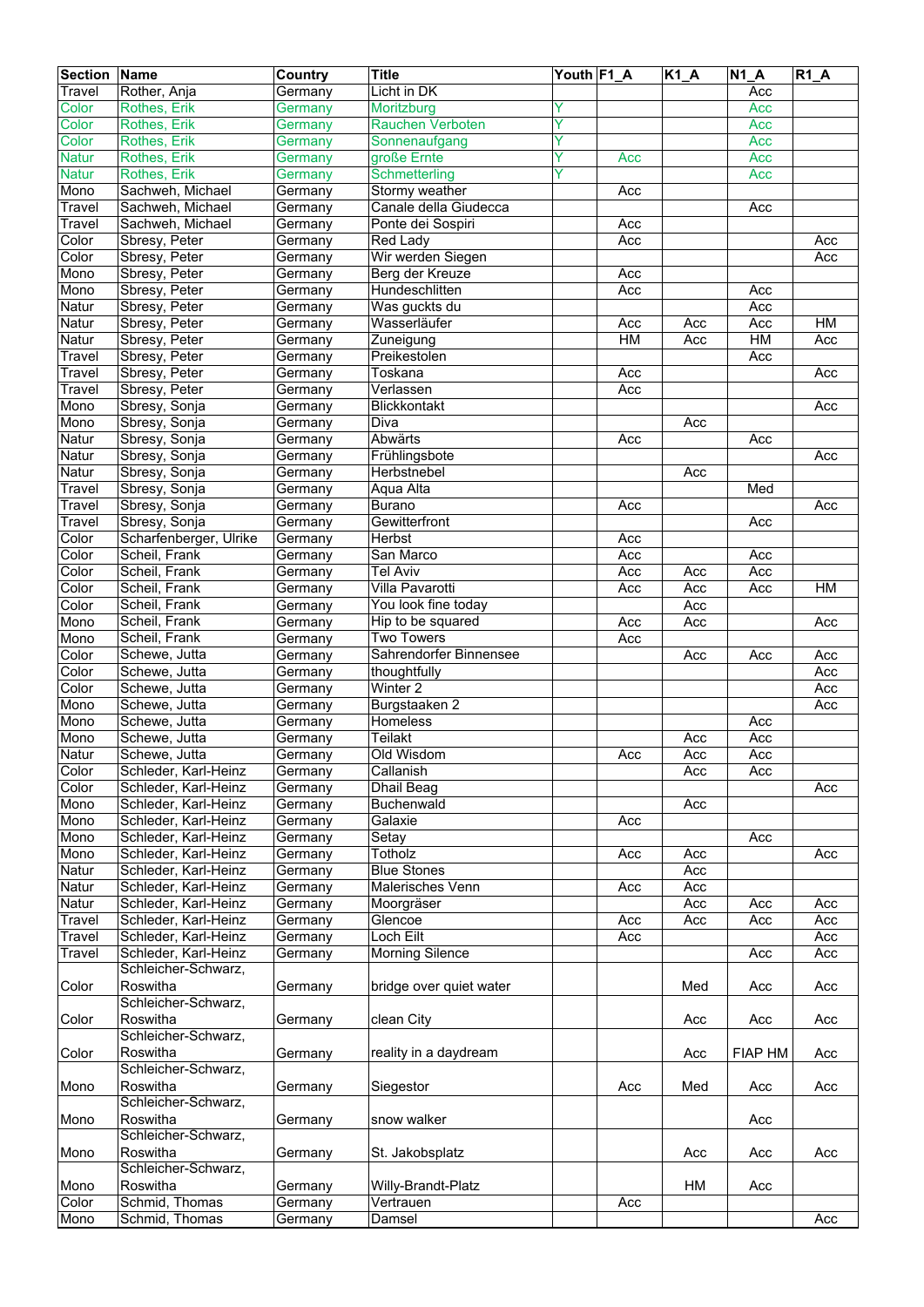| <b>Section</b> | Name                               | Country | <b>Title</b>                | Youth F1_A |           | $K1_A$ | $N1_A$ | $R1_A$ |
|----------------|------------------------------------|---------|-----------------------------|------------|-----------|--------|--------|--------|
| Mono           | Schmid, Thomas                     | Germany | Die Wolke                   |            |           | Acc    |        |        |
| Mono           | Schmid, Thomas                     | Germany | SpiegleinSpieglein          |            |           |        |        | Acc    |
| Natur          | Schmid, Thomas                     | Germany | Hallo da bin ich            |            |           | Acc    | Acc    | Acc    |
| Natur          | Schmid, Thomas                     | Germany | Hoverfly C3                 |            | Acc       |        | Acc    |        |
|                |                                    |         | Schwebfliege C2             |            |           |        | Acc    |        |
| Natur          | Schmid, Thomas<br>Schmidt, Barbara | Germany | concrete and corona 01      |            |           | Acc    |        |        |
| Color          |                                    | Germany |                             |            |           |        | Acc    |        |
| Color          | Schmidt, Barbara                   | Germany | Form is Melody              |            | Acc       | Acc    |        | Acc    |
| Color          | Schmidt, Barbara                   | Germany | М                           |            |           | Acc    | Acc    | Acc    |
| Color          | Schmidt, Barbara                   | Germany | marshalling yard 01         |            | HM        |        |        | Acc    |
| Mono           | Schmidt, Barbara                   | Germany | fortynine                   |            | Acc       |        | Acc    |        |
| Mono           | Schmidt, Barbara                   | Germany | mankind must mask           |            |           |        | Acc    |        |
| Mono           | Schmidt, Barbara                   | Germany | MMK21                       |            | Acc       | Acc    | Acc    | Acc    |
| Mono           | Schmidt, Barbara                   | Germany | start walking               |            |           |        | Acc    | Acc    |
|                |                                    |         | Chilepelicans with          |            |           |        |        |        |
| Natur          | Schmidt, Barbara                   | Germany | cormorants                  |            |           |        | Acc    |        |
|                |                                    |         | Southern Sea Lion Isla      |            |           |        |        |        |
| Natur          | Schmidt, Barbara                   | Germany | Choros 01                   |            | Acc       | Acc    |        |        |
|                |                                    |         | Archaeological Museum       |            |           |        |        |        |
| Travel         | Schmidt, Barbara                   | Germany | Macedonia 01                |            | Acc       |        | Acc    | Acc    |
|                |                                    |         |                             |            |           |        |        |        |
| Travel         | Schmidt, Barbara                   | Germany | Bishwa ljtema 02            |            | Acc       | Acc    |        |        |
| Travel         | Schmidt, Barbara                   | Germany | Burg Burghausen 03          |            |           |        | Acc    |        |
| Travel         | Schmidt, Barbara                   | Germany | Siena heart of Tuscany 02   |            | Acc       |        |        |        |
| Color          | Schmidt, Bettina                   | Germany | Regenblume                  |            |           |        | Acc    | Acc    |
| Color          | Schmidt, Elisabeth                 | Germany | Die Stadt kommt zur Ruhe    |            |           |        | Acc    | Acc    |
| Color          | Schmidt, Elisabeth                 | Germany | Museumsträume               |            |           |        |        | Acc    |
| Mono           | Schmidt, Elisabeth                 | Germany | Museum aktuell              |            |           |        | Acc    |        |
| Mono           | Schmidt, Elisabeth                 | Germany | Übergang                    |            |           |        |        | Acc    |
| Color          | Schmidt, Johannes                  | Germany | Fire from Heaven            |            |           |        |        | Acc    |
| Color          | Schmidt, Johannes                  | Germany | No Warrior                  |            | Acc       | Acc    | Acc    | Acc    |
| Mono           | Schmidt, Johannes                  | Germany | Am Fenster                  |            | Acc       |        | Acc    |        |
| Mono           | Schmidt, Johannes                  | Germany | <b>Klarer Blick</b>         |            |           | Acc    |        | Acc    |
| Color          | Schmidt, Manfred                   | Germany | Herbst                      |            |           |        | Acc    | Acc    |
| Color          | Schmidt, Manfred                   | Germany | Herbstfarben                |            |           |        |        | Acc    |
|                | Schmidt, Manfred                   |         | Pastel                      |            |           |        |        |        |
| Color          |                                    | Germany |                             |            |           |        |        | Acc    |
| Color          | Schmidtke, Holger                  | Germany | Im Spargelfeld              |            |           |        |        | Acc    |
| Color          | Schmidtke, Holger                  | Germany | Notgelandet 3               |            | Acc       |        |        |        |
| Mono           | Schmidtke, Holger                  | Germany | Logen Plaetze               |            | Acc       |        |        | Acc    |
| Mono           | Schmidtke, Holger                  | Germany | the Photogragh BW           |            | Acc       | Acc    | Acc    | Acc    |
| Mono           | Schmidtke, Holger                  | Germany | <b>Tribute to KISS</b>      |            | Acc       | Acc    |        | Acc    |
| Natur          | Schmidtke, Holger                  | Germany | Im Anflug 887               |            | <b>HM</b> | Acc    |        | Acc    |
| Natur          | Schmidtke, Holger                  | Germany | Puffin arrived_676          |            |           | Acc    |        |        |
| Travel         | Schmidtke, Holger                  | Germany | Kirkjufell                  |            | Acc       |        | Acc    | Acc    |
| Travel         | Schmidtke, Holger                  | Germany | Limburg Night               |            | Acc       | Acc    |        | НM     |
| Travel         | Schmidtke, Holger                  | Germany | Nacht in Freudenberg        |            | Acc       |        |        |        |
| Color          | Schmitt, Joachim                   | Germany | Feuerspeier                 |            |           |        | Acc    | Acc    |
| Color          | Schmitt, Joachim                   | Germany | Haarbeschleunigung 3        |            | HM        | Acc    |        | Acc    |
| Color          | Schmitt, Joachim                   | Germany | Hunderennen Landstuhl 31    |            | Acc       | Acc    |        |        |
| Mono           | Schmitt, Joachim                   | Germany | 105 gewinnt                 |            |           | Acc    |        | Acc    |
| Mono           | Schmitt, Joachim                   | Germany | Landeanflug                 |            | Acc       | Acc    |        |        |
| Mono           | Schmitt, Joachim                   | Germany | Markusplatz                 |            |           |        |        | Acc    |
| Mono           | Schmitt, Joachim                   | Germany | Pferd schlaegt Bauer        |            |           |        | Acc    |        |
| Natur          | Schmitt, Joachim                   | Germany | Biene 02                    |            |           | Acc    | Acc    |        |
|                |                                    |         |                             |            |           |        |        |        |
| Natur          | Schmitt, Joachim                   | Germany | Hochseilartist              |            |           | Acc    |        | Acc    |
| Natur          | Schmitt, Joachim                   | Germany | Muecke 01                   |            | Acc       | Acc    | Med    | HM     |
| Natur          | Schmitt, Joachim                   | Germany | Muecke 03                   |            | Acc       | Acc    |        |        |
| Travel         | Schmitt, Joachim                   | Germany | Besucher in La Vilette      |            | Acc       |        | Acc    |        |
| Travel         | Schmitt, Joachim                   | Germany | Camping                     |            |           | Acc    | Acc    |        |
| Travel         | Schmitt, Joachim                   | Germany | Paris Sunset                |            | Acc       | Acc    |        |        |
| Color          | Schmitz, Willi                     | Germany | Calling Great tit           |            | Acc       |        |        |        |
| Color          | Schmitz, Willi                     | Germany | Fighting                    |            | Acc       |        | HM     | Acc    |
| Color          | Schmitz, Willi                     | Germany | Robin in autumn             |            | Acc       |        |        |        |
| Color          | Schmitz, Willi                     | Germany | Two wasp with backlight     |            | Acc       |        |        |        |
| Mono           | Schmitz, Willi                     | Germany | Sad look                    |            |           |        | Acc    |        |
| Natur          | Schmitz, Willi                     | Germany | Dunnock in wintertime       |            | Acc       | Acc    | Acc    | Acc    |
| Natur          | Schmitz, Willi                     | Germany | Fighting hornets in the air |            | Acc       | Acc    |        | Acc    |
| Natur          | Schmitz, Willi                     | Germany | Two wasps                   |            |           | Acc    |        |        |
| Travel         | Schmitz, Willi                     | Germany | Ahrvallley in autumn        |            | Acc       |        |        |        |
| Travel         | Schmitz, Willi                     | Germany | Church in the Dolomites     |            |           | Acc    |        |        |
|                |                                    |         |                             |            |           |        |        |        |
| Travel         | Schmitz, Willi                     | Germany | Dark Dolomites by Seiss     |            |           | Acc    |        |        |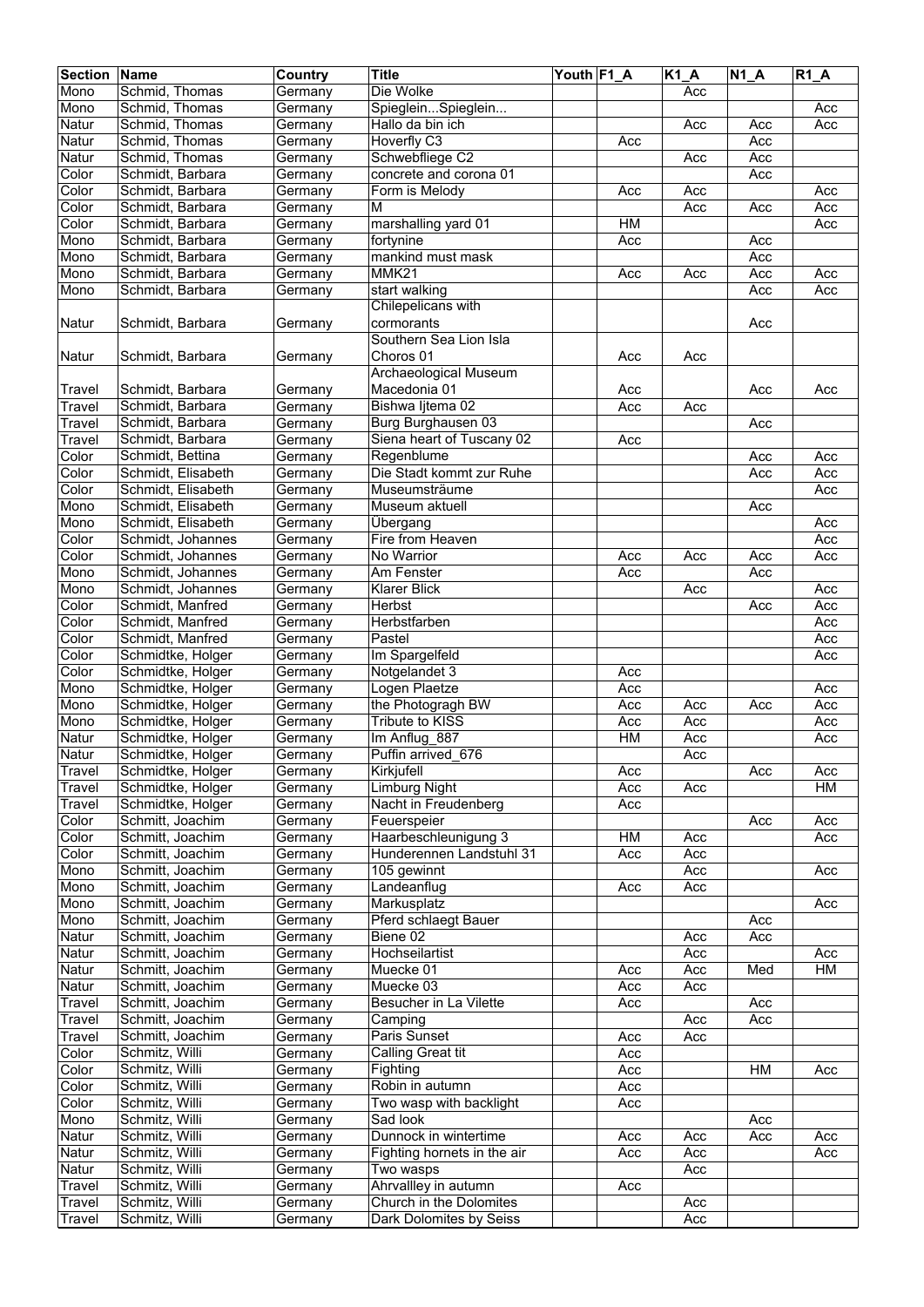| <b>Section</b> | Name                          | <b>Country</b> | <b>Title</b>              | Youth F1 A |                  | $K1_A$           | $\overline{N1}A$ | $R1_A$ |
|----------------|-------------------------------|----------------|---------------------------|------------|------------------|------------------|------------------|--------|
| Travel         | Schmitz, Willi                | Germany        | In the Dolomites          |            |                  | Acc              |                  |        |
| Color          | Schneider, Hannelore          | Germany        | Fisherman                 |            |                  | Acc              | Acc              | Acc    |
| Color          | Schneider, Hannelore          | Germany        | It doesn't look like rain |            | <b>FIAP</b>      |                  | Acc              | Acc    |
| Color          | Schneider, Hannelore          | Germany        | The failed rendezvous     |            |                  | Acc              |                  |        |
| Color          | Schneider, Hannelore          |                | The master of our home    |            |                  | Acc              |                  | HM     |
|                |                               | Germany        |                           |            |                  |                  |                  |        |
| Mono           | Schneider, Hannelore          | Germany        | Dreampath                 |            | Acc              | Acc              | Acc              | Acc    |
| Mono           | Schneider, Hannelore          | Germany        | <b>Eltz Castle</b>        |            | Acc              | Acc              | Acc              | Acc    |
| Natur          | Schneider, Hannelore          | Germany        | Have a break              |            |                  | Acc              | Acc              |        |
| Natur          | Schneider, Hannelore          | Germany        | Sparrow                   |            | Acc              | Acc              |                  |        |
| Natur          | Schneider, Hannelore          | Germany        | To the top                |            | $\overline{Acc}$ | Acc              |                  | Acc    |
| Travel         | Schneider, Hannelore          | Germany        | Charles-Bridge Prague     |            |                  | Acc              | HM               | Acc    |
| Travel         | Schneider, Hannelore          | Germany        | Saarpolygon Ensdorf       |            | Med              | Acc              | Acc              |        |
|                |                               |                |                           |            |                  |                  |                  |        |
| Color          | Schoenemann, Gabriele         | Germany        | Drohend                   |            |                  |                  | Acc              |        |
|                |                               |                |                           |            |                  |                  |                  |        |
| Color          | Schoenemann, Gabriele Germany |                | Fassade in Rot            |            | Acc              |                  | Acc              | Acc    |
|                |                               |                |                           |            |                  |                  |                  |        |
| Mono           | Schoenemann, Gabriele Germany |                | Kirche im Nebel           |            |                  |                  | Acc              |        |
|                |                               |                |                           |            |                  |                  |                  |        |
| Mono           | Schoenemann, Gabriele Germany |                | Le Havre 1                |            |                  |                  | Acc              |        |
|                |                               |                |                           |            |                  |                  |                  |        |
|                |                               |                |                           |            |                  |                  |                  |        |
| Mono           | Schoenemann, Gabriele Germany |                | Le Havre 2                |            |                  |                  | Acc              | Acc    |
|                |                               |                |                           |            |                  |                  |                  |        |
| Mono           | Schoenemann, Gabriele Germany |                | Schwungvoll               |            | Acc              | Acc              |                  |        |
|                |                               |                |                           |            |                  |                  |                  |        |
| Travel         | Schoenemann, Gabriele Germany |                | <b>Bretonisch</b>         |            |                  |                  | Acc              |        |
|                |                               |                |                           |            |                  |                  |                  |        |
| Travel         | Schoenemann, Gabriele         | Germany        | Norwegian                 |            |                  |                  | Acc              |        |
| Color          | Schoenemann, Peter            | Germany        | Gaudiatur                 |            |                  |                  | Acc              |        |
| Color          | Schoenemann, Peter            | Germany        | Opernhaus                 |            |                  | Acc              |                  |        |
| Mono           | Schoenemann, Peter            | Germany        | Exzentrisch               |            | Acc              |                  |                  |        |
| Mono           | Schoenemann, Peter            | Germany        | Fischquerung              |            | Acc              |                  | Acc              | Acc    |
| Mono           | Schoenemann, Peter            | Germany        | Mensa                     |            |                  | $\overline{Acc}$ | Acc              | Acc    |
| Mono           | Schoenemann, Peter            | Germany        | Strange                   |            | Acc              |                  |                  |        |
|                |                               |                |                           |            |                  |                  |                  |        |
| Natur          | Schoenemann, Peter            | Germany        | Kaktusblume               |            | Acc              | Acc              |                  |        |
| Color          | Scholz, Christian             | Germany        | Brücke A 17               |            |                  |                  | Acc              |        |
| Color          | Scholz, Christian             | Germany        | Humboldt Forum            |            |                  | Acc              |                  |        |
| Color          | Scholz, Christian             | Germany        | Mittagstisch              |            |                  | Med              | Acc              |        |
| Color          | Scholz, Christian             | Germany        | Tempodrom                 |            |                  |                  | Acc              |        |
| Mono           | Scholz, Christian             | Germany        | Fensterputzer             |            |                  | Acc              |                  | Acc    |
| Mono           | Scholz, Christian             | Germany        | Verzerrt                  |            | Acc              |                  |                  |        |
| Natur          | Scholz, Christian             | Germany        | Der Gelbe                 |            |                  |                  | Acc              |        |
| Natur          | Scholz, Christian             | Germany        | Spinne                    |            | Acc              | Acc              | Acc              |        |
| Natur          | Scholz, Christian             | Germany        | Stieglitz                 |            | Acc              |                  |                  |        |
| Travel         | Scholz, Christian             | Germany        | <b>Blaues Wunder</b>      |            |                  |                  | Acc              |        |
| Travel         | Scholz, Christian             | Germany        | Gustav Heinemann Brücke   |            |                  | Acc              |                  |        |
| Travel         | Scholz, Christian             | Germany        | Radebeuler Weinberge      |            |                  |                  | Acc              | Acc    |
| Travel         | Scholz, Christian             | Germany        | Rittersitz                |            | Acc              | Acc              |                  |        |
| Color          | Scholz, Lisa                  | Germany        | <b>Blaue Vielfalt</b>     | Ÿ          | Acc              |                  |                  |        |
| Color          | Scholz, Lisa                  | Germany        | Lebenslauf                | Ÿ          | Acc              |                  | Acc              |        |
| Mono           | Scholz, Lisa                  | Germany        | Gangster                  | Ÿ          |                  | Acc              |                  |        |
| Travel         | Scholz, Lisa                  | Germany        | Abgestellt                | Y          |                  | Acc              | Acc              |        |
| Travel         | Scholz, Lisa                  | Germany        | Reiternachwuchs           | Ý          |                  |                  | Acc              |        |
|                | Scholz, Lisa                  |                | Yenidze                   | Ÿ          |                  |                  | <b>BY</b>        |        |
| Travel         |                               | Germany        |                           | Y          |                  |                  |                  |        |
| Color          | Scholz, Nora                  | Germany        | Gegenlicht                |            |                  |                  | Acc              |        |
| Color          | Scholz, Nora                  | Germany        | Schokobanane              | Y          | Acc              |                  | Acc              |        |
| Color          | Scholze, Fredi                | Germany        | <b>Black Beauty</b>       |            | Acc              |                  |                  | Acc    |
| Color          | Scholze, Fredi                | Germany        | Orchidee                  |            | Acc              |                  | Med              | Acc    |
| Color          | Scholze, Fredi                | Germany        | Ringlight                 |            | Acc              | Acc              | Acc              |        |
| Mono           | Scholze, Fredi                | Germany        | Relax                     |            | Acc              |                  |                  |        |
| Mono           | Scholze, Fredi                | Germany        | Wand                      |            | Acc              |                  |                  |        |
| Color          | Schöneberger, Edwin           | Germany        | Rose im Sommer            |            | Acc              |                  |                  |        |
| Color          | Schöneberger, Edwin           | Germany        | Rose im Winter            |            | Acc              |                  |                  |        |
| Mono           | Schöneberger, Edwin           | Germany        | Kirchenruine              |            | Acc              |                  |                  |        |
| Mono           | Schöneberger, Edwin           | Germany        | Kloster                   |            |                  |                  | Acc              |        |
| Mono           | Schöneberger, Edwin           | Germany        | Raederwerk                |            | Acc              |                  |                  | Acc    |
| Natur          | Schöneberger, Edwin           | Germany        | Leguan                    |            | Acc              | Acc              |                  |        |
| Natur          | Schöneberger, Edwin           | Germany        | Vogel Strauß              |            |                  | Acc              | Acc              |        |
| Travel         | Schöneberger, Edwin           | Germany        | Frankfurttrip 1           |            |                  | Acc              | Acc              |        |
|                |                               |                |                           |            |                  |                  |                  |        |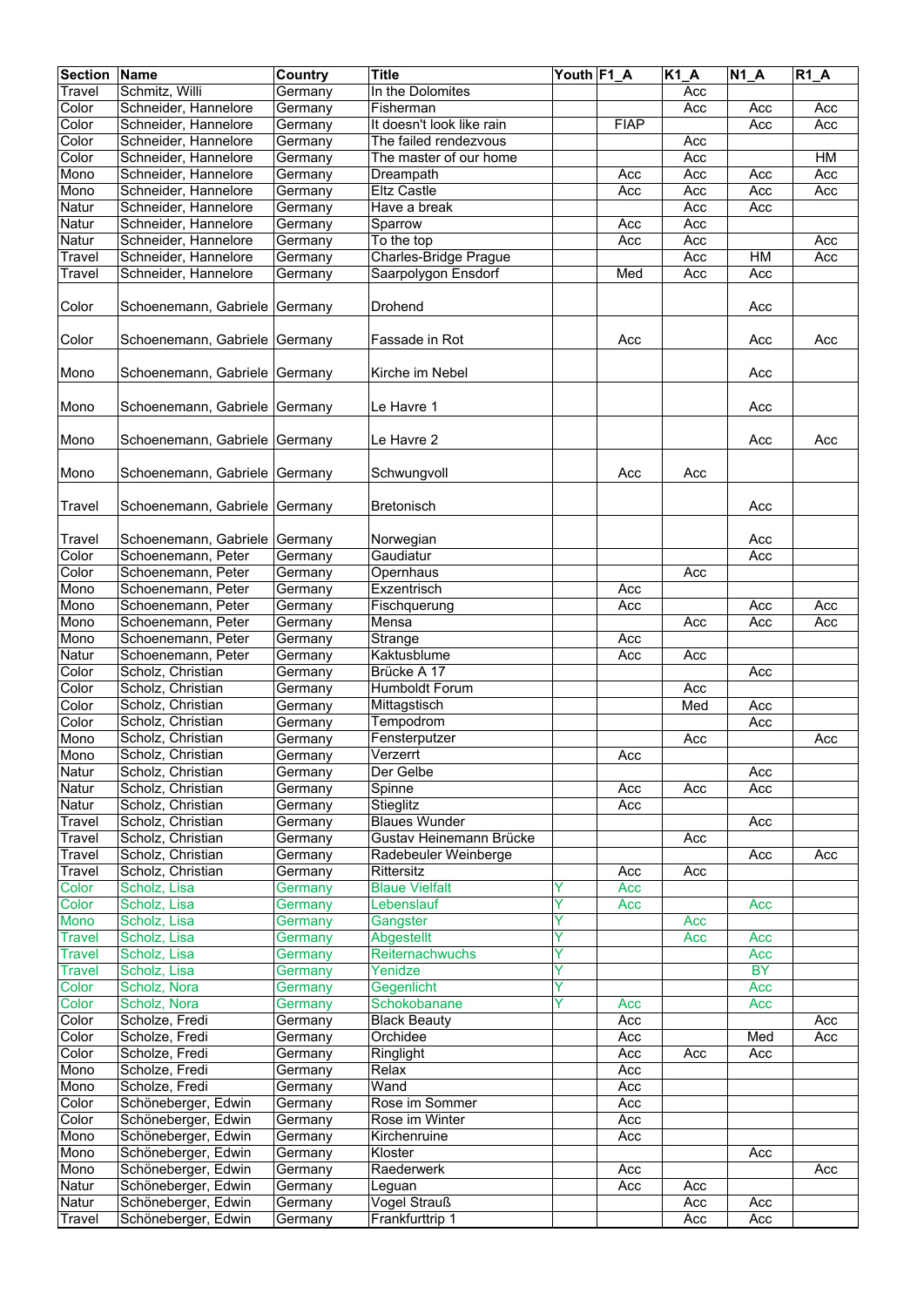| <b>Section Name</b> |                     | Country | <b>Title</b>                | Youth F1 A |           | $K1_A$    | $N1_A$ | $R1_A$ |
|---------------------|---------------------|---------|-----------------------------|------------|-----------|-----------|--------|--------|
| Color               | Schönfuß, Dirk      | Germany | Fatima                      |            | Acc       |           |        |        |
|                     |                     |         | All dressed up but nowhere  |            |           |           |        |        |
| Mono                | Schönfuß, Dirk      | Germany | to go                       |            |           | Acc       |        |        |
| Mono                | Schönfuß, Dirk      | Germany | Dancing in the rain         |            |           | Acc       |        | Acc    |
| Natur               | Schönfuß, Dirk      | Germany | Back into the light         |            |           |           |        | Acc    |
| Natur               | Schönfuß, Dirk      | Germany | Puffins                     |            | Acc       | Acc       | Acc    | Acc    |
| Travel              | Schönfuß, Dirk      | Germany | As good as new              |            |           | Acc       |        |        |
| Travel              | Schönfuß, Dirk      | Germany | Moritzburg at sunrise       |            |           | Acc       |        | Acc    |
| Travel              | Schönfuß, Dirk      | Germany | <b>Winding ways</b>         |            |           | Acc       | Acc    |        |
| Color               | Schönherr, Lilly    | Germany | help                        | Y          | Acc       | <b>BY</b> | Acc    |        |
| Color               | Schönherr, Lilly    | Germany | what the chicken            | ٧          | <b>HM</b> | Acc       | Acc    | Acc    |
| Color               | Schrader, Uwe       | Germany | Jackpot                     |            | Acc       |           | Acc    |        |
| Mono                | Schrader, Uwe       | Germany | einsames Haus               |            |           |           |        | Acc    |
| Mono                | Schrader, Uwe       | Germany | Ölkanne                     |            |           | Acc       |        | Acc    |
| Natur               | Schrader, Uwe       | Germany | schöne Zähne                |            | Acc       | Acc       |        |        |
| Color               | Schröder, Carsten   | Germany | Abbazia San Galgano         |            | Acc       |           |        |        |
| Color               | Schröder, Carsten   | Germany | <b>Burg Vianden</b>         |            | Acc       |           | Acc    |        |
| Mono                | Schröder, Carsten   | Germany | Saarpolygon                 |            |           |           | Acc    | Acc    |
| Travel              | Schröder, Carsten   | Germany | Durchs Tor                  |            |           | Acc       | Acc    |        |
| Travel              | Schröder, Carsten   | Germany | Transport                   |            | Acc       | Acc       | Acc    | Acc    |
|                     | Schulte - Holtey,   |         |                             |            |           |           |        |        |
| Color               | Reinhold            | Germany | Eintänzer                   |            |           |           | Acc    |        |
|                     | Schulte - Holtey,   |         |                             |            |           |           |        |        |
| Color               | Reinhold            | Germany | Zweikampf                   |            |           |           |        | Acc    |
|                     | Schulte - Holtey,   |         |                             |            |           |           |        |        |
| Mono                | Reinhold            | Germany | Mit aller Kraft             |            |           | Acc       | Acc    |        |
|                     | Schulte - Holtey,   |         |                             |            |           |           |        |        |
| Mono                | Reinhold            | Germany | Was gibt es neues           |            | Acc       |           |        | Acc    |
|                     | Schulte - Holtey,   |         |                             |            |           |           |        |        |
| Travel              | Reinhold            | Germany | Colmar                      |            | Acc       |           | Acc    | Acc    |
|                     | Schulte - Holtey,   |         |                             |            |           |           |        |        |
| Travel              | Reinhold            | Germany | Katowice                    |            |           | Acc       |        |        |
| Color               | Schulz, Ruediger    | Germany | <b>Blue tit in Snow</b>     |            | Acc       | Acc       | Acc    |        |
| Color               | Schulz, Ruediger    | Germany | Death of a Clown            |            |           | Acc       |        |        |
| Mono                | Schulz, Ruediger    | Germany | <b>First Winter</b>         |            | Acc       | Med       | Acc    |        |
| Mono                | Schulz, Ruediger    | Germany | Spiders Universe            |            | Acc       |           |        |        |
| Mono                | Schulz, Ruediger    | Germany | <b>Stylist</b>              |            | Acc       |           | Acc    | Acc    |
| Natur               | Schulz, Ruediger    | Germany | <b>Behind the Reeds</b>     |            |           | GPU       |        |        |
| Natur               | Schulz, Ruediger    | Germany | <b>Build a Nest</b>         |            |           |           | Acc    |        |
| Natur               | Schulz, Ruediger    | Germany | Jump High                   |            |           | Acc       | Acc    |        |
| <b>Natur</b>        | Schulz, Ruediger    | Germanv | Meeting at Mating           |            | Acc       | Acc       |        |        |
| Travel              | Schulz, Ruediger    | Germany | <b>Rheinsberg Castle</b>    |            | Acc       | Acc       |        |        |
| Color               | Schulze, Günther    | Germany | 78 Stufen                   |            |           |           | Acc    |        |
| Color               | Schulze, Günther    | Germany | Rot                         |            |           | Acc       |        | Acc    |
| Color               | Schulze, Günther    | Germany | Verblüht                    |            |           |           | Acc    |        |
| Mono                | Schulze, Günther    | Germany | Rotznase                    |            |           | Acc       |        | Acc    |
| Mono                | Schulze, Günther    | Germany | Verwunschen                 |            |           | Acc       | Acc    | Acc    |
| Color               | Schunck, Gerd       | Germany | Kellner                     |            |           |           | Acc    | Acc    |
| Mono                | Schunck, Gerd       | Germany | Duhnen Nr. 10               |            |           |           |        | Acc    |
| Mono                | Schunck, Gerd       | Germany | Sensenmann                  |            | Acc       |           |        |        |
| Color               | Schwalbach, Mike    | Germany | Hu Parlament                |            | Acc       | Acc       | Acc    |        |
| Color               | Schwalbach, Mike    | Germany | <b>Silver Tower</b>         |            | Acc       | Acc       | Acc    | Acc    |
| Color               | Schwalbach, Mike    | Germany | Staircase                   |            |           | Acc       |        |        |
| Color               | Schwalbach, Mike    | Germany | Troja Bridge                |            | Acc       | Acc       |        |        |
| Mono                | Schwalbach, Mike    | Germany | Castle Untersiemau          |            | Acc       |           | Acc    |        |
| Mono                | Schwalbach, Mike    | Germany | Ice water                   |            |           |           |        | Acc    |
| Mono                | Schwalbach, Mike    | Germany | Lonely tree                 |            |           | Acc       | Acc    | Acc    |
|                     |                     |         |                             |            |           |           |        |        |
| Travel              | Schwalbach, Mike    | Germany | Castle For the Happy Return |            | Acc       |           | Acc    |        |
| Travel              | Schwalbach, Mike    | Germany | Fischerbastei               |            | Acc       | Acc       | Acc    |        |
| Travel              | Schwalbach, Mike    | Germany | Moritzburg                  |            | Acc       |           |        |        |
| Color               | Schweden, Wolfgang  | Germany | On route 1                  |            |           | Acc       |        | Acc    |
| Color               | Schweden, Wolfgang  | Germany | Portrait in a mirror 1      |            |           | Acc       |        |        |
| Color               | Schweden, Wolfgang  | Germany | Sunset on the beach 1       |            |           |           |        | Acc    |
| Mono                | Schweden, Wolfgang  | Germany | Photographer 1              |            |           |           |        | Acc    |
| Natur               | Schweden, Wolfgang  | Germany | Squirrel curious 2          |            |           |           | Acc    |        |
| Travel              | Schweden, Wolfgang  | Germany | SPO <sub>7</sub>            |            |           |           | Acc    |        |
| Travel              | Schweden, Wolfgang  | Germany | Travemunde 2                |            |           |           | Acc    |        |
| Color               | Selzer, Klaus-Peter | Germany | Eisprinzessin               |            | Acc       |           |        | Acc    |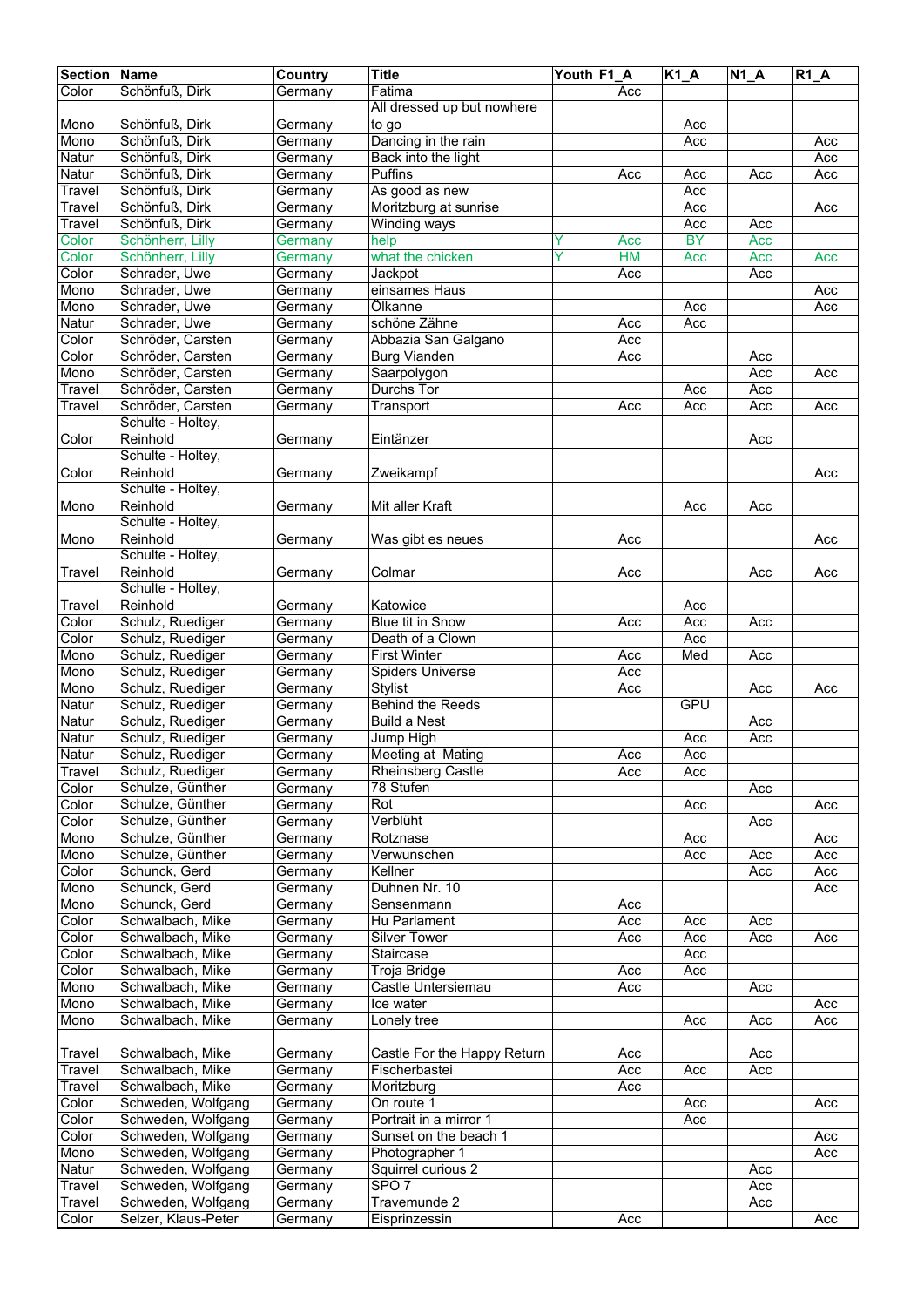| Color<br>Selzer, Klaus-Peter<br>Etienne<br>Germany<br>Acc<br>Acc<br>Acc<br>Acc<br>Color<br>Selzer, Klaus-Peter<br>Noelle<br>Acc<br>Germany<br>Acc<br>Color<br>Selzer, Klaus-Peter<br>Windsurfer<br>Acc<br>Acc<br>Acc<br>Acc<br>Germany<br>Mono<br>Selzer, Klaus-Peter<br>Badetag<br>Acc<br>Acc<br>Acc<br>Germany<br>Selzer, Klaus-Peter<br>Mono<br>Der Besucher<br>Acc<br>Acc<br>Germany<br>Med<br>Selzer, Klaus-Peter<br>H M<br>Mono<br>Katzenkringel<br>Med<br>Germany<br>Selzer, Klaus-Peter<br>Pitcher<br>Mono<br>Acc<br>Acc<br>Germany<br>Natur<br>Selzer, Klaus-Peter<br>Jadgerfolg<br>Acc<br>Germany<br>Acc<br>Selzer, Klaus-Peter<br>Acc<br>Natur<br>Schläfchen<br>Acc<br>Germany<br>Acc<br>Selzer, Klaus-Peter<br><b>Tod eines Elefanten</b><br>Acc<br>Acc<br>Natur<br>Germany<br>Color<br>Senser, Norbert<br>Germany<br>EQ 1045385<br>Acc<br>Color<br>Senser, Norbert<br>Geheimnisvoll<br>Acc<br>Acc<br>Germany<br>Color<br>Senser, Norbert<br>Acc<br>Germany<br>Hard Disk City II<br>Zeche Zollverein I<br>Color<br>Senser, Norbert<br>Acc<br>Germany<br>Senser, Norbert<br>Eingeschlafen<br>Acc<br>Mono<br>Germany<br>Acc<br>Acc<br>Acc<br>Senser, Norbert<br>Toskana V<br>Acc<br>Acc<br>Mono<br>Germany<br>Natur<br>Senser, Norbert<br>Baumstumpf<br>Acc<br>Acc<br>Germany<br>Color<br>Seraphin, Martin<br>Acc<br>Germany<br>Bananenpaste<br>Acc<br>Acc<br>Color<br>Seraphin, Martin<br>Acc<br><b>Mystic Fly</b><br>Germany<br>Color<br>Seraphin, Martin<br>Verwest<br>Acc<br>Germany<br>Seraphin, Martin<br>Mono<br><b>Bad Weather Flight</b><br>Acc<br>Germany<br>Mono<br>Seraphin, Martin<br>Peli der Clown<br>Acc<br>Germany<br>Color<br>Seyfert, Ulf<br>Lonely bulb<br>Germany<br>Acc<br>Seyfert, Ulf<br>Ducks over the Bodden<br>Acc<br>Natur<br>Germany<br>Seyfert, Ulf<br>Germany<br>Acc<br>Travel<br><b>Burano mirrors</b><br>Travel<br>Seyfert, Ulf<br><b>Lights in Venice</b><br>Acc<br>Germany<br>Acc<br>Natur<br>Hase<br>Speth, Helga<br>Acc<br>Germany<br>Firth of Forth<br>Acc<br>Acc<br>Travel<br>Speth, Helga<br>Germany<br>Köln<br>Speth, Helga<br>Travel<br>Germany<br>Acc<br>Acc<br>Kranhaus<br>Speth, Helga<br>Acc<br>Travel<br>Germany<br>Schottland<br>Acc<br>Speth, Helga<br>Travel<br>Germany<br>Acc<br>Color<br>Spiegel, Reiner<br><b>Bunte Geometrie</b><br>Acc<br>Germany<br>Spiegel, Reiner<br>Mensch im Raster<br>Color<br>Acc<br>Acc<br>Acc<br>Germany<br>Med<br>Mono<br>Spiegel, Reiner<br>Auspuffdesign<br>Acc<br>Acc<br>Germany<br>Spiegel, Reiner<br>Wendeltreppe<br>Mono<br>Acc<br>Acc<br>Acc<br>Germany<br>Acc<br>Natur<br>Spiegel, Reiner<br>Fliege im Weiß<br>Acc<br>Germany<br>Spiegel, Reiner<br>Heuschrecke auf Blatt<br>Natur<br>Germany<br>Acc<br>Acc<br>Color<br>Stamm, Udo<br>gefräßige Libelle<br>Acc<br>Germany<br>Stamm, Udo<br><b>Bläuling im Gegenlicht</b><br>Acc<br>Germany<br>Stamm, Udo<br>dangerous Way<br>Germany<br>Acc<br>Stamm, Udo<br>Natur<br>Hauhechelbläuling<br>Germany<br>Acc<br>Acc<br>Color<br><b>Gitarre</b><br>Y<br>Stiebert, Constanze<br>Acc<br>Germany<br>Ÿ<br>Stiebert, Constanze<br>Hausaufgaben<br>Color<br>Germany<br>Acc<br>Lilie<br>Mono<br>Stodt, Jürgen<br>Germany<br>Acc<br>Color<br>Struck, Armin<br><b>BurgEltz</b><br>Germany<br>Acc<br>MeinKleinerKaktus<br>Color<br>Struck, Armin<br>Germany<br>Acc<br><b>HausMitBaeumen</b><br>Struck, Armin<br>Acc<br>Mono<br>Germany<br>Pilzken<br>Mono<br>Struck, Armin<br>Germany<br>Acc<br>Natur<br>Struck, Armin<br>VormSonnenuntergang<br>Acc<br>Germany<br>Acc<br>ZeltBekanntschaft<br>Med<br>Natur<br>Struck, Armin<br>Germany<br>LetztesElektrischesLichtDies<br>Struck, Armin<br>enAbend<br>Travel<br>Germany<br>Acc<br>Color<br>Szurman, Gesine<br>Vorbereitet<br>Germany<br>Acc<br>Acc<br>Mono<br>Szurman, Gesine<br>Dünenwanderung<br>Germany<br>Acc<br>Szurman, Gesine<br>Lorbeerbäume<br>Mono<br>Germany<br>Acc<br>Mono<br>Szurman, Gesine<br><b>Unterwegs</b><br>Germany<br>Acc<br>Szurman, Gesine<br>Abendessen<br>Natur<br>Acc<br>Germany<br>Acc<br>Auf dem Weg zum<br>Wasserloch<br>Szurman, Gesine<br>Germany<br>Acc<br>Natur<br>Natur<br>Szurman, Gesine<br>Oryx-Antilope<br>Germany<br>Acc<br>Teuschel, Peter<br>Entrance<br>Color<br>Germany<br>Acc<br>Feel the moment<br>Color<br>Teuschel, Peter<br>Acc<br>Acc<br>Acc<br>Germany<br>Sea traffic<br>Teuschel, Peter<br>Color<br>Germany<br>Acc<br>Acc<br>Teuschel, Peter<br>Tenderpower<br>Mono<br>Germany<br>Acc<br>Teuschel, Peter<br>Great tit in the sun<br>Natur<br>Germany<br>Acc<br>Natur<br>Teuschel, Peter<br>Germany<br>Suspicious<br>Acc<br>Teuschel, Peter<br>Blue hour in Amsterdam<br>Germany<br>Acc<br>Travel<br>Acc<br>Travel<br>Teuschel, Peter<br>Gracht at night<br>Med<br>Germany<br>Acc<br>Teuschel, Peter<br>Saigon night lights<br>Acc<br>Travel<br>Germany | <b>Section</b> | Name | Country | <b>Title</b> | Youth F1 A | $K1_A$ | <b>N1 A</b> | <b>R1 A</b> |
|--------------------------------------------------------------------------------------------------------------------------------------------------------------------------------------------------------------------------------------------------------------------------------------------------------------------------------------------------------------------------------------------------------------------------------------------------------------------------------------------------------------------------------------------------------------------------------------------------------------------------------------------------------------------------------------------------------------------------------------------------------------------------------------------------------------------------------------------------------------------------------------------------------------------------------------------------------------------------------------------------------------------------------------------------------------------------------------------------------------------------------------------------------------------------------------------------------------------------------------------------------------------------------------------------------------------------------------------------------------------------------------------------------------------------------------------------------------------------------------------------------------------------------------------------------------------------------------------------------------------------------------------------------------------------------------------------------------------------------------------------------------------------------------------------------------------------------------------------------------------------------------------------------------------------------------------------------------------------------------------------------------------------------------------------------------------------------------------------------------------------------------------------------------------------------------------------------------------------------------------------------------------------------------------------------------------------------------------------------------------------------------------------------------------------------------------------------------------------------------------------------------------------------------------------------------------------------------------------------------------------------------------------------------------------------------------------------------------------------------------------------------------------------------------------------------------------------------------------------------------------------------------------------------------------------------------------------------------------------------------------------------------------------------------------------------------------------------------------------------------------------------------------------------------------------------------------------------------------------------------------------------------------------------------------------------------------------------------------------------------------------------------------------------------------------------------------------------------------------------------------------------------------------------------------------------------------------------------------------------------------------------------------------------------------------------------------------------------------------------------------------------------------------------------------------------------------------------------------------------------------------------------------------------------------------------------------------------------------------------------------------------------------------------------------------------------------------------------------------------------------------------------------------------------------------------------------------------------------------------------------------------------------------------------------------------------------------------------------------------------------------------------------------------------------------------------------------------------------------------------------------------------------------------------------------------------------------------------------------------------------------------------------------------------------------------------------------------------------------------------------------------------------------------------------|----------------|------|---------|--------------|------------|--------|-------------|-------------|
|                                                                                                                                                                                                                                                                                                                                                                                                                                                                                                                                                                                                                                                                                                                                                                                                                                                                                                                                                                                                                                                                                                                                                                                                                                                                                                                                                                                                                                                                                                                                                                                                                                                                                                                                                                                                                                                                                                                                                                                                                                                                                                                                                                                                                                                                                                                                                                                                                                                                                                                                                                                                                                                                                                                                                                                                                                                                                                                                                                                                                                                                                                                                                                                                                                                                                                                                                                                                                                                                                                                                                                                                                                                                                                                                                                                                                                                                                                                                                                                                                                                                                                                                                                                                                                                                                                                                                                                                                                                                                                                                                                                                                                                                                                                                                                                                  |                |      |         |              |            |        |             |             |
|                                                                                                                                                                                                                                                                                                                                                                                                                                                                                                                                                                                                                                                                                                                                                                                                                                                                                                                                                                                                                                                                                                                                                                                                                                                                                                                                                                                                                                                                                                                                                                                                                                                                                                                                                                                                                                                                                                                                                                                                                                                                                                                                                                                                                                                                                                                                                                                                                                                                                                                                                                                                                                                                                                                                                                                                                                                                                                                                                                                                                                                                                                                                                                                                                                                                                                                                                                                                                                                                                                                                                                                                                                                                                                                                                                                                                                                                                                                                                                                                                                                                                                                                                                                                                                                                                                                                                                                                                                                                                                                                                                                                                                                                                                                                                                                                  |                |      |         |              |            |        |             |             |
|                                                                                                                                                                                                                                                                                                                                                                                                                                                                                                                                                                                                                                                                                                                                                                                                                                                                                                                                                                                                                                                                                                                                                                                                                                                                                                                                                                                                                                                                                                                                                                                                                                                                                                                                                                                                                                                                                                                                                                                                                                                                                                                                                                                                                                                                                                                                                                                                                                                                                                                                                                                                                                                                                                                                                                                                                                                                                                                                                                                                                                                                                                                                                                                                                                                                                                                                                                                                                                                                                                                                                                                                                                                                                                                                                                                                                                                                                                                                                                                                                                                                                                                                                                                                                                                                                                                                                                                                                                                                                                                                                                                                                                                                                                                                                                                                  |                |      |         |              |            |        |             |             |
|                                                                                                                                                                                                                                                                                                                                                                                                                                                                                                                                                                                                                                                                                                                                                                                                                                                                                                                                                                                                                                                                                                                                                                                                                                                                                                                                                                                                                                                                                                                                                                                                                                                                                                                                                                                                                                                                                                                                                                                                                                                                                                                                                                                                                                                                                                                                                                                                                                                                                                                                                                                                                                                                                                                                                                                                                                                                                                                                                                                                                                                                                                                                                                                                                                                                                                                                                                                                                                                                                                                                                                                                                                                                                                                                                                                                                                                                                                                                                                                                                                                                                                                                                                                                                                                                                                                                                                                                                                                                                                                                                                                                                                                                                                                                                                                                  |                |      |         |              |            |        |             |             |
|                                                                                                                                                                                                                                                                                                                                                                                                                                                                                                                                                                                                                                                                                                                                                                                                                                                                                                                                                                                                                                                                                                                                                                                                                                                                                                                                                                                                                                                                                                                                                                                                                                                                                                                                                                                                                                                                                                                                                                                                                                                                                                                                                                                                                                                                                                                                                                                                                                                                                                                                                                                                                                                                                                                                                                                                                                                                                                                                                                                                                                                                                                                                                                                                                                                                                                                                                                                                                                                                                                                                                                                                                                                                                                                                                                                                                                                                                                                                                                                                                                                                                                                                                                                                                                                                                                                                                                                                                                                                                                                                                                                                                                                                                                                                                                                                  |                |      |         |              |            |        |             |             |
|                                                                                                                                                                                                                                                                                                                                                                                                                                                                                                                                                                                                                                                                                                                                                                                                                                                                                                                                                                                                                                                                                                                                                                                                                                                                                                                                                                                                                                                                                                                                                                                                                                                                                                                                                                                                                                                                                                                                                                                                                                                                                                                                                                                                                                                                                                                                                                                                                                                                                                                                                                                                                                                                                                                                                                                                                                                                                                                                                                                                                                                                                                                                                                                                                                                                                                                                                                                                                                                                                                                                                                                                                                                                                                                                                                                                                                                                                                                                                                                                                                                                                                                                                                                                                                                                                                                                                                                                                                                                                                                                                                                                                                                                                                                                                                                                  |                |      |         |              |            |        |             |             |
|                                                                                                                                                                                                                                                                                                                                                                                                                                                                                                                                                                                                                                                                                                                                                                                                                                                                                                                                                                                                                                                                                                                                                                                                                                                                                                                                                                                                                                                                                                                                                                                                                                                                                                                                                                                                                                                                                                                                                                                                                                                                                                                                                                                                                                                                                                                                                                                                                                                                                                                                                                                                                                                                                                                                                                                                                                                                                                                                                                                                                                                                                                                                                                                                                                                                                                                                                                                                                                                                                                                                                                                                                                                                                                                                                                                                                                                                                                                                                                                                                                                                                                                                                                                                                                                                                                                                                                                                                                                                                                                                                                                                                                                                                                                                                                                                  |                |      |         |              |            |        |             |             |
|                                                                                                                                                                                                                                                                                                                                                                                                                                                                                                                                                                                                                                                                                                                                                                                                                                                                                                                                                                                                                                                                                                                                                                                                                                                                                                                                                                                                                                                                                                                                                                                                                                                                                                                                                                                                                                                                                                                                                                                                                                                                                                                                                                                                                                                                                                                                                                                                                                                                                                                                                                                                                                                                                                                                                                                                                                                                                                                                                                                                                                                                                                                                                                                                                                                                                                                                                                                                                                                                                                                                                                                                                                                                                                                                                                                                                                                                                                                                                                                                                                                                                                                                                                                                                                                                                                                                                                                                                                                                                                                                                                                                                                                                                                                                                                                                  |                |      |         |              |            |        |             |             |
|                                                                                                                                                                                                                                                                                                                                                                                                                                                                                                                                                                                                                                                                                                                                                                                                                                                                                                                                                                                                                                                                                                                                                                                                                                                                                                                                                                                                                                                                                                                                                                                                                                                                                                                                                                                                                                                                                                                                                                                                                                                                                                                                                                                                                                                                                                                                                                                                                                                                                                                                                                                                                                                                                                                                                                                                                                                                                                                                                                                                                                                                                                                                                                                                                                                                                                                                                                                                                                                                                                                                                                                                                                                                                                                                                                                                                                                                                                                                                                                                                                                                                                                                                                                                                                                                                                                                                                                                                                                                                                                                                                                                                                                                                                                                                                                                  |                |      |         |              |            |        |             |             |
|                                                                                                                                                                                                                                                                                                                                                                                                                                                                                                                                                                                                                                                                                                                                                                                                                                                                                                                                                                                                                                                                                                                                                                                                                                                                                                                                                                                                                                                                                                                                                                                                                                                                                                                                                                                                                                                                                                                                                                                                                                                                                                                                                                                                                                                                                                                                                                                                                                                                                                                                                                                                                                                                                                                                                                                                                                                                                                                                                                                                                                                                                                                                                                                                                                                                                                                                                                                                                                                                                                                                                                                                                                                                                                                                                                                                                                                                                                                                                                                                                                                                                                                                                                                                                                                                                                                                                                                                                                                                                                                                                                                                                                                                                                                                                                                                  |                |      |         |              |            |        |             |             |
|                                                                                                                                                                                                                                                                                                                                                                                                                                                                                                                                                                                                                                                                                                                                                                                                                                                                                                                                                                                                                                                                                                                                                                                                                                                                                                                                                                                                                                                                                                                                                                                                                                                                                                                                                                                                                                                                                                                                                                                                                                                                                                                                                                                                                                                                                                                                                                                                                                                                                                                                                                                                                                                                                                                                                                                                                                                                                                                                                                                                                                                                                                                                                                                                                                                                                                                                                                                                                                                                                                                                                                                                                                                                                                                                                                                                                                                                                                                                                                                                                                                                                                                                                                                                                                                                                                                                                                                                                                                                                                                                                                                                                                                                                                                                                                                                  |                |      |         |              |            |        |             |             |
|                                                                                                                                                                                                                                                                                                                                                                                                                                                                                                                                                                                                                                                                                                                                                                                                                                                                                                                                                                                                                                                                                                                                                                                                                                                                                                                                                                                                                                                                                                                                                                                                                                                                                                                                                                                                                                                                                                                                                                                                                                                                                                                                                                                                                                                                                                                                                                                                                                                                                                                                                                                                                                                                                                                                                                                                                                                                                                                                                                                                                                                                                                                                                                                                                                                                                                                                                                                                                                                                                                                                                                                                                                                                                                                                                                                                                                                                                                                                                                                                                                                                                                                                                                                                                                                                                                                                                                                                                                                                                                                                                                                                                                                                                                                                                                                                  |                |      |         |              |            |        |             |             |
|                                                                                                                                                                                                                                                                                                                                                                                                                                                                                                                                                                                                                                                                                                                                                                                                                                                                                                                                                                                                                                                                                                                                                                                                                                                                                                                                                                                                                                                                                                                                                                                                                                                                                                                                                                                                                                                                                                                                                                                                                                                                                                                                                                                                                                                                                                                                                                                                                                                                                                                                                                                                                                                                                                                                                                                                                                                                                                                                                                                                                                                                                                                                                                                                                                                                                                                                                                                                                                                                                                                                                                                                                                                                                                                                                                                                                                                                                                                                                                                                                                                                                                                                                                                                                                                                                                                                                                                                                                                                                                                                                                                                                                                                                                                                                                                                  |                |      |         |              |            |        |             |             |
|                                                                                                                                                                                                                                                                                                                                                                                                                                                                                                                                                                                                                                                                                                                                                                                                                                                                                                                                                                                                                                                                                                                                                                                                                                                                                                                                                                                                                                                                                                                                                                                                                                                                                                                                                                                                                                                                                                                                                                                                                                                                                                                                                                                                                                                                                                                                                                                                                                                                                                                                                                                                                                                                                                                                                                                                                                                                                                                                                                                                                                                                                                                                                                                                                                                                                                                                                                                                                                                                                                                                                                                                                                                                                                                                                                                                                                                                                                                                                                                                                                                                                                                                                                                                                                                                                                                                                                                                                                                                                                                                                                                                                                                                                                                                                                                                  |                |      |         |              |            |        |             |             |
|                                                                                                                                                                                                                                                                                                                                                                                                                                                                                                                                                                                                                                                                                                                                                                                                                                                                                                                                                                                                                                                                                                                                                                                                                                                                                                                                                                                                                                                                                                                                                                                                                                                                                                                                                                                                                                                                                                                                                                                                                                                                                                                                                                                                                                                                                                                                                                                                                                                                                                                                                                                                                                                                                                                                                                                                                                                                                                                                                                                                                                                                                                                                                                                                                                                                                                                                                                                                                                                                                                                                                                                                                                                                                                                                                                                                                                                                                                                                                                                                                                                                                                                                                                                                                                                                                                                                                                                                                                                                                                                                                                                                                                                                                                                                                                                                  |                |      |         |              |            |        |             |             |
|                                                                                                                                                                                                                                                                                                                                                                                                                                                                                                                                                                                                                                                                                                                                                                                                                                                                                                                                                                                                                                                                                                                                                                                                                                                                                                                                                                                                                                                                                                                                                                                                                                                                                                                                                                                                                                                                                                                                                                                                                                                                                                                                                                                                                                                                                                                                                                                                                                                                                                                                                                                                                                                                                                                                                                                                                                                                                                                                                                                                                                                                                                                                                                                                                                                                                                                                                                                                                                                                                                                                                                                                                                                                                                                                                                                                                                                                                                                                                                                                                                                                                                                                                                                                                                                                                                                                                                                                                                                                                                                                                                                                                                                                                                                                                                                                  |                |      |         |              |            |        |             |             |
|                                                                                                                                                                                                                                                                                                                                                                                                                                                                                                                                                                                                                                                                                                                                                                                                                                                                                                                                                                                                                                                                                                                                                                                                                                                                                                                                                                                                                                                                                                                                                                                                                                                                                                                                                                                                                                                                                                                                                                                                                                                                                                                                                                                                                                                                                                                                                                                                                                                                                                                                                                                                                                                                                                                                                                                                                                                                                                                                                                                                                                                                                                                                                                                                                                                                                                                                                                                                                                                                                                                                                                                                                                                                                                                                                                                                                                                                                                                                                                                                                                                                                                                                                                                                                                                                                                                                                                                                                                                                                                                                                                                                                                                                                                                                                                                                  |                |      |         |              |            |        |             |             |
|                                                                                                                                                                                                                                                                                                                                                                                                                                                                                                                                                                                                                                                                                                                                                                                                                                                                                                                                                                                                                                                                                                                                                                                                                                                                                                                                                                                                                                                                                                                                                                                                                                                                                                                                                                                                                                                                                                                                                                                                                                                                                                                                                                                                                                                                                                                                                                                                                                                                                                                                                                                                                                                                                                                                                                                                                                                                                                                                                                                                                                                                                                                                                                                                                                                                                                                                                                                                                                                                                                                                                                                                                                                                                                                                                                                                                                                                                                                                                                                                                                                                                                                                                                                                                                                                                                                                                                                                                                                                                                                                                                                                                                                                                                                                                                                                  |                |      |         |              |            |        |             |             |
|                                                                                                                                                                                                                                                                                                                                                                                                                                                                                                                                                                                                                                                                                                                                                                                                                                                                                                                                                                                                                                                                                                                                                                                                                                                                                                                                                                                                                                                                                                                                                                                                                                                                                                                                                                                                                                                                                                                                                                                                                                                                                                                                                                                                                                                                                                                                                                                                                                                                                                                                                                                                                                                                                                                                                                                                                                                                                                                                                                                                                                                                                                                                                                                                                                                                                                                                                                                                                                                                                                                                                                                                                                                                                                                                                                                                                                                                                                                                                                                                                                                                                                                                                                                                                                                                                                                                                                                                                                                                                                                                                                                                                                                                                                                                                                                                  |                |      |         |              |            |        |             |             |
|                                                                                                                                                                                                                                                                                                                                                                                                                                                                                                                                                                                                                                                                                                                                                                                                                                                                                                                                                                                                                                                                                                                                                                                                                                                                                                                                                                                                                                                                                                                                                                                                                                                                                                                                                                                                                                                                                                                                                                                                                                                                                                                                                                                                                                                                                                                                                                                                                                                                                                                                                                                                                                                                                                                                                                                                                                                                                                                                                                                                                                                                                                                                                                                                                                                                                                                                                                                                                                                                                                                                                                                                                                                                                                                                                                                                                                                                                                                                                                                                                                                                                                                                                                                                                                                                                                                                                                                                                                                                                                                                                                                                                                                                                                                                                                                                  |                |      |         |              |            |        |             |             |
|                                                                                                                                                                                                                                                                                                                                                                                                                                                                                                                                                                                                                                                                                                                                                                                                                                                                                                                                                                                                                                                                                                                                                                                                                                                                                                                                                                                                                                                                                                                                                                                                                                                                                                                                                                                                                                                                                                                                                                                                                                                                                                                                                                                                                                                                                                                                                                                                                                                                                                                                                                                                                                                                                                                                                                                                                                                                                                                                                                                                                                                                                                                                                                                                                                                                                                                                                                                                                                                                                                                                                                                                                                                                                                                                                                                                                                                                                                                                                                                                                                                                                                                                                                                                                                                                                                                                                                                                                                                                                                                                                                                                                                                                                                                                                                                                  |                |      |         |              |            |        |             |             |
|                                                                                                                                                                                                                                                                                                                                                                                                                                                                                                                                                                                                                                                                                                                                                                                                                                                                                                                                                                                                                                                                                                                                                                                                                                                                                                                                                                                                                                                                                                                                                                                                                                                                                                                                                                                                                                                                                                                                                                                                                                                                                                                                                                                                                                                                                                                                                                                                                                                                                                                                                                                                                                                                                                                                                                                                                                                                                                                                                                                                                                                                                                                                                                                                                                                                                                                                                                                                                                                                                                                                                                                                                                                                                                                                                                                                                                                                                                                                                                                                                                                                                                                                                                                                                                                                                                                                                                                                                                                                                                                                                                                                                                                                                                                                                                                                  |                |      |         |              |            |        |             |             |
|                                                                                                                                                                                                                                                                                                                                                                                                                                                                                                                                                                                                                                                                                                                                                                                                                                                                                                                                                                                                                                                                                                                                                                                                                                                                                                                                                                                                                                                                                                                                                                                                                                                                                                                                                                                                                                                                                                                                                                                                                                                                                                                                                                                                                                                                                                                                                                                                                                                                                                                                                                                                                                                                                                                                                                                                                                                                                                                                                                                                                                                                                                                                                                                                                                                                                                                                                                                                                                                                                                                                                                                                                                                                                                                                                                                                                                                                                                                                                                                                                                                                                                                                                                                                                                                                                                                                                                                                                                                                                                                                                                                                                                                                                                                                                                                                  |                |      |         |              |            |        |             |             |
|                                                                                                                                                                                                                                                                                                                                                                                                                                                                                                                                                                                                                                                                                                                                                                                                                                                                                                                                                                                                                                                                                                                                                                                                                                                                                                                                                                                                                                                                                                                                                                                                                                                                                                                                                                                                                                                                                                                                                                                                                                                                                                                                                                                                                                                                                                                                                                                                                                                                                                                                                                                                                                                                                                                                                                                                                                                                                                                                                                                                                                                                                                                                                                                                                                                                                                                                                                                                                                                                                                                                                                                                                                                                                                                                                                                                                                                                                                                                                                                                                                                                                                                                                                                                                                                                                                                                                                                                                                                                                                                                                                                                                                                                                                                                                                                                  |                |      |         |              |            |        |             |             |
|                                                                                                                                                                                                                                                                                                                                                                                                                                                                                                                                                                                                                                                                                                                                                                                                                                                                                                                                                                                                                                                                                                                                                                                                                                                                                                                                                                                                                                                                                                                                                                                                                                                                                                                                                                                                                                                                                                                                                                                                                                                                                                                                                                                                                                                                                                                                                                                                                                                                                                                                                                                                                                                                                                                                                                                                                                                                                                                                                                                                                                                                                                                                                                                                                                                                                                                                                                                                                                                                                                                                                                                                                                                                                                                                                                                                                                                                                                                                                                                                                                                                                                                                                                                                                                                                                                                                                                                                                                                                                                                                                                                                                                                                                                                                                                                                  |                |      |         |              |            |        |             |             |
|                                                                                                                                                                                                                                                                                                                                                                                                                                                                                                                                                                                                                                                                                                                                                                                                                                                                                                                                                                                                                                                                                                                                                                                                                                                                                                                                                                                                                                                                                                                                                                                                                                                                                                                                                                                                                                                                                                                                                                                                                                                                                                                                                                                                                                                                                                                                                                                                                                                                                                                                                                                                                                                                                                                                                                                                                                                                                                                                                                                                                                                                                                                                                                                                                                                                                                                                                                                                                                                                                                                                                                                                                                                                                                                                                                                                                                                                                                                                                                                                                                                                                                                                                                                                                                                                                                                                                                                                                                                                                                                                                                                                                                                                                                                                                                                                  |                |      |         |              |            |        |             |             |
|                                                                                                                                                                                                                                                                                                                                                                                                                                                                                                                                                                                                                                                                                                                                                                                                                                                                                                                                                                                                                                                                                                                                                                                                                                                                                                                                                                                                                                                                                                                                                                                                                                                                                                                                                                                                                                                                                                                                                                                                                                                                                                                                                                                                                                                                                                                                                                                                                                                                                                                                                                                                                                                                                                                                                                                                                                                                                                                                                                                                                                                                                                                                                                                                                                                                                                                                                                                                                                                                                                                                                                                                                                                                                                                                                                                                                                                                                                                                                                                                                                                                                                                                                                                                                                                                                                                                                                                                                                                                                                                                                                                                                                                                                                                                                                                                  |                |      |         |              |            |        |             |             |
|                                                                                                                                                                                                                                                                                                                                                                                                                                                                                                                                                                                                                                                                                                                                                                                                                                                                                                                                                                                                                                                                                                                                                                                                                                                                                                                                                                                                                                                                                                                                                                                                                                                                                                                                                                                                                                                                                                                                                                                                                                                                                                                                                                                                                                                                                                                                                                                                                                                                                                                                                                                                                                                                                                                                                                                                                                                                                                                                                                                                                                                                                                                                                                                                                                                                                                                                                                                                                                                                                                                                                                                                                                                                                                                                                                                                                                                                                                                                                                                                                                                                                                                                                                                                                                                                                                                                                                                                                                                                                                                                                                                                                                                                                                                                                                                                  |                |      |         |              |            |        |             |             |
|                                                                                                                                                                                                                                                                                                                                                                                                                                                                                                                                                                                                                                                                                                                                                                                                                                                                                                                                                                                                                                                                                                                                                                                                                                                                                                                                                                                                                                                                                                                                                                                                                                                                                                                                                                                                                                                                                                                                                                                                                                                                                                                                                                                                                                                                                                                                                                                                                                                                                                                                                                                                                                                                                                                                                                                                                                                                                                                                                                                                                                                                                                                                                                                                                                                                                                                                                                                                                                                                                                                                                                                                                                                                                                                                                                                                                                                                                                                                                                                                                                                                                                                                                                                                                                                                                                                                                                                                                                                                                                                                                                                                                                                                                                                                                                                                  |                |      |         |              |            |        |             |             |
|                                                                                                                                                                                                                                                                                                                                                                                                                                                                                                                                                                                                                                                                                                                                                                                                                                                                                                                                                                                                                                                                                                                                                                                                                                                                                                                                                                                                                                                                                                                                                                                                                                                                                                                                                                                                                                                                                                                                                                                                                                                                                                                                                                                                                                                                                                                                                                                                                                                                                                                                                                                                                                                                                                                                                                                                                                                                                                                                                                                                                                                                                                                                                                                                                                                                                                                                                                                                                                                                                                                                                                                                                                                                                                                                                                                                                                                                                                                                                                                                                                                                                                                                                                                                                                                                                                                                                                                                                                                                                                                                                                                                                                                                                                                                                                                                  |                |      |         |              |            |        |             |             |
|                                                                                                                                                                                                                                                                                                                                                                                                                                                                                                                                                                                                                                                                                                                                                                                                                                                                                                                                                                                                                                                                                                                                                                                                                                                                                                                                                                                                                                                                                                                                                                                                                                                                                                                                                                                                                                                                                                                                                                                                                                                                                                                                                                                                                                                                                                                                                                                                                                                                                                                                                                                                                                                                                                                                                                                                                                                                                                                                                                                                                                                                                                                                                                                                                                                                                                                                                                                                                                                                                                                                                                                                                                                                                                                                                                                                                                                                                                                                                                                                                                                                                                                                                                                                                                                                                                                                                                                                                                                                                                                                                                                                                                                                                                                                                                                                  |                |      |         |              |            |        |             |             |
|                                                                                                                                                                                                                                                                                                                                                                                                                                                                                                                                                                                                                                                                                                                                                                                                                                                                                                                                                                                                                                                                                                                                                                                                                                                                                                                                                                                                                                                                                                                                                                                                                                                                                                                                                                                                                                                                                                                                                                                                                                                                                                                                                                                                                                                                                                                                                                                                                                                                                                                                                                                                                                                                                                                                                                                                                                                                                                                                                                                                                                                                                                                                                                                                                                                                                                                                                                                                                                                                                                                                                                                                                                                                                                                                                                                                                                                                                                                                                                                                                                                                                                                                                                                                                                                                                                                                                                                                                                                                                                                                                                                                                                                                                                                                                                                                  |                |      |         |              |            |        |             |             |
|                                                                                                                                                                                                                                                                                                                                                                                                                                                                                                                                                                                                                                                                                                                                                                                                                                                                                                                                                                                                                                                                                                                                                                                                                                                                                                                                                                                                                                                                                                                                                                                                                                                                                                                                                                                                                                                                                                                                                                                                                                                                                                                                                                                                                                                                                                                                                                                                                                                                                                                                                                                                                                                                                                                                                                                                                                                                                                                                                                                                                                                                                                                                                                                                                                                                                                                                                                                                                                                                                                                                                                                                                                                                                                                                                                                                                                                                                                                                                                                                                                                                                                                                                                                                                                                                                                                                                                                                                                                                                                                                                                                                                                                                                                                                                                                                  |                |      |         |              |            |        |             |             |
|                                                                                                                                                                                                                                                                                                                                                                                                                                                                                                                                                                                                                                                                                                                                                                                                                                                                                                                                                                                                                                                                                                                                                                                                                                                                                                                                                                                                                                                                                                                                                                                                                                                                                                                                                                                                                                                                                                                                                                                                                                                                                                                                                                                                                                                                                                                                                                                                                                                                                                                                                                                                                                                                                                                                                                                                                                                                                                                                                                                                                                                                                                                                                                                                                                                                                                                                                                                                                                                                                                                                                                                                                                                                                                                                                                                                                                                                                                                                                                                                                                                                                                                                                                                                                                                                                                                                                                                                                                                                                                                                                                                                                                                                                                                                                                                                  |                |      |         |              |            |        |             |             |
|                                                                                                                                                                                                                                                                                                                                                                                                                                                                                                                                                                                                                                                                                                                                                                                                                                                                                                                                                                                                                                                                                                                                                                                                                                                                                                                                                                                                                                                                                                                                                                                                                                                                                                                                                                                                                                                                                                                                                                                                                                                                                                                                                                                                                                                                                                                                                                                                                                                                                                                                                                                                                                                                                                                                                                                                                                                                                                                                                                                                                                                                                                                                                                                                                                                                                                                                                                                                                                                                                                                                                                                                                                                                                                                                                                                                                                                                                                                                                                                                                                                                                                                                                                                                                                                                                                                                                                                                                                                                                                                                                                                                                                                                                                                                                                                                  |                |      |         |              |            |        |             |             |
|                                                                                                                                                                                                                                                                                                                                                                                                                                                                                                                                                                                                                                                                                                                                                                                                                                                                                                                                                                                                                                                                                                                                                                                                                                                                                                                                                                                                                                                                                                                                                                                                                                                                                                                                                                                                                                                                                                                                                                                                                                                                                                                                                                                                                                                                                                                                                                                                                                                                                                                                                                                                                                                                                                                                                                                                                                                                                                                                                                                                                                                                                                                                                                                                                                                                                                                                                                                                                                                                                                                                                                                                                                                                                                                                                                                                                                                                                                                                                                                                                                                                                                                                                                                                                                                                                                                                                                                                                                                                                                                                                                                                                                                                                                                                                                                                  |                |      |         |              |            |        |             |             |
|                                                                                                                                                                                                                                                                                                                                                                                                                                                                                                                                                                                                                                                                                                                                                                                                                                                                                                                                                                                                                                                                                                                                                                                                                                                                                                                                                                                                                                                                                                                                                                                                                                                                                                                                                                                                                                                                                                                                                                                                                                                                                                                                                                                                                                                                                                                                                                                                                                                                                                                                                                                                                                                                                                                                                                                                                                                                                                                                                                                                                                                                                                                                                                                                                                                                                                                                                                                                                                                                                                                                                                                                                                                                                                                                                                                                                                                                                                                                                                                                                                                                                                                                                                                                                                                                                                                                                                                                                                                                                                                                                                                                                                                                                                                                                                                                  |                |      |         |              |            |        |             |             |
|                                                                                                                                                                                                                                                                                                                                                                                                                                                                                                                                                                                                                                                                                                                                                                                                                                                                                                                                                                                                                                                                                                                                                                                                                                                                                                                                                                                                                                                                                                                                                                                                                                                                                                                                                                                                                                                                                                                                                                                                                                                                                                                                                                                                                                                                                                                                                                                                                                                                                                                                                                                                                                                                                                                                                                                                                                                                                                                                                                                                                                                                                                                                                                                                                                                                                                                                                                                                                                                                                                                                                                                                                                                                                                                                                                                                                                                                                                                                                                                                                                                                                                                                                                                                                                                                                                                                                                                                                                                                                                                                                                                                                                                                                                                                                                                                  |                |      |         |              |            |        |             |             |
|                                                                                                                                                                                                                                                                                                                                                                                                                                                                                                                                                                                                                                                                                                                                                                                                                                                                                                                                                                                                                                                                                                                                                                                                                                                                                                                                                                                                                                                                                                                                                                                                                                                                                                                                                                                                                                                                                                                                                                                                                                                                                                                                                                                                                                                                                                                                                                                                                                                                                                                                                                                                                                                                                                                                                                                                                                                                                                                                                                                                                                                                                                                                                                                                                                                                                                                                                                                                                                                                                                                                                                                                                                                                                                                                                                                                                                                                                                                                                                                                                                                                                                                                                                                                                                                                                                                                                                                                                                                                                                                                                                                                                                                                                                                                                                                                  |                |      |         |              |            |        |             |             |
|                                                                                                                                                                                                                                                                                                                                                                                                                                                                                                                                                                                                                                                                                                                                                                                                                                                                                                                                                                                                                                                                                                                                                                                                                                                                                                                                                                                                                                                                                                                                                                                                                                                                                                                                                                                                                                                                                                                                                                                                                                                                                                                                                                                                                                                                                                                                                                                                                                                                                                                                                                                                                                                                                                                                                                                                                                                                                                                                                                                                                                                                                                                                                                                                                                                                                                                                                                                                                                                                                                                                                                                                                                                                                                                                                                                                                                                                                                                                                                                                                                                                                                                                                                                                                                                                                                                                                                                                                                                                                                                                                                                                                                                                                                                                                                                                  |                |      |         |              |            |        |             |             |
|                                                                                                                                                                                                                                                                                                                                                                                                                                                                                                                                                                                                                                                                                                                                                                                                                                                                                                                                                                                                                                                                                                                                                                                                                                                                                                                                                                                                                                                                                                                                                                                                                                                                                                                                                                                                                                                                                                                                                                                                                                                                                                                                                                                                                                                                                                                                                                                                                                                                                                                                                                                                                                                                                                                                                                                                                                                                                                                                                                                                                                                                                                                                                                                                                                                                                                                                                                                                                                                                                                                                                                                                                                                                                                                                                                                                                                                                                                                                                                                                                                                                                                                                                                                                                                                                                                                                                                                                                                                                                                                                                                                                                                                                                                                                                                                                  | Natur          |      |         |              |            |        |             |             |
|                                                                                                                                                                                                                                                                                                                                                                                                                                                                                                                                                                                                                                                                                                                                                                                                                                                                                                                                                                                                                                                                                                                                                                                                                                                                                                                                                                                                                                                                                                                                                                                                                                                                                                                                                                                                                                                                                                                                                                                                                                                                                                                                                                                                                                                                                                                                                                                                                                                                                                                                                                                                                                                                                                                                                                                                                                                                                                                                                                                                                                                                                                                                                                                                                                                                                                                                                                                                                                                                                                                                                                                                                                                                                                                                                                                                                                                                                                                                                                                                                                                                                                                                                                                                                                                                                                                                                                                                                                                                                                                                                                                                                                                                                                                                                                                                  | Natur          |      |         |              |            |        |             |             |
|                                                                                                                                                                                                                                                                                                                                                                                                                                                                                                                                                                                                                                                                                                                                                                                                                                                                                                                                                                                                                                                                                                                                                                                                                                                                                                                                                                                                                                                                                                                                                                                                                                                                                                                                                                                                                                                                                                                                                                                                                                                                                                                                                                                                                                                                                                                                                                                                                                                                                                                                                                                                                                                                                                                                                                                                                                                                                                                                                                                                                                                                                                                                                                                                                                                                                                                                                                                                                                                                                                                                                                                                                                                                                                                                                                                                                                                                                                                                                                                                                                                                                                                                                                                                                                                                                                                                                                                                                                                                                                                                                                                                                                                                                                                                                                                                  |                |      |         |              |            |        |             |             |
|                                                                                                                                                                                                                                                                                                                                                                                                                                                                                                                                                                                                                                                                                                                                                                                                                                                                                                                                                                                                                                                                                                                                                                                                                                                                                                                                                                                                                                                                                                                                                                                                                                                                                                                                                                                                                                                                                                                                                                                                                                                                                                                                                                                                                                                                                                                                                                                                                                                                                                                                                                                                                                                                                                                                                                                                                                                                                                                                                                                                                                                                                                                                                                                                                                                                                                                                                                                                                                                                                                                                                                                                                                                                                                                                                                                                                                                                                                                                                                                                                                                                                                                                                                                                                                                                                                                                                                                                                                                                                                                                                                                                                                                                                                                                                                                                  |                |      |         |              |            |        |             |             |
|                                                                                                                                                                                                                                                                                                                                                                                                                                                                                                                                                                                                                                                                                                                                                                                                                                                                                                                                                                                                                                                                                                                                                                                                                                                                                                                                                                                                                                                                                                                                                                                                                                                                                                                                                                                                                                                                                                                                                                                                                                                                                                                                                                                                                                                                                                                                                                                                                                                                                                                                                                                                                                                                                                                                                                                                                                                                                                                                                                                                                                                                                                                                                                                                                                                                                                                                                                                                                                                                                                                                                                                                                                                                                                                                                                                                                                                                                                                                                                                                                                                                                                                                                                                                                                                                                                                                                                                                                                                                                                                                                                                                                                                                                                                                                                                                  |                |      |         |              |            |        |             |             |
|                                                                                                                                                                                                                                                                                                                                                                                                                                                                                                                                                                                                                                                                                                                                                                                                                                                                                                                                                                                                                                                                                                                                                                                                                                                                                                                                                                                                                                                                                                                                                                                                                                                                                                                                                                                                                                                                                                                                                                                                                                                                                                                                                                                                                                                                                                                                                                                                                                                                                                                                                                                                                                                                                                                                                                                                                                                                                                                                                                                                                                                                                                                                                                                                                                                                                                                                                                                                                                                                                                                                                                                                                                                                                                                                                                                                                                                                                                                                                                                                                                                                                                                                                                                                                                                                                                                                                                                                                                                                                                                                                                                                                                                                                                                                                                                                  |                |      |         |              |            |        |             |             |
|                                                                                                                                                                                                                                                                                                                                                                                                                                                                                                                                                                                                                                                                                                                                                                                                                                                                                                                                                                                                                                                                                                                                                                                                                                                                                                                                                                                                                                                                                                                                                                                                                                                                                                                                                                                                                                                                                                                                                                                                                                                                                                                                                                                                                                                                                                                                                                                                                                                                                                                                                                                                                                                                                                                                                                                                                                                                                                                                                                                                                                                                                                                                                                                                                                                                                                                                                                                                                                                                                                                                                                                                                                                                                                                                                                                                                                                                                                                                                                                                                                                                                                                                                                                                                                                                                                                                                                                                                                                                                                                                                                                                                                                                                                                                                                                                  |                |      |         |              |            |        |             |             |
|                                                                                                                                                                                                                                                                                                                                                                                                                                                                                                                                                                                                                                                                                                                                                                                                                                                                                                                                                                                                                                                                                                                                                                                                                                                                                                                                                                                                                                                                                                                                                                                                                                                                                                                                                                                                                                                                                                                                                                                                                                                                                                                                                                                                                                                                                                                                                                                                                                                                                                                                                                                                                                                                                                                                                                                                                                                                                                                                                                                                                                                                                                                                                                                                                                                                                                                                                                                                                                                                                                                                                                                                                                                                                                                                                                                                                                                                                                                                                                                                                                                                                                                                                                                                                                                                                                                                                                                                                                                                                                                                                                                                                                                                                                                                                                                                  |                |      |         |              |            |        |             |             |
|                                                                                                                                                                                                                                                                                                                                                                                                                                                                                                                                                                                                                                                                                                                                                                                                                                                                                                                                                                                                                                                                                                                                                                                                                                                                                                                                                                                                                                                                                                                                                                                                                                                                                                                                                                                                                                                                                                                                                                                                                                                                                                                                                                                                                                                                                                                                                                                                                                                                                                                                                                                                                                                                                                                                                                                                                                                                                                                                                                                                                                                                                                                                                                                                                                                                                                                                                                                                                                                                                                                                                                                                                                                                                                                                                                                                                                                                                                                                                                                                                                                                                                                                                                                                                                                                                                                                                                                                                                                                                                                                                                                                                                                                                                                                                                                                  |                |      |         |              |            |        |             |             |
|                                                                                                                                                                                                                                                                                                                                                                                                                                                                                                                                                                                                                                                                                                                                                                                                                                                                                                                                                                                                                                                                                                                                                                                                                                                                                                                                                                                                                                                                                                                                                                                                                                                                                                                                                                                                                                                                                                                                                                                                                                                                                                                                                                                                                                                                                                                                                                                                                                                                                                                                                                                                                                                                                                                                                                                                                                                                                                                                                                                                                                                                                                                                                                                                                                                                                                                                                                                                                                                                                                                                                                                                                                                                                                                                                                                                                                                                                                                                                                                                                                                                                                                                                                                                                                                                                                                                                                                                                                                                                                                                                                                                                                                                                                                                                                                                  |                |      |         |              |            |        |             |             |
|                                                                                                                                                                                                                                                                                                                                                                                                                                                                                                                                                                                                                                                                                                                                                                                                                                                                                                                                                                                                                                                                                                                                                                                                                                                                                                                                                                                                                                                                                                                                                                                                                                                                                                                                                                                                                                                                                                                                                                                                                                                                                                                                                                                                                                                                                                                                                                                                                                                                                                                                                                                                                                                                                                                                                                                                                                                                                                                                                                                                                                                                                                                                                                                                                                                                                                                                                                                                                                                                                                                                                                                                                                                                                                                                                                                                                                                                                                                                                                                                                                                                                                                                                                                                                                                                                                                                                                                                                                                                                                                                                                                                                                                                                                                                                                                                  |                |      |         |              |            |        |             |             |
|                                                                                                                                                                                                                                                                                                                                                                                                                                                                                                                                                                                                                                                                                                                                                                                                                                                                                                                                                                                                                                                                                                                                                                                                                                                                                                                                                                                                                                                                                                                                                                                                                                                                                                                                                                                                                                                                                                                                                                                                                                                                                                                                                                                                                                                                                                                                                                                                                                                                                                                                                                                                                                                                                                                                                                                                                                                                                                                                                                                                                                                                                                                                                                                                                                                                                                                                                                                                                                                                                                                                                                                                                                                                                                                                                                                                                                                                                                                                                                                                                                                                                                                                                                                                                                                                                                                                                                                                                                                                                                                                                                                                                                                                                                                                                                                                  |                |      |         |              |            |        |             |             |
|                                                                                                                                                                                                                                                                                                                                                                                                                                                                                                                                                                                                                                                                                                                                                                                                                                                                                                                                                                                                                                                                                                                                                                                                                                                                                                                                                                                                                                                                                                                                                                                                                                                                                                                                                                                                                                                                                                                                                                                                                                                                                                                                                                                                                                                                                                                                                                                                                                                                                                                                                                                                                                                                                                                                                                                                                                                                                                                                                                                                                                                                                                                                                                                                                                                                                                                                                                                                                                                                                                                                                                                                                                                                                                                                                                                                                                                                                                                                                                                                                                                                                                                                                                                                                                                                                                                                                                                                                                                                                                                                                                                                                                                                                                                                                                                                  |                |      |         |              |            |        |             |             |
|                                                                                                                                                                                                                                                                                                                                                                                                                                                                                                                                                                                                                                                                                                                                                                                                                                                                                                                                                                                                                                                                                                                                                                                                                                                                                                                                                                                                                                                                                                                                                                                                                                                                                                                                                                                                                                                                                                                                                                                                                                                                                                                                                                                                                                                                                                                                                                                                                                                                                                                                                                                                                                                                                                                                                                                                                                                                                                                                                                                                                                                                                                                                                                                                                                                                                                                                                                                                                                                                                                                                                                                                                                                                                                                                                                                                                                                                                                                                                                                                                                                                                                                                                                                                                                                                                                                                                                                                                                                                                                                                                                                                                                                                                                                                                                                                  |                |      |         |              |            |        |             |             |
|                                                                                                                                                                                                                                                                                                                                                                                                                                                                                                                                                                                                                                                                                                                                                                                                                                                                                                                                                                                                                                                                                                                                                                                                                                                                                                                                                                                                                                                                                                                                                                                                                                                                                                                                                                                                                                                                                                                                                                                                                                                                                                                                                                                                                                                                                                                                                                                                                                                                                                                                                                                                                                                                                                                                                                                                                                                                                                                                                                                                                                                                                                                                                                                                                                                                                                                                                                                                                                                                                                                                                                                                                                                                                                                                                                                                                                                                                                                                                                                                                                                                                                                                                                                                                                                                                                                                                                                                                                                                                                                                                                                                                                                                                                                                                                                                  |                |      |         |              |            |        |             |             |
|                                                                                                                                                                                                                                                                                                                                                                                                                                                                                                                                                                                                                                                                                                                                                                                                                                                                                                                                                                                                                                                                                                                                                                                                                                                                                                                                                                                                                                                                                                                                                                                                                                                                                                                                                                                                                                                                                                                                                                                                                                                                                                                                                                                                                                                                                                                                                                                                                                                                                                                                                                                                                                                                                                                                                                                                                                                                                                                                                                                                                                                                                                                                                                                                                                                                                                                                                                                                                                                                                                                                                                                                                                                                                                                                                                                                                                                                                                                                                                                                                                                                                                                                                                                                                                                                                                                                                                                                                                                                                                                                                                                                                                                                                                                                                                                                  |                |      |         |              |            |        |             |             |
|                                                                                                                                                                                                                                                                                                                                                                                                                                                                                                                                                                                                                                                                                                                                                                                                                                                                                                                                                                                                                                                                                                                                                                                                                                                                                                                                                                                                                                                                                                                                                                                                                                                                                                                                                                                                                                                                                                                                                                                                                                                                                                                                                                                                                                                                                                                                                                                                                                                                                                                                                                                                                                                                                                                                                                                                                                                                                                                                                                                                                                                                                                                                                                                                                                                                                                                                                                                                                                                                                                                                                                                                                                                                                                                                                                                                                                                                                                                                                                                                                                                                                                                                                                                                                                                                                                                                                                                                                                                                                                                                                                                                                                                                                                                                                                                                  |                |      |         |              |            |        |             |             |
|                                                                                                                                                                                                                                                                                                                                                                                                                                                                                                                                                                                                                                                                                                                                                                                                                                                                                                                                                                                                                                                                                                                                                                                                                                                                                                                                                                                                                                                                                                                                                                                                                                                                                                                                                                                                                                                                                                                                                                                                                                                                                                                                                                                                                                                                                                                                                                                                                                                                                                                                                                                                                                                                                                                                                                                                                                                                                                                                                                                                                                                                                                                                                                                                                                                                                                                                                                                                                                                                                                                                                                                                                                                                                                                                                                                                                                                                                                                                                                                                                                                                                                                                                                                                                                                                                                                                                                                                                                                                                                                                                                                                                                                                                                                                                                                                  |                |      |         |              |            |        |             |             |
|                                                                                                                                                                                                                                                                                                                                                                                                                                                                                                                                                                                                                                                                                                                                                                                                                                                                                                                                                                                                                                                                                                                                                                                                                                                                                                                                                                                                                                                                                                                                                                                                                                                                                                                                                                                                                                                                                                                                                                                                                                                                                                                                                                                                                                                                                                                                                                                                                                                                                                                                                                                                                                                                                                                                                                                                                                                                                                                                                                                                                                                                                                                                                                                                                                                                                                                                                                                                                                                                                                                                                                                                                                                                                                                                                                                                                                                                                                                                                                                                                                                                                                                                                                                                                                                                                                                                                                                                                                                                                                                                                                                                                                                                                                                                                                                                  |                |      |         |              |            |        |             |             |
|                                                                                                                                                                                                                                                                                                                                                                                                                                                                                                                                                                                                                                                                                                                                                                                                                                                                                                                                                                                                                                                                                                                                                                                                                                                                                                                                                                                                                                                                                                                                                                                                                                                                                                                                                                                                                                                                                                                                                                                                                                                                                                                                                                                                                                                                                                                                                                                                                                                                                                                                                                                                                                                                                                                                                                                                                                                                                                                                                                                                                                                                                                                                                                                                                                                                                                                                                                                                                                                                                                                                                                                                                                                                                                                                                                                                                                                                                                                                                                                                                                                                                                                                                                                                                                                                                                                                                                                                                                                                                                                                                                                                                                                                                                                                                                                                  |                |      |         |              |            |        |             |             |
|                                                                                                                                                                                                                                                                                                                                                                                                                                                                                                                                                                                                                                                                                                                                                                                                                                                                                                                                                                                                                                                                                                                                                                                                                                                                                                                                                                                                                                                                                                                                                                                                                                                                                                                                                                                                                                                                                                                                                                                                                                                                                                                                                                                                                                                                                                                                                                                                                                                                                                                                                                                                                                                                                                                                                                                                                                                                                                                                                                                                                                                                                                                                                                                                                                                                                                                                                                                                                                                                                                                                                                                                                                                                                                                                                                                                                                                                                                                                                                                                                                                                                                                                                                                                                                                                                                                                                                                                                                                                                                                                                                                                                                                                                                                                                                                                  |                |      |         |              |            |        |             |             |
|                                                                                                                                                                                                                                                                                                                                                                                                                                                                                                                                                                                                                                                                                                                                                                                                                                                                                                                                                                                                                                                                                                                                                                                                                                                                                                                                                                                                                                                                                                                                                                                                                                                                                                                                                                                                                                                                                                                                                                                                                                                                                                                                                                                                                                                                                                                                                                                                                                                                                                                                                                                                                                                                                                                                                                                                                                                                                                                                                                                                                                                                                                                                                                                                                                                                                                                                                                                                                                                                                                                                                                                                                                                                                                                                                                                                                                                                                                                                                                                                                                                                                                                                                                                                                                                                                                                                                                                                                                                                                                                                                                                                                                                                                                                                                                                                  |                |      |         |              |            |        |             |             |
|                                                                                                                                                                                                                                                                                                                                                                                                                                                                                                                                                                                                                                                                                                                                                                                                                                                                                                                                                                                                                                                                                                                                                                                                                                                                                                                                                                                                                                                                                                                                                                                                                                                                                                                                                                                                                                                                                                                                                                                                                                                                                                                                                                                                                                                                                                                                                                                                                                                                                                                                                                                                                                                                                                                                                                                                                                                                                                                                                                                                                                                                                                                                                                                                                                                                                                                                                                                                                                                                                                                                                                                                                                                                                                                                                                                                                                                                                                                                                                                                                                                                                                                                                                                                                                                                                                                                                                                                                                                                                                                                                                                                                                                                                                                                                                                                  |                |      |         |              |            |        |             |             |
|                                                                                                                                                                                                                                                                                                                                                                                                                                                                                                                                                                                                                                                                                                                                                                                                                                                                                                                                                                                                                                                                                                                                                                                                                                                                                                                                                                                                                                                                                                                                                                                                                                                                                                                                                                                                                                                                                                                                                                                                                                                                                                                                                                                                                                                                                                                                                                                                                                                                                                                                                                                                                                                                                                                                                                                                                                                                                                                                                                                                                                                                                                                                                                                                                                                                                                                                                                                                                                                                                                                                                                                                                                                                                                                                                                                                                                                                                                                                                                                                                                                                                                                                                                                                                                                                                                                                                                                                                                                                                                                                                                                                                                                                                                                                                                                                  |                |      |         |              |            |        |             |             |
|                                                                                                                                                                                                                                                                                                                                                                                                                                                                                                                                                                                                                                                                                                                                                                                                                                                                                                                                                                                                                                                                                                                                                                                                                                                                                                                                                                                                                                                                                                                                                                                                                                                                                                                                                                                                                                                                                                                                                                                                                                                                                                                                                                                                                                                                                                                                                                                                                                                                                                                                                                                                                                                                                                                                                                                                                                                                                                                                                                                                                                                                                                                                                                                                                                                                                                                                                                                                                                                                                                                                                                                                                                                                                                                                                                                                                                                                                                                                                                                                                                                                                                                                                                                                                                                                                                                                                                                                                                                                                                                                                                                                                                                                                                                                                                                                  |                |      |         |              |            |        |             |             |
|                                                                                                                                                                                                                                                                                                                                                                                                                                                                                                                                                                                                                                                                                                                                                                                                                                                                                                                                                                                                                                                                                                                                                                                                                                                                                                                                                                                                                                                                                                                                                                                                                                                                                                                                                                                                                                                                                                                                                                                                                                                                                                                                                                                                                                                                                                                                                                                                                                                                                                                                                                                                                                                                                                                                                                                                                                                                                                                                                                                                                                                                                                                                                                                                                                                                                                                                                                                                                                                                                                                                                                                                                                                                                                                                                                                                                                                                                                                                                                                                                                                                                                                                                                                                                                                                                                                                                                                                                                                                                                                                                                                                                                                                                                                                                                                                  |                |      |         |              |            |        |             |             |
|                                                                                                                                                                                                                                                                                                                                                                                                                                                                                                                                                                                                                                                                                                                                                                                                                                                                                                                                                                                                                                                                                                                                                                                                                                                                                                                                                                                                                                                                                                                                                                                                                                                                                                                                                                                                                                                                                                                                                                                                                                                                                                                                                                                                                                                                                                                                                                                                                                                                                                                                                                                                                                                                                                                                                                                                                                                                                                                                                                                                                                                                                                                                                                                                                                                                                                                                                                                                                                                                                                                                                                                                                                                                                                                                                                                                                                                                                                                                                                                                                                                                                                                                                                                                                                                                                                                                                                                                                                                                                                                                                                                                                                                                                                                                                                                                  |                |      |         |              |            |        |             |             |
|                                                                                                                                                                                                                                                                                                                                                                                                                                                                                                                                                                                                                                                                                                                                                                                                                                                                                                                                                                                                                                                                                                                                                                                                                                                                                                                                                                                                                                                                                                                                                                                                                                                                                                                                                                                                                                                                                                                                                                                                                                                                                                                                                                                                                                                                                                                                                                                                                                                                                                                                                                                                                                                                                                                                                                                                                                                                                                                                                                                                                                                                                                                                                                                                                                                                                                                                                                                                                                                                                                                                                                                                                                                                                                                                                                                                                                                                                                                                                                                                                                                                                                                                                                                                                                                                                                                                                                                                                                                                                                                                                                                                                                                                                                                                                                                                  |                |      |         |              |            |        |             |             |
|                                                                                                                                                                                                                                                                                                                                                                                                                                                                                                                                                                                                                                                                                                                                                                                                                                                                                                                                                                                                                                                                                                                                                                                                                                                                                                                                                                                                                                                                                                                                                                                                                                                                                                                                                                                                                                                                                                                                                                                                                                                                                                                                                                                                                                                                                                                                                                                                                                                                                                                                                                                                                                                                                                                                                                                                                                                                                                                                                                                                                                                                                                                                                                                                                                                                                                                                                                                                                                                                                                                                                                                                                                                                                                                                                                                                                                                                                                                                                                                                                                                                                                                                                                                                                                                                                                                                                                                                                                                                                                                                                                                                                                                                                                                                                                                                  |                |      |         |              |            |        |             |             |
|                                                                                                                                                                                                                                                                                                                                                                                                                                                                                                                                                                                                                                                                                                                                                                                                                                                                                                                                                                                                                                                                                                                                                                                                                                                                                                                                                                                                                                                                                                                                                                                                                                                                                                                                                                                                                                                                                                                                                                                                                                                                                                                                                                                                                                                                                                                                                                                                                                                                                                                                                                                                                                                                                                                                                                                                                                                                                                                                                                                                                                                                                                                                                                                                                                                                                                                                                                                                                                                                                                                                                                                                                                                                                                                                                                                                                                                                                                                                                                                                                                                                                                                                                                                                                                                                                                                                                                                                                                                                                                                                                                                                                                                                                                                                                                                                  |                |      |         |              |            |        |             |             |
|                                                                                                                                                                                                                                                                                                                                                                                                                                                                                                                                                                                                                                                                                                                                                                                                                                                                                                                                                                                                                                                                                                                                                                                                                                                                                                                                                                                                                                                                                                                                                                                                                                                                                                                                                                                                                                                                                                                                                                                                                                                                                                                                                                                                                                                                                                                                                                                                                                                                                                                                                                                                                                                                                                                                                                                                                                                                                                                                                                                                                                                                                                                                                                                                                                                                                                                                                                                                                                                                                                                                                                                                                                                                                                                                                                                                                                                                                                                                                                                                                                                                                                                                                                                                                                                                                                                                                                                                                                                                                                                                                                                                                                                                                                                                                                                                  |                |      |         |              |            |        |             |             |
|                                                                                                                                                                                                                                                                                                                                                                                                                                                                                                                                                                                                                                                                                                                                                                                                                                                                                                                                                                                                                                                                                                                                                                                                                                                                                                                                                                                                                                                                                                                                                                                                                                                                                                                                                                                                                                                                                                                                                                                                                                                                                                                                                                                                                                                                                                                                                                                                                                                                                                                                                                                                                                                                                                                                                                                                                                                                                                                                                                                                                                                                                                                                                                                                                                                                                                                                                                                                                                                                                                                                                                                                                                                                                                                                                                                                                                                                                                                                                                                                                                                                                                                                                                                                                                                                                                                                                                                                                                                                                                                                                                                                                                                                                                                                                                                                  |                |      |         |              |            |        |             |             |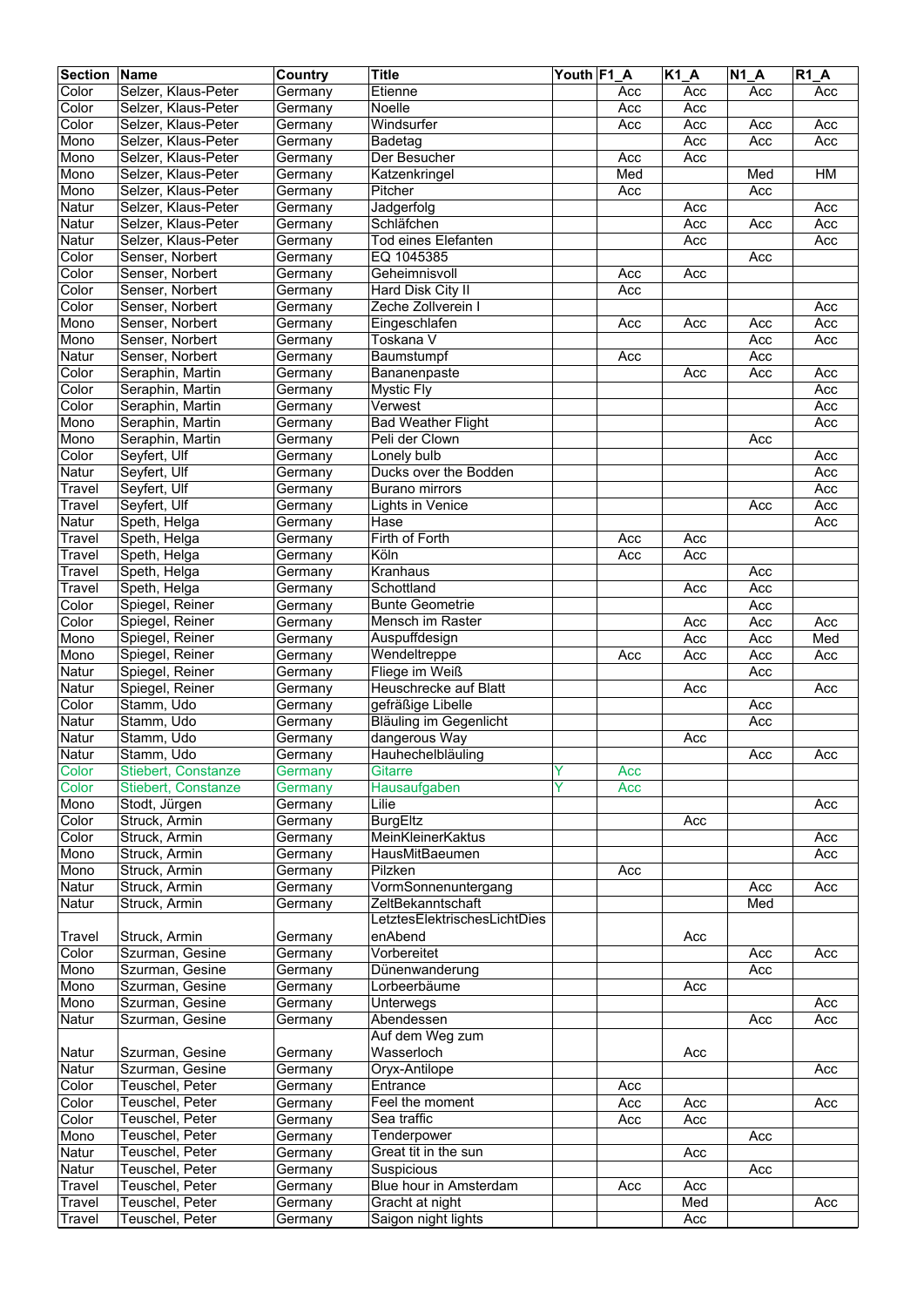| <b>Section Name</b> |                       | Country            | <b>Title</b>                           | Youth F1_A |                | K1_A           | $N1_A$     | $R1_A$ |
|---------------------|-----------------------|--------------------|----------------------------------------|------------|----------------|----------------|------------|--------|
| Travel              | Tietz, Jürgen         | Germany            | Norwegischer Traum                     |            | Acc            |                |            |        |
| Color               | Toews, Rebecca        | Germany            | Gebrochen                              | ٧          |                |                | Acc        |        |
| Color               | Toews, Rebecca        | Germany            | Warum immer diese Seite?               | Ÿ          | <b>FIAP HM</b> |                |            |        |
| Mono                | Toews, Rebecca        | Germany            | <b>Walk</b>                            | Y          |                |                |            | Acc    |
| Travel              | <b>Toews, Rebecca</b> | Germany            | Morgendämmerung                        |            | Acc            |                | Acc        |        |
| Travel              | Toews, Rebecca        | Germany            | <b>Schloss Wackerbarth</b>             | Υ          |                |                | Acc        |        |
| Travel              | Toews, Rebecca        | Germany            | Wanderlust                             | ٧          |                |                | Acc        |        |
| Color               | Utzig-Fell, Dagmar    | Germany            | Es geht aufwärts                       |            |                | Acc            |            | Acc    |
| Color               | Utzig-Fell, Dagmar    | Germany            | Every day                              |            |                | Acc            |            |        |
| Color               | Utzig-Fell, Dagmar    | Germany            | Kaminabend                             |            | Acc            |                | Acc        |        |
| Color               | Utzig-Fell, Dagmar    | Germany            | Moderner Wohnungsbau                   |            |                | Acc            | Acc        |        |
| Mono                | Utzig-Fell, Dagmar    | Germany            | Deadvlei                               |            |                | Acc            |            |        |
| Mono                | Utzig-Fell, Dagmar    | Germany            | Meet you                               |            |                |                | Acc        |        |
| Mono                | Utzig-Fell, Dagmar    | Germany            | Sheikh-Zayed-Moschee                   |            | Acc            | Acc            | Acc        |        |
| Mono                | Utzig-Fell, Dagmar    | Germany            | Trees in the storm                     |            |                | Acc            | Acc        | Acc    |
| Natur               | Utzig-Fell, Dagmar    | Germany            | Mantis <sub>3</sub>                    |            | Acc            |                | Acc        | Acc    |
| Natur               | Utzig-Fell, Dagmar    | Germany            | Nutria                                 |            | Acc            | Acc            |            |        |
| Natur               | Utzig-Fell, Dagmar    | Germany            | Pelican                                |            | Acc            |                |            | Acc    |
| Natur               | Utzig-Fell, Dagmar    | Germany            | Roter Panda                            |            | Acc            |                | Acc        |        |
| Travel              | Utzig-Fell, Dagmar    | Germany            | Oryx in the desert                     |            | Acc            |                |            |        |
| Travel              | Utzig-Fell, Dagmar    | Germany            | Sandmeer der Namib                     |            |                |                | Acc        |        |
| Travel              | Utzig-Fell, Dagmar    | Germany            | Verkehrsführung                        |            | Acc            | Med            | Med        |        |
|                     |                       |                    | Echse auf Felsen: Hallo hier           |            |                |                |            |        |
| Color               | Vogg, Peter           | Germany            | bin ich                                |            | Acc            |                |            |        |
| Color               | Vogg, Peter           | Germany            | Eisberg in der Antarktis               |            |                |                |            | Acc    |
| Mono                | Vogg, Peter           | Germany            | Baum am See                            |            |                | Acc            |            |        |
| Mono                | Vogg, Peter           | Germany            | Herbst                                 |            | Acc            |                |            |        |
|                     |                       |                    | Blaufusstölpel bei der                 |            |                |                |            |        |
| Natur               | Vogg, Peter           | Germany            | Landung                                |            |                |                | Acc        |        |
| Natur               | Vogg, Peter           | Germany            | Echse auf Kaktus                       |            | Acc            |                |            |        |
| Travel              | Vogg, Peter           | Germany            | Brücke in Venedig<br>Dusche auf Island |            |                |                |            | Med    |
| Travel              | Vogg, Peter           | Germany            | Sonnenuntergang in der                 |            |                |                |            | Acc    |
|                     | Vogg, Peter           |                    | Toskana                                |            |                |                |            |        |
| Travel<br>Color     | Vogt, Doris           | Germany<br>Germany | Die Schraubenstadt                     |            | Acc            | Acc            | Acc<br>Acc |        |
| Color               | Vogt, Doris           | Germany            | Eingefädelt                            |            | Acc            |                | Acc        |        |
| Color               | Vogt, Doris           | Germany            | Gabelungen                             |            | Acc            | Acc            | Acc        |        |
| Mono                | Vogt, Doris           | Germany            | Das Leben der Blattadern               |            | Acc            | Acc            |            |        |
| Mono                | Vogt, Doris           | Germany            | Die unendliche 8                       |            |                |                |            | Acc    |
| Mono                | Vogt, Doris           | Germany            | Eins nach dem Anderen                  |            | HM             | Acc            |            |        |
| Travel              | Vogt, Doris           | Germany            | <b>Bucht von Antiqua</b>               |            | Acc            |                |            |        |
| <b>Travel</b>       | Vogt, Doris           | Germany            | Der Vulkan San Antonio                 |            |                |                | Acc        |        |
| Travel              | Vogt, Doris           | Germany            | Scheich Zayid Moschee                  |            | Med            |                | Acc        |        |
| Travel              | Vogt, Doris           | Germany            | <b>Skyline Dubai</b>                   |            | Acc            | Med            |            |        |
| Mono                | Vogt, Michael         | Germany            | Sprinkenhof                            |            | Acc            |                | Acc        | Acc    |
|                     |                       |                    | Valencia Futuristic                    |            |                |                |            |        |
| Mono                | Vogt, Michael         | Germany            | Reflections                            |            | <b>GPU HM</b>  |                | FIAP HM    |        |
| Color               | Vollmer, Dieter       | Germany            | energy                                 |            |                |                | Acc        |        |
| Mono                | Vollmer, Dieter       | Germany            | Shadow on the wall                     |            |                | Acc            |            | Acc    |
| Mono                | Vollmer, Dieter       | Germany            | Spannung                               |            |                | Acc            | Acc        | Acc    |
| Mono                | Vollmer, Dieter       | Germany            | <b>Unterm Rad</b>                      |            |                |                | Acc        |        |
| Travel              | Vollmer, Dieter       | Germany            | Färber in Fés                          |            |                | Acc            | Acc        |        |
| Travel              | Vollmer, Dieter       | Germany            | Hardware                               |            |                |                |            | Acc    |
| Color               | Wächter, Gertrud      | Germany            | Ausfahrt                               |            |                | Acc            |            | Acc    |
| Color               | Wächter, Gertrud      | Germany            | <b>Bubbles</b>                         |            |                |                |            | Acc    |
| Color               | Wächter, Gertrud      | Germany            | Number One                             |            |                |                |            | Acc    |
| Mono                | Wächter, Gertrud      | Germany            | Car Detail                             |            |                |                |            | Acc    |
| Mono                | Wächter, Gertrud      | Germany            | Light and Shadow II                    |            | Acc            |                | Acc        |        |
| Natur               | Wächter, Gertrud      | Germany            | Palm Frond                             |            |                | <b>FIAP HM</b> |            |        |
| Color               | Waffenschmid, Irmgard | Germany            | Grün                                   |            | Acc            |                |            |        |
| Mono                | Waffenschmid, Irmgard | Germany            | Alter Baum im Nebel                    |            |                |                | Acc        |        |
| Mono                | Waffenschmid, Irmgard | Germany            | Am Ufer<br>Kleiner                     |            |                | Acc            |            |        |
|                     | Waffenschmid, Irmgard |                    | Sonnenröschenbläuling                  |            |                |                | HM         |        |
| Natur<br>Natur      | Waffenschmid, Irmgard | Germany<br>Germany | Raupe an Blüte                         |            | Acc<br>Acc     |                |            |        |
| Travel              | Waffenschmid, Irmgard | Germany            | Arches NP                              |            |                | Acc            |            |        |
| Travel              | Waffenschmid, Irmgard | Germany            | Schwerin                               |            | Acc            |                | Acc        |        |
| Travel              | Waffenschmid, Irmgard | Germany            | Über die Brücke                        |            |                |                |            | Acc    |
| Color               | Wessela, Klaus        | Germany            | Dead Vlei                              |            | Acc            |                |            |        |
|                     |                       |                    |                                        |            |                |                |            |        |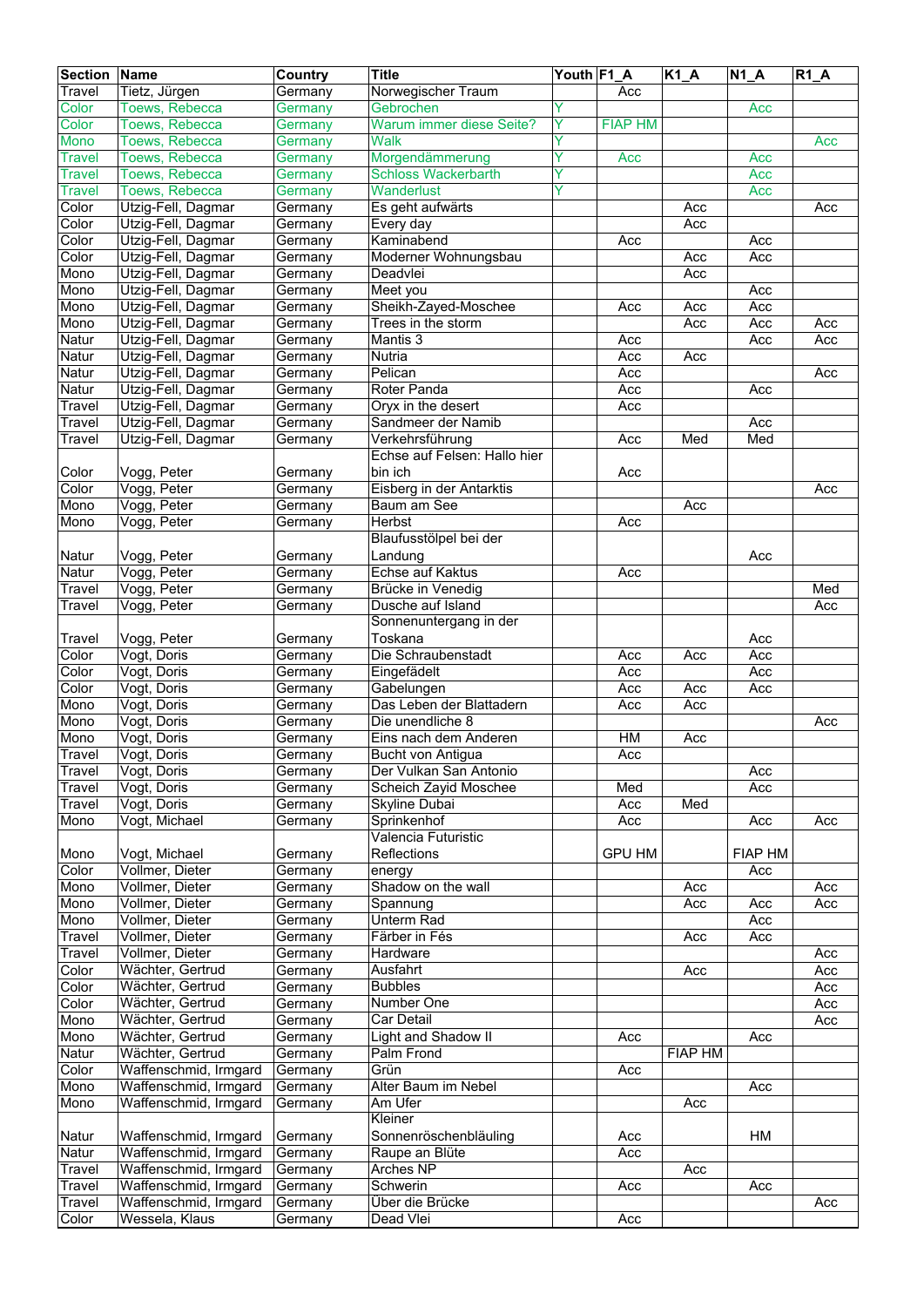| <b>Section</b> | Name             | Country            | <b>Title</b>                 | Youth F1 A |     | $K1_A$ | <b>N1 A</b> | $R1_A$ |
|----------------|------------------|--------------------|------------------------------|------------|-----|--------|-------------|--------|
| Color          | Wessela, Klaus   | Germany            | Wüstempanorama               |            | Acc |        |             |        |
| Color          | Wessela, Klaus   | Germany            | Zollverein                   |            | Acc |        | Acc         | Acc    |
| Mono           | Wessela, Klaus   | Germany            | Abendspaziergang s/w         |            |     |        | Acc         |        |
| Mono           | Wessela, Klaus   | Germany            | Mogno                        |            | Acc |        | Acc         |        |
| Mono           | Wessela, Klaus   | Germany            | <b>Occulus Gewusel</b>       |            |     |        | Acc         |        |
| Mono           | Wessela, Klaus   | Germany            | Wüstenlicht                  |            |     | Acc    |             | Acc    |
| Natur          | Wessela, Klaus   | Germany            | Stieglitz                    |            |     |        |             | Acc    |
| Travel         | Wessela, Klaus   | Germany            | Citylights                   |            | Acc | Acc    |             | Acc    |
| Travel         | Wessela, Klaus   | Germany            | Gegenverkehr                 |            |     | Acc    |             | Acc    |
| Travel         | Wessela, Klaus   | Germany            | <b>Hudson Yards</b>          |            |     | Acc    |             | Acc    |
| Color          | Wildner, Wolfram | Germany            | Ab durch die Mitte           |            | Acc |        | Acc         | Acc    |
| Color          | Wildner, Wolfram | Germany            | Geländer                     |            | Acc | Acc    | Acc         | Acc    |
| Color          | Wildner, Wolfram | Germany            | Interes-sand                 |            |     |        | Acc         |        |
| Mono           | Wildner, Wolfram | Germany            | Auf der Treppe               |            |     |        |             | Acc    |
| Mono           | Wildner, Wolfram | Germany            | Aufstrebend                  |            | Acc |        |             | Acc    |
| Mono           | Wildner, Wolfram | Germany            | Pinakothek der Moderne       |            |     |        |             | Acc    |
| Natur          | Wildner, Wolfram | Germany            | Isländisch Herbst            |            |     | Acc    |             | Acc    |
| Color          | Willmann, Stefan | Germany            | Leoaffe                      |            | H M |        |             |        |
| Color          | Willmann, Stefan | Germany            | Schlüsselloch                |            |     |        | Acc         |        |
| Color          | Willmann, Stefan | Germany            | <b>Science Center</b>        |            | Acc |        | Acc         |        |
| Mono           | Willmann, Stefan | Germany            | Spieltrieb                   |            | Acc |        |             | Acc    |
| Color          | Winkens, Georg   | Germany            | Dettifoss                    |            |     |        | Acc         | Acc    |
| Color          | Winkens, Georg   | Germany            | Fibre Optic                  |            |     |        |             | Acc    |
| Color          | Winkens, Georg   | Germany            | Marterl                      |            | Acc | Acc    | Acc         |        |
| Color          | Winkens, Georg   | Germany            | Stokksnes                    |            | Acc |        |             |        |
| Mono           | Winkens, Georg   | Germany            | Glasstower                   |            | Acc | Acc    |             |        |
| Mono           | Winkens, Georg   | Germany            | <b>Hunting Horn</b>          |            | Acc |        |             | Acc    |
| Mono           | Winkens, Georg   | Germany            | <b>Wet Paint</b>             |            | Acc | Acc    |             | Acc    |
|                |                  |                    |                              |            |     |        |             |        |
| Color          | Wintjen, Hauke   | Germany            | Rote Waldameise im Portrait  |            | Acc |        | Acc         | Acc    |
| Color          | Wintjen, Hauke   | Germany            | Schwebfliege mit Passagier   |            |     |        | Acc         |        |
| Color          | Wintjen, Hauke   |                    | Überraschte Wepse            |            | Acc |        |             |        |
| Color          | Wirth, Hanna     | Germany<br>Germany | musician                     |            | Acc |        |             |        |
| Color          | Wirth, Hanna     |                    |                              | Y          | Acc |        |             |        |
| Mono           | Wirth, Hanna     | Germany            | sunrise<br>chairs            | Y          | Acc |        |             |        |
| <b>Mono</b>    | Wirth, Hanna     | Germany            |                              | Y          |     |        |             |        |
| <b>Natur</b>   | Wirth, Hanna     | Germany<br>Germany | old times<br>bee             | Ÿ          | Acc |        | Acc         |        |
| <b>Natur</b>   | Wirth, Hanna     |                    |                              | Ÿ          |     |        |             |        |
| <b>Natur</b>   | Wirth, Hanna     | Germany            | grasshopper<br>insect        | Υ          | Acc | Acc    | Acc         | Acc    |
|                |                  | Germany            |                              |            |     |        |             |        |
| <b>Travel</b>  | Wirth, Hanna     | Germany            | Darßer Ort<br>Action         |            |     | Acc    |             |        |
| Color          | Wirth, Ralf      | Germany            | Glückskäfer                  |            | Acc | Acc    |             |        |
| Color          | Wirth, Ralf      | Germany            |                              |            |     | Acc    | Acc         |        |
| Color          | Wirth, Ralf      | Germany            | Weinkeller                   |            | Acc |        | Acc         | Acc    |
| Mono           | Wirth, Ralf      | Germany            | Saxophon                     |            | Acc | Acc    |             |        |
| Mono           | Wirth, Ralf      | Germany            | Schreib mal wieder           |            | Acc |        |             |        |
| Mono           | Wirth, Ralf      | Germany            | Trompeter                    |            |     |        |             | Acc    |
| Natur          | Wirth, Ralf      | Germany            | Biene                        |            | Acc |        |             |        |
| Natur          | Wirth, Ralf      | Germany            | Bläulinge                    |            |     | Acc    | Acc         | Acc    |
| Natur          | Wirth, Ralf      | Germany            | Goldener Grashüpfer          |            |     |        | Acc         |        |
| Travel         | Wirth, Ralf      | Germany            | Dornbusch                    |            | Acc |        |             |        |
| Travel         | Wirth, Ralf      | Germany            | Kirche St. Valentin          |            | Acc |        |             |        |
| Travel         | Wirth, Ralf      | Germany            | $\overline{T}$ rier          |            |     |        | Acc         |        |
| Travel         | Wirth, Ralf      | Germany            | Tübingen                     |            | HM  |        |             |        |
| Color          | Witthake, Helmut | Germany            | IN THE AMUSEMENT PARK        |            | Acc |        | Acc         |        |
| Color          | Witthake, Helmut | Germany            | OPEN DOORS                   |            | Acc | Acc    |             |        |
| Color          | Witthake, Helmut | Germany            | THE LOST PIANO               |            |     |        | Acc         | Acc    |
| Color          | Witthake, Helmut | Germany            | TRAVE AT NIGHT               |            |     |        | Acc         |        |
| Mono           | Witthake, Helmut | Germany            | MYSTICAL GRAVEYARD           |            | Acc |        |             |        |
| Natur          | Witthake, Helmut | Germany            | <b>MARABOU</b>               |            | Acc |        |             |        |
|                |                  |                    | <b>BASILICA DE GUADALUPE</b> |            |     |        |             |        |
| Travel         | Witthake, Helmut | Germany            | 2                            |            |     |        | Acc         |        |
| Travel         | Witthake, Helmut | Germany            | <b>OAXACA</b>                |            | Acc |        |             |        |
| Travel         | Witthake, Helmut | Germany            | PALENQUE 1                   |            | Acc |        |             |        |
|                |                  |                    | <b>STREET MARKET MITLA</b>   |            |     |        |             |        |
| Travel         | Witthake, Helmut | Germany            | <b>MEXICO</b>                |            |     | Acc    |             |        |
| Color          | Wolf, Hannah     | Germany            | Abfahrt                      | Y          | Acc | Acc    | Acc         |        |
| Color          | Wolf, Hannah     | Germany            | Sternenspuren                | Ÿ          |     |        | Acc         |        |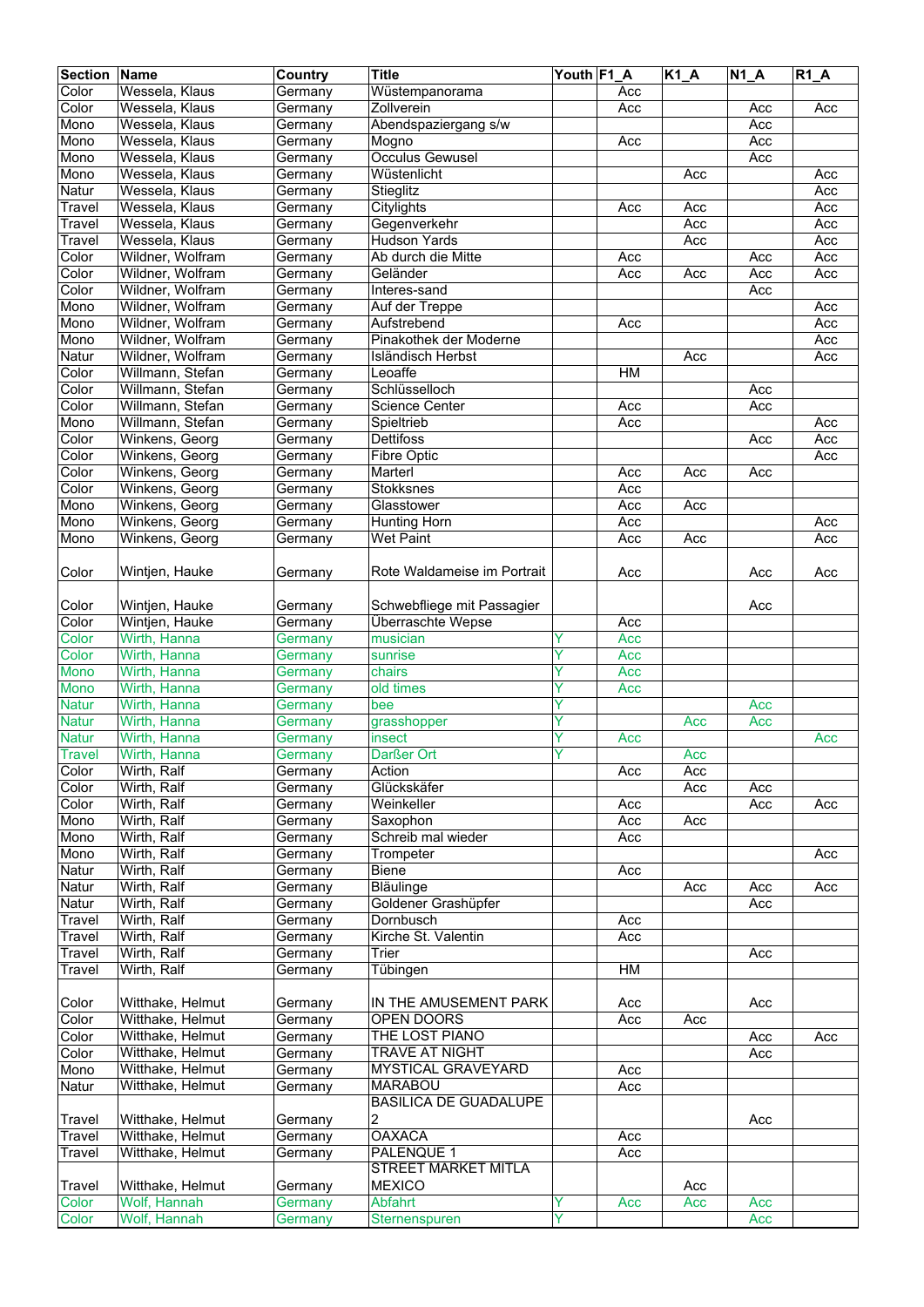| <b>Section Name</b> |                                        | Country            | <b>Title</b>                               | Youth F1_A |            | K1_A | $N1_A$     | $R1_A$ |
|---------------------|----------------------------------------|--------------------|--------------------------------------------|------------|------------|------|------------|--------|
| Color               | Wolf, Thomas                           | Germany            | <b>Burning</b>                             |            |            | Acc  |            | Acc    |
| Color               | Wolf, Thomas                           | Germany            | Funken                                     |            |            |      |            | Acc    |
| Color               | Wolf, Thomas                           | Germany            | Karussell                                  |            |            |      |            | Acc    |
| Color               | Wolf, Thomas                           | Germany            | Nachts im Park                             |            | Acc        |      |            |        |
| Mono                | Wolf, Thomas                           | Germany            | Lichtmalerei                               |            |            |      | Acc        | HM     |
| Travel              | Wolf, Thomas                           | Germany            | Leuchtturm                                 |            |            | Acc  |            | Acc    |
| Travel              | Wolf, Thomas                           | Germany            | Rovinj                                     |            | Acc        |      |            |        |
| Color               | Wolfert, Anke                          | Germany            | Mysteriös                                  |            |            |      | Acc        |        |
| Color               | Wolfgang, Röser                        | Germany            | Kamelie                                    |            | Acc        |      |            |        |
| Color               | Wolfgang, Röser                        | Germany            | Quadrate                                   |            |            |      |            | Acc    |
| Color               | Wolfgang, Röser<br>Wolfgang, Röser     | Germany            | Schmetterling                              |            |            |      | Acc        |        |
| Mono<br>Color       | Wurst, Gabriele                        | Germany<br>Germany | Spiel mir den Blues<br>Der Märchenerzähler |            | Acc        | Acc  |            | Acc    |
| Color               | Wurst, Gabriele                        | Germany            | Dusit Thani                                |            | Acc        | Acc  | Acc        |        |
| Mono                | Wurst, Gabriele                        | Germany            | Begegnung                                  |            |            |      | Acc        |        |
| Mono                | Wurst, Gabriele                        | Germany            | Der UAE-Pavillon                           |            | Acc        | Acc  | Acc        |        |
| Mono                | Wurst, Gabriele                        | Germany            | Papa warte doch auf mich                   |            | Acc        |      |            |        |
| Natur               | Wurst, Gabriele                        | Germany            | Norwegens Licht                            |            |            |      |            | Acc    |
| Natur               | Wurst, Gabriele                        | Germany            | Zwiesprache                                |            |            | Acc  |            |        |
| Travel              | Wurst, Gabriele                        | Germany            | Abu Dhabi                                  |            |            | Acc  |            | Acc    |
| Travel              | Wurst, Gabriele                        | Germany            | Der große Wagen                            |            |            | Acc  |            |        |
| Travel              | Wurst, Gabriele                        | Germany            | Der Stuhl                                  |            |            |      | Acc        |        |
| Travel              | Wurst, Gabriele                        | Germany            | Dubai Fountain                             |            |            | Acc  |            |        |
| Color               | Zachmann, Pauline                      | Germany            | crushed                                    | Y          | Acc        | Acc  | Acc        |        |
| Color               | Zachmann, Pauline                      | Germany            | Farbpalette                                | Ý          |            |      | Acc        |        |
| Color               | Zachmann, Pauline                      | Germany            | Formelvorbild                              | Y          | <b>BY</b>  |      |            | Acc    |
| Color               | Zachmann, Pauline                      | Germany            | Gewürzmischung                             | Y          |            |      | Acc        |        |
| Mono                | Zachmann, Pauline                      | Germany            | Glücksspiel                                | Ÿ          | Acc        |      | Acc        |        |
| Mono                | Zachmann, Pauline                      | Germany            | Shade of egg                               | Y          |            |      | Acc        |        |
| <b>Travel</b>       | Zachmann, Pauline                      | Germany            | <b>Dreigestirn</b>                         | Ÿ          | Acc        |      |            |        |
| <b>Travel</b>       | Zachmann, Pauline                      | Germany            | Kleiderbügel                               | Ÿ          | Acc        |      | Acc        |        |
| <b>Travel</b>       | Zachmann, Pauline                      | Germany            | Morgengrauen                               | Υ          |            |      | Acc        |        |
| Color               | Zernig, Eva Maria                      | Germany            | Dimensions 1                               |            | Acc        | Acc  | Acc        |        |
| Color               | Zernig, Eva Maria                      | Germany            | Lonely Boat 4                              |            |            |      | Acc        | Acc    |
| Color               | Zernig, Eva Maria                      | Germany            | Morning Fascination 2                      |            |            |      | Acc        | Acc    |
| Mono                | Zernig, Eva Maria                      | Germany            | Next to Heaven 14                          |            |            | Acc  |            |        |
| Mono                | Zernig, Eva Maria                      | Germany            | Next to Heaven 7                           |            | HM         | Acc  |            | Acc    |
| Mono                | Zernig, Eva Maria                      | Germany            | Next to Heaven 8                           |            |            | Acc  |            |        |
| Mono                | Zernig, Eva Maria                      | Germany            | Seeon 1                                    |            |            | Acc  |            |        |
| Natur               | Zernig, Eva Maria                      | Germany            | Blue in the Forest 2                       |            |            |      | Med        | Acc    |
| Natur               | Zernig, Eva Maria                      | Germany            | Floral Chess 4                             |            |            | Acc  |            | Acc    |
| Natur<br>Natur      | Zernig, Eva Maria<br>Zernig, Eva Maria | Germany            | Floral Chess 6<br>Floral Chess 7           |            | Acc<br>Acc |      | Acc        | Acc    |
| Travel              | Zernig, Eva Maria                      | Germany<br>Germany | <b>Colours of Chiemsee 5</b>               |            |            |      | Acc<br>Acc |        |
| Travel              | Zernig, Eva Maria                      | Germany            | Dolomites Fog 1                            |            |            |      | Acc        |        |
| Travel              | Zernig, Eva Maria                      | Germany            | Magic Night 1                              |            |            |      |            | Med    |
| Travel              | Zernig, Eva Maria                      | Germany            | Mountain Magic 1                           |            |            |      | Acc        |        |
| Color               | Ziolkowski, Birgit                     | Germany            | Hochzeit auf dem Land                      |            |            |      | Acc        |        |
| Color               | Ziolkowski, Birgit                     | Germany            | Ölperlen                                   |            |            |      |            | Acc    |
| Color               | Ziolkowski, Birgit                     | Germany            | Petri Heil                                 |            |            |      | Acc        |        |
| Mono                | Ziolkowski, Birgit                     | Germany            | Gut sortiert                               |            | Acc        |      |            |        |
| Mono                | Ziolkowski, Birgit                     | Germany            | Nach dem Regen                             |            |            |      |            | Acc    |
| Travel              | Ziolkowski, Birgit                     | Germany            | Einfach genießen                           |            |            | Acc  | Acc        |        |
| Travel              | Ziolkowski, Birgit                     | Germany            | Herbstlicher Blick                         |            | Acc        |      |            |        |
| Travel              | Ziolkowski, Birgit                     | Germany            | Passt schon                                |            | Med        | HM   | Acc        |        |
| Color               | Ziolkowski, Karl-Heinz                 | Germany            | Kriegsschäden                              |            | HM         |      |            |        |
| Color               | Ziolkowski, Karl-Heinz                 | Germany            | Wellendach                                 |            |            |      |            | Acc    |
| Mono                | Ziolkowski, Karl-Heinz                 | Germany            | New York City                              |            |            |      |            | Acc    |
| Mono                | Ziolkowski, Karl-Heinz                 | Germany            | Sirenenturm                                |            | Acc        |      |            | Acc    |
| Travel              | Ziolkowski, Karl-Heinz                 | Germany            | Asiatische Pfahlbauten                     |            |            |      |            | Acc    |
| Travel              | Ziolkowski, Karl-Heinz                 | Germany            | Die ELVI                                   |            | Acc        |      | Acc        |        |
|                     | Aslanoglou, Maria-                     |                    | Two beauties facing LR-PS-                 |            |            |      |            |        |
| Color               | Evangelia                              | Greece             | 3173                                       |            |            |      |            | Acc    |
|                     | Aslanoglou, Maria-                     |                    |                                            |            |            |      |            |        |
| Mono                | Evangelia                              | Greece             | In the rush B&W LR-3811                    |            |            |      |            | Acc    |
|                     | Aslanoglou, Maria-                     |                    |                                            |            |            |      |            |        |
| Mono                | Evangelia                              | Greece             | Spirale LR-3113                            |            |            |      |            | Acc    |
|                     | Aslanoglou, Maria-                     |                    |                                            |            |            |      |            |        |
| <b>Travel</b>       | Evangelia                              | Greece             | Love Valley LR-6649                        |            |            | Acc  | Acc        |        |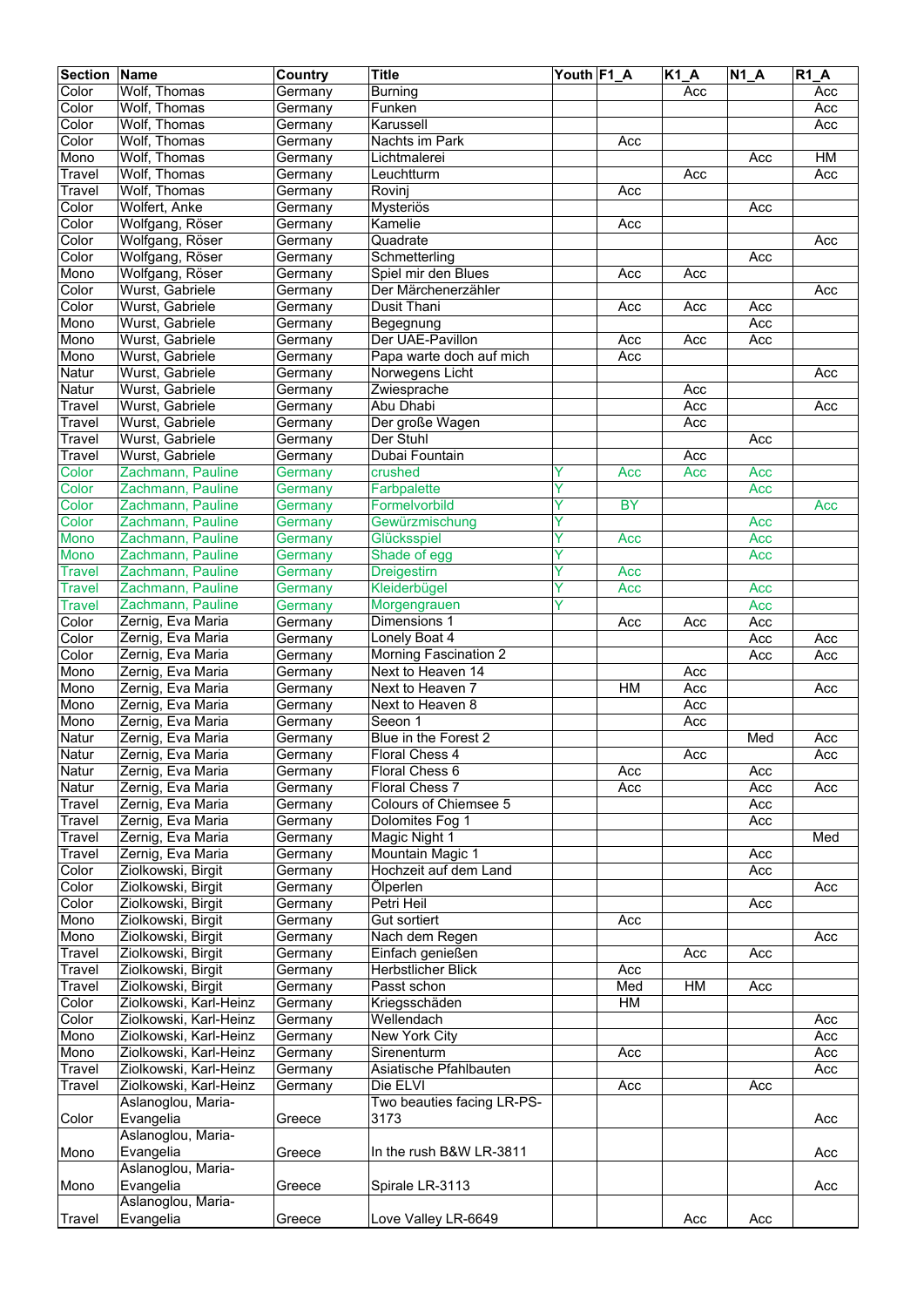| <b>Section Name</b> |                                        | Country                       | <b>Title</b>                       | Youth F1_A |     | $K1_A$     | $N1_A$ | $R1_A$    |
|---------------------|----------------------------------------|-------------------------------|------------------------------------|------------|-----|------------|--------|-----------|
|                     | Aslanoglou, Maria-                     |                               |                                    |            |     |            |        |           |
| Travel              | Evangelia                              | Greece                        | National Guard LR-2011             |            | Acc |            | Acc    | Acc       |
| Color               | Balachouti, Rania                      | Greece                        | A light in the darkness            |            | Acc | Acc        | Acc    | Acc       |
| Color               | Balachouti, Rania                      | Greece                        | Like a bird on a wire              |            | Acc |            | Acc    |           |
| Color               | Balachouti, Rania                      | Greece                        | Portrait of an African girl        |            | Acc |            |        |           |
| Color               | Balachouti, Rania                      | Greece                        | Venus in trine                     |            |     |            |        | Acc       |
| Mono                | Balachouti, Rania                      | Greece                        | At the museum                      |            |     | Acc        |        | Acc       |
| Mono                | Balachouti, Rania                      | Greece                        | Bridging the past                  |            |     | Acc        |        |           |
| Travel              | Balachouti, Rania                      | Greece                        | Eilean Donan Castle                |            | Acc |            | Acc    |           |
| Travel              | Balachouti, Rania                      | Greece                        | On top of the rocks                |            | Acc | Acc        | Acc    |           |
| Color               | Kazazis, Georgios                      | Greece                        | Colorful laundry                   |            |     |            | Acc    |           |
| Color               | Kazazis, Georgios                      | Greece                        | Frame feeling                      |            |     |            |        | Acc       |
| Travel              | Kazazis, Georgios                      | Greece                        | Dreamer's island                   |            |     |            |        | Acc       |
| Travel              | Kazazis, Georgios                      | Greece                        | Movie time                         |            |     |            | Acc    | Acc       |
| Travel              | Kazazis, Georgios                      | Greece                        | Undercover                         |            |     |            |        | Acc       |
| Color               | Marathaki, Anna                        | Greece                        | Pure                               |            | Acc |            |        |           |
|                     |                                        |                               |                                    |            |     |            |        |           |
| Mono                | Marathaki, Anna                        | Greece                        | And Then There Were Three          |            | Acc | Acc        |        | Acc       |
| Mono                | Marathaki, Anna                        | Greece                        | In my hands                        |            |     |            | Acc    |           |
| Mono                | Marathaki, Anna                        | Greece                        | Silhouette                         |            |     | <b>HM</b>  |        | Acc       |
| Mono                | Marathaki, Anna                        | $\overline{G}$ reece          | <b>Tiny Toes</b>                   |            |     |            |        | Acc       |
| Color               | Skotiniotis, Iannis                    | Greece                        | Woman v5                           |            |     |            |        | <b>HM</b> |
| Color               | Skotiniotis, Iannis                    | Greece                        | <b>Yellow ball</b>                 |            |     |            |        | Acc       |
| Mono                | Skotiniotis, Iannis                    | Greece                        | Emancipation                       |            |     |            |        | Acc       |
| Mono                | Skotiniotis, Iannis                    | Greece                        | Leer                               |            |     | Acc        |        | Acc       |
| Natur               | Skotiniotis, Iannis                    | Greece                        | Beautiful moments                  |            |     |            |        | Acc       |
| Natur               | Skotiniotis, Iannis                    | Greece                        | To the lake                        |            |     | Acc        |        |           |
| Natur               | Skotiniotis, Iannis                    | Greece                        | Two pelicans                       |            |     |            |        | Acc       |
| Travel              | Skotiniotis, Iannis                    | Greece                        | Calm afternoon in Philolaos        |            | Acc |            |        | Acc       |
| Travel              | Skotiniotis, Iannis                    | Greece                        | Salagisma                          |            |     |            |        | Acc       |
| Color               | Chan, Ching Ching                      | Hong Kong                     | <b>Blossom Lane</b>                |            | Acc | Acc        |        |           |
| Color               | Chan, Ching Ching                      | Hong Kong                     | Daily Routine                      |            | Acc |            | Acc    |           |
| Mono                | Chan, Ching Ching                      | Hong Kong                     | Experienced                        |            |     | Acc        |        |           |
| Mono                | Chan, Ching Ching                      | Hong Kong                     | Soft And Passionate                |            | Acc | Acc        | Acc    | Acc       |
| Natur               | Chan, Ching Ching                      | Hong Kong                     | Gliding With Snack 002             |            | Acc | Acc        | Acc    | Acc       |
| Natur               | Chan, Ching Ching                      |                               | Hunger Game 002                    |            |     | Acc        | Acc    | Acc       |
| Natur               |                                        | Hong Kong                     |                                    |            |     | Acc        | Acc    | Acc       |
|                     | Chan, Ching Ching<br>Chan, Ching Ching | Hong Kong<br><b>Hong Kong</b> | Hunger Game 004                    |            | Acc | Acc        | Acc    | Acc       |
| Travel              |                                        |                               | Beige 001                          |            |     |            |        |           |
| Travel              | Chan, Ching Ching                      | Hong Kong                     | Boat In Gold River 002             |            | HM  | Acc        |        |           |
| Travel              | Chan, Ching Ching                      | Hong Kong                     | City Of Mist 001                   |            |     |            | Acc    |           |
| Travel              | Chan, Ching Ching                      | Hong Kong<br>Hong Kong        | Smooth And Bumpy 004               |            |     | Acc        | Med    | Med       |
| Color               | Chan, Wing Ho                          |                               | Mermaid 03<br>ballerina-01         |            | Acc |            |        |           |
| Mono                | Chan, Wing Ho<br>Chan, Wing Ho         | Hong Kong                     |                                    |            |     | Acc        |        |           |
| Natur               |                                        | Hong Kong                     | Common kestrel 01                  |            |     |            | Acc    |           |
| Travel              | Chan, Wing Ho<br>Chan, Wing Ho         | Hong Kong                     | Kowloon Peak evening 01            |            | Acc | Acc        | Acc    |           |
| Travel              |                                        | Hong Kong                     | Lo Wu Port 01                      |            | Acc |            | Acc    |           |
| Travel              | Chan, Wing Ho<br>Choi, Chi Kun         | Hong Kong                     | Suicide Wall 02                    |            |     | Acc        |        |           |
| Mono                |                                        | Hong Kong                     | Future                             |            | Acc |            | Acc    |           |
| Travel              | Choi, Chi Kun                          | Hong Kong<br>Hong Kong        | <b>Happy Ride</b>                  |            |     |            | Acc    |           |
| Color               | Li, Ka Wai                             |                               | <b>EHCHANTING</b>                  |            |     | Acc        |        | Acc       |
| Color               | Li, Ka Wai<br>Li, Ka Wai               | Hong Kong                     | <b>MOONSHINE</b><br><b>SEE YOU</b> |            |     | Acc        |        |           |
| Color               | Li, Ka Wai                             | Hong Kong                     |                                    |            | Acc |            |        |           |
| Mono                |                                        | Hong Kong                     | WHOLEHEARYED                       |            | Acc |            |        | Acc       |
| Color               | Ng, Chi Fun Fanny                      | Hong Kong                     | <b>Brotherly Fight</b>             |            |     | Acc        |        |           |
| Color               | Ng, Chi Fun Fanny                      | Hong Kong                     | In the Mist                        |            |     |            |        | Acc       |
|                     |                                        |                               | Rainbow over the African           |            |     |            |        |           |
| Color               | Ng, Chi Fun Fanny                      | Hong Kong                     | Plain                              |            |     | Acc        | Acc    |           |
| <b>Travel</b>       | Ng, Chi Fun Fanny                      | <b>Hong Kong</b>              | Sunset over Bagan                  |            |     |            | Acc    | Acc       |
|                     |                                        |                               | Young Monks Line Up for            |            |     |            |        |           |
| Travel              | Ng, Chi Fun Fanny                      | Hong Kong                     | <b>Food Donations</b>              |            |     |            |        | Acc       |
| Color               | Tsui, Hung                             | Hong Kong                     | Desert sunset                      |            |     |            | Acc    |           |
| Color               | Tsui, Hung                             | Hong Kong                     | White pocket sunset                |            | HM  | HM         | Acc    |           |
| Color               | Tsui, Hung                             | Hong Kong                     | Zhangjiajie at sunset              |            | Acc | Acc        | Acc    |           |
| Mono                | Tsui, Hung                             | Hong Kong                     | Girl at the window                 |            | Acc |            | Acc    |           |
| Mono                | Tsui, Hung                             | Hong Kong                     | Little angel                       |            |     | Acc        | Acc    |           |
| Mono                | Tsui, Hung                             | Hong Kong                     | Zhangjiajie scenery                |            |     |            | Acc    |           |
| Natur               | Tsui, Hung                             | Hong Kong                     | A family of polar bears 103        |            | Acc | Acc        | Acc    | Acc       |
| Natur               | Tsui, Hung                             | Hong Kong                     | Catch                              |            | Acc | <b>PSA</b> | HM     | Acc       |
| Natur               | Tsui, Hung                             | Hong Kong                     | <b>Maternal love</b>               |            | Acc | HM         |        |           |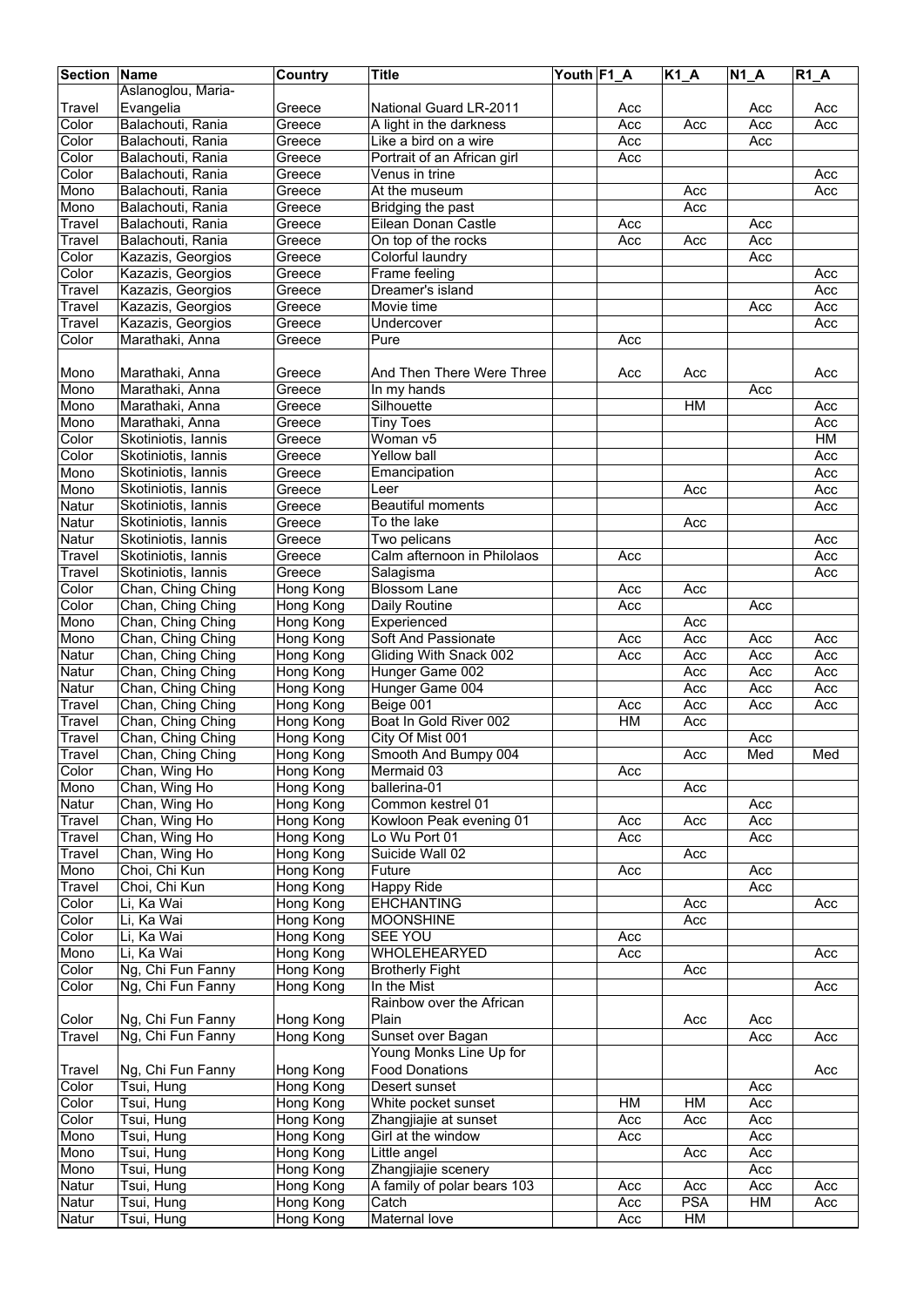| <b>Section Name</b> |                   | Country   | Title                       | Youth F1_A |     | $\overline{K1}A$ | $N1_A$    | $R1_A$    |
|---------------------|-------------------|-----------|-----------------------------|------------|-----|------------------|-----------|-----------|
|                     |                   |           | Two cheetahs in the         |            |     |                  |           |           |
|                     |                   |           |                             |            |     |                  |           |           |
| Natur               | Tsui, Hung        | Hong Kong | morning 102                 |            |     | HM               | Acc       |           |
| Travel              | Tsui, Hung        | Hong Kong | Ancient city sunrise 101    |            | Acc | Acc              | Acc       |           |
| Travel              | Tsui, Hung        | Hong Kong | Camels Day                  |            |     |                  |           | Acc       |
| Travel              | Tsui, Hung        | Hong Kong | Camels Day 101              |            | Acc | Acc              |           |           |
| Travel              | Tsui, Hung        | Hong Kong | Penguin on the floating ice |            |     | Acc              | Acc       | Acc       |
|                     |                   |           |                             |            |     |                  |           |           |
| Color               | Bajko, Csaba      | Hungary   | Adrienn behind the guitar   |            | Acc |                  |           | Acc       |
| Color               | Bajko, Csaba      | Hungary   | Lady with black fox         |            |     | Acc              |           |           |
| Mono                | Bajko, Csaba      | Hungary   | London Eye I                |            | Acc |                  |           |           |
| Natur               | Bajko, Csaba      | Hungary   | Pumpkin in the sumer        |            |     | Acc              |           |           |
| Travel              | Bajko, Csaba      | Hungary   | <b>CAFE Montmartre</b>      |            |     | Acc              |           |           |
| Color               | Barakonyi, Karoly | Hungary   | Color in the Phalanster     |            |     | Acc              |           | Acc       |
|                     |                   |           |                             |            |     |                  |           |           |
| Mono                | Barakonyi, Karoly | Hungary   | Wranglers                   |            |     |                  | Acc       | Acc       |
| Natur               | Barakonyi, Karoly | Hungary   | Flamingos                   |            |     |                  | Acc       |           |
| <b>Natur</b>        | Barakonyi, Karoly | Hungary   | In the Swamp                |            |     |                  |           | Acc       |
| Travel              | Barakonyi, Karoly | Hungary   | Consuegra 6                 |            | Acc | Acc              | H M       | Acc       |
| Color               | Bedo, Gergely     | Hungary   | <b>Robin</b>                |            | Acc |                  | Acc       |           |
|                     | Bedo, Gergely     |           | On the Peak                 | Ÿ          |     |                  |           |           |
| <b>Natur</b>        |                   | Hungary   |                             |            | Acc |                  | Acc       |           |
| <b>Natur</b>        | Bedo, Gergely     | Hungary   | <b>Robber Fly</b>           | Υ          |     |                  | <b>BY</b> |           |
| Natur               | Biro, Zoltan      | Hungary   | Kingfisher                  |            | Acc |                  |           |           |
| Color               | Cirkos, Sebestyen | Hungary   | <b>Ground-squirrel</b>      | Y          | Acc |                  |           |           |
| Mono                | Cirkos, Sebestyen | Hungary   | <b>Glasses</b>              | Ÿ          | Acc |                  |           |           |
| Mono                |                   |           | <b>Meet at Night</b>        | ٧          |     |                  |           |           |
|                     | Cirkos, Sebestyen | Hungary   |                             |            |     |                  | Acc       | Acc       |
| Mono                | Cirkos, Sebestyen | Hungary   | <b>Night Grazing</b>        | Y          |     |                  | Acc       |           |
| <b>Natur</b>        | Cirkos, Sebestyen | Hungary   | <b>Air Battle</b>           | Y          | Acc |                  | Acc       |           |
| <b>Natur</b>        | Cirkos, Sebestyen | Hungary   | Concentration               | Y          |     |                  | Acc       |           |
| <b>Natur</b>        | Cirkos, Sebestyen | Hungary   | <b>Otter in Night</b>       | Y          | Acc | Acc              |           | <b>BY</b> |
| Travel              | Cirkos, Sebestyen | Hungary   | <b>Lakeside Castle</b>      | Υ          | Acc |                  | Acc       | Acc       |
|                     |                   |           |                             |            |     |                  |           |           |
| <b>Travel</b>       | Cirkos, Sebestyen | Hungary   | Lanchid in the Night        | Y          | Acc |                  |           |           |
| Travel              | Cirkos, Sebestyen | Hungary   | <b>Margaret Bridge</b>      | Ÿ          | Acc |                  |           |           |
| Natur               | Cirkos, Veronika  | Hungary   | <b>Braveheart</b>           |            | Acc | Acc              |           | Acc       |
| <b>Natur</b>        | Cirkos, Veronika  | Hungary   | Feeding                     |            |     | Acc              |           | Acc       |
| Natur               | Cirkos, Veronika  | Hungary   | Gossip                      |            | Acc | Acc              | Acc       |           |
|                     |                   |           |                             |            |     |                  |           |           |
| <b>Natur</b>        | Cirkos, Veronika  | Hungary   | Peek-a-boo                  |            | Acc |                  | Acc       | Acc       |
| Mono                | Danis, Janos      | Hungary   | Good Morning                |            | Acc |                  |           |           |
| <b>Natur</b>        | Danis, Janos      | Hungary   | <b>Feeding Calves</b>       |            |     | Acc              |           |           |
| Travel              | Danis, Janos      | Hungary   | <b>Balloon Vendor</b>       |            |     |                  | Acc       |           |
| Color               | Deri, Judit       | Hungary   | Closing time                |            |     |                  |           | Acc       |
|                     |                   |           |                             |            |     |                  |           |           |
| Mono                | Deri, Judit       | Hungary   | <b>Crossing lines</b>       |            | Acc |                  | Acc       |           |
| Mono                | Deri, Judit       | Hungary   | Lunch time                  |            | Acc |                  |           |           |
| Mono                | Deri, Judit       | Hungary   | Sad eyes 2                  |            |     |                  | Acc       |           |
| Natur               | Deri, Judit       | Hungary   | Look at the tree            |            |     |                  | Acc       |           |
| Natur               | Deri, Judit       | Hungary   | Watch my nose               |            | Acc | Acc              | Acc       |           |
| Color               | Fuleki, Laszlo    | Hungary   | Alone                       |            | Acc |                  |           |           |
|                     |                   |           |                             |            |     |                  |           |           |
| Color               | Fuleki, Laszlo    | Hungary   | Time machine                |            | Acc |                  |           |           |
| Color               | Fuleki, Laszlo    | Hungary   | Who is it?                  |            |     |                  |           | Acc       |
| Mono                | Fuleki, Laszlo    | Hungary   | Foggy morning               |            |     | Acc              |           |           |
| Travel              | Fuleki, Laszlo    | Hungary   | Father and son              |            |     |                  |           | Acc       |
| Travel              | Fuleki, Laszlo    | Hungary   | Marionette-theater          |            |     |                  |           | Acc       |
| Color               | Gurbi, Levente    | Hungary   | Door to the Landscape       |            | Acc |                  |           |           |
|                     |                   |           |                             |            |     |                  |           |           |
| Color               | Gurbi, Levente    | Hungary   | <b>Resting Place</b>        | Y          | Acc |                  |           |           |
| Mono                | Gurbi, Levente    | Hungary   | <b>Church Ruins</b>         | Y          | Acc |                  |           |           |
| <b>Natur</b>        | Gurbi, Levente    | Hungary   | <b>Above Treesm</b>         | Ÿ          |     | Acc              |           |           |
| Travel              | Gurbi, Levente    | Hungary   | <b>Bridges</b>              | Y          | Acc |                  | Acc       |           |
| <b>Travel</b>       | Gurbi, Levente    | Hungary   | <b>Budapest</b>             |            | Acc |                  | Acc       |           |
|                     |                   |           |                             |            |     |                  |           |           |
| <b>Travel</b>       | Gurbi, Levente    | Hungary   | <b>Mountain Peak</b>        | Y          |     | Acc              |           |           |
| Color               | Gyorgy, Soma      | Hungary   | <b>Bikers</b>               | Y          | Acc |                  | Acc       | Acc       |
| <b>Mono</b>         | Gyorgy, Soma      | Hungary   | <b>Breeze</b>               | Y          |     |                  |           | Acc       |
| Travel              | Gyorgy, Soma      | Hungary   | Dawn Life Scene             | Y          |     |                  | Acc       |           |
| Mono                | Jerszi, Gabriella | Hungary   | Spatter                     |            |     | Acc              |           |           |
| Mono                |                   |           | White doves                 |            |     |                  |           |           |
|                     | Jerszi, Gabriella | Hungary   |                             |            |     |                  |           | Acc       |
| Natur               | Jerszi, Gabriella | Hungary   | Black and red               |            |     | Acc              | Acc       |           |
| Natur               | Jerszi, Gabriella | Hungary   | Facing                      |            |     |                  | Acc       |           |
| Natur               | Jerszi, Gabriella | Hungary   | Rebirth                     |            |     | Acc              |           |           |
| Travel              | Jerszi, Gabriella | Hungary   | Procession in rain          |            | Acc | Acc              |           | Acc       |
| Color               |                   |           | Eld                         |            |     | Acc              |           |           |
|                     | Kiss, Imre        | Hungary   |                             |            |     |                  | Acc       |           |
| Color               | Kiss, Imre        | Hungary   | Leave-taking                |            |     | Acc              | Acc       | Acc       |
| Color               | Kiss, Imre        | Hungary   | Lunchtime                   |            |     | Acc              |           |           |
| Mono                | Kiss, Imre        | Hungary   | <b>Bird invasion</b>        |            |     | Acc              | Acc       | Acc       |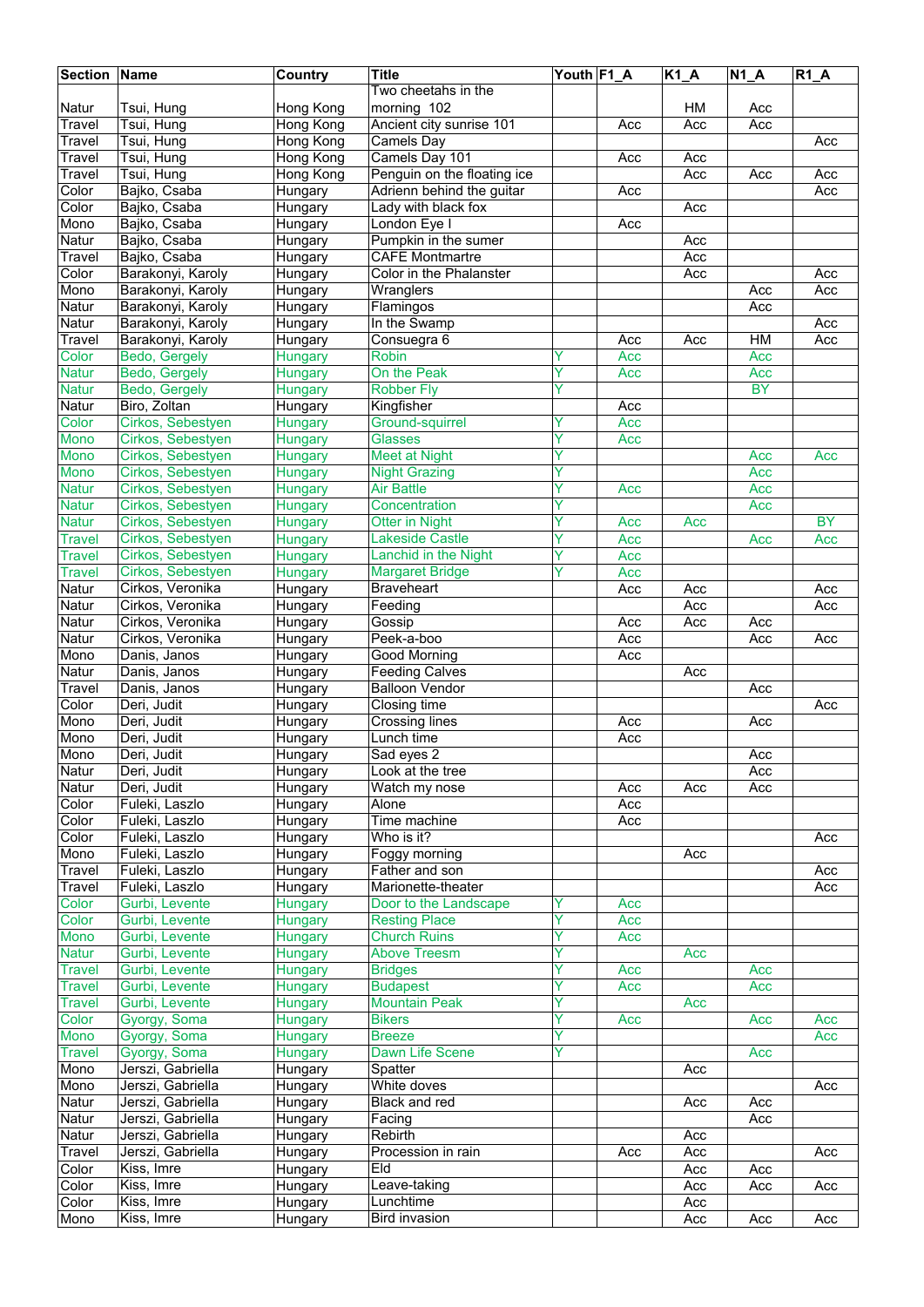| <b>Section</b> | Name                  | Country        | <b>Title</b>                 | Youth F1_A |            | $\overline{K1}A$ | $N1_A$    | R1A |
|----------------|-----------------------|----------------|------------------------------|------------|------------|------------------|-----------|-----|
| Mono           | Kiss, Imre            | Hungary        | <b>Blizzard</b>              |            |            | Acc              | <b>HM</b> | Acc |
| Mono           | Kiss, Imre            | Hungary        | Downtown                     |            |            |                  |           | HM  |
| Natur          | Kiss, Imre            | Hungary        | By strong leg                |            |            |                  | Acc       |     |
| Natur          | Kiss, Imre            | Hungary        | Clash                        |            | Acc        |                  |           |     |
| Natur          | Kiss, Imre            | Hungary        | Opponents                    |            | Acc        | HM               |           | Acc |
| Natur          | Kiss, Imre            | Hungary        | Resting on the flower        |            | Acc        |                  | Acc       |     |
| Travel         | Kiss, Imre            | Hungary        | <b>Hussars</b>               |            |            | Acc              | Acc       |     |
| Travel         | Kiss, Imre            | Hungary        | In bus stop                  |            |            |                  | Acc       |     |
| Travel         | Kiss, Imre            | Hungary        | Lights                       |            | Acc        |                  |           | Acc |
| Color          | Kokeny, Levente       | <b>Hungary</b> | <b>Burned out</b>            |            |            | Acc              |           |     |
| Color          | Kokeny, Levente       | <b>Hungary</b> | Valeria                      | Ÿ          |            | Acc              |           |     |
| <b>Mono</b>    | Kokeny, Levente       | Hungary        | <b>Among the Shadows</b>     | Ÿ          | Acc        |                  |           |     |
| Mono           | Kokeny, Levente       | Hungary        | <b>Arcades</b>               | ٧          |            |                  |           | Acc |
| <b>Natur</b>   | Kokeny, Levente       | Hungary        | Gorilla                      | Y          |            |                  | Acc       |     |
| Natur          | Kokeny, Levente       | <b>Hungary</b> | <b>Leopard Portrait</b>      | Y          |            |                  | Acc       |     |
| <b>Travel</b>  | Kokeny, Levente       | <b>Hungary</b> | <b>Budapest Market House</b> | Y          | Acc        |                  | Acc       | Acc |
| <b>Travel</b>  | Kokeny, Levente       | Hungary        | Chain Bridge in White        | Y          | Acc        |                  | Acc       |     |
| <b>Travel</b>  | Kokeny, Levente       | <b>Hungary</b> | <b>Danube at Budapest</b>    | Υ          | Acc        |                  |           |     |
| <b>Travel</b>  | Kokeny, Levente       | <b>Hungary</b> | <b>Night Prague</b>          | Υ          | Acc        | Acc              | Acc       |     |
| Color          | Lokos, Zoltan         | Hungary        | Old door                     |            |            |                  |           | Acc |
| Mono           | Lokos, Zoltan         | Hungary        | Mosaic                       |            |            | Acc              |           |     |
| Color          | Magdo, Istvan         | Hungary        | Beauty in simplicity         |            |            |                  | Acc       | Acc |
| Color          | Magdo, Istvan         | Hungary        | Fall leaves                  |            | Acc        |                  |           |     |
|                |                       |                | Pretending to be a grown-up  |            |            |                  |           |     |
| Mono           | Magdo, Istvan         | Hungary        | lady                         |            |            |                  | Med       | Acc |
| Mono           | Magdo, Istvan         | Hungary        | Show us the way              |            | Acc        |                  | Acc       | Acc |
| Natur          | Magdo, Istvan         | Hungary        | Deer drinking water          |            | Acc        |                  |           | Acc |
| Natur          | Magdo, Istvan         | Hungary        | Food anticipation            |            | <b>PSA</b> | Acc              | Acc       | Med |
| Natur          | Magdo, Istvan         | Hungary        | Fox drinking water           |            |            |                  |           | Acc |
| Natur          | Magdo, Istvan         | Hungary        | Swift wing flapping          |            |            | Acc              |           | Acc |
| Color          | Seesink, Daniel       | <b>Hungary</b> | Poppies                      | Y          |            | Acc              |           | Acc |
| <b>Travel</b>  | Seesink, Daniel       | <b>Hungary</b> | <b>Cog Wheel Train</b>       | Y          | Acc        |                  | Acc       | BY  |
| <b>Travel</b>  | Seesink, Daniel       | <b>Hungary</b> | In Celebratory Light         | Y          |            |                  |           | Acc |
| Mono           | Szabo, Greta          | <b>Hungary</b> | <b>Cable Car</b>             | ٧          | Acc        |                  |           |     |
| Color          | Szabó, Irma           | Hungary        | Early morning                |            |            | Acc              |           |     |
| Color          | Szabó, Irma           | Hungary        | <b>Making friend</b>         |            | Acc        |                  |           | Acc |
| Color          | Szabó, Irma           | Hungary        | Thirsty                      |            | Acc        |                  | Acc       | Acc |
| Mono           | Szabó, Irma           | Hungary        | Night                        |            |            |                  | Acc       | Acc |
| Mono           | Szabó, Irma           | Hungary        | Runing                       |            |            |                  | Acc       |     |
| Natur          | Szabó, Irma           | Hungary        | Spring is here               |            | Acc        |                  | Acc       |     |
| Natur          | Szabó, Irma           | Hungary        | The thinker                  |            | Acc        |                  |           |     |
| Natur          | Szabó, Irma           | Hungary        | Wings                        |            | Acc        | Acc              |           |     |
| Travel         | Szabó, Irma           | Hungary        | Rocky shore                  |            |            | Acc              | Acc       | Acc |
| Travel         | Szabó, Irma           | Hungary        | The storm                    |            |            |                  |           | Acc |
| Color          | Tasko, Barbara        | Hungary        | Capture                      |            | Acc        |                  |           |     |
| Color          | Tasko, Barbara        | Hungary        | Gourmet                      |            | Acc        |                  |           | Acc |
| Mono           | Tasko, Barbara        | Hungary        | Reflection                   |            | Acc        |                  | Acc       |     |
| Natur          | Tasko, Barbara        | Hungary        | Fish for dish                |            |            |                  |           | Acc |
| Natur          | Tasko, Barbara        | Hungary        | Piruett                      |            |            |                  | Acc       |     |
| Travel         | Tasko, Barbara        | Hungary        | At the lake                  |            | Acc        | Acc              | Acc       | Acc |
| Travel         | Tasko, Barbara        | Hungary        | Night view                   |            | Acc        | Acc              | Acc       |     |
| Travel         | Tasko, Barbara        | Hungary        | Purple lights                |            | Acc        |                  |           |     |
|                |                       |                |                              |            |            |                  |           |     |
| <b>Natur</b>   | Vanyo, Ferenc Agoston | Hungary        | <b>Bathing Tit</b>           | Y          | Acc        |                  |           | Acc |
|                |                       |                |                              |            |            |                  |           |     |
| <b>Travel</b>  | Vanyo, Ferenc Agoston | Hungary        | Watchtower                   | Y          | Acc        |                  | Acc       |     |
| Color          | Zambo, Barbara        | <b>Hungary</b> | Sunflowers                   | Ŷ          | Acc        |                  |           |     |
| Mono           | Zambo, Barbara        | Hungary        | <b>Human Figure</b>          | Y          |            | Acc              |           |     |
| <b>Travel</b>  | Zambo, Barbara        | <b>Hungary</b> | <b>Hills</b>                 | Υ          |            |                  | Acc       |     |
| Color          | Zambo, Dorottya       | <b>Hungary</b> | <b>Among Trees</b>           | Y          | Acc        |                  |           |     |
| <b>Natur</b>   | Zambo, Dorottya       | <b>Hungary</b> | <b>Living on Tree</b>        | Ÿ          | Acc        |                  |           |     |
| Color          | Banerjee, Nilendu     | India          | Laughing Kids                |            |            |                  | Acc       | Acc |
| Color          | Banerjee, Nilendu     | India          | Three Cute Kids              |            | Acc        | Acc              | Acc       |     |
| Mono           | Banerjee, Nilendu     | India          | <b>Kid With Fish</b>         |            |            | Acc              |           |     |
| Natur          | Banerjee, Nilendu     | India          | <b>Binding Snakes</b>        |            | Acc        |                  |           |     |
| Natur          | Banerjee, Nilendu     | India          | <b>Flutter Queen</b>         |            | Acc        | Acc              |           |     |
| Natur          | Banerjee, Nilendu     | India          | <b>Flying Pelican</b>        |            | Acc        |                  |           |     |
| Natur          | Banerjee, Nilendu     | India          | Mystique Squirrel            |            | Acc        | Acc              |           |     |
| Travel         | Banerjee, Nilendu     | India          | <b>Five Rathas</b>           |            | Acc        | Acc              | Acc       |     |
|                |                       |                |                              |            |            |                  |           |     |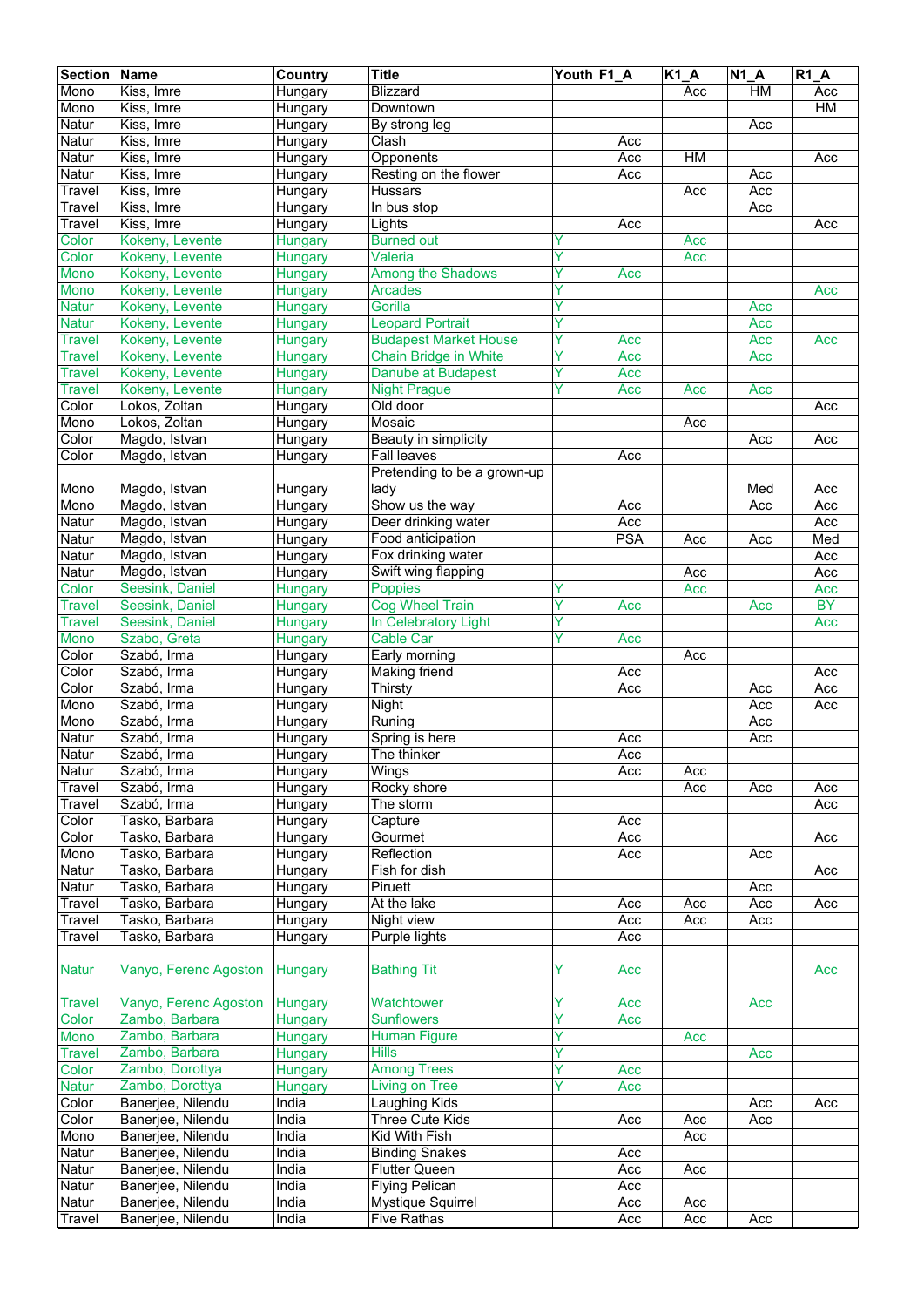| <b>Section</b> | <b>Name</b>           | <b>Country</b> | <b>Title</b>                 | Youth F1_A |     | K1A | $N1_A$      | $R1_A$ |
|----------------|-----------------------|----------------|------------------------------|------------|-----|-----|-------------|--------|
| Travel         | Banerjee, Nilendu     | India          | Solo Traveller               |            |     | Acc |             |        |
| Color          | Bhat, Krishna         | India          | <b>Bumper Bounty</b>         |            | Acc |     |             |        |
| Color          | Bhat, Krishna         | India          | My Dear Grandma              |            |     | Acc |             |        |
| Mono           | Bhat, Krishna         | India          | <b>Blanket of Cloud</b>      |            |     |     | Acc         |        |
|                |                       | India          |                              |            |     |     |             |        |
| Mono           | Bhat, Krishna         |                | Dream Scape One              |            |     | Acc |             |        |
| Mono           | Bhat, Krishna         | India          | Peek Into Future             |            |     |     | Acc         |        |
| Natur          | Bhat, Krishna         | India          | Pea Blue Basking Two         |            |     | Acc |             |        |
| Natur          | Bhat, Krishna         | India          | Proboscis Through Floret     |            | Acc | Acc | Acc         |        |
| Travel         | Bhat, Krishna         | India          | Arulmigu Kaali               |            |     |     | Acc         |        |
| Travel         | Bhat, Krishna         | India          | Nayanars Thiruvizha Two      |            |     | Acc |             |        |
| Color          | Bn, Umashankar        | India          | Innocent happiness           |            |     | Acc |             |        |
| Color          | Bn, Umashankar        | India          | <b>Winnoving Working</b>     |            |     | Acc |             |        |
| Mono           | Bn, Umashankar        | India          | Target                       |            |     |     | Acc         | Acc    |
| Natur          | Bn, Umashankar        | India          | Godwit fight                 |            |     | Acc | Acc         |        |
| Natur          | Bn, Umashankar        | India          | Mangalajodi                  |            | Acc |     |             |        |
| Natur          | Bn, Umashankar        | India          | Todays special food          |            |     |     | Acc         |        |
| Travel         | Bn, Umashankar        | India          | Head down Jallikattu         |            |     |     |             | Acc    |
| Travel         | Bn, Umashankar        | India          | Home in Heaven               |            |     |     | Acc         |        |
|                |                       |                |                              |            |     |     |             |        |
| Color          | Bs, Venkatesh         | India          | View from arch 2339          |            |     | Acc | Acc         |        |
|                |                       |                |                              |            |     |     |             |        |
| Natur          | Bs, Venkatesh         | India          | Spotted owlet with wide eyes |            |     |     |             | Acc    |
| Color          | C R, Sathyanarayana   | India          | THE FLOCK RETURNS            |            |     |     | Acc         |        |
|                |                       |                | <b>AFRICAN ELEPHANTS</b>     |            |     |     |             |        |
| Natur          | C R, Sathyanarayana   | India          | <b>SPARRING</b>              |            |     | Acc | Acc         | Acc    |
|                |                       |                | <b>CHEETAH TRIPPING</b>      |            |     |     |             |        |
| Natur          | C R, Sathyanarayana   | India          | <b>GAZELLE</b>               |            |     | Acc |             | Acc    |
| Travel         | C R, Sathyanarayana   | India          | <b>LONDON EYE</b>            |            |     |     | Acc         |        |
| Color          | Chakraborty, Gautam   | India          | Brown Cheeked Fulvetta       |            | Acc |     |             |        |
| Natur          |                       | India          |                              |            |     |     | Acc         |        |
|                | Chakraborty, Gautam   |                | Art of eating fruit          |            |     |     |             |        |
| Color          | Chatterjee, Dibyendu  | India          | Cliopetra1                   |            | Acc |     |             |        |
| Color          | Chatterjee, Dibyendu  | India          | The protector                |            | Acc |     |             |        |
| Mono           | Chatterjee, Dibyendu  | India          | Look at You                  |            |     |     |             | Acc    |
| Mono           | Chatterjee, Dibyendu  | India          | The Lady II                  |            |     |     | Acc         | Acc    |
| Color          | Chattopadhyay, Kalyan | India          | Making of Krishna            |            |     |     |             | Acc    |
| Color          | Chattopadhyay, Kalyan | India          | <b>My Social World</b>       |            |     | Acc |             |        |
| Color          | Chattopadhyay, Kalyan | India          | Pattern breaker              |            |     | Acc | Acc         | Acc    |
| Mono           | Chattopadhyay, Kalyan | India          | My Friend Angel              |            |     | Acc |             |        |
| Mono           | Chattopadhyay, Kalyan | India          | The Tailor Man               |            |     | Acc |             |        |
|                |                       |                |                              |            |     |     |             |        |
| Natur          | Chattopadhyay, Kalyan | India          | The Chameleon on the Rock    |            |     |     |             | Acc    |
| <b>Travel</b>  | Chattopadhyay, Kalyan | India          | Jump on Holy Fire            |            |     | Acc |             | Acc    |
| <b>Travel</b>  | Chattopadhyay, Kalyan | India          | Midnight Ritual of Gajon     |            |     | Acc |             |        |
|                | Chattopadhyay, Kalyan | India          | Yellow Blast at Holi         |            |     | Acc | <b>FIAP</b> |        |
| Travel         |                       |                |                              |            |     |     |             |        |
| Color          | Danait, Sanjay        | India          | Bee To Bee Business          |            | Acc |     |             |        |
| Color          | Danait, Sanjay        | India          | Behind the Beehive           |            |     |     | Acc         |        |
| Color          | Danait, Sanjay        | India          | For Your Eyes Only           |            |     |     | Acc         |        |
| Color          | Danait, Sanjay        | India          | Serenity                     |            |     |     |             | Acc    |
| Travel         | Danait, Sanjay        | India          | Iconic Singapore             |            |     | Acc | Acc         |        |
| Natur          | Dasappa, Bhagya       | India          | <b>MAJESTIC</b>              |            |     | Acc | Acc         | Acc    |
| Natur          | Dasappa, Bhagya       | India          | <b>SNAKE WITH HIBIS</b>      |            |     | Acc |             |        |
| Color          | Datta, Dwiparna Kumar | India          | Elephant family 1            |            |     | Acc |             | Acc    |
| Color          | Datta, Dwiparna Kumar | India          | Elephant family 30           |            |     | Acc | Acc         |        |
| Mono           | Datta, Dwiparna Kumar | India          | Elephant family 121          |            |     |     | Acc         |        |
| Mono           | Datta, Dwiparna Kumar | India          | Elephant family 132          |            |     | Acc | Acc         |        |
| Mono           | Datta, Dwiparna Kumar | India          | Elephant family 90           |            |     |     | Acc         |        |
| Natur          | Datta, Dwiparna Kumar | India          | Darter 0916                  |            |     |     |             | Acc    |
|                | Datta, Dwiparna Kumar | India          | House Sparrow feeding        |            |     |     | Acc         |        |
| Natur          |                       |                |                              |            |     |     |             |        |
| Travel         | Datta, Dwiparna Kumar | India          | Sangam of rivers             |            | Acc | Acc | Acc         |        |
| Mono           | Dey, Mainak           | India          | Lust in the eyes             |            |     |     | Acc         | Acc    |
| Mono           | Dey, Mainak           | India          | Pensive Rajanya              |            |     | Acc | Acc         |        |
| Mono           | Dey, Mainak           | India          | The Planet is at stake       |            |     |     | Acc         |        |
| Travel         | Dey, Mainak           | India          | Machupichu                   |            |     | Acc | Acc         | Acc    |
| Travel         | Dey, Mainak           | India          | Splash in circle             |            | Acc | Acc |             |        |
| Travel         | Dey, Mainak           | India          | Sunday Street shaving        |            | Med | Acc |             | Acc    |
| Color          | Dutta, Amar Nath      | India          | <b>BLACK QUEEN 8527</b>      |            | Acc | Med | Acc         | Acc    |
| Color          | Dutta, Amar Nath      | India          | <b>JOKER</b>                 |            |     |     | Acc         | Acc    |
| Color          | Dutta, Amar Nath      | India          | PIYALI 6096                  |            | Acc | Acc | Acc         |        |
|                |                       |                |                              |            |     |     |             |        |
| Color          | Dutta, Amar Nath      | India          | WITH RED BALLOON 6280        |            |     |     |             | Acc    |
|                |                       |                |                              |            |     |     |             |        |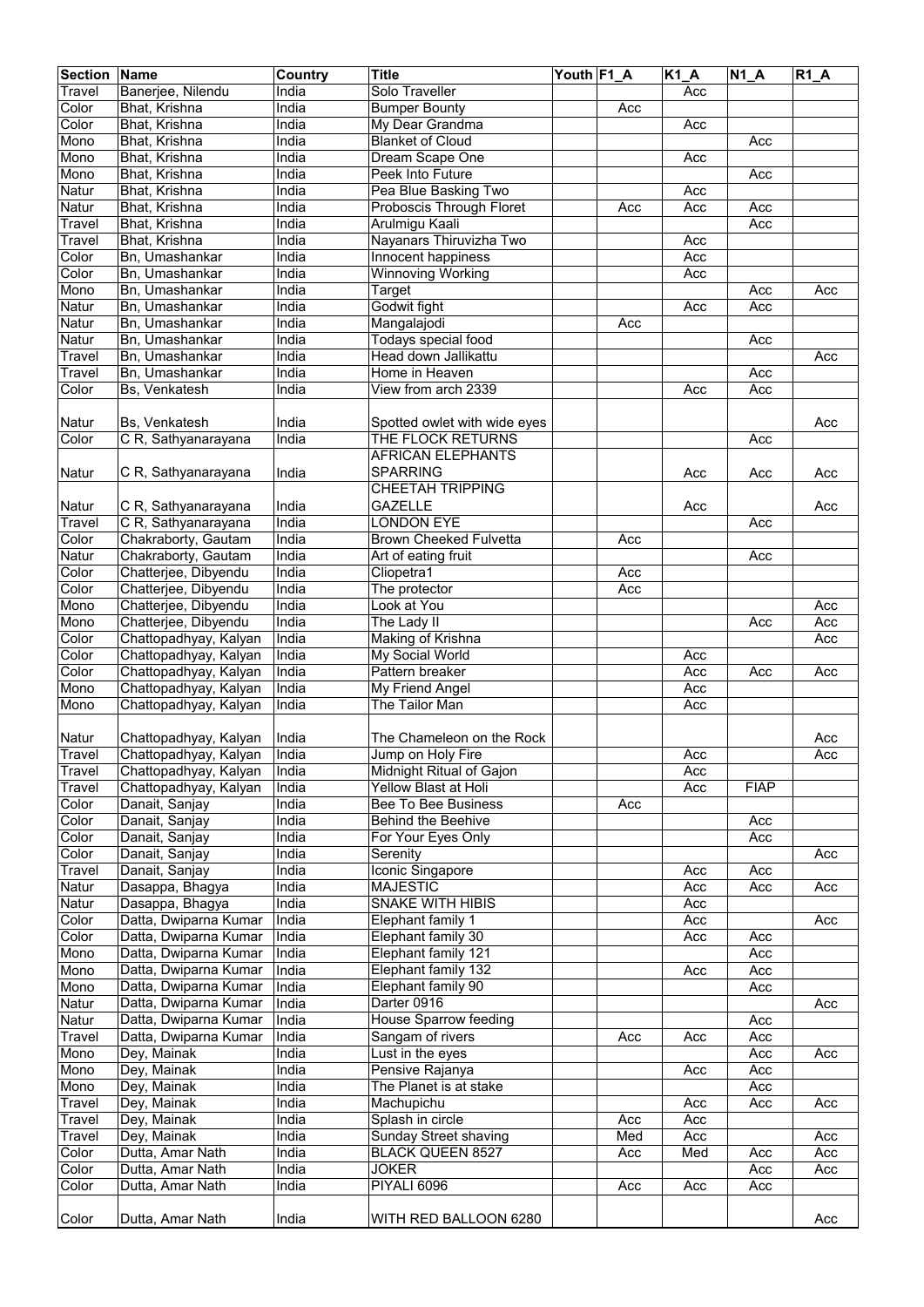| <b>Section</b> | Name                                   | Country | <b>Title</b>                  | Youth F1_A |     | $K1_A$ | $N1_A$ | R1A |
|----------------|----------------------------------------|---------|-------------------------------|------------|-----|--------|--------|-----|
| Mono           | Dutta, Amar Nath                       | India   | ADRIANNA 5664                 |            |     | Acc    | Acc    | Acc |
| Mono           | Dutta, Amar Nath                       | India   | PIYALI 6093                   |            | Acc | Acc    | Acc    | Acc |
| Mono           | Dutta, Amar Nath                       | India   | <b>WE WILL SAVE YOU</b>       |            |     | Acc    | Acc    |     |
| Color          | Ghorai, Avijit                         | India   | Kill                          |            | Acc | Acc    |        |     |
| Color          | Ghorai, Avijit                         | India   | <b>LOST</b>                   |            | H M | Acc    | Acc    | Acc |
| Mono           | Ghorai, Avijit                         | India   | <b>ENCHANTRESS</b>            |            |     | Acc    |        |     |
| Natur          | Ghorai, Avijit                         | India   | <b>SNATCH</b>                 |            | Acc |        |        | Acc |
| Natur          | Ghorai, Avijit                         | India   | <b>SWAMP KING</b>             |            |     |        | Acc    |     |
| Natur          | Ghorai, Avijit                         | India   | THRONE OF DEAD                |            | Acc |        |        | Acc |
| Travel         | Ghorai, Avijit                         | India   | <b>HAIRPIN</b>                |            | Acc | Acc    | Acc    |     |
| <b>Travel</b>  | Ghorai, Avijit                         | India   | <b>UNITED WE WORK</b>         |            |     |        |        | Acc |
|                |                                        |         |                               |            |     |        |        |     |
| Color          | Ghosh Dastidar, Indranil   India       |         | Welcome to Life               |            | Acc |        |        |     |
| Mono           | Ghosh Dastidar, Indranil India         |         | A few puffs more              |            |     | Acc    | Acc    |     |
| Mono           | Ghosh Dastidar, Indranil   India       |         | After the Apocalypse          |            | Acc |        |        |     |
|                |                                        |         |                               |            |     |        |        |     |
| Mono           | Ghosh Dastidar, Indranil India         |         | <b>Brokenboat</b>             |            | Acc |        |        |     |
|                |                                        |         |                               |            |     |        |        |     |
|                |                                        |         | A bird with two heads         |            |     |        |        |     |
| Natur          | Ghosh Dastidar, Indranil   India       |         | Dasaswamedh Ghat-             |            |     |        | Acc    | HM  |
|                |                                        |         |                               |            |     |        |        |     |
| Travel         | Ghosh Dastidar, Indranil   India       |         | Varanasi                      |            |     | Acc    |        |     |
|                |                                        |         |                               |            |     |        |        |     |
| Travel         | Ghosh Dastidar, Indranil               | India   | Gods own country-Kerala       |            | Acc | Acc    |        |     |
| Color          | H R, Shashank                          | India   | Light house                   |            |     |        |        | Acc |
| Color          | H R, Shashank                          | India   | Orange and Black              |            |     |        | Acc    | Acc |
| Mono           | H R, Shashank                          | India   | Egrit Fliying with stick      |            |     |        | Acc    |     |
| Mono           | H R, Shashank                          | India   | White eye Feeding             |            |     | Acc    |        |     |
| Natur          | H R, Shashank                          | India   | Bee eater mating              |            | Acc |        |        | Acc |
| Natur          | H R, Shashank                          | India   | <b>Black Naped Monarch</b>    |            | HM  |        |        |     |
| Natur          | H R, Shashank                          | India   | White eye Fighting            |            |     | Acc    | Acc    |     |
| Travel         | H R, Shashank                          | India   | Mysuru Palace                 |            | Acc | Acc    |        |     |
| Color          | Harwalkar, Kishan                      | India   | <b>Oia Sunset</b>             |            | Acc | Acc    |        | Acc |
| Mono           | Harwalkar, Kishan                      | India   | The Memorial Mall             |            |     |        | Acc    |     |
|                |                                        |         | Volcanic gas from Mt.         |            |     |        |        |     |
|                |                                        | India   | Sumeru                        |            |     |        |        | НM  |
| Natur          | Harwalkar, Kishan<br>Harwalkar, Kishan | India   |                               |            |     |        |        | H M |
| Travel         |                                        |         | <b>Encircling the Lake</b>    |            | Acc | Acc    | Acc    |     |
| Travel         | Harwalkar, Kishan                      | India   | Goodbye Oia                   |            | Acc |        |        | Acc |
| Travel         | Harwalkar, Kishan                      | India   | The Rising Sun                |            | Acc | Acc    |        | Acc |
| Mono           | Hk, Rajashekar                         | India   | <b>AGSTHYAR FALLS</b>         |            |     | Acc    |        | Acc |
| Mono           | Hk, Rajashekar                         | India   | <b>RINGS ROYAL</b>            |            | Acc |        |        | Acc |
|                |                                        |         | <b>GREEN BEE EATER WITH</b>   |            |     |        |        |     |
| Natur          | Hk, Rajashekar                         | India   | <b>FEED</b>                   |            |     | Acc    |        | Acc |
| Travel         | Hk, Rajashekar                         | India   | <b>SAGRAGATION YARD</b>       |            | Acc | Acc    |        |     |
| Color          | Huilgol, Ajit                          | India   | Argument                      |            | Acc | Acc    | Acc    |     |
|                |                                        |         |                               |            |     |        |        |     |
| Color          | Huilgol, Ajit                          | India   | GC brilliant sipping nectar 2 |            | Acc |        | Acc    |     |
| Color          | Huilgol, Ajit                          | India   | On the trail of a tiger       |            |     |        | Acc    |     |
| Mono           | Huilgol, Ajit                          | India   | Elephant trio and calf        |            |     | Acc    |        |     |
| Mono           | Huilgol, Ajit                          | India   | Leopard on a mound            |            |     | Acc    |        | Acc |
| Mono           | Huilgol, Ajit                          | India   | Zebra mud bathing             |            |     | Acc    | Acc    |     |
| Natur          | Huilgol, Ajit                          | India   | Cheetah cubs interaction      |            |     | Acc    | Acc    |     |
| Natur          | Huilgol, Ajit                          | India   | Cheetah tug of war            |            |     | Acc    |        |     |
|                |                                        |         |                               |            |     |        |        |     |
| Natur          | Huilgol, Ajit                          | India   | Gentoo penguin diving         |            |     | Acc    | Acc    |     |
|                |                                        |         | Tiger charging at sambar in   |            |     |        |        |     |
| Natur          | Huilgol, Ajit                          | India   | water                         |            |     | Acc    |        |     |
|                |                                        |         | Catacombs of the              |            |     |        |        |     |
| Travel         | Huilgol, Ajit                          | India   | Colosseum                     |            | Acc | Acc    | Acc    |     |
|                |                                        |         | Elephants and Mt              |            |     |        |        |     |
| Travel         | Huilgol, Ajit                          | India   | Kilimanjaro                   |            | Acc | HM     |        | Acc |
| <b>Travel</b>  | Huilgol, Ajit                          | India   | Ship amid icebergs            |            | Acc | Acc    | Acc    | Acc |
|                |                                        |         | Whaling station ruins and     |            |     |        |        |     |
| Travel         | Huilgol, Ajit                          | India   | seal                          |            | HM  | Acc    |        |     |
| <b>Natur</b>   | Jain, Param                            | India   | <b>Yellow Bird</b>            | Y          |     | Acc    |        |     |
| <b>Travel</b>  | Jain, Param                            | India   | <b>Bahubali winner</b>        | Ÿ          |     |        | Acc    | Acc |
| <b>Travel</b>  | Jain, Param                            | India   | Escape 2                      | Y          |     |        | Acc    |     |
| Color          | K.M, Narayanaswamy                     | India   | pelican splash-5              |            | Acc |        |        |     |
|                |                                        |         |                               |            |     |        |        |     |
| Color          | K.M, Narayanaswamy                     | India   | red munia with feather-5      |            | Acc |        | Acc    |     |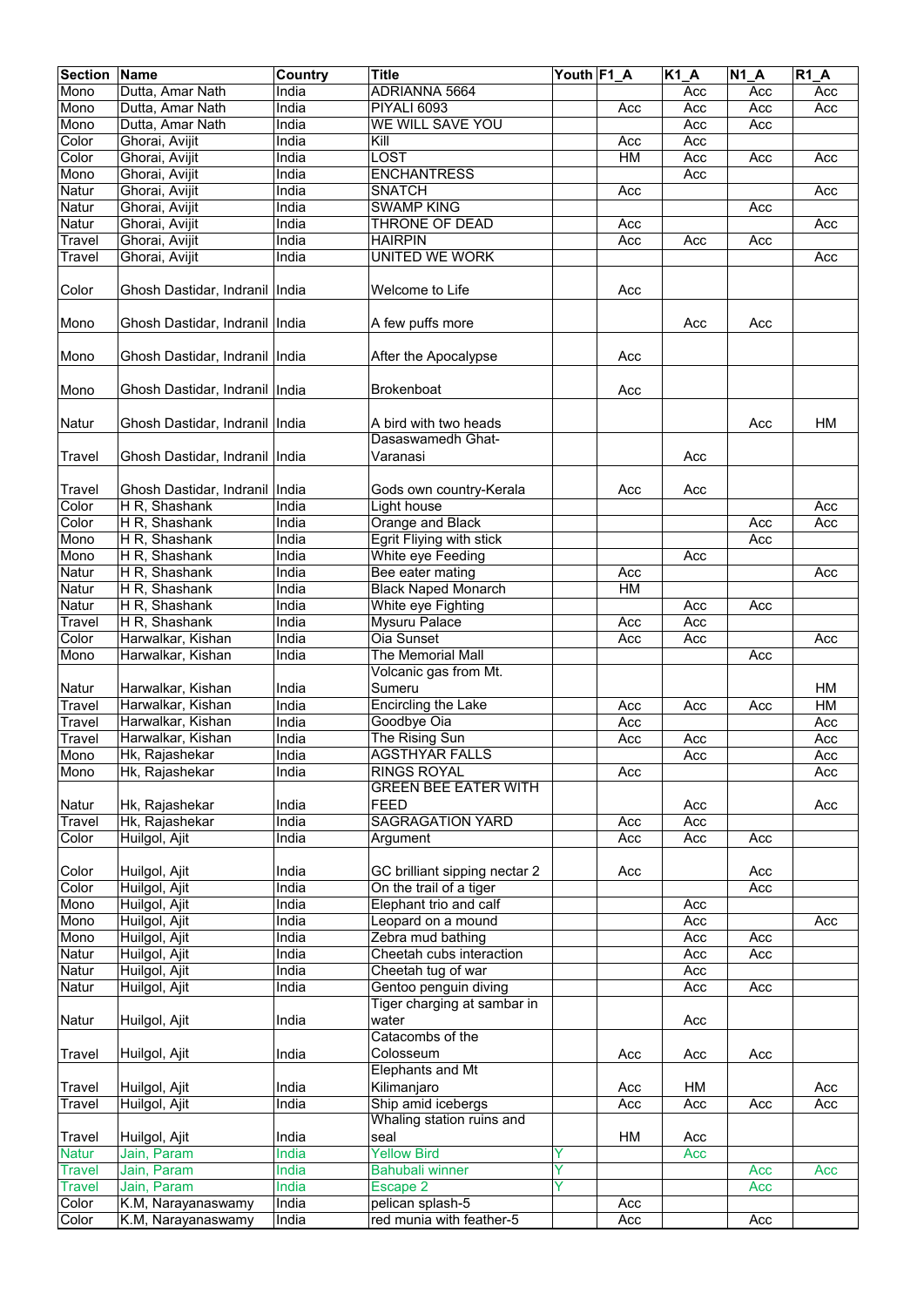| <b>Section</b> | <b>Name</b>                                | Country        | <b>Title</b>                             | Youth F1_A |     | <b>K1 A</b> | <b>N1 A</b> | $R1$ $A$ |
|----------------|--------------------------------------------|----------------|------------------------------------------|------------|-----|-------------|-------------|----------|
| Natur          | K.M, Narayanaswamy                         | India          | <b>IBIS FEEDING SNAKE-7</b>              |            | Acc |             |             |          |
| Natur          | K.M, Narayanaswamy                         | India          | <b>MATING BEEEATERS-6</b>                |            |     | Acc         | Acc         | Acc      |
|                |                                            |                | PURPLE HERON                             |            |     |             |             |          |
|                |                                            |                | <b>TAKINGOFF WITH SNAKE-</b>             |            |     |             |             |          |
| Natur          | K.M, Narayanaswamy                         | India          | 5                                        |            |     | Acc         |             | Acc      |
| Travel         | K.M, Narayanaswamy                         | India          | <b>BORRA CAVES</b>                       |            |     |             |             | Acc      |
| Travel         | K.M, Narayanaswamy                         | India          | <b>RHINO TOURISM-4</b>                   |            |     |             | Acc         | Acc      |
| Travel         | K.M, Narayanaswamy                         | India<br>India | SOUTHERN TAJMAHAL                        |            | Acc |             |             |          |
| Color<br>Color | Kamat, Ananth<br>Kamat, Ananth             | India          | Dispersion of Louvre<br>La Defense Paris |            |     | Acc         |             | HM       |
| Color          | Kamat, Ananth                              | India          | The Buddha                               |            | Acc | Acc         |             | Acc      |
| Mono           | Kamat, Ananth                              | India          | Coeur Defense                            |            |     |             |             | Acc      |
| Mono           | Kamat, Ananth                              | India          | Marina Bay Skyline                       |            | Acc |             | Acc         | Acc      |
| Mono           | Kamat, Ananth                              | India          | The Pyramids of Louvre                   |            | Acc |             | Acc         |          |
| Natur          | Kamat, Ananth                              | India          | <b>Cute Jumping Spider</b>               |            | Acc |             | Acc         |          |
| Natur          | Kamat, Ananth                              | India          | Wrinkled Frog with Eggs                  |            | Acc | Acc         |             | Acc      |
| Travel         | Kamat, Ananth                              | India          | La Petit France                          |            |     |             |             | Acc      |
| Travel         | Kamat, Ananth                              | India          | <b>Tower of Love</b>                     |            |     |             | Acc         |          |
|                |                                            |                | <b>SUNRISE IN SAND DUNES</b>             |            |     |             |             |          |
| Color          | Kc, Lokesh                                 | India          | 2                                        |            |     |             | Acc         |          |
|                |                                            |                | <b>EGRET ON A MISTY</b>                  |            |     |             |             |          |
| Mono           | Kc, Lokesh                                 | India          | <b>MORNING</b>                           |            | Acc |             |             |          |
|                |                                            |                |                                          |            |     |             |             |          |
| Natur          | Kc, Lokesh                                 | India          | Bramhini Kite With Frog Kill             |            | Acc |             | Acc         |          |
| Natur          | Kc, Lokesh                                 | India          | Northern shoveler Take Off               |            | Acc | Acc         |             |          |
| Travel         | Kc, Lokesh                                 | India          | <b>MACHHUAWARE</b>                       |            |     |             |             | HM       |
|                |                                            |                | <b>WILDFIRE AT</b>                       |            |     |             |             |          |
| Travel         | Kc, Lokesh                                 | India          | <b>MANGALJODI</b>                        |            |     |             |             | Acc      |
| Color          | Mathews, Vinaya                            | India          | Bonding                                  |            |     | Acc         | Acc         |          |
| Color          | Mathews, Vinaya                            | India          | Doll Seller                              |            |     |             | Acc         |          |
| Color          | Mathews, Vinaya                            | India          | Playing With Fire                        |            |     | Acc         |             |          |
| Mono           | Mathews, Vinaya                            | India          | Happiness                                |            |     | Acc         |             | Acc      |
| Mono           | Mathews, Vinaya                            | India          | Shy Smile                                |            |     | Acc         | Acc         |          |
| Mono           | Mathews, Vinaya                            | India          | <b>Through The Glass</b>                 |            |     |             | Med         | Acc      |
| Natur          | Mathews, Vinaya                            | India          | See Through                              |            | Med | Acc         | HM          |          |
| Travel         | Mathews, Vinaya                            | India          | Kole Market 5                            |            |     |             | Acc         | Acc      |
| Travel         | Mathews, Vinaya                            | India          | <b>Tea Vendor</b>                        |            |     |             | Acc         | HM       |
| Travel         | Mathews, Vinaya                            | India          | Vegetable Vendor                         |            |     |             |             | Acc      |
| Color          | Mukherjee, Debarshi                        | India          | Fight with the Flames                    |            |     | Acc         |             |          |
| Color<br>Color | Mukherjee, Debarshi                        | India          | Parched<br>The Tea Stall                 |            |     |             | Acc         | Acc      |
| Mono           | Mukherjee, Debarshi<br>Mukherjee, Debarshi | India<br>India | Climb up the Crescent                    |            |     | Acc         | Acc         |          |
| Mono           | Mukherjee, Debarshi                        | India          | The Eye of Faith                         |            |     |             |             | Acc      |
| Mono           | Mukherjee, Debarshi                        | India          | The Ritual of Tarpana                    |            |     | Acc         | Acc         |          |
| Travel         | Mukherjee, Debarshi                        | India          | <b>Battle for Blessings</b>              |            |     | Acc         |             |          |
| Travel         | Mukherjee, Debarshi                        | India          | <b>Blizzard Bypass</b>                   |            |     |             |             | Acc      |
| Travel         | Mukherjee, Debarshi                        | India          | Curtain Raiser                           |            |     |             |             | Acc      |
| Travel         | Mukherjee, Debarshi                        | India          | <b>Destructive Downpour</b>              |            |     |             |             | Med      |
| Color          | Mysore, Anitha                             | India          | Antlers in mist                          |            |     | Acc         |             | Acc      |
|                |                                            |                | Red munia with nesting                   |            |     |             |             |          |
| Color          | Mysore, Anitha                             | India          | material                                 |            | Acc |             |             | Acc      |
| Color          | Mysore, Anitha                             | India          | The great divide                         |            |     | Acc         |             |          |
| Mono           | Mysore, Anitha                             | India          | <b>Blessings</b>                         |            |     | Acc         |             |          |
| Mono           | Mysore, Anitha                             | India          | Pelican splash                           |            | Acc |             | Acc         | Acc      |
| Mono           | Mysore, Anitha                             | India          | Shadows in the alley                     |            | Acc | Acc         |             | Acc      |
| Natur          | Mysore, Anitha                             | India          | Egret and the slippery fish              |            | Acc |             | Acc         | Acc      |
| Natur          | Mysore, Anitha                             | India          | Leaf bird and bulbul action              |            | Acc | Acc         | Acc         | Acc      |
| Travel         | Mysore, Anitha                             | India          | Drenched in red                          |            | Acc | ${\sf HM}$  |             |          |
| Travel         | Mysore, Anitha                             | India          | Graceful arches                          |            | Acc |             | Acc         |          |
| Travel         | Nath, Mrinal                               | India          | Bernina                                  |            |     |             | Acc         |          |
| Travel         | Nath, Mrinal                               | India          | <b>Fossil Dune Formation</b>             |            |     |             | Acc         | Acc      |
| Color          | Nath, Subrata                              | India          | <b>LAYERS COLOUR</b>                     |            |     |             | Acc         |          |
|                |                                            |                | PADDY DRYING PROCESS                     |            |     |             |             |          |
| Color          | Nath, Subrata                              | India          | 4                                        |            |     |             | Acc         |          |
| Color          | Nath, Subrata                              | India          | <b>PADDY PROCESSING</b>                  |            | Acc |             | Acc         |          |
| Mono           | Nath, Subrata                              | India          | <b>INSIDE THE THREAD</b>                 |            |     |             |             | Med      |
| Mono           | Nath, Subrata                              | India          | PORTRAIT DH                              |            | HM  |             | Acc         |          |
|                |                                            |                | <b>STORY OF AN</b>                       |            |     |             |             |          |
| Mono           | Nath, Subrata                              | India          | <b>AFTERNOON</b>                         |            |     |             | Acc         | Acc      |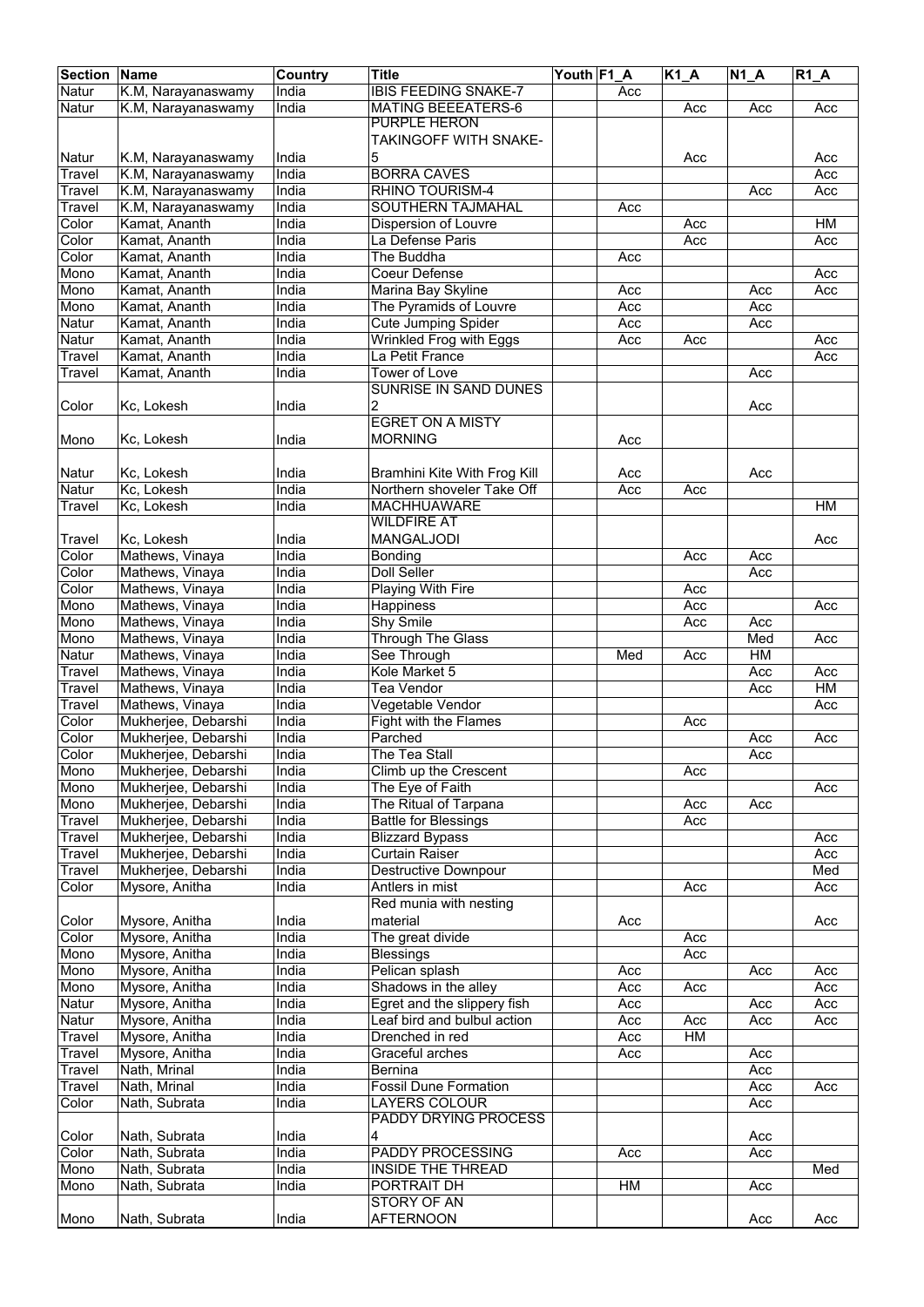| <b>Section</b> | Name                  | Country | <b>Title</b>                 | Youth F1_A |     | $K1_A$ | <b>N1 A</b> | <b>R1 A</b> |
|----------------|-----------------------|---------|------------------------------|------------|-----|--------|-------------|-------------|
| Natur          | Nath, Subrata         | India   | <b>GAME ON</b>               |            |     | Acc    | Acc         | Acc         |
| Natur          | Nath, Subrata         | India   | <b>KABADI</b>                |            | Acc |        | Acc         | Acc         |
| Natur          | Nath, Subrata         | India   | LOVE FOR EVER 3              |            | Acc | Acc    | Acc         | Acc         |
| Natur          | Nath, Subrata         | India   | ROMANTIC JUMP                |            |     | Acc    |             | Acc         |
| Travel         | Nath, Subrata         | India   | DAKSHINESWAR 2               |            | Acc | Acc    |             |             |
| Color          | Pal, Udayan Sankar    | India   | Colourful Construct-1        |            |     | Acc    | Acc         | Acc         |
| Color          | Pal, Udayan Sankar    | India   | Home Sweet Home              |            |     |        | Acc         |             |
| Color          | Pal, Udayan Sankar    | India   | The magic of books           |            |     | Acc    | Acc         |             |
| Travel         | Pal, Udayan Sankar    | India   | <b>Bunches of Bananas</b>    |            |     |        | Acc         |             |
| Natur          | Phukan, Jiten         | India   | Its Mine                     |            |     | Acc    |             |             |
| Natur          | Phukan, Jiten         | India   | Jurassic World               |            | Acc |        |             | Acc         |
| Natur          | Phukan, Jiten         | India   | <b>Skilful</b>               |            |     |        | Acc         | Acc         |
| Natur          | Phukan, Jiten         | India   | The Chasing honey            |            | HM  |        | Acc         |             |
| Color          | Prasad, Jinesh        | India   | <b>Kodiyal Teru</b>          |            | Acc |        |             | Acc         |
|                |                       |         | Maha Mastkabhisheka          |            |     |        |             |             |
| Color          | Prasad, Jinesh        | India   | Karkala                      |            |     | Acc    |             |             |
| Mono           | Prasad, Jinesh        | India   | Mother love                  |            | Acc | Acc    |             |             |
| Natur          | Prasad, Jinesh        | India   |                              |            |     | Acc    |             |             |
|                |                       | India   | Evening at Back Water        |            |     |        |             |             |
| Travel         | Prasad, Jinesh        |         | Bahubali Winner              |            |     |        | Acc         |             |
| Travel         | Prasad, Jinesh        | India   | <b>Tiger Folk dance</b>      |            |     |        |             | Acc         |
| Color          | Puntambekar, Ravindra | India   | POLICE CHECK POST            |            |     | Acc    |             |             |
| Travel         | Puntambekar, Ravindra | India   | <b>FAITH</b>                 |            |     |        | Acc         |             |
| Travel         | Puntambekar, Ravindra | India   | <b>MIGHTY MOUNTAIN</b>       |            |     |        | Acc         |             |
| Travel         | Puntambekar, Ravindra | India   | PHUTKUL MONESTERY            |            |     |        | Acc         |             |
| Travel         | Puntambekar, Ravindra | India   | <b>SOME RELAXATION</b>       |            |     |        | Acc         |             |
| Color          | R K, Barath Karthi    | India   | Cyan Boy                     |            |     | Acc    | Acc         |             |
| Color          | R K, Barath Karthi    | India   | Door Hanging Girl 2          |            |     | Acc    |             |             |
| Color          | R K, Barath Karthi    | India   | Urban Square 7               |            | Acc |        |             |             |
|                |                       |         |                              |            |     |        |             |             |
| Travel         | R K, Barath Karthi    | India   | Parthasarathy Car Festival 1 |            | Acc |        |             |             |
| Color          | Ramesh, Goutham       | India   | <b>Egret at Sunset</b>       |            |     |        | Acc         | Acc         |
| Color          | Ramesh, Goutham       | India   | <b>Egret Fight</b>           |            | Acc |        |             |             |
| Color          | Ramesh, Goutham       | India   | Lone Flamingo                |            |     |        | Acc         | Acc         |
| Natur          | Ramesh, Goutham       | India   | Argiope in Drizzle           |            | Acc |        | Acc         |             |
| Natur          | Ramesh, Goutham       | India   | <b>Basking Tawny Coster</b>  |            |     | Acc    |             |             |
|                |                       |         | Hump Nosed Viper with        |            |     |        |             |             |
| Natur          | Ramesh, Goutham       | India   | jumper                       |            | Acc |        |             |             |
| Natur          | Ramesh, Goutham       | India   | Lynx Spider with Kill        |            |     |        |             | Acc         |
| Color          | Saha, Nilanjan        | India   | Model 1                      |            |     | Acc    |             |             |
| Color          | Saha, Nilanjan        | India   | Model 8878                   |            | Acc | Acc    | Acc         |             |
| Color          | Saha, Nilanjan        | India   | Still Life 1                 |            |     |        | Acc         |             |
| Color          | Saha, Nilanjan        | India   | The Musician 1               |            |     |        | Acc         |             |
| Mono           | Saha, Nilanjan        | India   | Relaxed                      |            |     | HM     |             |             |
| Travel         | Saha, Nilanjan        | India   | Camel Ride                   |            |     |        |             | Acc         |
| Travel         | Saha, Nilanjan        | India   | Konark 1                     |            | Acc |        |             |             |
|                |                       |         |                              |            |     |        |             |             |
| Color          | Saxena, Sudhir        | India   | <b>BEAUTY WITH RED ROSE</b>  |            | Acc |        |             | Acc         |
| Color          | Saxena, Sudhir        | India   | <b>GIRL AGAINST WINDOW</b>   |            |     | Acc    |             |             |
| Color          | Saxena, Sudhir        | India   | <b>LIFE</b>                  |            |     |        | Acc         | Acc         |
| Mono           | Saxena, Sudhir        | India   | <b>ARE YOU COMING</b>        |            | Acc |        |             |             |
| Mono           | Saxena, Sudhir        | India   | <b>ELEGANT</b>               |            | Acc | Acc    | Acc         |             |
| Mono           | Saxena, Sudhir        | India   | <b>FULFILMENT</b>            |            |     | Acc    | Acc         | Acc         |
|                |                       |         |                              |            |     |        |             |             |
|                |                       |         |                              |            |     |        |             |             |
| Natur          | Saxena, Sudhir        | India   | Kite wants snake from heron  |            |     |        |             | Acc         |
|                |                       |         | Red avadavat with nesting    |            |     |        |             |             |
| Natur          | Saxena, Sudhir        | India   | material                     |            | Acc | Acc    |             |             |
| Color          | Urs, Udaya Thejaswi   | India   | <b>DUSTY COCK FIGHT</b>      |            |     |        |             | Acc         |
| Color          | Urs, Udaya Thejaswi   | India   | MUNIYA WITH FEATHER          |            | Acc |        |             |             |
|                |                       |         | ODKF MATING PAIR WITH        |            |     |        |             |             |
| Color          | Urs, Udaya Thejaswi   | India   | KILL                         |            |     |        | Acc         |             |
| Mono           | Urs, Udaya Thejaswi   | India   | <b>CHARGED UP</b>            |            |     | Acc    |             |             |
| Mono           | Urs, Udaya Thejaswi   | India   | <b>EGRET WITH FISH</b>       |            | Acc | Acc    | Acc         |             |
| Natur          | Urs, Udaya Thejaswi   | India   | <b>EGRET BIG FISH CATCH</b>  |            |     | Acc    |             | Acc         |
|                |                       |         | <b>EGRET WITH NESTING</b>    |            |     |        |             |             |
| Natur          | Urs, Udaya Thejaswi   | India   | <b>MATERIAL</b>              |            | Acc | Acc    |             |             |
|                |                       |         |                              |            |     |        |             |             |
| Natur          | Urs, Udaya Thejaswi   | India   | PURPLE MOORHEN FIGHT         |            | Acc |        |             |             |
| Travel         | Urs, Udaya Thejaswi   | India   | DONT IRRITATE ME             |            |     |        |             | Acc         |
| Color          | V K, Vinod Kumar      | India   | Bug with Eggs                |            | Acc |        |             |             |
|                |                       |         |                              |            |     |        |             |             |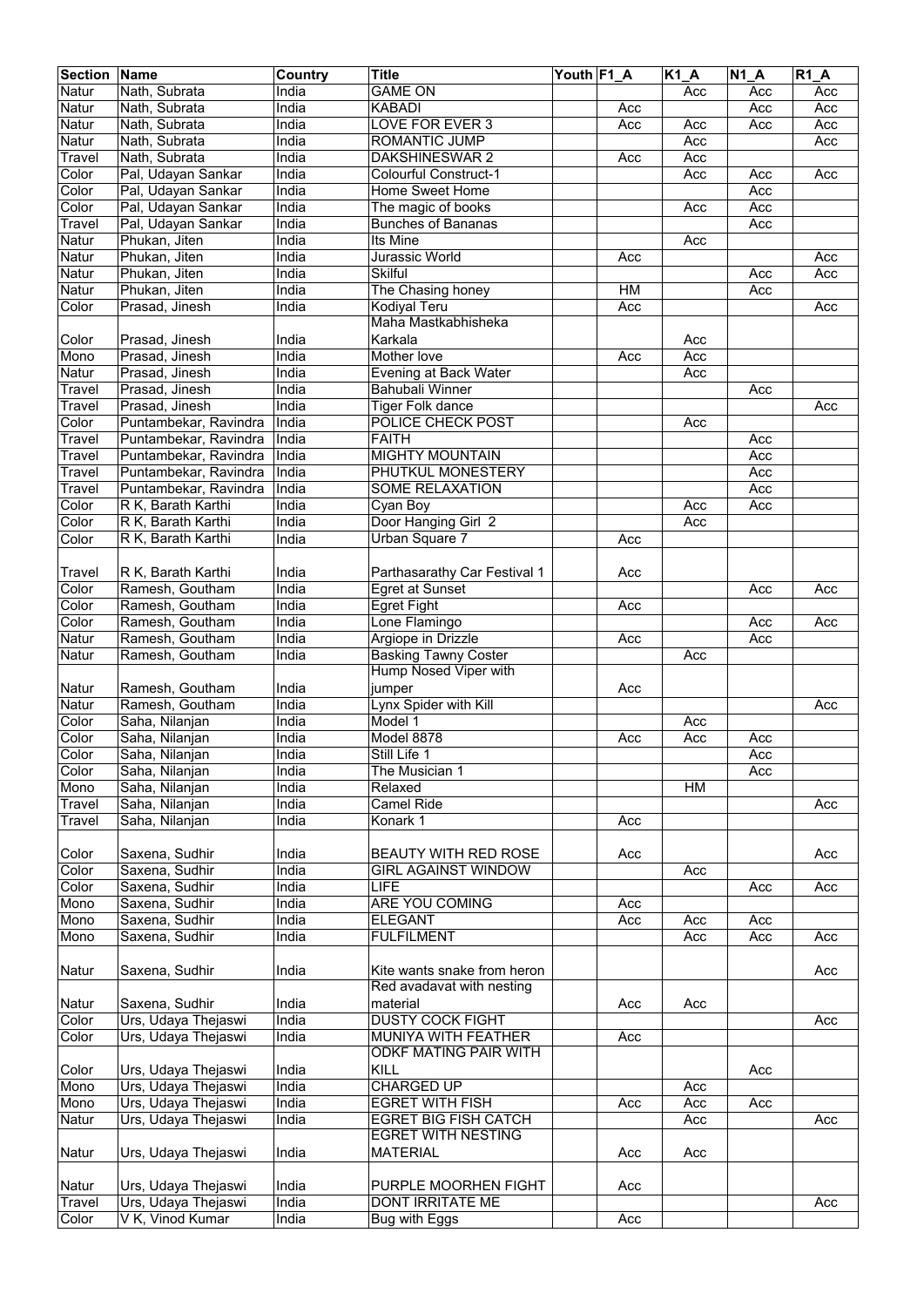| <b>Section</b> | <b>Name</b>                     | Country          | <b>Title</b>                             | Youth F1_A |     | $K1_A$ | <b>N1 A</b> | <b>R1 A</b> |
|----------------|---------------------------------|------------------|------------------------------------------|------------|-----|--------|-------------|-------------|
|                |                                 |                  | <b>Crab Spider with HoneyBee</b>         |            |     |        |             |             |
| Color          | V K, Vinod Kumar                | India            | Kill1                                    |            | Acc |        |             |             |
|                |                                 |                  | Robberfly with Planthopper               |            |     |        |             |             |
| Color          | V K, Vinod Kumar                | India            | Kill1                                    |            | Acc | Acc    | Acc         |             |
| Mono           | V K, Vinod Kumar                | India            | <b>Mating Flies</b>                      |            | Acc |        | Acc         |             |
| Mono           | V K, Vinod Kumar                | India            | Robber with Spotlight                    |            | Acc |        | Acc         | Acc         |
| Natur          | V K, Vinod Kumar                | India            | <b>Bugs Hatched</b>                      |            |     | Acc    | Acc         |             |
| Natur          | V K, Vinod Kumar                | India            | Robberfly with Fly                       |            |     | Acc    | Acc         |             |
| Natur          | V K, Vinod Kumar                | India            | Robberfly with Whitefly Kill             |            |     | Acc    |             | Acc         |
| Natur          | V K, Vinod Kumar                | India            | Spider with Robberfly Kill               |            |     |        | Acc         |             |
| Color          | Adhisuria, Rubby                | Indonesia        | bamboo hat maker                         |            | Acc |        |             |             |
| Color          | Adhisuria, Rubby                | Indonesia        | Dance beat the dreams                    |            | Acc |        | Acc         |             |
| Color          | Adhisuria, Rubby                | Indonesia        | drum beat dance                          |            | Acc |        | Acc         | Acc         |
| Mono           | Adhisuria, Rubby                | Indonesia        | diligent monk                            |            |     |        | Acc         |             |
| Mono           | Adhisuria, Rubby                | Indonesia        | happy face Joker                         |            |     | Acc    | Acc         | Acc         |
|                |                                 |                  |                                          |            |     |        |             |             |
| Mono           | Adhisuria, Rubby                | Indonesia        | Traditional drying salted fish           |            | Acc | Acc    |             | Acc         |
| Natur          | Adhisuria, Rubby                | Indonesia        | Green Flying Frog                        |            | Acc |        |             | Acc         |
| Natur          | Adhisuria, Rubby                | Indonesia        | <b>Sleeping Frog</b>                     |            | Acc | Acc    |             | Acc         |
|                |                                 |                  | spores fungus Cokiena                    |            |     |        |             |             |
| Natur          | Adhisuria, Rubby                | Indonesia        | Tricholoma                               |            |     |        | Acc         |             |
| Travel         | Adhisuria, Rubby                | Indonesia        | Fertilizer spray                         |            |     |        |             | Acc         |
| Travel         | Adhisuria, Rubby                | Indonesia        | Mountain Dream                           |            |     |        |             | Acc         |
| Color          | Adisuroso, Triono               | Indonesia        | <b>Bounced back</b>                      |            | Acc |        | Acc         | HM          |
| Color          | Adisuroso, Triono               | Indonesia        | Morning worship                          |            | Acc | Acc    | Acc         | Acc         |
| Color          | Adisuroso, Triono               | <b>Indonesia</b> | Silhouette                               |            |     |        | Acc         | Acc         |
| Mono           | Adisuroso, Triono               | <b>Indonesia</b> | A fresh flower market                    |            |     | Acc    |             | Acc         |
| Natur          | Adisuroso, Triono               | Indonesia        | A white flanked sunbird                  |            | Acc |        |             |             |
| Natur          | Adisuroso, Triono               | Indonesia        | Hello                                    |            |     | Acc    |             |             |
| Travel         | Adisuroso, Triono               | Indonesia        | Arjuna and Baladewa                      |            |     |        |             | Acc         |
| Color          | Aditya, Rawisyah                | Indonesia        | Scary                                    |            |     |        | Acc         | Acc         |
| Color          | Aditya, Rawisyah                | Indonesia        | Shadow puppets master                    |            | Acc | Acc    | HM          | HM          |
| Color          | Aditya, Rawisyah                | Indonesia        | The pose                                 |            |     | Acc    |             |             |
| Color          | Aditya, Rawisyah                | Indonesia        | Triple balinese dancers 02               |            |     |        | Acc         |             |
| Mono           | Aditya, Rawisyah                | Indonesia        | Angel                                    |            | Acc |        |             |             |
| Mono           | Aditya, Rawisyah                | Indonesia        | Laughter                                 |            |     | Acc    |             |             |
| Mono           | Aditya, Rawisyah                | Indonesia        | Lifted up                                |            |     | Acc    | Acc         | Acc         |
| Natur          | Aditya, Rawisyah                | Indonesia        | Interaction                              |            | Acc | Med    | Acc         |             |
| Natur          | Aditya, Rawisyah                | Indonesia        | Mirroring 02                             |            |     | Acc    |             |             |
| Natur          | Aditya, Rawisyah                | Indonesia        | Spora boom 02                            |            |     | Acc    |             | Acc         |
| Travel         | Aditya, Rawisyah                | Indonesia        | Harbour bridge sydney                    |            | Acc |        |             |             |
|                |                                 |                  | Lase show at Marina Bay                  |            |     |        |             |             |
| Travel         | Aditya, Rawisyah                | Indonesia        | Sands                                    |            |     |        |             | Acc         |
| Color          | Binglie, Mery                   | Indonesia        | Kungfu Girl                              |            |     | Acc    |             |             |
| Color          | Binglie, Mery                   | Indonesia        | Menanti hujan reda                       |            |     | Acc    | Acc         |             |
| Color          | Binglie, Mery                   | Indonesia        | <b>Taditional Fishing Gear 409</b>       |            |     |        | Acc         |             |
| Color          | Binglie, Mery                   | Indonesia        | The Blue Viper 294                       |            | Acc | Acc    |             | Acc         |
| Mono           | Binglie, Mery                   | Indonesia        | Framming                                 |            | Acc |        |             |             |
| Mono           | Binglie, Mery                   | Indonesia        | Semarang at dusk 081                     |            |     |        | Acc         |             |
| Natur          | Binglie, Mery                   | <b>Indonesia</b> | Got it 744                               |            |     | Acc    |             |             |
| Natur          | Binglie, Mery                   | Indonesia        | Kadal 07                                 |            |     |        | Acc         |             |
| Travel         | Binglie, Mery                   | Indonesia        | <b>Eiffel Tower</b>                      |            |     |        | Acc         |             |
| Travel         | <b>Budihartono, Vincent</b>     | Indonesia        | <b>Koh Nang Yuan</b>                     | Y          |     |        |             | Acc         |
|                | Budiono, Cindy                  |                  |                                          |            |     |        |             |             |
| Color          | Agustiningsih                   | Indonesia        | Artistic Swimming 1801                   |            |     | Acc    |             |             |
|                | Budiono, Cindy                  |                  | <b>Shadow Puppets</b>                    |            |     |        |             |             |
| Color          | Agustiningsih                   | Indonesia        | Performance 4705                         |            | Acc |        | Acc         |             |
|                | Budiono, Cindy                  |                  |                                          |            |     |        |             |             |
| Mono           | Agustiningsih                   | Indonesia        | Beginner learner 4665                    |            |     |        |             | Acc         |
|                | Budiono, Cindy                  |                  |                                          |            |     |        |             |             |
|                | Agustiningsih                   | Indonesia        |                                          |            |     |        |             |             |
| Mono           | Budiono, Cindy                  |                  | Sitting in the air                       |            | Acc | Acc    | Acc         | Acc         |
|                |                                 |                  |                                          |            |     |        |             |             |
| Natur          | Agustiningsih<br>Budiono, Cindy | Indonesia        | Crossing 8443<br>No bird can fly without |            | Acc | Acc    | Acc         | Acc         |
|                |                                 |                  |                                          |            |     |        |             |             |
| Natur          | Agustiningsih                   | Indonesia        | opening its wings                        |            |     |        |             | Acc         |
|                | Budiono, Cindy                  |                  |                                          |            |     |        |             |             |
| Travel         | Agustiningsih                   | Indonesia        | A wish on the Charles Bridge             |            |     | Acc    |             |             |
|                | Budiono, Cindy                  |                  |                                          |            |     |        |             |             |
| Travel         | Agustiningsih                   | Indonesia        | Lazienki Park in Warsaw                  |            |     | Acc    | Acc         | Acc         |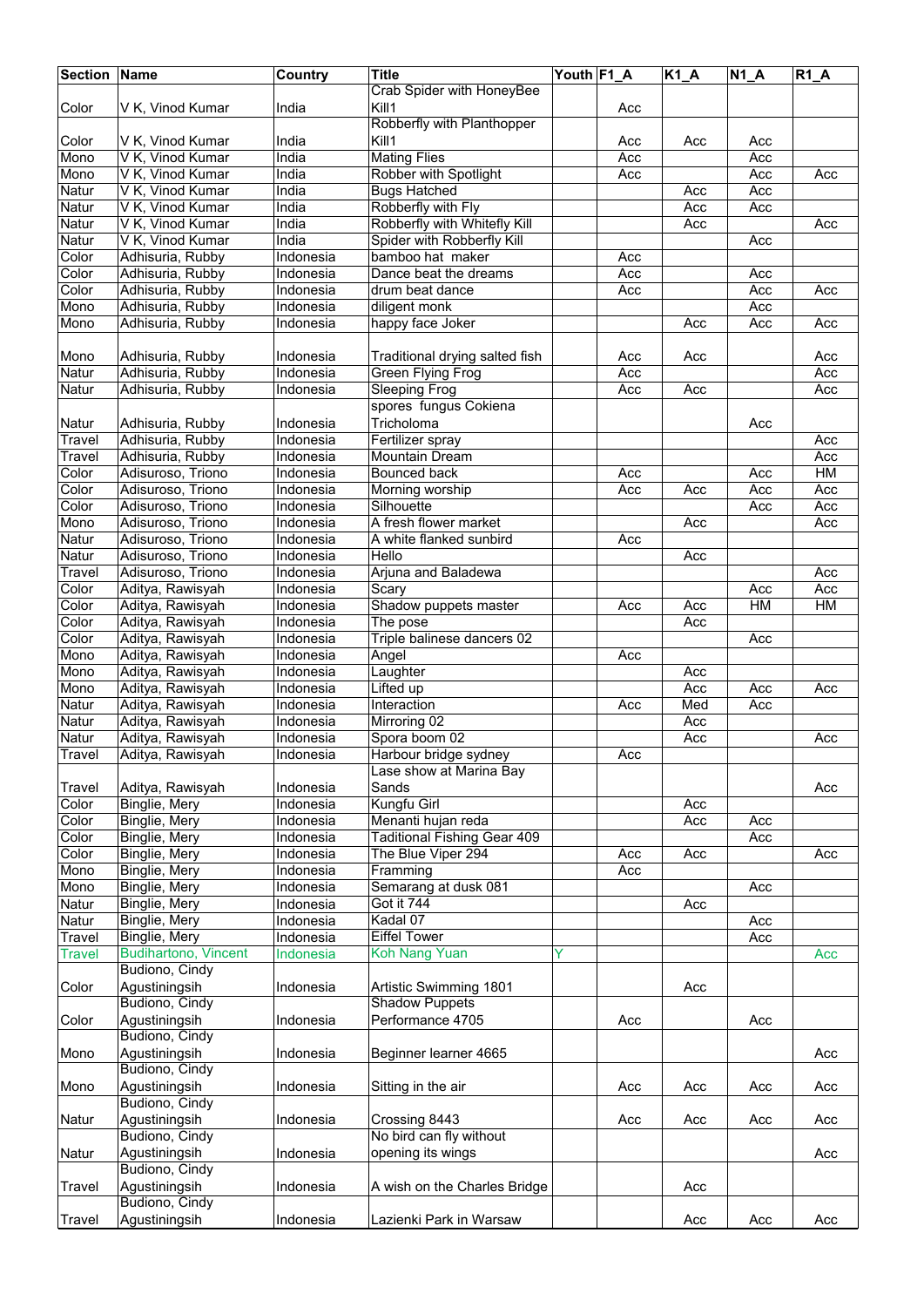| <b>Section</b>       | Name               | <b>Country</b>   | <b>Title</b>                   | Youth F1_A |     | $K1_A$ | $N1_A$ | R1A |
|----------------------|--------------------|------------------|--------------------------------|------------|-----|--------|--------|-----|
|                      | Budiono, Cindy     |                  |                                |            |     |        |        |     |
| Travel               | Agustiningsih      | Indonesia        | Salzburg in Winter             |            |     |        | Acc    | Acc |
|                      | Dharmayanthi,      |                  |                                |            |     |        |        |     |
|                      | Venisiana          | Indonesia        |                                |            | Acc |        | Acc    |     |
| Color                |                    |                  | Celloistyling                  |            |     |        |        |     |
|                      | Dharmayanthi,      |                  |                                |            |     |        |        |     |
| Color                | Venisiana          | Indonesia        | Frogon Pink                    |            | Acc |        | Acc    |     |
|                      | Dharmayanthi,      |                  |                                |            |     |        |        |     |
| Color                | Venisiana          | Indonesia        | Scholar 289                    |            | Acc | Acc    | Acc    | Acc |
|                      | Dharmayanthi,      |                  |                                |            |     |        |        |     |
| Color                | Venisiana          | Indonesia        | This Style 442                 |            |     | Acc    | Acc    |     |
|                      | Dharmayanthi,      |                  |                                |            |     |        |        |     |
| Mono                 | Venisiana          | Indonesia        | Lesson To Love                 |            |     |        | Acc    |     |
|                      | Dharmayanthi,      |                  |                                |            |     |        |        |     |
| Mono                 | Venisiana          | Indonesia        | Loving Family                  |            |     | Acc    |        |     |
|                      |                    |                  |                                |            |     |        |        |     |
|                      | Dharmayanthi,      |                  |                                |            |     |        |        |     |
| Mono                 | Venisiana          | Indonesia        | Spirogyra                      |            | Acc | Acc    |        |     |
|                      | Dharmayanthi,      |                  |                                |            |     |        |        |     |
| Natur                | Venisiana          | Indonesia        | Big Catch 229                  |            | Acc |        |        |     |
|                      | Dharmayanthi,      |                  |                                |            |     |        |        |     |
| Natur                | Venisiana          | Indonesia        | Paradiso Flycatherone          |            | Acc |        | Acc    | Acc |
|                      | Dharmayanthi,      |                  |                                |            |     |        |        |     |
| Natur                | Venisiana          | Indonesia        | Slipshot                       |            | Acc |        |        |     |
|                      | Dharmayanthi,      |                  |                                |            |     |        |        |     |
|                      |                    |                  |                                |            |     |        |        |     |
| Travel               | Venisiana          | Indonesia        | Morning Sun Voyager            |            | Acc | Acc    | Acc    |     |
| Color                | Djana, Teguh Aria  | Indonesia        | <b>Little Shaolin</b>          |            | Acc |        | Acc    | Acc |
| Color                | Djana, Teguh Aria  | Indonesia        | Rehearsal                      |            |     |        | Acc    | Acc |
| Color                | Djana, Teguh Aria  | Indonesia        | The Ritual                     |            |     |        | Acc    |     |
| Mono                 | Djana, Teguh Aria  | Indonesia        | Mengaji in BW                  |            |     |        |        | Acc |
| Mono                 | Djana, Teguh Aria  | Indonesia        | Mood in Frame                  |            | Acc | Acc    |        | Acc |
| Mono                 | Djana, Teguh Aria  | <b>Indonesia</b> | New Leg                        |            |     |        | Acc    |     |
| Mono                 | Djana, Teguh Aria  | Indonesia        | Partner in Crime               |            |     | Acc    | Acc    |     |
| Natur                | Djana, Teguh Aria  | Indonesia        | <b>KF Take Off</b>             |            |     |        |        | Acc |
|                      |                    |                  |                                |            |     |        |        |     |
| Travel               | Djana, Teguh Aria  | <b>Indonesia</b> | PIK Landscape 2                |            | Acc |        | Acc    |     |
| Travel               | Djana, Teguh Aria  | Indonesia        | Pluit Bay 2                    |            |     |        | Acc    |     |
| $\overline{T}$ ravel | Djana, Teguh Aria  | Indonesia        | Sunda Kelapa Port Gate         |            |     |        |        | Acc |
| Color                | Djatnika, Ellijani | Indonesia        | Paper Umbrella Maker           |            | Acc | Acc    |        |     |
| Color                | Djatnika, Ellijani | Indonesia        | <b>Salted Fish Maker</b>       |            |     | Acc    |        |     |
| Mono                 | Djatnika, Ellijani | Indonesia        | <b>Falling Ballerina</b>       |            |     | Acc    | Acc    |     |
| Mono                 | Djatnika, Ellijani | Indonesia        | <b>Making Umbrella</b>         |            | Acc |        | Acc    | Acc |
| Mono                 | Djatnika, Ellijani | Indonesia        | The Ballerina                  |            | Acc |        |        |     |
|                      |                    |                  | <b>BERASA DALAM</b>            |            |     |        |        |     |
|                      |                    |                  |                                |            |     |        |        |     |
| Color                | Gucci, Erwin       | Indonesia        | GENGAMAN 9176                  |            |     |        |        | Acc |
| Mono                 | Gucci, Erwin       | Indonesia        | ayo beli                       |            | Acc |        |        |     |
| Mono                 | Gucci, Erwin       | Indonesia        | Ayo Masuk Sini                 |            |     |        | Acc    |     |
| Mono                 | Gucci, Erwin       | Indonesia        | Don't have Money               |            |     |        |        | Acc |
| Natur                | Gucci, Erwin       | Indonesia        | <b>Bellied Flowerpecker 07</b> |            |     |        |        | Acc |
| Natur                | Gucci, Erwin       | Indonesia        | pezizaceae 01                  |            | Acc |        |        |     |
|                      |                    |                  |                                |            |     |        |        |     |
| Natur                | Gucci, Erwin       | Indonesia        | Rufous Backed Kingfisher 01    |            |     |        |        | Acc |
|                      |                    |                  | Benang Kelambu Waterfall       |            |     |        |        |     |
|                      |                    |                  | 02                             |            |     |        |        |     |
| Travel               | Gucci, Erwin       | Indonesia        |                                |            | Acc |        |        |     |
| Travel               | Gucci, Erwin       | Indonesia        | PUMA <sub>8</sub>              |            |     |        |        | HM  |
| Color                | Hargono, Nia       | Indonesia        | Full Color in Inle Lake        |            |     |        |        | Acc |
| Mono                 | Hargono, Nia       | Indonesia        | In Action                      |            |     |        |        | Acc |
| Mono                 | Hargono, Nia       | Indonesia        | Work until Old Age             |            |     | Acc    |        |     |
| Natur                | Hargono, Nia       | Indonesia        | Grenjengan Water Fall          |            |     |        |        | Acc |
| Travel               | Hargono, Nia       | Indonesia        | Autumn in Japan                |            |     | Acc    |        |     |
|                      |                    |                  | Garden by The Bay,             |            |     |        |        |     |
| Travel               | Hargono, Nia       | Indonesia        | Singapore                      |            | Acc | Acc    | Acc    |     |
| Color                | Hioe, Jason        | Indonesia        | Hong Kong                      |            |     | Acc    | Acc    |     |
|                      |                    |                  |                                |            |     |        |        |     |
| Color                | Justin, Hans       | Indonesia        | <b>Floral Dream</b>            |            |     | Acc    |        |     |
| Color                | Justin, Hans       | Indonesia        | Plie                           |            | Acc | Acc    | HM     | Acc |
| Mono                 | Justin, Hans       | Indonesia        | Carmine 01                     |            | Acc |        |        |     |
| Mono                 | Justin, Hans       | Indonesia        | Flying Colors 01               |            |     | Acc    |        | Acc |
| Mono                 | Justin, Hans       | Indonesia        | Tendu                          |            |     | Acc    | Acc    |     |
| Natur                | Justin, Hans       | Indonesia        | <b>Herculean Fighter</b>       |            |     | Acc    |        | Acc |
| Natur                | Justin, Hans       | <b>Indonesia</b> | Nature's History               |            | Acc |        |        |     |
| Natur                | Justin, Hans       | Indonesia        | <b>Tiny Wonder</b>             |            |     | Acc    |        | Acc |
|                      |                    |                  |                                |            |     |        |        |     |
| <b>Travel</b>        | Justin, Hans       | Indonesia        | <b>Building Upon Layers</b>    |            |     | Acc    | Acc    |     |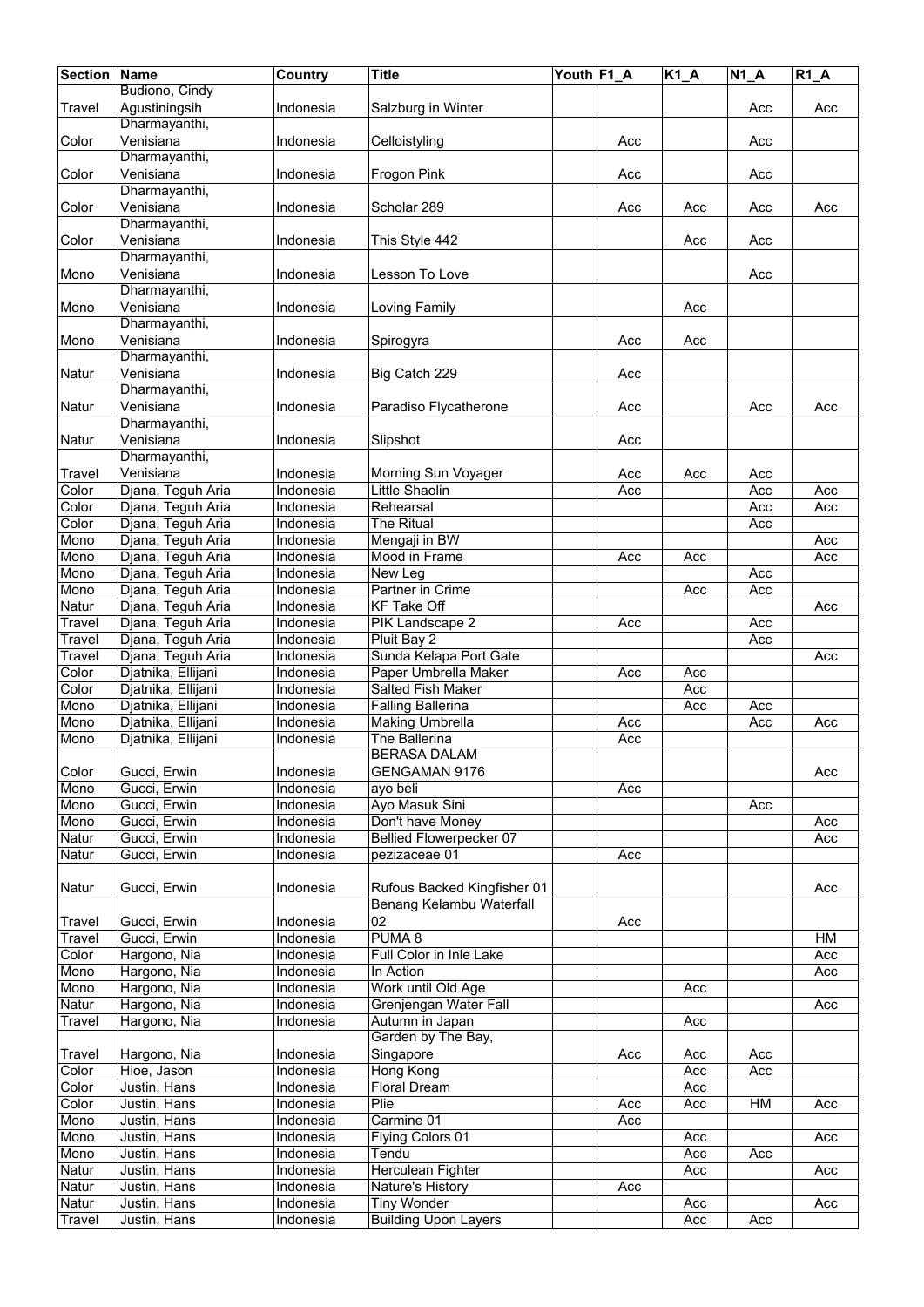| <b>Section Name</b> |                            | Country                | <b>Title</b>                                    | Youth F1_A |     | $K1_A$         | $N1_A$ | <b>R1 A</b> |
|---------------------|----------------------------|------------------------|-------------------------------------------------|------------|-----|----------------|--------|-------------|
| Travel              | Justin, Hans               | Indonesia              | <b>Gold Rays</b>                                |            | Acc |                |        | Acc         |
| Travel              | Justin, Hans               | Indonesia              | Rila Monestary.jpg                              |            | Acc |                |        |             |
| Travel              | Justin, Hans               | Indonesia              | Vantage Point                                   |            |     | Acc            |        |             |
|                     | Kartowisastro,             |                        |                                                 |            |     |                |        |             |
| Color               | Hermandari                 | Indonesia              | <b>ICY COLD</b>                                 |            | Acc |                |        |             |
|                     | Kartowisastro,             |                        |                                                 |            |     |                |        |             |
| Color               | Hermandari                 | Indonesia              | <b>LEGONG DANCE</b>                             |            |     | Acc            |        |             |
|                     | Kartowisastro,             |                        | Pinguins parading at                            |            |     |                |        |             |
| Color               | Hermandari                 | Indonesia              | Antarctica                                      |            |     |                |        | Acc         |
|                     | Kartowisastro,             |                        | <b>GIRLS IN TRADITIONAL</b>                     |            |     |                |        |             |
| Mono                | Hermandari                 | Indonesia              | <b>DRESS</b>                                    |            |     |                | Acc    |             |
|                     | Kartowisastro,             |                        | <b>TORI IN BALCK AND</b>                        |            |     |                |        |             |
| Mono                | Hermandari                 | Indonesia              | <b>WHITE</b>                                    |            |     |                |        | Acc         |
|                     | Kartowisastro,             |                        |                                                 |            |     |                |        |             |
| Natur               | Hermandari                 | Indonesia              | <b>MOM and HER CHICKS</b>                       |            |     |                |        | Acc         |
|                     | Kartowisastro,             |                        |                                                 |            |     |                |        |             |
| Travel              | Hermandari                 | Indonesia              | <b>WHAT A VIEW</b>                              |            |     |                |        | Acc         |
| Color               | Kohar, Vincent             | Indonesia              | Mastery The Kung-Fu                             |            |     | Acc            |        | Acc         |
| Color               | Kohar, Vincent             | Indonesia              | <b>Remaking The History</b>                     |            |     | Acc            | Acc    | Acc         |
| Color               | Kohar, Vincent             | Indonesia              | The Typewriter Lesson                           |            | Acc | Acc            | Acc    |             |
| Color               | Kohar, Vincent             | <b>Indonesia</b>       | Which Way I Should Take                         |            |     |                | Acc    |             |
| Mono                | Kohar, Vincent             | Indonesia              | Merenung                                        |            |     |                | Acc    | Acc         |
| Mono                | Kohar, Vincent             | Indonesia              | <b>Washing Feet Ritual</b>                      |            |     |                | Acc    |             |
| Natur               | Kohar, Vincent             | Indonesia              | <b>Elephant Tear</b>                            |            |     |                | Acc    |             |
| Natur               | Kohar, Vincent             | Indonesia              | Looking From A Leaf                             |            | Acc | Acc            |        |             |
| Natur               | Kohar, Vincent             | Indonesia              | Sawarna First Light                             |            | Acc | <b>FIAP HM</b> |        | Acc         |
| Travel              | Kohar, Vincent             | Indonesia              | Montserrat                                      |            | Acc |                |        |             |
| Travel              | Kohar, Vincent             | <b>Indonesia</b>       | Taipei At Night                                 |            |     | Acc            |        |             |
| <b>Travel</b>       | Kohar, Vincent             | Indonesia              | <b>Watching Light</b>                           |            | HM  | Med            |        |             |
|                     |                            |                        |                                                 |            |     |                |        |             |
| Color               | Kosasih, Andreas           | Indonesia              | OLD MAN WITH HIS PIPE 7                         |            | Acc |                |        | Acc         |
| Color               | Kosasih, Andreas           | Indonesia              | PANNING 50                                      |            |     |                | Acc    |             |
| Mono                | Kosasih, Andreas           | Indonesia              | <b>PUPPET MAKER 7</b>                           |            |     | Acc            |        |             |
| Natur               | Kosasih, Andreas           | Indonesia              | <b>BIG CATCH 10</b>                             |            | Acc |                |        |             |
| Natur               | Kosasih, Andreas           | Indonesia              | <b>RUN FOR YOUR LIFE 5</b>                      |            |     | Acc            |        |             |
| Travel              | Kosasih, Andreas           | Indonesia              | <b>BIG STATUE</b>                               |            | Acc |                |        |             |
| Travel              | Kosasih, Andreas           | Indonesia              | <b>SAY CHEESE</b>                               |            |     |                |        | Acc         |
| Color               | Kusuma, Kamelia            | Indonesia              | <b>Big Step</b>                                 |            |     | Acc            | HM     |             |
| Color               | Kusuma, Kamelia            | Indonesia              | Drying the clothes                              |            |     | Acc            |        |             |
| Color               | Kusuma, Kamelia            | Indonesia              | <b>Sitting Pretty</b>                           |            | Acc | Acc            | Acc    |             |
| Color               | Kusuma, Kamelia            | Indonesia              | Solidarity                                      |            |     | Acc            |        |             |
| Mono                | Kusuma, Kamelia            | Indonesia              | <b>Floating Candles</b>                         |            | Acc |                | Acc    |             |
| Mono                | Kusuma, Kamelia            | Indonesia              | Pottery                                         |            |     | Acc            |        |             |
| Mono                | Kusuma, Kamelia            | Indonesia              | Praying                                         |            |     |                |        | Acc         |
| Mono                | Kusuma, Kamelia            | Indonesia              | <b>Staring Out The Window</b>                   |            |     |                | Acc    |             |
|                     |                            |                        | Asian Paradise Flycatcher                       |            |     |                |        |             |
| Natur               | Kusuma, Kamelia            | Indonesia              | 001                                             |            |     | Acc            |        |             |
| Natur               | Kusuma, Kamelia            | Indonesia              | <b>Perfect Dive</b>                             |            |     | Acc            |        | Acc         |
| Natur               | Kusuma, Kamelia            | Indonesia              | White Flanked Sunbird 001                       |            | Acc | Acc            |        |             |
| Travel              | Kusuma, Kamelia            | Indonesia              | Waiting for the sun                             |            | Acc |                | HM     | Acc         |
| Color               | Lee, Hengki                | Indonesia              | Bourne                                          |            |     |                | HM     | Acc         |
| Color               | Lee, Hengki                | Indonesia              | <b>Evening Song</b>                             |            |     |                | Acc    | Acc         |
| Color               | Lee, Hengki                | Indonesia              | Reverie                                         |            |     | Acc            | Acc    | Acc         |
| Color               | Lee, Hengki                | Indonesia              | Solemne                                         |            |     | Acc            | Acc    |             |
| Mono                | Lee, Hengki                | Indonesia              | Reverb                                          |            |     |                |        | Acc         |
| Mono                | Lee, Hengki                | Indonesia              | Shattered                                       |            |     |                | Acc    | Acc         |
| Mono                | Lee, Hengki                | <b>Indonesia</b>       | Subconscious                                    |            |     | Acc            |        | Acc         |
| Mono                | Lee, Hengki                | <b>Indonesia</b>       | Symphony No 3 in F Major                        |            |     |                | HM     | Acc         |
| Travel              | Lee, Hengki                | Indonesia              | 8th Avenue                                      |            |     | Acc            |        |             |
| Travel              | Lee, Hengki                | Indonesia              | Eternal                                         |            |     |                |        | HM          |
| Color               | Lie, Robert                | Indonesia              | Kodak Man                                       |            |     | Acc            |        |             |
| Color               | Lie, Robert                | Indonesia              | Marina Bay Sands at Night                       |            | Acc | Acc            |        | Acc         |
|                     |                            | Indonesia              | Love in Montserrat                              |            |     |                | Acc    |             |
| Mono                | Lie, Robert                |                        |                                                 |            |     |                |        | Acc         |
| Mono                | Lie, Robert                | Indonesia              | The Ear Cleaner                                 |            |     | Acc            | Acc    |             |
| Natur               | Lie, Robert<br>Lie, Robert | Indonesia<br>Indonesia | Sunrise at Mount Bromo<br><b>Street Prayers</b> |            |     |                |        | Acc         |
| <b>Travel</b>       |                            |                        | Sydney Harbour Bridge at                        |            |     | Acc            |        | Acc         |
|                     | Lie, Robert                | Indonesia              |                                                 |            |     | Acc            |        |             |
| Travel              |                            |                        | Night                                           |            |     |                |        |             |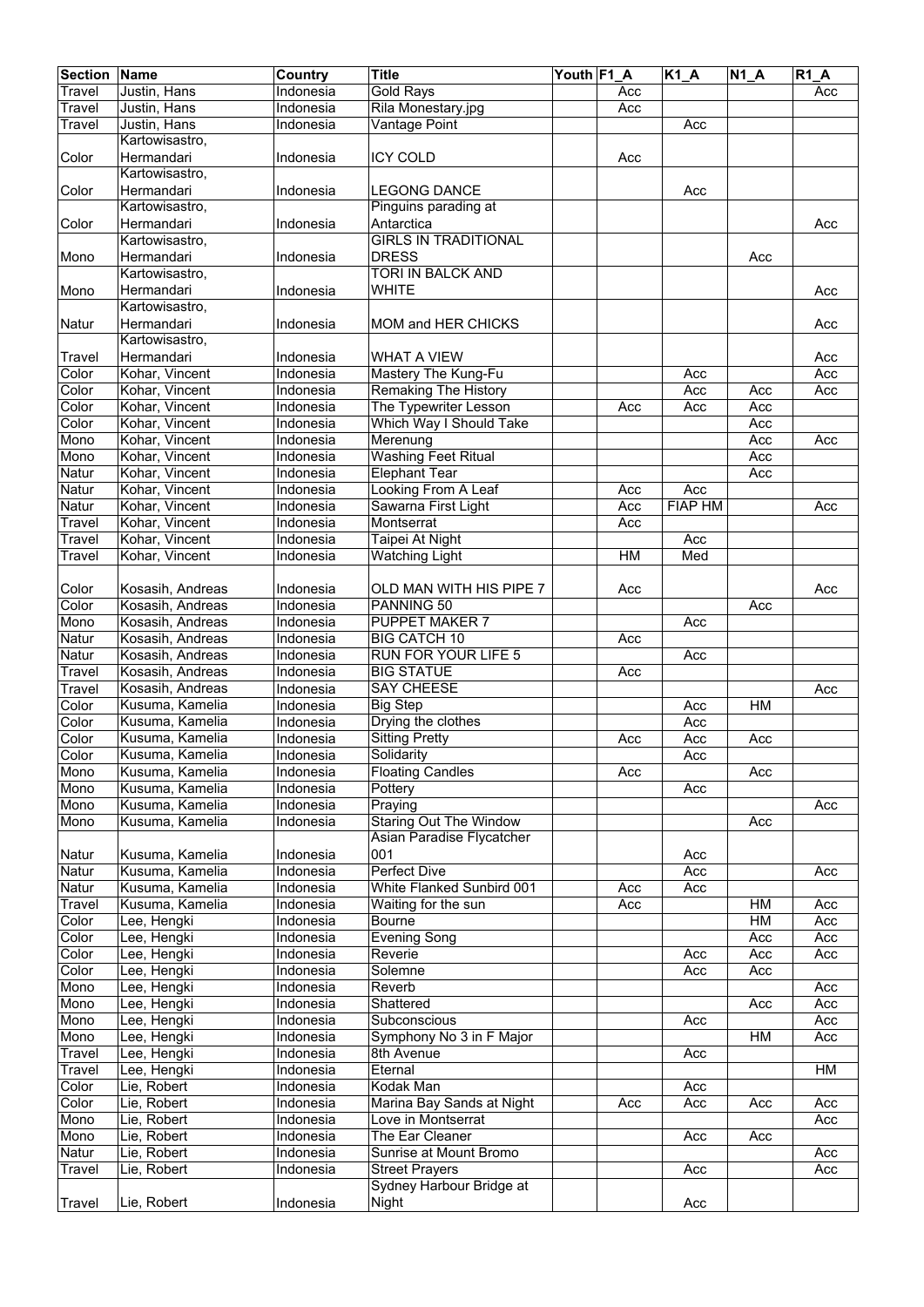| <b>Section Name</b> |                                            | Country                       | <b>Title</b>                              | Youth F1_A |           | <b>K1_A</b> | $\overline{N1}A$ | $R1_A$        |
|---------------------|--------------------------------------------|-------------------------------|-------------------------------------------|------------|-----------|-------------|------------------|---------------|
|                     |                                            |                               |                                           |            |           |             |                  |               |
| Travel              | Lie, Robert                                | Indonesia                     | The Great Marina Bay Sands                |            | Acc       | Acc         | Acc              |               |
| Color               | Lim, Mahendra Putra                        | Indonesia                     | Make Up before the Show                   |            |           |             |                  | Acc           |
| Color               | Lim, Mahendra Putra                        | Indonesia                     | Si gembala sapi 822                       |            |           | Acc         |                  |               |
| Mono                | Lim, Mahendra Putra                        | Indonesia                     | Empat mata                                |            |           | Acc         | Acc              |               |
| Mono                | Lim, Mahendra Putra                        | Indonesia                     | Pembuat topi 209                          |            |           | Acc         |                  |               |
| Natur               | Lim, Mahendra Putra<br>Lim, Mahendra Putra | Indonesia<br><b>Indonesia</b> | Bawa pulang 656<br>Before end of game 116 |            |           |             | Acc              |               |
| Natur<br>Travel     | Lim, Mahendra Putra                        | Indonesia                     | Bagan Pagoda 201                          |            |           |             | Acc              | Acc           |
|                     |                                            |                               | <b>Basilica of Nicholas</b>               |            |           |             |                  |               |
| Travel              | Lim, Mahendra Putra                        | Indonesia                     | Amsterdam 02                              |            |           | Acc         |                  | Acc           |
| Color               | Maramis, Albert                            | Indonesia                     | The bird seller                           |            |           | Acc         |                  |               |
| Natur               | Maramis, Albert                            | Indonesia                     | The catch                                 |            |           |             |                  | Acc           |
| Travel              | Maramis, Albert                            | Indonesia                     | Jam Gadang Bukittinggi                    |            | Acc       |             |                  |               |
| Color               | Modesty, Kyra                              | Indonesia                     | <b>Tennis Girl</b>                        | Y          | Acc       |             |                  | <b>BY</b>     |
| Mono                | Modesty, Kyra                              | Indonesia                     | <b>Beauty in Harmony</b>                  | Ÿ          | <b>BY</b> | Acc         |                  |               |
| <b>Mono</b>         | Modesty, Kyra                              | Indonesia                     | <b>Happy Man</b>                          | Ÿ          |           |             |                  | Acc           |
|                     |                                            |                               | The Glory of the Great                    |            |           |             |                  |               |
| Travel              | Modesty, Kyra                              | Indonesia                     | <b>Mosque Semarang</b>                    | Ÿ          |           | Acc         |                  |               |
|                     | Nahara, Muhammad                           |                               |                                           |            |           |             |                  |               |
| Color               | Hanif                                      | Indonesia                     | <b>Woman And Roses</b>                    | Ÿ          | Acc       |             |                  |               |
|                     | Nahara, Muhammad                           |                               |                                           |            |           |             |                  |               |
| <b>Mono</b>         | Hanif                                      | Indonesia                     | <b>Ghost from Bandung</b>                 | Y          | Acc       |             |                  |               |
| Mono                | Parulian, Parulian                         | Indonesia                     | Bayangan 04                               |            |           |             | Acc              |               |
| Mono                | Parulian, Parulian                         | <b>Indonesia</b>              | Dry Tree 12                               |            |           | Acc         |                  |               |
| Mono                | Parulian, Parulian                         | Indonesia                     | Lupa<br>Kupu-Kupu 04                      |            |           |             | Acc              |               |
| Natur<br>Travel     | Parulian, Parulian<br>Parulian, Parulian   | Indonesia<br>Indonesia        | Dragon's Tail                             |            |           | Acc<br>Acc  |                  | Acc<br>Acc    |
| Travel              | Parulian, Parulian                         | Indonesia                     | Gembala Kambing                           |            |           |             | Acc              | Acc           |
| Color               | Pusponegoro, Hardiono                      | Indonesia                     | Beautiful girl                            |            |           |             |                  | Acc           |
| Color               | Pusponegoro, Hardiono                      | Indonesia                     | Behind rice bag                           |            | Acc       | Acc         | Acc              |               |
| Color               | Pusponegoro, Hardiono                      | Indonesia                     | Joker attack                              |            |           |             |                  | Acc           |
| Mono                | Pusponegoro, Hardiono                      | Indonesia                     | Bikin kandang                             |            |           | Acc         |                  |               |
| Mono                | Pusponegoro, Hardiono                      | Indonesia                     | Jual buah                                 |            | Acc       |             |                  |               |
| Mono                | Pusponegoro, Hardiono                      | Indonesia                     | Pasar tradisional Bali                    |            | Acc       |             |                  | Acc           |
| Mono                | Pusponegoro, Hardiono                      | Indonesia                     | Watching spider                           |            |           |             |                  | <b>GPU HM</b> |
| Natur               | Pusponegoro, Hardiono                      | Indonesia                     | Acrobatic feeding                         |            |           | Acc         |                  |               |
| Natur               | Pusponegoro, Hardiono                      | Indonesia                     | Cathching big fish                        |            |           |             |                  | Acc           |
| Natur               | Pusponegoro, Hardiono                      | Indonesia                     | <b>Delicious</b>                          |            | Acc       | Acc         | Acc              | Acc           |
|                     |                                            |                               | Loneliness of Anasstassia                 |            |           |             |                  |               |
| Color               | Rahardjo, Arief                            | Indonesia                     | 1043764                                   |            |           | Acc         | Acc              |               |
| Color               | Rahardjo, Arief                            | Indonesia                     | Sally Scary Day                           |            |           | Acc         |                  |               |
| Color               | Rahardjo, Arief                            | Indonesia                     | Secret Candles 1043313                    |            | Acc       |             |                  |               |
|                     |                                            |                               | Orang Utan Bermain                        |            |           |             |                  |               |
| Mono<br>Mono        | Rahardjo, Arief                            | Indonesia<br>Indonesia        | 1008778<br><b>Sall Sally Salies Twins</b> |            | Acc       |             |                  |               |
| Natur               | Rahardjo, Arief<br>Rahardjo, Arief         | Indonesia                     | Capung cihuni 1044616                     |            | Acc       | Acc<br>Acc  | Acc              |               |
| Natur               | Rahardjo, Arief                            | Indonesia                     | Flies 1005729                             |            |           |             | Acc              |               |
| Natur               | Rahardjo, Arief                            | Indonesia                     | Small Spider                              |            | Acc       | Acc         | Acc              |               |
| Travel              | Rahardjo, Arief                            | Indonesia                     | Mount Batok 8144                          |            | Acc       |             | Acc              |               |
| Travel              | Rahardjo, Arief                            | Indonesia                     | One site of Nepal van Java                |            | Acc       |             |                  |               |
| Travel              | Rahardjo, Arief                            | Indonesia                     | Pagi di Sunda Kelapa 1477                 |            | Acc       |             |                  | Acc           |
| Color               | Rikin, Flora                               | Indonesia                     | Come to the dark side 34                  |            |           |             | Acc              |               |
| Color               | Rikin, Flora                               | Indonesia                     | Enjoy my performance 214                  |            | HM        |             |                  | Med           |
| Color               | Rikin, Flora                               | Indonesia                     | Not an ordinary fan 204                   |            |           | Acc         | Acc              | <b>FIAP</b>   |
| Mono                | Rikin, Flora                               | Indonesia                     | Leisure Time 051                          |            |           |             | Acc              | Acc           |
| Natur               | Rikin, Flora                               | Indonesia                     | My Feast Today 197                        |            | Acc       | Acc         | Acc              | Acc           |
| Natur               | Rikin, Flora                               | Indonesia                     | Snack Time 379                            |            |           | Acc         |                  | НM            |
| Natur               | Rikin, Flora                               | Indonesia                     | sweet and beauty lunch 24                 |            |           | Acc         |                  | Acc           |
| Travel              | Rikin, Flora                               | Indonesia                     | Log                                       |            | Acc       |             |                  |               |
| Travel              | Rikin, Flora                               | Indonesia                     | Through the Fire 825                      |            |           |             |                  | Acc           |
| Color               | Rohimi, Syarif                             | Indonesia                     | A taste of Buds                           |            |           | Acc         |                  |               |
| Color               | Rohimi, Syarif<br>Rohimi, Syarif           | Indonesia<br>Indonesia        | Eight hands                               |            |           | Acc         | Acc<br>Acc       |               |
| Color<br>Mono       | Rohimi, Syarif                             | Indonesia                     | The thread reflection<br>Me Time          |            | Acc       | Acc         | Acc              | Acc           |
| Natur               | Rohimi, Syarif                             | Indonesia                     | Brown Yellow Head                         |            | HM        | Acc         | Acc              | Acc           |
| Natur               | Rohimi, Syarif                             | Indonesia                     | The nest                                  |            |           | Acc         |                  |               |
| Natur               | Rohimi, Syarif                             | Indonesia                     | Three Horn                                |            | Acc       |             |                  | Acc           |
| <b>Travel</b>       | Rohimi, Syarif                             | Indonesia                     | Aceh Mosque Minaret                       |            |           |             | Acc              |               |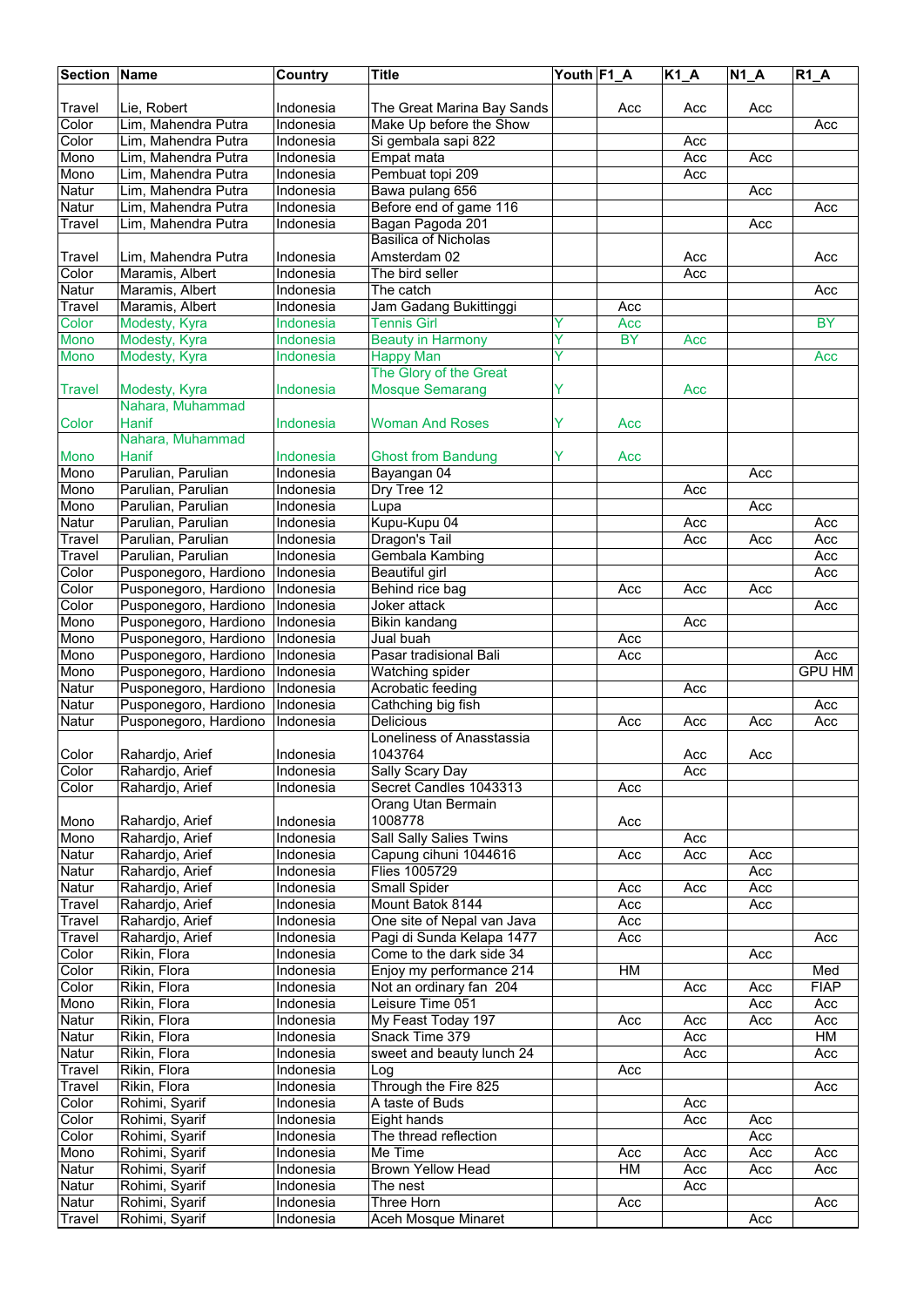| <b>Section Name</b> |                         | Country          | <b>Title</b>                   | Youth F1_A |     | $\overline{K1}A$ | $\overline{N1}A$ | $R1_A$        |
|---------------------|-------------------------|------------------|--------------------------------|------------|-----|------------------|------------------|---------------|
| Travel              | Rohimi, Syarif          | Indonesia        | <b>Borobudur Surroundings</b>  |            |     | Acc              | Acc              |               |
| Travel              | Rohimi, Syarif          | Indonesia        | Welcome to Jakarta             |            | Acc | Acc              |                  |               |
| Color               | Safiani, Saskia         | Indonesia        | Ballerina pose                 |            |     | Acc              |                  |               |
| Color               | Safiani, Saskia         | Indonesia        |                                |            | Acc | Acc              |                  | Acc           |
|                     |                         |                  | Finishing my work              |            |     |                  |                  |               |
| Color               | Safiani, Saskia         | Indonesia        | xBusy at the market            |            |     | Acc              |                  |               |
| Mono                | Safiani, Saskia         | Indonesia        | chat at traditional market     |            | Acc | Acc              |                  |               |
| Mono                | Safiani, Saskia         | Indonesia        | Cleaning                       |            |     |                  | Acc              |               |
| Natur               | Safiani, Saskia         | Indonesia        | My reflection                  |            | Acc |                  |                  |               |
| Natur               | Safiani, Saskia         | Indonesia        | Sharing food                   |            |     | Acc              |                  |               |
|                     |                         |                  | <b>Big Mosque at West</b>      |            |     |                  |                  |               |
| Travel              | Safiani, Saskia         | Indonesia        | Sumatra                        |            | Acc | Acc              |                  |               |
| Travel              | Safiani, Saskia         | <b>Indonesia</b> | <b>Framing Mount Fuji</b>      |            |     |                  | Acc              |               |
| Travel              | Safiani, Saskia         | Indonesia        | Makepung                       |            |     |                  |                  | Acc           |
|                     | Salim, Christopher      |                  |                                |            |     |                  |                  |               |
| Color               | Anthony                 | Indonesia        | Sneaking                       | Y          |     |                  | Acc              |               |
|                     |                         |                  |                                |            |     |                  |                  |               |
|                     | Salim, Christopher      |                  |                                |            |     |                  |                  |               |
| Color               | Anthony                 | Indonesia        | <b>Three Faces</b>             | Y          |     |                  |                  | Acc           |
|                     | Salim, Christopher      |                  |                                |            |     |                  |                  |               |
| <b>Mono</b>         | Anthony                 | Indonesia        | <b>Pumping Bike Tire</b>       | Ÿ          | Acc | Acc              |                  |               |
|                     | Salim, Christopher      |                  |                                |            |     |                  |                  |               |
| Mono                | Anthony                 | Indonesia        | <b>Two Brothers</b>            | Ÿ          |     |                  | Acc              |               |
|                     | Salim, Christopher      |                  | <b>Bay Walk Mall in The</b>    |            |     |                  |                  |               |
| <b>Travel</b>       | Anthony                 | Indonesia        | <b>Evening</b>                 | Y          | Acc |                  |                  | Acc           |
|                     | Salim, Christopher      |                  |                                |            |     |                  |                  |               |
|                     |                         |                  |                                |            |     |                  |                  |               |
| <b>Travel</b>       | Anthony                 | Indonesia        | The North Jakarta Bay          | Y          |     | Acc              | Acc              |               |
| Color               | Sanjaya, Aris           | Indonesia        | Journey in Snow                |            |     |                  |                  | Acc           |
| Color               | Sanjaya, Aris           | Indonesia        | Tatapan anak Kashmir.          |            |     | Acc              |                  |               |
| Mono                | Sanjaya, Aris           | Indonesia        | Peer 659                       |            |     | Acc              | Acc              | Acc           |
| Mono                | Sanjaya, Aris           | Indonesia        | <b>Staircases</b>              |            | Acc | Acc              |                  |               |
| Natur               | Sanjaya, Aris           | Indonesia        | <b>Dino 770</b>                |            | Acc |                  | Acc              |               |
| Natur               | Sanjaya, Aris           | Indonesia        | Jendela alami 258              |            |     | Acc              |                  |               |
| Natur               | Sanjaya, Aris           | Indonesia        | Sasaran empuk 830              |            |     | Acc              |                  | Acc           |
| Natur               | Sanjaya, Aris           | Indonesia        | Terbang tinggi 665             |            |     |                  |                  | Acc           |
|                     |                         |                  |                                |            |     |                  |                  |               |
| Travel              | Sanjaya, Aris           | Indonesia        | Hallstatt Skywalk 043          |            |     |                  | Acc              |               |
| Color               | Sarira, Diyanto         | Indonesia        | Boat                           |            |     |                  | Acc              |               |
| Color               | Sarira, Diyanto         | Indonesia        | Love                           |            |     | Acc              | Acc              | Acc           |
| Mono                | Sarira, Diyanto         | Indonesia        | <b>Fish Smile</b>              |            |     | Acc              | Acc              | Acc           |
| Mono                | Sarira, Diyanto         | Indonesia        | Papuan Girls                   |            | Acc |                  |                  |               |
| <b>Natur</b>        | Sarira, Gabriel Gilbert | Indonesia        | <b>Beetles</b>                 | ٧          | Acc |                  |                  |               |
| <b>Natur</b>        | Sarira, Gabriel Gilbert | Indonesia        | <b>Grasshopper Eats Leaves</b> | Y          |     |                  | Acc              | Acc           |
| <b>Natur</b>        | Sarira, Gabriel Gilbert | Indonesia        | Together                       |            |     |                  | Acc              |               |
| Color               | Setiabudi, Edwin        | Indonesia        | Hello                          |            | Acc |                  |                  |               |
| Color               | Setiabudi, Edwin        | Indonesia        | On Fire                        |            | Acc |                  | Med              | Acc           |
| Color               | Setiabudi, Edwin        | Indonesia        | Too Late                       |            |     |                  |                  |               |
|                     |                         |                  |                                |            |     |                  |                  | Acc           |
| Mono                | Setiabudi, Edwin        | Indonesia        | Dont Stop Her Now              |            | Acc |                  |                  |               |
| Mono                | Setiabudi, Edwin        | Indonesia        | Ratu                           |            |     |                  |                  | Acc           |
| Natur               | Setiabudi, Edwin        | Indonesia        | <b>Bathing</b>                 |            |     |                  |                  | Acc           |
| Natur               | Setiabudi, Edwin        | Indonesia        | Dancing in the sky             |            | Acc |                  | Acc              | Acc           |
| Natur               | Setiabudi, Edwin        | Indonesia        | For Lunch                      |            |     |                  | Acc              |               |
| Travel              | Setiabudi, Edwin        | Indonesia        | Fushimi Inari Taisha Shrine    |            |     |                  |                  | Acc           |
| Travel              | Setiabudi, Edwin        | Indonesia        | Kenjeran                       |            |     |                  | Acc              |               |
| Travel              | Setiabudi, Edwin        | Indonesia        | <b>Teras Iring</b>             |            | Acc | Acc              |                  |               |
| Color               | Setiadi, Ajar           | Indonesia        | Fire woman                     |            | Acc |                  | Acc              | Acc           |
| Color               | Setiadi, Ajar           | Indonesia        | Happy                          |            |     | Acc              | Acc              |               |
| Color               | Setiadi, Ajar           | Indonesia        | Java puppet show               |            |     | Acc              | Acc              |               |
|                     |                         |                  |                                |            | Acc |                  |                  |               |
| Color               | Setiadi, Ajar           | Indonesia        | me and doll                    |            |     | Acc              | Acc              |               |
| Mono                | Setiadi, Ajar           | <b>Indonesia</b> | Broken everywhere              |            |     | Acc              |                  | Acc           |
| Mono                | Setiadi, Ajar           | <b>Indonesia</b> | Duel                           |            |     | Acc              |                  |               |
| Mono                | Setiadi, Ajar           | Indonesia        | The chess master               |            | Acc | Med              | Acc              | Acc           |
| Mono                | Setiadi, Ajar           | Indonesia        | waiting for save               |            |     |                  | Acc              |               |
| Natur               | Setiadi, Ajar           | Indonesia        | beautiful                      |            | Acc |                  | Acc              | Acc           |
| Natur               | Setiadi, Ajar           | Indonesia        | hovering                       |            | Acc | Acc              |                  | Acc           |
| Natur               | Setiadi, Ajar           | Indonesia        | orang utan 2                   |            | Acc |                  |                  | Acc           |
| Natur               | Setiadi, Ajar           | Indonesia        | the long prey                  |            |     | Acc              |                  |               |
|                     | Setiadi, Ajar           | Indonesia        | The beach waterfall            |            | Acc | Acc              |                  |               |
| <b>Travel</b>       |                         |                  |                                |            |     |                  |                  |               |
| Travel              | Setiadi, Ajar           | Indonesia        | the milkiway                   |            |     |                  |                  | <b>GPU HM</b> |
| Travel              | Setiadi, Ajar           | Indonesia        | <b>Traditional beach</b>       |            | Med | Acc              |                  |               |
| Color               | Setiawan, Teddy         | <b>Indonesia</b> | Inpirasiku 251                 |            |     |                  |                  | Acc           |
| Color               | Setiawan, Teddy         | Indonesia        | Night dream 379                |            |     |                  |                  | Acc           |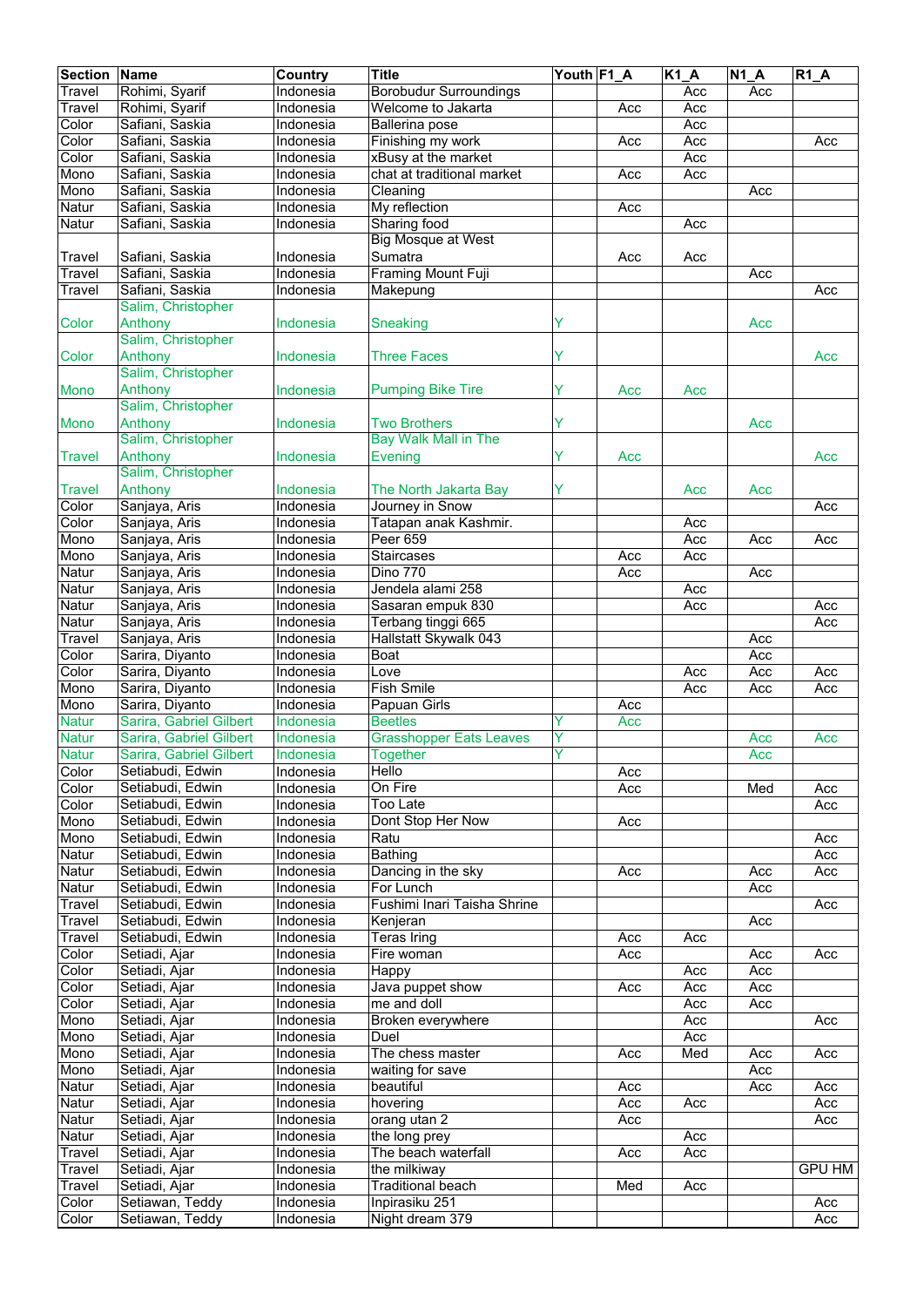| <b>Section Name</b> |                                    | Country                       | <b>Title</b>                                      | Youth F1_A |     | <b>K1 A</b>          | $N1_A$ | $R1_A$     |
|---------------------|------------------------------------|-------------------------------|---------------------------------------------------|------------|-----|----------------------|--------|------------|
| Color               | Setiawan, Teddy                    | Indonesia                     | The Hero 66                                       |            |     | Acc                  |        | Acc        |
|                     |                                    |                               | Yesus membasuh kaki                               |            |     |                      |        |            |
| Color               | Setiawan, Teddy                    | Indonesia                     | muridNya                                          |            |     | HM                   |        |            |
| Mono                | Setiawan, Teddy                    | Indonesia                     | Exercise 727                                      |            | Acc |                      |        | Acc        |
| Mono                | Setiawan, Teddy                    | Indonesia                     | Gadis Biola 624                                   |            | Acc | Acc                  |        | Acc        |
| Mono                | Setiawan, Teddy                    | Indonesia                     | Telapak Sakti 064                                 |            |     | Acc                  |        | Acc        |
| Natur               | Setiawan, Teddy                    | Indonesia                     | Rainning day 886                                  |            |     | Acc                  | Acc    |            |
| Natur               | Setiawan, Teddy                    | Indonesia                     | The blue viper 112                                |            | Acc |                      |        | Acc        |
| Natur               | Setiawan, Teddy                    | Indonesia                     | Vestrahorn Mountain 241                           |            | Acc |                      |        |            |
| Travel              | Setiawan, Teddy                    | Indonesia                     | Winter days 1098                                  |            |     | Acc                  | Acc    | Acc        |
| Color               | Setyahadi, Siswa                   | Indonesia                     | Double                                            |            | Acc |                      |        |            |
| Color               | Setyahadi, Siswa                   | Indonesia                     | Teach puppet to the son                           |            |     |                      | Acc    |            |
| Natur               | Setyahadi, Siswa                   | <b>Indonesia</b>              | Sleeping on the flower buds                       |            | Acc | Acc                  | Acc    |            |
| Color               | Sidharta, Ang Michael              | Indonesia                     | <b>ArtSwim Formation</b>                          |            | Acc |                      | Acc    |            |
| Color               | Sidharta, Ang Michael              | Indonesia                     | Lonely                                            |            |     | Acc                  |        |            |
| Color               | Sidharta, Ang Michael              | Indonesia                     | lovely morning                                    |            |     | Acc                  | Acc    | Acc        |
| Color               | Sidharta, Ang Michael              | Indonesia                     | synchro                                           |            |     | Acc                  |        |            |
| Mono                | Sidharta, Ang Michael              | Indonesia                     | pottery industry                                  |            |     | Acc                  |        | Acc        |
| Mono                | Sidharta, Ang Michael              | Indonesia                     | the preacher                                      |            |     |                      | Acc    | Med        |
| Mono<br>Natur       | Sidharta, Ang Michael              | Indonesia                     | traditional make up                               |            |     |                      | Acc    |            |
| Natur               | Sidharta, Ang Michael              | Indonesia<br><b>Indonesia</b> | Asian Paradise Flycatcher                         |            |     | Acc                  | Acc    |            |
|                     | Sidharta, Ang Michael              |                               | hovering                                          |            | Acc | Acc                  |        | Acc        |
| Natur               | Sidharta, Ang Michael              | Indonesia<br>Indonesia        | Queuing                                           |            |     | Acc<br><b>GPU HM</b> | Acc    | Acc        |
| Travel              | Sidharta, Ang Michael              |                               | crowded                                           |            | Acc |                      | Acc    |            |
| Travel              | Sidharta, Ang Michael              | Indonesia                     | fullspeed                                         |            |     |                      |        | Acc        |
| Travel              | Sidharta, Ang Michael              | Indonesia                     | struggle life                                     |            | Acc |                      |        | Acc        |
| Color               | Sidik, Ira                         | Indonesia                     | Dried Salted Fish                                 |            | Acc |                      |        |            |
| Mono                | Sidik, Ira                         | Indonesia                     | <b>Quality Control</b>                            |            |     |                      | Acc    |            |
| Mono                | Sidik, Ira                         | Indonesia                     | True Joy                                          |            |     | Acc                  | Acc    |            |
| Mono                | Sidik, Ira                         | Indonesia                     | Yoga Pose                                         |            | Acc |                      | Acc    |            |
| Natur               | Sidik, Ira                         | Indonesia                     | Dance With Me                                     |            |     | Acc                  |        | Acc        |
| Natur               | Sidik, Ira                         | Indonesia                     | <b>Pine Trees</b>                                 |            |     | HM                   |        |            |
| Natur               | Sidik, Ira                         | Indonesia                     | Who Are You                                       |            | Acc |                      | Acc    |            |
| Travel              | Sidik, Ira                         | Indonesia                     | Lake Pura Jati                                    |            |     |                      |        | Acc        |
| Travel              | Sidik, Ira                         | Indonesia                     | <b>Red Cabin</b>                                  |            |     | Acc                  | Acc    |            |
| Travel<br>Color     | Sidik, Ira                         | Indonesia                     | Reine Lofoten                                     |            | Acc |                      |        | Acc        |
| Color               | Soebari, Herini<br>Soebari, Herini | Indonesia                     | Go To School - East Java<br>Three Women - Vietnam |            |     |                      | Acc    | Acc<br>Acc |
|                     |                                    | Indonesia                     | Jumog Waterfall - Central                         |            |     |                      |        |            |
| Mono                |                                    | Indonesia                     | Java                                              |            |     | Acc                  |        |            |
| Mono                | Soebari, Herini<br>Soebari, Herini | Indonesia                     | The Desert - Morocco                              |            |     |                      | Acc    |            |
|                     |                                    |                               | The Shadow In Sahara -                            |            |     |                      |        |            |
| Mono                | Soebari, Herini                    | Indonesia                     | Morocco                                           |            |     |                      | Acc    |            |
|                     |                                    |                               | Rainbow Mountain Zhangye                          |            |     |                      |        |            |
| Natur               | Soebari, Herini                    | Indonesia                     | - China                                           |            |     | Acc                  |        |            |
| Natur               | Soebari, Herini                    | Indonesia                     | Tosca Ice Cave - Iceland                          |            | НM  |                      |        |            |
| Travel              | Soebari, Herini                    | Indonesia                     | Morning Mist - Taj Mahal                          |            |     | Acc                  | Acc    |            |
| Color               | Sugiharto, Sofi Aida               | Indonesia                     | Lotus                                             |            | Acc |                      | Acc    | Acc        |
| Color               | Sugiharto, Sofi Aida               | Indonesia                     | Morocco Dessert                                   |            |     |                      | Acc    |            |
| Color               | Sugiharto, Sofi Aida               | Indonesia                     | Sally the drummer                                 |            |     | Acc                  |        | Acc        |
| Mono                | Sugiharto, Sofi Aida               | Indonesia                     | Fishing boats at Benoa                            |            | Acc |                      |        |            |
| Mono                | Sugiharto, Sofi Aida               | Indonesia                     | Kecak hanoman                                     |            |     | Acc                  |        | Acc        |
| Mono                | Sugiharto, Sofi Aida               | Indonesia                     | Smoking Mangku                                    |            |     |                      | Acc    | Acc        |
| Natur               | Sugiharto, Sofi Aida               | Indonesia                     | Berang and cobra                                  |            |     | Acc                  |        | Acc        |
| Natur               | Sugiharto, Sofi Aida               | Indonesia                     | Passing eagle ray                                 |            | Acc | НM                   | Acc    |            |
| Natur               | Sugiharto, Sofi Aida               | Indonesia                     | Sunrise over ice shelf                            |            | Med | Acc                  |        |            |
| Travel              | Sugiharto, Sofi Aida               | Indonesia                     | Borobudur Sunrise                                 |            | Acc | Acc                  | Acc    |            |
| Travel              | Sugiharto, Sofi Aida               | Indonesia                     | Garden by the bay                                 |            | HM  | <b>GPU</b>           |        | Acc        |
| Travel              | Sugiharto, Sofi Aida               | Indonesia                     | Gebongan                                          |            |     |                      |        | Acc        |
| Color               | Suhardjo, Lisdiyanto               | Indonesia                     | Cellist Ballerina                                 |            | Acc | Acc                  | Acc    | Acc        |
| Color               | Suhardjo, Lisdiyanto               | Indonesia                     | Duo Violist                                       |            | Acc |                      |        |            |
| Color               | Suhardjo, Lisdiyanto               | Indonesia                     | Powder Drummer                                    |            | Acc |                      | Acc    |            |
| Color               | Suhardjo, Lisdiyanto               | Indonesia                     | Yarn Drying                                       |            | Acc |                      |        |            |
| Mono                | Suhardjo, Lisdiyanto               | Indonesia                     | <b>Final Move</b>                                 |            |     | Acc                  |        | Acc        |
| Mono                | Suhardjo, Lisdiyanto               | Indonesia                     | Male Dancer                                       |            |     |                      |        | Acc        |
| Natur               | Suhardjo, Lisdiyanto               | Indonesia                     | KF Catching the frog                              |            |     | Acc                  | Acc    |            |
| Natur               | Suhardjo, Lisdiyanto               | <b>Indonesia</b>              | Tandem frog                                       |            |     | Acc                  |        |            |
| <b>Travel</b>       | Suhardjo, Lisdiyanto               | Indonesia                     | Holy Nile River                                   |            |     | Acc                  | Med    | HM         |
| <b>Travel</b>       | Suhardjo, Lisdiyanto               | Indonesia                     | Indian Holy Preacher                              |            |     |                      |        | Acc        |
|                     |                                    |                               |                                                   |            |     |                      |        |            |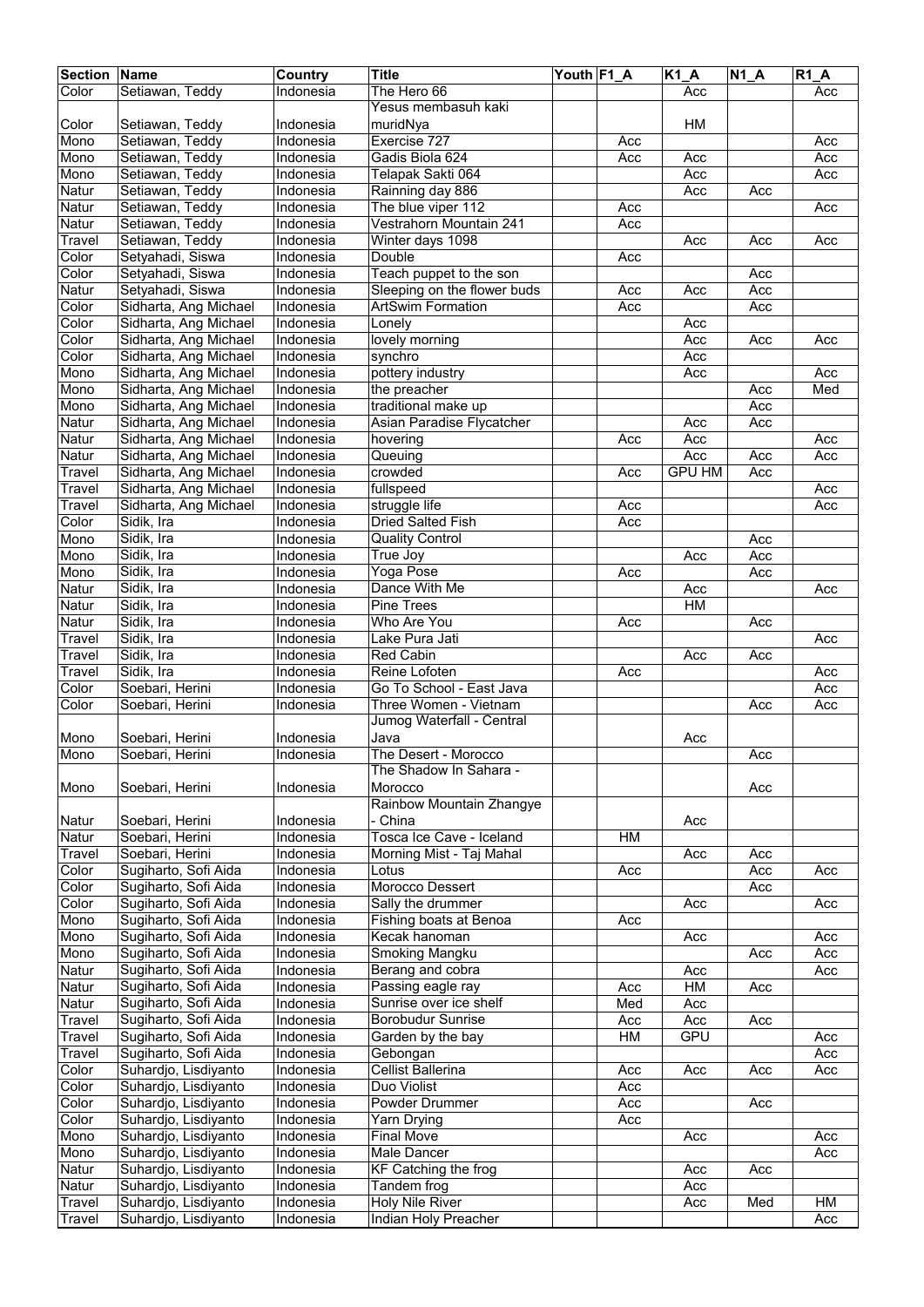| <b>Section</b> | Name                 | Country   | <b>Title</b>              | Youth F1 A |     | $K1_A$ | $\overline{N}$ 1_A | $R1_A$        |
|----------------|----------------------|-----------|---------------------------|------------|-----|--------|--------------------|---------------|
| Color          | Suharini, Mieke      | Indonesia | fisherman                 |            |     |        | Acc                |               |
| Color          | Suharini, Mieke      | Indonesia | <b>Puppet Painter</b>     |            |     |        | Acc                | Acc           |
| Mono           | Suharini, Mieke      | Indonesia | Kitten shoe               |            | Acc |        |                    |               |
| Mono           | Suharini, Mieke      | Indonesia | muddy ball                |            |     | HM     | Acc                |               |
| Natur          | Suharini, Mieke      | Indonesia | dragon headed katydid     |            | Med |        | Acc                | Acc           |
| Natur          | Suharini, Mieke      | Indonesia | horn chameleon            |            | Acc |        | Acc                |               |
|                |                      |           |                           |            |     |        |                    |               |
| Natur          | Suharini, Mieke      | Indonesia | red eyed frog 024         |            |     | Acc    | Acc                | Acc           |
| Natur          | Suharini, Mieke      | Indonesia | The hole of ice           |            | HM  |        |                    |               |
| Travel         | Suharini, Mieke      | Indonesia | before the storm          |            | Acc |        | Acc                |               |
| Travel         | Suharini, Mieke      | Indonesia | Jakarta flower bridge     |            |     | Acc    |                    | Acc           |
| Travel         | Suharini, Mieke      | Indonesia | walking path              |            |     |        | Acc                |               |
| Color          | Suherman, Martha     | Indonesia | Haus 012                  |            |     |        | Acc                |               |
| Color          | Suherman, Martha     | Indonesia | Smile 638                 |            |     | Acc    |                    |               |
| Color          | Suherman, Martha     | Indonesia | The Dancer 931            |            | Acc |        |                    | Acc           |
| Mono           | Suherman, Martha     | Indonesia | FLORAL 368                |            | Acc |        |                    |               |
| Mono           | Suherman, Martha     | Indonesia | Me and my motorbike 05    |            | Acc | Med    |                    | Acc           |
| Mono           | Suherman, Martha     | Indonesia | The Bride in white        |            | Acc |        |                    |               |
| Mono           | Suherman, Martha     | Indonesia | Watching you 291          |            |     | Acc    | Acc                | Med           |
| Natur          | Suherman, Martha     | Indonesia | <b>BEE EATER 01</b>       |            | Acc | Acc    | Acc                |               |
| Natur          | Suherman, Martha     | Indonesia | BEE EATER 16              |            |     | Acc    |                    |               |
| Natur          | Suherman, Martha     | Indonesia | Bird in Action 003        |            |     | Acc    | Acc                |               |
| Natur          | Suherman, Martha     | Indonesia | Bird in Action 015        |            |     | HM     |                    |               |
|                |                      |           |                           |            |     |        |                    |               |
| Travel         | Suherman, Martha     | Indonesia | BELITUNG 01               |            |     | Acc    | Acc                | Acc           |
| Travel         | Suherman, Martha     | Indonesia | Burning sky 634           |            |     |        | Acc                |               |
| Travel         | Suherman, Martha     | Indonesia | <b>MBS 019</b>            |            |     |        |                    | Acc           |
| Travel         | Suherman, Martha     | Indonesia | The Long Road 737         |            | Acc | Acc    |                    |               |
| Color          | Tanasal, Rohani      | Indonesia | leggonglyt                |            | Acc |        |                    | Acc           |
| Color          | Tanasal, Rohani      | Indonesia | petanigaramladang         |            |     |        | Acc                |               |
| Mono           | Tanasal, Rohani      | Indonesia | jomblangsam               |            |     | Acc    | Acc                | Acc           |
| Natur          | Tanasal, Rohani      | Indonesia | cicipadimandi             |            | Acc |        |                    | Acc           |
| Natur          | Tanasal, Rohani      | Indonesia | minivetbogor2anak         |            |     | Acc    |                    | Acc           |
| Travel         | Tanasal, Rohani      | Indonesia | Bedugul sunrise           |            | Acc | Acc    | Acc                | <b>GPU HM</b> |
| Travel         | Tanasal, Rohani      | Indonesia | jembatanmangunsuko        |            | Acc |        |                    |               |
| Travel         | Tanasal, Rohani      | Indonesia | <b>MBS</b>                |            |     |        |                    | Acc           |
|                | Tanudjaja, Ineke Sri |           |                           |            |     |        |                    |               |
| Color          | Redjeki              | Indonesia | Among the umbrellas       |            | Acc |        |                    |               |
|                | Tanudjaja, Ineke Sri |           |                           |            |     |        |                    |               |
| Color          | Redjeki              | Indonesia | <b>Buffalo</b> race       |            |     |        |                    | Acc           |
|                | Tanudjaja, Ineke Sri |           |                           |            |     |        |                    |               |
|                |                      |           |                           |            |     |        |                    |               |
| Color          | Redjeki              | Indonesia | Practice make perfect     |            |     | Acc    | Acc                | Acc           |
|                | Tanudjaja, Ineke Sri |           |                           |            |     |        |                    |               |
| Color          | Redjeki              | Indonesia | The Rythm                 |            | Acc | Acc    | Acc                | HM            |
|                | Tanudjaja, Ineke Sri |           |                           |            |     |        |                    |               |
| Mono           | Redjeki              | Indonesia | Music of the night        |            | Acc |        | Acc                |               |
|                | Tanudjaja, Ineke Sri |           |                           |            |     |        |                    |               |
| Mono           | Redjeki              | Indonesia | Never give up             |            |     | Acc    | Acc                | Acc           |
|                | Tanudjaja, Ineke Sri |           |                           |            |     |        |                    |               |
| Mono           | Redjeki              | Indonesia | Soul of the musician      |            | Acc | Acc    | Acc                | <b>PSA</b>    |
|                | Tanudjaja, Ineke Sri |           |                           |            |     |        |                    |               |
| Mono           | Redjeki              | Indonesia | The good and the evil     |            |     | Acc    |                    | Acc           |
|                | Tanudjaja, Ineke Sri |           |                           |            |     |        |                    |               |
| Natur          | Redjeki              | Indonesia | Grab its food             |            | Acc |        |                    |               |
|                | Tanudjaja, Ineke Sri |           |                           |            |     |        |                    |               |
| Natur          | Redjeki              | Indonesia | Struggle for life         |            | Acc | Acc    |                    | Acc           |
|                | Tanudjaja, Ineke Sri |           |                           |            |     |        |                    |               |
| Natur          | Redjeki              | Indonesia | The beauty of Ijen Crater |            | Acc | HM     |                    |               |
|                | Tanudjaja, Ineke Sri |           |                           |            |     |        |                    |               |
|                |                      |           |                           |            |     |        |                    |               |
| Travel         | Redjeki              | Indonesia | Borobudur temple          |            |     | Acc    | Acc                |               |
|                | Tanudjaja, Ineke Sri |           |                           |            |     |        |                    |               |
| Travel         | Redjeki              | Indonesia | Photographers and birds   |            |     | HM     |                    |               |
| Color          | Widjaja, J. Teguh    | Indonesia | <b>THE DIVA</b>           |            | Acc |        | Acc                |               |
|                |                      |           | THE EXPRESSION OF         |            |     |        |                    |               |
| Color          | Widjaja, J. Teguh    | Indonesia | <b>RHYTM</b>              |            | Acc |        |                    | Acc           |
| Mono           | Widjaja, J. Teguh    | Indonesia | A FLUTE PLAYER            |            |     |        |                    | Acc           |
| Mono           | Widjaja, J. Teguh    | Indonesia | A MOROCCO MAN             |            |     |        |                    | Acc           |
|                |                      |           |                           |            |     |        |                    |               |
| Mono           | Widjaja, J. Teguh    | Indonesia | WALK WITH MY SHADOW       |            |     |        | Acc                |               |
| Natur          | Widjaja, J. Teguh    | Indonesia | A KOMODO DRAGON           |            | Acc |        |                    |               |
| Natur          | Widjaja, J. Teguh    | Indonesia | <b>COMPETITION</b>        |            |     |        |                    | Acc           |
|                |                      |           |                           |            |     |        |                    |               |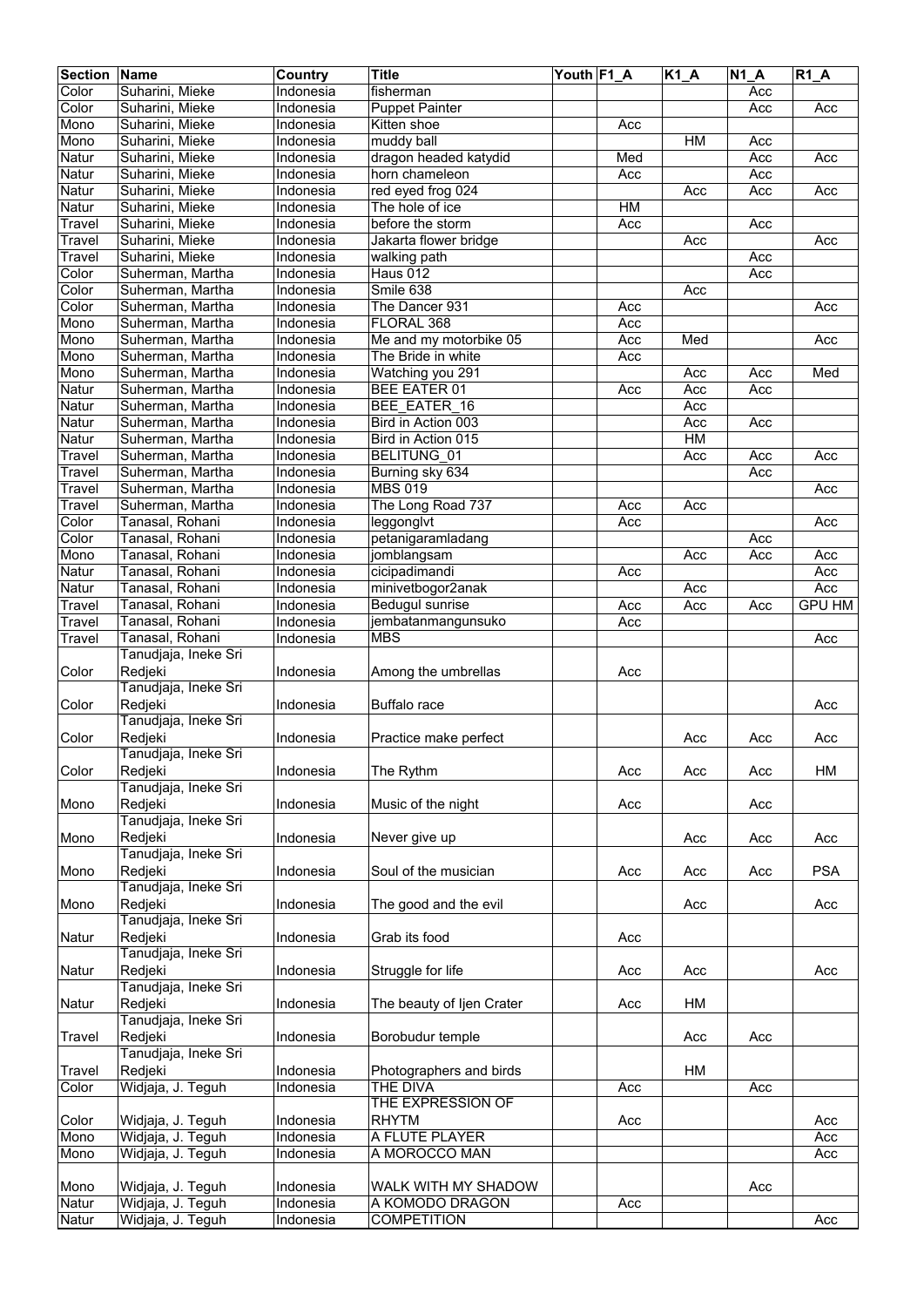| <b>Section Name</b>  |                    | Country          | <b>Title</b>               | Youth F1_A |                | $K1_A$ | $N1_A$ | $R1_A$ |
|----------------------|--------------------|------------------|----------------------------|------------|----------------|--------|--------|--------|
|                      |                    |                  | A MYSTICAL SUNRISE-        |            |                |        |        |        |
| Travel               | Widjaja, J. Teguh  | Indonesia        | <b>MYANMAR</b>             |            |                |        | Acc    |        |
| Travel               | Widjaja, J. Teguh  | Indonesia        | A NIGHT IN JAKARTA         |            |                | Acc    |        | Acc    |
|                      |                    |                  | <b>RAINBOW OVER THE</b>    |            |                |        |        |        |
| Travel               | Widjaja, J. Teguh  | Indonesia        | <b>NIAGARA</b>             |            | Acc            |        |        |        |
| Color                | Widjaja, Sally     | Indonesia        | <b>Flying Ballon</b>       |            | Acc            | Acc    | HM     | Acc    |
| Color                | Widjaja, Sally     | <b>Indonesia</b> | Ghost with cello           |            | Acc            |        |        |        |
| Color                | Widjaja, Sally     | <b>Indonesia</b> | Perfection                 |            | Acc            |        | Acc    | Acc    |
| Mono                 | Widjaja, Sally     | Indonesia        | Kingfisher Bird            |            |                |        | Acc    |        |
|                      |                    |                  | Other woman inside the     |            |                |        |        |        |
| Mono                 | Widjaja, Sally     | Indonesia        | mirror                     |            | Acc            | Acc    | Med    |        |
| Mono                 | Widjaja, Sally     | Indonesia        | Reading at available light |            | Acc            |        | Acc    | Acc    |
| Natur                | Widjaja, Sally     | Indonesia        | have yo queue to get food  |            |                | Acc    |        |        |
| Natur                | Widjaja, Sally     | Indonesia        | Mother and baby            |            | Acc            | Acc    | Acc    | Acc    |
| Natur                | Widjaja, Sally     | Indonesia        | Spiny flower mantis        |            | <b>FIAP HM</b> | Acc    | Acc    |        |
| Natur                | Widjaja, Sally     | Indonesia        | Watch on you               |            | Acc            | Acc    |        |        |
| Color                | Widjaya, Tirta     | Indonesia        | Fly me to the moon 364     |            |                | Acc    |        |        |
| Mono                 | Widjaya, Tirta     | <b>Indonesia</b> | Smoking 816                |            | Acc            |        | Acc    | HM     |
| Mono                 | Widjaya, Tirta     | Indonesia        | The Ballerina 985          |            |                | Acc    |        | Acc    |
| Mono                 | Widjaya, Tirta     | Indonesia        | The Mask 211               |            |                |        |        | Acc    |
| Natur                | Widjaya, Tirta     | <b>Indonesia</b> | Calling 445                |            | Acc            |        |        |        |
| Natur                | Widjaya, Tirta     | Indonesia        | Jangan lupa berdoa 128     |            |                | Acc    |        |        |
| Natur                | Widjaya, Tirta     | Indonesia        | Katak Hijau 031            |            | Acc            |        |        | Acc    |
| Travel               | Widjaya, Tirta     | Indonesia        | Lvdovico 196               |            | Acc            |        | Acc    |        |
| Travel               | Widjaya, Tirta     | Indonesia        | Panjat Pinang 476          |            |                |        |        | Acc    |
| Color                | Wiguno, Irine      | Indonesia        | <b>Blue on Black</b>       |            | Acc            |        |        | Acc    |
| Color                | Wiguno, Irine      | Indonesia        | Laughing Joker169          |            | Acc            |        | Acc    |        |
| Color                | Wiguno, Irine      | Indonesia        | Red Ballerina965           |            |                | Acc    | Acc    |        |
| Mono                 | Wiguno, Irine      | Indonesia        | <b>Black Swan</b>          |            | Acc            | Acc    | Acc    | Acc    |
| Mono                 | Wiguno, Irine      | Indonesia        | Powder Ballerina           |            |                |        | Acc    |        |
| Mono                 | Wiguno, Irine      | Indonesia        | Violist - Levitation       |            |                |        | Acc    |        |
| Natur                | Wiguno, Irine      | Indonesia        | <b>Big Feast</b>           |            |                |        |        | Acc    |
| Natur                | Wiguno, Irine      | Indonesia        | Eyeing on target           |            |                | Acc    | Acc    | Acc    |
| Natur                | Wiguno, Irine      | Indonesia        | Lookin something sweet     |            | Acc            |        |        | Acc    |
| Natur                | Wiguno, Irine      | Indonesia        | Ready to Fly               |            |                |        |        | Acc    |
| $\overline{T}$ ravel | Wiguno, Irine      | Indonesia        | Hallgrimskirkja            |            | Acc            |        |        |        |
| Travel               | Wiguno, Irine      | Indonesia        | Sampoerna Flyover          |            |                | Acc    | Acc    |        |
| Travel               | Wiguno, Irine      | Indonesia        | Sanghyang Jaran569         |            |                |        |        | Acc    |
| Color                | Wijaya, Oscar      | <b>Indonesia</b> | fire kepper                |            |                |        |        | Acc    |
| Color                | Wijaya, Oscar      | Indonesia        | gemma                      |            |                | Acc    |        |        |
| Color                | Wijaya, Oscar      | Indonesia        | pria tenun                 |            |                |        |        | Acc    |
| Color                | Wijaya, Oscar      | Indonesia        | topeng goyang              |            |                |        | Acc    |        |
| Mono                 | Wijaya, Oscar      | Indonesia        | batik grandma              |            |                | Acc    |        |        |
| Mono                 | Wijaya, Oscar      | Indonesia        | spin move BW               |            |                | Acc    | Acc    |        |
| Natur                | Wijaya, Oscar      | Indonesia        | grasshopper                |            |                |        |        | Acc    |
| Travel               | Wijaya, Oscar      | Indonesia        | becak and tugu jogja       |            | Acc            | Acc    |        |        |
| Travel               | Wijaya, Oscar      | Indonesia        | petronas tower             |            |                | Acc    | Acc    |        |
| Color                | Wongso, Herman     | Indonesia        | MY LOVELY                  |            |                | Acc    |        |        |
| Color                | Wongso, Herman     | Indonesia        | <b>PRAY</b>                |            |                |        | Acc    |        |
| Mono                 | Wongso, Herman     | Indonesia        | <b>GRIEVANCE</b>           |            | Acc            | Acc    |        |        |
| Travel               | Wongso, Herman     | Indonesia        | G. BROMO                   |            | Acc            | Acc    |        | Acc    |
| Mono                 | Yudiarta, Lili     | Indonesia        | Antri                      |            |                |        |        | Acc    |
| Mono                 | Yudiarta, Lili     | Indonesia        | Dry tree                   |            | Acc            | Acc    |        |        |
| Natur                | Yudiarta, Lili     | Indonesia        | Exotic Green Viper 308     |            |                | Acc    |        |        |
| Travel               | Yudiarta, Lili     | Indonesia        | Hidden beach 491           |            |                |        | Acc    |        |
|                      |                    |                  | Tanjung Layar Sawarna      |            |                |        |        |        |
| Travel               | Yudiarta, Lili     | Indonesia        | 3078                       |            |                | Acc    | Acc    | Acc    |
| Travel               | Yudiarta, Lili     | Indonesia        | The Top of Nepal 121       |            | Acc            | Acc    | Acc    |        |
|                      | Alizadeh Khorsand, |                  |                            |            |                |        |        |        |
| Color                | Mohammad           | Iran             | musician                   |            | Acc            |        |        |        |
|                      | Alizadeh Khorsand, |                  |                            |            |                |        |        |        |
| Color                | Mohammad           | Iran             | train in jungle            |            |                | Acc    |        |        |
|                      | Alizadeh Khorsand, |                  |                            |            |                |        |        |        |
| Mono                 | Mohammad           | Iran             | life cycle                 |            |                |        | Acc    |        |
|                      | Alizadeh Khorsand, |                  |                            |            |                |        |        |        |
| Travel               | Mohammad           | Iran             | Rome view                  |            | Acc            |        |        |        |
|                      | Alizadeh Khorsand, |                  |                            |            |                |        |        |        |
| Travel               | Mohammad           | Iran             | walk                       |            | Acc            | Acc    |        | Acc    |
| Color                | Attariani, Alireza | Iran             | A Look                     |            |                | Acc    |        |        |
|                      |                    |                  |                            |            |                |        |        |        |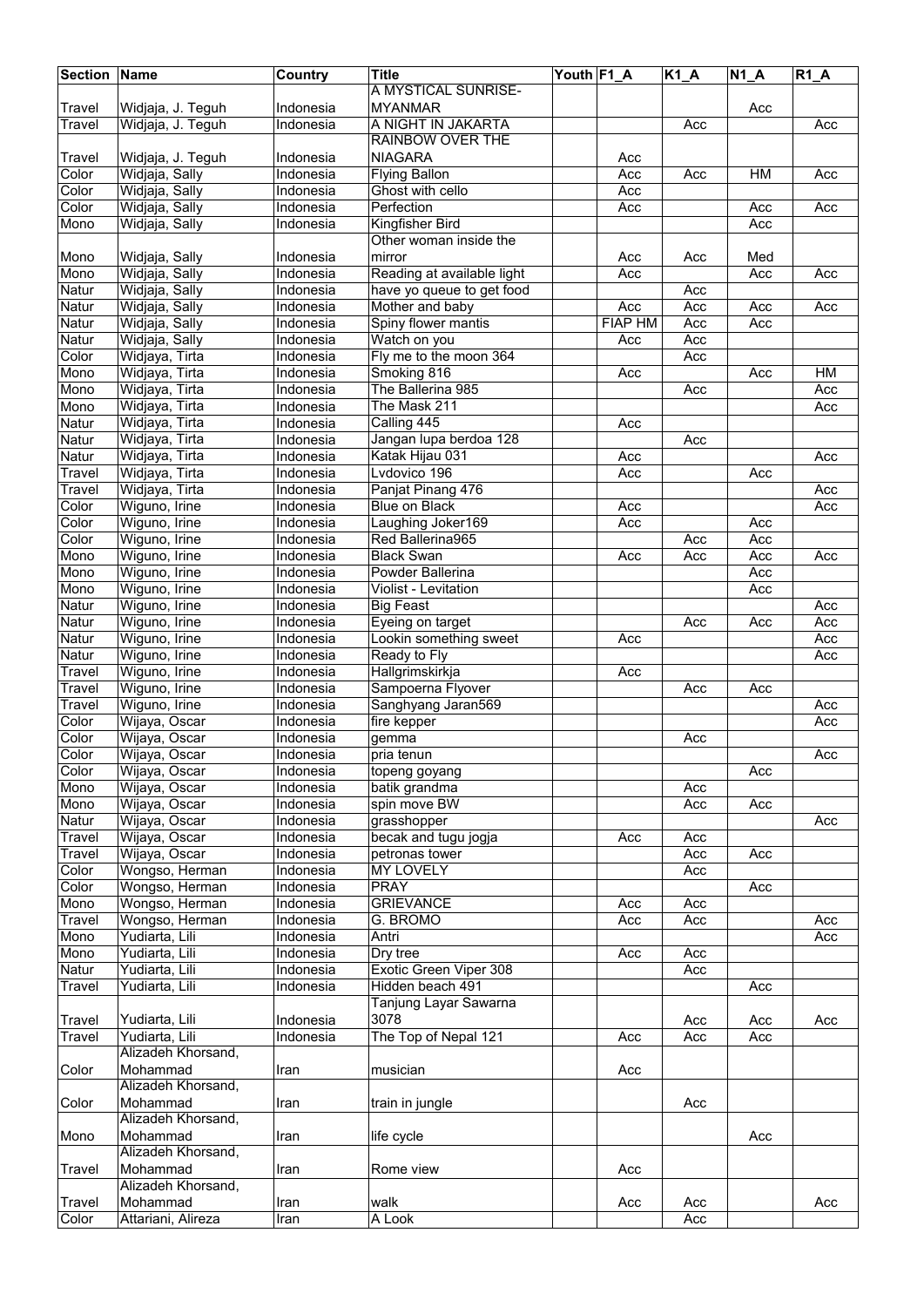| <b>Section</b> | Name                                 | Country      | <b>Title</b>                         | Youth F1_A |            | $K1_A$ | $\overline{N}$ 1_A | $R1_A$     |
|----------------|--------------------------------------|--------------|--------------------------------------|------------|------------|--------|--------------------|------------|
| Color          | Attariani, Alireza                   | Iran         | Reflection                           |            |            |        | Acc                |            |
| Mono           | Attariani, Alireza                   | Iran         | Donkey                               |            | Acc        |        |                    |            |
| Natur          | Attariani, Alireza                   | Iran         | Life of clouds                       |            |            |        | Acc                |            |
| Travel         | Attariani, Alireza                   | Iran         | Temple                               |            |            | Acc    |                    |            |
| Travel         | Attariani, Zahra                     | Iran         | Mashhad, my city                     | Y          |            |        | Acc                |            |
| <b>Travel</b>  | Attariani, Zahra                     | Iran         | <b>Sculpture</b>                     | Ÿ          |            | Acc    | Acc                |            |
| Color          | Esteki, Mohammad                     | Iran         | margaret                             |            | <b>PSA</b> | Acc    |                    | Acc        |
| Color          | Esteki, Mohammad                     | Iran         | move                                 |            |            |        |                    | Acc        |
| Color          | Esteki, Mohammad                     | Iran         | sima                                 |            | Acc        | Acc    |                    |            |
| Mono           | Esteki, Mohammad                     | Iran         | beutiful eyes                        |            |            |        | Acc                |            |
| Mono           | Esteki, Mohammad                     | Iran         | cry under water                      |            |            |        |                    | Acc        |
| Mono           | Esteki, Mohammad                     | Iran         | elina eyse                           |            | Acc        | Acc    | Acc                | Acc        |
| Mono           | Esteki, Mohammad                     | Iran         | Old history                          |            |            | Acc    | Acc                | Acc        |
| Travel         | Esteki, Mohammad                     | Iran         | living in silence                    |            |            | Acc    |                    |            |
| Travel         | Esteki, Mohammad                     | Iran         | noshin                               |            |            |        |                    | Acc        |
| Travel         | Esteki, Mohammad                     | Iran         | simple life                          |            | Acc        | H M    |                    | Acc        |
| Color          | Ghaffari, Oveis                      | Iran         | Against the hell                     |            |            | Acc    |                    |            |
| Color          | Ghaffari, Oveis                      | Iran         | Looking for food                     |            |            |        | Acc                |            |
| Mono           | Goli, Sara                           | Iran         | Among the shape                      |            | Acc        |        | Med                | Acc        |
| Mono           | Goli, Sara                           | Iran         | Architecture hunting                 |            |            | Acc    | Acc                | Acc        |
| Mono           | Goli, Sara                           | Iran         | The light as a guidance              |            |            | Acc    | Acc                | Acc        |
| Mono           | Goli, Sara                           | Iran         | waiting for hope                     |            | Med        | Acc    | Acc                | Acc        |
| Color          | Javadi, Seyed Reza                   | Iran         | morning nap                          |            |            |        |                    | Acc        |
| Mono           | Javadi, Seyed Reza                   | Iran         | Dust                                 |            |            |        |                    | Acc        |
| Natur          | Javadi, Seyed Reza                   | Iran         | black kite                           |            |            |        | Acc                |            |
| Natur          | Javadi, Seyed Reza                   | Iran         | glossy Ibis                          |            | Acc        | Acc    | Acc                | Acc        |
| Natur          | Javadi, Seyed Reza                   | Iran         | Makeup                               |            | Acc        |        |                    | Acc        |
| Travel         | Javadi, Seyed Reza                   | Iran         | Local bread                          |            | Acc        |        |                    |            |
| Travel         | Javadi, Seyed Reza                   | Iran         | Man and Fire                         |            |            |        |                    | Acc        |
| Color          | Karimi, Masoumeh                     | Iran         | <b>Blind</b>                         |            | Acc        |        |                    |            |
| Travel         | Karimi, Masoumeh                     | Iran         | In the beach 4                       |            |            |        |                    | Acc        |
| Color          | Keshishian, Arlen                    | Iran         | Atena                                |            |            |        | Acc                | Acc        |
| Color          | Keshishian, Arlen                    | Iran         | Perspective                          |            | Acc        | Acc    | Acc                |            |
| Color          | Keshishian, Arlen                    | Iran         | profile                              |            |            |        |                    | Acc        |
| Mono           | Keshishian, Arlen                    | Iran         | Level up                             |            |            |        |                    | Acc        |
| Mono           | Keshishian, Arlen                    | Iran         | looking for light                    |            | Acc        | Acc    |                    | Acc        |
| Mono           | Keshishian, Arlen                    | Iran         | Siren                                |            |            |        |                    | Acc        |
| Travel         | Keshishian, Arlen                    | Iran         | Isfahan                              |            | Acc        |        |                    |            |
| Travel         | Keshishian, Arlen                    | Iran         | Neighbour                            |            | Acc        |        |                    |            |
| Mono           | Khatiri, Ahmad                       | Iran         | Come                                 |            | Acc        |        |                    |            |
| Mono           | Nasiri, Shermin                      | Iran         | Indian Poor                          |            |            |        |                    | Acc        |
| Mono           | Nasiri, Shermin                      | Iran         | Practice                             |            |            |        | Acc                |            |
| Color          | Parandak, Mirali                     | Iran         | Eye Evolution                        |            |            | Acc    |                    |            |
| Color          | Parandak, Mirali                     | Iran         | Old texture and geometric            |            |            |        |                    | Acc        |
| Mono           | Parandak, Mirali                     | Iran         | <b>Cautious Fox</b>                  |            | Acc        |        | Acc                |            |
| Mono           | Parandak, Mirali                     | Iran         | Fisher on the branch                 |            |            |        | Acc                |            |
| Mono           | Parandak, Mirali                     | Iran         | Half shadow                          |            |            | Acc    |                    |            |
| Mono           | Parandak, Mirali                     | Iran         | <b>Snow Footprints</b>               |            |            |        |                    | Med        |
| Natur          | Parandak, Mirali                     |              | Dive king fisher                     |            |            |        |                    |            |
|                |                                      | Iran         |                                      |            |            |        |                    | Acc        |
| Natur<br>Natur | Parandak, Mirali<br>Parandak, Mirali | Iran<br>Iran | Fisher and branch<br>Fox tongue      |            | Acc        |        | Acc                | Med        |
|                |                                      |              |                                      |            |            |        |                    |            |
| Natur<br>Color | Parandak, Mirali<br>Parsaeian, Mehdi | Iran<br>Iran | Mosquito<br><b>Blossoming season</b> |            |            | Acc    | Acc                | Acc<br>Acc |
|                |                                      |              |                                      |            |            |        |                    |            |
| Color          | Parsaeian, Mehdi                     | Iran         | Great women                          |            |            |        | Acc<br>HM          |            |
| Color          | Parsaeian, Mehdi                     | Iran         | Peak of Light                        |            |            |        |                    | Acc        |
| Mono           | Parsaeian, Mehdi                     | Iran         | Desert and lonely tree               |            |            | Acc    | Acc                | Acc        |
| Mono           | Parsaeian, Mehdi                     | Iran         | non stop                             |            |            |        | Acc                | Acc        |
| Natur          | Parsaeian, Mehdi                     | Iran         | A plant of light                     |            |            | Acc    | Acc                |            |
| Natur          | Parsaeian, Mehdi                     | Iran         | Caressing nature                     |            |            | Acc    |                    |            |
| Color          | Samei, Ali                           | Iran         | Mudy Face 1                          |            | HM         |        |                    |            |
| Color          | Samei, Ali                           | Iran         | Mudy Look                            |            |            | Acc    |                    |            |
| Color          | Samei, Ali                           | Iran         | Peaches                              |            | Acc        |        | Acc                |            |
| Mono           | Samei, Ali                           | Iran         | Hand                                 |            |            |        | Acc                |            |
| Natur          | Samei, Ali                           | Iran         | Superior                             |            | Acc        |        |                    |            |
| Natur          | Samei, Ali                           | Iran         | What is Beneath                      |            |            | Acc    | Acc                | Acc        |
| Travel         | Samei, Ali                           | Iran         | <b>Brick Maker 2</b>                 |            |            |        |                    | Acc        |
| Mono           | Vaghari, Ghadir                      | Iran         | Pass 2                               |            | Acc        |        |                    |            |
| Travel         | Vaghari, Ghadir                      | Iran         | Picnic                               |            |            |        |                    | Acc        |
| Color          | Yarahmadi, Davoud                    | Iran         | Fisherman                            |            |            | Acc    |                    |            |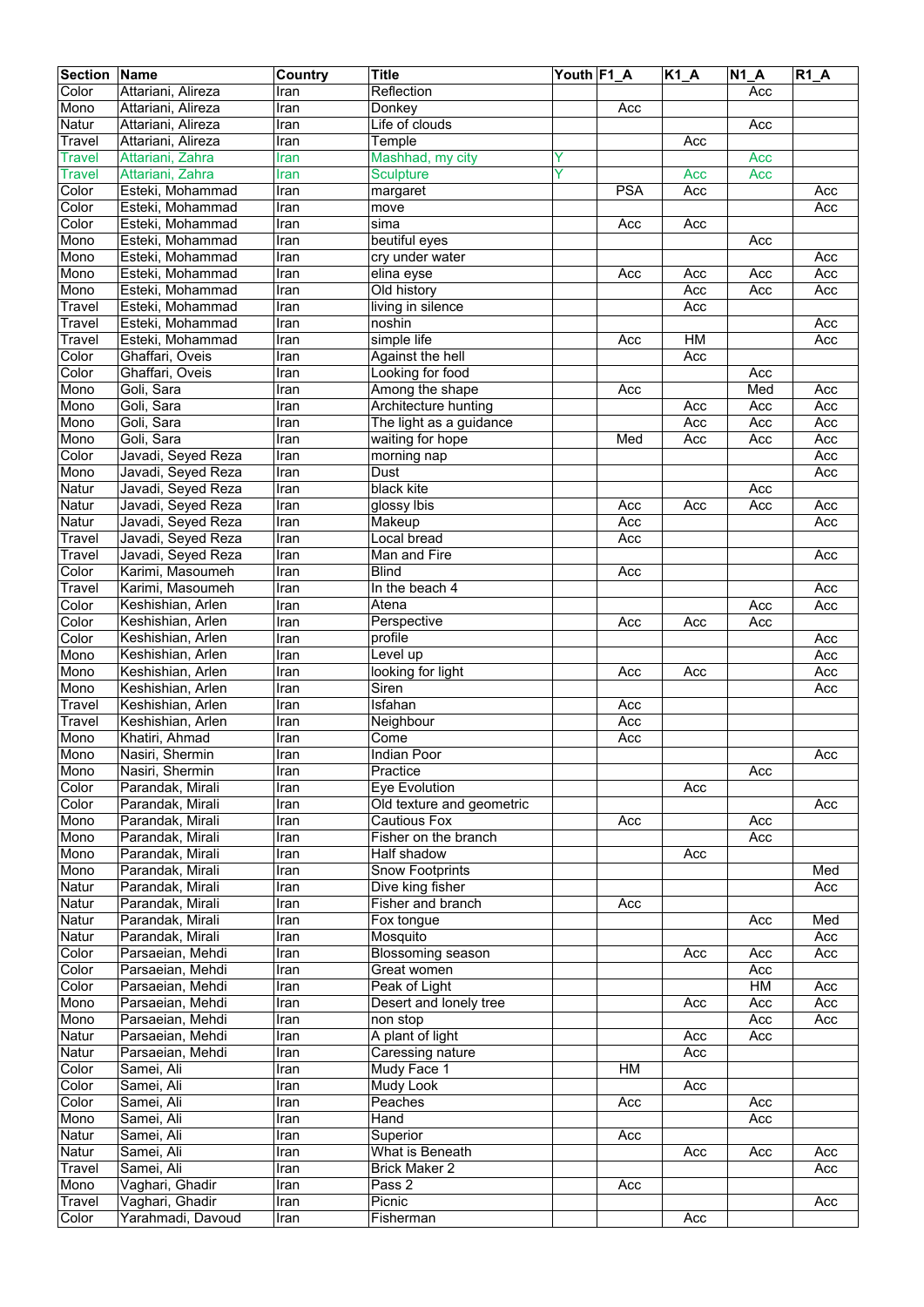| <b>Section</b>      | Name                                 | Country            | <b>Title</b>                     | Youth F1_A |                  | <b>K1_A</b>      | $N1_A$ | <b>R1 A</b> |
|---------------------|--------------------------------------|--------------------|----------------------------------|------------|------------------|------------------|--------|-------------|
| Mono                | Yarahmadi, Davoud                    | Iran               | winter                           |            |                  |                  |        | Acc         |
| Mono                | Yarahmadi, Davoud                    | Iran               | Young footbalist                 |            |                  |                  |        | Acc         |
| Color               | Zahraei, Jalil                       | Iran               | Boy and Girl                     |            |                  | Acc              |        |             |
| Travel              | Zahraei, Jalil                       | Iran               | Pass 2                           |            |                  |                  |        | Acc         |
| Travel              | Zahraei, Jalil                       | Iran               | <b>Tourist Bus 2</b>             |            |                  |                  | Acc    |             |
| Color               | Zarei, Bahman                        | Iran               | Sleep                            |            |                  |                  |        | Acc         |
| Mono                | Zarei, Bahman                        | Iran               | Blacksmith                       |            | Acc              | Acc              |        |             |
| Travel              | Zarei, Bahman                        | Iran               | The Sufis                        |            | Acc              |                  |        | Acc         |
| Mono                | Ali Sabih, Karar                     | Iraq               | baby looks<br>looks and wrinkles | Y<br>Y     |                  | Acc<br><b>BY</b> | Acc    | Acc<br>Acc  |
| Mono<br><b>Mono</b> | Ali Sabih, Karar<br>Ali Sabih, Karar | Iraq               | <b>Sesame</b>                    | Ý          | Acc              |                  |        |             |
| Mono                | Ali Sabih, Karar                     | Iraq<br>Iraq       | Stories told by the eyes         | Ÿ          | Acc              | Acc              |        |             |
|                     |                                      |                    | Dunlewey, Co. Donegal,           |            |                  |                  |        |             |
| Travel              | Barnes, Robin                        | Ireland            | Ireland                          |            | Acc              |                  | Acc    | Acc         |
| Color               | Burke, David                         | Ireland            | Looking at you                   |            |                  | Acc              |        |             |
| Color               | Burke, David                         | Ireland            | Looking away                     |            | Acc              |                  |        | Acc         |
| Color               | Bushe, Catherine                     | Ireland            | Hallway                          |            |                  | HM               | Acc    | Acc         |
| Color               | Bushe, Catherine                     | Ireland            | Running and standing still       |            |                  |                  | Acc    | Acc         |
| Color               | Bushe, Catherine                     | Ireland            | The lady in the woods            |            | $\overline{Acc}$ |                  | Acc    | Acc         |
| Color               | Bushe, Catherine                     | Ireland            | Under the archway                |            |                  |                  |        | Acc         |
| Mono                | Bushe, Catherine                     | Ireland            | Back to back                     |            |                  |                  |        | Acc         |
| Mono                | Bushe, Catherine                     | Ireland            | The Niche                        |            |                  |                  |        | Acc         |
| Mono                | Bushe, Catherine                     | Ireland            | What lies beyond                 |            |                  |                  | Acc    |             |
| Color               | Byrne, Seamus                        | Ireland            | Flower beauty                    |            | Acc              | Acc              |        |             |
| Color               | Byrne, Seamus                        | Ireland            | Girl with mask                   |            | Acc              |                  |        |             |
| Color               | Byrne, Seamus                        | Ireland            | Princess dream                   |            | Acc              | HM               |        |             |
| Color               | Byrne, Seamus                        | Ireland            | Wood nymph                       |            |                  |                  |        | Acc         |
| Mono                | Byrne, Seamus                        | Ireland            | Cocooned                         |            |                  | Acc              |        | Acc         |
| Mono                | Byrne, Seamus                        | Ireland            | Nude with chair 2                |            |                  | Acc              |        |             |
| Mono                | Byrne, Seamus                        | Ireland            | The model                        |            |                  | Acc              | Acc    | Acc         |
| Mono<br>Color       | Byrne, Seamus                        | Ireland            | The Shout<br>Golden Pier         |            | HM               |                  |        |             |
| Color               | Collins, Darragh<br>Collins, Darragh | Ireland<br>Ireland | Oh So Pretty                     |            | Acc              | Acc              | Acc    | Acc         |
| Mono                | Collins, Darragh                     | Ireland            | Donegal Storm                    |            |                  | Acc              | Acc    |             |
|                     |                                      |                    | How Do You Like Them             |            |                  |                  |        |             |
| Mono                | Collins, Darragh                     | Ireland            | Apples                           |            |                  |                  | Acc    |             |
| Mono                | Collins, Darragh                     | Ireland            | Shadow of the Hangman            |            | Acc              | Acc              | Acc    |             |
| Natur               | Collins, Darragh                     | Ireland            | <b>Pine Martin Drinking</b>      |            | Acc              |                  | Acc    | Acc         |
| Natur               | Collins, Darragh                     | Ireland            | Puffin With Branch               |            | Acc              |                  |        | Acc         |
| Natur               | Collins, Darragh                     | Ireland            | Squirrel in Light                |            | Acc              | Acc              | Acc    | Acc         |
| Natur               | Collins, Darragh                     | Ireland            | Trio of Razorbills               |            |                  |                  | Acc    |             |
| Travel              | Collins, Darragh                     | Ireland            | <b>Cloudy Reflections</b>        |            |                  |                  | Acc    |             |
| Travel              | Collins, Darragh                     | Ireland            | Fallen Headstone                 |            | Acc              | Acc              |        |             |
| Travel              | Collins, Darragh                     | Ireland            | <b>Fanad Helipad</b>             |            |                  | Acc              | Acc    | HM          |
| Travel              | Collins, Darragh                     | Ireland            | Slow Sea                         |            |                  |                  | Acc    | Acc         |
| Color               | Doyle, Dick                          | Ireland            | Alone in the storm               |            |                  |                  | Acc    |             |
| Mono                | Doyle, Dick                          | Ireland            | Foggy tree in morning dew        |            |                  |                  |        | Acc         |
| Mono                | Doyle, Dick                          | Ireland            | Wave                             |            |                  | Acc              | Acc    | Acc         |
| Color               | Gashi, Nuredin                       | Ireland            | my precious                      |            |                  |                  |        | Acc         |
| Mono                | Gashi, Nuredin                       | Ireland            | at the front steps               |            | Acc              |                  |        |             |
| Mono                | Gashi, Nuredin<br>Gashi, Nuredin     | Ireland            | bring back my light              |            |                  |                  |        | Acc<br>Acc  |
| Mono<br>Natur       | Gashi, Nuredin                       | Ireland<br>Ireland | dark alley<br>feeding time       |            |                  |                  | Acc    | Acc         |
| Natur               | Gashi, Nuredin                       | Ireland            | on gard                          |            |                  |                  |        | Acc         |
| Travel              | Gashi, Nuredin                       | Ireland            | on the canal                     |            |                  |                  |        | Acc         |
| Mono                | Hanafin, Helen                       | Ireland            | Lone Surfer                      |            |                  |                  | Acc    | Acc         |
| Mono                | Hanafin, Helen                       | Ireland            | Towards Manhattan                |            | Acc              |                  |        | Acc         |
| Color               | Loughran, Gary                       | Ireland            | Kings X 1                        |            | Acc              |                  | Acc    | Acc         |
| Color               | Loughran, Gary                       | Ireland            | Roof detail                      |            |                  |                  | Acc    |             |
| Mono                | Loughran, Gary                       | Ireland            | Baker St 2                       |            | Acc              |                  | Acc    | Acc         |
| Mono                | Loughran, Gary                       | Ireland            | Square Lines                     |            |                  |                  | Acc    |             |
| Mono                | Loughran, Gary                       | Ireland            | The Old House                    |            | Acc              | Acc              |        | Acc         |
| Mono                | Loughran, Gary                       | Ireland            | Thinking                         |            |                  |                  |        | Acc         |
| Color               | Mulhall, Gerard                      | Ireland            | <b>Almost Packed</b>             |            |                  |                  | Acc    |             |
| Color               | Mulhall, Gerard                      | Ireland            | Medusa                           |            | Med              |                  |        | Acc         |
| Color               | Mulhall, Gerard                      | Ireland            | Playing the blues                |            | Acc              | Acc              |        |             |
| Color               | Mulhall, Gerard                      | Ireland            | <b>Red Chair</b>                 |            | Acc              |                  |        |             |
| Mono                | Mulhall, Gerard                      | <b>Ireland</b>     | Excess baggage                   |            |                  | Acc              |        | Acc         |
| Mono                | Mulhall, Gerard                      | Ireland            | Madonna                          |            | Acc              |                  |        | Acc         |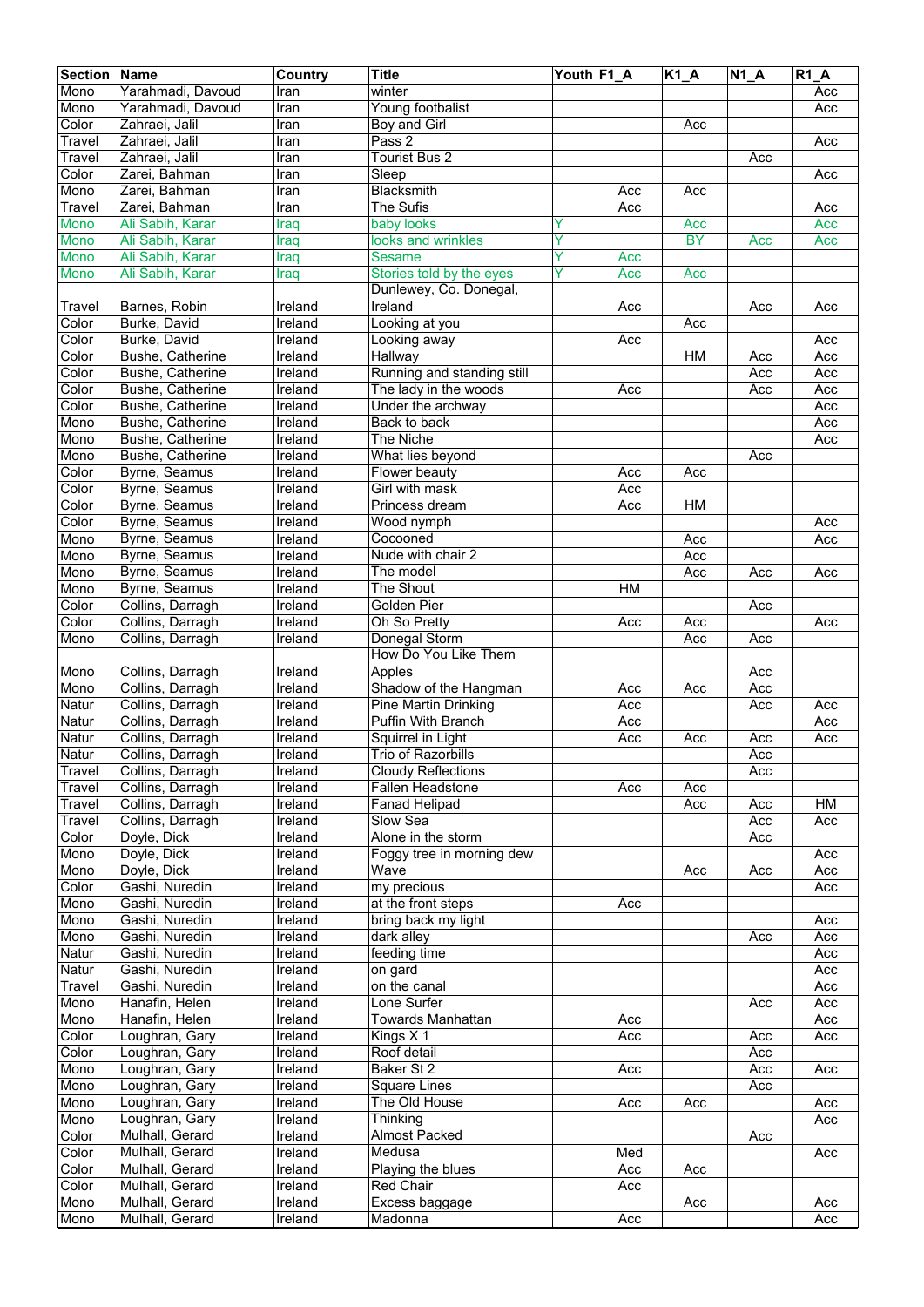| <b>Section</b> | <b>Name</b>       | Country | <b>Title</b>                 | Youth F1_A |           | <b>K1 A</b> | $N1_A$ | $R1_A$ |
|----------------|-------------------|---------|------------------------------|------------|-----------|-------------|--------|--------|
| Mono           | Mulhall, Gerard   | Ireland | Melancholy                   |            | <b>HM</b> | <b>HM</b>   | Acc    | Acc    |
|                | Ni Dheaghaidh,    |         |                              |            |           |             |        |        |
| Color          | Christina         | Ireland | misty rose                   |            |           |             | Acc    |        |
|                | Ni Dheaghaidh,    |         |                              |            |           |             |        |        |
| Color          | Christina         | Ireland | three leaves                 |            |           |             |        | HM     |
|                | Ni Dheaghaidh,    |         |                              |            |           |             |        |        |
| Color          | Christina         | Ireland | two daisies                  |            |           |             |        | Acc    |
|                | Ni Dheaghaidh,    |         |                              |            |           |             |        |        |
|                | Christina         |         | walk the line                |            |           |             |        |        |
| Mono           |                   | Ireland |                              |            |           |             | Acc    |        |
|                | Ni Dheaghaidh,    |         |                              |            |           |             |        |        |
| Mono           | Christina         | Ireland | white rose                   |            |           |             |        | Acc    |
| Color          | Scanlon, Philip   | Ireland | Reflection                   |            |           |             | Acc    | Acc    |
| Mono           | Scanlon, Philip   | Ireland | For the ball                 |            | Acc       |             |        |        |
| Natur          | Scanlon, Philip   | Ireland | <b>Bird Flower</b>           |            | Acc       |             |        |        |
| Natur          | Scanlon, Philip   | Ireland | Spider light                 |            |           |             |        | Acc    |
| Color          | Sheridan, John    | Ireland | Read me a Story              |            |           | Acc         |        | Acc    |
| Color          | Sheridan, John    | Ireland | Wee Anna                     |            |           |             |        | Acc    |
| Color          | Sheridan, John    | Ireland | <b>Whiskey Time</b>          |            | Acc       | Acc         |        | Acc    |
| Color          | Sheridan, John    | Ireland | <b>Wolfhound Master</b>      |            | Med       | Acc         | Acc    | Acc    |
| Mono           | Sheridan, John    | Ireland | Ellie and Doll               |            | Acc       |             |        |        |
| Mono           | Sheridan, John    | Ireland | Pipe Time                    |            | Acc       | Acc         |        |        |
|                |                   |         |                              |            |           |             |        |        |
| Mono           | Sheridan, John    | Ireland | The Type Writer              |            |           |             | Acc    | Acc    |
| Mono           | Sheridan, John    | Ireland | <b>Your Move</b>             |            | HM        | Acc         | Acc    | Acc    |
| Natur          | Sheridan, John    | Ireland | Feed me Now                  |            |           |             |        | Acc    |
| Natur          | Sheridan, John    | Ireland | Take a Drink                 |            | Acc       | Acc         |        | Acc    |
| Natur          | Sheridan, John    | Ireland | The Puffin                   |            | Acc       | Acc         |        |        |
| Travel         | Sheridan, John    | Ireland | <b>Fanad Sunrise</b>         |            |           |             | Acc    |        |
| Travel         | Sheridan, John    | Ireland | Manarola                     |            | Acc       | Acc         | Acc    | Acc    |
| Travel         | Sheridan, John    | Ireland | Quiraing Sunrise             |            |           | Acc         | Acc    |        |
| Travel         | Sheridan, John    | Ireland | <b>Three Sisters Sunrise</b> |            | Acc       |             | Acc    | Acc    |
| Travel         | Gitliz, Galia     | Israel  | City near the dunes          |            | Acc       |             |        |        |
| Travel         | Gitliz, Galia     | Israel  | Golden towers                |            |           |             | Acc    |        |
|                |                   |         |                              |            |           |             |        |        |
| Travel         | Gitliz, Galia     | Israel  | Round marks                  |            |           |             | Acc    |        |
| Color          | Goldin, Leonid    | Israel  | Coronavirus test             |            |           |             | Acc    | Acc    |
| Color          | Goldin, Leonid    | Israel  | Paco Rabanne                 |            |           | Acc         | Acc    | Acc    |
| Color          | Goldin, Leonid    | Israel  | <b>Star of David</b>         |            |           |             | Acc    |        |
| Mono           | Goldin, Leonid    | Israel  | Adult games                  |            |           |             | Acc    |        |
| Mono           | Goldin, Leonid    | Israel  | Children's choir             |            | Acc       |             | Acc    |        |
| Mono           | Goldin, Leonid    | Israel  | Date in the rain             |            |           | Acc         | Acc    |        |
| Mono           | Goldin, Leonid    | Israel  | Midsummer                    |            |           | Acc         |        |        |
| Color          | Shepelev, Yuri    | Israel  | Tamara10                     |            |           |             |        | Acc    |
| Color          | Shepelev, Yuri    | Israel  | Topaz3                       |            |           |             |        | Acc    |
| Mono           | Shepelev, Yuri    | Israel  | V <sub>lad9</sub>            |            |           |             | Acc    |        |
| Mono           | Shepelev, Yuri    | Israel  | Zefad2                       |            |           |             | Acc    | Acc    |
| Color          | Shpringer, Efraim | Israel  | Friendship                   |            |           | Acc         |        |        |
|                |                   |         |                              |            |           |             |        |        |
| Color          | Shpringer, Efraim | Israel  | Red flag                     |            |           |             |        | Acc    |
| Color          | Shpringer, Efraim | Israel  | Reflection in the sea        |            |           | Acc         |        |        |
| Travel         | Shpringer, Efraim | Israel  | <b>Fishermans Fortress</b>   |            | Acc       |             |        |        |
| Color          | Sinai, Menachem   | Israel  | Cristina008                  |            | Acc       |             | Acc    | Acc    |
| Color          | Sinai, Menachem   | Israel  | Jaffa 004                    |            |           |             | Acc    |        |
| Mono           | Sinai, Menachem   | Israel  | Ethiopia 004                 |            |           | Acc         |        | Acc    |
| Mono           | Sinai, Menachem   | Israel  | <b>Light Gathering</b>       |            |           |             |        | Acc    |
| Mono           | Sinai, Menachem   | Israel  | Staircase 001                |            |           |             |        | Acc    |
| Natur          | Sinai, Menachem   | Israel  | <b>Black rhino</b>           |            | HM        |             |        |        |
| Natur          | Sinai, Menachem   | Israel  | Family 002                   |            |           |             | Acc    |        |
| Color          | Aleotti, Fabrizio | Italy   | Colors of love               |            |           |             |        | Acc    |
| Color          | Aleotti, Fabrizio | Italy   | Smile for the camera         |            |           |             |        | Acc    |
| Mono           | Aleotti, Fabrizio | Italy   | Climbing                     |            | Acc       |             |        |        |
|                |                   |         |                              |            |           |             |        |        |
| Mono           | Aleotti, Fabrizio | Italy   | Craveggia                    |            | Acc       |             |        | Acc    |
| Mono           | Aleotti, Fabrizio | Italy   | Urban geometries             |            | Acc       |             |        |        |
| <b>Travel</b>  | Aleotti, Fabrizio | Italy   | Comacchio                    |            | Acc       |             | Acc    |        |
| Travel         | Aleotti, Fabrizio | Italy   | In Venice                    |            |           |             |        | Acc    |
| Color          | Baio, Rita        | Italy   | dog                          |            |           |             |        | Acc    |
| Color          | Baio, Rita        | Italy   | peace                        |            |           |             | Acc    |        |
| Color          | Baio, Rita        | Italy   | red bridge                   |            |           |             |        | Acc    |
| Color          | Baio, Rita        | Italy   | waiting for the bus          |            | Acc       |             |        |        |
| Mono           | Baio, Rita        | Italy   | greetings                    |            |           | Acc         |        |        |
| Mono           | Baio, Rita        | Italy   | la puerta del sol            |            | Acc       |             |        |        |
| Mono           | Baio, Rita        | Italy   | summer                       |            |           | Acc         |        |        |
|                |                   |         |                              |            |           |             |        |        |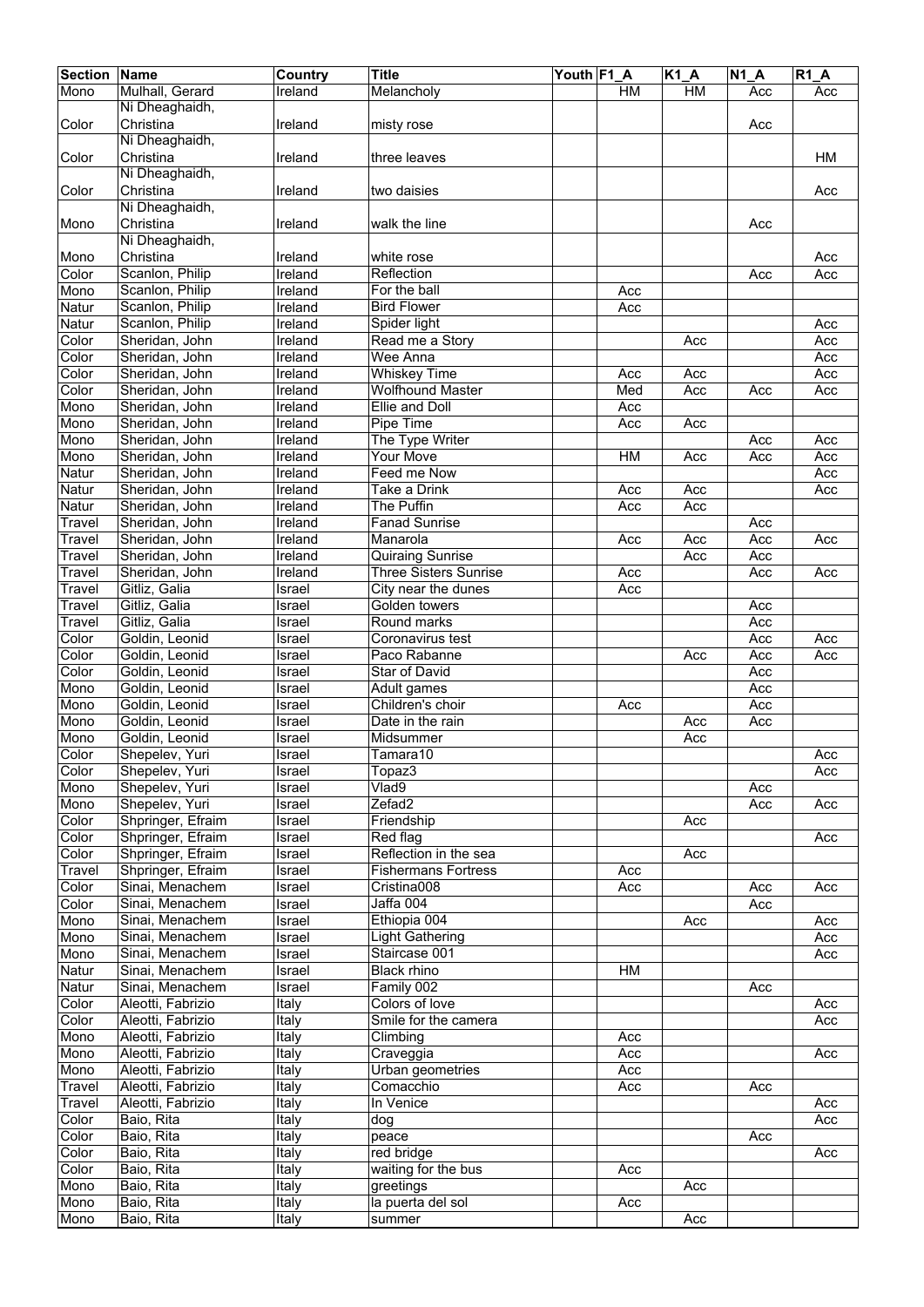| <b>Section</b> | Name                             | Country       | <b>Title</b>               | Youth F1 A |     | $\overline{K1}A$ | $\overline{N}$ 1_A | $R1_A$ |
|----------------|----------------------------------|---------------|----------------------------|------------|-----|------------------|--------------------|--------|
| Travel         | Baio, Rita                       | Italy         | concrete sails 02          |            | Acc |                  |                    |        |
| Travel         | Baio, Rita                       | Italy         | urban landscapes           |            |     | Acc              | Acc                |        |
| Color          | Boddi, Simone                    | Italy         | Dali 4                     |            |     |                  | Acc                |        |
| Color          | Boddi, Simone                    | Italy         | Pienza 43                  |            |     |                  | HM                 |        |
| Color          | Bova, Roberta                    | Italy         | <b>CON LEGGEREZZA</b>      |            |     | Acc              |                    | Acc    |
| Color          | Bova, Roberta                    | Italy         | <b>DORMI E SOGNA</b>       |            | Acc |                  |                    | Acc    |
| Color          | Bova, Roberta                    | Italy         | FIOR DI LATTE              |            |     | Acc              |                    |        |
| Color          | Bova, Roberta                    | Italy         | SOGNANDO BARTALI           |            | Acc | Acc              |                    |        |
| Mono           | Bova, Roberta                    | <b>T</b> taly | IL BOSS                    |            |     | Acc              |                    |        |
| Mono           | Bova, Roberta                    | Italy         | <b>VERNISSAGE</b>          |            |     |                  | Acc                |        |
| Color          | Bruno, Ruggero                   | Italy         | <b>Nest</b>                |            |     | Acc              |                    | Acc    |
| Color          | Bruno, Ruggero                   | Italy         | The first kiss             |            |     | Acc              |                    |        |
|                |                                  |               | Creation                   |            |     |                  |                    |        |
| Mono           | Bruno, Ruggero<br>Bruno, Ruggero | Italy         |                            |            |     | Acc              |                    |        |
| Mono           |                                  | Italy         | Mirror                     |            | Acc | Acc              |                    |        |
| Travel         | Bruno, Ruggero                   | Italy         | Vagabondo                  |            |     | Acc              |                    | Acc    |
| Color          | Bugli, Pietro                    | <b>T</b> taly | Still life with cedar      |            |     |                  |                    | Acc    |
| Mono           | Bugli, Pietro                    | Italy         | James Senese in concert    |            |     |                  |                    | HM     |
| Mono           | Bugli, Pietro                    | Italy         | Passion Tattoo             |            |     | Acc              |                    |        |
| Color          | D' Alia, Valentina               | Italy         | Fuga dal tempo             |            |     |                  |                    | Acc    |
| Color          | D' Alia, Valentina               | Italy         | In the grid                |            |     | Acc              | Acc                |        |
| Color          | D' Alia, Valentina               | Italy         | On the steps               |            | Acc | Acc              | Acc                |        |
| Color          | D' Alia, Valentina               | Italy         | <b>TAV</b>                 |            |     | Acc              |                    |        |
| Mono           | D' Alia, Valentina               | Italy         | 352 windows                |            | Acc | Acc              |                    | Acc    |
| Mono           | D' Alia, Valentina               | Italy         | Bike and street lamps      |            |     | Acc              | Acc                | Acc    |
| Mono           | D' Alia, Valentina               | Italy         | The Casina Cinese          |            |     |                  | Acc                |        |
| Mono           | D' Alia, Valentina               | Italy         | The mirror                 |            |     | Acc              |                    |        |
| Travel         | D' Alia, Valentina               | Italy         | Erasmusbrug                |            | Acc | Acc              | Acc                |        |
| Travel         | D' Alia, Valentina               | Italy         | In a gondola               |            |     |                  |                    | Acc    |
| Travel         | D' Alia, Valentina               | Italy         | Sunset on the Saline       |            |     | Acc              | Acc                |        |
| Color          | De Leonardis, Roberto            | Italy         | Caminito8                  |            |     |                  |                    | Acc    |
| Mono           | De Leonardis, Roberto            | Italy         | Poland222                  |            |     | Acc              |                    |        |
| Natur          | De Leonardis, Roberto            | Italy         | Polar bears36              |            | Acc |                  |                    |        |
|                | De Leonardis, Roberto            | Italy         | Svalbard33                 |            |     |                  | Acc                |        |
| Natur          |                                  | <b>T</b> taly | Walruses35                 |            |     |                  |                    |        |
| Natur          | De Leonardis, Roberto            |               |                            |            |     |                  | Acc                |        |
| Travel         | De Leonardis, Roberto            | Italy         | Hamnoy80                   |            | Acc | Acc              | HM                 |        |
| Travel         | De Leonardis, Roberto            | Italy         | Nepal28                    |            |     | Acc              |                    |        |
| Travel         | De Leonardis, Roberto            | Italy         | Wall19                     |            |     | Acc              |                    |        |
| Color          | De Rosa, Luigi                   | Italy         | disgelo                    |            |     |                  | Acc                |        |
| Color          | De Rosa, Luigi                   | Italy         | virata                     |            |     | Acc              | Acc                | Acc    |
| Mono           | De Rosa, Luigi                   | Italy         | <b>Brooklyn</b>            |            | Acc |                  | Acc                |        |
| Natur          | De Rosa, Luigi                   | Italy         | lucherini                  |            | Acc |                  |                    |        |
| Natur          | De Rosa, Luigi                   | Italy         | mandarina                  |            | Acc |                  |                    |        |
| Color          | Di Panfilo, Vincenzo             | Italy         | Windows                    |            |     | Acc              | Acc                | Acc    |
| Travel         | Di Panfilo, Vincenzo             | Italy         | Ghost valley               |            |     | Acc              | Acc                | Acc    |
| Travel         | Di Panfilo, Vincenzo             | Italy         | Pyres                      |            | Acc |                  | Acc                |        |
| Travel         | Fabbri, Giovanni                 | Italy         | Northern Lights 436-22     |            |     |                  |                    | Acc    |
| Travel         | Fabbri, Giovanni                 | Italy         | Podere Baccoleno 077-22    |            |     |                  | Acc                | Acc    |
|                |                                  |               |                            |            |     |                  |                    |        |
| Color          | Fieni, Eugenio                   | Italy         | Icelandic Landscapes 22.10 |            | Acc | Acc              |                    |        |
| Color          | Fieni, Eugenio                   | Italy         | Maria 22.13                |            |     | Acc              |                    | Acc    |
| Mono           | Fieni, Eugenio                   | Italy         | Old Train 21.13            |            | Acc |                  |                    |        |
| Travel         | Fieni, Eugenio                   | Italy         | Nenet Life 21.13           |            | Acc | <b>FIAP</b>      |                    |        |
| Color          | Gaberthuel, Walter               | Italy         | <b>Borderlines</b>         |            |     | Acc              |                    |        |
| Color          | Gaberthuel, Walter               | Italy         | Foggy                      |            |     |                  | Acc                |        |
| Color          | Gaberthuel, Walter               | Italy         | Sleeper                    |            |     | Acc              |                    | Acc    |
| Mono           | Gaberthuel, Walter               | <b>T</b> taly | Sailboat                   |            |     | Acc              | Acc                | Acc    |
| Travel         | Gaberthuel, Walter               | Italy         | <b>Great Wall</b>          |            |     | Acc              |                    |        |
| Travel         | Gaberthuel, Walter               | Italy         | Wasserspiegelung           |            |     | Acc              | Acc                |        |
|                |                                  |               |                            |            |     |                  |                    |        |
| Color          | Gandolfo, Pietro                 | Italy         | toscana 1                  |            |     |                  | Acc                |        |
| Travel         | Gandolfo, Pietro                 | <b>Italy</b>  | castelluccio italia 2      |            | Acc |                  |                    |        |
| Travel         | Gandolfo, Pietro                 | Italy         | realto                     |            |     |                  | Acc                |        |
| Color          | Luca, Liliana                    | Italy         | Narcissus                  |            | Acc |                  | Acc                |        |
| Natur          | Luca, Liliana                    | Italy         | Yellow versus yellow       |            | Acc |                  |                    |        |
|                | Lucianetti, Fernando             |               |                            |            |     |                  |                    |        |
| Color          | Luigi                            | Italy         | Snowy winter               |            |     |                  |                    | Acc    |
|                | Lucianetti, Fernando             |               |                            |            |     |                  |                    |        |
| Mono           | Luigi                            | Italy         | Lake parking               |            |     |                  | Acc                | Acc    |
|                | Lucianetti, Fernando             |               |                            |            |     |                  |                    |        |
| Mono           | Luigi                            | Italy         | Relax                      |            |     |                  |                    | Acc    |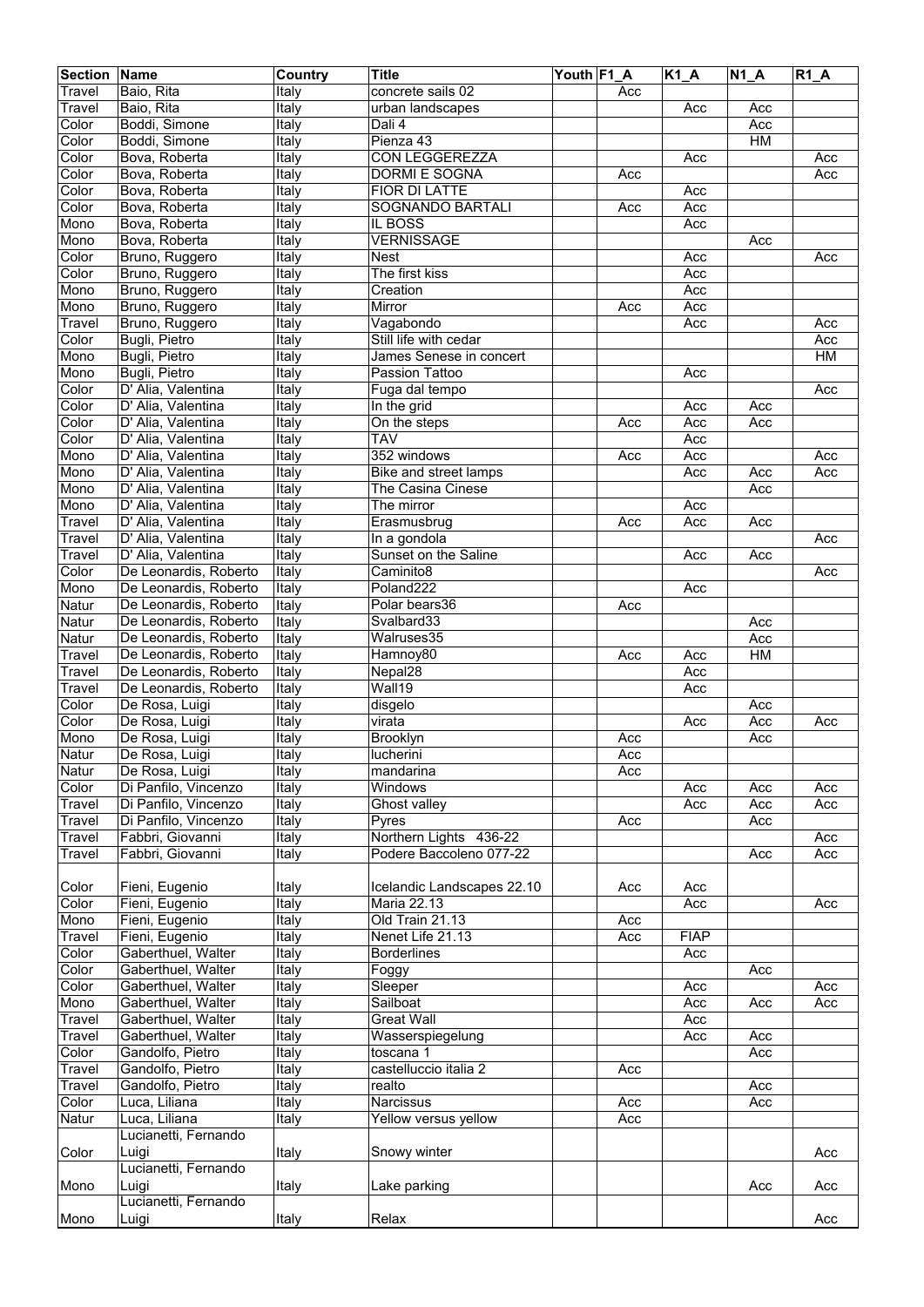| <b>Section Name</b> |                                        | Country       | <b>Title</b>               | Youth F1_A |                | $K1_A$     | $N1_A$ | $R1_A$        |
|---------------------|----------------------------------------|---------------|----------------------------|------------|----------------|------------|--------|---------------|
|                     | Lucianetti, Fernando                   |               |                            |            |                |            |        |               |
| Mono                | Luigi                                  | Italy         | Val d'Orcia 10             |            |                |            | Acc    |               |
|                     | Lucianetti, Fernando                   |               |                            |            |                |            |        |               |
| Travel              | Luigi                                  | Italy         | Tribute to Gaudí III       |            |                | Acc        | Acc    |               |
| Color               | Maitan, Gianni                         | <b>Italy</b>  | Heron in the rain          |            |                |            | Med    | Acc           |
| Color               | Maitan, Gianni                         | Italy         | Wildbeest crossing n12     |            |                |            |        | Acc           |
| Natur               | Maitan, Gianni                         | Italy         | Colibri 2022 n4            |            |                | Acc        |        | Acc           |
| Natur               | Maitan, Gianni                         | Italy         | Lontra                     |            |                | Med        |        | <b>GPU HM</b> |
| Natur               | Maitan, Gianni                         | Italy         | Pipistrello del nettare n4 |            | <b>FIAP HM</b> | Med        |        | Acc           |
| Natur               |                                        |               |                            |            | Acc            |            |        | Acc           |
|                     | Maitan, Gianni                         | Italy         | Volpe artica blu           |            |                | Acc        | Acc    |               |
| Color               | Martini, Gianni                        | Italy         | Body painting 20           |            |                |            |        | Acc           |
| Color               | Martini, Gianni                        | Italy         | Landscape 12               |            |                | Acc        |        |               |
| Color               | Martini, Gianni                        | Italy         | The Brothers               |            |                | HM         |        |               |
| Mono                | Martini, Gianni                        | Italy         | Calatrava 22               |            | Acc            | Acc        |        |               |
| Mono                | Martini, Gianni                        | Italy         | Calatrava 35               |            | Acc            | Acc        | Acc    | Acc           |
| Mono                | Martini, Gianni                        | Italy         | The bridge to the sky 01   |            | Acc            | Acc        | Acc    |               |
| Travel              | Martini, Gianni                        | <b>Italy</b>  | Castel del Monte 01        |            |                | Acc        |        |               |
| Travel              | Martini, Gianni                        | Italy         | Yurt tents                 |            |                |            |        | Acc           |
| Color               | Mugnai, Paolo                          | Italy         | Area Pedonale              |            |                | Acc        |        |               |
| Color               | Mugnai, Paolo                          | Italy         | high key in color          |            | Acc            | Acc        | Acc    | Acc           |
| Color               | Mugnai, Paolo                          | Italy         | <b>Mystery</b>             |            | Acc            | Acc        | Acc    | Med           |
| Color               | Mugnai, Paolo                          | Italy         | Windows                    |            | Acc            |            |        | Acc           |
| Mono                | Mugnai, Paolo                          | <b>Ttaly</b>  | A passeggio con le nuvole  |            |                |            | Acc    |               |
| Mono                | Mugnai, Paolo                          | Italy         | <b>Frou Frou</b>           |            | Acc            |            |        |               |
| Mono                | Mugnai, Paolo                          | Italy         | Il pettine del cielo       |            |                | Acc        | Acc    | Acc           |
| Mono                | Mugnai, Paolo                          | Italy         | <b>Under Observation</b>   |            |                | Acc        | HM     | Acc           |
| <b>Natur</b>        | Mugnai, Paolo                          | Italy         | Dance in the rain          |            | Acc            | Acc        |        |               |
| Natur               | Mugnai, Paolo                          | Italy         | Diatriba in corso          |            | Acc            |            |        |               |
|                     |                                        |               |                            |            |                |            |        |               |
| Natur               | Mugnai, Paolo                          | Italy         | In posa                    |            |                | Acc        | Acc    |               |
| Travel              | Mugnai, Paolo                          | Italy         | Lago di Braies             |            | Acc            |            | Acc    |               |
| Travel              | Mugnai, Paolo                          | Italy         | Mattino sul Lago di Braies |            | Acc            |            |        | Acc           |
| Travel              | Mugnai, Paolo                          | Italy         | San Quirico                |            |                | Acc        | Acc    |               |
| Color               | Oliveri, Bruno                         | Italy         | I TRE DON                  |            | Acc            |            |        |               |
| Color               | Oliveri, Bruno                         | Italy         | NO WAR                     |            | Acc            |            |        |               |
| Color               | Oliveri, Bruno                         | Italy         | <b>ORANGE</b>              |            | Acc            | <b>PSA</b> | Acc    |               |
| Mono                | Oliveri, Bruno                         | Italy         | <b>BIKERS 22</b>           |            | Acc            | Acc        |        | Acc           |
| Mono                | Oliveri, Bruno                         | Italy         | <b>GABRIELLA 27</b>        |            | Acc            | Med        |        | Acc           |
| Natur               | Oliveri, Bruno                         | <b>T</b> taly | <b>UCCELLO CON PREDA</b>   |            |                |            |        | Acc           |
| Travel              | Oliveri, Bruno                         | Italy         | Autumn in the Langhe 666   |            |                |            | Acc    |               |
| Travel              | Oliveri, Bruno                         | <b>Ttaly</b>  | <b>LANGHE NEVE 434</b>     |            | Acc            | Acc        | Acc    |               |
| Color               | Paparella, Giorgio                     | Italy         | Dopo la pioggia            |            |                | Acc        |        | Acc           |
| Color               | Paparella, Giorgio                     | <b>T</b> taly | Paesaggio urbano           |            | Acc            | Acc        |        | Acc           |
| Color               | Paparella, Giorgio                     | Italy         | Sguardi urbani             |            | Acc            |            |        |               |
| Mono                | Paparella, Giorgio                     | Italy         | Generazioni                |            | Acc            | Acc        | Acc    |               |
| Mono                | Paparella, Giorgio                     | Italy         | Sorrisi riflessi           |            | Acc            |            |        |               |
| Mono                | Paparella, Giorgio                     | Italy         | Visione                    |            |                |            |        | Acc           |
| Travel              | Paparella, Giorgio                     | Italy         | Gesti                      |            |                |            |        | Acc           |
|                     |                                        |               | Dissolution 3              |            |                |            |        |               |
| Color               | Pettazzi, Claudio<br>Pettazzi, Claudio | Italy         |                            |            | Acc            |            | Acc    | Acc           |
| Color               |                                        | Italy         | Residential complex 2      |            |                | Acc        |        |               |
|                     |                                        |               | Santa Maria Assunta of     |            |                |            |        |               |
| Color               | Pettazzi, Claudio                      | Italy         | <b>Brescia</b>             |            | Acc            |            | Acc    |               |
| Mono                | Pettazzi, Claudio                      | Italy         | Doha MIA 2                 |            |                | Acc        |        |               |
| Mono                | Pettazzi, Claudio                      | <b>T</b> taly | Fondazione Prada 1         |            | Acc            | Acc        |        |               |
| Mono                | Pettazzi, Claudio                      | Italy         | Milano Bicocca 1           |            |                | Acc        |        | Acc           |
| Mono                | Pettazzi, Claudio                      | Italy         | Shanghai 719               |            | Acc            |            |        |               |
| Natur               | Pettazzi, Claudio                      | Italy         | Violet dragonfly           |            | Acc            |            | Acc    |               |
| Travel              | Pettazzi, Claudio                      | Italy         | Assekrem 3                 |            | Acc            | Acc        | HM     |               |
| Travel              | Pettazzi, Claudio                      | Italy         | Shanghai Pudong            |            | Acc            | Acc        |        |               |
| Color               | Poggi, Elisa                           | Italy         | Acquarium 01               |            |                |            | Acc    |               |
| Color               | Poggi, Elisa                           | Italy         | Play in quarantine         |            | HM             |            | Acc    |               |
| Color               | Poggi, Elisa                           | Italy         | Sparkling colors           |            | Acc            |            |        |               |
| Mono                | Poggi, Elisa                           | Italy         | Tris 02                    |            | Acc            | Acc        | Acc    |               |
| Mono                | Poggi, Elisa                           | Italy         | Vortex of notes            |            | Med            |            | Acc    | Acc           |
| Color               | Re, Marco                              | Italy         | <b>METRO</b>               |            |                | Acc        |        |               |
| Natur               | Re, Marco                              | Italy         | <b>MONTI</b>               |            |                | Acc        |        |               |
| Travel              | Re, Marco                              | Italy         | <b>BANG GIA</b>            |            |                | Acc        |        | Acc           |
| Color               | Salerno, Biagio                        | <b>Italy</b>  | Mela e calla in vaso       |            |                |            |        | Acc           |
| Color               | Salerno, Biagio                        | Italy         | Tocco viola su sfondo blu  |            |                | Acc        |        |               |
| Color               | Salerno, Biagio                        |               | Tre pomodorini             |            |                |            | Acc    |               |
|                     |                                        | Italy         |                            |            |                |            |        |               |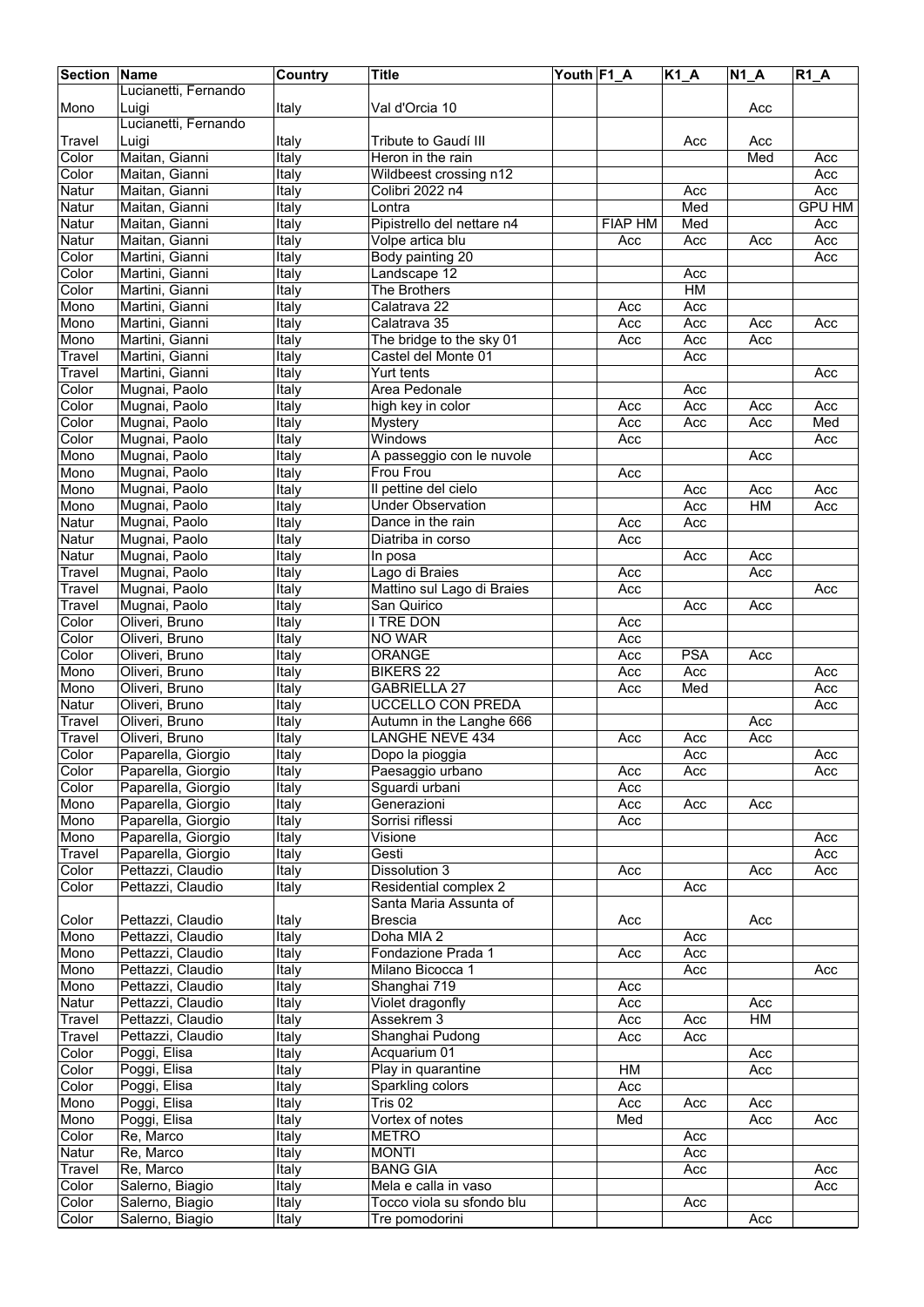| <b>Section Name</b> |                       | Country       | <b>Title</b>               | Youth F1_A |     | <b>K1 A</b> | $N1_A$ | $R1_A$ |
|---------------------|-----------------------|---------------|----------------------------|------------|-----|-------------|--------|--------|
|                     |                       |               | Composizione con vaso e    |            |     |             |        |        |
|                     |                       |               |                            |            |     |             |        |        |
| Mono                | Salerno, Biagio       | Italy         | manichino                  |            | Acc |             |        |        |
| Mono                | Salerno, Biagio       | Italy         | The intrude                |            | Acc |             |        |        |
| Mono                | Salerno, Biagio       | Italy         | Vasi con uovo              |            | Acc | Acc         | Acc    | Acc    |
| Natur               | Salerno, Biagio       | Italy         | The end                    |            |     | Acc         |        |        |
| Color               | Sambuco, Massimo      | Italy         | il sentiero dei fiori      |            | Acc |             |        |        |
| Color               | Sambuco, Massimo      | Italy         | L' Eccentrico              |            | Acc | Acc         | Acc    | Acc    |
| Mono                | Sambuco, Massimo      | Italy         | la finestra sul borgo      |            | Acc | Acc         | Acc    | HM     |
|                     |                       |               |                            |            |     |             |        |        |
| Mono                | Sambuco, Massimo      | Italy         | La Porta Antica            |            | Acc |             |        | Acc    |
| Natur               | Sambuco, Massimo      | Italy         | Filo Di Cresta             |            |     |             |        | Acc    |
| Natur               | Sambuco, Massimo      | <b>Italy</b>  | Ricici                     |            | Acc | Acc         |        |        |
| Travel              | Sambuco, Massimo      | Italy         | Bussana Vecchia            |            | Acc |             | Acc    |        |
| Travel              | Sambuco, Massimo      | Italy         | Le Tre Cime                |            | Acc | Acc         |        |        |
| Travel              | Sambuco, Massimo      | Italy         | Varigotti                  |            |     |             |        | Acc    |
| Color               | Sancandi, Ivana       | <b>Italy</b>  | Hot and cold               |            |     |             | Acc    |        |
|                     |                       |               |                            |            |     |             |        |        |
| Color               | Sancandi, Ivana       | Italy         | Red car                    |            |     |             | HM     |        |
| Color               | Sancandi, Ivana       | Italy         | Sea light                  |            |     | Acc         | Acc    |        |
| Mono                | Sancandi, Ivana       | Italy         | Amal                       |            |     | Acc         |        | Acc    |
| Mono                | Sancandi, Ivana       | Italy         | Ty Tao                     |            |     | Acc         |        | Acc    |
| Natur               | Sancandi, Ivana       | Italy         | Contrast                   |            |     |             | Acc    |        |
| Natur               | Sancandi, Ivana       | Italy         | Shades of ice              |            |     |             | Acc    |        |
| Travel              | Sancandi, Ivana       | Italy         |                            |            |     | Acc         | Acc    | Acc    |
|                     |                       |               | Camping                    |            |     |             |        |        |
| Travel              | Sancandi, Ivana       | Italy         | Mount of the witch         |            |     |             | Acc    | Acc    |
| Travel              | Sancandi, Ivana       | Italy         | The guardian of the eath   |            |     |             | Acc    |        |
| Color               | Semiglia, Antonio     | Italy         | <b>BUFFALO MARKET</b>      |            |     |             |        | Acc    |
| Color               | Semiglia, Antonio     | <b>T</b> taly | IL CUCCIOLO                |            |     | Acc         |        |        |
| Color               | Semiglia, Antonio     | Italy         | LE FRECCE                  |            | Acc |             | Acc    |        |
|                     |                       |               |                            |            |     |             |        |        |
|                     |                       |               |                            |            |     |             |        |        |
| Color               | Semiglia, Antonio     | Italy         | SUGGESTIONI VENEZIANE      |            |     |             | HM     |        |
| Mono                | Semiglia, Antonio     | Italy         | <b>GHOST</b>               |            |     |             | Acc    |        |
| Mono                | Semiglia, Antonio     | Italy         | <b>SAMUEL</b>              |            | Acc |             | Acc    |        |
| Mono                | Semiglia, Antonio     | Italy         | <b>SARDEGNA</b>            |            | Acc | Acc         |        |        |
| Mono                | Semiglia, Antonio     | <b>T</b> taly | THREE FOR FIVE             |            | Acc |             |        | HM     |
| Natur               | Semiglia, Antonio     | Italy         | CORTEGGIAMENTO             |            |     |             |        | Acc    |
| Natur               | Semiglia, Antonio     | Italy         | SAVUTE 1984                |            |     |             | Acc    | Acc    |
| Travel              | Semiglia, Antonio     | Italy         | LA SCALA DEI MUSEI         |            | Acc | Acc         | Acc    |        |
|                     |                       |               |                            |            |     |             |        |        |
| Travel              | Semiglia, Antonio     | Italy         | SHOPPING AD AQABA          |            |     |             |        | Acc    |
| Color               | Zuffo, Emanuele       | Italy         | Airshow 4                  |            | Acc |             |        |        |
| Color               | Zuffo, Emanuele       | Italy         | Gerbera gialla             |            | Acc |             |        | Acc    |
| Mono                | Zuffo, Emanuele       | Italy         | <b>PPP</b>                 |            | Acc |             |        |        |
| <b>Natur</b>        | Zuffo, Emanuele       | Italy         | Formica su passiflora      |            | Acc |             |        | Acc    |
| Natur               | Zuffo, Emanuele       | Italy         | spider on onion flower     |            | Acc |             |        |        |
|                     | Zuffo, Emanuele       | Italy         | Chioggia                   |            | Acc |             | Acc    |        |
| Travel              |                       |               |                            |            |     |             |        |        |
| Travel              | Zuffo, Emanuele       | Italy         | Gli ombrelli appesi        |            | Acc |             |        |        |
| Travel              | Zuffo, Emanuele       | Italy         | Kiss in Venice             |            |     |             |        | Acc    |
| Color               | Zurla, Marco          | Italy         | <b>Skaters</b>             |            | Acc | HM          |        |        |
| Color               | Zurla, Marco          | Italy         | Train arriving             |            | Acc |             |        |        |
| Color               | Zurla, Marco          | Italy         | Wall in Berlin             |            |     |             |        | Acc    |
| Mono                | Zurla, Marco          | Italy         | Termoli                    |            | Acc |             | Acc    |        |
| Travel              | Zurla, Marco          | Italy         | Easter night in Romania    |            | Acc |             |        | Acc    |
|                     |                       |               |                            |            |     |             |        |        |
| Travel              | Zurla, Marco          | Italy         | Venetian Glimpse           |            |     | Acc         |        | Acc    |
| Color               | Marxer, Peter         | Liechtenstein | the yellow trash can       |            |     |             | Acc    |        |
| Color               | Marxer, Peter         | Liechtenstein | training 02                |            |     |             | Acc    |        |
| Color               | Marxer, Peter         | Liechtenstein | walking in Siena           |            | Acc |             | Acc    |        |
| Mono                | Marxer, Peter         | Liechtenstein | cloud over Poggio Covili   |            |     |             | Acc    | Acc    |
|                     |                       |               | misty morning in Reggio    |            |     |             |        |        |
| Mono                | Marxer, Peter         | Liechtenstein | Emilia                     |            |     | Acc         | Acc    | Acc    |
|                     |                       |               |                            |            |     |             |        |        |
| Mono                | Marxer, Peter         | Liechtenstein | outlook                    |            | Med | Acc         |        |        |
| Mono                | Marxer, Peter         | Liechtenstein | the shadows of Calatrava   |            |     |             | Acc    |        |
| Natur               | Marxer, Peter         | Liechtenstein | Das Auge                   |            |     |             | Acc    | Acc    |
| Natur               | Marxer, Peter         | Liechtenstein | Winter                     |            |     | Acc         |        |        |
| Travel              | Marxer, Peter         | Liechtenstein | hilly landscape in Tuscany |            | Acc | Acc         | Acc    | Acc    |
| Travel              | Marxer, Peter         | Liechtenstein | Morgennebel                |            | Acc |             |        |        |
| Travel              | Marxer, Peter         | Liechtenstein | Poggio Covili              |            |     |             | Acc    |        |
|                     |                       |               |                            |            |     |             |        |        |
| Travel              | Marxer, Peter         | Liechtenstein | without shoes              |            |     | Med         |        | Acc    |
| Color               | Brachtenbach, Fernand | Luxembourg    | The breath of winter       |            |     |             | Acc    |        |
| Color               | Brachtenbach, Marco   | Luxembourg    | Dreamy                     |            |     | Acc         |        | Acc    |
| Color               | Brachtenbach, Marco   | Luxembourg    | Wave of color              |            |     |             | Acc    | Acc    |
| Mono                | Brachtenbach, Marco   | Luxembourg    | Am Ende                    |            |     |             |        | Acc    |
|                     |                       |               |                            |            |     |             |        |        |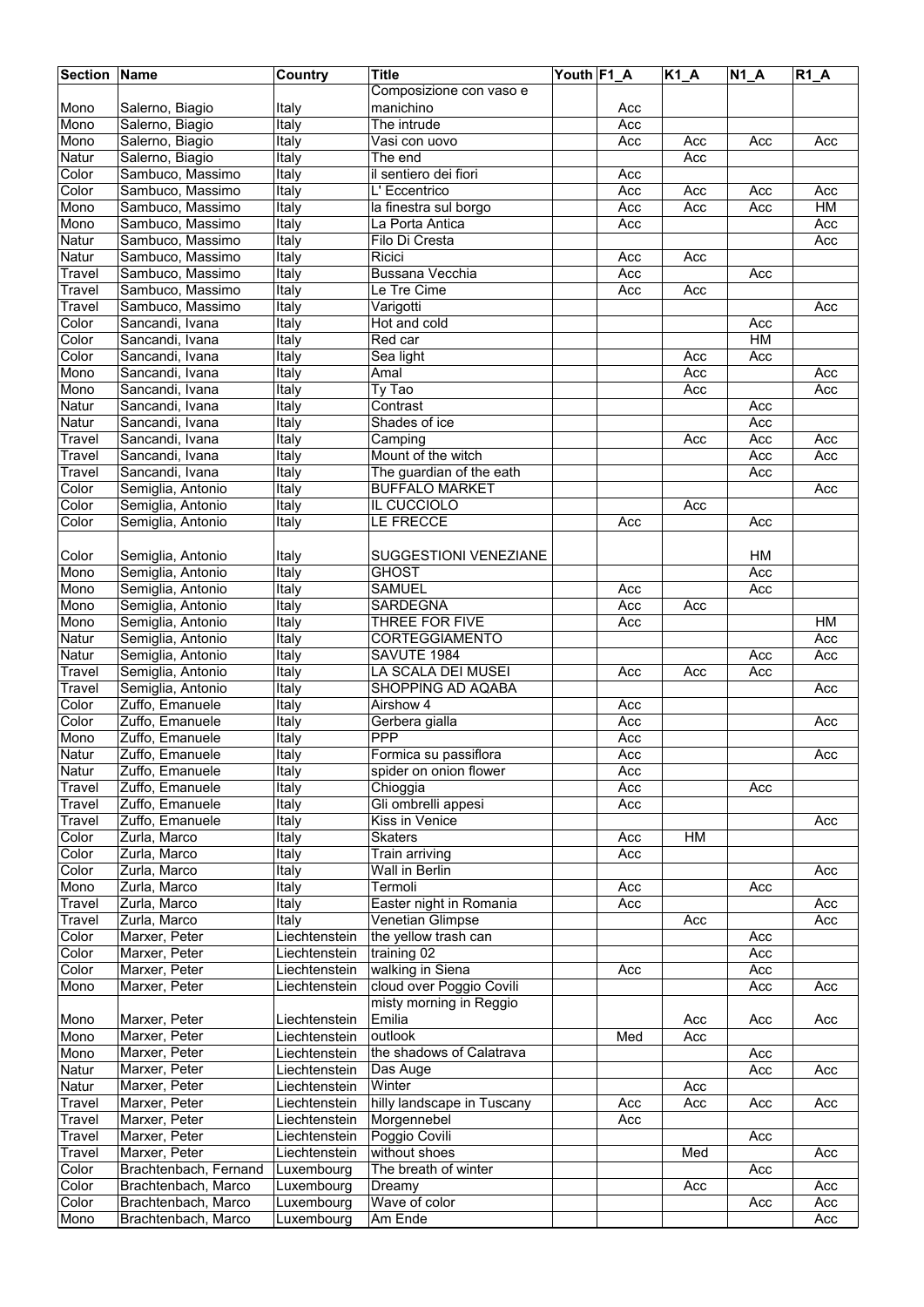| <b>Section</b> | <b>Name</b>                        | <b>Country</b>           | <b>Title</b>                        | Youth F1_A |     | $K1_A$     | $\overline{N1\_A}$ | $R1_A$ |
|----------------|------------------------------------|--------------------------|-------------------------------------|------------|-----|------------|--------------------|--------|
| Mono           | Brachtenbach, Marco                | Luxembourg               | <b>Wilde Orchidee</b>               |            |     |            |                    | Acc    |
| Natur          | Brachtenbach, Marco                | Luxembourg               | Mantis religiosa                    |            |     |            | Acc                | Acc    |
| Travel         | Brachtenbach, Marco                | Luxembourg               | Berglandschaft                      |            |     | Acc        |                    | Acc    |
| Travel         | Brachtenbach, Marco                | Luxembourg               | Bourscheid castle                   |            | Acc | Acc        | Acc                |        |
| Travel         | Brachtenbach, Marco                | Luxembourg               | Dreamy castle                       |            | Acc |            |                    |        |
| Travel         | Brachtenbach, Marco                | Luxembourg               | Heiligabend in den Bergen           |            |     | Acc        |                    |        |
| Color          | Goelff, Claude                     | Luxembourg               | Foggy red bridge                    |            |     |            | Acc                |        |
| Travel         | Goelff, Claude                     | Luxembourg               | Gratwanderung                       |            |     |            | Acc                |        |
| Color          | Gudendorf, Paul                    | Luxembourg               | Krila Oluje                         |            |     |            | Acc                | Acc    |
| Color          | Gudendorf, Paul                    | Luxembourg               | <b>Patrouille Suisse</b>            |            | Acc | Acc        |                    | Acc    |
| Color<br>Color | Gudendorf, Paul<br>Gudendorf, Paul | Luxembourg<br>Luxembourg | <b>Red Arrows III</b><br>Shapes III |            |     | Acc<br>Acc | Acc                |        |
|                | Gudendorf, Paul                    | Luxembourg               | Amarutta II                         |            | Acc |            |                    |        |
| Mono           |                                    |                          |                                     |            |     |            |                    |        |
| Mono           | Gudendorf, Paul                    | Luxembourg               | Frecce Tricolori in formation       |            | Acc |            |                    |        |
| Mono           | Gudendorf, Paul                    | Luxembourg               | Jacira                              |            | Med | Acc        |                    | Acc    |
| Mono           | Gudendorf, Paul                    | Luxembourg               | <b>Red Arrows IV</b>                |            | Med | HM         | Acc                | Acc    |
| Natur          | Gudendorf, Paul                    | Luxembourg               | Envol II                            |            |     | Acc        |                    | Acc    |
| Natur          | Gudendorf, Paul                    | Luxembourg               | Gamsgarten                          |            | Acc | <b>HM</b>  |                    |        |
| Natur          | Gudendorf, Paul                    | Luxembourg               | Wachsam                             |            |     | Acc        |                    |        |
| Travel         | Gudendorf, Paul                    | Luxembourg               | Gletscherwelt III                   |            |     | Acc        | Acc                |        |
| Travel         | Gudendorf, Paul                    | Luxembourg               | Marktleben au Bali                  |            | Acc |            | Acc                | Acc    |
| Travel         | Gudendorf, Paul                    | Luxembourg               | <b>Strandstress</b>                 |            |     | Acc        | Acc                | Acc    |
| Color          | Hilbert, Paul                      | Luxembourg               | <b>Young Daisies</b>                |            |     |            |                    | Acc    |
|                |                                    |                          | <b>Bourglinster Castle in</b>       |            |     |            |                    |        |
| Mono           | Hilbert, Paul                      | Luxembourg               | Luxembourg 6                        |            | Acc |            |                    |        |
|                |                                    |                          | Liege Guillemins Railway            |            |     |            |                    |        |
| Mono           | Hilbert, Paul                      | Luxembourg               | Station                             |            |     |            | Acc                |        |
| Mono           | Hilbert, Paul                      | Luxembourg               | <b>Nature Reserve</b>               |            | Acc |            |                    |        |
| Mono           | Hilbert, Paul                      | Luxembourg               | Wire                                |            | Acc |            |                    |        |
| Natur          | Hilbert, Paul                      | Luxembourg               | Lophophanes cristatus               |            | Acc |            |                    |        |
| Natur          | Hilbert, Paul                      | Luxembourg               | Young Sunflower                     |            |     | Acc        |                    |        |
| Travel         | Hilbert, Paul                      | Luxembourg               | Ehnen in Luxembourg                 |            |     |            | Acc                |        |
|                |                                    |                          |                                     |            |     |            |                    |        |
| Travel         | Hilbert, Paul                      | Luxembourg               | Lieutenance Honfleur France         |            | Acc |            | Acc                |        |
| Travel         | Hilbert, Paul                      | Luxembourg               | <b>Traditional German Dance</b>     |            |     |            |                    | Acc    |
|                |                                    |                          |                                     |            |     |            |                    |        |
| Color          | Lamesch-Junio, Michele Luxembourg  |                          | Meeting a leopard                   |            |     | Acc        |                    |        |
| Mono           | Lamesch-Junio, Michele Luxembourg  |                          | <b>Little Egret</b>                 |            |     | Acc        | Acc                |        |
|                |                                    |                          |                                     |            |     |            |                    |        |
| Mono           | Lamesch-Junio, Michele Luxembourg  |                          | The King                            |            |     |            |                    | Acc    |
|                |                                    |                          |                                     |            |     |            |                    |        |
| Natur          | Lamesch-Junio, Michele Luxembourg  |                          | a crocodile passed                  |            |     |            | Acc                |        |
|                |                                    |                          |                                     |            |     |            |                    |        |
| <b>Natur</b>   | Lamesch-Junio, Michele Luxembourg  |                          | <b>Drinking Lions</b>               |            | Acc |            |                    | Acc    |
|                |                                    |                          |                                     |            |     |            |                    |        |
| Travel         | Lamesch-Junio, Michele Luxembourg  |                          | colourful Greenland                 |            |     |            |                    | Acc    |
|                |                                    |                          |                                     |            |     |            |                    |        |
| Travel         | Lamesch-Junio, Michele             | Luxembourg               | Icebergs in Diskobay                |            |     | Acc        | Acc                |        |
| Color          | Nilles, Laurent                    | Luxembourg               | Creatures on the Beach              |            | Acc |            | Acc                |        |
| Mono           | Nilles, Laurent                    | Luxembourg               | The Pipe Smoker                     |            |     | Acc        |                    |        |
| Natur          | Nilles, Laurent                    | Luxembourg               | <b>Best Buddies</b>                 |            |     |            |                    | Acc    |
| Natur          | Nilles, Laurent                    | Luxembourg               | Ngorongoro Giant                    |            |     | Acc        | Acc                | Acc    |
| Natur          | Nilles, Laurent                    | Luxembourg               | The Big Migration II                |            |     |            | Acc                |        |
| Travel         | Nilles, Laurent                    | Luxembourg               | The Old Mosque                      |            | Acc |            |                    |        |
| Travel         | Nilles, Laurent                    | Luxembourg               | The Well                            |            |     |            |                    | Acc    |
|                |                                    |                          |                                     |            |     |            |                    |        |
| Color          | Origer, Jeff                       | Luxembourg               | A Floating Girl and an Orchid       |            |     |            |                    | Acc    |
| Color          | Origer, Jeff                       | Luxembourg               | Hirzel                              |            | Acc |            | Acc                |        |
| Color          | Origer, Jeff                       | Luxembourg               | Luxtram                             |            |     |            | Acc                |        |
| Color          | Origer, Jeff                       | Luxembourg               | Wood at Lago Limides                |            |     | Med        |                    |        |
| Mono           | Origer, Jeff                       | Luxembourg               | Kranhaus 1                          |            |     | Acc        | Acc                | Acc    |
| Mono           | Origer, Jeff                       | Luxembourg               | Kranhaus 2                          |            | Acc |            |                    |        |
|                |                                    |                          | Hummingbird Owls with Pink          |            |     |            |                    |        |
| Natur          | Origer, Jeff                       | Luxembourg               | Flower                              |            |     |            |                    | Acc    |
| Travel         | Origer, Jeff                       | Luxembourg               | <b>Cologne View</b>                 |            |     |            | Acc                |        |
| Travel         | Origer, Jeff                       | Luxembourg               | <b>Dolomities</b>                   |            | Acc |            | Acc                |        |
| Travel         | Origer, Jeff                       | Luxembourg               | Mainzer Synagoge                    |            |     |            | Acc                |        |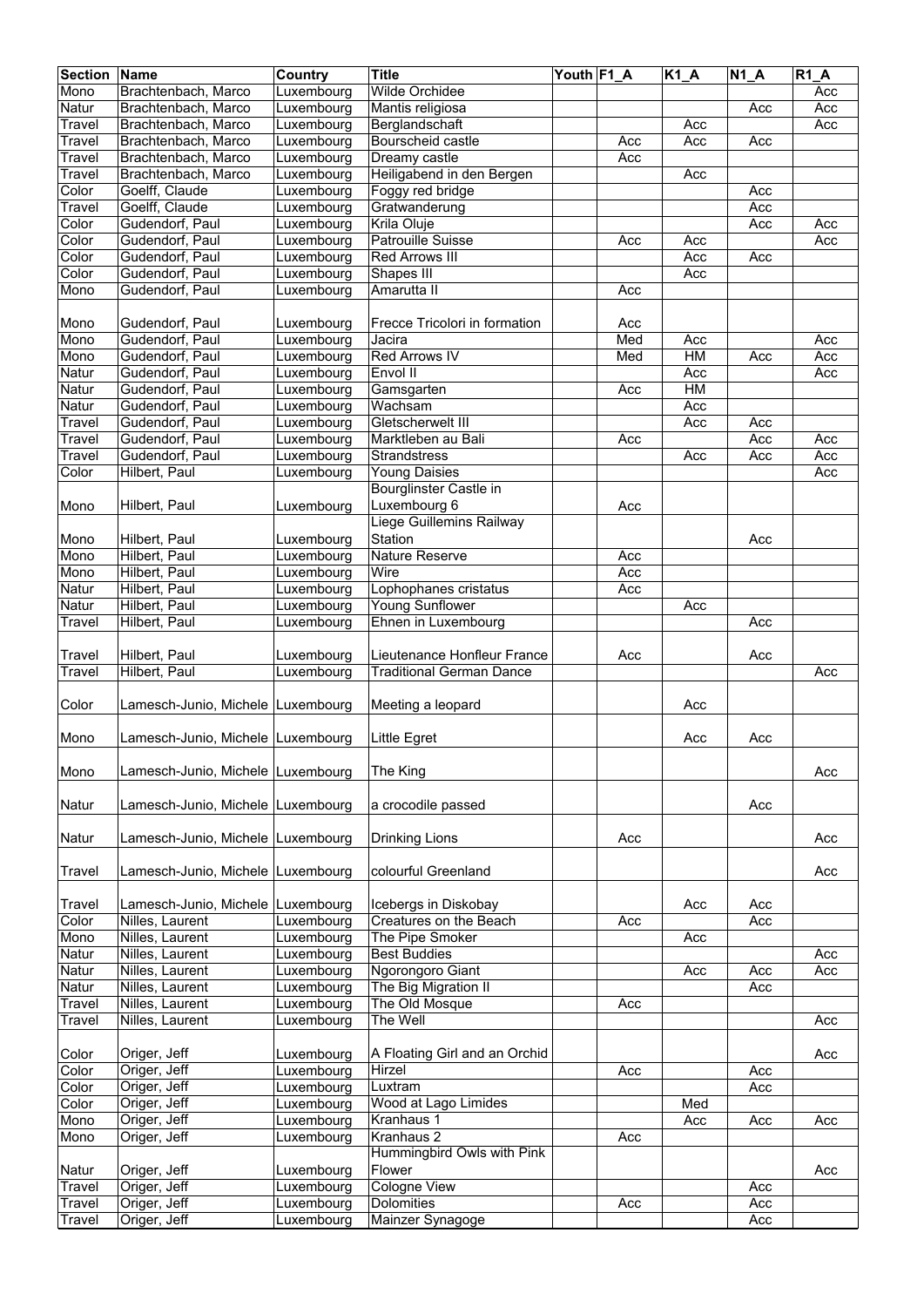| <b>Section</b> | Name               | Country    | <b>Title</b>                     | Youth F1 A |     | $\overline{K1}A$ | $N1_A$ | <b>R1 A</b> |
|----------------|--------------------|------------|----------------------------------|------------|-----|------------------|--------|-------------|
| Color          | Piazza, Yvan       | Luxembourg | Les prunelles féline             |            | Acc | Acc              |        | Acc         |
| Color          | Piazza, Yvan       | Luxembourg | <b>Misterious Forest</b>         |            | Acc |                  |        |             |
| Mono           | Piazza, Yvan       | Luxembourg | Dans la grotte                   |            | Acc |                  |        | Acc         |
| Mono           | Piazza, Yvan       | Luxembourg | De Schmadd                       |            | Acc | Acc              | Acc    |             |
| Color          | Rob, Marc          | Luxembourg | ballerine 1                      |            | Acc | Acc              |        | Acc         |
| Color          | Rob, Marc          | Luxembourg | Paddelschlag 1                   |            |     |                  | HM     | Acc         |
| Color          | Rob, Marc          | Luxembourg | pose artistique 2                |            |     | Acc              |        |             |
| Color          | Rob, Marc          | Luxembourg | sunglasses                       |            |     |                  | Acc    | HM          |
| Mono           | Rob, Marc          | Luxembourg | Akrobatik am Haken 3, bw         |            | Acc |                  |        | Acc         |
| Natur          | Rob, Marc          | Luxembourg | colorful 2                       |            | Acc |                  |        | Acc         |
| Natur          | Rob, Marc          | Luxembourg | Morgennebel 2                    |            |     |                  |        | Acc         |
| Natur          | Rob, Marc          | Luxembourg | the big hunger                   |            |     | Acc              |        | Acc         |
| Travel         | Rob, Marc          | Luxembourg | Lighthouse at dusk               |            | Acc | Acc              | Acc    | Acc         |
| Travel         | Rob, Marc          | Luxembourg | Ponta da Piedade                 |            | Acc |                  |        |             |
| Travel         | Rob, Marc          | Luxembourg | Rosszähne                        |            | Acc | Acc              |        |             |
| Travel         | Rob, Marc          | Luxembourg | Strandidylle 2                   |            | Acc |                  | Acc    | Acc         |
| <b>Travel</b>  | Schumann, Chiara   | Luxembourg | <b>Mall of Berlin</b>            | Ÿ          |     | Acc              | Acc    |             |
| Color          | Cheang, Sherman    | Macau      | <b>Happy Child</b>               |            | Acc | <b>FIAP HM</b>   | Acc    |             |
| Color          | Cheang, Sherman    | Macau      | My Forehand Attack               |            |     | Acc              | Acc    | Acc         |
| Color          | Cheang, Sherman    | Macau      | We Like Dancing                  |            |     | Acc              | Acc    | Acc         |
| Mono           | Cheang, Sherman    | Macau      | I Will Win                       |            | Acc | Acc              | Acc    |             |
| Mono           | Cheang, Sherman    | Macau      | Our Umbrella 3                   |            | Acc | Acc              | Acc    |             |
| Natur          | Cheang, Sherman    | Macau      | How About Me                     |            |     | Acc              |        |             |
| Natur          | Cheang, Sherman    | Macau      | Very Big Family                  |            |     | Acc              |        |             |
| Natur          | Cheang, Sherman    | Macau      | Voice Of Love                    |            | Acc | Acc              |        |             |
| Travel         | Cheang, Sherman    | Macau      | <b>Beautiful Macau Firework</b>  |            | Acc | Acc              | Acc    |             |
| Travel         | Cheang, Sherman    | Macau      | Shirakawago                      |            |     | Acc              |        |             |
| Natur          | Teh, Tommy         | Malaysia   | Am I Beautiful 4                 |            | Acc |                  |        |             |
| Natur          | Teh, Tommy         | Malaysia   | Gotcha 92                        |            |     |                  | Acc    | Acc         |
| Natur          | Teh, Tommy         | Malaysia   | Mating 18                        |            | Acc |                  | Acc    |             |
| Natur          | Teh, Tommy         | Malaysia   | Wrestling 2                      |            |     |                  | Acc    |             |
|                | Wong, Hsiang Hui   |            |                                  |            |     |                  |        |             |
| Color          | Sylvester          | Malaysia   | Fisherman Work 041               |            |     |                  | Acc    |             |
|                | Wong, Hsiang Hui   |            |                                  |            |     |                  |        |             |
| Color          | Sylvester          | Malaysia   | Grandma Cooking 043              |            |     |                  | Acc    |             |
|                | Wong, Hsiang Hui   |            |                                  |            |     |                  |        |             |
| Mono           | Sylvester          | Malaysia   | Art of Daya 039                  |            |     | Acc              | Acc    |             |
|                | Wong, Hsiang Hui   |            |                                  |            |     |                  |        |             |
| Mono           | Sylvester          | Malaysia   | Daya Bumi 041                    |            | Acc | Acc              | Acc    | Acc         |
|                | Wong, Hsiang Hui   |            |                                  |            |     |                  |        |             |
| Mono           | Sylvester          | Malaysia   | Longely Tree 041                 |            |     |                  |        | Acc         |
|                | Wong, Hsiang Hui   |            |                                  |            |     |                  |        |             |
| Natur          | Sylvester          | Malaysia   | Mt Agung Erruption 041           |            |     | Acc              |        | Acc         |
|                | Wong, Hsiang Hui   |            |                                  |            |     |                  |        |             |
| Natur          | Sylvester          | Malaysia   | <b>Walakiri Dancing Tree</b>     |            |     | Acc              |        |             |
|                | Wong, Hsiang Hui   |            |                                  |            |     |                  |        |             |
| Travel         | Sylvester          | Malaysia   | Cameron 033                      |            |     |                  | Acc    |             |
|                | Wong, Hsiang Hui   |            |                                  |            |     |                  |        |             |
| Travel         | Sylvester          | Malaysia   | Dancing Tree 045                 |            |     | Acc              |        |             |
|                | Wong, Hsiang Hui   |            |                                  |            |     |                  |        |             |
| Travel         | Sylvester          | Malaysia   | GZ Landscape 033                 |            | Acc |                  |        |             |
| Color          | Catania, Gottfried | Malta      | <b>Fish Market Venice</b>        |            | Acc |                  |        |             |
| Mono           | Catania, Gottfried | Malta      | Aachen Cathedral 2               |            | Acc |                  |        |             |
| Mono           | Catania, Gottfried | Malta      | Cooking                          |            |     |                  | Acc    | Acc         |
|                |                    |            | Preparing for the Days Work      |            |     |                  |        |             |
| Mono           | Catania, Gottfried | Malta      | 2                                |            | Acc |                  | Acc    | Acc         |
| Natur          | Catania, Gottfried | Malta      | Chimpanzee and Infant 2          |            |     |                  | Acc    |             |
|                |                    |            |                                  |            |     |                  |        |             |
| Travel         | Catania, Gottfried | Malta      | City of Arts and Sciences 23     |            |     | Acc              | Acc    |             |
| Travel         | Catania, Gottfried | Malta      | Popeye Village Malta 2           |            | Acc |                  | Acc    | Acc         |
| Travel         | Catania, Gottfried | Malta      | Venice Regata 5                  |            |     |                  |        | Acc         |
| Travel         | Catania, Gottfried | Malta      | Venice Traffic                   |            |     |                  | Acc    | Acc         |
|                |                    |            |                                  |            |     |                  |        |             |
| Color          | Amarapura, Botaw   | Myanmar    | Dancing at National Theatre      |            |     |                  | Acc    |             |
| Color          | Amarapura, Botaw   | Myanmar    | <b>Myanmar Traditional Style</b> |            | Acc |                  |        |             |
| Mono           | Amarapura, Botaw   | Myanmar    | Mobile generation                |            |     |                  | Acc    |             |
| Mono           | Amarapura, Botaw   | Myanmar    | Sweeping at temple               |            |     | Acc              |        |             |
| Natur          | Amarapura, Botaw   | Myanmar    | <b>Bird family</b>               |            |     |                  |        | Acc         |
| Natur          | Amarapura, Botaw   | Myanmar    | Bird feeding nature              |            |     |                  |        | Acc         |
|                |                    |            |                                  |            |     |                  |        |             |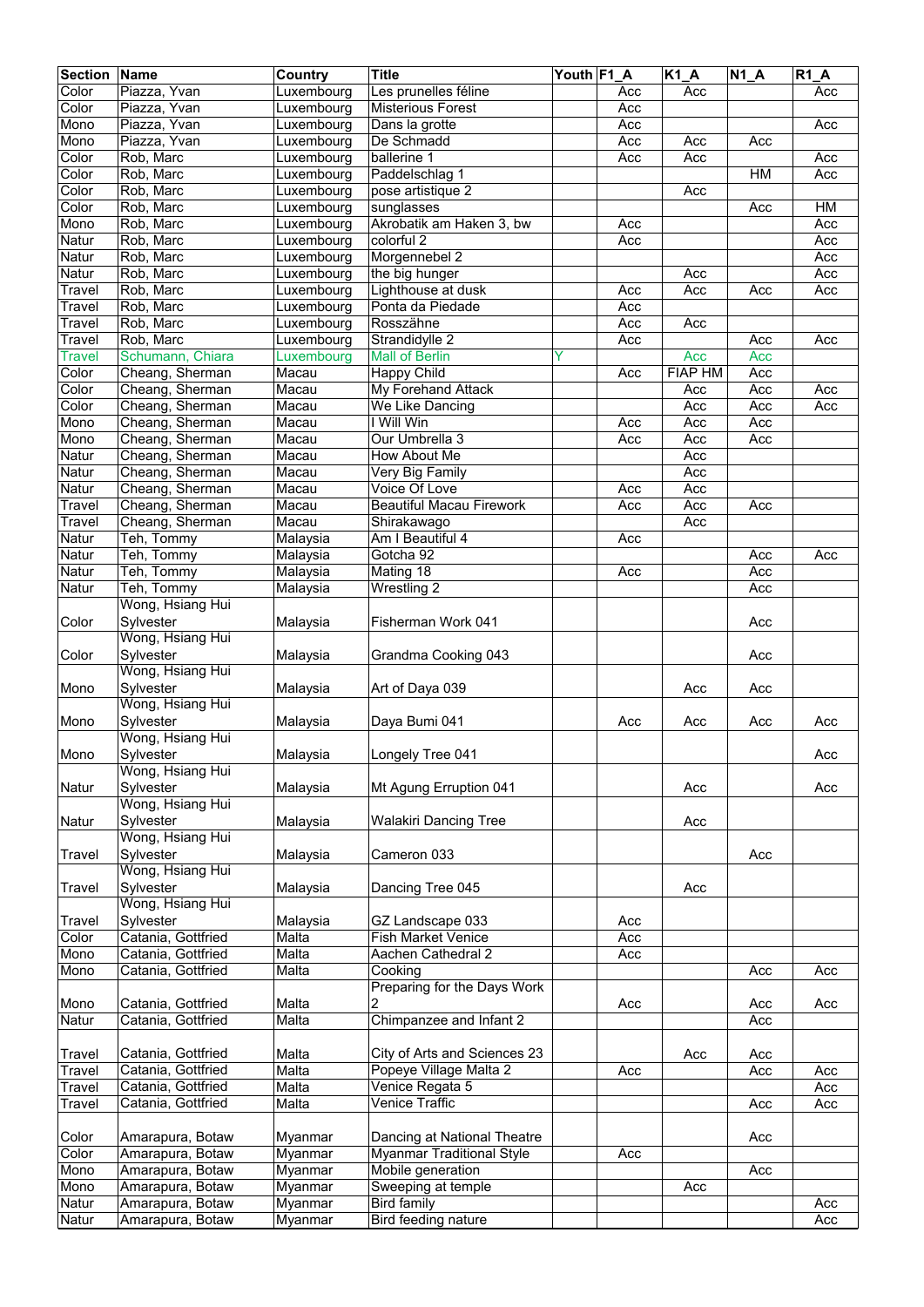| <b>Section Name</b> |                      | Country            | <b>Title</b>                     | Youth F1_A |     | $K1_A$ | $N1_A$ | <b>R1 A</b> |
|---------------------|----------------------|--------------------|----------------------------------|------------|-----|--------|--------|-------------|
| Natur               | Amarapura, Botaw     | Myanmar            | Moment                           |            |     | Acc    |        | Acc         |
|                     |                      |                    | Balloons over Bagan at           |            |     |        |        |             |
| Travel              | Amarapura, Botaw     | Myanmar            | Morning                          |            | Acc | Acc    | Acc    | Acc         |
| Travel              | Amarapura, Botaw     | Myanmar            | <b>Floating Market Inle lake</b> |            | Acc |        |        |             |
| Travel              | Amarapura, Botaw     | Mvanmar            | Misty morning Bagan              |            | Acc | Acc    | Acc    |             |
| Mono                | Aung, Htoo Thu       | Myanmar            | Monk inside Temple               |            |     |        | Acc    |             |
| Natur               | Aung, Htoo Thu       | Myanmar            | Group working                    |            |     |        | Acc    | Acc         |
| Natur               | Aung, Htoo Thu       | Myanmar            | Mother and Child                 |            |     | Acc    |        |             |
|                     |                      |                    | Amazing morning view             |            |     |        |        |             |
| Travel              | Aung, Htoo Thu       | Myanmar            | Bagan                            |            | HM  | Acc    |        | Acc         |
| Travel              | Aung, Htoo Thu       | Myanmar            | Morning view at Bagan            |            |     |        | Acc    | HM          |
| Travel              | Aung, Htoo Thu       | Myanmar            | Rainbow and ancient city         |            | Acc | Acc    |        | Acc         |
| Travel              | Aung, Htoo Thu       | Myanmar            | rays over Bagan                  |            |     | Acc    |        |             |
| Color               | Boers, Cor           | Netherlands        | klimmer                          |            |     |        | Acc    |             |
| Color               | Boers, Cor           | Netherlands        | renner                           |            |     |        | HM     |             |
| Color               | Boers, Cor           | Netherlands        | stort                            |            |     | Acc    | Acc    |             |
| Mono                | Boers, Cor           | Netherlands        | ing bank                         |            |     | Acc    |        |             |
| Mono                | Boers, Cor           | Netherlands        | trap assen                       |            |     | Acc    | Acc    | Acc         |
| Travel              | Boers, Cor           | Netherlands        | zwarte woud                      |            | Acc | Acc    |        |             |
| Color               | Halbach, Willem      | Netherlands        | Between concrete 19              |            | Acc | Acc    | Med    | Acc         |
| Color               | Halbach, Willem      | Netherlands        | Girl in pink                     |            |     |        | Acc    |             |
| Color               | Halbach, Willem      | <b>Netherlands</b> | Missed                           |            | Acc | Acc    | Acc    | Acc         |
| Mono                | Halbach, Willem      | Netherlands        | Between concrete 22              |            |     |        | Acc    |             |
| Mono                | Halbach, Willem      | Netherlands        | There is light                   |            |     |        | Acc    | Acc         |
| Travel              | Halbach, Willem      | Netherlands        | At the stairs                    |            |     |        |        | Acc         |
| Travel              | Halbach, Willem      | Netherlands        | Girl friends 2                   |            | Acc |        | Acc    |             |
| Travel              | Halbach, Willem      | Netherlands        | In the library                   |            |     |        |        | Acc         |
| Travel              | Halbach, Willem      | Netherlands        | Rotterdam 3                      |            |     |        |        | Acc         |
| Color               | Kuipers, Rene        | Netherlands        | Melissa 1                        |            | Acc | Acc    | Med    |             |
| Color               | Kuipers, Rene        | Netherlands        | <b>Red Queen</b>                 |            |     |        |        | Acc         |
| Color               | Kuipers, Rene        | Netherlands        | The Beauty Inside                |            |     |        |        | Acc         |
| Mono                | Kuipers, Rene        | Netherlands        | Confident                        |            |     | Acc    | Acc    |             |
| Mono                | Kuipers, Rene        | Netherlands        | Melissa 3                        |            |     |        | Acc    | Acc         |
| Mono                | Kuipers, Rene        | Netherlands        | They're Here                     |            | Acc | Acc    | Acc    | HM          |
| Color               | Simons, Linda        | Netherlands        | Erasmus Bridge                   |            |     |        |        | Acc         |
| Color               | Simons, Linda        | Netherlands        | Market Hall                      |            |     | Acc    |        |             |
|                     |                      |                    |                                  |            |     |        |        |             |
| Mono                | Simons, Linda        | Netherlands        | Dolmabache Palace Entrace        |            | Acc |        |        |             |
| Natur               | Simons, Linda        | Netherlands        | Nice to meet you                 |            |     |        |        | Acc         |
| Travel              | Simons, Linda        | Netherlands        | <b>Ortakoy Mosque</b>            |            |     | Acc    |        | Acc         |
| Travel              | Simons, Linda        | Netherlands        | Snow at the Top of Europe        |            |     | Acc    |        |             |
| Color               | van der Werf, Karine | Netherlands        | A Forest                         |            |     |        |        | Acc         |
| Mono                | van der Werf, Karine | Netherlands        | Guide                            |            |     |        | Acc    | Acc         |
| Mono                | van der Werf, Karine | Netherlands        | Inkijkje                         |            |     |        |        | Acc         |
| Color               | van Son, Max         | Netherlands        | <b>Between Two Curves</b>        |            |     | Acc    | Acc    |             |
|                     |                      |                    |                                  |            |     |        |        |             |
| Color               | van Son, Max         | Netherlands        | <b>Fragments of Remembrance</b>  |            |     |        | Acc    | Acc         |
| Color               | van Son, Max         | Netherlands        | Inner Space                      |            |     | Acc    | Acc    | Acc         |
| Mono                | van Son, Max         | Netherlands        | A Quiet Moment                   |            |     | Acc    |        |             |
| Mono                | van Son, Max         | Netherlands        | Complementary                    |            | Acc |        |        |             |
| Mono                | van Son, Max         | Netherlands        | Flowing                          |            |     | Acc    |        |             |
| Mono                | van Son, Max         | Netherlands        | Urban Keys                       |            | Acc |        |        |             |
| Natur               | van Son, Max         | Netherlands        | Just Before Sunset               |            | Acc |        |        | Acc         |
| Natur               | van Son, Max         | Netherlands        | Quiet Deer                       |            |     | Acc    |        |             |
| Natur               | van Son, Max         | Netherlands        | Red Fox in the Afternoon         |            |     | Acc    |        |             |
| Natur               | van Son, Max         | Netherlands        | Very Curious Fox                 |            | Acc |        |        |             |
|                     |                      |                    |                                  |            |     |        |        |             |
| Travel              | van Son, Max         | Netherlands        | Fragments of Rembrance 07        |            | Acc | Acc    |        |             |
| Travel              | van Son, Max         | Netherlands        | The Way Up                       |            |     |        |        | Acc         |
| Travel              | van Son, Max         | Netherlands        | Urban Kaleidoscope               |            | Acc | Acc    | Acc    |             |
| Color               | Vermaat, Anne-Marie  | Netherlands        | Dark side                        |            |     |        |        | Acc         |
| Color               | Vermaat, Anne-Marie  | Netherlands        | Vieste                           |            |     |        | Acc    |             |
| Mono                | Vermaat, Anne-Marie  | Netherlands        | Dograce                          |            |     |        | Acc    |             |
| Natur               | Vermaat, Anne-Marie  | Netherlands        | deer portreit                    |            |     |        | Acc    |             |
| Natur               | Vermaat, Anne-Marie  | Netherlands        | Monkey                           |            |     | HM     |        |             |
| Natur               | Vermaat, Anne-Marie  | Netherlands        | Mr Fox                           |            |     |        | Acc    |             |
| Travel              | Vermaat, Anne-Marie  | Netherlands        | Cubes                            |            | Acc | Acc    | Acc    |             |
| Travel              | Vermaat, Anne-Marie  | Netherlands        | Panorama Pyongyang               |            | Acc | Acc    | Acc    |             |
| Travel              | Vermaat, Anne-Marie  | Netherlands        | San Marino                       |            |     | Acc    | Acc    |             |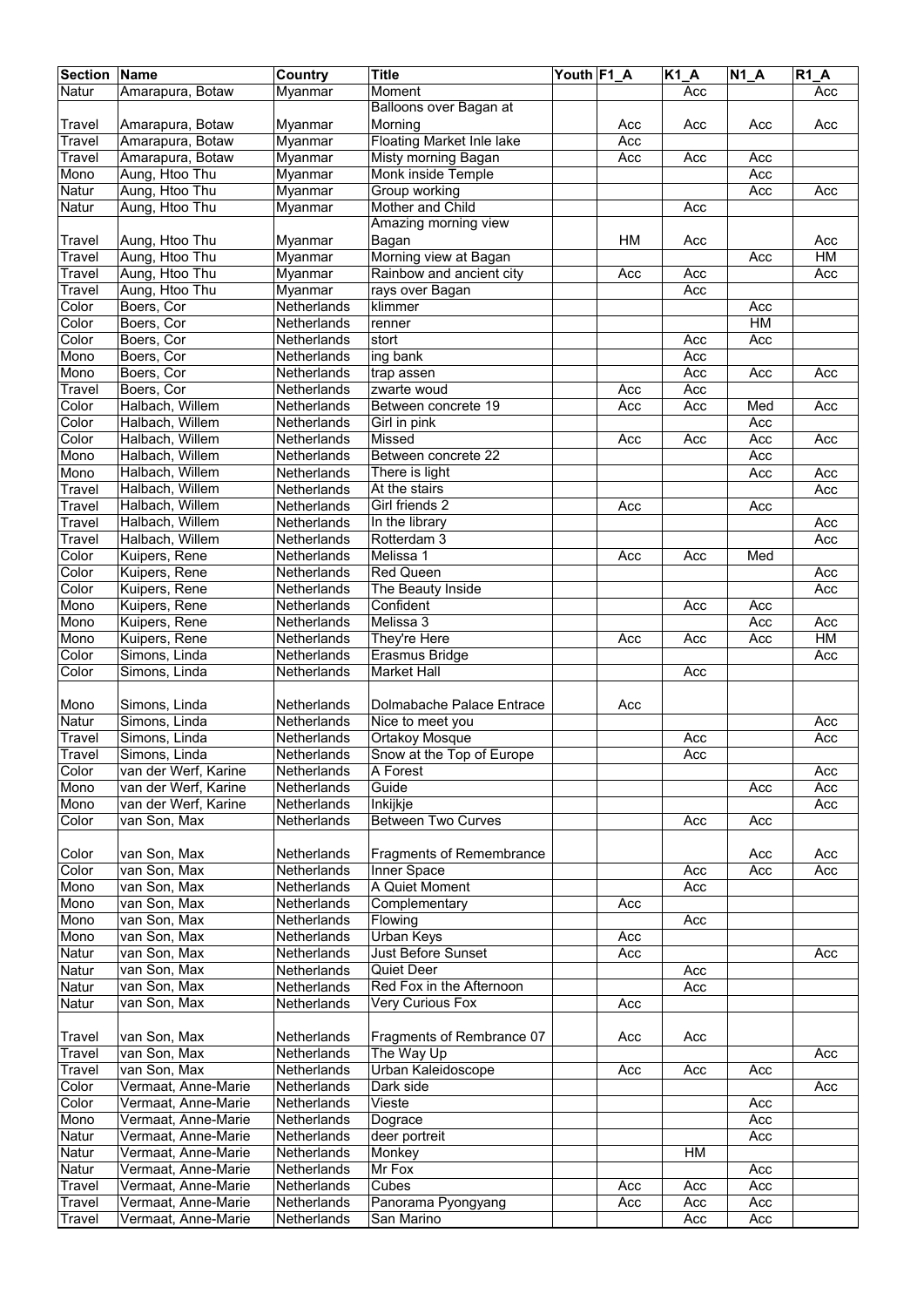| <b>Section Name</b> |                              | Country                     | <b>Title</b>                      | Youth F1_A |                        | K1_A       | $N1_A$ | $R1_A$ |
|---------------------|------------------------------|-----------------------------|-----------------------------------|------------|------------------------|------------|--------|--------|
| Mono                | Andy, Rae                    | <b>New Zealand</b>          | <b>Tight Tussle</b>               |            | Acc                    |            |        |        |
|                     |                              |                             | What Goes Up Must Come            |            |                        |            |        |        |
| Mono                | Andy, Rae                    | New Zealand                 | Down                              |            |                        | Acc        |        |        |
|                     |                              |                             | Autumn colours Lake               |            |                        |            |        |        |
| Color               | Baldwin, Vivianne            | New Zealand                 | Wanaka                            |            |                        |            | Acc    |        |
| Color               | Baldwin, Vivianne            | New Zealand                 | <b>Misty Concentrating</b>        |            | Acc                    |            |        |        |
| Color               | Baldwin, Vivianne            | New Zealand                 | Shades of Blue                    |            |                        |            |        | Acc    |
| Mono                | Baldwin, Vivianne            | New Zealand                 | Elegance                          |            |                        | Acc        | Acc    | Acc    |
| Mono                | Baldwin, Vivianne            | New Zealand                 | <b>Enjoying the Game</b>          |            | Acc                    | Acc        |        |        |
| Mono                | Baldwin, Vivianne            | New Zealand                 | Racing to the finishing line      |            | Acc                    | HM         | HM     |        |
|                     |                              |                             | <b>Atlantic Puffin on lookout</b> |            |                        |            |        |        |
| Natur               | Baldwin, Vivianne            | New Zealand                 | duty                              |            |                        | Acc        |        |        |
|                     |                              |                             |                                   |            |                        |            |        |        |
| Natur               | Baldwin, Vivianne            | New Zealand                 | Australasian Coot and Chick       |            | Acc                    | Acc        |        |        |
|                     |                              |                             | Waxeye on Echium                  |            |                        |            |        |        |
| Natur               | Baldwin, Vivianne            | New Zealand                 | fastuosum                         |            | Acc                    | Acc        |        |        |
|                     |                              |                             | Mount Taranaki and the            |            |                        |            |        |        |
| Travel              | Baldwin, Vivianne            | New Zealand                 | <b>Egmont Lighthouse</b>          |            | Acc                    |            | Acc    | Acc    |
|                     |                              |                             | sulphur deposits on White         |            |                        |            |        |        |
| Travel              | Baldwin, Vivianne            | New Zealand                 | Island                            |            |                        |            | Acc    |        |
| Color               | Bastion, Ann                 | New Zealand                 | Into the Forest                   |            |                        |            | Acc    |        |
| Color               | Bastion, Ann                 | New Zealand                 | <b>Pink Mist</b>                  |            |                        |            |        | Acc    |
| Color               | Bastion, Ann                 | New Zealand                 | Quiet Morn 2                      |            |                        |            | Acc    | Acc    |
| Color               | Bastion, Ann                 | New Zealand                 | <b>Whimsical Waves</b>            |            |                        |            | Acc    | Acc    |
| Mono                | Bastion, Ann                 | New Zealand                 | <b>Fluffy Seed Heads</b>          |            | Acc                    | Acc        | Acc    | Med    |
| Mono                | Bastion, Ann                 | New Zealand                 | Nearly There 2                    |            |                        | Acc        |        |        |
| Mono                | Bastion, Ann                 | New Zealand                 | The Barber                        |            |                        | Acc        | Acc    |        |
| Travel              | Bastion, Ann                 | New Zealand                 | Canal in Venice                   |            |                        |            | Acc    |        |
|                     |                              |                             |                                   |            |                        |            |        |        |
| Travel<br>Travel    | Bastion, Ann<br>Bastion, Ann | New Zealand<br>New Zealand  | Manarola<br>Venice                |            |                        | Acc<br>Acc | Acc    |        |
| Color               |                              |                             | A Tale of Two Doctors             |            |                        |            |        | HM     |
| Color               | Hardley, Liz                 | New Zealand<br>New Zealand  | Retribution                       |            | Acc                    | Acc        |        | Acc    |
| Mono                | Hardley, Liz                 |                             | Glynn with Knife                  |            | $\overline{\text{HM}}$ |            |        |        |
|                     | Hardley, Liz                 | New Zealand                 |                                   |            |                        |            |        |        |
| Mono                | Hardley, Liz                 | New Zealand                 | Namaste                           |            | Acc                    |            |        | Acc    |
| Mono                | Hardley, Liz                 | New Zealand                 | The Passage                       |            |                        |            | Acc    |        |
| Travel              | Hardley, Liz                 | New Zealand                 | Portugal Lavender                 |            |                        |            | Acc    |        |
| Travel              | Hardley, Liz                 | New Zealand                 | Queenstown Rainbow                |            |                        |            |        | Acc    |
|                     |                              |                             |                                   |            |                        |            |        |        |
| Travel              | Hardley, Liz                 | New Zealand                 | Victoria Harbour Hong Kong        |            | Acc                    | Acc        | Acc    | Acc    |
| Travel              | Hardley, Liz                 | New Zealand                 | White Island New Zealand          |            |                        |            | Acc    |        |
| Color               | Kirk, Dawn                   | New Zealand                 | <b>Autumn Berries</b>             |            | Acc                    |            | Acc    | Acc    |
| Color               | Kirk, Dawn                   | New Zealand                 | <b>Blue Poppy Splendour</b>       |            | Acc                    | Acc        | Acc    |        |
| Color               | Kirk, Dawn                   | New Zealand                 | Cape Campbell                     |            | Acc                    | Acc        | Acc    | Acc    |
| Mono                | Kirk, Dawn                   | New Zealand                 | Catlins Lighthouse                |            | Acc                    | Acc        | Acc    | Acc    |
| Mono                | Kirk, Dawn                   | New Zealand                 | Cosmos                            |            |                        | Acc        | Acc    | Acc    |
| Mono                | Kirk, Dawn                   | New Zealand                 | Pathway to the Ocean              |            | Acc                    | Acc        |        |        |
| Mono                | Kirk, Dawn                   | New Zealand                 | <b>Unfurling Fernfrond</b>        |            |                        |            |        | Acc    |
|                     |                              |                             |                                   |            |                        |            |        |        |
| Natur               | Kirk, Dawn                   | New Zealand                 | Crested Grebe feeding chick       |            | Acc                    |            | Acc    |        |
|                     |                              |                             | <b>Sacred Kingfisher Tossing</b>  |            |                        |            |        |        |
| Natur               | Kirk, Dawn                   | New Zealand                 | Crab                              |            | Acc                    | Acc        | Acc    | Acc    |
|                     |                              |                             | Variable Oystercatchers           |            |                        |            |        |        |
| Natur               | Kirk, Dawn                   | New Zealand                 | mating                            |            |                        | Acc        |        |        |
| Travel              | Kirk, Dawn                   | New Zealand                 | <b>Hooker Lake Sunset</b>         |            | Acc                    | Acc        | Acc    | Acc    |
| Travel              | Kirk, Dawn                   | New Zealand                 | <b>Transcending Tradition</b>     |            | Acc                    |            |        | Med    |
| Color               | Passuello, Elizabeth         | New Zealand                 | Broadside in the Breakers         |            | Med                    |            | Acc    |        |
| Color               | Passuello, Elizabeth         | New Zealand                 | Dawnscape                         |            |                        |            |        | Acc    |
| Mono                | Passuello, Elizabeth         | New Zealand                 | MX Rider 494                      |            |                        |            |        | Acc    |
| Mono                | Passuello, Elizabeth         | New Zealand                 | Racing Round the Turn             |            | Acc                    | HM         | Acc    |        |
| Mono                | Passuello, Elizabeth         | New Zealand                 | <b>Tasman Breaker</b>             |            | Acc                    |            |        |        |
|                     |                              |                             | Tawera Returns from the           |            |                        |            |        |        |
| Travel              | Passuello, Elizabeth         | New Zealand                 | Sea                               |            |                        |            | Acc    |        |
| Color               | Wood, Philippa               | New Zealand                 | Rooms for the Night               |            | Acc                    |            | Acc    |        |
| Color               | Wood, Philippa               | New Zealand                 | Sunrise sailing                   |            |                        |            |        | Acc    |
| Color               | Wood, Philippa               | New Zealand                 | Un seen                           |            |                        |            |        | Acc    |
| Mono                | Wood, Philippa               | New Zealand                 | Millenium bridge                  |            |                        |            | Acc    |        |
| Travel              | Wood, Philippa               | New Zealand                 | Goreme                            |            |                        | Acc        |        |        |
| Color               | Mullin, David                | Northern Irelan Autumn lass |                                   |            |                        |            |        | Acc    |
| Color               | Mullin, David                | Northern Irelan Guard duty  |                                   |            |                        | Acc        |        |        |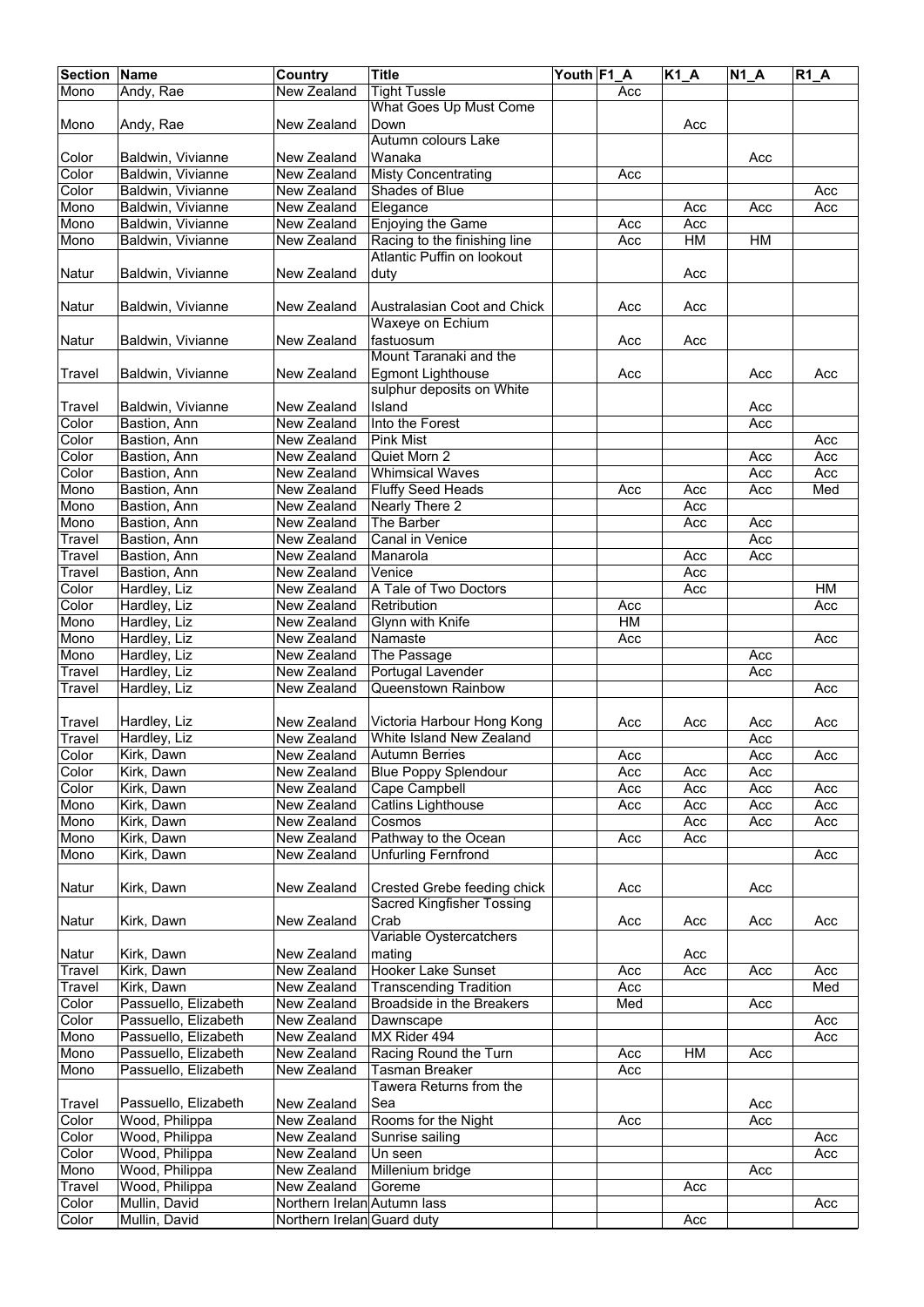| <b>Section</b>       | Name               | <b>Country</b>                 | Title                                 | Youth F1_A |           | $\overline{K1}A$ | <b>N1 A</b> | R1A |
|----------------------|--------------------|--------------------------------|---------------------------------------|------------|-----------|------------------|-------------|-----|
| Color                | Mullin, David      |                                | Northern Irelan Under a starry sky    |            |           | Acc              | Acc         | Acc |
| Mono                 | Mullin, David      | Northern Irelan Little guy     |                                       |            |           | Acc              | Acc         |     |
| Mono                 | Mullin, David      | Northern Irelan Tusk textures  |                                       |            |           |                  |             | Acc |
| Natur                | Mullin, David      | Northern Irelan Bee in profile |                                       |            |           | Acc              | Acc         |     |
|                      | Mullin, David      |                                |                                       |            |           |                  |             |     |
| Natur                |                    |                                | Northern Irelan Cellar spider brood   |            |           | Acc              |             |     |
| Natur                | Mullin, David      | Northern Irelan Separation     |                                       |            |           | Acc              |             |     |
| Travel               | Mullin, David      |                                | Northern Irelan Maidens march         |            |           | Acc              |             |     |
| $\overline{T}$ ravel | Mullin, David      |                                | Northern Irelan Namibian street scene |            |           | Acc              | Acc         |     |
| Travel               | Mullin, David      |                                | Northern Irelan Tamarin salt works    |            |           |                  |             | Acc |
| Color                | Mullin, Joy        |                                | Northern Irelan Bright as a Lemon     |            |           |                  |             | Acc |
| Color                | Mullin, Joy        |                                | Northern Irelan Rosehips and Hawthorn |            |           | Acc              |             |     |
| Color                | Mullin, Joy        | Northern Irelan Vibrant Tulip  |                                       |            |           | Acc              | Acc         | Acc |
| Mono                 | Mullin, Joy        | Northern Irelan Quills in Mono |                                       |            |           | Acc              |             |     |
| Travel               | Mullin, Joy        |                                | Northern Irelan Kolmanskop Namibia    |            | <b>HM</b> | Acc              | Acc         | Acc |
| Travel               | Mullin, Joy        |                                | Northern Irelan Viewing Crystal Rock  |            |           | Acc              | Acc         |     |
| Color                | Aune, Olaf         | Norway                         | c The biker and the lady 2            |            |           |                  |             | Acc |
|                      |                    |                                | Copenhagen suporting                  |            |           |                  |             |     |
| Color                | Aune, Olaf         | Norway                         | Ukraine                               |            | Acc       |                  | Acc         |     |
|                      |                    |                                |                                       |            |           |                  |             |     |
| Mono                 | Aune, Olaf         | Norway                         | <b>Eastern Tangent</b>                |            |           |                  | Acc         | Acc |
| Natur                | Aune, Olaf         | Norway                         | Marble Castle in Mo i Rana            |            |           | Acc              |             |     |
| Travel               | Aune, Olaf         | Norway                         | 102 000 stones                        |            |           | Acc              |             | Acc |
| Travel               | Aune, Olaf         | Norway                         | Domkirka 2                            |            | Acc       | Acc              | Acc         |     |
| Travel               | Aune, Olaf         | Norway                         | <b>Holocaust Memorial Berlin</b>      |            |           | Acc              |             |     |
| Travel               | Aune, Olaf         | Norway                         | Phan Thiet harbor                     |            | Acc       | Acc              | Acc         | Acc |
| Color                | Birkelund, Hans    | Norway                         | Night in June Saltstraumen            |            |           |                  |             | Acc |
| Color                | Birkelund, Hans    | Norway                         | November Light Fugeloeya              |            |           |                  |             | Acc |
|                      |                    |                                |                                       |            |           |                  |             |     |
| Color                | Birkelund, Hans    | Norway                         | Old house Lyngvaer Lofoten            |            |           | Acc              | Acc         | Acc |
| Mono                 | Birkelund, Hans    | Norway                         | Out the fjord Lofoten                 |            |           |                  | Acc         |     |
| Mono                 | Birkelund, Hans    | Norway                         | Stormy Weather 3                      |            |           | Acc              | Acc         |     |
| Travel               | Birkelund, Hans    | Norway                         | <b>Bugoeynes Finnmark</b>             |            |           |                  | Acc         |     |
| Travel               |                    |                                |                                       |            |           | Acc              |             | Acc |
|                      | Birkelund, Hans    | Norway                         | From Hongkong                         |            |           |                  |             |     |
| Color                | Espeland, Kari E   | Norway                         | At Solbergs plass                     |            |           |                  | Acc         |     |
| Mono                 | Espeland, Kari E   | Norway                         | Light in roll                         |            |           |                  |             | Acc |
| Natur                | Espeland, Kari E   | Norway                         | Mushroom                              |            |           |                  | Acc         |     |
| Natur                | Espeland, Kari E   | Norway                         | The Black stone at Senja              |            |           |                  |             | Acc |
| Travel               | Espeland, Kari E   | Norway                         | Bremanger                             |            |           |                  | Acc         |     |
| Travel               | Espeland, Kari E   | Norway                         | <b>Hotel Brosundet</b>                |            | Acc       |                  | Acc         |     |
| Travel               | Espeland, Kari E   | Norway                         | Old Laerdal                           |            |           |                  | Acc         |     |
| Travel               | Espeland, Kari E   | Norway                         | Surfin Beach                          |            |           |                  |             | Acc |
| Mono                 | Gudem, Roy         | Norway                         | Centre Spot                           |            |           |                  |             | HM  |
| Mono                 | Gudem, Roy         | Norway                         | <b>Well Kept</b>                      |            | HM        |                  | Acc         | Acc |
| Color                | Jonsson, Nina      | Norway                         | Alternative catches                   |            | HM        |                  |             | Acc |
| Color                | Jonsson, Nina      | Norway                         | Lady fishing                          |            | Acc       |                  |             | Acc |
| Color                | Jonsson, Nina      | Norway                         | News reader                           |            | Med       |                  |             |     |
|                      |                    |                                | Close friends                         |            | Acc       |                  |             |     |
| Mono                 | Jonsson, Nina      | Norway                         |                                       |            |           |                  |             |     |
|                      |                    |                                | Relaxation after a hard day           |            |           |                  |             |     |
| Mono                 | Jonsson, Nina      | Norway                         | work                                  |            |           | Acc              | Acc         |     |
| Mono                 | Jonsson, Nina      | Norway                         | Roe deer                              |            |           |                  | Acc         | Acc |
| Mono                 | Jonsson, Nina      | Norway                         | Three musketeers                      |            | Acc       |                  |             |     |
| Natur                | Jonsson, Nina      | Norway                         | Heron bath                            |            | Acc       |                  |             | Med |
| Natur                | Jonsson, Nina      | Norway                         | Three guys                            |            |           | Acc              | Acc         | Acc |
| Color                | Kolbeinsen, Terje  | Norway                         | Daydreaming 2                         |            |           |                  | Acc         |     |
| Color                | Kolbeinsen, Terje  | Norway                         | Roeros detail 1                       |            | Acc       |                  |             |     |
| Mono                 | Kolbeinsen, Terje  | Norway                         | At the end of the line                |            |           |                  |             | Acc |
| Mono                 | Kolbeinsen, Terje  | Norway                         | <b>Proud Father</b>                   |            |           |                  |             | Acc |
| Natur                | Kolbeinsen, Terje  | Norway                         | Arctic Tern in flight 1               |            | Acc       |                  |             | Acc |
| Natur                | Kolbeinsen, Terje  | Norway                         | Red glasses on                        |            |           |                  | Acc         |     |
|                      |                    |                                | Horesback Riding on the               |            |           |                  |             |     |
| Travel               | Kolbeinsen, Terje  | Norway                         | Plains at Dovre                       |            |           |                  |             | Acc |
|                      |                    |                                |                                       |            |           |                  |             |     |
| Travel               | Kolbeinsen, Terje  | Norway                         | Old Town Lisbon 2                     |            | Acc       | Acc              | Acc         | Acc |
| Mono                 | Al Busaidi, Samir  | Oman                           | Features from Puncak                  |            |           |                  | Acc         | Acc |
| Mono                 | Al Busaidi, Samir  | Oman                           | Hands & Bird                          |            |           |                  |             | Acc |
| Mono                 | Al Busaidi, Samir  | Oman                           | Tree & Man                            |            |           | Acc              | Acc         | Acc |
| Natur                | Al Busaidi, Samir  | Oman                           | Fox Tongue                            |            |           | H M              | Acc         | Acc |
| Color                | Al kindi, Maryam   | Oman                           | relaxtion                             | Y          |           |                  |             | Acc |
| Mono                 | Al kindi, Maryam   | Oman                           | freedom                               | Ÿ          |           |                  |             | Acc |
| Mono                 | Al kindi, Maryam   | Oman                           | look                                  | Y          | Acc       |                  |             |     |
| Color                | Al Mufarji, Thekra | Oman                           | hands                                 | Y          |           | Acc              |             | Acc |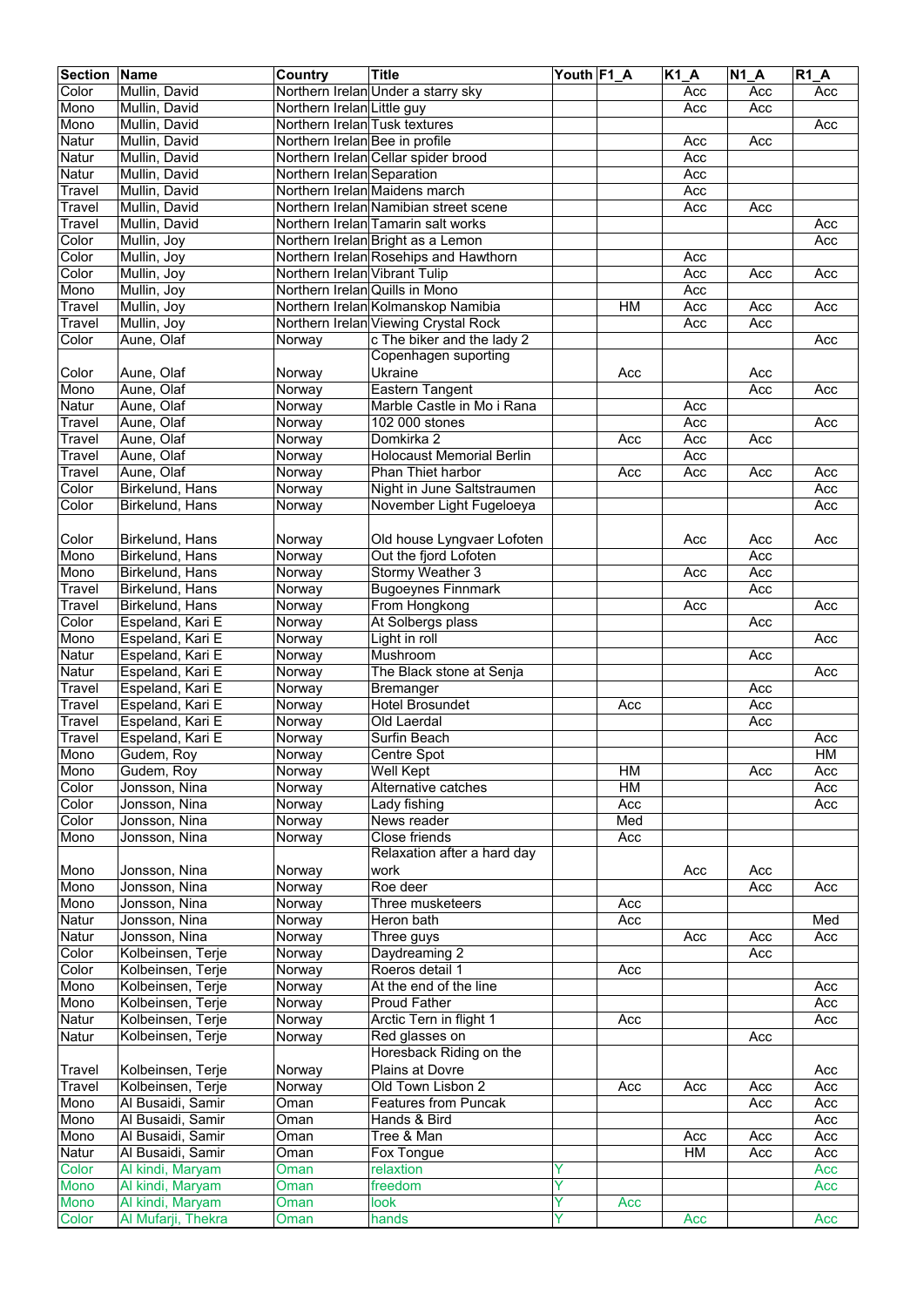| <b>Section Name</b> |                      | Country     | <b>Title</b>                   | Youth F1_A |                  | <b>K1_A</b> | $N1_A$ | $R1_A$     |
|---------------------|----------------------|-------------|--------------------------------|------------|------------------|-------------|--------|------------|
| Color               | Al Mufarji, Thekra   | Oman        | red                            |            |                  |             |        | Acc        |
| Mono                | Al Mufarji, Thekra   | Oman        | Grandmother                    | Ÿ          |                  |             | Acc    | Acc        |
| <b>Mono</b>         | Al Mufarji, Thekra   | Oman        | Omani women                    | Ÿ          |                  |             | Acc    |            |
| <b>Travel</b>       | Al Mufarji, Thekra   | Oman        | <b>Bahla fort</b>              | Y          | Acc              |             | Acc    |            |
| <b>Travel</b>       | Al Mufarji, Thekra   | Oman        | two                            |            |                  |             |        | Acc        |
| Mono                | Aldarmaki, Ghufran   | Oman        | happiness                      |            | Acc              |             |        | Acc        |
| Color               | Alghatrifi, Maather  | Oman        | Aupport - مساندة               |            |                  | Acc         |        |            |
| Color               | Alghatrifi, Maather  | <b>Oman</b> | وحدة - Alone                   |            |                  | Acc         |        |            |
| Color               | Alghatrifi, Maather  | Oman        | Y بنلو - Reciting              |            |                  |             | Acc    |            |
| Mono                | Alghatrifi, Maather  | Oman        | N مأذنة - Minaret              |            |                  |             | Acc    |            |
| Mono                | Alghatrifi, Maather  | Oman        | <mark>Y</mark> انظرة - Glimpse |            |                  | Acc         | Acc    |            |
| <b>Travel</b>       | Alghatrifi, Maather  | Oman        | Y  سعي - Striving              |            |                  |             |        | Acc        |
| Color               | Alghatrifi, Sura     | Oman        | <b>Tailor</b>                  |            | Acc              | Acc         |        |            |
| Mono                | Alghatrifi, Sura     | Oman        | <b>Theater</b>                 |            | Acc              | Acc         | Acc    | <b>BY</b>  |
| Mono                | Alghatrifi, Sura     | Oman        | Veil                           | Y          | Acc              | Acc         | Acc    | Acc        |
| Color               | Alriyami, Ruqaiya    | Oman        | Sceam                          | Y          | Acc              |             |        | Med        |
| Mono                | Alriyami, Ruqaiya    | Oman        | Aye                            | Y          |                  |             | Acc    | Acc        |
| Mono                | Alriyami, Ruqaiya    | Oman        | Fear                           | Ÿ          |                  |             |        | Acc        |
| Mono                | Alriyami, Ruqaiya    | Oman        | Wish                           | Y          |                  | Acc         |        |            |
| <b>Natur</b>        | Al-Shaaili, Mohammed | Oman        | butterfly                      | ٧          |                  | Acc         | Acc    | Acc        |
| Mono                | Grzeganek, Dawid     | Poland      | Agata                          |            | Acc              |             |        | Acc        |
| Mono                | Grzeganek, Dawid     | Poland      | At the bus stop                |            | Acc              | Acc         |        | Acc        |
| Natur               | Haratym, Jacek       | Poland      | Serenity                       |            | Acc              |             |        |            |
| Color               | Jóźwiak, Maciej      | Poland      | forest bark reef               |            |                  | Acc         |        |            |
| Mono                | Jóźwiak, Maciej      | Poland      | Landscape with swans           |            | Acc              | Acc         | Acc    |            |
| Mono                | Jóźwiak, Maciej      | Poland      | Orthodox church                |            | Acc              |             |        |            |
| Natur               | Jóźwiak, Maciej      | Poland      | The dragon                     |            |                  |             | Acc    |            |
| Natur               | Jóźwiak, Maciej      | Poland      | Yellow trees                   |            |                  | Acc         |        |            |
| Travel              | Jóźwiak, Maciej      | Poland      | Lets go                        |            |                  | Acc         |        | Acc        |
| Travel              | Jóźwiak, Maciej      | Poland      | Man with the coffin            |            |                  |             | Acc    |            |
| Travel              | Jóźwiak, Maciej      | Poland      | Motorcyclist                   |            |                  |             | Acc    | Acc        |
| Color               | Milkiewicz, Piotr    | Poland      | No way out                     |            |                  | Acc         |        |            |
| Color               | Milkiewicz, Piotr    | Poland      | Windows                        |            | Acc              |             | Acc    |            |
| Travel              | Milkiewicz, Piotr    | Poland      | November in Scheveningen       |            |                  |             |        | Acc        |
| Color               | Muskalski, Krzysztof | Poland      | Red lips                       |            | Acc              | Acc         | Acc    | Acc        |
| Mono                | Muskalski, Krzysztof | Poland      | Hair 1                         |            | HM               | HM          | Acc    | Med        |
| Mono                | Muskalski, Krzysztof | Poland      | Hair <sub>2</sub>              |            | Acc              |             |        | Acc        |
| Mono                | Muskalski, Krzysztof | Poland      | Hair 3                         |            | $\overline{Acc}$ | Acc         |        |            |
| Mono                | Muskalski, Krzysztof | Poland      | Two heads                      |            |                  |             |        | Acc        |
| Natur               | Muskalski, Krzysztof | Poland      | Grass and ice                  |            |                  |             |        | Acc        |
| Natur               | Muskalski, Krzysztof | Poland      | Monkey look                    |            |                  |             |        | Acc        |
| <b>Natur</b>        | Muskalski, Krzysztof | Poland      | Rock arms 2                    |            |                  | Acc         |        |            |
| Travel              | Muskalski, Krzysztof | Poland      | Face of Greenland              |            |                  |             | Acc    | Acc        |
| Color               | Okoniewski, Tomasz   | Poland      | Tomasz 7                       |            |                  |             | Acc    |            |
| Travel              | Okoniewski, Tomasz   | Poland      | door to smoke                  |            |                  |             |        | Acc        |
|                     |                      |             | Korczyna and the Way of        |            |                  |             |        |            |
| Travel              | Okoniewski, Tomasz   | Poland      | the Cross                      |            |                  | Acc         | Acc    | Acc        |
| Mono                | Tkocz, Henryk        | Poland      | Level 12 meetings              |            |                  | Acc         | Acc    | Acc        |
|                     | Hassan, Ahmed        |             |                                |            |                  |             |        |            |
| Color               | Mohamed              | Qatar       | <b>Blue Fingers</b>            |            | GPU              |             | Acc    | <b>PSA</b> |
|                     | Hassan, Ahmed        |             |                                |            |                  |             |        |            |
| Color               | Mohamed              | Qatar       | Open Feets                     |            | Acc              |             |        |            |
|                     | Hassan, Ahmed        |             |                                |            |                  |             |        |            |
| Color               | Mohamed              | Qatar       | Strange Hand                   |            | Acc              | Acc         | Acc    | Acc        |
|                     | Hassan, Ahmed        |             |                                |            |                  |             |        |            |
| Mono                | Mohamed              | Qatar       | Flower Museum BW               |            |                  |             | HM     |            |
|                     | Hassan, Ahmed        |             |                                |            |                  |             |        |            |
| Travel              | Mohamed              | Qatar       | Autumn                         |            |                  |             |        | Acc        |
| Color               | Calin, Rucsandra     | Romania     | In Sunday clothes              |            |                  | Acc         |        |            |
| Mono                | Calin, Rucsandra     | Romania     | Anger                          |            |                  |             |        | Acc        |
| Travel              | Calin, Rucsandra     | Romania     | The Danube at Orsova           |            |                  | Acc         | Acc    | Acc        |
| Natur               | Hadnagy, Sandor      | Romania     | Hidden                         |            |                  |             |        | Acc        |
| Natur               | Hadnagy, Sandor      | Romania     | The calling                    |            |                  | Acc         |        | Acc        |
| Color               | Negrea, Eugen        | Romania     | Hidden face                    |            | Acc              | Acc         |        |            |
| Color               | Negrea, Eugen        | Romania     | Incantation                    |            |                  |             | Acc    | Acc        |
| Mono                | Negrea, Eugen        | Romania     | A life together                |            | Acc              | Acc         |        |            |
| Mono                | Negrea, Eugen        | Romania     | Madam                          |            | Acc              |             |        |            |
| Mono                | Negrea, Eugen        | Romania     | Swiss winter                   |            |                  |             | Acc    |            |
| <b>Travel</b>       | Negrea, Eugen        | Romania     | Grindelwald                    |            | Acc              | Acc         | HM     |            |
|                     |                      |             |                                |            |                  |             |        |            |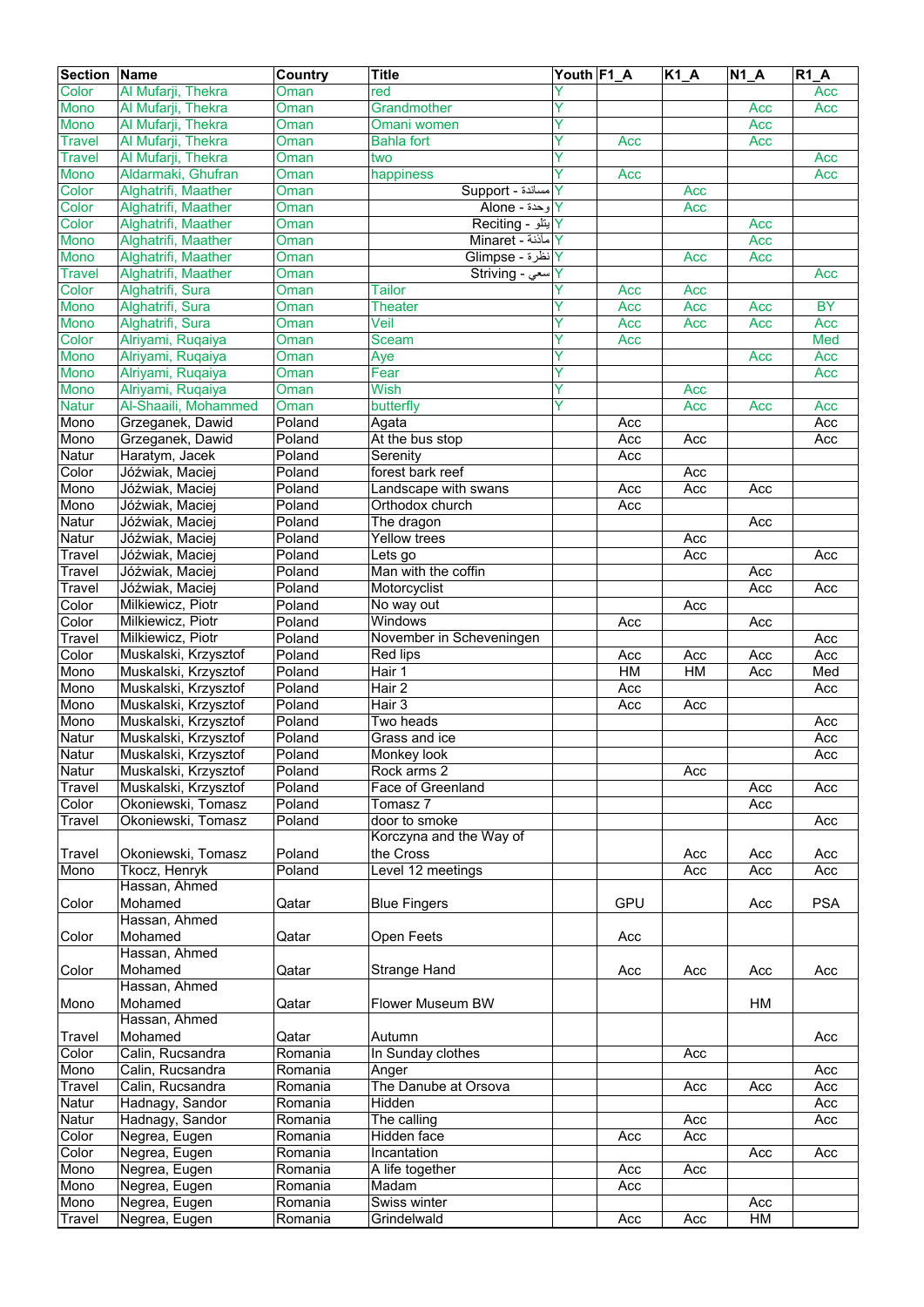| Color<br>Nemeth, Francisc<br>Relaxation at the waterfall<br>Romania<br>Acc<br>Mono<br>Nemeth, Francisc<br>Romania<br>Acc<br>Black and white study<br>Acc<br>Nemeth, Francisc<br>Romania<br>Hard road<br>Acc<br>Acc<br>Natur<br>Nemeth, Francisc<br>Spring Love<br>Romania<br>Acc<br>Acc<br>Color<br>Stanese, Radu<br>Romania<br>Dichotomy<br>Med<br>Med<br>Color<br>Stanese, Radu<br>Glissando<br>Romania<br>Color<br>Stanese, Radu<br>Romania<br>Konstruktor<br>Acc<br>Acc<br>Color<br>Stanese, Radu<br>Acc<br>Romania<br>Protection<br>Mono<br>Stanese, Radu<br>Romania<br>Bodyshades<br>Acc<br>Mono<br>Stanese, Radu<br>Romania<br>Med<br>Delay<br>Color<br>Naidenova, Ksenia<br>Russian Feder Ann<br>Acc<br>Acc<br>Color<br>Russian Feder winter's tale<br>Y<br>Naidenova, Ksenia<br>Acc<br>Acc<br>Acc<br>Acc<br>Naidenova, Ksenia<br>Russian Feder game<br>Y<br>Mono<br>Acc<br>Acc<br>Naidenova, Ksenia<br>Russian Federado not be afraid of difficulties<br><b>Travel</b><br>Acc<br>Y<br>Naidenova, Ksenia<br>Russian Feder province<br>Acc<br><b>Travel</b><br>Color<br>Y<br>Titova, Antonina<br><b>Russian Feder Daniel</b><br>Acc<br>Color<br>Y<br>Titova, Antonina<br>Russian Feder magician<br>Acc<br>Acc<br>Y<br>Mono<br>Titova, Antonina<br>Russian Federado not be silent<br>Acc<br>Acc<br>Y<br>Mono<br><b>Russian Feder Look</b><br>Acc<br>Titova, Antonina<br>Acc<br>Ÿ<br><b>Mono</b><br><b>Russian Federa school</b><br>Titova, Antonina<br>Acc<br>Color<br>Saudi Arabia<br>6 Camels<br>Acc<br>Alameer, Amal<br>Color<br>Alameer, Amal<br>Saudi Arabia<br>Go ahead<br>Acc<br>Acc<br>Acc<br>Color<br>Alameer, Amal<br>Acc<br>Saudi Arabia<br>yellow eyes<br>Acc<br>Acc<br>Mono<br>Saudi Arabia<br>From mosala<br>Alameer, Amal<br>Acc<br>Natur<br>Alameer, Amal<br>Saudi Arabia<br>Back to the sea<br>Acc<br>Acc<br>Natur<br>Tarsius syrichta<br>Acc<br>Alameer, Amal<br>Saudi Arabia<br>Travel<br>Alameer, Amal<br>Budi in holly water<br>Saudi Arabia<br>Acc<br>FASs<br>Saudi Arabia<br>Acc<br>Acc<br>Travel<br>Alameer, Amal<br><b>Great Wall of China</b><br>HM<br>Saudi Arabia<br>Acc<br>Travel<br>Alameer, Amal<br>Travel<br>Alameer, Amal<br>Saudi Arabia<br>Marina<br>Acc<br>Acc<br>Acc<br>Color<br>Copner, Pat<br>Scotland<br>Into the Night<br>Acc<br>Acc<br>Color<br>Copner, Pat<br>Life is a Beach<br>Acc<br>Scotland<br>Copner, Pat<br>Mono<br>Scotland<br>Survival amid the Dereliction<br>Acc<br>Color<br>Downie, Phil<br>Scotland<br>Freshening UP<br>Acc<br>Downie, Phil<br>Color<br>Scotland<br>Poise<br>Acc<br>Acc<br>Downie, Phil<br>When it's wet<br>Color<br>Scotland<br>Acc<br>Acc<br>Mono<br>Downie, Phil<br>Scotland<br>By The Window<br>Acc<br>Acc<br>Acc<br>Mono<br>Downie, Phil<br>Rebecca No 2<br>Acc<br>Scotland<br>Downie, Phil<br>Scotland<br><b>String of Pearls</b><br>Acc<br>Mono<br>Downie, Phil<br>Scotland<br>The Hat<br>Acc<br>Acc<br>Acc<br>George, William<br>Color<br>Scotland<br>Exquisite<br>Acc<br>Acc<br>Acc<br>Acc<br>Color<br>George, William<br>Scotland<br>Quarry Queen<br>Acc<br>Acc<br>Mono<br>George, William<br>Scotland<br>Subtle Attraction<br>Acc<br>McLean, Kenny<br>Cat in the Hat<br>Acc<br>Color<br>Scotland<br>Acc<br>Acc<br>Color<br>McLean, Kenny<br>Scotland<br>Acc<br>Forgotten<br><b>Red Valentino</b><br>Med<br>Color<br>McLean, Kenny<br>Scotland<br>Mono<br>McLean, Kenny<br>Scotland<br>In the Spotlight<br>Acc<br>Color<br>McOrist, Alexandra<br>Scotland<br>Ripe and Ready<br>Acc<br>Acc<br>Color<br>McOrist, Alexandra<br>Scotland<br>Three Buildings<br>Acc<br>Acc<br>Acc<br>McOrist, Alexandra<br>Scotland<br><b>Almost Finished</b><br>Acc<br>Mono<br>McOrist, Alexandra<br><b>Wild Spirit</b><br>Scotland<br>Acc<br>Sally Lightfoot Crab<br>McOrist, Alexandra<br>Encounter<br>Natur<br>Scotland<br>Acc<br>Acc<br>Acc<br>Acc<br>McOrist, Alexandra<br>Scotland<br>Smoke gets in your eyes<br>Travel<br>Acc<br><b>Gannet Landing</b><br>Natur<br>Mitchell, Ian<br>Scotland<br>Acc<br><b>Great Crested Grebe Drying</b><br>Off<br>Mitchell, Ian<br>Scotland<br>Acc<br>Juvenile Pine Marten up<br><b>Branch</b><br>Mitchell, Ian<br>Scotland<br>Acc<br>Acc<br>Acc<br>Acc<br><b>Stretching Yawning</b><br>Mountain Hare<br>Natur<br>Mitchell, Ian<br>Scotland<br>Acc<br>Acc<br>Acc<br>Acc<br>Quig, Robert<br>Scotland<br>Autumn Light<br>Acc<br>Color<br>Acc<br>Quig, Robert<br>Scotland<br>Misty Lochaber<br>Acc<br>Color<br>Quig, Robert<br>Scotland<br>Paddle Boarder<br>Acc<br>Color<br>Mono<br>Quig, Robert<br>Frozen Inversion<br>Scotland<br>Acc<br>Mono<br>Quig, Robert<br>Scotland<br>Solitude<br>Acc<br>Acc<br>Acc<br>Souter, Derek<br>Acc<br>Acc<br>Acc<br>Scotland<br>Crayons | <b>Section Name</b> | Country | <b>Title</b> | Youth F1_A | K1_A | $N1_A$ | $R1_A$ |
|-------------------------------------------------------------------------------------------------------------------------------------------------------------------------------------------------------------------------------------------------------------------------------------------------------------------------------------------------------------------------------------------------------------------------------------------------------------------------------------------------------------------------------------------------------------------------------------------------------------------------------------------------------------------------------------------------------------------------------------------------------------------------------------------------------------------------------------------------------------------------------------------------------------------------------------------------------------------------------------------------------------------------------------------------------------------------------------------------------------------------------------------------------------------------------------------------------------------------------------------------------------------------------------------------------------------------------------------------------------------------------------------------------------------------------------------------------------------------------------------------------------------------------------------------------------------------------------------------------------------------------------------------------------------------------------------------------------------------------------------------------------------------------------------------------------------------------------------------------------------------------------------------------------------------------------------------------------------------------------------------------------------------------------------------------------------------------------------------------------------------------------------------------------------------------------------------------------------------------------------------------------------------------------------------------------------------------------------------------------------------------------------------------------------------------------------------------------------------------------------------------------------------------------------------------------------------------------------------------------------------------------------------------------------------------------------------------------------------------------------------------------------------------------------------------------------------------------------------------------------------------------------------------------------------------------------------------------------------------------------------------------------------------------------------------------------------------------------------------------------------------------------------------------------------------------------------------------------------------------------------------------------------------------------------------------------------------------------------------------------------------------------------------------------------------------------------------------------------------------------------------------------------------------------------------------------------------------------------------------------------------------------------------------------------------------------------------------------------------------------------------------------------------------------------------------------------------------------------------------------------------------------------------------------------------------------------------------------------------------------------------------------------------------------------------------------------------------------------------------------------------------------------------------------------------------------------------------------------------------------------------------------------------------------------------------------------------------------------------------------------------------------------------------------------------------------------------------------------------------------------------------------------------------------------------------------------------------------------------------------------------------------------------------------------------------|---------------------|---------|--------------|------------|------|--------|--------|
|                                                                                                                                                                                                                                                                                                                                                                                                                                                                                                                                                                                                                                                                                                                                                                                                                                                                                                                                                                                                                                                                                                                                                                                                                                                                                                                                                                                                                                                                                                                                                                                                                                                                                                                                                                                                                                                                                                                                                                                                                                                                                                                                                                                                                                                                                                                                                                                                                                                                                                                                                                                                                                                                                                                                                                                                                                                                                                                                                                                                                                                                                                                                                                                                                                                                                                                                                                                                                                                                                                                                                                                                                                                                                                                                                                                                                                                                                                                                                                                                                                                                                                                                                                                                                                                                                                                                                                                                                                                                                                                                                                                                                                                                                     |                     |         |              |            |      |        |        |
|                                                                                                                                                                                                                                                                                                                                                                                                                                                                                                                                                                                                                                                                                                                                                                                                                                                                                                                                                                                                                                                                                                                                                                                                                                                                                                                                                                                                                                                                                                                                                                                                                                                                                                                                                                                                                                                                                                                                                                                                                                                                                                                                                                                                                                                                                                                                                                                                                                                                                                                                                                                                                                                                                                                                                                                                                                                                                                                                                                                                                                                                                                                                                                                                                                                                                                                                                                                                                                                                                                                                                                                                                                                                                                                                                                                                                                                                                                                                                                                                                                                                                                                                                                                                                                                                                                                                                                                                                                                                                                                                                                                                                                                                                     |                     |         |              |            |      |        |        |
|                                                                                                                                                                                                                                                                                                                                                                                                                                                                                                                                                                                                                                                                                                                                                                                                                                                                                                                                                                                                                                                                                                                                                                                                                                                                                                                                                                                                                                                                                                                                                                                                                                                                                                                                                                                                                                                                                                                                                                                                                                                                                                                                                                                                                                                                                                                                                                                                                                                                                                                                                                                                                                                                                                                                                                                                                                                                                                                                                                                                                                                                                                                                                                                                                                                                                                                                                                                                                                                                                                                                                                                                                                                                                                                                                                                                                                                                                                                                                                                                                                                                                                                                                                                                                                                                                                                                                                                                                                                                                                                                                                                                                                                                                     | Natur               |         |              |            |      |        |        |
|                                                                                                                                                                                                                                                                                                                                                                                                                                                                                                                                                                                                                                                                                                                                                                                                                                                                                                                                                                                                                                                                                                                                                                                                                                                                                                                                                                                                                                                                                                                                                                                                                                                                                                                                                                                                                                                                                                                                                                                                                                                                                                                                                                                                                                                                                                                                                                                                                                                                                                                                                                                                                                                                                                                                                                                                                                                                                                                                                                                                                                                                                                                                                                                                                                                                                                                                                                                                                                                                                                                                                                                                                                                                                                                                                                                                                                                                                                                                                                                                                                                                                                                                                                                                                                                                                                                                                                                                                                                                                                                                                                                                                                                                                     |                     |         |              |            |      |        |        |
|                                                                                                                                                                                                                                                                                                                                                                                                                                                                                                                                                                                                                                                                                                                                                                                                                                                                                                                                                                                                                                                                                                                                                                                                                                                                                                                                                                                                                                                                                                                                                                                                                                                                                                                                                                                                                                                                                                                                                                                                                                                                                                                                                                                                                                                                                                                                                                                                                                                                                                                                                                                                                                                                                                                                                                                                                                                                                                                                                                                                                                                                                                                                                                                                                                                                                                                                                                                                                                                                                                                                                                                                                                                                                                                                                                                                                                                                                                                                                                                                                                                                                                                                                                                                                                                                                                                                                                                                                                                                                                                                                                                                                                                                                     |                     |         |              |            |      |        |        |
|                                                                                                                                                                                                                                                                                                                                                                                                                                                                                                                                                                                                                                                                                                                                                                                                                                                                                                                                                                                                                                                                                                                                                                                                                                                                                                                                                                                                                                                                                                                                                                                                                                                                                                                                                                                                                                                                                                                                                                                                                                                                                                                                                                                                                                                                                                                                                                                                                                                                                                                                                                                                                                                                                                                                                                                                                                                                                                                                                                                                                                                                                                                                                                                                                                                                                                                                                                                                                                                                                                                                                                                                                                                                                                                                                                                                                                                                                                                                                                                                                                                                                                                                                                                                                                                                                                                                                                                                                                                                                                                                                                                                                                                                                     |                     |         |              |            |      |        |        |
|                                                                                                                                                                                                                                                                                                                                                                                                                                                                                                                                                                                                                                                                                                                                                                                                                                                                                                                                                                                                                                                                                                                                                                                                                                                                                                                                                                                                                                                                                                                                                                                                                                                                                                                                                                                                                                                                                                                                                                                                                                                                                                                                                                                                                                                                                                                                                                                                                                                                                                                                                                                                                                                                                                                                                                                                                                                                                                                                                                                                                                                                                                                                                                                                                                                                                                                                                                                                                                                                                                                                                                                                                                                                                                                                                                                                                                                                                                                                                                                                                                                                                                                                                                                                                                                                                                                                                                                                                                                                                                                                                                                                                                                                                     |                     |         |              |            |      |        |        |
|                                                                                                                                                                                                                                                                                                                                                                                                                                                                                                                                                                                                                                                                                                                                                                                                                                                                                                                                                                                                                                                                                                                                                                                                                                                                                                                                                                                                                                                                                                                                                                                                                                                                                                                                                                                                                                                                                                                                                                                                                                                                                                                                                                                                                                                                                                                                                                                                                                                                                                                                                                                                                                                                                                                                                                                                                                                                                                                                                                                                                                                                                                                                                                                                                                                                                                                                                                                                                                                                                                                                                                                                                                                                                                                                                                                                                                                                                                                                                                                                                                                                                                                                                                                                                                                                                                                                                                                                                                                                                                                                                                                                                                                                                     |                     |         |              |            |      |        |        |
|                                                                                                                                                                                                                                                                                                                                                                                                                                                                                                                                                                                                                                                                                                                                                                                                                                                                                                                                                                                                                                                                                                                                                                                                                                                                                                                                                                                                                                                                                                                                                                                                                                                                                                                                                                                                                                                                                                                                                                                                                                                                                                                                                                                                                                                                                                                                                                                                                                                                                                                                                                                                                                                                                                                                                                                                                                                                                                                                                                                                                                                                                                                                                                                                                                                                                                                                                                                                                                                                                                                                                                                                                                                                                                                                                                                                                                                                                                                                                                                                                                                                                                                                                                                                                                                                                                                                                                                                                                                                                                                                                                                                                                                                                     |                     |         |              |            |      |        |        |
|                                                                                                                                                                                                                                                                                                                                                                                                                                                                                                                                                                                                                                                                                                                                                                                                                                                                                                                                                                                                                                                                                                                                                                                                                                                                                                                                                                                                                                                                                                                                                                                                                                                                                                                                                                                                                                                                                                                                                                                                                                                                                                                                                                                                                                                                                                                                                                                                                                                                                                                                                                                                                                                                                                                                                                                                                                                                                                                                                                                                                                                                                                                                                                                                                                                                                                                                                                                                                                                                                                                                                                                                                                                                                                                                                                                                                                                                                                                                                                                                                                                                                                                                                                                                                                                                                                                                                                                                                                                                                                                                                                                                                                                                                     |                     |         |              |            |      |        |        |
|                                                                                                                                                                                                                                                                                                                                                                                                                                                                                                                                                                                                                                                                                                                                                                                                                                                                                                                                                                                                                                                                                                                                                                                                                                                                                                                                                                                                                                                                                                                                                                                                                                                                                                                                                                                                                                                                                                                                                                                                                                                                                                                                                                                                                                                                                                                                                                                                                                                                                                                                                                                                                                                                                                                                                                                                                                                                                                                                                                                                                                                                                                                                                                                                                                                                                                                                                                                                                                                                                                                                                                                                                                                                                                                                                                                                                                                                                                                                                                                                                                                                                                                                                                                                                                                                                                                                                                                                                                                                                                                                                                                                                                                                                     |                     |         |              |            |      |        |        |
|                                                                                                                                                                                                                                                                                                                                                                                                                                                                                                                                                                                                                                                                                                                                                                                                                                                                                                                                                                                                                                                                                                                                                                                                                                                                                                                                                                                                                                                                                                                                                                                                                                                                                                                                                                                                                                                                                                                                                                                                                                                                                                                                                                                                                                                                                                                                                                                                                                                                                                                                                                                                                                                                                                                                                                                                                                                                                                                                                                                                                                                                                                                                                                                                                                                                                                                                                                                                                                                                                                                                                                                                                                                                                                                                                                                                                                                                                                                                                                                                                                                                                                                                                                                                                                                                                                                                                                                                                                                                                                                                                                                                                                                                                     |                     |         |              |            |      |        |        |
|                                                                                                                                                                                                                                                                                                                                                                                                                                                                                                                                                                                                                                                                                                                                                                                                                                                                                                                                                                                                                                                                                                                                                                                                                                                                                                                                                                                                                                                                                                                                                                                                                                                                                                                                                                                                                                                                                                                                                                                                                                                                                                                                                                                                                                                                                                                                                                                                                                                                                                                                                                                                                                                                                                                                                                                                                                                                                                                                                                                                                                                                                                                                                                                                                                                                                                                                                                                                                                                                                                                                                                                                                                                                                                                                                                                                                                                                                                                                                                                                                                                                                                                                                                                                                                                                                                                                                                                                                                                                                                                                                                                                                                                                                     |                     |         |              |            |      |        |        |
|                                                                                                                                                                                                                                                                                                                                                                                                                                                                                                                                                                                                                                                                                                                                                                                                                                                                                                                                                                                                                                                                                                                                                                                                                                                                                                                                                                                                                                                                                                                                                                                                                                                                                                                                                                                                                                                                                                                                                                                                                                                                                                                                                                                                                                                                                                                                                                                                                                                                                                                                                                                                                                                                                                                                                                                                                                                                                                                                                                                                                                                                                                                                                                                                                                                                                                                                                                                                                                                                                                                                                                                                                                                                                                                                                                                                                                                                                                                                                                                                                                                                                                                                                                                                                                                                                                                                                                                                                                                                                                                                                                                                                                                                                     |                     |         |              |            |      |        |        |
|                                                                                                                                                                                                                                                                                                                                                                                                                                                                                                                                                                                                                                                                                                                                                                                                                                                                                                                                                                                                                                                                                                                                                                                                                                                                                                                                                                                                                                                                                                                                                                                                                                                                                                                                                                                                                                                                                                                                                                                                                                                                                                                                                                                                                                                                                                                                                                                                                                                                                                                                                                                                                                                                                                                                                                                                                                                                                                                                                                                                                                                                                                                                                                                                                                                                                                                                                                                                                                                                                                                                                                                                                                                                                                                                                                                                                                                                                                                                                                                                                                                                                                                                                                                                                                                                                                                                                                                                                                                                                                                                                                                                                                                                                     |                     |         |              |            |      |        |        |
|                                                                                                                                                                                                                                                                                                                                                                                                                                                                                                                                                                                                                                                                                                                                                                                                                                                                                                                                                                                                                                                                                                                                                                                                                                                                                                                                                                                                                                                                                                                                                                                                                                                                                                                                                                                                                                                                                                                                                                                                                                                                                                                                                                                                                                                                                                                                                                                                                                                                                                                                                                                                                                                                                                                                                                                                                                                                                                                                                                                                                                                                                                                                                                                                                                                                                                                                                                                                                                                                                                                                                                                                                                                                                                                                                                                                                                                                                                                                                                                                                                                                                                                                                                                                                                                                                                                                                                                                                                                                                                                                                                                                                                                                                     |                     |         |              |            |      |        |        |
|                                                                                                                                                                                                                                                                                                                                                                                                                                                                                                                                                                                                                                                                                                                                                                                                                                                                                                                                                                                                                                                                                                                                                                                                                                                                                                                                                                                                                                                                                                                                                                                                                                                                                                                                                                                                                                                                                                                                                                                                                                                                                                                                                                                                                                                                                                                                                                                                                                                                                                                                                                                                                                                                                                                                                                                                                                                                                                                                                                                                                                                                                                                                                                                                                                                                                                                                                                                                                                                                                                                                                                                                                                                                                                                                                                                                                                                                                                                                                                                                                                                                                                                                                                                                                                                                                                                                                                                                                                                                                                                                                                                                                                                                                     |                     |         |              |            |      |        |        |
|                                                                                                                                                                                                                                                                                                                                                                                                                                                                                                                                                                                                                                                                                                                                                                                                                                                                                                                                                                                                                                                                                                                                                                                                                                                                                                                                                                                                                                                                                                                                                                                                                                                                                                                                                                                                                                                                                                                                                                                                                                                                                                                                                                                                                                                                                                                                                                                                                                                                                                                                                                                                                                                                                                                                                                                                                                                                                                                                                                                                                                                                                                                                                                                                                                                                                                                                                                                                                                                                                                                                                                                                                                                                                                                                                                                                                                                                                                                                                                                                                                                                                                                                                                                                                                                                                                                                                                                                                                                                                                                                                                                                                                                                                     |                     |         |              |            |      |        |        |
|                                                                                                                                                                                                                                                                                                                                                                                                                                                                                                                                                                                                                                                                                                                                                                                                                                                                                                                                                                                                                                                                                                                                                                                                                                                                                                                                                                                                                                                                                                                                                                                                                                                                                                                                                                                                                                                                                                                                                                                                                                                                                                                                                                                                                                                                                                                                                                                                                                                                                                                                                                                                                                                                                                                                                                                                                                                                                                                                                                                                                                                                                                                                                                                                                                                                                                                                                                                                                                                                                                                                                                                                                                                                                                                                                                                                                                                                                                                                                                                                                                                                                                                                                                                                                                                                                                                                                                                                                                                                                                                                                                                                                                                                                     |                     |         |              |            |      |        |        |
|                                                                                                                                                                                                                                                                                                                                                                                                                                                                                                                                                                                                                                                                                                                                                                                                                                                                                                                                                                                                                                                                                                                                                                                                                                                                                                                                                                                                                                                                                                                                                                                                                                                                                                                                                                                                                                                                                                                                                                                                                                                                                                                                                                                                                                                                                                                                                                                                                                                                                                                                                                                                                                                                                                                                                                                                                                                                                                                                                                                                                                                                                                                                                                                                                                                                                                                                                                                                                                                                                                                                                                                                                                                                                                                                                                                                                                                                                                                                                                                                                                                                                                                                                                                                                                                                                                                                                                                                                                                                                                                                                                                                                                                                                     |                     |         |              |            |      |        |        |
|                                                                                                                                                                                                                                                                                                                                                                                                                                                                                                                                                                                                                                                                                                                                                                                                                                                                                                                                                                                                                                                                                                                                                                                                                                                                                                                                                                                                                                                                                                                                                                                                                                                                                                                                                                                                                                                                                                                                                                                                                                                                                                                                                                                                                                                                                                                                                                                                                                                                                                                                                                                                                                                                                                                                                                                                                                                                                                                                                                                                                                                                                                                                                                                                                                                                                                                                                                                                                                                                                                                                                                                                                                                                                                                                                                                                                                                                                                                                                                                                                                                                                                                                                                                                                                                                                                                                                                                                                                                                                                                                                                                                                                                                                     |                     |         |              |            |      |        |        |
|                                                                                                                                                                                                                                                                                                                                                                                                                                                                                                                                                                                                                                                                                                                                                                                                                                                                                                                                                                                                                                                                                                                                                                                                                                                                                                                                                                                                                                                                                                                                                                                                                                                                                                                                                                                                                                                                                                                                                                                                                                                                                                                                                                                                                                                                                                                                                                                                                                                                                                                                                                                                                                                                                                                                                                                                                                                                                                                                                                                                                                                                                                                                                                                                                                                                                                                                                                                                                                                                                                                                                                                                                                                                                                                                                                                                                                                                                                                                                                                                                                                                                                                                                                                                                                                                                                                                                                                                                                                                                                                                                                                                                                                                                     |                     |         |              |            |      |        |        |
|                                                                                                                                                                                                                                                                                                                                                                                                                                                                                                                                                                                                                                                                                                                                                                                                                                                                                                                                                                                                                                                                                                                                                                                                                                                                                                                                                                                                                                                                                                                                                                                                                                                                                                                                                                                                                                                                                                                                                                                                                                                                                                                                                                                                                                                                                                                                                                                                                                                                                                                                                                                                                                                                                                                                                                                                                                                                                                                                                                                                                                                                                                                                                                                                                                                                                                                                                                                                                                                                                                                                                                                                                                                                                                                                                                                                                                                                                                                                                                                                                                                                                                                                                                                                                                                                                                                                                                                                                                                                                                                                                                                                                                                                                     |                     |         |              |            |      |        |        |
|                                                                                                                                                                                                                                                                                                                                                                                                                                                                                                                                                                                                                                                                                                                                                                                                                                                                                                                                                                                                                                                                                                                                                                                                                                                                                                                                                                                                                                                                                                                                                                                                                                                                                                                                                                                                                                                                                                                                                                                                                                                                                                                                                                                                                                                                                                                                                                                                                                                                                                                                                                                                                                                                                                                                                                                                                                                                                                                                                                                                                                                                                                                                                                                                                                                                                                                                                                                                                                                                                                                                                                                                                                                                                                                                                                                                                                                                                                                                                                                                                                                                                                                                                                                                                                                                                                                                                                                                                                                                                                                                                                                                                                                                                     |                     |         |              |            |      |        |        |
|                                                                                                                                                                                                                                                                                                                                                                                                                                                                                                                                                                                                                                                                                                                                                                                                                                                                                                                                                                                                                                                                                                                                                                                                                                                                                                                                                                                                                                                                                                                                                                                                                                                                                                                                                                                                                                                                                                                                                                                                                                                                                                                                                                                                                                                                                                                                                                                                                                                                                                                                                                                                                                                                                                                                                                                                                                                                                                                                                                                                                                                                                                                                                                                                                                                                                                                                                                                                                                                                                                                                                                                                                                                                                                                                                                                                                                                                                                                                                                                                                                                                                                                                                                                                                                                                                                                                                                                                                                                                                                                                                                                                                                                                                     |                     |         |              |            |      |        |        |
|                                                                                                                                                                                                                                                                                                                                                                                                                                                                                                                                                                                                                                                                                                                                                                                                                                                                                                                                                                                                                                                                                                                                                                                                                                                                                                                                                                                                                                                                                                                                                                                                                                                                                                                                                                                                                                                                                                                                                                                                                                                                                                                                                                                                                                                                                                                                                                                                                                                                                                                                                                                                                                                                                                                                                                                                                                                                                                                                                                                                                                                                                                                                                                                                                                                                                                                                                                                                                                                                                                                                                                                                                                                                                                                                                                                                                                                                                                                                                                                                                                                                                                                                                                                                                                                                                                                                                                                                                                                                                                                                                                                                                                                                                     |                     |         |              |            |      |        |        |
|                                                                                                                                                                                                                                                                                                                                                                                                                                                                                                                                                                                                                                                                                                                                                                                                                                                                                                                                                                                                                                                                                                                                                                                                                                                                                                                                                                                                                                                                                                                                                                                                                                                                                                                                                                                                                                                                                                                                                                                                                                                                                                                                                                                                                                                                                                                                                                                                                                                                                                                                                                                                                                                                                                                                                                                                                                                                                                                                                                                                                                                                                                                                                                                                                                                                                                                                                                                                                                                                                                                                                                                                                                                                                                                                                                                                                                                                                                                                                                                                                                                                                                                                                                                                                                                                                                                                                                                                                                                                                                                                                                                                                                                                                     |                     |         |              |            |      |        |        |
|                                                                                                                                                                                                                                                                                                                                                                                                                                                                                                                                                                                                                                                                                                                                                                                                                                                                                                                                                                                                                                                                                                                                                                                                                                                                                                                                                                                                                                                                                                                                                                                                                                                                                                                                                                                                                                                                                                                                                                                                                                                                                                                                                                                                                                                                                                                                                                                                                                                                                                                                                                                                                                                                                                                                                                                                                                                                                                                                                                                                                                                                                                                                                                                                                                                                                                                                                                                                                                                                                                                                                                                                                                                                                                                                                                                                                                                                                                                                                                                                                                                                                                                                                                                                                                                                                                                                                                                                                                                                                                                                                                                                                                                                                     |                     |         |              |            |      |        |        |
|                                                                                                                                                                                                                                                                                                                                                                                                                                                                                                                                                                                                                                                                                                                                                                                                                                                                                                                                                                                                                                                                                                                                                                                                                                                                                                                                                                                                                                                                                                                                                                                                                                                                                                                                                                                                                                                                                                                                                                                                                                                                                                                                                                                                                                                                                                                                                                                                                                                                                                                                                                                                                                                                                                                                                                                                                                                                                                                                                                                                                                                                                                                                                                                                                                                                                                                                                                                                                                                                                                                                                                                                                                                                                                                                                                                                                                                                                                                                                                                                                                                                                                                                                                                                                                                                                                                                                                                                                                                                                                                                                                                                                                                                                     |                     |         |              |            |      |        |        |
|                                                                                                                                                                                                                                                                                                                                                                                                                                                                                                                                                                                                                                                                                                                                                                                                                                                                                                                                                                                                                                                                                                                                                                                                                                                                                                                                                                                                                                                                                                                                                                                                                                                                                                                                                                                                                                                                                                                                                                                                                                                                                                                                                                                                                                                                                                                                                                                                                                                                                                                                                                                                                                                                                                                                                                                                                                                                                                                                                                                                                                                                                                                                                                                                                                                                                                                                                                                                                                                                                                                                                                                                                                                                                                                                                                                                                                                                                                                                                                                                                                                                                                                                                                                                                                                                                                                                                                                                                                                                                                                                                                                                                                                                                     |                     |         |              |            |      |        |        |
|                                                                                                                                                                                                                                                                                                                                                                                                                                                                                                                                                                                                                                                                                                                                                                                                                                                                                                                                                                                                                                                                                                                                                                                                                                                                                                                                                                                                                                                                                                                                                                                                                                                                                                                                                                                                                                                                                                                                                                                                                                                                                                                                                                                                                                                                                                                                                                                                                                                                                                                                                                                                                                                                                                                                                                                                                                                                                                                                                                                                                                                                                                                                                                                                                                                                                                                                                                                                                                                                                                                                                                                                                                                                                                                                                                                                                                                                                                                                                                                                                                                                                                                                                                                                                                                                                                                                                                                                                                                                                                                                                                                                                                                                                     |                     |         |              |            |      |        |        |
|                                                                                                                                                                                                                                                                                                                                                                                                                                                                                                                                                                                                                                                                                                                                                                                                                                                                                                                                                                                                                                                                                                                                                                                                                                                                                                                                                                                                                                                                                                                                                                                                                                                                                                                                                                                                                                                                                                                                                                                                                                                                                                                                                                                                                                                                                                                                                                                                                                                                                                                                                                                                                                                                                                                                                                                                                                                                                                                                                                                                                                                                                                                                                                                                                                                                                                                                                                                                                                                                                                                                                                                                                                                                                                                                                                                                                                                                                                                                                                                                                                                                                                                                                                                                                                                                                                                                                                                                                                                                                                                                                                                                                                                                                     |                     |         |              |            |      |        |        |
|                                                                                                                                                                                                                                                                                                                                                                                                                                                                                                                                                                                                                                                                                                                                                                                                                                                                                                                                                                                                                                                                                                                                                                                                                                                                                                                                                                                                                                                                                                                                                                                                                                                                                                                                                                                                                                                                                                                                                                                                                                                                                                                                                                                                                                                                                                                                                                                                                                                                                                                                                                                                                                                                                                                                                                                                                                                                                                                                                                                                                                                                                                                                                                                                                                                                                                                                                                                                                                                                                                                                                                                                                                                                                                                                                                                                                                                                                                                                                                                                                                                                                                                                                                                                                                                                                                                                                                                                                                                                                                                                                                                                                                                                                     |                     |         |              |            |      |        |        |
|                                                                                                                                                                                                                                                                                                                                                                                                                                                                                                                                                                                                                                                                                                                                                                                                                                                                                                                                                                                                                                                                                                                                                                                                                                                                                                                                                                                                                                                                                                                                                                                                                                                                                                                                                                                                                                                                                                                                                                                                                                                                                                                                                                                                                                                                                                                                                                                                                                                                                                                                                                                                                                                                                                                                                                                                                                                                                                                                                                                                                                                                                                                                                                                                                                                                                                                                                                                                                                                                                                                                                                                                                                                                                                                                                                                                                                                                                                                                                                                                                                                                                                                                                                                                                                                                                                                                                                                                                                                                                                                                                                                                                                                                                     |                     |         |              |            |      |        |        |
|                                                                                                                                                                                                                                                                                                                                                                                                                                                                                                                                                                                                                                                                                                                                                                                                                                                                                                                                                                                                                                                                                                                                                                                                                                                                                                                                                                                                                                                                                                                                                                                                                                                                                                                                                                                                                                                                                                                                                                                                                                                                                                                                                                                                                                                                                                                                                                                                                                                                                                                                                                                                                                                                                                                                                                                                                                                                                                                                                                                                                                                                                                                                                                                                                                                                                                                                                                                                                                                                                                                                                                                                                                                                                                                                                                                                                                                                                                                                                                                                                                                                                                                                                                                                                                                                                                                                                                                                                                                                                                                                                                                                                                                                                     |                     |         |              |            |      |        |        |
|                                                                                                                                                                                                                                                                                                                                                                                                                                                                                                                                                                                                                                                                                                                                                                                                                                                                                                                                                                                                                                                                                                                                                                                                                                                                                                                                                                                                                                                                                                                                                                                                                                                                                                                                                                                                                                                                                                                                                                                                                                                                                                                                                                                                                                                                                                                                                                                                                                                                                                                                                                                                                                                                                                                                                                                                                                                                                                                                                                                                                                                                                                                                                                                                                                                                                                                                                                                                                                                                                                                                                                                                                                                                                                                                                                                                                                                                                                                                                                                                                                                                                                                                                                                                                                                                                                                                                                                                                                                                                                                                                                                                                                                                                     |                     |         |              |            |      |        |        |
|                                                                                                                                                                                                                                                                                                                                                                                                                                                                                                                                                                                                                                                                                                                                                                                                                                                                                                                                                                                                                                                                                                                                                                                                                                                                                                                                                                                                                                                                                                                                                                                                                                                                                                                                                                                                                                                                                                                                                                                                                                                                                                                                                                                                                                                                                                                                                                                                                                                                                                                                                                                                                                                                                                                                                                                                                                                                                                                                                                                                                                                                                                                                                                                                                                                                                                                                                                                                                                                                                                                                                                                                                                                                                                                                                                                                                                                                                                                                                                                                                                                                                                                                                                                                                                                                                                                                                                                                                                                                                                                                                                                                                                                                                     |                     |         |              |            |      |        |        |
|                                                                                                                                                                                                                                                                                                                                                                                                                                                                                                                                                                                                                                                                                                                                                                                                                                                                                                                                                                                                                                                                                                                                                                                                                                                                                                                                                                                                                                                                                                                                                                                                                                                                                                                                                                                                                                                                                                                                                                                                                                                                                                                                                                                                                                                                                                                                                                                                                                                                                                                                                                                                                                                                                                                                                                                                                                                                                                                                                                                                                                                                                                                                                                                                                                                                                                                                                                                                                                                                                                                                                                                                                                                                                                                                                                                                                                                                                                                                                                                                                                                                                                                                                                                                                                                                                                                                                                                                                                                                                                                                                                                                                                                                                     |                     |         |              |            |      |        |        |
|                                                                                                                                                                                                                                                                                                                                                                                                                                                                                                                                                                                                                                                                                                                                                                                                                                                                                                                                                                                                                                                                                                                                                                                                                                                                                                                                                                                                                                                                                                                                                                                                                                                                                                                                                                                                                                                                                                                                                                                                                                                                                                                                                                                                                                                                                                                                                                                                                                                                                                                                                                                                                                                                                                                                                                                                                                                                                                                                                                                                                                                                                                                                                                                                                                                                                                                                                                                                                                                                                                                                                                                                                                                                                                                                                                                                                                                                                                                                                                                                                                                                                                                                                                                                                                                                                                                                                                                                                                                                                                                                                                                                                                                                                     |                     |         |              |            |      |        |        |
|                                                                                                                                                                                                                                                                                                                                                                                                                                                                                                                                                                                                                                                                                                                                                                                                                                                                                                                                                                                                                                                                                                                                                                                                                                                                                                                                                                                                                                                                                                                                                                                                                                                                                                                                                                                                                                                                                                                                                                                                                                                                                                                                                                                                                                                                                                                                                                                                                                                                                                                                                                                                                                                                                                                                                                                                                                                                                                                                                                                                                                                                                                                                                                                                                                                                                                                                                                                                                                                                                                                                                                                                                                                                                                                                                                                                                                                                                                                                                                                                                                                                                                                                                                                                                                                                                                                                                                                                                                                                                                                                                                                                                                                                                     |                     |         |              |            |      |        |        |
|                                                                                                                                                                                                                                                                                                                                                                                                                                                                                                                                                                                                                                                                                                                                                                                                                                                                                                                                                                                                                                                                                                                                                                                                                                                                                                                                                                                                                                                                                                                                                                                                                                                                                                                                                                                                                                                                                                                                                                                                                                                                                                                                                                                                                                                                                                                                                                                                                                                                                                                                                                                                                                                                                                                                                                                                                                                                                                                                                                                                                                                                                                                                                                                                                                                                                                                                                                                                                                                                                                                                                                                                                                                                                                                                                                                                                                                                                                                                                                                                                                                                                                                                                                                                                                                                                                                                                                                                                                                                                                                                                                                                                                                                                     | Mono                |         |              |            |      |        |        |
|                                                                                                                                                                                                                                                                                                                                                                                                                                                                                                                                                                                                                                                                                                                                                                                                                                                                                                                                                                                                                                                                                                                                                                                                                                                                                                                                                                                                                                                                                                                                                                                                                                                                                                                                                                                                                                                                                                                                                                                                                                                                                                                                                                                                                                                                                                                                                                                                                                                                                                                                                                                                                                                                                                                                                                                                                                                                                                                                                                                                                                                                                                                                                                                                                                                                                                                                                                                                                                                                                                                                                                                                                                                                                                                                                                                                                                                                                                                                                                                                                                                                                                                                                                                                                                                                                                                                                                                                                                                                                                                                                                                                                                                                                     |                     |         |              |            |      |        |        |
|                                                                                                                                                                                                                                                                                                                                                                                                                                                                                                                                                                                                                                                                                                                                                                                                                                                                                                                                                                                                                                                                                                                                                                                                                                                                                                                                                                                                                                                                                                                                                                                                                                                                                                                                                                                                                                                                                                                                                                                                                                                                                                                                                                                                                                                                                                                                                                                                                                                                                                                                                                                                                                                                                                                                                                                                                                                                                                                                                                                                                                                                                                                                                                                                                                                                                                                                                                                                                                                                                                                                                                                                                                                                                                                                                                                                                                                                                                                                                                                                                                                                                                                                                                                                                                                                                                                                                                                                                                                                                                                                                                                                                                                                                     |                     |         |              |            |      |        |        |
|                                                                                                                                                                                                                                                                                                                                                                                                                                                                                                                                                                                                                                                                                                                                                                                                                                                                                                                                                                                                                                                                                                                                                                                                                                                                                                                                                                                                                                                                                                                                                                                                                                                                                                                                                                                                                                                                                                                                                                                                                                                                                                                                                                                                                                                                                                                                                                                                                                                                                                                                                                                                                                                                                                                                                                                                                                                                                                                                                                                                                                                                                                                                                                                                                                                                                                                                                                                                                                                                                                                                                                                                                                                                                                                                                                                                                                                                                                                                                                                                                                                                                                                                                                                                                                                                                                                                                                                                                                                                                                                                                                                                                                                                                     |                     |         |              |            |      |        |        |
|                                                                                                                                                                                                                                                                                                                                                                                                                                                                                                                                                                                                                                                                                                                                                                                                                                                                                                                                                                                                                                                                                                                                                                                                                                                                                                                                                                                                                                                                                                                                                                                                                                                                                                                                                                                                                                                                                                                                                                                                                                                                                                                                                                                                                                                                                                                                                                                                                                                                                                                                                                                                                                                                                                                                                                                                                                                                                                                                                                                                                                                                                                                                                                                                                                                                                                                                                                                                                                                                                                                                                                                                                                                                                                                                                                                                                                                                                                                                                                                                                                                                                                                                                                                                                                                                                                                                                                                                                                                                                                                                                                                                                                                                                     |                     |         |              |            |      |        |        |
|                                                                                                                                                                                                                                                                                                                                                                                                                                                                                                                                                                                                                                                                                                                                                                                                                                                                                                                                                                                                                                                                                                                                                                                                                                                                                                                                                                                                                                                                                                                                                                                                                                                                                                                                                                                                                                                                                                                                                                                                                                                                                                                                                                                                                                                                                                                                                                                                                                                                                                                                                                                                                                                                                                                                                                                                                                                                                                                                                                                                                                                                                                                                                                                                                                                                                                                                                                                                                                                                                                                                                                                                                                                                                                                                                                                                                                                                                                                                                                                                                                                                                                                                                                                                                                                                                                                                                                                                                                                                                                                                                                                                                                                                                     |                     |         |              |            |      |        |        |
|                                                                                                                                                                                                                                                                                                                                                                                                                                                                                                                                                                                                                                                                                                                                                                                                                                                                                                                                                                                                                                                                                                                                                                                                                                                                                                                                                                                                                                                                                                                                                                                                                                                                                                                                                                                                                                                                                                                                                                                                                                                                                                                                                                                                                                                                                                                                                                                                                                                                                                                                                                                                                                                                                                                                                                                                                                                                                                                                                                                                                                                                                                                                                                                                                                                                                                                                                                                                                                                                                                                                                                                                                                                                                                                                                                                                                                                                                                                                                                                                                                                                                                                                                                                                                                                                                                                                                                                                                                                                                                                                                                                                                                                                                     |                     |         |              |            |      |        |        |
|                                                                                                                                                                                                                                                                                                                                                                                                                                                                                                                                                                                                                                                                                                                                                                                                                                                                                                                                                                                                                                                                                                                                                                                                                                                                                                                                                                                                                                                                                                                                                                                                                                                                                                                                                                                                                                                                                                                                                                                                                                                                                                                                                                                                                                                                                                                                                                                                                                                                                                                                                                                                                                                                                                                                                                                                                                                                                                                                                                                                                                                                                                                                                                                                                                                                                                                                                                                                                                                                                                                                                                                                                                                                                                                                                                                                                                                                                                                                                                                                                                                                                                                                                                                                                                                                                                                                                                                                                                                                                                                                                                                                                                                                                     |                     |         |              |            |      |        |        |
|                                                                                                                                                                                                                                                                                                                                                                                                                                                                                                                                                                                                                                                                                                                                                                                                                                                                                                                                                                                                                                                                                                                                                                                                                                                                                                                                                                                                                                                                                                                                                                                                                                                                                                                                                                                                                                                                                                                                                                                                                                                                                                                                                                                                                                                                                                                                                                                                                                                                                                                                                                                                                                                                                                                                                                                                                                                                                                                                                                                                                                                                                                                                                                                                                                                                                                                                                                                                                                                                                                                                                                                                                                                                                                                                                                                                                                                                                                                                                                                                                                                                                                                                                                                                                                                                                                                                                                                                                                                                                                                                                                                                                                                                                     |                     |         |              |            |      |        |        |
|                                                                                                                                                                                                                                                                                                                                                                                                                                                                                                                                                                                                                                                                                                                                                                                                                                                                                                                                                                                                                                                                                                                                                                                                                                                                                                                                                                                                                                                                                                                                                                                                                                                                                                                                                                                                                                                                                                                                                                                                                                                                                                                                                                                                                                                                                                                                                                                                                                                                                                                                                                                                                                                                                                                                                                                                                                                                                                                                                                                                                                                                                                                                                                                                                                                                                                                                                                                                                                                                                                                                                                                                                                                                                                                                                                                                                                                                                                                                                                                                                                                                                                                                                                                                                                                                                                                                                                                                                                                                                                                                                                                                                                                                                     |                     |         |              |            |      |        |        |
|                                                                                                                                                                                                                                                                                                                                                                                                                                                                                                                                                                                                                                                                                                                                                                                                                                                                                                                                                                                                                                                                                                                                                                                                                                                                                                                                                                                                                                                                                                                                                                                                                                                                                                                                                                                                                                                                                                                                                                                                                                                                                                                                                                                                                                                                                                                                                                                                                                                                                                                                                                                                                                                                                                                                                                                                                                                                                                                                                                                                                                                                                                                                                                                                                                                                                                                                                                                                                                                                                                                                                                                                                                                                                                                                                                                                                                                                                                                                                                                                                                                                                                                                                                                                                                                                                                                                                                                                                                                                                                                                                                                                                                                                                     |                     |         |              |            |      |        |        |
|                                                                                                                                                                                                                                                                                                                                                                                                                                                                                                                                                                                                                                                                                                                                                                                                                                                                                                                                                                                                                                                                                                                                                                                                                                                                                                                                                                                                                                                                                                                                                                                                                                                                                                                                                                                                                                                                                                                                                                                                                                                                                                                                                                                                                                                                                                                                                                                                                                                                                                                                                                                                                                                                                                                                                                                                                                                                                                                                                                                                                                                                                                                                                                                                                                                                                                                                                                                                                                                                                                                                                                                                                                                                                                                                                                                                                                                                                                                                                                                                                                                                                                                                                                                                                                                                                                                                                                                                                                                                                                                                                                                                                                                                                     |                     |         |              |            |      |        |        |
|                                                                                                                                                                                                                                                                                                                                                                                                                                                                                                                                                                                                                                                                                                                                                                                                                                                                                                                                                                                                                                                                                                                                                                                                                                                                                                                                                                                                                                                                                                                                                                                                                                                                                                                                                                                                                                                                                                                                                                                                                                                                                                                                                                                                                                                                                                                                                                                                                                                                                                                                                                                                                                                                                                                                                                                                                                                                                                                                                                                                                                                                                                                                                                                                                                                                                                                                                                                                                                                                                                                                                                                                                                                                                                                                                                                                                                                                                                                                                                                                                                                                                                                                                                                                                                                                                                                                                                                                                                                                                                                                                                                                                                                                                     | Mono                |         |              |            |      |        |        |
|                                                                                                                                                                                                                                                                                                                                                                                                                                                                                                                                                                                                                                                                                                                                                                                                                                                                                                                                                                                                                                                                                                                                                                                                                                                                                                                                                                                                                                                                                                                                                                                                                                                                                                                                                                                                                                                                                                                                                                                                                                                                                                                                                                                                                                                                                                                                                                                                                                                                                                                                                                                                                                                                                                                                                                                                                                                                                                                                                                                                                                                                                                                                                                                                                                                                                                                                                                                                                                                                                                                                                                                                                                                                                                                                                                                                                                                                                                                                                                                                                                                                                                                                                                                                                                                                                                                                                                                                                                                                                                                                                                                                                                                                                     |                     |         |              |            |      |        |        |
|                                                                                                                                                                                                                                                                                                                                                                                                                                                                                                                                                                                                                                                                                                                                                                                                                                                                                                                                                                                                                                                                                                                                                                                                                                                                                                                                                                                                                                                                                                                                                                                                                                                                                                                                                                                                                                                                                                                                                                                                                                                                                                                                                                                                                                                                                                                                                                                                                                                                                                                                                                                                                                                                                                                                                                                                                                                                                                                                                                                                                                                                                                                                                                                                                                                                                                                                                                                                                                                                                                                                                                                                                                                                                                                                                                                                                                                                                                                                                                                                                                                                                                                                                                                                                                                                                                                                                                                                                                                                                                                                                                                                                                                                                     |                     |         |              |            |      |        |        |
|                                                                                                                                                                                                                                                                                                                                                                                                                                                                                                                                                                                                                                                                                                                                                                                                                                                                                                                                                                                                                                                                                                                                                                                                                                                                                                                                                                                                                                                                                                                                                                                                                                                                                                                                                                                                                                                                                                                                                                                                                                                                                                                                                                                                                                                                                                                                                                                                                                                                                                                                                                                                                                                                                                                                                                                                                                                                                                                                                                                                                                                                                                                                                                                                                                                                                                                                                                                                                                                                                                                                                                                                                                                                                                                                                                                                                                                                                                                                                                                                                                                                                                                                                                                                                                                                                                                                                                                                                                                                                                                                                                                                                                                                                     |                     |         |              |            |      |        |        |
|                                                                                                                                                                                                                                                                                                                                                                                                                                                                                                                                                                                                                                                                                                                                                                                                                                                                                                                                                                                                                                                                                                                                                                                                                                                                                                                                                                                                                                                                                                                                                                                                                                                                                                                                                                                                                                                                                                                                                                                                                                                                                                                                                                                                                                                                                                                                                                                                                                                                                                                                                                                                                                                                                                                                                                                                                                                                                                                                                                                                                                                                                                                                                                                                                                                                                                                                                                                                                                                                                                                                                                                                                                                                                                                                                                                                                                                                                                                                                                                                                                                                                                                                                                                                                                                                                                                                                                                                                                                                                                                                                                                                                                                                                     |                     |         |              |            |      |        |        |
|                                                                                                                                                                                                                                                                                                                                                                                                                                                                                                                                                                                                                                                                                                                                                                                                                                                                                                                                                                                                                                                                                                                                                                                                                                                                                                                                                                                                                                                                                                                                                                                                                                                                                                                                                                                                                                                                                                                                                                                                                                                                                                                                                                                                                                                                                                                                                                                                                                                                                                                                                                                                                                                                                                                                                                                                                                                                                                                                                                                                                                                                                                                                                                                                                                                                                                                                                                                                                                                                                                                                                                                                                                                                                                                                                                                                                                                                                                                                                                                                                                                                                                                                                                                                                                                                                                                                                                                                                                                                                                                                                                                                                                                                                     |                     |         |              |            |      |        |        |
|                                                                                                                                                                                                                                                                                                                                                                                                                                                                                                                                                                                                                                                                                                                                                                                                                                                                                                                                                                                                                                                                                                                                                                                                                                                                                                                                                                                                                                                                                                                                                                                                                                                                                                                                                                                                                                                                                                                                                                                                                                                                                                                                                                                                                                                                                                                                                                                                                                                                                                                                                                                                                                                                                                                                                                                                                                                                                                                                                                                                                                                                                                                                                                                                                                                                                                                                                                                                                                                                                                                                                                                                                                                                                                                                                                                                                                                                                                                                                                                                                                                                                                                                                                                                                                                                                                                                                                                                                                                                                                                                                                                                                                                                                     | Natur               |         |              |            |      |        |        |
|                                                                                                                                                                                                                                                                                                                                                                                                                                                                                                                                                                                                                                                                                                                                                                                                                                                                                                                                                                                                                                                                                                                                                                                                                                                                                                                                                                                                                                                                                                                                                                                                                                                                                                                                                                                                                                                                                                                                                                                                                                                                                                                                                                                                                                                                                                                                                                                                                                                                                                                                                                                                                                                                                                                                                                                                                                                                                                                                                                                                                                                                                                                                                                                                                                                                                                                                                                                                                                                                                                                                                                                                                                                                                                                                                                                                                                                                                                                                                                                                                                                                                                                                                                                                                                                                                                                                                                                                                                                                                                                                                                                                                                                                                     |                     |         |              |            |      |        |        |
|                                                                                                                                                                                                                                                                                                                                                                                                                                                                                                                                                                                                                                                                                                                                                                                                                                                                                                                                                                                                                                                                                                                                                                                                                                                                                                                                                                                                                                                                                                                                                                                                                                                                                                                                                                                                                                                                                                                                                                                                                                                                                                                                                                                                                                                                                                                                                                                                                                                                                                                                                                                                                                                                                                                                                                                                                                                                                                                                                                                                                                                                                                                                                                                                                                                                                                                                                                                                                                                                                                                                                                                                                                                                                                                                                                                                                                                                                                                                                                                                                                                                                                                                                                                                                                                                                                                                                                                                                                                                                                                                                                                                                                                                                     | Natur               |         |              |            |      |        |        |
|                                                                                                                                                                                                                                                                                                                                                                                                                                                                                                                                                                                                                                                                                                                                                                                                                                                                                                                                                                                                                                                                                                                                                                                                                                                                                                                                                                                                                                                                                                                                                                                                                                                                                                                                                                                                                                                                                                                                                                                                                                                                                                                                                                                                                                                                                                                                                                                                                                                                                                                                                                                                                                                                                                                                                                                                                                                                                                                                                                                                                                                                                                                                                                                                                                                                                                                                                                                                                                                                                                                                                                                                                                                                                                                                                                                                                                                                                                                                                                                                                                                                                                                                                                                                                                                                                                                                                                                                                                                                                                                                                                                                                                                                                     |                     |         |              |            |      |        |        |
|                                                                                                                                                                                                                                                                                                                                                                                                                                                                                                                                                                                                                                                                                                                                                                                                                                                                                                                                                                                                                                                                                                                                                                                                                                                                                                                                                                                                                                                                                                                                                                                                                                                                                                                                                                                                                                                                                                                                                                                                                                                                                                                                                                                                                                                                                                                                                                                                                                                                                                                                                                                                                                                                                                                                                                                                                                                                                                                                                                                                                                                                                                                                                                                                                                                                                                                                                                                                                                                                                                                                                                                                                                                                                                                                                                                                                                                                                                                                                                                                                                                                                                                                                                                                                                                                                                                                                                                                                                                                                                                                                                                                                                                                                     |                     |         |              |            |      |        |        |
|                                                                                                                                                                                                                                                                                                                                                                                                                                                                                                                                                                                                                                                                                                                                                                                                                                                                                                                                                                                                                                                                                                                                                                                                                                                                                                                                                                                                                                                                                                                                                                                                                                                                                                                                                                                                                                                                                                                                                                                                                                                                                                                                                                                                                                                                                                                                                                                                                                                                                                                                                                                                                                                                                                                                                                                                                                                                                                                                                                                                                                                                                                                                                                                                                                                                                                                                                                                                                                                                                                                                                                                                                                                                                                                                                                                                                                                                                                                                                                                                                                                                                                                                                                                                                                                                                                                                                                                                                                                                                                                                                                                                                                                                                     |                     |         |              |            |      |        |        |
|                                                                                                                                                                                                                                                                                                                                                                                                                                                                                                                                                                                                                                                                                                                                                                                                                                                                                                                                                                                                                                                                                                                                                                                                                                                                                                                                                                                                                                                                                                                                                                                                                                                                                                                                                                                                                                                                                                                                                                                                                                                                                                                                                                                                                                                                                                                                                                                                                                                                                                                                                                                                                                                                                                                                                                                                                                                                                                                                                                                                                                                                                                                                                                                                                                                                                                                                                                                                                                                                                                                                                                                                                                                                                                                                                                                                                                                                                                                                                                                                                                                                                                                                                                                                                                                                                                                                                                                                                                                                                                                                                                                                                                                                                     |                     |         |              |            |      |        |        |
|                                                                                                                                                                                                                                                                                                                                                                                                                                                                                                                                                                                                                                                                                                                                                                                                                                                                                                                                                                                                                                                                                                                                                                                                                                                                                                                                                                                                                                                                                                                                                                                                                                                                                                                                                                                                                                                                                                                                                                                                                                                                                                                                                                                                                                                                                                                                                                                                                                                                                                                                                                                                                                                                                                                                                                                                                                                                                                                                                                                                                                                                                                                                                                                                                                                                                                                                                                                                                                                                                                                                                                                                                                                                                                                                                                                                                                                                                                                                                                                                                                                                                                                                                                                                                                                                                                                                                                                                                                                                                                                                                                                                                                                                                     |                     |         |              |            |      |        |        |
|                                                                                                                                                                                                                                                                                                                                                                                                                                                                                                                                                                                                                                                                                                                                                                                                                                                                                                                                                                                                                                                                                                                                                                                                                                                                                                                                                                                                                                                                                                                                                                                                                                                                                                                                                                                                                                                                                                                                                                                                                                                                                                                                                                                                                                                                                                                                                                                                                                                                                                                                                                                                                                                                                                                                                                                                                                                                                                                                                                                                                                                                                                                                                                                                                                                                                                                                                                                                                                                                                                                                                                                                                                                                                                                                                                                                                                                                                                                                                                                                                                                                                                                                                                                                                                                                                                                                                                                                                                                                                                                                                                                                                                                                                     |                     |         |              |            |      |        |        |
|                                                                                                                                                                                                                                                                                                                                                                                                                                                                                                                                                                                                                                                                                                                                                                                                                                                                                                                                                                                                                                                                                                                                                                                                                                                                                                                                                                                                                                                                                                                                                                                                                                                                                                                                                                                                                                                                                                                                                                                                                                                                                                                                                                                                                                                                                                                                                                                                                                                                                                                                                                                                                                                                                                                                                                                                                                                                                                                                                                                                                                                                                                                                                                                                                                                                                                                                                                                                                                                                                                                                                                                                                                                                                                                                                                                                                                                                                                                                                                                                                                                                                                                                                                                                                                                                                                                                                                                                                                                                                                                                                                                                                                                                                     |                     |         |              |            |      |        |        |
|                                                                                                                                                                                                                                                                                                                                                                                                                                                                                                                                                                                                                                                                                                                                                                                                                                                                                                                                                                                                                                                                                                                                                                                                                                                                                                                                                                                                                                                                                                                                                                                                                                                                                                                                                                                                                                                                                                                                                                                                                                                                                                                                                                                                                                                                                                                                                                                                                                                                                                                                                                                                                                                                                                                                                                                                                                                                                                                                                                                                                                                                                                                                                                                                                                                                                                                                                                                                                                                                                                                                                                                                                                                                                                                                                                                                                                                                                                                                                                                                                                                                                                                                                                                                                                                                                                                                                                                                                                                                                                                                                                                                                                                                                     | Color               |         |              |            |      |        |        |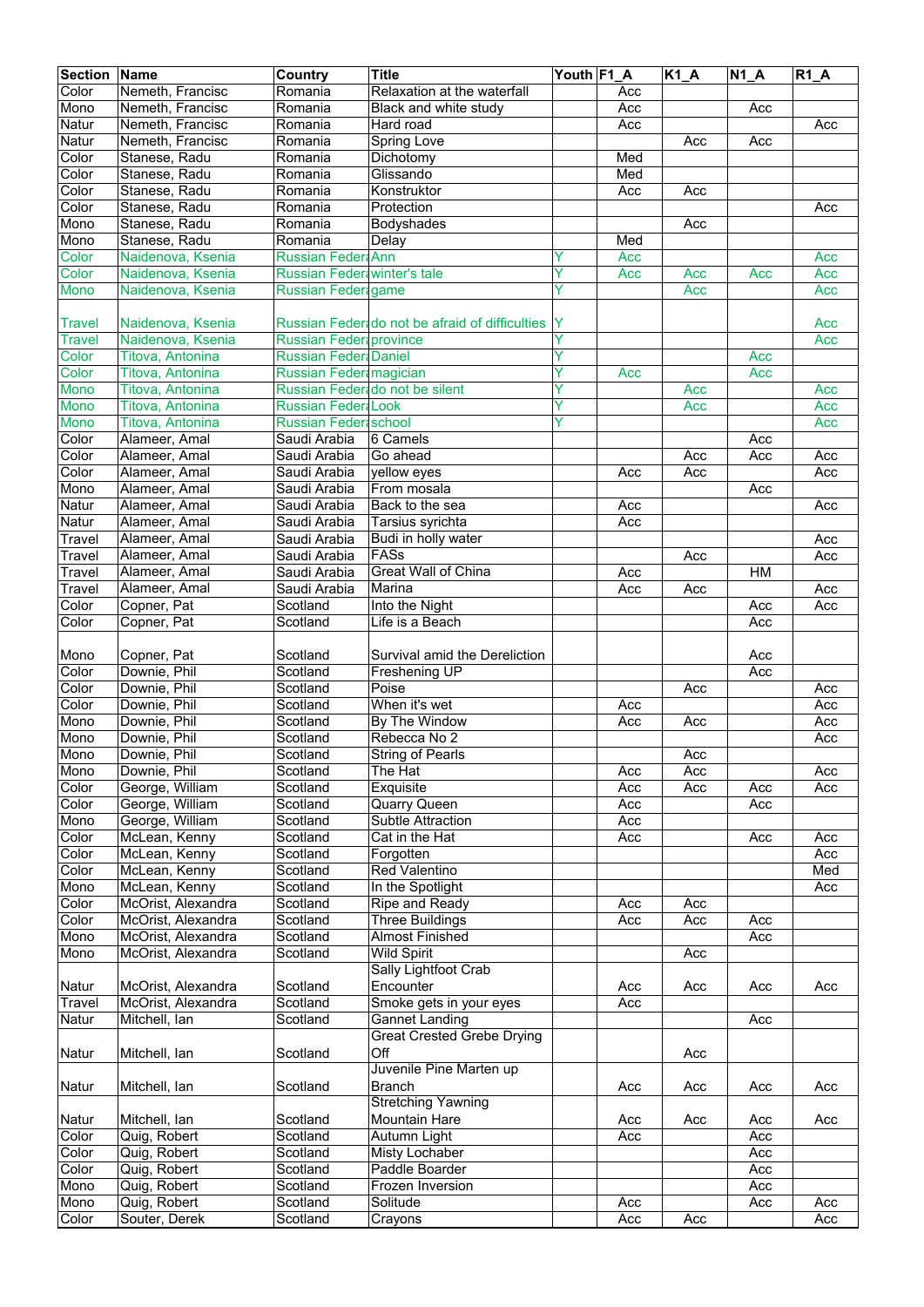| <b>Section</b> | Name            | Country   | <b>Title</b>                | Youth F1_A |     | $K1_A$ | N1A | $R1_A$ |
|----------------|-----------------|-----------|-----------------------------|------------|-----|--------|-----|--------|
| Color          | Souter, Derek   | Scotland  | <b>Golden Dawn</b>          |            |     | Acc    | Acc |        |
| Color          | Souter, Derek   | Scotland  | <b>Three Bridges</b>        |            | Acc |        |     |        |
| Mono           | Souter, Derek   | Scotland  | Are you looking at me?      |            |     |        | Acc |        |
| Mono           | Souter, Derek   | Scotland  | Follow the light            |            | Acc |        | Acc | Acc    |
| Color          | Stanford, Peter | Scotland  | My Lost Love                |            |     |        |     | Acc    |
| Color          | Stanford, Peter | Scotland  | Shedding Petals in the rain |            |     |        |     | Acc    |
| Mono           | Stanford, Peter | Scotland  | Dancing in a country lane   |            |     |        | Acc |        |
| Travel         | Stanford, Peter | Scotland  | Albert Docks in Liverpool   |            |     | Acc    | Acc |        |
| Travel         | Stanford, Peter | Scotland  | Forth Rail Bridge Scotland  |            |     |        |     | Acc    |
|                |                 |           | Queensferry Crossing        |            |     |        |     |        |
| Travel         | Stanford, Peter | Scotland  | Scotland                    |            | Acc | Acc    |     |        |
| Color          | Chng, Kim Yiang | Singapore | Fishing In The Mist 5       |            |     |        |     | Acc    |
| Mono           | Chng, Kim Yiang | Singapore | Fisherman 1                 |            |     | Acc    |     | Med    |
| Mono           | Chng, Kim Yiang | Singapore | Fishing 4                   |            |     |        |     | Acc    |
| Mono           | Chng, Kim Yiang | Singapore | Fishing In The Mist 7       |            |     |        |     | Acc    |
| Mono           | Chng, Kim Yiang | Singapore | The Lake In Mist 1          |            |     |        | Acc |        |
| Color          | Artnak, Marjan  | Slovenia  | <b>Autumn Serenity</b>      |            |     | Acc    | Acc |        |
| Mono           | Artnak, Marjan  | Slovenia  | М                           |            |     | Acc    | Acc |        |
| Mono           | Artnak, Marjan  | Slovenia  | <b>Night Bird</b>           |            |     |        | Acc |        |
| Mono           | Artnak, Marjan  | Slovenia  | The Storm is Comming        |            |     |        | Acc | Acc    |
| Natur          | Artnak, Marjan  | Slovenia  | <b>Dancing Greebes</b>      |            |     |        | Acc | Acc    |
| Natur          | Artnak, Marjan  | Slovenia  | Four in a Row               |            | Acc | Acc    |     |        |
| Natur          | Artnak, Marjan  | Slovenia  | Overflight                  |            |     | Acc    |     | Acc    |
| Natur          | Artnak, Marjan  | Slovenia  | Wrestling                   |            |     | Acc    | Acc | Acc    |
| Color          | Avsenik, Lojzi  | Slovenia  | Muflon                      |            | Acc |        |     |        |
| Natur          | Avsenik, Lojzi  | Slovenia  | Fresh and delicious         |            |     | Acc    | Acc |        |
| Natur          | Avsenik, Lojzi  | Slovenia  | Good catch                  |            | Acc | Acc    |     |        |
| Natur          | Avsenik, Lojzi  | Slovenia  | Northern Goshawk            |            |     | Acc    |     |        |
| Color          | Canzutti, Leon  | Slovenia  | Empty space                 |            |     |        |     | Acc    |
| Color          | Canzutti, Leon  | Slovenia  | Landscape                   |            |     |        |     | Acc    |
| Color          | Canzutti, Leon  | Slovenia  | Old locomotive              |            |     | Acc    |     |        |
| Mono           | Canzutti, Leon  | Slovenia  | Still life                  |            |     |        | Acc |        |
|                |                 |           | C3 UNDER MY UMBRELL         |            |     |        |     |        |
| Color          | Čeh, Nika       | Slovenia  | A                           | Y          |     | Acc    | Acc |        |
| Color          | Cotar, Suzana   | Slovenia  | Into the clouds             |            |     |        | Acc |        |
| Color          | Cotar, Suzana   | Slovenia  | La mia bici                 |            | Acc |        | Acc | Acc    |
| Mono           | Cotar, Suzana   | Slovenia  | Help                        |            |     |        |     | Acc    |
| Mono           | Cotar, Suzana   | Slovenia  | Slovenia                    |            | Acc |        |     |        |
| Natur          | Cotar, Suzana   | Slovenia  | Ku-ku                       |            |     | Acc    | Acc | Acc    |
| Natur          | Cotar, Suzana   | Slovenia  | Survival                    |            | HM  | Acc    |     | Acc    |
| Travel         | Cotar, Suzana   | Slovenia  | Fishermen                   |            |     |        | Acc | Acc    |
| Travel         | Cotar, Suzana   | Slovenia  | The castle                  |            |     | Acc    | Acc |        |
| Color          | Godnic, Boris   | Slovenia  | church in the snow          |            |     | Acc    |     |        |
| Mono           | Godnic, Boris   | Slovenia  | bench 9                     |            | Acc |        |     |        |
| Mono           | Godnic, Boris   | Slovenia  | winter graphics 22 3        |            | HM  | Acc    | Acc | Acc    |
| Travel         | Godnic, Boris   | Slovenia  | lake Bled                   |            | HM  | H M    | HM  | Acc    |
| Travel         | Godnic, Boris   | Slovenia  | venice 19 2                 |            | Acc | Acc    | Acc | Acc    |
| Travel         | Godnic, Boris   | Slovenia  | venice 20 4                 |            |     | Acc    | Acc | Acc    |
| Color          | Gorjan, Tanja   | Slovenia  | Lignano 11                  |            |     | Acc    | Acc |        |
| Color          | Gorjan, Tanja   | Slovenia  | Winter on Planina field 18  |            |     | Acc    | Acc | Acc    |
| Mono           | Gorjan, Tanja   | Slovenia  | Magic winter 26             |            | Acc | Acc    |     | Acc    |
| Mono           | Gorjan, Tanja   | Slovenia  | One moment bw               |            | Acc |        |     | Acc    |
| Mono           | Gorjan, Tanja   | Slovenia  | Steam train 51              |            | Acc |        |     |        |
| Mono           | Gorjan, Tanja   | Slovenia  | Tuscany 85                  |            | Acc |        | Acc |        |
| Natur          | Gorjan, Tanja   | Slovenia  | Bee eater 73                |            |     | Acc    | Acc |        |
| Natur          | Gorjan, Tanja   | Slovenia  | Little snail 12             |            |     | Acc    | Acc | Acc    |
| Natur          | Gorjan, Tanja   | Slovenia  | Robber fly 91               |            |     | Acc    | Acc |        |
| Natur          | Gorjan, Tanja   | Slovenia  | Tree frog 52                |            |     | Acc    | Acc |        |
| Travel         | Gorjan, Tanja   | Slovenia  | Flowering meadow 67         |            | Acc | Acc    | Acc | Acc    |
| Travel         | Gorjan, Tanja   | Slovenia  | Magic moon on Sveta gora    |            |     |        |     | Acc    |
| Travel         | Gorjan, Tanja   | Slovenia  | Wild Dolomites 92           |            |     | Acc    |     |        |
| Color          | Humar, Marjan   | Slovenia  | Between waves               |            |     |        | Acc |        |
| Color          | Humar, Marjan   | Slovenia  | Way down                    |            |     |        | Acc |        |
| Mono           | Humar, Marjan   | Slovenia  | A way                       |            |     |        |     | Acc    |
| Mono           | Humar, Marjan   | Slovenia  | Abandoned                   |            |     |        | Acc | Acc    |
| Mono           | Humar, Marjan   | Slovenia  | <b>Bridge</b>               |            |     | Acc    |     |        |
| Natur          | Humar, Marjan   | Slovenia  | Beauty of underground       |            | НM  | Acc    |     |        |
| Travel         | Humar, Marjan   | Slovenia  | Atacama desert              |            | Acc |        | Acc | Acc    |
| Travel         | Humar, Marjan   | Slovenia  | Nobodys land                |            |     | Acc    |     |        |
|                |                 |           |                             |            |     |        |     |        |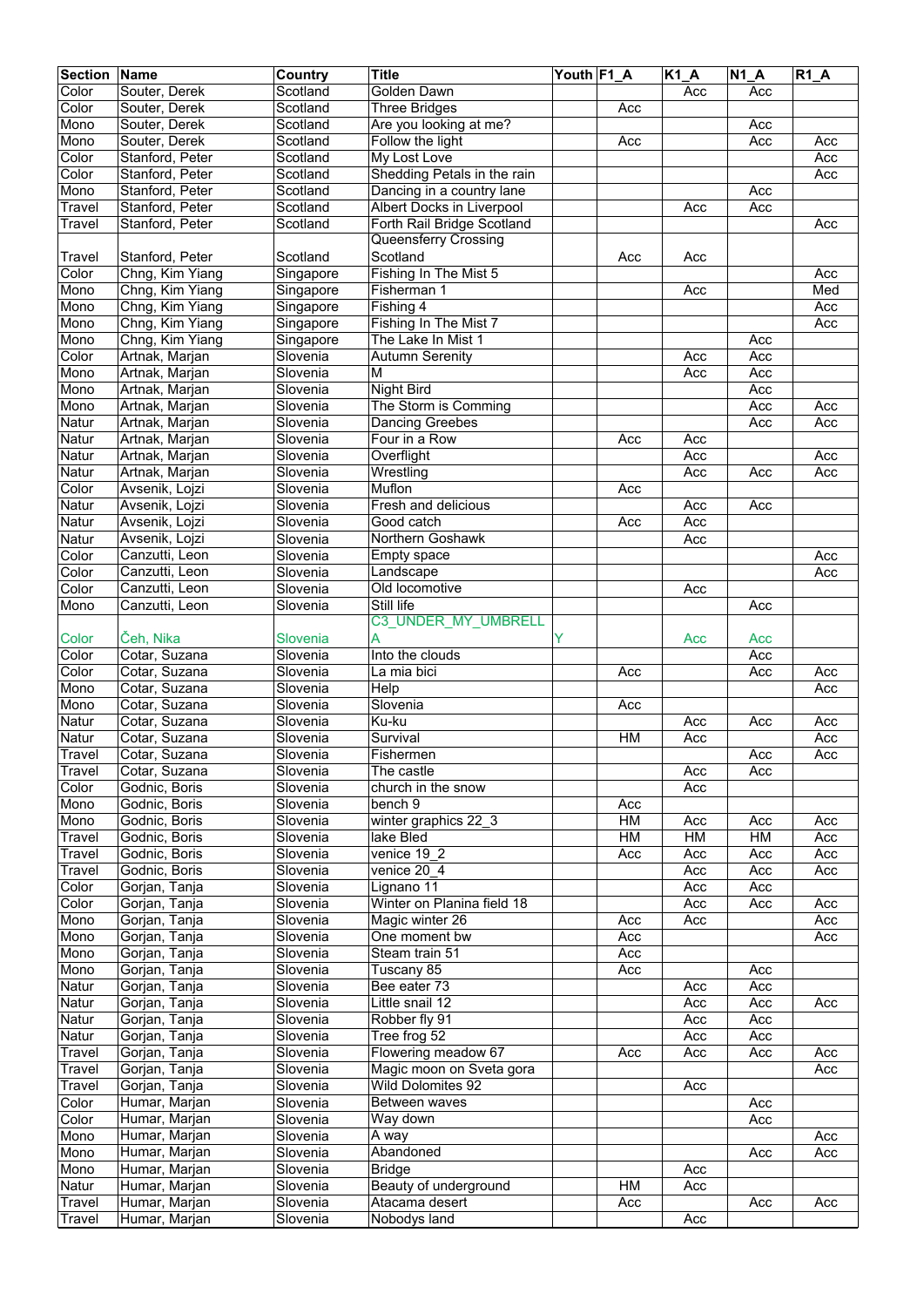| <b>Section Name</b> |                     | <b>Country</b> | <b>Title</b>               | Youth F1_A |           | $K1_A$    | $\overline{N1}A$ | <b>R1 A</b> |
|---------------------|---------------------|----------------|----------------------------|------------|-----------|-----------|------------------|-------------|
| Travel              | Humar, Marjan       | Slovenia       | Red lake                   |            |           | Acc       | Acc              | Acc         |
| <b>Travel</b>       | Humar, Marjan       | Slovenia       | Titicaca lake              |            |           |           |                  | Acc         |
| <b>Mono</b>         | Javornik, Nuša      | Slovenia       | <b>Split</b>               | Ÿ          |           |           |                  | Acc         |
| Mono                | Javornik, Nuša      | Slovenia       | <b>Windows</b>             | Ý          | Acc       |           |                  |             |
| <b>Natur</b>        | Javornik, Nuša      | Slovenia       | <b>Buzz</b>                | Y          |           |           |                  | Acc         |
| <b>Mono</b>         | Javornik, Špela     | Slovenia       | The news                   | Υ          |           |           |                  | Acc         |
| Color               | Kokol, Dejan        | Slovenia       | Artist life                |            |           |           |                  | Acc         |
| Color               | Kokol, Dejan        | Slovenia       | Golden heart               |            | Acc       |           |                  |             |
| Color               | Kokol, Dejan        | Slovenia       | Titova ulica               |            | Acc       |           |                  |             |
| Mono                | Kokol, Dejan        | Slovenia       | Another one                |            |           |           |                  | Acc         |
| Mono                | Kokol, Dejan        | Slovenia       | Self-esteem                |            |           | Acc       |                  | Acc         |
| <b>Travel</b>       | Kokol, Dejan        | Slovenia       | Fish Philosophy            |            |           |           | Acc              |             |
| Color               | Komprej, Jana       | Slovenia       | Save me                    | Υ          | Acc       |           |                  | Acc         |
| Color               | Kovacic, Simon      | Slovenia       | Blue tit 98                |            | Acc       | Acc       |                  |             |
| Color               | Kovacic, Simon      | Slovenia       | Lake 15                    |            | Acc       |           |                  |             |
| Color               | Kovacic, Simon      | Slovenia       | Planinsko field 67         |            |           | Acc       | Acc              |             |
| Mono                | Kovacic, Simon      | Slovenia       | Birches 25bw               |            |           | Acc       |                  |             |
| Mono                | Kovacic, Simon      | Slovenia       | On the sky 02bw            |            |           |           |                  | Acc         |
| Mono                | Kovacic, Simon      | Slovenia       | Passau 36                  |            | Acc       |           |                  | Acc         |
| Mono                | Kovacic, Simon      | Slovenia       | Tuscany 199bw              |            |           |           | Acc              |             |
| Natur               | Kovacic, Simon      | Slovenia       | Eurasian siskin 60         |            | Acc       |           |                  |             |
| Natur               | Kovacic, Simon      | Slovenia       | European mantis 73         |            |           | Acc       | HM               | Acc         |
| Natur               | Kovacic, Simon      | Slovenia       | Quarrel 17                 |            | Acc       | Acc       |                  |             |
| Travel              | Kovacic, Simon      | Slovenia       | Dolomites 13               |            | Acc       | Acc       | Acc              | Acc         |
| Travel              | Kovacic, Simon      | Slovenia       | Dolomites 17               |            | Acc       |           |                  | Acc         |
| Travel              | Kovacic, Simon      | Slovenia       | Federa lake 65             |            |           | Acc       |                  | Acc         |
| Color               | Kracun, Rene        | Slovenia       | self-confidence            | Υ          |           |           |                  | Acc         |
| Color               | Kracun, Rene        | Slovenia       | street                     | Y          |           |           |                  | Acc         |
| Mono                | Kracun, Rene        | Slovenia       | defeated                   | Ŷ          | Acc       |           |                  |             |
| <b>Natur</b>        | Kracun, Rene        | Slovenia       | time for us                | Ÿ          | <b>BY</b> |           |                  | Acc         |
| <b>Travel</b>       | Kracun, Rene        | Slovenia       | from above                 | Ÿ          | <b>HM</b> | <b>BY</b> |                  |             |
| <b>Travel</b>       | Kracun, Rene        | Slovenia       | mystical moment            | Y          |           | Acc       |                  |             |
| Color               | Krapez, Miran       | Slovenia       | <b>BIG BUBBLE</b>          |            |           |           | Acc              | Acc         |
| Color               | Krapez, Miran       | Slovenia       | <b>GOLD MORNING</b>        |            |           | Acc       |                  |             |
| Color               | Krapez, Miran       | Slovenia       | <b>MORNING GUARD</b>       |            |           |           | Acc              |             |
| Mono                | Krapez, Miran       | Slovenia       | <b>AUTUMN IN PICTURE</b>   |            |           | Acc       | Acc              | Acc         |
| Mono                | Krapez, Miran       | Slovenia       | <b>BIRD OF EXTREME 1</b>   |            |           |           |                  | Acc         |
| Mono                | Krapez, Miran       | Slovenia       | <b>MARRIAGE</b>            |            |           | Acc       |                  |             |
|                     |                     |                | <b>BLACK AND WHITE</b>     |            |           |           |                  |             |
| Natur               | Krapez, Miran       | Slovenia       | <b>NIGHTINGALE</b>         |            |           |           |                  | Acc         |
| Natur               | Krapez, Miran       | Slovenia       | <b>MISTER SIMPATICUS</b>   |            |           | Acc       | Acc              | Acc         |
| Natur               | Krapez, Miran       | Slovenia       | <b>RED EYEBROW</b>         |            | Acc       |           |                  | Acc         |
| Natur               | Krapez, Miran       | Slovenia       | TWO GOLD EAGLES            |            |           | Acc       |                  |             |
| Travel              | Krapez, Miran       | Slovenia       | <b>ENVIABLE GRAZING 01</b> |            |           | Acc       |                  |             |
| Travel              | Krapez, Miran       | Slovenia       | HEAVEN ROAD 01             |            |           | Acc       |                  | Acc         |
| Travel              | Krapez, Miran       | Slovenia       | <b>MORNING GIFT</b>        |            |           | Acc       |                  | Acc         |
|                     |                     |                |                            |            |           |           |                  |             |
| Travel              | Krapez, Miran       | Slovenia       | WINTER IN PLANINA FIELD    |            |           |           | Acc              |             |
| Color               | Lesjak, Zala        | Slovenia       | Freedom                    | Y          | Acc       |           | Acc              |             |
| Color               | Lesjak, Zala        | Slovenia       | From above                 | Y          |           |           |                  | Acc         |
| Color               | Lesjak, Zala        | Slovenia       | <b>Outside thoughts</b>    | Y          | Acc       | Acc       |                  |             |
| Mono                | Lesjak, Zala        | Slovenia       | Passenger                  | Ŷ          |           |           | Acc              |             |
| Mono                | Lesjak, Zala        | Slovenia       | The light of hope          | Ÿ          | Acc       |           |                  |             |
| Color               | Mikuž, Dimitrij     | Slovenia       | Chrismas eve               |            |           | Acc       |                  |             |
| Natur               | Mikuž, Dimitrij     | Slovenia       | Toscana                    |            |           | Acc       |                  |             |
| Color               | Miska, Dusan Gorast | Slovenia       | Air Show 0092              |            |           | Acc       | Acc              |             |
| Color               | Miska, Dusan Gorast | Slovenia       | Remember Tuscany 0826      |            |           |           | Acc              |             |
| Color               | Miska, Dusan Gorast | Slovenia       | Triangles_0355             |            | Acc       | Acc       | Acc              | Acc         |
| Mono                | Miska, Dusan Gorast | Slovenia       | Carnival 0274              |            |           | HM        |                  |             |
| Mono                | Miska, Dusan Gorast | Slovenia       | Cukrarna_0072              |            |           | Acc       | Acc              |             |
| Mono                | Miska, Dusan Gorast | Slovenia       | Cukrarna_0092              |            |           |           |                  | Acc         |
| Travel              | Miska, Dusan Gorast | Slovenia       | Iceland 0198               |            |           | Acc       | Acc              | Acc         |
| Travel              | Miska, Dusan Gorast | Slovenia       | Iceland 0396               |            |           | Acc       |                  |             |
| Travel              | Miska, Dusan Gorast | Slovenia       | Iceland 0515               |            |           | Acc       |                  |             |
| Color               | Mladovan, Marko     | Slovenia       | <b>Brda</b>                |            |           |           | Acc              | Acc         |
| Mono                | Mladovan, Marko     | Slovenia       | Alice <sub>2</sub>         |            | Acc       |           |                  |             |
| Mono                | Mladovan, Marko     | Slovenia       | Rain day Woman             |            | Acc       |           |                  |             |
| Mono                | Mladovan, Marko     | Slovenia       | Vivi3                      |            | Acc       | Acc       |                  | Acc         |
| <b>Travel</b>       | Mladovan, Marko     | Slovenia       | Bend                       |            |           |           | Acc              |             |
|                     |                     |                |                            |            |           |           |                  |             |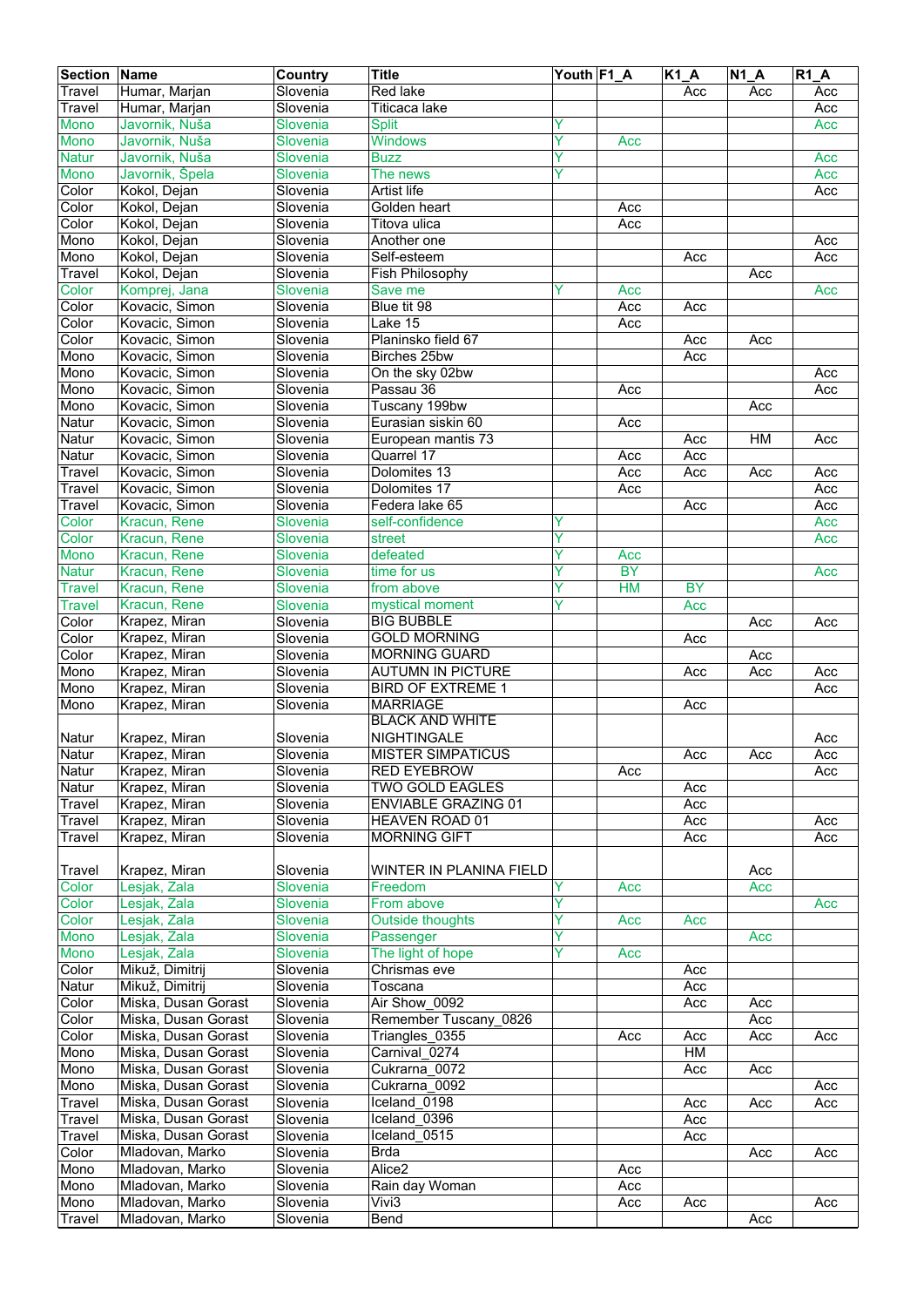| <b>Section</b> | Name                         | Country              | <b>Title</b>                                           | Youth F1_A |     | <b>K1 A</b> | $N1_A$ | $R1_A$    |
|----------------|------------------------------|----------------------|--------------------------------------------------------|------------|-----|-------------|--------|-----------|
| Color          | Paska, URŠKA                 | <b>Slovenia</b>      | <b>CAREFREE</b>                                        |            |     | Acc         |        |           |
| Color          | Paska, URŠKA                 | <b>Slovenia</b>      | <b>UMBRELLA</b>                                        | Ÿ          |     |             | Acc    |           |
| <b>Mono</b>    | Paska, URŠKA                 | Slovenia             | <b>SUITCASES</b>                                       | Ÿ          | Acc | Acc         |        |           |
| Color          | Ravnak, Andreja              | Slovenia             | 1960 vol. II                                           |            |     | Acc         |        |           |
| Color          | Ravnak, Andreja              | Slovenia             | flying horses                                          |            |     | Acc         | HM     | Acc       |
| Color          | Ravnak, Andreja              | Slovenia             | mademoiselle                                           |            | Acc |             |        | Acc       |
| Color          | Ravnak, Andreja              | Slovenia             | textures 01                                            |            | Acc | Acc         | Acc    | Acc       |
| Mono           | Ravnak, Andreja              | Slovenia             | candle                                                 |            | Acc |             |        |           |
| Mono           | Ravnak, Andreja              | Slovenia             | Masha and Monika                                       |            | Acc |             |        |           |
| Color<br>Mono  | Remec, Simon                 | Slovenia<br>Slovenia | <b>Behind fence</b>                                    |            |     |             | Acc    | <b>HM</b> |
| Mono           | Remec, Simon<br>Remec, Simon | Slovenia             | Anouk<br>Just love                                     |            |     | Acc         |        |           |
| Color          | Ruzic, Tilen                 | <b>Slovenia</b>      |                                                        |            |     | Acc         |        |           |
| <b>Natur</b>   | Ruzic, Tilen                 | Slovenia             | <b>European mantis</b><br>Ural owl                     | Ÿ          |     | Acc         |        |           |
| <b>Natur</b>   | Ruzic, Tilen                 | Slovenia             | Woodpecker                                             | Y          |     |             |        | Acc       |
| Color          | Stajnko Knez, Lana           | Slovenia             | <b>C1 MERMAID</b>                                      | Ÿ          |     | Acc         |        |           |
| <b>Natur</b>   | Stajnko Knez, Lana           | Slovenia             | N2 SURPRISE                                            | Y          |     | Acc         |        |           |
| Color          | <b>Vidmar, Matic</b>         | <b>Slovenia</b>      | Martin <sub>05</sub>                                   | Y          |     | Acc         | Acc    | Acc       |
| Color          | Vidmar, Matic                | Slovenia             | Martin 21                                              | Ÿ          | Acc |             |        |           |
| Color          | Vidmar, Matic                | Slovenia             | <b>Reflection</b>                                      | Υ          |     |             | Acc    |           |
| Mono           | Vidmar, Matic                | Slovenia             | Diagonal                                               | Ÿ          |     | Acc         |        | Acc       |
| <b>Travel</b>  | Vidmar, Matic                | <b>Slovenia</b>      | By the sea                                             | Ÿ          |     |             | Acc    |           |
| Color          | Zvikart, Timotej             | <b>Slovenia</b>      | Lost                                                   | Ÿ          |     |             |        | Acc       |
| Mono           | Zvikart, Timotej             | Slovenia             | <b>Tragedy</b>                                         | Y          |     | Acc         | Acc    |           |
| Color          | Ackermann, Ona               | South Africa         | Autumn symphony                                        |            | Acc |             |        |           |
| Color          | Ackermann, Ona               | South Africa         | Fairytale forest                                       |            |     |             | Acc    |           |
| Natur          | Ackermann, Ona               | South Africa         | French cuisine                                         |            | Acc |             | Acc    |           |
| Natur          | Ackermann, Ona               | South Africa         | Regal Raptor                                           |            |     |             | Acc    |           |
| Natur          | Ackermann, Ona               | South Africa         | Royal Appetite                                         |            |     | Acc         | Acc    | Med       |
| Color          | Aucamp, Jacobus              | South Africa         | Green eyes                                             |            |     | Acc         |        | Acc       |
| Color          | Aucamp, Jacobus              | South Africa         | Puzzle Image                                           |            | Acc |             |        |           |
| Color          | Aucamp, Jacobus              | South Africa         | Ready for action                                       |            |     | Acc         | Acc    |           |
| Color          | Aucamp, Jacobus              | South Africa         | Skin tight                                             |            |     | Acc         |        |           |
| Mono           | Aucamp, Jacobus              | South Africa         | Giving me the look                                     |            |     |             | Acc    |           |
| Mono           | Aucamp, Jacobus              | South Africa         | Madona Look                                            |            |     |             |        | Acc       |
| Color          | Beyers, Neels                | South Africa         | Blue room at E Bay                                     |            | Acc |             |        |           |
| Color          | <b>Beyers, Neels</b>         | South Africa         | Laid to rest                                           |            | Acc | Acc         |        |           |
| Mono           | Beyers, Neels                | South Africa         | <b>Barrels</b>                                         |            | Acc |             |        |           |
| Mono           | Beyers, Neels                | South Africa         | Kitesurfer holding on BW                               |            |     |             |        | Acc       |
| Natur          | Beyers, Neels                | South Africa         | Dune with grass                                        |            | Acc | Acc         | Acc    |           |
|                |                              |                      |                                                        |            |     |             |        |           |
| Natur          | Beyers, Neels                | South Africa         | Elephants playing in the mud                           |            |     |             | Acc    |           |
| Natur          | Beyers, Neels                | South Africa         | Grey Hero swallows lunch<br>Informal settlement Formal |            |     |             |        | Acc       |
| Travel         | Beyers, Neels                | South Africa         | TV                                                     |            |     |             |        |           |
| Color          | Bezuidenhoudt, Frik          | South Africa         | Outch                                                  |            | HM  | Acc<br>Acc  | Acc    | Acc       |
| Color          | Bezuidenhoudt, Frik          | South Africa         | Rooibekvuurvinkie                                      |            | Acc |             |        |           |
| Mono           | Bezuidenhoudt, Frik          | South Africa         | Fighting the winter fires                              |            |     |             |        | Acc       |
| Mono           | Bezuidenhoudt, Frik          | South Africa         | Those legs                                             |            |     |             | Acc    |           |
| Natur          | Bezuidenhoudt, Frik          | South Africa         | Flaps down for landing                                 |            |     |             | Acc    |           |
| Natur          | Bezuidenhoudt, Frik          | South Africa         | <b>Yellow Happiness</b>                                |            | Acc |             | Acc    |           |
| Travel         | Bezuidenhoudt, Frik          | South Africa         | Augrabies                                              |            |     | Acc         | Acc    |           |
| Travel         | Bezuidenhoudt, Frik          | South Africa         | Italian Cemetery                                       |            |     |             | Acc    | Acc       |
| Color          | Bird, Natasha                | South Africa         | FIGHTING THE FLAMES                                    |            | Acc | Acc         | HM     |           |
| Color          | Bird, Natasha                | South Africa         | FIREMEN IN ACTION                                      |            |     | Acc         | Acc    | Acc       |
| Color          | Bird, Natasha                | South Africa         | GIVE THE MAN A BELLS                                   |            | Acc | Acc         | Acc    | Acc       |
| Color          | Bird, Natasha                | South Africa         | <b>MILIFICENTS HORNS</b>                               |            | Acc | Acc         |        |           |
| Mono           | Bird, Natasha                | South Africa         | <b>SIMPLICITY</b>                                      |            | Acc | Acc         | Acc    |           |
|                |                              |                      | <b>KGALAGADI KING IN</b>                               |            |     |             |        |           |
| Natur          | Bird, Natasha                | South Africa         | <b>MORNING LIGHT</b>                                   |            |     | Acc         | Acc    |           |
|                |                              |                      | LEOPARD IN DAPPLED                                     |            |     |             |        |           |
| Natur          | Bird, Natasha                | South Africa         | <b>MORNING LIGHT</b>                                   |            |     | Acc         |        |           |
| Natur          | Bird, Natasha                | South Africa         | <b>MAKE A WISH</b>                                     |            |     | Acc         |        |           |
|                |                              |                      | ON THE LOOKOUT                                         |            |     |             |        |           |
| Natur          | Bird, Natasha                | South Africa         | <b>BEARDED VULTURE</b>                                 |            |     |             |        | Acc       |
| Color          | <b>Birkett, Cathy</b>        | South Africa         | A Wave                                                 |            |     |             | Med    | Acc       |
| Color          | Birkett, Cathy               | South Africa         | Low tide sunset                                        |            |     |             | Acc    |           |
| Color          | Birkett, Cathy               | South Africa         | <b>Slow Sunset</b>                                     |            |     |             |        | Acc       |
| Mono           | Birkett, Cathy               | South Africa         | An old man                                             |            |     | Acc         |        |           |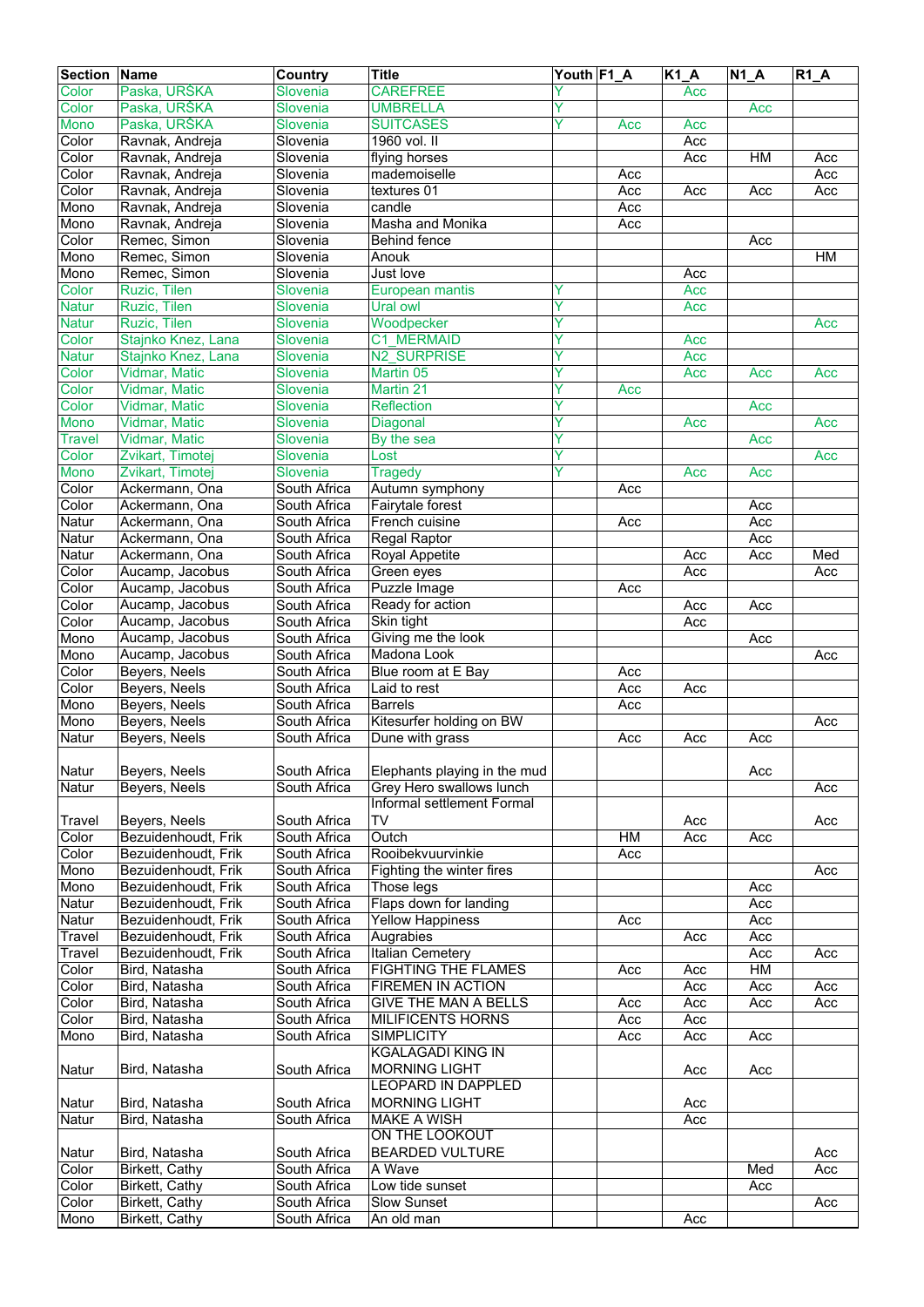| <b>Section Name</b> |                  | <b>Country</b>      | <b>Title</b>                       | Youth F1 A |     | $K1_A$ | $N1_A$ | $R1$ $A$ |
|---------------------|------------------|---------------------|------------------------------------|------------|-----|--------|--------|----------|
| Mono                | Birkett, Cathy   | South Africa        | Leucadendron                       |            | Acc |        |        |          |
| Natur               | Birkett, Cathy   | South Africa        | <b>Bee</b>                         |            | Acc |        | Acc    |          |
| Natur               | Birkett, Cathy   | South Africa        | Forest mushrooms                   |            |     |        | Acc    |          |
| Natur               | Birkett, Cathy   | South Africa        | Locust                             |            |     | Acc    |        |          |
| Natur               | Birkett, Cathy   | South Africa        | Macro fly                          |            |     |        |        |          |
|                     |                  |                     |                                    |            | Acc |        | Acc    |          |
| Travel              | Birkett, Cathy   | South Africa        | <b>Kowloon Scape</b>               |            | Acc |        |        | Acc      |
| Color               | Black, Robert    | South Africa        | Flight of the Terns                |            |     |        |        | Acc      |
| Color               | Black, Robert    | South Africa        | <b>Forest Smoke</b>                |            |     |        | Acc    |          |
|                     |                  |                     | Jackal Buzzard searching           |            |     |        |        |          |
| Color               | Black, Robert    | South Africa        | for prey                           |            |     | Acc    | Acc    |          |
| Natur               | Black, Robert    | South Africa        | Howdy Partner                      |            |     | Acc    | Acc    |          |
|                     |                  |                     | Lanner Falcon watching             |            |     |        |        |          |
| Natur               | Black, Robert    | South Africa        | over it's territory                |            |     | Acc    | Acc    |          |
|                     |                  |                     | White Rhino dehorned but a         |            |     |        |        |          |
| Natur               | Black, Robert    | South Africa        | good kisser still                  |            |     |        | Acc    |          |
| Color               | Bosch, Verinda   | South Africa        | My feet                            |            |     | Acc    |        |          |
| Color               | Bosch, Verinda   | South Africa        | Riding on the edge                 |            |     | Acc    |        |          |
| Color               | Bosch, Verinda   | South Africa        | Simply bee                         |            | Acc | Acc    | Acc    | Acc      |
| Mono                | Bosch, Verinda   | South Africa        |                                    |            |     |        | Acc    |          |
|                     |                  |                     | <b>Byting</b>                      |            |     |        |        |          |
| Mono                | Bosch, Verinda   | South Africa        | Going to surf                      |            |     | Med    | HM     | Med      |
| Natur               | Bosch, Verinda   | South Africa        | Red veins                          |            |     |        | Acc    |          |
| Natur               | Bosch, Verinda   | South Africa        | Shadow wings                       |            | Acc |        | Acc    |          |
| Natur               | Bosch, Verinda   | South Africa        | Upwords                            |            |     | Acc    | Acc    |          |
| Travel              | Bosch, Verinda   | South Africa        | Rainbow nation                     |            |     |        | Acc    |          |
| Travel              | Bosch, Verinda   | South Africa        | Sunset lighthouse                  |            |     |        | Acc    |          |
| Color               | Bothe, Alexa     | <b>South Africa</b> | <b>Dolosse</b>                     | Y          |     |        | Acc    |          |
| Color               | Bothe, Alexa     | <b>South Africa</b> | Just four                          | Y          | Acc |        |        |          |
| Color               | Bothe, Thomas    | South Africa        | <b>Bosjes</b>                      | Y          | Acc | Acc    |        |          |
| Color               | Bothe, Thomas    | <b>South Africa</b> | Spicy star                         | Υ          |     | Acc    | Acc    |          |
| <b>Travel</b>       | Bothe, Thomas    | <b>South Africa</b> | <b>Mystic Valley</b>               | Ÿ          |     |        |        | Acc      |
| <b>Travel</b>       | Bothe, Thomas    | <b>South Africa</b> | <b>Therons Pass</b>                | Ÿ          | Acc |        | Acc    |          |
| Color               | Butow, Dieter    | South Africa        | Antarctic Ice 1                    |            | Acc |        |        |          |
|                     |                  |                     |                                    |            |     |        |        |          |
| Color               | Butow, Dieter    | South Africa        | Chilean Flamingo                   |            | Acc |        |        |          |
| Color               | Butow, Dieter    | South Africa        | <b>Misty Sossus morning</b>        |            | Acc |        |        |          |
| Mono                | Butow, Dieter    | South Africa        | Disturbed (BW)                     |            |     |        |        | Acc      |
|                     |                  |                     | Marine Iguana - Galapagos          |            |     |        |        |          |
| Natur               | Butow, Dieter    | South Africa        | (C)                                |            |     | Acc    |        | Acc      |
| Natur               | Butow, Dieter    | South Africa        | Rain is in the air                 |            |     | Acc    |        | Acc      |
| Natur               | Butow, Dieter    | South Africa        | Snoozing in the rain               |            |     | Acc    |        |          |
| Travel              | Butow, Dieter    | South Africa        | <b>Antarctic Whaling Station 1</b> |            | Acc | Acc    | Acc    | Acc      |
| Travel              | Butow, Dieter    | South Africa        | Early Sossus morning               |            |     |        | Acc    | Acc      |
|                     |                  |                     |                                    |            |     |        |        |          |
| <b>Natur</b>        | Caley, Nicholas  | South Africa        | Family stroll across the river     | Y          |     |        | Acc    |          |
| Color               | Chen, Xiaoyi     | South Africa        | Arial garden                       |            | Acc | Acc    |        |          |
| Color               | Chen, Xiaoyi     | South Africa        | Tree Bloom                         |            | Acc |        |        |          |
|                     | Conradie, Charl  |                     | Terwyl die son sak                 | Ÿ          |     |        |        |          |
| Color               |                  | <b>South Africa</b> |                                    |            |     |        | Acc    |          |
| Natur               | Conradie, Charl  | South Africa        | <b>Rustende Luiperd</b>            | Ý          |     |        | Acc    |          |
| Color               | Conradie, Daniél | <b>South Africa</b> | Trekker by dam                     | Ŷ          |     |        |        | Acc      |
| <b>Natur</b>        | Conradie, Daniél | South Africa        | Troupant                           | Ÿ          | Acc |        |        | Acc      |
| <b>Travel</b>       | Conradie, Daniél | South Africa        | Oppad                              | Υ          |     |        | Acc    |          |
| Color               | Cory, Rodney     | South Africa        | Hornbill with Grasshopper          |            | Acc | Acc    | Acc    |          |
| Color               | Cory, Rodney     | South Africa        | Squacco Heron                      |            |     | Acc    | Acc    |          |
| Color               | Cory, Rodney     | South Africa        | Stars and the Milky Way            |            |     |        | Acc    |          |
| Mono                | Cory, Rodney     | South Africa        | Jumbos Baby                        |            | Acc |        | Acc    |          |
| Natur               | Cory, Rodney     | South Africa        | <b>Giants Collide</b>              |            |     | Acc    |        |          |
| Natur               | Cory, Rodney     | South Africa        | Leopard on the Log                 |            |     | Acc    |        |          |
| Travel              | Cory, Rodney     | South Africa        | Drakenburg Splendour               |            | Acc | Acc    | Acc    |          |
| Travel              | Cory, Rodney     | South Africa        | Shark Rock Pier                    |            | Acc |        |        | Acc      |
| Color               | Covarr, Eileen   | South Africa        | Collecting pollen                  |            |     | Acc    |        |          |
| Color               | Covarr, Eileen   | South Africa        | Going under                        |            |     | Acc    |        |          |
|                     |                  |                     |                                    |            |     |        |        |          |
| Color               | Covarr, Eileen   | South Africa        | <b>Tumbling locks</b>              |            |     | Acc    |        |          |
| Mono                | Covarr, Eileen   | South Africa        | Protea                             |            |     | Acc    |        |          |
| Mono                | Covarr, Eileen   | South Africa        | Shafts of light                    |            |     | Acc    |        | Acc      |
| Mono                | Covarr, Eileen   | South Africa        | Sun rays 2                         |            |     | Acc    |        |          |
| Natur               | Covarr, Eileen   | South Africa        | Forest fungi                       |            | Acc |        |        |          |
| Natur               | Covarr, Eileen   | South Africa        | Spring mooonshine                  |            |     | Acc    | Acc    |          |
| Travel              | Covarr, Eileen   | South Africa        | Lighthouse in the rain             |            |     | Acc    |        | Acc      |
| Travel              | Covarr, Eileen   | South Africa        | Storm approaching                  |            | Acc |        | Acc    |          |
| Travel              | Covarr, Eileen   | South Africa        | The wall at dusk                   |            |     | Acc    |        |          |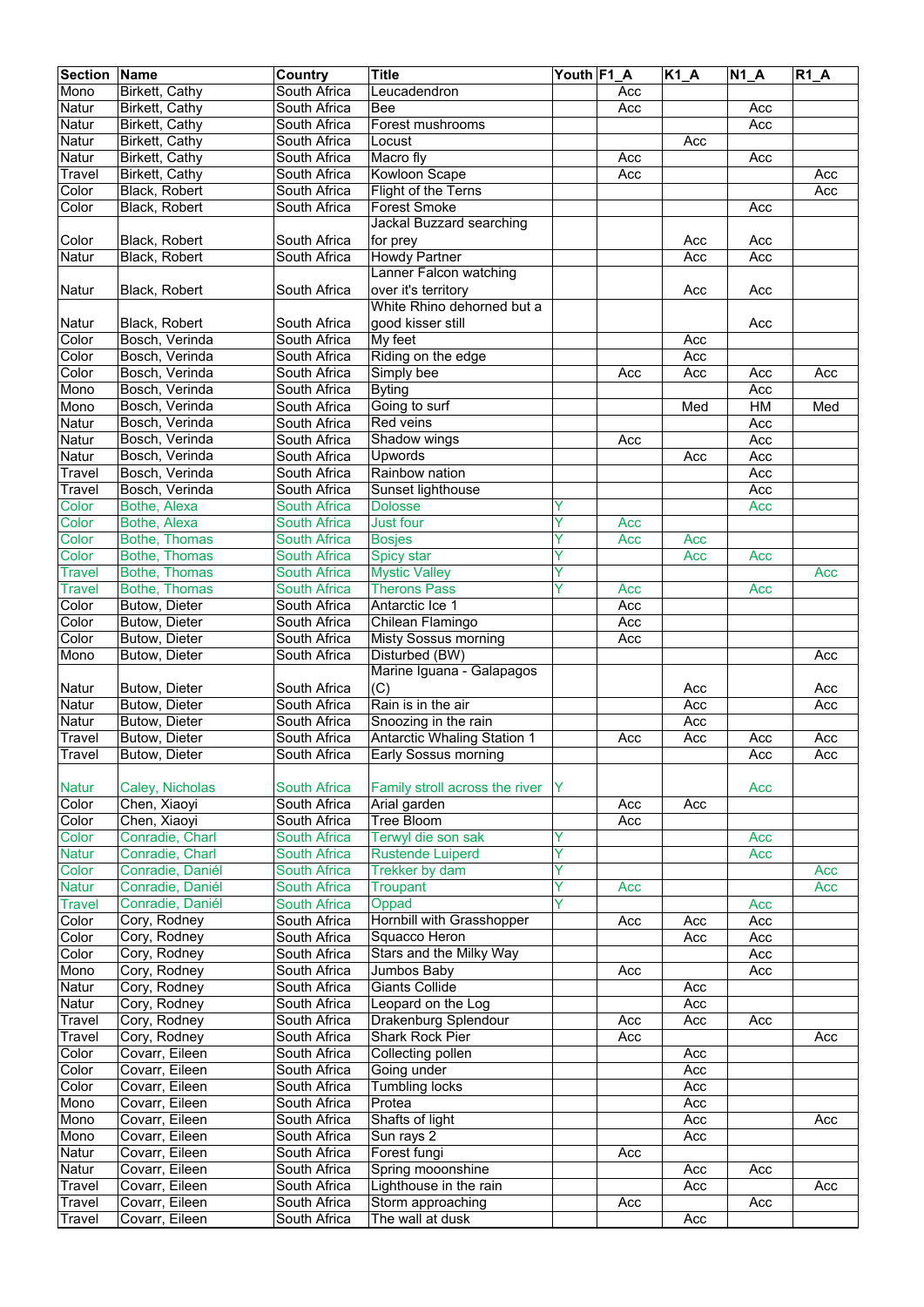| <b>Section Name</b> |                       | Country             | <b>Title</b>                                        | Youth F1_A |     | K1_A          | $N1_A$         | $R1_A$ |
|---------------------|-----------------------|---------------------|-----------------------------------------------------|------------|-----|---------------|----------------|--------|
| Color               | Daames, Aanisha       | <b>South Africa</b> | Light between the rocks                             |            |     |               |                | Acc    |
| Color               | Dalgleish, William    | South Africa        | <b>Gulley Rocks</b>                                 |            |     | Acc           | Acc            |        |
| Color               | Dalgleish, William    | South Africa        | Moments before Dark                                 |            |     |               | Acc            | Acc    |
| Mono                | Dalgleish, William    | South Africa        | Approaching Herd                                    |            |     |               | Acc            |        |
| Mono                | Dalgleish, William    | South Africa        | <b>Waiting Game</b>                                 |            |     | Acc           | Acc            |        |
| Natur               | Dalgleish, William    | South Africa        | <b>Driblet</b>                                      |            | Acc |               | Acc            |        |
| Natur               | Dalgleish, William    | South Africa        | <b>Gosshawk with Owlett</b>                         |            |     |               | Acc            |        |
| Natur               | Dalgleish, William    | South Africa        | <b>Swallow Tailed Bee Eaters</b>                    |            |     |               | Acc            |        |
| Color               | De Beer, Suzy         | South Africa        | Elephant                                            |            |     |               | Acc            |        |
| Color               | De Beer, Suzy         | South Africa        | <b>Smoking Rocks</b>                                |            |     |               | Acc            |        |
| Color               | De Beer, Suzy         | South Africa        | Thinker                                             |            |     | Acc           | Acc            |        |
| Mono                | De Beer, Suzy         | South Africa        | Crocodile                                           |            | Acc | Acc           | H M            | Acc    |
| Mono                | De Beer, Suzy         | South Africa        | Herdsman                                            |            |     |               | Acc            | Acc    |
| Mono                | De Beer, Suzy         | South Africa        | Hyaena                                              |            |     |               | Acc            |        |
| Natur               | De Beer, Suzy         | South Africa        | Little Bee-eaters                                   |            |     | Acc           | Acc            |        |
| Travel              | De Beer, Suzy         | South Africa        | <b>Street Walker</b>                                |            |     |               | Acc            | Acc    |
| Travel              | De Beer, Suzy         | South Africa        | The Train                                           |            |     | Acc           |                |        |
| Natur               | de Voogt, Veronica    | South Africa        | beware                                              |            |     | Acc           |                |        |
| Natur               | de Voogt, Veronica    | South Africa        | slippery dominance                                  |            |     | Acc           |                |        |
| Natur               | de Voogt, Veronica    | South Africa        | will you marry me                                   |            |     | Acc           |                |        |
| Color               | de Voogt, Willem      | South Africa        | curious                                             |            | Acc |               | Acc            |        |
| Color               | de Voogt, Willem      | South Africa        | the best of the water                               |            |     |               | Acc            |        |
| Mono                | de Voogt, Willem      | South Africa        | fight for dominance                                 |            | Acc | Acc           | Acc            |        |
| Natur               | de Voogt, Willem      | South Africa        | beware of the matriarch                             |            |     | <b>GPU HM</b> | Acc            | Acc    |
| Natur               | de Voogt, Willem      | South Africa        | early morning drink                                 |            | Acc |               |                |        |
| Natur               | de Voogt, Willem      | South Africa        | tricky landing                                      |            | Acc | Acc           | Acc            |        |
|                     |                       |                     |                                                     |            |     |               |                |        |
| Natur               | de Voogt, Willem      | South Africa        | what is going on in the world                       |            | Acc | Acc           | Acc            |        |
| Travel              | de Voogt, Willem      | South Africa        | business as usual                                   |            | Acc |               |                |        |
| Travel              | de Voogt, Willem      | South Africa        | more and higher                                     |            |     | Acc           |                |        |
| Travel              | de Voogt, Willem      | South Africa        | Wild cycling                                        |            |     | Acc           |                | Acc    |
| Color               | de Wet, Chris         | South Africa        | I am the Boss                                       |            |     |               |                | Acc    |
| Color               | de Wet, Chris         | South Africa        | Tree in Namibie                                     |            |     |               | Acc            |        |
| Natur               | de Wet, Chris         | South Africa        | Having a bath                                       |            | Acc |               |                |        |
| Natur               | de Wet, Chris         | South Africa        | I am the boss                                       |            |     |               | Acc            |        |
| Travel              | de Wet, Chris         | South Africa        | Dune 45                                             |            | Acc |               |                |        |
| Travel              | de Wet, Chris         | South Africa        | Going Home                                          |            |     | Acc           |                |        |
| Travel              | de Wet, Chris         | South Africa        | Preke stoel                                         |            |     | Acc           |                |        |
| Color               | Dooley, Cathy         | South Africa        | Fire water and men                                  |            | Acc |               |                |        |
| Color               | Dooley, Cathy         | South Africa        | Serious jump                                        |            | Acc |               |                |        |
| Mono                | Dooley, Cathy         | South Africa        | <b>Battalion Chief Malcolm</b>                      |            |     | Acc           | Acc            | Acc    |
| Natur               | Dooley, Cathy         | South Africa        | Bee in yellow poppy                                 |            |     |               | Acc            |        |
| Natur               | Dooley, Cathy         | South Africa        | Glass wing                                          |            | Acc | Acc           | Acc            |        |
| Natur               | Dooley, Cathy         | South Africa        | Straight up butterfly                               |            |     | Acc           | Acc            |        |
| Travel              | Dooley, Cathy         | South Africa        | Discovery building at night                         |            | Acc |               |                |        |
| Travel              | Dooley, Cathy         | South Africa        | Voortrekker monument                                |            | Acc |               |                |        |
|                     |                       |                     |                                                     |            |     |               |                |        |
| Color               | dos Santos Niz, Wayne | South Africa        | <b>Black Beauty</b>                                 |            |     |               | Acc            | Acc    |
|                     |                       |                     |                                                     |            |     |               |                |        |
| Color               | dos Santos Niz, Wayne | South Africa        | Cute                                                |            | Acc |               |                |        |
|                     |                       |                     |                                                     |            |     |               |                |        |
| Color               | dos Santos Niz, Wayne | South Africa        | Pier Early Morning                                  |            |     |               | Acc            | Acc    |
|                     |                       |                     |                                                     |            |     |               |                |        |
| Color               | dos Santos Niz, Wayne | South Africa        | Power                                               |            |     |               | Acc            |        |
|                     |                       |                     |                                                     |            |     |               |                |        |
| Mono                | dos Santos Niz, Wayne | South Africa        | Looking into my Soul                                |            | Acc |               | Acc            |        |
|                     |                       |                     |                                                     |            |     |               |                |        |
|                     |                       |                     |                                                     |            |     |               |                |        |
| Mono                | dos Santos Niz, Wayne | South Africa        | More than a trunk full<br>Open wide and let the sun |            |     |               | Acc            |        |
|                     |                       | South Africa        |                                                     |            |     |               |                |        |
| Mono                | dos Santos Niz, Wayne |                     | shine through                                       |            |     |               | Acc            | Acc    |
|                     |                       |                     |                                                     |            |     |               |                |        |
| Natur               | dos Santos Niz, Wayne | South Africa        | Attitude                                            |            | Acc |               |                |        |
|                     |                       |                     |                                                     |            |     |               |                |        |
| Natur               | dos Santos Niz, Wayne | South Africa        | Mouth to Mouth                                      |            | Acc | Acc           |                |        |
|                     |                       |                     |                                                     |            |     |               |                |        |
| Natur               | dos Santos Niz, Wayne | South Africa        | Run for your lives                                  |            | Acc | Acc           | <b>FIAP HM</b> |        |
|                     |                       |                     |                                                     |            |     |               |                |        |
| Travel              | dos Santos Niz, Wayne | South Africa        | Dubai Sand Filter Sunset                            |            | Acc | Acc           | Acc            | Acc    |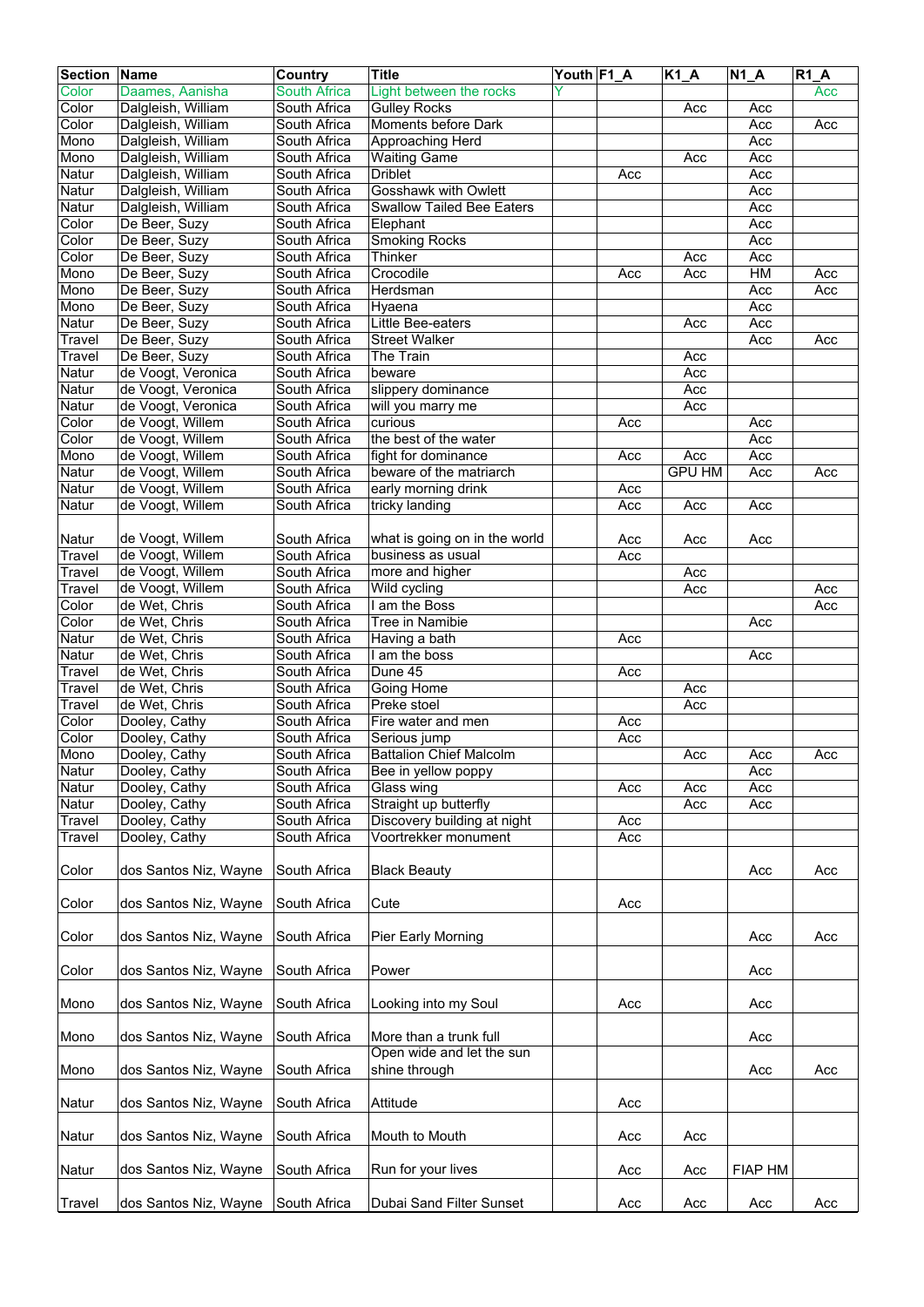| <b>Section Name</b> |                                                | <b>Country</b>               | <b>Title</b>                                        | Youth F1_A |     | $K1_A$ | <b>N1 A</b> | $R1_A$ |
|---------------------|------------------------------------------------|------------------------------|-----------------------------------------------------|------------|-----|--------|-------------|--------|
|                     |                                                |                              |                                                     |            |     |        |             |        |
| Travel              | dos Santos Niz, Wayne                          | South Africa                 | Yacht Club Early Morning                            |            |     | Acc    | Acc         |        |
| Color               | du Plessis, Annemarie                          | South Africa                 | <b>Breakaway Stripes</b>                            |            |     | Acc    | Med         | Acc    |
| Color<br>Color      | du Plessis, Annemarie<br>du Plessis, Annemarie | South Africa<br>South Africa | <b>Giant Smoking</b><br><b>Tender Trunks</b>        |            |     | Acc    | Acc<br>Acc  | Acc    |
| Color               | du Plessis, Annemarie                          | South Africa                 | Wild in Studio                                      |            |     |        | Acc         | Acc    |
| Mono                | du Plessis, Annemarie                          | South Africa                 | Little Giant keeping Up                             |            |     | Acc    | Med         | Acc    |
| Mono                | du Plessis, Annemarie                          | South Africa                 | Rocky Pose Mono                                     |            |     |        | Acc         |        |
| Mono                | du Plessis, Annemarie                          | South Africa                 | <b>Striped Explosion</b>                            |            |     | Acc    | Acc         | Acc    |
| Natur               | du Plessis, Annemarie                          | South Africa                 | <b>Clashing Claws</b>                               |            | Acc |        | Acc         |        |
| Natur               | du Plessis, Annemarie                          | South Africa                 | Dove Stalking                                       |            | Acc |        |             |        |
| Natur               | du Plessis, Annemarie                          | South Africa                 | <b>Muddy Frame</b>                                  |            |     | Acc    |             | Med    |
| Natur               | du Plessis, Annemarie                          | South Africa                 | Perfect Double                                      |            | Acc |        | Acc         | Acc    |
| Travel              | du Plessis, Annemarie                          | South Africa                 | Leading into Sunrise                                |            | Acc |        |             |        |
| Travel              | du Plessis, Annemarie                          | South Africa                 | Sunken Jetty                                        |            | Acc | Acc    |             |        |
| Travel              | du Plessis, Annemarie                          | South Africa                 | <b>Untouched Haziness</b>                           |            |     |        | Acc         | Acc    |
| Mono<br>Color       | du Plessis, Eugene<br>du Plessis, Hennie       | South Africa                 | <b>Tranquil Water</b><br>Khutse sunset              |            |     | Acc    |             |        |
| Color               | du Plessis, Hennie                             | South Africa<br>South Africa | Reims cathedral                                     |            |     |        | Acc<br>Acc  |        |
| Natur               | du Plessis, Hennie                             | South Africa                 | Francolin on guard                                  |            | Acc | Acc    | Acc         |        |
| Natur               | du Plessis, Hennie                             | South Africa                 | <b>Singing lark</b>                                 |            | Acc |        |             |        |
| Travel              | du Plessis, Hennie                             | South Africa                 | Deserted and cold                                   |            | HM  |        |             | Acc    |
| Travel              | du Plessis, Hennie                             | South Africa                 | Winter in Utah                                      |            | Acc |        | Acc         | Acc    |
| Color               | Du Toit, Liza                                  | <b>South Africa</b>          | Top of the world                                    | Y          |     |        | Acc         |        |
| <b>Mono</b>         | Du Toit, Liza                                  | <b>South Africa</b>          | Raw                                                 | Ÿ          |     | Acc    |             |        |
| <b>Travel</b>       | du Toit, Nicol                                 | South Africa                 | Stonetown meat market                               |            | Acc |        |             | Acc    |
| Mono                | Du Toit, Trudi                                 | South Africa                 | Check mate                                          |            | Acc |        | Acc         |        |
| Mono                | Du Toit, Trudi                                 | South Africa                 | More Covid bad news                                 |            |     |        | Acc         | Acc    |
| Mono                | Du Toit, Trudi                                 | South Africa                 | Waiting for the rain                                |            |     |        |             | Acc    |
| Natur               | Du Toit, Trudi                                 | South Africa                 | Giraffes in Etosha                                  |            |     | Acc    |             |        |
| Travel              | Du Toit, Trudi                                 | South Africa                 | <b>Budapest from Gellert Hill</b>                   |            | Acc |        | Acc         |        |
| Travel              | Du Toit, Trudi                                 | South Africa                 | Kalahari Dance                                      |            |     |        |             | Acc    |
| Color<br>Color      | Duncan, Alison<br>Duncan, Alison               | South Africa<br>South Africa | Monique and Fabio<br>The Boxer                      |            |     | Acc    | Acc<br>Acc  |        |
| Mono                | Duncan, Alison                                 | South Africa                 | <b>Just Chilling</b><br>Killing him Softly with His |            |     |        |             | Acc    |
| Mono                | Duncan, Alison                                 | South Africa                 | Song<br>Kalahari Rain and Dust                      |            | Acc | Acc    |             | Acc    |
| Natur               | Duncan, Alison                                 | South Africa                 | Squall                                              |            |     | Acc    | Med         |        |
| Natur               | Duncan, Alison                                 | South Africa                 | <b>Lonely Gemsbok</b>                               |            |     | Acc    | Med         |        |
|                     |                                                |                              |                                                     |            |     |        |             |        |
| Travel              | Duncan, Alison                                 | South Africa                 | Bushmen from Otjozondjupa                           |            |     |        |             | Acc    |
| Color               | Emanuel, Douglas                               | South Africa                 | Cedarberg Rocks                                     |            |     | Acc    |             |        |
| Color               | Emanuel, Douglas                               | South Africa                 | Here comes the rain                                 |            |     |        | Acc         |        |
| Color               | Emanuel, Douglas                               | South Africa                 | My way or the highway                               |            |     |        | Acc         |        |
| Natur               | Emanuel, Douglas                               | South Africa                 | Giraffe Choreography                                |            |     | Acc    |             | Acc    |
| Natur               | Emanuel, Douglas                               | South Africa                 | <b>Welcome Home</b>                                 |            |     | Acc    | Acc         |        |
| Color               | Feinstein, Stan                                | South Africa                 | Shanghai smog at sunrise                            |            | Acc | Acc    | Acc         | Acc    |
| Color               | Feinstein, Stan                                | South Africa                 | Storm at sea                                        |            | Med | Acc    | Med         | HM     |
| Color               | Feinstein, Stan<br>Feinstein, Stan             | South Africa                 | Zurich in Watercolour                               |            | Acc |        | Acc         | Acc    |
| Mono<br>Mono        | Feinstein, Stan                                | South Africa<br>South Africa | Body Art<br>On the old underground                  |            |     |        | Acc         |        |
| Color               | Feistel, Michael                               | South Africa                 | Graceful                                            |            |     |        | Acc         |        |
| Color               | Feistel, Michael                               | South Africa                 | The Fading Of Summer                                |            |     | Acc    |             | Acc    |
| Color               | Feistel, Michael                               | South Africa                 | Through The Keyhole                                 |            |     | Acc    | Acc         |        |
| Mono                | Feistel, Michael                               | South Africa                 | It Fits                                             |            | Acc |        |             |        |
| Natur               | Feistel, Michael                               | South Africa                 | Crab Spider                                         |            | Med | Acc    |             |        |
| Natur               | Feistel, Michael                               | South Africa                 | <b>Crossing Beaks</b>                               |            |     |        | Acc         | Acc    |
| Natur               | Feistel, Michael                               | South Africa                 | The Queen Of The Tank                               |            |     |        |             | Acc    |
| Travel              | Feistel, Michael                               | South Africa                 | Eilean Donan Castle Bridge                          |            | Acc |        | Acc         | Acc    |
| Travel              | Feistel, Michael                               | South Africa                 | Lesotho Market Day                                  |            |     |        | Acc         |        |
| Travel              | Feistel, Michael                               | South Africa                 | Lesotho Shepherds                                   |            |     |        |             | Acc    |
| Color               | Ferreira, Danie                                | South Africa                 | Early morning fly fishing                           |            |     | Acc    | Acc         |        |
| Color               | Ferreira, Danie                                | South Africa                 | Morning has broken                                  |            |     | HM     | Acc         |        |
| Mono<br>Mono        | Ferreira, Danie<br>Ferreira, Danie             | South Africa<br>South Africa | Fisherman's house<br>Into the mist                  |            | Acc | Acc    | Acc<br>Acc  | Acc    |
| Mono                | Ferreira, Danie                                | South Africa                 | The Mask                                            |            |     | Acc    | Acc         |        |
|                     |                                                |                              | In The Shadow Of The                                |            |     |        |             |        |
| Color               | Fletcher, Simon                                | South Africa                 | Dungeon                                             |            |     | Acc    |             |        |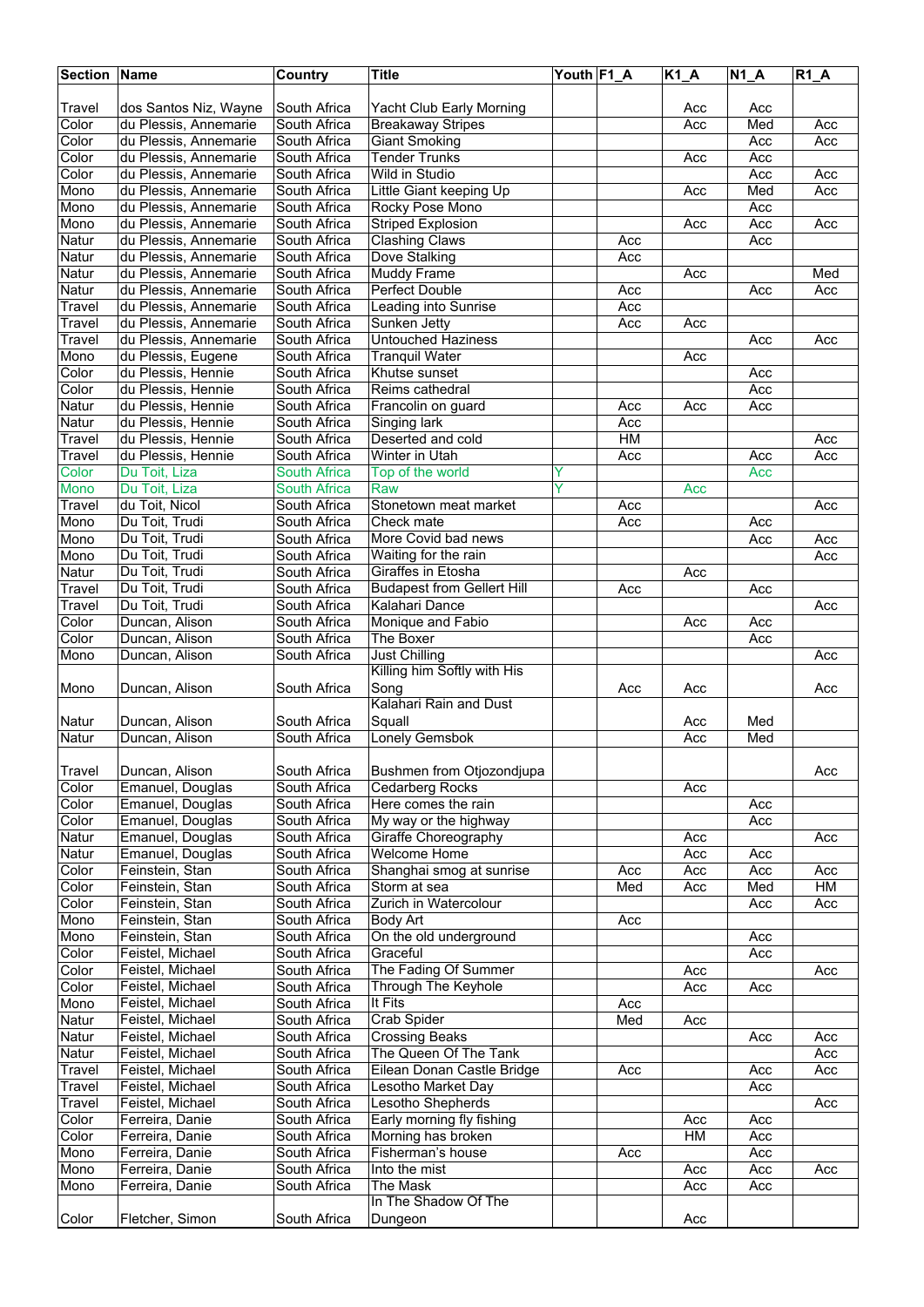| <b>Section</b> | <b>Name</b>                                  | Country                      | <b>Title</b>                     | Youth F1_A |               | $K1_A$ | $N1_A$ | $R1_A$ |
|----------------|----------------------------------------------|------------------------------|----------------------------------|------------|---------------|--------|--------|--------|
| Color          | Fletcher, Simon                              | South Africa                 | <b>Morning Battle</b>            |            | Acc           |        |        |        |
| Mono           | Fletcher, Simon                              | South Africa                 | Lifting My Head                  |            |               |        |        | Acc    |
| Mono           | Fletcher, Simon                              | South Africa                 | Old Park Station Reflection      |            | Acc           |        |        |        |
| Mono           | Fletcher, Simon                              | South Africa                 | <b>Stunning Beauty</b>           |            |               | Acc    |        |        |
|                |                                              |                              | <b>Wondering What The Future</b> |            |               |        |        |        |
| Mono           | Fletcher, Simon                              | South Africa                 | Holds                            |            |               | Acc    | Acc    | Acc    |
| Natur          | Fletcher, Simon                              | South Africa                 | May I Join                       |            |               |        | Acc    |        |
| Natur          | Fletcher, Simon                              | South Africa                 | <b>Rock Pool Reflection</b>      |            | Acc           |        |        |        |
| Travel         | Fletcher, Simon                              | South Africa                 | Airborne                         |            |               |        | Acc    | Acc    |
| Travel         | Fletcher, Simon                              | South Africa                 | <b>Gritting Teeth</b>            |            |               |        |        | Acc    |
| Travel         | Fletcher, Simon                              | South Africa                 | <b>Morning Sunrays</b>           |            | Acc           | Acc    |        |        |
|                |                                              |                              | Sunrise Over Montagu             |            |               |        |        |        |
| Travel         | Fletcher, Simon                              | South Africa                 | Mountains                        |            |               | Acc    | Acc    | Acc    |
| Natur          | Gemmill, Lucy                                | South Africa                 | Wriggling our way through        |            |               | Acc    |        |        |
| Travel         | Gemmill, Lucy                                | South Africa                 | A Dune a Cloud and a Tree        |            | Acc           |        | Acc    |        |
| Travel         | Gemmill, Lucy                                | South Africa                 | Abandoned                        |            |               | Acc    | Acc    |        |
| Travel         | Gemmill, Lucy                                | South Africa                 | Winter in the Cape               |            |               |        |        | Acc    |
| Color          | Gerber, Amanda                               | South Africa                 | All lost                         |            |               |        |        | Acc    |
| Color          | Gerber, Amanda                               | South Africa                 | Lily from another view point     |            |               | Acc    | HM     | Acc    |
| Color          | Gerber, Amanda                               | South Africa                 | Passionfruit flower              |            | Acc           |        |        |        |
| Mono           | Gerber, Amanda                               | South Africa                 | I will catch you                 |            |               |        | Acc    |        |
| Natur          | Gerber, Amanda                               | South Africa                 | Let me wash you                  |            |               | Acc    | Acc    |        |
| Natur          | Gerber, Amanda                               | South Africa                 | Love of a mother                 |            | Acc           | Acc    | Med    | Acc    |
| Travel         | Gerber, Amanda                               | South Africa                 | Early morning on the road        |            |               |        |        | Acc    |
|                |                                              |                              | It s you who reached the         |            |               |        |        |        |
| Color          | Gerber, Charlaine                            | South Africa                 | peak                             |            |               | Acc    | Acc    | Acc    |
| Color          | Gerber, Charlaine                            | South Africa                 | Paranoia                         |            | Acc           |        |        | Acc    |
|                |                                              |                              | Thank you for the gift but we    |            |               |        |        |        |
| Color          | Gerber, Charlaine                            | South Africa                 | don t eat each other             |            | <b>GPU HM</b> | HM     |        | Acc    |
|                |                                              |                              | There II be nothing left in      |            |               |        |        |        |
| Color          | Gerber, Charlaine                            | South Africa                 | this world to trust              |            |               | Acc    | HM     | Acc    |
|                |                                              |                              | Helplessness drowning into       |            |               |        |        |        |
| Mono           | Gerber, Charlaine                            | South Africa                 | mental demise mono               |            |               |        |        | Acc    |
|                |                                              |                              |                                  |            |               |        |        |        |
|                |                                              |                              | Leaving me with emptiness        |            |               |        |        |        |
|                |                                              |                              | and helplessness that words      |            |               |        |        |        |
| Mono           | Gerber, Charlaine                            | South Africa                 | cannot defend mono               |            |               |        | Acc    |        |
|                |                                              |                              | Lilac breasted roller with       |            |               |        |        |        |
| Natur          | Gerber, Charlaine                            | South Africa                 | catch                            |            |               |        | Acc    |        |
| Natur          | Gerber, Charlaine                            | South Africa                 | The odd one out                  |            |               | Acc    |        | Acc    |
| Color          | Gillitt, Howard                              | South Africa                 | Gymnast                          |            |               | Acc    |        |        |
| Color          | Gillitt, Howard                              | South Africa                 | Gymnastics                       |            |               | Acc    |        |        |
| Color          | Gillitt, Howard                              | South Africa                 | Oh Wow                           |            | Acc           |        |        |        |
| Mono           | Gillitt, Howard                              | South Africa                 | <b>Frightened Buffaloes</b>      |            | Acc           |        |        |        |
| Mono           | Gillitt, Howard                              | South Africa                 | Lions at night                   |            | Acc           |        |        |        |
| Mono           | Gillitt, Howard                              | South Africa                 | Streamer                         |            | Acc           |        |        |        |
| Natur          | Gillitt, Howard                              | South Africa                 | Confrontation                    |            | Acc           | Acc    | Acc    | Acc    |
| Natur          | Gillitt, Howard                              | South Africa                 | Marching on                      |            | H M           | HM     | Med    | Acc    |
| Natur          | Gillitt, Howard                              | South Africa                 | Nervous jackal                   |            |               | Acc    |        |        |
| Natur          | Gillitt, Howard                              | South Africa                 | The herd                         |            | Acc           | Acc    | Acc    | Acc    |
| Color          | Gillitt, Shirley                             | South Africa                 | Chameleon                        |            |               | Acc    |        |        |
| Color          | Gillitt, Shirley                             | South Africa                 | <b>Dandelion Skirt</b>           |            |               |        |        | Acc    |
| Color          | Gillitt, Shirley                             | South Africa                 | Point my Toe                     |            |               |        | Acc    |        |
| Mono           | Gillitt, Shirley                             | South Africa                 | Double Decker                    |            | Acc           |        |        | Acc    |
| Mono           | Gillitt, Shirley                             | South Africa                 | <b>Egret Stalking</b>            |            |               |        | Acc    |        |
| Mono           | Gillitt, Shirley                             | South Africa                 | Leopard cub hideout              |            | Acc           |        |        | Acc    |
| Mono           | Gillitt, Shirley                             | South Africa                 | Now listen to me                 |            | Acc           | Acc    | Acc    |        |
| Natur          | Gillitt, Shirley                             | South Africa                 | Leopard quenching thirst         |            |               | Acc    |        |        |
| Natur          | Gillitt, Shirley                             | South Africa                 | Partners                         |            | Acc           | Acc    |        | Acc    |
| Natur          | Gillitt, Shirley                             | South Africa                 | <b>Proud Hyena</b>               |            |               |        | Acc    | Acc    |
| Natur          | Gillitt, Shirley                             | South Africa                 | Rhino Dribbles                   |            |               |        |        | Acc    |
| Color          | Goncalves, Albertino                         | South Africa                 | I am watching you                |            | Acc           | Acc    | Acc    |        |
| Color          | Goncalves, Albertino                         | South Africa                 | I Can Fly                        |            |               |        | Acc    |        |
|                | Goncalves, Albertino                         | South Africa                 | Dreams                           |            |               |        | Acc    |        |
| Mono           |                                              |                              |                                  |            |               | Acc    | Acc    |        |
| Mono           | Goncalves, Albertino<br>Goncalves, Albertino | South Africa<br>South Africa | Ingedagte<br>Hole in the wall    |            |               |        | Acc    |        |
| <b>Travel</b>  | Goncalves, Albertino                         | South Africa                 |                                  |            |               |        |        |        |
| <b>Travel</b>  |                                              |                              | Umhlanga Coastline               |            |               | Acc    | Acc    |        |
| Color          | Goncalves, Diane                             | South Africa                 | Yippee                           |            | Acc           |        |        | Acc    |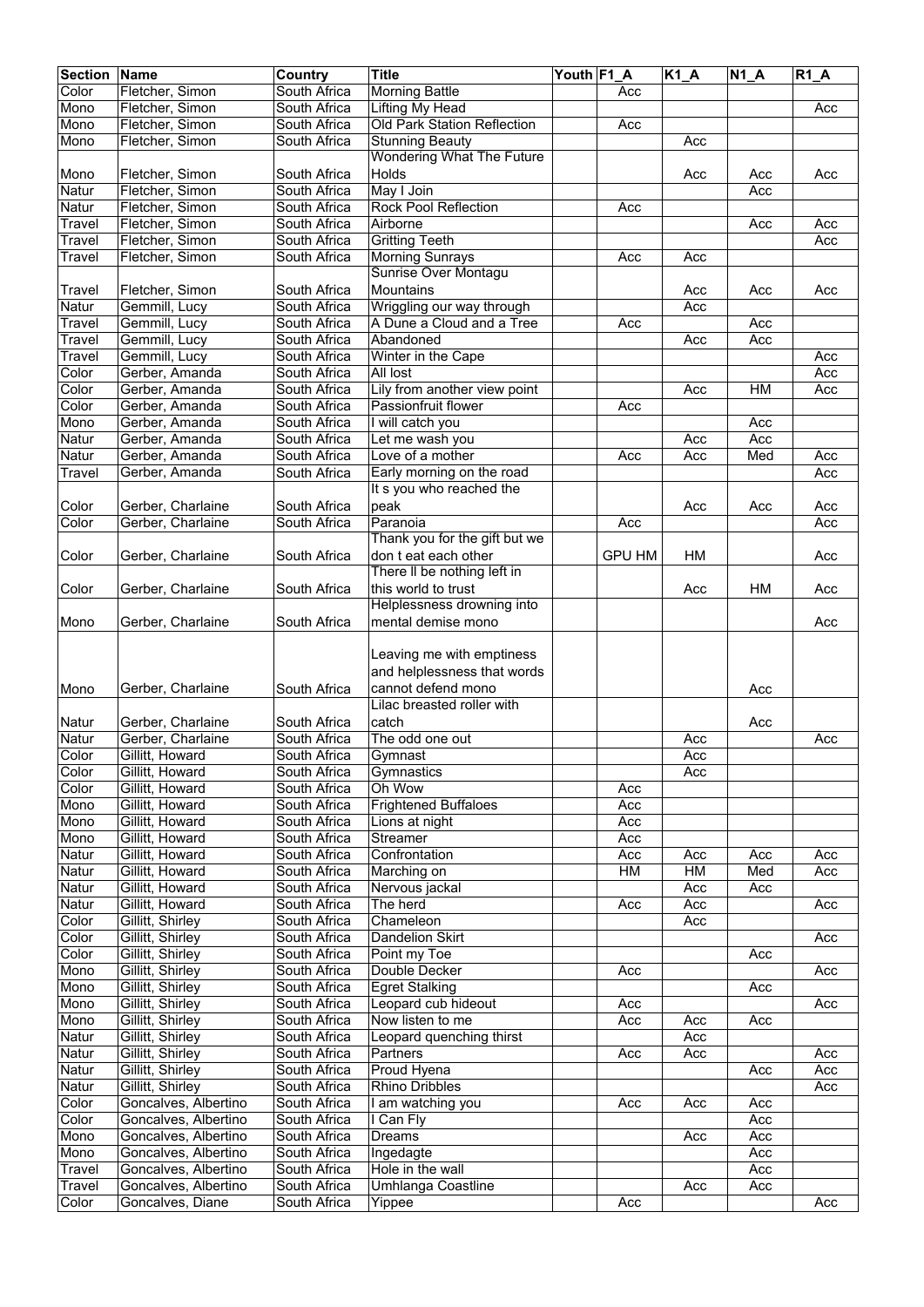| <b>Section Name</b>       |                    | Country      | <b>Title</b>               | Youth F1_A |     | $K1_A$ | $N1_A$ | $R1_A$        |
|---------------------------|--------------------|--------------|----------------------------|------------|-----|--------|--------|---------------|
|                           |                    |              | All dressed up and nowhere |            |     |        |        |               |
| Mono                      | Goncalves, Diane   | South Africa | to go                      |            | Acc |        |        | Acc           |
| Mono                      | Goncalves, Diane   | South Africa | Contemplate                |            |     | Acc    | Acc    | Acc           |
|                           | Goncalves, Diane   |              | Russian temper             |            |     |        |        |               |
| Mono                      |                    | South Africa |                            |            | Acc |        | Acc    | Acc           |
| Mono                      | Goncalves, Diane   | South Africa | Vasbyt                     |            |     |        | Acc    |               |
| Natur                     | Goosen, Christine  | South Africa | Ek kyk vir julle           |            |     | Acc    |        |               |
| Natur                     | Goosen, Christine  | South Africa | Nobody invited             |            | Acc |        |        |               |
| Color                     | Grant, Fabiola     | South Africa | Dancing on the waves       |            | Acc |        |        | Acc           |
| Color                     | Grant, Fabiola     | South Africa | Lady in Red                |            |     |        | Acc    |               |
| Mono                      | Grant, Fabiola     | South Africa | Ashwin                     |            |     | Acc    |        |               |
| Natur                     | Grant, Fabiola     | South Africa | <b>Blue Felicia</b>        |            | Acc |        | Acc    |               |
| Natur                     | Grant, Fabiola     | South Africa | Protea Pin Cushion         |            | Acc |        |        |               |
| Natur                     | Grant, Fabiola     | South Africa | Snarl                      |            |     |        | Acc    |               |
| Travel                    | Grant, Fabiola     | South Africa | Reflections                |            |     | Acc    |        |               |
| <b>Travel</b>             | Grant, Fabiola     | South Africa | Sunset in Dubai            |            | Acc | Acc    |        |               |
| Natur                     | Grové, Gerhardus   | South Africa | African Buffalo            |            | Acc |        | Acc    |               |
| Natur                     | Grové, Gerhardus   | South Africa | Cattle Egret               |            | Acc | Acc    | Acc    |               |
| Natur                     | Grové, Gerhardus   | South Africa | <b>Grey Crowned Crane</b>  |            | Acc | Acc    | Acc    |               |
| Color                     |                    |              | Garlic                     |            |     |        |        |               |
|                           | Hardcastle, Peter  | South Africa |                            |            |     | Acc    |        | Acc           |
| Mono                      | Hardcastle, Peter  | South Africa | Edged                      |            |     |        | Acc    |               |
| Mono                      | Hardcastle, Peter  | South Africa | <b>Secret Angle</b>        |            | Acc | Acc    |        | Acc           |
| Natur                     | Hardcastle, Peter  | South Africa | Flipping my lunch          |            |     | Acc    |        |               |
| Natur                     | Hardcastle, Peter  | South Africa | Gotcha                     |            | Acc |        | Acc    |               |
| <b>Travel</b>             | Hardcastle, Peter  | South Africa | Club Mykonos Sunset SA     |            |     |        | Acc    | Acc           |
| Travel                    | Hardcastle, Peter  | South Africa | New day rising             |            |     |        | Acc    | Acc           |
| Color                     | Hrabar, Anne       | South Africa | escapees                   |            |     |        | Acc    |               |
| Color                     | Hrabar, Anne       | South Africa | intertidal zone            |            |     |        | Acc    |               |
| Natur                     | Hrabar, Anne       | South Africa | last morsel                |            |     |        |        | Acc           |
| Natur                     | Hrabar, Anne       | South Africa | moth                       |            |     |        | Acc    |               |
| Natur                     | Hrabar, Anne       | South Africa | ribs for breakfast         |            | Acc |        |        |               |
| Travel                    | Hrabar, Anne       | South Africa | de Toren                   |            | Acc |        |        |               |
| Travel                    |                    | South Africa | seal point                 |            |     |        | Acc    |               |
|                           | Hrabar, Anne       |              |                            |            |     | Acc    |        |               |
| Travel                    | Hrabar, Anne       | South Africa | Stilbaai March 4th         |            | Acc |        | Acc    |               |
| Travel                    | Hrabar, Anne       | South Africa | The island at sunset       |            |     | Acc    | Acc    | Acc           |
| Color                     | Jacobs, Bekka      | South Africa | Om vry te wees             |            | Acc | Acc    | Acc    | Acc           |
|                           |                    |              | Someone will look out for  |            |     |        |        |               |
| Color                     | Jacobs, Bekka      | South Africa | vou                        |            |     |        | Acc    |               |
| Natur                     | Jacobs, Bekka      | South Africa | Just having a chat         |            |     |        | Acc    |               |
| Natur                     | Jacobs, Bekka      | South Africa | Rest time after the kill   |            | Acc |        |        |               |
| Color                     | Jacobs, Buks       | South Africa | Danelle                    |            |     |        | Acc    |               |
| Color                     | Jacobs, Buks       | South Africa | Protea                     |            | Acc |        |        |               |
| <b>Natur</b>              | Jacobs, Buks       | South Africa | <b>Ground Squirrel</b>     |            | Acc |        | НM     |               |
| Natur                     | Jacobs, Buks       | South Africa | Young eagle owl            |            |     |        |        | Acc           |
| Color                     | Jacobs, Leon       | South Africa | Blissful youth             |            |     | Acc    |        |               |
| Color                     | Jacobs, Leon       | South Africa | Heavenly beauty            |            | Acc |        |        |               |
| Color                     | Jacobs, Leon       | South Africa | Lady charming              |            | Acc | Acc    |        | <b>GPU HM</b> |
|                           |                    |              |                            |            |     |        |        |               |
| Mono                      | Jacobs, Leon       | South Africa | Face in the crowd          |            |     |        | Acc    | Acc           |
| Mono                      | Jacobs, Leon       | South Africa | Scaping shadows            |            | HM  | Acc    |        | Med           |
| Mono                      | Jacobs, Leon       | South Africa | Tango drama                |            |     |        |        | Acc           |
| Natur                     | Jacobs, Leon       | South Africa | Fearless walk              |            |     |        | Acc    |               |
| Natur                     | Jacobs, Leon       | South Africa | Yellow splendour           |            |     |        |        | Acc           |
| <b>Travel</b>             | Jacobs, Leon       | South Africa | Misty village              |            |     |        |        | Acc           |
| Color                     | James, Russell     | South Africa | Sa Champs 2016 12          |            | Acc | Med    | Acc    | HM            |
| Color                     | James, Russell     | South Africa | Shongweni 2018 01          |            |     | Acc    | Acc    |               |
| Mono                      | James, Russell     | South Africa | Bethal 2019 100            |            | Acc |        | Acc    |               |
| Mono                      | James, Russell     | South Africa | Chobe 22 01                |            |     |        | Acc    |               |
| Natur                     | James, Russell     | South Africa | Mjejane 21 01              |            | Acc | Acc    |        |               |
| Natur                     | James, Russell     | South Africa | Sabi Sand 21 01            |            |     | Acc    |        |               |
| Natur                     | James, Russell     | South Africa | Sabi Sand 21 06            |            |     | Acc    |        |               |
|                           |                    |              | Side Stripped Jackal at    |            |     |        |        |               |
|                           | James, Russell     | South Africa | Waterhole                  |            |     |        | Acc    |               |
| Natur                     |                    |              |                            |            |     |        |        |               |
| $\overline{\text{Color}}$ | Kangisser, Stephen | South Africa | <b>Fiddler Portrait</b>    |            | Acc |        |        |               |
| Color                     | Kangisser, Stephen | South Africa | Grape Time                 |            |     |        | Acc    |               |
| Color                     | Kangisser, Stephen | South Africa | <b>Traveling Boy</b>       |            | Acc | Acc    | Acc    | Acc           |
| Mono                      | Kangisser, Stephen | South Africa | Dancer Reaching Out        |            |     |        |        | Acc           |
| Mono                      | Kangisser, Stephen | South Africa | Kid with a Baseball        |            | Acc |        |        |               |
| Color                     | Kara, Vinesh       | South Africa | Glow of the Morning        |            | Acc |        |        |               |
| Color                     | Kara, Vinesh       | South Africa | <b>Morning Sunrise</b>     |            | Acc |        |        | Acc           |
| Color                     | Kara, Vinesh       | South Africa | Moyo Pier                  |            | Acc | Acc    | Acc    | Acc           |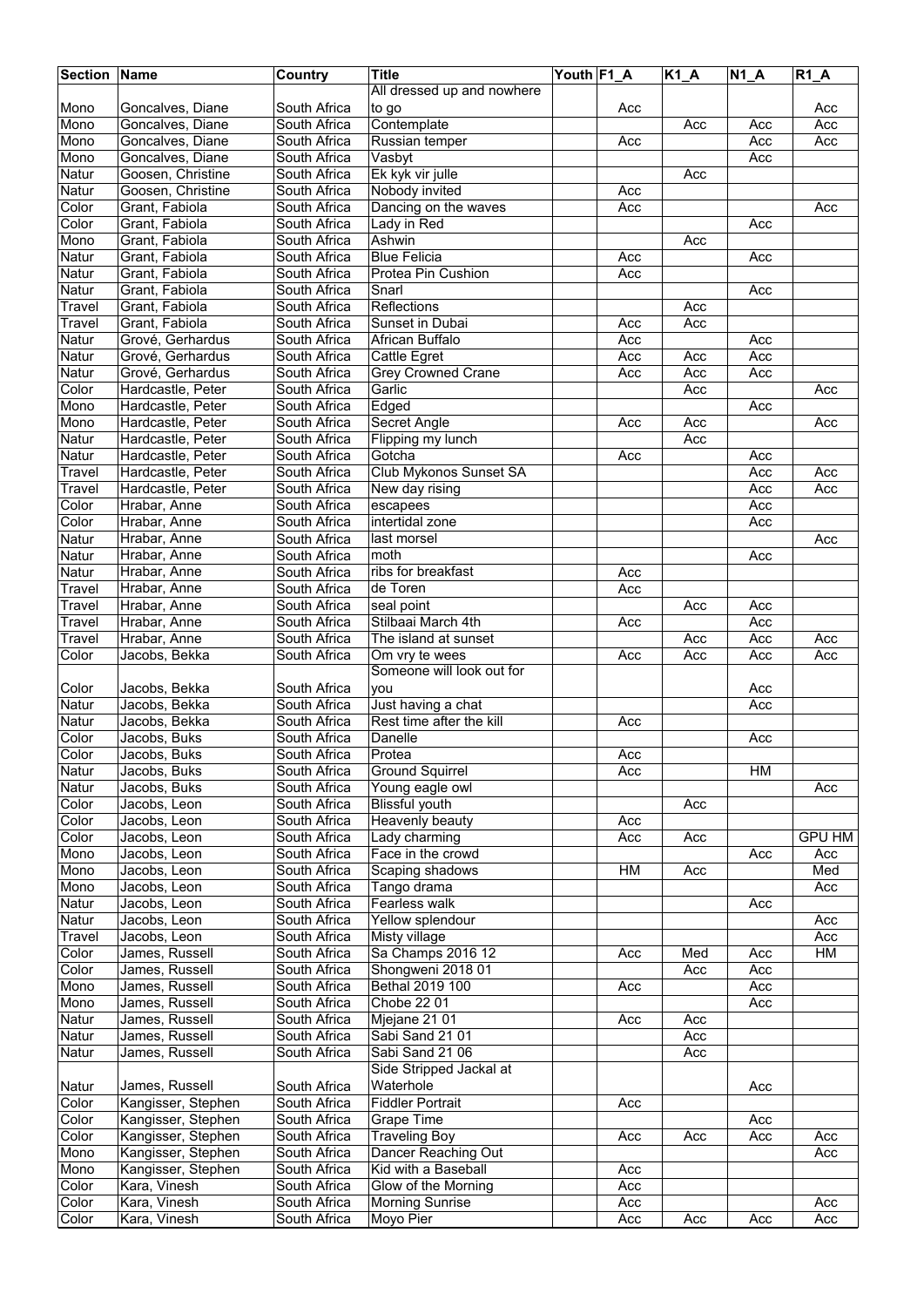| <b>Section</b> | Name                                   | Country                      | <b>Title</b>                        | Youth F1_A |            | $K1_A$     | $\overline{N1}A$ | $R1_A$ |
|----------------|----------------------------------------|------------------------------|-------------------------------------|------------|------------|------------|------------------|--------|
| Color          | Kara, Vinesh                           | South Africa                 | The 3 Stooges                       |            |            |            | Acc              |        |
| Mono           | Kara, Vinesh                           | South Africa                 | Power of the Ocean                  |            |            |            |                  | Acc    |
| Mono           | Kara, Vinesh                           | South Africa                 | Zanele                              |            |            | Acc        | Acc              | Acc    |
| Color          | Kenny, Laetitia                        | South Africa                 | Rise of the phoenix                 |            |            |            | Acc              |        |
| Color          | Kenny, Laetitia                        | South Africa                 | The scholar                         |            |            | Acc        |                  | Acc    |
| Mono           | Kenny, Laetitia                        | South Africa                 | Masai maiden                        |            |            |            |                  | Acc    |
|                |                                        |                              | Tebogo with feathers and            |            |            |            |                  |        |
| Mono           | Kenny, Laetitia                        | South Africa                 | turban                              |            | Acc        |            |                  |        |
| Natur          | Kenny, Laetitia                        | South Africa                 | Common garden fly                   |            | Acc        |            |                  |        |
| Natur          | Kenny, Laetitia                        | South Africa                 | Robber fly                          |            |            | Acc        | <b>GPU HM</b>    |        |
| Natur          | Kenny, Laetitia                        | South Africa                 | The fly                             |            |            | Acc        | Acc              |        |
| Natur          | Kenny, Laetitia                        | South Africa                 | Zebras at play                      |            |            | Acc        |                  |        |
| Travel         | Kenny, Laetitia                        | South Africa                 | Desert sunrise                      |            |            |            |                  | Acc    |
| Travel         | Kenny, Laetitia                        | South Africa                 | Rocky panorama                      |            |            | HM         | Acc              | Acc    |
| Color          | Labuschagné, Hannelie                  | South Africa                 | Elyna                               |            |            | Acc        | Acc              |        |
| Color          | Labuschagné, Hannelie                  | South Africa                 | Recipe                              |            | Acc        | Acc        | Acc              | Acc    |
| Mono           | Labuschagné, Hannelie                  | South Africa                 | Low tide                            |            |            |            | Acc              | Acc    |
| Natur          | Labuschagné, Hannelie                  | South Africa                 | Beauty in White                     |            | Acc        | Acc        |                  | Acc    |
| Travel         | Labuschagné, Hannelie                  | South Africa                 | Peace Pagoda at night               |            |            | Acc        |                  |        |
| Travel         | Labuschagné, Hannelie                  | South Africa                 | Sydney at sunset                    |            | Acc        |            | Acc              |        |
| Travel         | Labuschagné, Hannelie                  | South Africa                 | Sydney Harbour Bridge               |            | Acc        | Acc        |                  |        |
|                |                                        |                              | Epupa falls                         |            |            |            |                  |        |
| Color          | Labuschagne, Willie                    | South Africa                 | Panorama 3922 3926                  |            |            |            |                  | Acc    |
| Color          | Labuschagne, Willie                    | South Africa                 | Where is my support 5770            |            |            | Acc        | Acc              |        |
|                |                                        |                              | Character study old Ben             |            |            |            |                  |        |
| Mono           | Labuschagne, Willie                    | South Africa                 | 8502bw                              |            |            | Acc        | Acc              | Acc    |
|                |                                        |                              | Female Cheetah defending            |            |            |            |                  |        |
| Mono           | Labuschagne, Willie                    | South Africa                 | 6425bw                              |            |            | Acc        |                  |        |
| Mono           | Labuschagne, Willie                    | South Africa                 | Serious battle 28732                |            |            |            | Acc              |        |
| Natur          | Labuschagne, Willie                    | South Africa                 | Chasing crocodile 1894              |            | Acc        | Acc        | Acc              | Acc    |
|                |                                        |                              | Defending female cheetah            |            |            |            |                  |        |
| Natur          | Labuschagne, Willie                    | South Africa                 | 6426                                |            |            | Acc        |                  |        |
|                |                                        |                              | Giant kingfisher with Crab          |            |            |            |                  |        |
| Natur          | Labuschagne, Willie                    | South Africa                 | 0934                                |            | Acc        |            | Acc              |        |
|                |                                        |                              | Young Tawny eagle under             |            |            |            |                  |        |
| Natur          | Labuschagne, Willie                    | South Africa                 | attack 7983                         |            |            | Acc        |                  |        |
| Mono           | Ligthelm, Annette                      | South Africa                 | At the waterhole                    |            |            |            | Acc              |        |
| Mono           | Ligthelm, Annette                      | South Africa                 | Leading the way                     |            |            | Acc        | Acc              |        |
| Mono           | Ligthelm, Annette                      | South Africa                 | Low tackle                          |            |            | Acc        | Acc              |        |
| Mono           | Ligthelm, Annette                      | South Africa                 | Rhino on the run                    |            |            | Acc        | Acc              | Acc    |
| Natur          |                                        |                              |                                     |            |            |            | GPU              |        |
| Natur          | Ligthelm, Annette<br>Ligthelm, Annette | South Africa<br>South Africa | Full speed charging                 |            | Acc        | Med<br>Acc | Acc              | Acc    |
| Natur          | Ligthelm, Annette                      | South Africa                 | Going to attack you<br>Serious talk |            |            |            | Acc              | HM     |
| Natur          | Ligthelm, Annette                      | South Africa                 | Shouder injection                   |            | Acc<br>Acc | Acc<br>Acc | <b>GPU HM</b>    | Acc    |
|                | Lourens, Jacques                       | South Africa                 | <b>Sitting Beauty</b>               |            |            |            | Acc              |        |
| Mono<br>Color  | Louw, Jaco                             | South Africa                 | <b>Valskerm</b>                     | Y          |            |            | Acc              |        |
| Color          | Lyons, Salomie                         | South Africa                 | disselblom                          |            | Acc        |            |                  |        |
| Color          | Lyons, Salomie                         | South Africa                 | dringrosie                          |            |            |            | Acc              |        |
|                | Lyons, Salomie                         |                              | Peter                               |            |            |            | Acc              |        |
| Color<br>Mono  | Lyons, Salomie                         | South Africa<br>South Africa | Draped in White                     |            | Acc        | Acc<br>Acc |                  |        |
| Mono           | Lyons, Salomie                         | South Africa                 | lily                                |            | HM         | Acc        | HM               | Acc    |
| Mono           | Lyons, Salomie                         | South Africa                 | pomegranate flower                  |            | Acc        |            |                  |        |
| Natur          | Lyons, Salomie                         | South Africa                 | Thirst elephant                     |            |            | Acc        |                  |        |
| Natur          | Lyons, Salomie                         | South Africa                 | three is a crowd                    |            | Acc        | Acc        | Acc              |        |
| Color          | Meintjes, Heather                      | South Africa                 | <b>Beautiful Female</b>             |            |            |            | Acc              |        |
| Color          | Meintjes, Heather                      | South Africa                 | <b>Mutual Grooming</b>              |            |            |            | Acc              |        |
| Mono           | Meintjes, Heather                      | South Africa                 | Abandoned Old House                 |            | Acc        |            |                  |        |
| Mono           | Meintjes, Heather                      | South Africa                 | Chomping on a Stick                 |            |            |            | Acc              |        |
| Mono           | Meintjes, Heather                      | South Africa                 | Zebra Reflection                    |            |            | Acc        | Acc              |        |
| Natur          | Meintjes, Heather                      | South Africa                 | Chilling With Mom                   |            |            |            | Acc              | Acc    |
| Natur          | Meintjes, Heather                      | South Africa                 | <b>Riding Underneath</b>            |            |            |            | Acc              |        |
| Natur          | Meintjes, Heather                      | South Africa                 | Yellow Billed Stork Barney          |            | Acc        |            |                  |        |
| Travel         | Meintjes, Heather                      | South Africa                 | Icy Waters for Canoeing             |            | Acc        |            |                  |        |
| Travel         | Meintjes, Heather                      | South Africa                 | Snowy Curves                        |            |            |            | Acc              |        |
| Color          | Meyer, Human                           | South Africa                 | Model AL 293tl                      |            |            |            |                  | Acc    |
| Color          | Meyer, Human                           | South Africa                 | Model LS 2019                       |            | Acc        |            |                  |        |
| Color          | Meyer, Human                           | South Africa                 | Model WVJ 505 ne 22                 |            |            | Acc        | Acc              | Acc    |
| Color          | Meyer, Human                           | South Africa                 | Tersia 41                           |            |            |            | Acc              | Acc    |
| Mono           | Meyer, Human                           | South Africa                 | Bennie 1942021                      |            | Acc        |            | Acc              |        |
|                |                                        |                              |                                     |            |            |            |                  |        |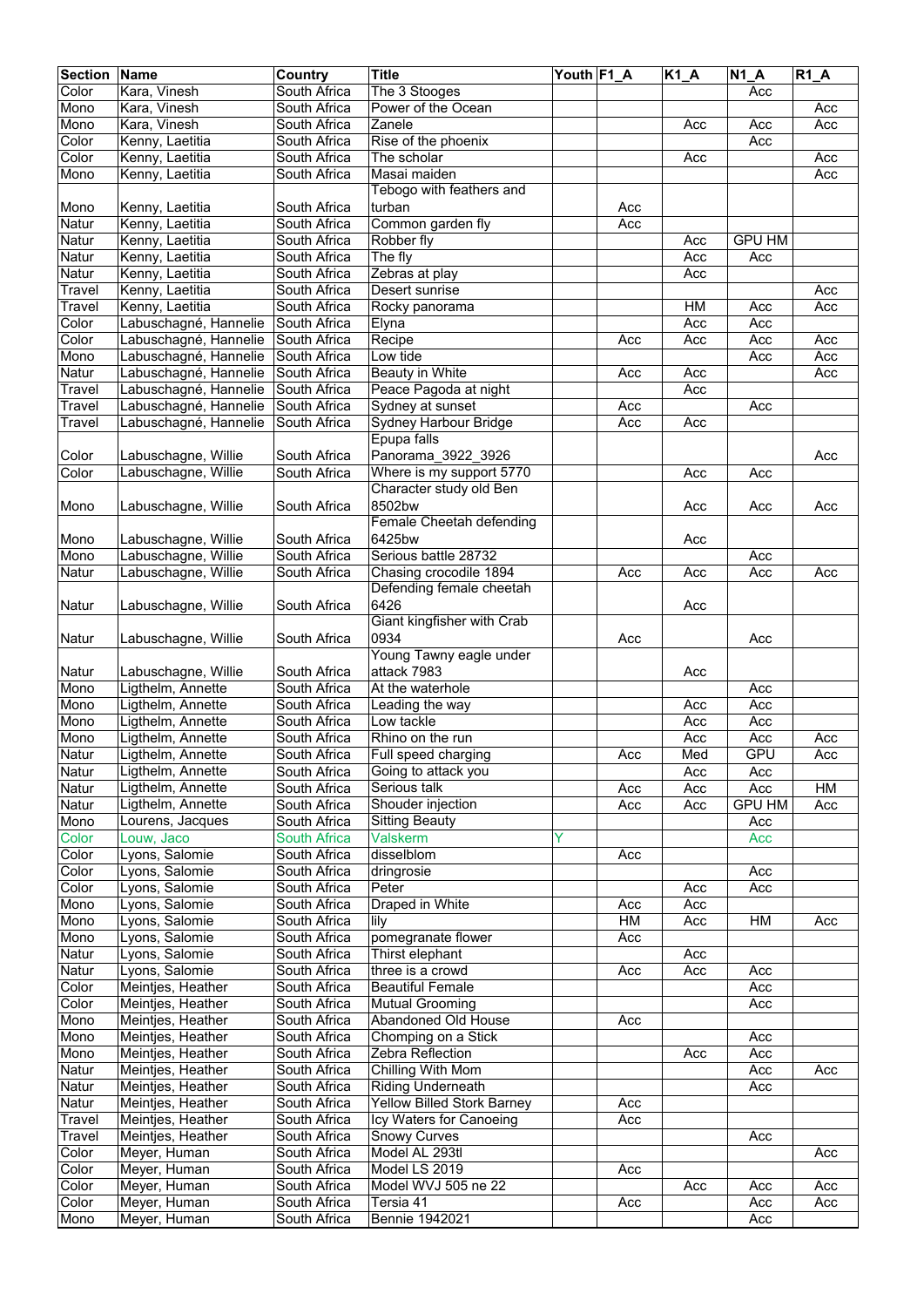| <b>Section Name</b> |                      | Country      | <b>Title</b>                 | Youth F1_A |               | $K1_A$ | $N1_A$ | $R1_A$         |
|---------------------|----------------------|--------------|------------------------------|------------|---------------|--------|--------|----------------|
| Mono                | Meyer, Human         | South Africa | Bennie 434                   |            |               |        | Acc    |                |
| Mono                | Meyer, Human         | South Africa | Model CaF 293                |            |               | Acc    |        |                |
| Mono                | Meyer, Human         | South Africa | Model WVJ 496                |            |               | Acc    |        | Acc            |
| <b>Natur</b>        | Meyer, Human         | South Africa | Europese troupant 646        |            | Acc           |        |        |                |
| Natur               | Meyer, Human         | South Africa | Griffen 818                  |            | Acc           |        |        |                |
| Natur               | Meyer, Human         | South Africa | Groenrug reier 307           |            |               | Acc    |        |                |
| Color               | Myburgh, Johan       | South Africa | Between the Rainbows         |            | Acc           |        |        |                |
| Color               | Myburgh, Johan       | South Africa | Colours                      |            | Acc           |        | Acc    | HM             |
| Color               | Myburgh, Johan       | South Africa | Orgedee                      |            | Acc           | Acc    | Acc    |                |
| Mono                | Myburgh, Johan       | South Africa | Ligtoring                    |            | Acc           |        | Acc    |                |
| Natur               | Myburgh, Johan       | South Africa | <b>Bath time</b>             |            |               |        | Acc    |                |
| <b>Natur</b>        | Myburgh, Johan       | South Africa | Chameleon shed it skin       |            | <b>GPU HM</b> | Acc    |        | Acc            |
| Travel              | Myburgh, Johan       | South Africa | <b>Blind Singer</b>          |            | Acc           |        | Acc    | Acc            |
| Travel              | Myburgh, Johan       | South Africa | Lambertsbaai                 |            | Acc           |        |        |                |
| Color               | Naude, Wayne         | South Africa | <b>Highland Park Whisky</b>  |            | Acc           |        |        |                |
| Natur               | Naude, Wayne         | South Africa | <b>Buffalo</b>               |            | Acc           |        |        |                |
| Natur               | Naude, Wayne         | South Africa | <b>Lilac Breasted Roller</b> |            | Acc           | Acc    | Acc    | Acc            |
| <b>Natur</b>        | Naude, Wayne         | South Africa | Red-Billed Hornbill          |            |               |        | Acc    |                |
| Natur               | Naude, Wayne         | South Africa | Taking a bath                |            |               | Acc    |        |                |
| Travel              | Naude, Wayne         | South Africa | Lost City Amphitheatre       |            | Acc           | Acc    |        |                |
| Color               | Oosthuizen, Alta     | South Africa | Infinity                     |            |               |        | Acc    |                |
| Color               | Oosthuizen, Alta     | South Africa | My song                      |            |               | Acc    | H M    | <b>HM</b>      |
| Mono                | Oosthuizen, Alta     | South Africa | Fencing partners             |            |               | Med    |        |                |
| Mono                | Oosthuizen, Alta     | South Africa | In the middle of the herd    |            |               |        | Acc    |                |
| Mono                | Oosthuizen, Alta     | South Africa | Mono Portrait                |            | Med           | Acc    | Med    | HM             |
| Mono                | Oosthuizen, Alta     | South Africa | Water sucked into a hole     |            |               |        | Acc    |                |
| Natur               | Oosthuizen, Alta     | South Africa | Dainty watlking              |            | Acc           |        |        | Acc            |
| Natur               | Oosthuizen, Alta     | South Africa | I eat first                  |            |               |        | Acc    |                |
| Natur               | Oosthuizen, Alta     | South Africa | You're not welcome here      |            |               |        |        | Acc            |
| Travel              | Oosthuizen, Alta     | South Africa | Castle on the cliff          |            |               |        | Acc    | Acc            |
| Travel              | Oosthuizen, Alta     | South Africa | Musician on a mission        |            |               |        |        | <b>GPU</b>     |
| Travel              | Oosthuizen, Alta     | South Africa | Road to the mountains        |            | Acc           | Acc    | Acc    | Acc            |
| Color               | Oosthuysen, Francois | South Africa | Ancri                        |            |               | Acc    |        |                |
| Color               | Oosthuysen, Francois | South Africa | Blue eyes                    |            | Med           | Acc    | Acc    |                |
| Color               | Oosthuysen, Francois | South Africa | Covid Survivor               |            |               |        |        | Acc            |
| Color               | Oosthuysen, Francois | South Africa | Valentine queen              |            | Acc           | Acc    |        | Acc            |
| Mono                | Oosthuysen, Francois | South Africa | I know something             |            | Acc           | Acc    |        | <b>FIAP HM</b> |
| Mono                | Oosthuysen, Francois | South Africa | Sexy Terise                  |            |               |        |        | Acc            |
| Mono                | Oosthuysen, Francois | South Africa | Smoking can kill you         |            | Acc           |        |        |                |
| Mono                | Oosthuysen, Francois | South Africa | Veiled eyes                  |            | HM            | Acc    | HM     | HM             |
| Natur               | Oosthuysen, Francois | South Africa | Bearded Vulture take off     |            |               |        | Acc    |                |
| <b>Natur</b>        | Oosthuysen, Francois | South Africa | Dinner                       |            |               | Acc    |        |                |
| Natur               | Oosthuysen, Francois | South Africa | I said no                    |            |               | Acc    | Acc    | Acc            |
| Natur               | Oosthuysen, Francois | South Africa | On the hunt                  |            |               | Acc    |        |                |
| Travel              | Oosthuysen, Francois | South Africa | Antelope X canyon            |            |               | Acc    |        | Acc            |
| Travel              | Oosthuysen, Francois | South Africa | Gay Pride San Francisco      |            |               | HM     |        |                |
| Travel              | Oosthuysen, Francois | South Africa | Taj Mahal                    |            | Acc           |        | Acc    | Acc            |
| Travel              | Oosthuysen, Francois | South Africa | The Venetian Las Vegas       |            | Acc           | Acc    |        |                |
| Color               | Parisi, Dante        | South Africa | Moody Lightning Dance        |            | Acc           |        | Acc    | Acc            |
| Color               | Parisi, Dante        | South Africa | Ouch                         |            |               | Acc    | Acc    |                |
| Mono                | Parisi, Dante        | South Africa | A Moments Rest               |            | Acc           |        |        |                |
|                     |                      |              | Learning Essential Life      |            |               |        |        |                |
| Mono                | Parisi, Dante        | South Africa | Lessons                      |            |               | Acc    | Acc    | Med            |
| Mono                | Parisi, Dante        | South Africa | <b>Watchful Hunter</b>       |            |               |        | Acc    |                |
| Natur               | Parisi, Dante        | South Africa | <b>Crucial Play Fighting</b> |            |               | Acc    |        | Acc            |
| Natur               | Parisi, Dante        | South Africa | The Opportunist Attacks      |            | Acc           | Acc    | Acc    |                |
| Travel              | Parisi, Dante        | South Africa | <b>Arctic Aurora Beauty</b>  |            | Acc           |        |        | Acc            |
|                     |                      |              | <b>Magnificent Augrabies</b> |            |               |        |        |                |
| Travel              | Parisi, Dante        | South Africa | Viewing                      |            |               |        | Acc    | Acc            |
| Mono                | Parisi, Karyn        | South Africa | <b>Snow Monkey Care</b>      |            |               |        | Acc    |                |
| Mono                | Parisi, Karyn        | South Africa | White Tailed Eagle In Mono   |            |               |        | Acc    |                |
| Color               | Phillips, Carol      | South Africa | mirrored reflections         |            | Acc           | Acc    |        | Acc            |
| Color               | Phillips, Carol      | South Africa | strelitzia                   |            | Acc           | Acc    | Acc    |                |
| Color               | Phillips, Carol      | South Africa | whats on in montague         |            |               | Acc    |        |                |
| Mono                | Phillips, Carol      | South Africa | black shoes                  |            |               | Acc    | Acc    | Acc            |
| Mono                | Phillips, Carol      | South Africa | helianthus                   |            |               |        | Acc    | Acc            |
| Mono                | Phillips, Carol      | South Africa | mildred perfectly posed      |            | Acc           | Acc    |        | Acc            |
| Natur               | Phillips, Carol      | South Africa | helping baby out the water   |            | Acc           | Acc    | Acc    | HM             |
| Natur               | Phillips, Carol      | South Africa | the tail end                 |            |               | Acc    | Acc    |                |
|                     |                      |              |                              |            |               |        |        |                |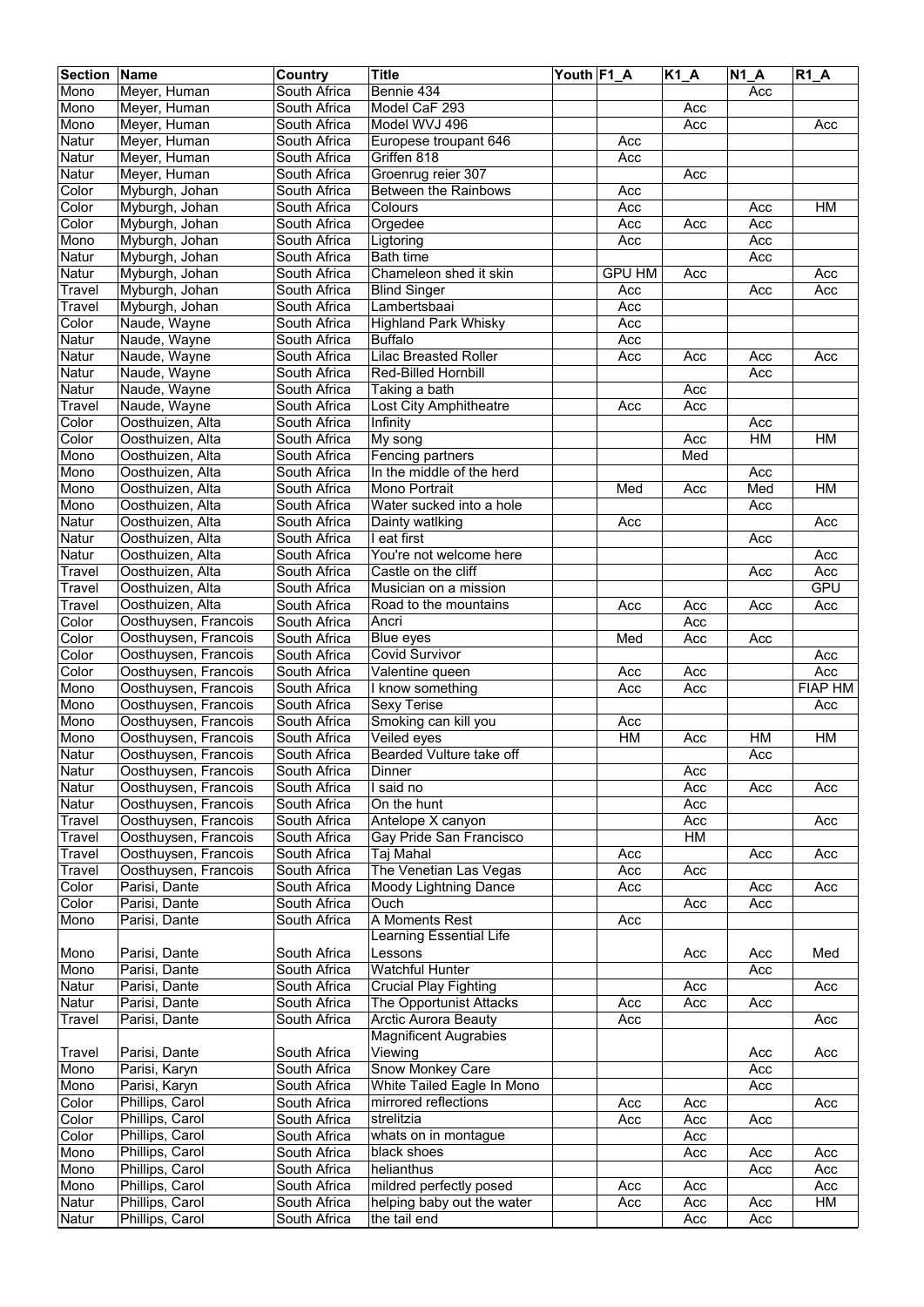| <b>Section Name</b> |                   | Country             | <b>Title</b>                | Youth F1 A |     | $K1_A$      | $N1_A$         | $R1_A$ |
|---------------------|-------------------|---------------------|-----------------------------|------------|-----|-------------|----------------|--------|
| Natur               | Phillips, Carol   | South Africa        | wandering warthog           |            | Acc | Acc         |                | Acc    |
| Travel              | Phillips, Carol   | South Africa        | table mountain              |            |     | Acc         | Acc            |        |
| Color               | Pike, Andrew      | South Africa        | Gifberg pothole             |            |     |             | Acc            |        |
| Color               | Pike, Andrew      | South Africa        | The heron srikes            |            | Acc |             |                |        |
| Color               | Pike, Andrew      | South Africa        | Umlambonja buttress         |            | Acc |             |                |        |
| Natur               | Pike, Andrew      | South Africa        | Lapping cautiously          |            |     | Acc         |                | Acc    |
| Natur               | Pike, Andrew      | South Africa        | Open wide                   |            | Acc | Acc         | HM             | Acc    |
| Travel              | Pike, Andrew      | South Africa        | Diaz cross                  |            |     | Acc         | Acc            |        |
| Travel              | Pike, Andrew      | South Africa        | Hondeklip Bay harbour       |            |     | Acc         |                | Acc    |
|                     |                   |                     | Patrons of the Tankwa       |            |     |             |                |        |
| Travel              | Pike, Andrew      | South Africa        | padstal                     |            |     |             |                | Acc    |
| Color               | Pike, Kazalette   | South Africa        | A girl and her chicken      |            | Acc | Acc         |                | Acc    |
| Color               | Pike, Kazalette   | South Africa        | Baby Bwindi gorilla         |            |     |             |                | Acc    |
| Color               | Pike, Kazalette   | South Africa        | Colliding water droplets    |            |     |             | Acc            |        |
| Color               | Pike, Kazalette   | South Africa        | Frogs legs                  |            |     | Acc         | Acc            |        |
| Mono                | Pike, Kazalette   | South Africa        | Arum lily                   |            |     |             |                | Acc    |
| Mono                | Pike, Kazalette   | South Africa        | Hanging in                  |            |     |             |                | Acc    |
|                     |                   |                     |                             |            |     |             |                |        |
| Mono                | Pike, Kazalette   | South Africa        | Please Sir I want some more |            |     |             | Acc            |        |
| Natur               | Pike, Kazalette   | South Africa        | Frog in a hole              |            |     | Acc         | Acc            | Acc    |
| Natur               | Pike, Kazalette   | South Africa        | Love is in the air          |            |     | Acc         | Acc            |        |
| Natur               | Pike, Kazalette   | South Africa        | Tawny eagle takeoff         |            |     |             |                | Acc    |
| Natur               | Pike, Kazalette   | South Africa        | Three is a crowd            |            |     | Acc         |                |        |
| Color               | Potgieter, Theo   | South Africa        | Knysna Dawn                 |            |     |             | Acc            |        |
| Color               | Potgieter, Theo   | South Africa        | These boots are for walking |            | Acc | Acc         |                | Acc    |
| Color               | Potgieter, Theo   | South Africa        | Vienna High Court           |            | Acc | Acc         |                |        |
| Mono                | Potgieter, Theo   | South Africa        | The King is resting         |            |     |             | Acc            |        |
| Mono                | Potgieter, Theo   | South Africa        | Yesterdays Hero             |            |     | Acc         |                |        |
| Color               | Preto, Anneke     | South Africa        | Dreamscapes                 |            | Acc |             | Acc            |        |
| Color               | Preto, Anneke     | South Africa        | Dust bath                   |            |     |             | Acc            |        |
| Mono                | Preto, Anneke     | South Africa        | The farmer                  |            |     |             | Acc            |        |
| Color               | Rice, Andy        | South Africa        | <b>Nikki</b>                |            |     | Acc         |                |        |
| Travel              | Rice, Andy        | South Africa        | Dubai Eye                   |            |     | Acc         |                | Acc    |
| Travel              | Rice, Andy        | South Africa        | Twisted Bridge Dubia Canal  |            | Acc | Acc         | Acc            |        |
| Color               | Roux, Francois    | South Africa        | fight the mud               |            |     | HM          | Acc            |        |
| Color               | Roux, Francois    | South Africa        | valley kleurespel           |            |     |             | Acc            |        |
| Mono                | Roux, Francois    | South Africa        | mountain layers             |            |     |             | Acc            | Acc    |
| Mono                | Roux, Francois    | South Africa        | Ruzanne                     |            | Acc | Acc         |                | Acc    |
| Natur               | Roux, Francois    | South Africa        | ek soek kos                 |            | H M | Acc         | <b>FIAP HM</b> | Acc    |
| Natur               | Roux, Francois    | South Africa        | geelbek bad                 |            |     |             | Acc            |        |
| Natur               | Roux, Francois    | South Africa        | konfrontasie                |            |     | Acc         | Acc            |        |
| Color               | Sabatino, Henry   | South Africa        | <b>Blue Lass</b>            |            |     | Acc         |                |        |
| Color               | Sabatino, Henry   | South Africa        | Keem                        |            |     | Acc         | Acc            |        |
| Color               | Sabatino, Henry   | South Africa        | Smoke on go                 |            |     | Acc         |                |        |
| Mono                | Sabatino, Henry   | South Africa        | Quad and dust               |            |     | Acc         |                |        |
| Mono                | Schutte, Elizna   | <b>South Africa</b> | Amika                       | Y          |     |             | Acc            |        |
|                     |                   |                     | Why you got to be so        |            |     |             |                |        |
| <b>Mono</b>         | Schutte, Elizna   | <b>South Africa</b> | serious?                    | Y          |     |             | Acc            |        |
| <b>Natur</b>        | Schutte, Elizna   | <b>South Africa</b> | <b>Friends</b>              | Ŷ          | Acc | Acc         | Acc            |        |
| Color               | Scott, Llewellynn | South Africa        | <b>Agapanthus Bloom 2</b>   |            | Acc |             | Acc            |        |
| Color               | Scott, Llewellynn | South Africa        | Barberton Daisy 1504        |            | Acc |             |                |        |
|                     |                   |                     | White Chrysanthemum         |            |     |             |                |        |
| Mono                | Scott, Llewellynn | South Africa        | mono 2 1477                 |            | Acc | Acc         |                |        |
| Natur               | Scott, Llewellynn | South Africa        | Flower Mantis 3144          |            | Acc |             | Acc            | Acc    |
| Natur               | Scott, Llewellynn | South Africa        | Painted Reed Frog 2 3571    |            |     | Acc         |                |        |
| Travel              | Scott, Llewellynn | South Africa        | Huntly Castle 8570          |            |     |             | Acc            |        |
| Color               | Serfontein, Andre | South Africa        | Deur die Draai              |            | Acc | Med         | Acc            | Acc    |
| Color               | Serfontein, Andre | South Africa        | Versigtig No 108            |            |     | Acc         | Acc            |        |
| Mono                | Serfontein, Andre | South Africa        | Full on in the Race         |            |     | Acc         | Acc            | Acc    |
| Mono                | Serfontein, Andre | South Africa        | Lourens No 10 in modder     |            | Acc | Acc         | Acc            |        |
| Mono                | Serfontein, Andre | South Africa        | No 7 in die Draai           |            | Acc | Acc         | Acc            |        |
| Mono                | Serfontein, Andre | South Africa        | Pelikaan wat Vlerke Strek   |            | Acc |             | Acc            | Acc    |
| Natur               | Serfontein, Andre | South Africa        | I have caught you           |            | Med | <b>FIAP</b> | HM             | Acc    |
| Natur               | Serfontein, Andre | South Africa        | Malachite het Kurper        |            | Acc |             |                | Acc    |
| Natur               | Serfontein, Andre | South Africa        | Malachite met Ghecko        |            |     |             |                | Acc    |
| Color               | Smit, Danie       | South Africa        | Descent to Jerusalem        |            | Acc |             |                |        |
| Color               |                   | South Africa        | The old farm house          |            |     |             |                | Acc    |
|                     | Smit, Danie       | South Africa        | Allelluia                   |            |     | Acc         |                |        |
| Mono                | Smit, Danie       |                     |                             |            | Acc | Acc         | Acc            |        |
| Mono                | Smit, Danie       | South Africa        | Amit Yahav plays Chopin     |            |     | Acc         | Acc            |        |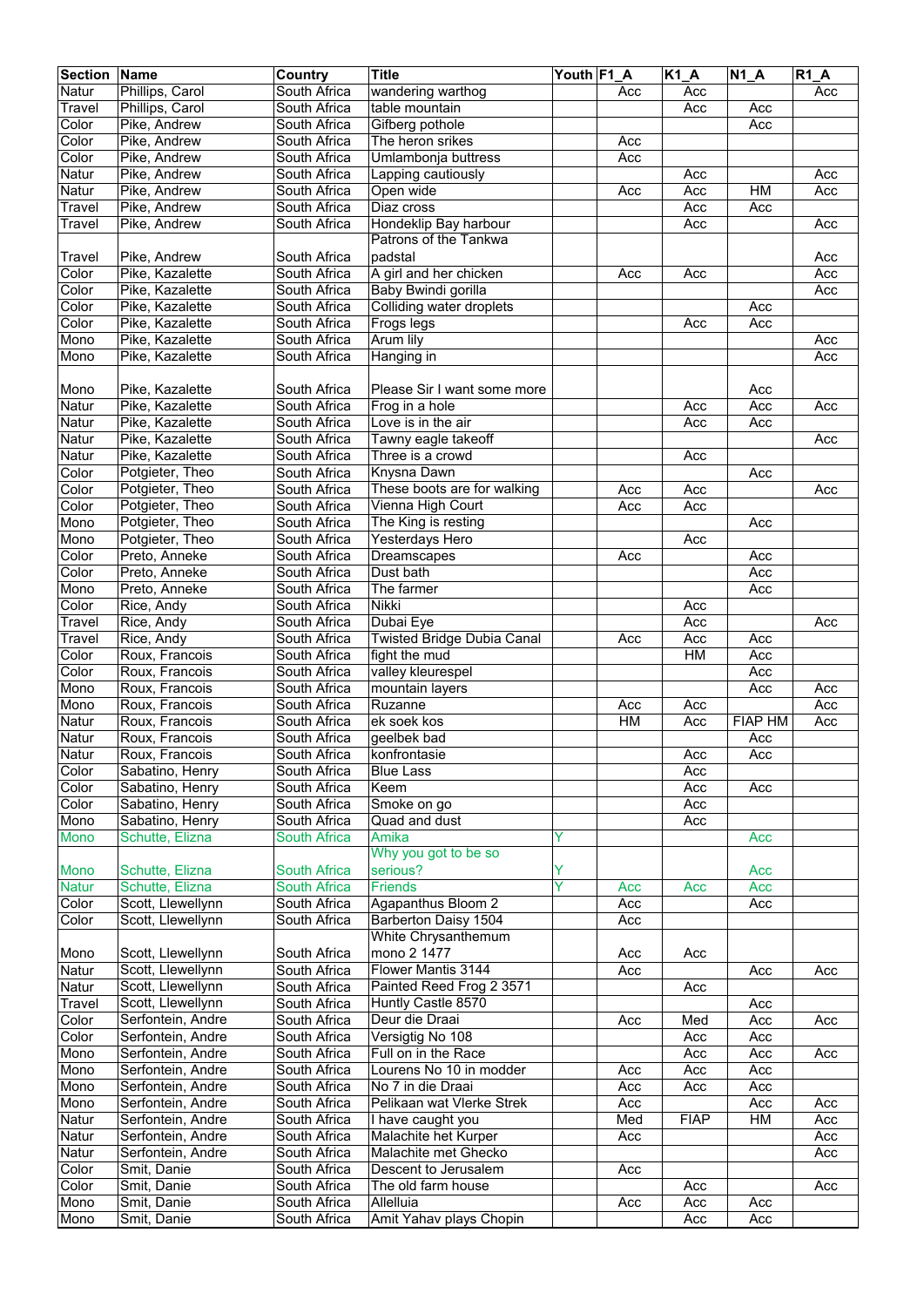| South Africa<br>Mono<br>Smit, Danie<br>Katherine mirror<br>Acc<br>Acc<br>Mono<br>Smit, Danie<br>South Africa<br>Acc<br>The balance point<br>Acc<br><b>PSA</b><br>Natur<br>Smit, Danie<br>South Africa<br>Evil eye<br>Acc<br>Acc<br>Acc<br>Natur<br>South Africa<br>Monster<br>Acc<br>Smit, Danie<br>Acc<br>Acc<br>Acc<br>Snail mail<br>Natur<br>Smit, Danie<br>South Africa<br>Acc<br>South Africa<br>Speered fish<br>Natur<br>Smit, Danie<br>Acc<br>Acc<br>HM<br><b>GPU HM</b><br>Smit, Danie<br>South Africa<br>Alcazar bath<br>Travel<br>Acc<br>Travel<br>Smit, Danie<br>South Africa<br>Alhambra arena<br>Acc<br>Acc<br>Acc<br>HM<br>Travel<br>Smit, Danie<br>Acc<br>South Africa<br>La Padrera show<br>Acc<br>Acc<br>South Africa<br>Acc<br>Travel<br>Smit, Danie<br>Turkish mosque<br>Color<br>Smit, Hanli<br>South Africa<br>Blue and Pink Splendour<br>Acc<br>Med<br>Acc<br>Color<br>Smit, Hanli<br>South Africa<br><b>Blue toxication</b><br>Acc<br>Acc<br>Color<br>Smit, Hanli<br>South Africa<br><b>Viking Queen</b><br>Acc<br>Mono<br>Smit, Hanli<br>South Africa<br>O my Hat<br>Acc<br>Smit, Hanli<br>South Africa<br>On the Wild side<br>Acc<br>Turnbull, Peter<br>South Africa<br><b>Good Hunting</b><br>Acc<br>Acc<br>Turnbull, Peter<br>South Africa<br>Not Wylie Coyote<br>Acc<br>Acc<br>Natur<br>Territorial<br>Turnbull, Peter<br>South Africa<br>Acc<br>Acc<br>Color<br>van den Berg, Hannes<br>South Africa<br><b>Flare Display</b><br>Acc<br>Color<br>van den Berg, Hannes<br>South Africa<br>Place Of Worship<br>Acc<br>Natur<br>van den Berg, Hannes<br>South Africa<br><b>Black Heron Fishing</b><br>Acc<br><b>HM</b><br>Acc<br>Travel<br>van den Berg, Hannes<br>South Africa<br><b>Cape Town View</b><br>Acc<br><b>Natur</b><br>Van Der Merwe, Jani<br><b>South Africa</b><br><b>Lilac Brested Roller</b><br>Y<br>Acc<br>Acc<br>Color<br>South Africa<br><b>AANDLES</b><br>Acc<br>van der Mescht, Karin<br>KWAAI GESIGGIE<br>Mono<br>van der Mescht, Karin<br>South Africa<br><b>HM</b><br>H M<br>Mono<br>van der Mescht, Karin<br>South Africa<br>VALDO THE MAN<br>Acc<br>Natur<br>van der Mescht, Karin<br>South Africa<br><b>MISTY MORNING</b><br>Acc<br>Natur<br>van der Mescht, Karin<br>South Africa<br>PARDON VLIEG<br>Acc<br><b>STROLLING WITH THE</b><br><b>SHEEP</b><br>van der Mescht, Karin<br>South Africa<br>Travel<br>Acc<br>van der Mescht,<br><b>Nicholas</b><br><b>STARE</b><br>Color<br>South Africa<br>Acc<br>Acc<br>van der Mescht,<br><b>Nicholas</b><br>Color<br>THE POWER OF LIGHT<br>South Africa<br>Acc<br>van der Mescht,<br>Nicholas<br><b>DARK STRAIN</b><br>South Africa<br>Acc<br>Acc<br>Color<br>van der Walt, Johann<br>South Africa<br><b>Harvest Time</b><br>Acc<br>van der Walt, Johann<br>South Africa<br>Deadvlei<br>Acc<br>Acc<br>van der Walt, Johann<br>South Africa<br>Low Tide<br>Acc<br>van der Walt, Johann<br>South Africa<br>Huangshan Sunrise<br>Acc<br>van der Walt, Johann<br>South Africa<br>New year at Singapore<br>Acc<br>van der Walt, Johann<br>South Africa<br>Xingping Sunrise<br>Acc<br>van Dyk, Elsa<br>South Africa<br>Funcy colours<br>Acc<br>Last two standing<br>HM<br>Color<br>van Dyk, Elsa<br>South Africa<br>Acc<br>Acc<br>Acc<br>Color<br>South Africa<br>Raindrops keep falling<br>van Dyk, Elsa<br>Acc<br>Acc<br>Acc<br>van Dyk, Elsa<br>Red beauty in the bush<br>Color<br>South Africa<br>Acc<br>Acc<br>van Dyk, Elsa<br>South Africa<br>Dandilion heart<br>Acc<br>Mono<br>Acc<br>Acc<br>van Dyk, Elsa<br>South Africa<br>Dots and stripes<br>Mono<br>Acc<br>Color<br>van Heerden, Marinda<br>South Africa<br>Shivering cold<br>Acc<br>Acc<br>van Heerden, Marinda<br>Hello there<br>Natur<br>South Africa<br>Acc<br>Acc<br>Acc<br>van Heerden, Marinda<br>Natur<br>South Africa<br>Lion at elephant carcass<br>Acc<br>van Heerden, Marinda<br>South Africa<br>Reflection<br>Natur<br>Acc<br>Wilddog<br>Natur<br>South Africa<br>Acc<br>van Heerden, Marinda<br>Color<br>van Niekerk, Janita<br>South Africa<br>The hobo<br>Acc<br>The Italian Diet<br>Acc<br>Color<br>van Niekerk, Janita<br>South Africa<br>Chace your dream<br>van Niekerk, Janita<br>South Africa<br>Mono<br>Acc<br>Acc<br>Acc<br>Acc<br>South Africa<br>Jakop regop<br>Mono<br>van Niekerk, Jannie<br>Acc<br>Water over the rocks<br>Color<br>Venter, Francois<br>South Africa<br>Acc<br>Natur<br>Venter, Francois<br>South Africa<br>$\overline{\text{Tip}}$ toe jacana<br>Acc<br>Color<br>Venter, Leon<br>South Africa<br><b>HIPPO DISPLAY</b><br>Acc<br><b>BABY ELEPHANT</b><br><b>PROTECTION</b><br>Venter, Leon<br>South Africa<br>Acc<br>Acc<br>South Africa<br>DESERT GEMSBOKKE BW<br>Acc<br>Acc<br>Venter, Leon<br>FOLLOW IN MY<br><b>FOOTSTEPS</b><br>Venter, Leon<br>South Africa<br>Acc<br>Acc<br>Venter, Leon<br>South Africa<br><b>GO AWAY</b><br>Acc<br>South Africa<br>ONE EYE DAGGABOY<br>Venter, Leon<br>Acc<br>Acc<br>Acc<br>Viljoen, Jan<br>South Africa<br>Acc<br>Acc<br>Acc<br>rally cup racer | <b>Section Name</b> | Country | <b>Title</b> | Youth F1_A | $K1_A$ | $N1_A$ | $R1_A$ |
|-----------------------------------------------------------------------------------------------------------------------------------------------------------------------------------------------------------------------------------------------------------------------------------------------------------------------------------------------------------------------------------------------------------------------------------------------------------------------------------------------------------------------------------------------------------------------------------------------------------------------------------------------------------------------------------------------------------------------------------------------------------------------------------------------------------------------------------------------------------------------------------------------------------------------------------------------------------------------------------------------------------------------------------------------------------------------------------------------------------------------------------------------------------------------------------------------------------------------------------------------------------------------------------------------------------------------------------------------------------------------------------------------------------------------------------------------------------------------------------------------------------------------------------------------------------------------------------------------------------------------------------------------------------------------------------------------------------------------------------------------------------------------------------------------------------------------------------------------------------------------------------------------------------------------------------------------------------------------------------------------------------------------------------------------------------------------------------------------------------------------------------------------------------------------------------------------------------------------------------------------------------------------------------------------------------------------------------------------------------------------------------------------------------------------------------------------------------------------------------------------------------------------------------------------------------------------------------------------------------------------------------------------------------------------------------------------------------------------------------------------------------------------------------------------------------------------------------------------------------------------------------------------------------------------------------------------------------------------------------------------------------------------------------------------------------------------------------------------------------------------------------------------------------------------------------------------------------------------------------------------------------------------------------------------------------------------------------------------------------------------------------------------------------------------------------------------------------------------------------------------------------------------------------------------------------------------------------------------------------------------------------------------------------------------------------------------------------------------------------------------------------------------------------------------------------------------------------------------------------------------------------------------------------------------------------------------------------------------------------------------------------------------------------------------------------------------------------------------------------------------------------------------------------------------------------------------------------------------------------------------------------------------------------------------------------------------------------------------------------------------------------------------------------------------------------------------------------------------------------------------------------------------------------------------------------------------------------------------------------------------------------------------------------------------------------------------------------------------------------------------------------------------------------------------------------------------------------------------------------------------------------------------------------------------------------------------------------------------------------------------|---------------------|---------|--------------|------------|--------|--------|--------|
|                                                                                                                                                                                                                                                                                                                                                                                                                                                                                                                                                                                                                                                                                                                                                                                                                                                                                                                                                                                                                                                                                                                                                                                                                                                                                                                                                                                                                                                                                                                                                                                                                                                                                                                                                                                                                                                                                                                                                                                                                                                                                                                                                                                                                                                                                                                                                                                                                                                                                                                                                                                                                                                                                                                                                                                                                                                                                                                                                                                                                                                                                                                                                                                                                                                                                                                                                                                                                                                                                                                                                                                                                                                                                                                                                                                                                                                                                                                                                                                                                                                                                                                                                                                                                                                                                                                                                                                                                                                                                                                                                                                                                                                                                                                                                                                                                                                                                                                                                                                               |                     |         |              |            |        |        |        |
|                                                                                                                                                                                                                                                                                                                                                                                                                                                                                                                                                                                                                                                                                                                                                                                                                                                                                                                                                                                                                                                                                                                                                                                                                                                                                                                                                                                                                                                                                                                                                                                                                                                                                                                                                                                                                                                                                                                                                                                                                                                                                                                                                                                                                                                                                                                                                                                                                                                                                                                                                                                                                                                                                                                                                                                                                                                                                                                                                                                                                                                                                                                                                                                                                                                                                                                                                                                                                                                                                                                                                                                                                                                                                                                                                                                                                                                                                                                                                                                                                                                                                                                                                                                                                                                                                                                                                                                                                                                                                                                                                                                                                                                                                                                                                                                                                                                                                                                                                                                               |                     |         |              |            |        |        |        |
|                                                                                                                                                                                                                                                                                                                                                                                                                                                                                                                                                                                                                                                                                                                                                                                                                                                                                                                                                                                                                                                                                                                                                                                                                                                                                                                                                                                                                                                                                                                                                                                                                                                                                                                                                                                                                                                                                                                                                                                                                                                                                                                                                                                                                                                                                                                                                                                                                                                                                                                                                                                                                                                                                                                                                                                                                                                                                                                                                                                                                                                                                                                                                                                                                                                                                                                                                                                                                                                                                                                                                                                                                                                                                                                                                                                                                                                                                                                                                                                                                                                                                                                                                                                                                                                                                                                                                                                                                                                                                                                                                                                                                                                                                                                                                                                                                                                                                                                                                                                               |                     |         |              |            |        |        |        |
|                                                                                                                                                                                                                                                                                                                                                                                                                                                                                                                                                                                                                                                                                                                                                                                                                                                                                                                                                                                                                                                                                                                                                                                                                                                                                                                                                                                                                                                                                                                                                                                                                                                                                                                                                                                                                                                                                                                                                                                                                                                                                                                                                                                                                                                                                                                                                                                                                                                                                                                                                                                                                                                                                                                                                                                                                                                                                                                                                                                                                                                                                                                                                                                                                                                                                                                                                                                                                                                                                                                                                                                                                                                                                                                                                                                                                                                                                                                                                                                                                                                                                                                                                                                                                                                                                                                                                                                                                                                                                                                                                                                                                                                                                                                                                                                                                                                                                                                                                                                               |                     |         |              |            |        |        |        |
|                                                                                                                                                                                                                                                                                                                                                                                                                                                                                                                                                                                                                                                                                                                                                                                                                                                                                                                                                                                                                                                                                                                                                                                                                                                                                                                                                                                                                                                                                                                                                                                                                                                                                                                                                                                                                                                                                                                                                                                                                                                                                                                                                                                                                                                                                                                                                                                                                                                                                                                                                                                                                                                                                                                                                                                                                                                                                                                                                                                                                                                                                                                                                                                                                                                                                                                                                                                                                                                                                                                                                                                                                                                                                                                                                                                                                                                                                                                                                                                                                                                                                                                                                                                                                                                                                                                                                                                                                                                                                                                                                                                                                                                                                                                                                                                                                                                                                                                                                                                               |                     |         |              |            |        |        |        |
|                                                                                                                                                                                                                                                                                                                                                                                                                                                                                                                                                                                                                                                                                                                                                                                                                                                                                                                                                                                                                                                                                                                                                                                                                                                                                                                                                                                                                                                                                                                                                                                                                                                                                                                                                                                                                                                                                                                                                                                                                                                                                                                                                                                                                                                                                                                                                                                                                                                                                                                                                                                                                                                                                                                                                                                                                                                                                                                                                                                                                                                                                                                                                                                                                                                                                                                                                                                                                                                                                                                                                                                                                                                                                                                                                                                                                                                                                                                                                                                                                                                                                                                                                                                                                                                                                                                                                                                                                                                                                                                                                                                                                                                                                                                                                                                                                                                                                                                                                                                               |                     |         |              |            |        |        |        |
|                                                                                                                                                                                                                                                                                                                                                                                                                                                                                                                                                                                                                                                                                                                                                                                                                                                                                                                                                                                                                                                                                                                                                                                                                                                                                                                                                                                                                                                                                                                                                                                                                                                                                                                                                                                                                                                                                                                                                                                                                                                                                                                                                                                                                                                                                                                                                                                                                                                                                                                                                                                                                                                                                                                                                                                                                                                                                                                                                                                                                                                                                                                                                                                                                                                                                                                                                                                                                                                                                                                                                                                                                                                                                                                                                                                                                                                                                                                                                                                                                                                                                                                                                                                                                                                                                                                                                                                                                                                                                                                                                                                                                                                                                                                                                                                                                                                                                                                                                                                               |                     |         |              |            |        |        |        |
|                                                                                                                                                                                                                                                                                                                                                                                                                                                                                                                                                                                                                                                                                                                                                                                                                                                                                                                                                                                                                                                                                                                                                                                                                                                                                                                                                                                                                                                                                                                                                                                                                                                                                                                                                                                                                                                                                                                                                                                                                                                                                                                                                                                                                                                                                                                                                                                                                                                                                                                                                                                                                                                                                                                                                                                                                                                                                                                                                                                                                                                                                                                                                                                                                                                                                                                                                                                                                                                                                                                                                                                                                                                                                                                                                                                                                                                                                                                                                                                                                                                                                                                                                                                                                                                                                                                                                                                                                                                                                                                                                                                                                                                                                                                                                                                                                                                                                                                                                                                               |                     |         |              |            |        |        |        |
|                                                                                                                                                                                                                                                                                                                                                                                                                                                                                                                                                                                                                                                                                                                                                                                                                                                                                                                                                                                                                                                                                                                                                                                                                                                                                                                                                                                                                                                                                                                                                                                                                                                                                                                                                                                                                                                                                                                                                                                                                                                                                                                                                                                                                                                                                                                                                                                                                                                                                                                                                                                                                                                                                                                                                                                                                                                                                                                                                                                                                                                                                                                                                                                                                                                                                                                                                                                                                                                                                                                                                                                                                                                                                                                                                                                                                                                                                                                                                                                                                                                                                                                                                                                                                                                                                                                                                                                                                                                                                                                                                                                                                                                                                                                                                                                                                                                                                                                                                                                               |                     |         |              |            |        |        |        |
|                                                                                                                                                                                                                                                                                                                                                                                                                                                                                                                                                                                                                                                                                                                                                                                                                                                                                                                                                                                                                                                                                                                                                                                                                                                                                                                                                                                                                                                                                                                                                                                                                                                                                                                                                                                                                                                                                                                                                                                                                                                                                                                                                                                                                                                                                                                                                                                                                                                                                                                                                                                                                                                                                                                                                                                                                                                                                                                                                                                                                                                                                                                                                                                                                                                                                                                                                                                                                                                                                                                                                                                                                                                                                                                                                                                                                                                                                                                                                                                                                                                                                                                                                                                                                                                                                                                                                                                                                                                                                                                                                                                                                                                                                                                                                                                                                                                                                                                                                                                               |                     |         |              |            |        |        |        |
|                                                                                                                                                                                                                                                                                                                                                                                                                                                                                                                                                                                                                                                                                                                                                                                                                                                                                                                                                                                                                                                                                                                                                                                                                                                                                                                                                                                                                                                                                                                                                                                                                                                                                                                                                                                                                                                                                                                                                                                                                                                                                                                                                                                                                                                                                                                                                                                                                                                                                                                                                                                                                                                                                                                                                                                                                                                                                                                                                                                                                                                                                                                                                                                                                                                                                                                                                                                                                                                                                                                                                                                                                                                                                                                                                                                                                                                                                                                                                                                                                                                                                                                                                                                                                                                                                                                                                                                                                                                                                                                                                                                                                                                                                                                                                                                                                                                                                                                                                                                               |                     |         |              |            |        |        |        |
|                                                                                                                                                                                                                                                                                                                                                                                                                                                                                                                                                                                                                                                                                                                                                                                                                                                                                                                                                                                                                                                                                                                                                                                                                                                                                                                                                                                                                                                                                                                                                                                                                                                                                                                                                                                                                                                                                                                                                                                                                                                                                                                                                                                                                                                                                                                                                                                                                                                                                                                                                                                                                                                                                                                                                                                                                                                                                                                                                                                                                                                                                                                                                                                                                                                                                                                                                                                                                                                                                                                                                                                                                                                                                                                                                                                                                                                                                                                                                                                                                                                                                                                                                                                                                                                                                                                                                                                                                                                                                                                                                                                                                                                                                                                                                                                                                                                                                                                                                                                               |                     |         |              |            |        |        |        |
|                                                                                                                                                                                                                                                                                                                                                                                                                                                                                                                                                                                                                                                                                                                                                                                                                                                                                                                                                                                                                                                                                                                                                                                                                                                                                                                                                                                                                                                                                                                                                                                                                                                                                                                                                                                                                                                                                                                                                                                                                                                                                                                                                                                                                                                                                                                                                                                                                                                                                                                                                                                                                                                                                                                                                                                                                                                                                                                                                                                                                                                                                                                                                                                                                                                                                                                                                                                                                                                                                                                                                                                                                                                                                                                                                                                                                                                                                                                                                                                                                                                                                                                                                                                                                                                                                                                                                                                                                                                                                                                                                                                                                                                                                                                                                                                                                                                                                                                                                                                               |                     |         |              |            |        |        |        |
|                                                                                                                                                                                                                                                                                                                                                                                                                                                                                                                                                                                                                                                                                                                                                                                                                                                                                                                                                                                                                                                                                                                                                                                                                                                                                                                                                                                                                                                                                                                                                                                                                                                                                                                                                                                                                                                                                                                                                                                                                                                                                                                                                                                                                                                                                                                                                                                                                                                                                                                                                                                                                                                                                                                                                                                                                                                                                                                                                                                                                                                                                                                                                                                                                                                                                                                                                                                                                                                                                                                                                                                                                                                                                                                                                                                                                                                                                                                                                                                                                                                                                                                                                                                                                                                                                                                                                                                                                                                                                                                                                                                                                                                                                                                                                                                                                                                                                                                                                                                               |                     |         |              |            |        |        |        |
|                                                                                                                                                                                                                                                                                                                                                                                                                                                                                                                                                                                                                                                                                                                                                                                                                                                                                                                                                                                                                                                                                                                                                                                                                                                                                                                                                                                                                                                                                                                                                                                                                                                                                                                                                                                                                                                                                                                                                                                                                                                                                                                                                                                                                                                                                                                                                                                                                                                                                                                                                                                                                                                                                                                                                                                                                                                                                                                                                                                                                                                                                                                                                                                                                                                                                                                                                                                                                                                                                                                                                                                                                                                                                                                                                                                                                                                                                                                                                                                                                                                                                                                                                                                                                                                                                                                                                                                                                                                                                                                                                                                                                                                                                                                                                                                                                                                                                                                                                                                               |                     |         |              |            |        |        |        |
|                                                                                                                                                                                                                                                                                                                                                                                                                                                                                                                                                                                                                                                                                                                                                                                                                                                                                                                                                                                                                                                                                                                                                                                                                                                                                                                                                                                                                                                                                                                                                                                                                                                                                                                                                                                                                                                                                                                                                                                                                                                                                                                                                                                                                                                                                                                                                                                                                                                                                                                                                                                                                                                                                                                                                                                                                                                                                                                                                                                                                                                                                                                                                                                                                                                                                                                                                                                                                                                                                                                                                                                                                                                                                                                                                                                                                                                                                                                                                                                                                                                                                                                                                                                                                                                                                                                                                                                                                                                                                                                                                                                                                                                                                                                                                                                                                                                                                                                                                                                               | Mono                |         |              |            |        |        |        |
|                                                                                                                                                                                                                                                                                                                                                                                                                                                                                                                                                                                                                                                                                                                                                                                                                                                                                                                                                                                                                                                                                                                                                                                                                                                                                                                                                                                                                                                                                                                                                                                                                                                                                                                                                                                                                                                                                                                                                                                                                                                                                                                                                                                                                                                                                                                                                                                                                                                                                                                                                                                                                                                                                                                                                                                                                                                                                                                                                                                                                                                                                                                                                                                                                                                                                                                                                                                                                                                                                                                                                                                                                                                                                                                                                                                                                                                                                                                                                                                                                                                                                                                                                                                                                                                                                                                                                                                                                                                                                                                                                                                                                                                                                                                                                                                                                                                                                                                                                                                               | Natur               |         |              |            |        |        |        |
|                                                                                                                                                                                                                                                                                                                                                                                                                                                                                                                                                                                                                                                                                                                                                                                                                                                                                                                                                                                                                                                                                                                                                                                                                                                                                                                                                                                                                                                                                                                                                                                                                                                                                                                                                                                                                                                                                                                                                                                                                                                                                                                                                                                                                                                                                                                                                                                                                                                                                                                                                                                                                                                                                                                                                                                                                                                                                                                                                                                                                                                                                                                                                                                                                                                                                                                                                                                                                                                                                                                                                                                                                                                                                                                                                                                                                                                                                                                                                                                                                                                                                                                                                                                                                                                                                                                                                                                                                                                                                                                                                                                                                                                                                                                                                                                                                                                                                                                                                                                               | Natur               |         |              |            |        |        |        |
|                                                                                                                                                                                                                                                                                                                                                                                                                                                                                                                                                                                                                                                                                                                                                                                                                                                                                                                                                                                                                                                                                                                                                                                                                                                                                                                                                                                                                                                                                                                                                                                                                                                                                                                                                                                                                                                                                                                                                                                                                                                                                                                                                                                                                                                                                                                                                                                                                                                                                                                                                                                                                                                                                                                                                                                                                                                                                                                                                                                                                                                                                                                                                                                                                                                                                                                                                                                                                                                                                                                                                                                                                                                                                                                                                                                                                                                                                                                                                                                                                                                                                                                                                                                                                                                                                                                                                                                                                                                                                                                                                                                                                                                                                                                                                                                                                                                                                                                                                                                               |                     |         |              |            |        |        |        |
|                                                                                                                                                                                                                                                                                                                                                                                                                                                                                                                                                                                                                                                                                                                                                                                                                                                                                                                                                                                                                                                                                                                                                                                                                                                                                                                                                                                                                                                                                                                                                                                                                                                                                                                                                                                                                                                                                                                                                                                                                                                                                                                                                                                                                                                                                                                                                                                                                                                                                                                                                                                                                                                                                                                                                                                                                                                                                                                                                                                                                                                                                                                                                                                                                                                                                                                                                                                                                                                                                                                                                                                                                                                                                                                                                                                                                                                                                                                                                                                                                                                                                                                                                                                                                                                                                                                                                                                                                                                                                                                                                                                                                                                                                                                                                                                                                                                                                                                                                                                               |                     |         |              |            |        |        |        |
|                                                                                                                                                                                                                                                                                                                                                                                                                                                                                                                                                                                                                                                                                                                                                                                                                                                                                                                                                                                                                                                                                                                                                                                                                                                                                                                                                                                                                                                                                                                                                                                                                                                                                                                                                                                                                                                                                                                                                                                                                                                                                                                                                                                                                                                                                                                                                                                                                                                                                                                                                                                                                                                                                                                                                                                                                                                                                                                                                                                                                                                                                                                                                                                                                                                                                                                                                                                                                                                                                                                                                                                                                                                                                                                                                                                                                                                                                                                                                                                                                                                                                                                                                                                                                                                                                                                                                                                                                                                                                                                                                                                                                                                                                                                                                                                                                                                                                                                                                                                               |                     |         |              |            |        |        |        |
|                                                                                                                                                                                                                                                                                                                                                                                                                                                                                                                                                                                                                                                                                                                                                                                                                                                                                                                                                                                                                                                                                                                                                                                                                                                                                                                                                                                                                                                                                                                                                                                                                                                                                                                                                                                                                                                                                                                                                                                                                                                                                                                                                                                                                                                                                                                                                                                                                                                                                                                                                                                                                                                                                                                                                                                                                                                                                                                                                                                                                                                                                                                                                                                                                                                                                                                                                                                                                                                                                                                                                                                                                                                                                                                                                                                                                                                                                                                                                                                                                                                                                                                                                                                                                                                                                                                                                                                                                                                                                                                                                                                                                                                                                                                                                                                                                                                                                                                                                                                               |                     |         |              |            |        |        |        |
|                                                                                                                                                                                                                                                                                                                                                                                                                                                                                                                                                                                                                                                                                                                                                                                                                                                                                                                                                                                                                                                                                                                                                                                                                                                                                                                                                                                                                                                                                                                                                                                                                                                                                                                                                                                                                                                                                                                                                                                                                                                                                                                                                                                                                                                                                                                                                                                                                                                                                                                                                                                                                                                                                                                                                                                                                                                                                                                                                                                                                                                                                                                                                                                                                                                                                                                                                                                                                                                                                                                                                                                                                                                                                                                                                                                                                                                                                                                                                                                                                                                                                                                                                                                                                                                                                                                                                                                                                                                                                                                                                                                                                                                                                                                                                                                                                                                                                                                                                                                               |                     |         |              |            |        |        |        |
|                                                                                                                                                                                                                                                                                                                                                                                                                                                                                                                                                                                                                                                                                                                                                                                                                                                                                                                                                                                                                                                                                                                                                                                                                                                                                                                                                                                                                                                                                                                                                                                                                                                                                                                                                                                                                                                                                                                                                                                                                                                                                                                                                                                                                                                                                                                                                                                                                                                                                                                                                                                                                                                                                                                                                                                                                                                                                                                                                                                                                                                                                                                                                                                                                                                                                                                                                                                                                                                                                                                                                                                                                                                                                                                                                                                                                                                                                                                                                                                                                                                                                                                                                                                                                                                                                                                                                                                                                                                                                                                                                                                                                                                                                                                                                                                                                                                                                                                                                                                               |                     |         |              |            |        |        |        |
|                                                                                                                                                                                                                                                                                                                                                                                                                                                                                                                                                                                                                                                                                                                                                                                                                                                                                                                                                                                                                                                                                                                                                                                                                                                                                                                                                                                                                                                                                                                                                                                                                                                                                                                                                                                                                                                                                                                                                                                                                                                                                                                                                                                                                                                                                                                                                                                                                                                                                                                                                                                                                                                                                                                                                                                                                                                                                                                                                                                                                                                                                                                                                                                                                                                                                                                                                                                                                                                                                                                                                                                                                                                                                                                                                                                                                                                                                                                                                                                                                                                                                                                                                                                                                                                                                                                                                                                                                                                                                                                                                                                                                                                                                                                                                                                                                                                                                                                                                                                               |                     |         |              |            |        |        |        |
|                                                                                                                                                                                                                                                                                                                                                                                                                                                                                                                                                                                                                                                                                                                                                                                                                                                                                                                                                                                                                                                                                                                                                                                                                                                                                                                                                                                                                                                                                                                                                                                                                                                                                                                                                                                                                                                                                                                                                                                                                                                                                                                                                                                                                                                                                                                                                                                                                                                                                                                                                                                                                                                                                                                                                                                                                                                                                                                                                                                                                                                                                                                                                                                                                                                                                                                                                                                                                                                                                                                                                                                                                                                                                                                                                                                                                                                                                                                                                                                                                                                                                                                                                                                                                                                                                                                                                                                                                                                                                                                                                                                                                                                                                                                                                                                                                                                                                                                                                                                               |                     |         |              |            |        |        |        |
|                                                                                                                                                                                                                                                                                                                                                                                                                                                                                                                                                                                                                                                                                                                                                                                                                                                                                                                                                                                                                                                                                                                                                                                                                                                                                                                                                                                                                                                                                                                                                                                                                                                                                                                                                                                                                                                                                                                                                                                                                                                                                                                                                                                                                                                                                                                                                                                                                                                                                                                                                                                                                                                                                                                                                                                                                                                                                                                                                                                                                                                                                                                                                                                                                                                                                                                                                                                                                                                                                                                                                                                                                                                                                                                                                                                                                                                                                                                                                                                                                                                                                                                                                                                                                                                                                                                                                                                                                                                                                                                                                                                                                                                                                                                                                                                                                                                                                                                                                                                               |                     |         |              |            |        |        |        |
|                                                                                                                                                                                                                                                                                                                                                                                                                                                                                                                                                                                                                                                                                                                                                                                                                                                                                                                                                                                                                                                                                                                                                                                                                                                                                                                                                                                                                                                                                                                                                                                                                                                                                                                                                                                                                                                                                                                                                                                                                                                                                                                                                                                                                                                                                                                                                                                                                                                                                                                                                                                                                                                                                                                                                                                                                                                                                                                                                                                                                                                                                                                                                                                                                                                                                                                                                                                                                                                                                                                                                                                                                                                                                                                                                                                                                                                                                                                                                                                                                                                                                                                                                                                                                                                                                                                                                                                                                                                                                                                                                                                                                                                                                                                                                                                                                                                                                                                                                                                               |                     |         |              |            |        |        |        |
|                                                                                                                                                                                                                                                                                                                                                                                                                                                                                                                                                                                                                                                                                                                                                                                                                                                                                                                                                                                                                                                                                                                                                                                                                                                                                                                                                                                                                                                                                                                                                                                                                                                                                                                                                                                                                                                                                                                                                                                                                                                                                                                                                                                                                                                                                                                                                                                                                                                                                                                                                                                                                                                                                                                                                                                                                                                                                                                                                                                                                                                                                                                                                                                                                                                                                                                                                                                                                                                                                                                                                                                                                                                                                                                                                                                                                                                                                                                                                                                                                                                                                                                                                                                                                                                                                                                                                                                                                                                                                                                                                                                                                                                                                                                                                                                                                                                                                                                                                                                               |                     |         |              |            |        |        |        |
|                                                                                                                                                                                                                                                                                                                                                                                                                                                                                                                                                                                                                                                                                                                                                                                                                                                                                                                                                                                                                                                                                                                                                                                                                                                                                                                                                                                                                                                                                                                                                                                                                                                                                                                                                                                                                                                                                                                                                                                                                                                                                                                                                                                                                                                                                                                                                                                                                                                                                                                                                                                                                                                                                                                                                                                                                                                                                                                                                                                                                                                                                                                                                                                                                                                                                                                                                                                                                                                                                                                                                                                                                                                                                                                                                                                                                                                                                                                                                                                                                                                                                                                                                                                                                                                                                                                                                                                                                                                                                                                                                                                                                                                                                                                                                                                                                                                                                                                                                                                               |                     |         |              |            |        |        |        |
|                                                                                                                                                                                                                                                                                                                                                                                                                                                                                                                                                                                                                                                                                                                                                                                                                                                                                                                                                                                                                                                                                                                                                                                                                                                                                                                                                                                                                                                                                                                                                                                                                                                                                                                                                                                                                                                                                                                                                                                                                                                                                                                                                                                                                                                                                                                                                                                                                                                                                                                                                                                                                                                                                                                                                                                                                                                                                                                                                                                                                                                                                                                                                                                                                                                                                                                                                                                                                                                                                                                                                                                                                                                                                                                                                                                                                                                                                                                                                                                                                                                                                                                                                                                                                                                                                                                                                                                                                                                                                                                                                                                                                                                                                                                                                                                                                                                                                                                                                                                               |                     |         |              |            |        |        |        |
|                                                                                                                                                                                                                                                                                                                                                                                                                                                                                                                                                                                                                                                                                                                                                                                                                                                                                                                                                                                                                                                                                                                                                                                                                                                                                                                                                                                                                                                                                                                                                                                                                                                                                                                                                                                                                                                                                                                                                                                                                                                                                                                                                                                                                                                                                                                                                                                                                                                                                                                                                                                                                                                                                                                                                                                                                                                                                                                                                                                                                                                                                                                                                                                                                                                                                                                                                                                                                                                                                                                                                                                                                                                                                                                                                                                                                                                                                                                                                                                                                                                                                                                                                                                                                                                                                                                                                                                                                                                                                                                                                                                                                                                                                                                                                                                                                                                                                                                                                                                               |                     |         |              |            |        |        |        |
|                                                                                                                                                                                                                                                                                                                                                                                                                                                                                                                                                                                                                                                                                                                                                                                                                                                                                                                                                                                                                                                                                                                                                                                                                                                                                                                                                                                                                                                                                                                                                                                                                                                                                                                                                                                                                                                                                                                                                                                                                                                                                                                                                                                                                                                                                                                                                                                                                                                                                                                                                                                                                                                                                                                                                                                                                                                                                                                                                                                                                                                                                                                                                                                                                                                                                                                                                                                                                                                                                                                                                                                                                                                                                                                                                                                                                                                                                                                                                                                                                                                                                                                                                                                                                                                                                                                                                                                                                                                                                                                                                                                                                                                                                                                                                                                                                                                                                                                                                                                               |                     |         |              |            |        |        |        |
|                                                                                                                                                                                                                                                                                                                                                                                                                                                                                                                                                                                                                                                                                                                                                                                                                                                                                                                                                                                                                                                                                                                                                                                                                                                                                                                                                                                                                                                                                                                                                                                                                                                                                                                                                                                                                                                                                                                                                                                                                                                                                                                                                                                                                                                                                                                                                                                                                                                                                                                                                                                                                                                                                                                                                                                                                                                                                                                                                                                                                                                                                                                                                                                                                                                                                                                                                                                                                                                                                                                                                                                                                                                                                                                                                                                                                                                                                                                                                                                                                                                                                                                                                                                                                                                                                                                                                                                                                                                                                                                                                                                                                                                                                                                                                                                                                                                                                                                                                                                               |                     |         |              |            |        |        |        |
|                                                                                                                                                                                                                                                                                                                                                                                                                                                                                                                                                                                                                                                                                                                                                                                                                                                                                                                                                                                                                                                                                                                                                                                                                                                                                                                                                                                                                                                                                                                                                                                                                                                                                                                                                                                                                                                                                                                                                                                                                                                                                                                                                                                                                                                                                                                                                                                                                                                                                                                                                                                                                                                                                                                                                                                                                                                                                                                                                                                                                                                                                                                                                                                                                                                                                                                                                                                                                                                                                                                                                                                                                                                                                                                                                                                                                                                                                                                                                                                                                                                                                                                                                                                                                                                                                                                                                                                                                                                                                                                                                                                                                                                                                                                                                                                                                                                                                                                                                                                               |                     |         |              |            |        |        |        |
|                                                                                                                                                                                                                                                                                                                                                                                                                                                                                                                                                                                                                                                                                                                                                                                                                                                                                                                                                                                                                                                                                                                                                                                                                                                                                                                                                                                                                                                                                                                                                                                                                                                                                                                                                                                                                                                                                                                                                                                                                                                                                                                                                                                                                                                                                                                                                                                                                                                                                                                                                                                                                                                                                                                                                                                                                                                                                                                                                                                                                                                                                                                                                                                                                                                                                                                                                                                                                                                                                                                                                                                                                                                                                                                                                                                                                                                                                                                                                                                                                                                                                                                                                                                                                                                                                                                                                                                                                                                                                                                                                                                                                                                                                                                                                                                                                                                                                                                                                                                               |                     |         |              |            |        |        |        |
|                                                                                                                                                                                                                                                                                                                                                                                                                                                                                                                                                                                                                                                                                                                                                                                                                                                                                                                                                                                                                                                                                                                                                                                                                                                                                                                                                                                                                                                                                                                                                                                                                                                                                                                                                                                                                                                                                                                                                                                                                                                                                                                                                                                                                                                                                                                                                                                                                                                                                                                                                                                                                                                                                                                                                                                                                                                                                                                                                                                                                                                                                                                                                                                                                                                                                                                                                                                                                                                                                                                                                                                                                                                                                                                                                                                                                                                                                                                                                                                                                                                                                                                                                                                                                                                                                                                                                                                                                                                                                                                                                                                                                                                                                                                                                                                                                                                                                                                                                                                               |                     |         |              |            |        |        |        |
|                                                                                                                                                                                                                                                                                                                                                                                                                                                                                                                                                                                                                                                                                                                                                                                                                                                                                                                                                                                                                                                                                                                                                                                                                                                                                                                                                                                                                                                                                                                                                                                                                                                                                                                                                                                                                                                                                                                                                                                                                                                                                                                                                                                                                                                                                                                                                                                                                                                                                                                                                                                                                                                                                                                                                                                                                                                                                                                                                                                                                                                                                                                                                                                                                                                                                                                                                                                                                                                                                                                                                                                                                                                                                                                                                                                                                                                                                                                                                                                                                                                                                                                                                                                                                                                                                                                                                                                                                                                                                                                                                                                                                                                                                                                                                                                                                                                                                                                                                                                               | Mono                |         |              |            |        |        |        |
|                                                                                                                                                                                                                                                                                                                                                                                                                                                                                                                                                                                                                                                                                                                                                                                                                                                                                                                                                                                                                                                                                                                                                                                                                                                                                                                                                                                                                                                                                                                                                                                                                                                                                                                                                                                                                                                                                                                                                                                                                                                                                                                                                                                                                                                                                                                                                                                                                                                                                                                                                                                                                                                                                                                                                                                                                                                                                                                                                                                                                                                                                                                                                                                                                                                                                                                                                                                                                                                                                                                                                                                                                                                                                                                                                                                                                                                                                                                                                                                                                                                                                                                                                                                                                                                                                                                                                                                                                                                                                                                                                                                                                                                                                                                                                                                                                                                                                                                                                                                               |                     |         |              |            |        |        |        |
|                                                                                                                                                                                                                                                                                                                                                                                                                                                                                                                                                                                                                                                                                                                                                                                                                                                                                                                                                                                                                                                                                                                                                                                                                                                                                                                                                                                                                                                                                                                                                                                                                                                                                                                                                                                                                                                                                                                                                                                                                                                                                                                                                                                                                                                                                                                                                                                                                                                                                                                                                                                                                                                                                                                                                                                                                                                                                                                                                                                                                                                                                                                                                                                                                                                                                                                                                                                                                                                                                                                                                                                                                                                                                                                                                                                                                                                                                                                                                                                                                                                                                                                                                                                                                                                                                                                                                                                                                                                                                                                                                                                                                                                                                                                                                                                                                                                                                                                                                                                               | Mono                |         |              |            |        |        |        |
|                                                                                                                                                                                                                                                                                                                                                                                                                                                                                                                                                                                                                                                                                                                                                                                                                                                                                                                                                                                                                                                                                                                                                                                                                                                                                                                                                                                                                                                                                                                                                                                                                                                                                                                                                                                                                                                                                                                                                                                                                                                                                                                                                                                                                                                                                                                                                                                                                                                                                                                                                                                                                                                                                                                                                                                                                                                                                                                                                                                                                                                                                                                                                                                                                                                                                                                                                                                                                                                                                                                                                                                                                                                                                                                                                                                                                                                                                                                                                                                                                                                                                                                                                                                                                                                                                                                                                                                                                                                                                                                                                                                                                                                                                                                                                                                                                                                                                                                                                                                               | Natur               |         |              |            |        |        |        |
|                                                                                                                                                                                                                                                                                                                                                                                                                                                                                                                                                                                                                                                                                                                                                                                                                                                                                                                                                                                                                                                                                                                                                                                                                                                                                                                                                                                                                                                                                                                                                                                                                                                                                                                                                                                                                                                                                                                                                                                                                                                                                                                                                                                                                                                                                                                                                                                                                                                                                                                                                                                                                                                                                                                                                                                                                                                                                                                                                                                                                                                                                                                                                                                                                                                                                                                                                                                                                                                                                                                                                                                                                                                                                                                                                                                                                                                                                                                                                                                                                                                                                                                                                                                                                                                                                                                                                                                                                                                                                                                                                                                                                                                                                                                                                                                                                                                                                                                                                                                               | Travel              |         |              |            |        |        |        |
|                                                                                                                                                                                                                                                                                                                                                                                                                                                                                                                                                                                                                                                                                                                                                                                                                                                                                                                                                                                                                                                                                                                                                                                                                                                                                                                                                                                                                                                                                                                                                                                                                                                                                                                                                                                                                                                                                                                                                                                                                                                                                                                                                                                                                                                                                                                                                                                                                                                                                                                                                                                                                                                                                                                                                                                                                                                                                                                                                                                                                                                                                                                                                                                                                                                                                                                                                                                                                                                                                                                                                                                                                                                                                                                                                                                                                                                                                                                                                                                                                                                                                                                                                                                                                                                                                                                                                                                                                                                                                                                                                                                                                                                                                                                                                                                                                                                                                                                                                                                               | Travel              |         |              |            |        |        |        |
|                                                                                                                                                                                                                                                                                                                                                                                                                                                                                                                                                                                                                                                                                                                                                                                                                                                                                                                                                                                                                                                                                                                                                                                                                                                                                                                                                                                                                                                                                                                                                                                                                                                                                                                                                                                                                                                                                                                                                                                                                                                                                                                                                                                                                                                                                                                                                                                                                                                                                                                                                                                                                                                                                                                                                                                                                                                                                                                                                                                                                                                                                                                                                                                                                                                                                                                                                                                                                                                                                                                                                                                                                                                                                                                                                                                                                                                                                                                                                                                                                                                                                                                                                                                                                                                                                                                                                                                                                                                                                                                                                                                                                                                                                                                                                                                                                                                                                                                                                                                               | <b>Travel</b>       |         |              |            |        |        |        |
|                                                                                                                                                                                                                                                                                                                                                                                                                                                                                                                                                                                                                                                                                                                                                                                                                                                                                                                                                                                                                                                                                                                                                                                                                                                                                                                                                                                                                                                                                                                                                                                                                                                                                                                                                                                                                                                                                                                                                                                                                                                                                                                                                                                                                                                                                                                                                                                                                                                                                                                                                                                                                                                                                                                                                                                                                                                                                                                                                                                                                                                                                                                                                                                                                                                                                                                                                                                                                                                                                                                                                                                                                                                                                                                                                                                                                                                                                                                                                                                                                                                                                                                                                                                                                                                                                                                                                                                                                                                                                                                                                                                                                                                                                                                                                                                                                                                                                                                                                                                               | Color               |         |              |            |        |        |        |
|                                                                                                                                                                                                                                                                                                                                                                                                                                                                                                                                                                                                                                                                                                                                                                                                                                                                                                                                                                                                                                                                                                                                                                                                                                                                                                                                                                                                                                                                                                                                                                                                                                                                                                                                                                                                                                                                                                                                                                                                                                                                                                                                                                                                                                                                                                                                                                                                                                                                                                                                                                                                                                                                                                                                                                                                                                                                                                                                                                                                                                                                                                                                                                                                                                                                                                                                                                                                                                                                                                                                                                                                                                                                                                                                                                                                                                                                                                                                                                                                                                                                                                                                                                                                                                                                                                                                                                                                                                                                                                                                                                                                                                                                                                                                                                                                                                                                                                                                                                                               |                     |         |              |            |        |        |        |
|                                                                                                                                                                                                                                                                                                                                                                                                                                                                                                                                                                                                                                                                                                                                                                                                                                                                                                                                                                                                                                                                                                                                                                                                                                                                                                                                                                                                                                                                                                                                                                                                                                                                                                                                                                                                                                                                                                                                                                                                                                                                                                                                                                                                                                                                                                                                                                                                                                                                                                                                                                                                                                                                                                                                                                                                                                                                                                                                                                                                                                                                                                                                                                                                                                                                                                                                                                                                                                                                                                                                                                                                                                                                                                                                                                                                                                                                                                                                                                                                                                                                                                                                                                                                                                                                                                                                                                                                                                                                                                                                                                                                                                                                                                                                                                                                                                                                                                                                                                                               |                     |         |              |            |        |        |        |
|                                                                                                                                                                                                                                                                                                                                                                                                                                                                                                                                                                                                                                                                                                                                                                                                                                                                                                                                                                                                                                                                                                                                                                                                                                                                                                                                                                                                                                                                                                                                                                                                                                                                                                                                                                                                                                                                                                                                                                                                                                                                                                                                                                                                                                                                                                                                                                                                                                                                                                                                                                                                                                                                                                                                                                                                                                                                                                                                                                                                                                                                                                                                                                                                                                                                                                                                                                                                                                                                                                                                                                                                                                                                                                                                                                                                                                                                                                                                                                                                                                                                                                                                                                                                                                                                                                                                                                                                                                                                                                                                                                                                                                                                                                                                                                                                                                                                                                                                                                                               |                     |         |              |            |        |        |        |
|                                                                                                                                                                                                                                                                                                                                                                                                                                                                                                                                                                                                                                                                                                                                                                                                                                                                                                                                                                                                                                                                                                                                                                                                                                                                                                                                                                                                                                                                                                                                                                                                                                                                                                                                                                                                                                                                                                                                                                                                                                                                                                                                                                                                                                                                                                                                                                                                                                                                                                                                                                                                                                                                                                                                                                                                                                                                                                                                                                                                                                                                                                                                                                                                                                                                                                                                                                                                                                                                                                                                                                                                                                                                                                                                                                                                                                                                                                                                                                                                                                                                                                                                                                                                                                                                                                                                                                                                                                                                                                                                                                                                                                                                                                                                                                                                                                                                                                                                                                                               |                     |         |              |            |        |        |        |
|                                                                                                                                                                                                                                                                                                                                                                                                                                                                                                                                                                                                                                                                                                                                                                                                                                                                                                                                                                                                                                                                                                                                                                                                                                                                                                                                                                                                                                                                                                                                                                                                                                                                                                                                                                                                                                                                                                                                                                                                                                                                                                                                                                                                                                                                                                                                                                                                                                                                                                                                                                                                                                                                                                                                                                                                                                                                                                                                                                                                                                                                                                                                                                                                                                                                                                                                                                                                                                                                                                                                                                                                                                                                                                                                                                                                                                                                                                                                                                                                                                                                                                                                                                                                                                                                                                                                                                                                                                                                                                                                                                                                                                                                                                                                                                                                                                                                                                                                                                                               |                     |         |              |            |        |        |        |
|                                                                                                                                                                                                                                                                                                                                                                                                                                                                                                                                                                                                                                                                                                                                                                                                                                                                                                                                                                                                                                                                                                                                                                                                                                                                                                                                                                                                                                                                                                                                                                                                                                                                                                                                                                                                                                                                                                                                                                                                                                                                                                                                                                                                                                                                                                                                                                                                                                                                                                                                                                                                                                                                                                                                                                                                                                                                                                                                                                                                                                                                                                                                                                                                                                                                                                                                                                                                                                                                                                                                                                                                                                                                                                                                                                                                                                                                                                                                                                                                                                                                                                                                                                                                                                                                                                                                                                                                                                                                                                                                                                                                                                                                                                                                                                                                                                                                                                                                                                                               |                     |         |              |            |        |        |        |
|                                                                                                                                                                                                                                                                                                                                                                                                                                                                                                                                                                                                                                                                                                                                                                                                                                                                                                                                                                                                                                                                                                                                                                                                                                                                                                                                                                                                                                                                                                                                                                                                                                                                                                                                                                                                                                                                                                                                                                                                                                                                                                                                                                                                                                                                                                                                                                                                                                                                                                                                                                                                                                                                                                                                                                                                                                                                                                                                                                                                                                                                                                                                                                                                                                                                                                                                                                                                                                                                                                                                                                                                                                                                                                                                                                                                                                                                                                                                                                                                                                                                                                                                                                                                                                                                                                                                                                                                                                                                                                                                                                                                                                                                                                                                                                                                                                                                                                                                                                                               |                     |         |              |            |        |        |        |
|                                                                                                                                                                                                                                                                                                                                                                                                                                                                                                                                                                                                                                                                                                                                                                                                                                                                                                                                                                                                                                                                                                                                                                                                                                                                                                                                                                                                                                                                                                                                                                                                                                                                                                                                                                                                                                                                                                                                                                                                                                                                                                                                                                                                                                                                                                                                                                                                                                                                                                                                                                                                                                                                                                                                                                                                                                                                                                                                                                                                                                                                                                                                                                                                                                                                                                                                                                                                                                                                                                                                                                                                                                                                                                                                                                                                                                                                                                                                                                                                                                                                                                                                                                                                                                                                                                                                                                                                                                                                                                                                                                                                                                                                                                                                                                                                                                                                                                                                                                                               |                     |         |              |            |        |        |        |
|                                                                                                                                                                                                                                                                                                                                                                                                                                                                                                                                                                                                                                                                                                                                                                                                                                                                                                                                                                                                                                                                                                                                                                                                                                                                                                                                                                                                                                                                                                                                                                                                                                                                                                                                                                                                                                                                                                                                                                                                                                                                                                                                                                                                                                                                                                                                                                                                                                                                                                                                                                                                                                                                                                                                                                                                                                                                                                                                                                                                                                                                                                                                                                                                                                                                                                                                                                                                                                                                                                                                                                                                                                                                                                                                                                                                                                                                                                                                                                                                                                                                                                                                                                                                                                                                                                                                                                                                                                                                                                                                                                                                                                                                                                                                                                                                                                                                                                                                                                                               |                     |         |              |            |        |        |        |
|                                                                                                                                                                                                                                                                                                                                                                                                                                                                                                                                                                                                                                                                                                                                                                                                                                                                                                                                                                                                                                                                                                                                                                                                                                                                                                                                                                                                                                                                                                                                                                                                                                                                                                                                                                                                                                                                                                                                                                                                                                                                                                                                                                                                                                                                                                                                                                                                                                                                                                                                                                                                                                                                                                                                                                                                                                                                                                                                                                                                                                                                                                                                                                                                                                                                                                                                                                                                                                                                                                                                                                                                                                                                                                                                                                                                                                                                                                                                                                                                                                                                                                                                                                                                                                                                                                                                                                                                                                                                                                                                                                                                                                                                                                                                                                                                                                                                                                                                                                                               |                     |         |              |            |        |        |        |
|                                                                                                                                                                                                                                                                                                                                                                                                                                                                                                                                                                                                                                                                                                                                                                                                                                                                                                                                                                                                                                                                                                                                                                                                                                                                                                                                                                                                                                                                                                                                                                                                                                                                                                                                                                                                                                                                                                                                                                                                                                                                                                                                                                                                                                                                                                                                                                                                                                                                                                                                                                                                                                                                                                                                                                                                                                                                                                                                                                                                                                                                                                                                                                                                                                                                                                                                                                                                                                                                                                                                                                                                                                                                                                                                                                                                                                                                                                                                                                                                                                                                                                                                                                                                                                                                                                                                                                                                                                                                                                                                                                                                                                                                                                                                                                                                                                                                                                                                                                                               |                     |         |              |            |        |        |        |
|                                                                                                                                                                                                                                                                                                                                                                                                                                                                                                                                                                                                                                                                                                                                                                                                                                                                                                                                                                                                                                                                                                                                                                                                                                                                                                                                                                                                                                                                                                                                                                                                                                                                                                                                                                                                                                                                                                                                                                                                                                                                                                                                                                                                                                                                                                                                                                                                                                                                                                                                                                                                                                                                                                                                                                                                                                                                                                                                                                                                                                                                                                                                                                                                                                                                                                                                                                                                                                                                                                                                                                                                                                                                                                                                                                                                                                                                                                                                                                                                                                                                                                                                                                                                                                                                                                                                                                                                                                                                                                                                                                                                                                                                                                                                                                                                                                                                                                                                                                                               |                     |         |              |            |        |        |        |
|                                                                                                                                                                                                                                                                                                                                                                                                                                                                                                                                                                                                                                                                                                                                                                                                                                                                                                                                                                                                                                                                                                                                                                                                                                                                                                                                                                                                                                                                                                                                                                                                                                                                                                                                                                                                                                                                                                                                                                                                                                                                                                                                                                                                                                                                                                                                                                                                                                                                                                                                                                                                                                                                                                                                                                                                                                                                                                                                                                                                                                                                                                                                                                                                                                                                                                                                                                                                                                                                                                                                                                                                                                                                                                                                                                                                                                                                                                                                                                                                                                                                                                                                                                                                                                                                                                                                                                                                                                                                                                                                                                                                                                                                                                                                                                                                                                                                                                                                                                                               |                     |         |              |            |        |        |        |
|                                                                                                                                                                                                                                                                                                                                                                                                                                                                                                                                                                                                                                                                                                                                                                                                                                                                                                                                                                                                                                                                                                                                                                                                                                                                                                                                                                                                                                                                                                                                                                                                                                                                                                                                                                                                                                                                                                                                                                                                                                                                                                                                                                                                                                                                                                                                                                                                                                                                                                                                                                                                                                                                                                                                                                                                                                                                                                                                                                                                                                                                                                                                                                                                                                                                                                                                                                                                                                                                                                                                                                                                                                                                                                                                                                                                                                                                                                                                                                                                                                                                                                                                                                                                                                                                                                                                                                                                                                                                                                                                                                                                                                                                                                                                                                                                                                                                                                                                                                                               |                     |         |              |            |        |        |        |
|                                                                                                                                                                                                                                                                                                                                                                                                                                                                                                                                                                                                                                                                                                                                                                                                                                                                                                                                                                                                                                                                                                                                                                                                                                                                                                                                                                                                                                                                                                                                                                                                                                                                                                                                                                                                                                                                                                                                                                                                                                                                                                                                                                                                                                                                                                                                                                                                                                                                                                                                                                                                                                                                                                                                                                                                                                                                                                                                                                                                                                                                                                                                                                                                                                                                                                                                                                                                                                                                                                                                                                                                                                                                                                                                                                                                                                                                                                                                                                                                                                                                                                                                                                                                                                                                                                                                                                                                                                                                                                                                                                                                                                                                                                                                                                                                                                                                                                                                                                                               |                     |         |              |            |        |        |        |
|                                                                                                                                                                                                                                                                                                                                                                                                                                                                                                                                                                                                                                                                                                                                                                                                                                                                                                                                                                                                                                                                                                                                                                                                                                                                                                                                                                                                                                                                                                                                                                                                                                                                                                                                                                                                                                                                                                                                                                                                                                                                                                                                                                                                                                                                                                                                                                                                                                                                                                                                                                                                                                                                                                                                                                                                                                                                                                                                                                                                                                                                                                                                                                                                                                                                                                                                                                                                                                                                                                                                                                                                                                                                                                                                                                                                                                                                                                                                                                                                                                                                                                                                                                                                                                                                                                                                                                                                                                                                                                                                                                                                                                                                                                                                                                                                                                                                                                                                                                                               |                     |         |              |            |        |        |        |
|                                                                                                                                                                                                                                                                                                                                                                                                                                                                                                                                                                                                                                                                                                                                                                                                                                                                                                                                                                                                                                                                                                                                                                                                                                                                                                                                                                                                                                                                                                                                                                                                                                                                                                                                                                                                                                                                                                                                                                                                                                                                                                                                                                                                                                                                                                                                                                                                                                                                                                                                                                                                                                                                                                                                                                                                                                                                                                                                                                                                                                                                                                                                                                                                                                                                                                                                                                                                                                                                                                                                                                                                                                                                                                                                                                                                                                                                                                                                                                                                                                                                                                                                                                                                                                                                                                                                                                                                                                                                                                                                                                                                                                                                                                                                                                                                                                                                                                                                                                                               |                     |         |              |            |        |        |        |
|                                                                                                                                                                                                                                                                                                                                                                                                                                                                                                                                                                                                                                                                                                                                                                                                                                                                                                                                                                                                                                                                                                                                                                                                                                                                                                                                                                                                                                                                                                                                                                                                                                                                                                                                                                                                                                                                                                                                                                                                                                                                                                                                                                                                                                                                                                                                                                                                                                                                                                                                                                                                                                                                                                                                                                                                                                                                                                                                                                                                                                                                                                                                                                                                                                                                                                                                                                                                                                                                                                                                                                                                                                                                                                                                                                                                                                                                                                                                                                                                                                                                                                                                                                                                                                                                                                                                                                                                                                                                                                                                                                                                                                                                                                                                                                                                                                                                                                                                                                                               |                     |         |              |            |        |        |        |
|                                                                                                                                                                                                                                                                                                                                                                                                                                                                                                                                                                                                                                                                                                                                                                                                                                                                                                                                                                                                                                                                                                                                                                                                                                                                                                                                                                                                                                                                                                                                                                                                                                                                                                                                                                                                                                                                                                                                                                                                                                                                                                                                                                                                                                                                                                                                                                                                                                                                                                                                                                                                                                                                                                                                                                                                                                                                                                                                                                                                                                                                                                                                                                                                                                                                                                                                                                                                                                                                                                                                                                                                                                                                                                                                                                                                                                                                                                                                                                                                                                                                                                                                                                                                                                                                                                                                                                                                                                                                                                                                                                                                                                                                                                                                                                                                                                                                                                                                                                                               |                     |         |              |            |        |        |        |
|                                                                                                                                                                                                                                                                                                                                                                                                                                                                                                                                                                                                                                                                                                                                                                                                                                                                                                                                                                                                                                                                                                                                                                                                                                                                                                                                                                                                                                                                                                                                                                                                                                                                                                                                                                                                                                                                                                                                                                                                                                                                                                                                                                                                                                                                                                                                                                                                                                                                                                                                                                                                                                                                                                                                                                                                                                                                                                                                                                                                                                                                                                                                                                                                                                                                                                                                                                                                                                                                                                                                                                                                                                                                                                                                                                                                                                                                                                                                                                                                                                                                                                                                                                                                                                                                                                                                                                                                                                                                                                                                                                                                                                                                                                                                                                                                                                                                                                                                                                                               | Mono                |         |              |            |        |        |        |
|                                                                                                                                                                                                                                                                                                                                                                                                                                                                                                                                                                                                                                                                                                                                                                                                                                                                                                                                                                                                                                                                                                                                                                                                                                                                                                                                                                                                                                                                                                                                                                                                                                                                                                                                                                                                                                                                                                                                                                                                                                                                                                                                                                                                                                                                                                                                                                                                                                                                                                                                                                                                                                                                                                                                                                                                                                                                                                                                                                                                                                                                                                                                                                                                                                                                                                                                                                                                                                                                                                                                                                                                                                                                                                                                                                                                                                                                                                                                                                                                                                                                                                                                                                                                                                                                                                                                                                                                                                                                                                                                                                                                                                                                                                                                                                                                                                                                                                                                                                                               |                     |         |              |            |        |        |        |
|                                                                                                                                                                                                                                                                                                                                                                                                                                                                                                                                                                                                                                                                                                                                                                                                                                                                                                                                                                                                                                                                                                                                                                                                                                                                                                                                                                                                                                                                                                                                                                                                                                                                                                                                                                                                                                                                                                                                                                                                                                                                                                                                                                                                                                                                                                                                                                                                                                                                                                                                                                                                                                                                                                                                                                                                                                                                                                                                                                                                                                                                                                                                                                                                                                                                                                                                                                                                                                                                                                                                                                                                                                                                                                                                                                                                                                                                                                                                                                                                                                                                                                                                                                                                                                                                                                                                                                                                                                                                                                                                                                                                                                                                                                                                                                                                                                                                                                                                                                                               | Mono                |         |              |            |        |        |        |
|                                                                                                                                                                                                                                                                                                                                                                                                                                                                                                                                                                                                                                                                                                                                                                                                                                                                                                                                                                                                                                                                                                                                                                                                                                                                                                                                                                                                                                                                                                                                                                                                                                                                                                                                                                                                                                                                                                                                                                                                                                                                                                                                                                                                                                                                                                                                                                                                                                                                                                                                                                                                                                                                                                                                                                                                                                                                                                                                                                                                                                                                                                                                                                                                                                                                                                                                                                                                                                                                                                                                                                                                                                                                                                                                                                                                                                                                                                                                                                                                                                                                                                                                                                                                                                                                                                                                                                                                                                                                                                                                                                                                                                                                                                                                                                                                                                                                                                                                                                                               |                     |         |              |            |        |        |        |
|                                                                                                                                                                                                                                                                                                                                                                                                                                                                                                                                                                                                                                                                                                                                                                                                                                                                                                                                                                                                                                                                                                                                                                                                                                                                                                                                                                                                                                                                                                                                                                                                                                                                                                                                                                                                                                                                                                                                                                                                                                                                                                                                                                                                                                                                                                                                                                                                                                                                                                                                                                                                                                                                                                                                                                                                                                                                                                                                                                                                                                                                                                                                                                                                                                                                                                                                                                                                                                                                                                                                                                                                                                                                                                                                                                                                                                                                                                                                                                                                                                                                                                                                                                                                                                                                                                                                                                                                                                                                                                                                                                                                                                                                                                                                                                                                                                                                                                                                                                                               | Mono                |         |              |            |        |        |        |
|                                                                                                                                                                                                                                                                                                                                                                                                                                                                                                                                                                                                                                                                                                                                                                                                                                                                                                                                                                                                                                                                                                                                                                                                                                                                                                                                                                                                                                                                                                                                                                                                                                                                                                                                                                                                                                                                                                                                                                                                                                                                                                                                                                                                                                                                                                                                                                                                                                                                                                                                                                                                                                                                                                                                                                                                                                                                                                                                                                                                                                                                                                                                                                                                                                                                                                                                                                                                                                                                                                                                                                                                                                                                                                                                                                                                                                                                                                                                                                                                                                                                                                                                                                                                                                                                                                                                                                                                                                                                                                                                                                                                                                                                                                                                                                                                                                                                                                                                                                                               | Natur               |         |              |            |        |        |        |
|                                                                                                                                                                                                                                                                                                                                                                                                                                                                                                                                                                                                                                                                                                                                                                                                                                                                                                                                                                                                                                                                                                                                                                                                                                                                                                                                                                                                                                                                                                                                                                                                                                                                                                                                                                                                                                                                                                                                                                                                                                                                                                                                                                                                                                                                                                                                                                                                                                                                                                                                                                                                                                                                                                                                                                                                                                                                                                                                                                                                                                                                                                                                                                                                                                                                                                                                                                                                                                                                                                                                                                                                                                                                                                                                                                                                                                                                                                                                                                                                                                                                                                                                                                                                                                                                                                                                                                                                                                                                                                                                                                                                                                                                                                                                                                                                                                                                                                                                                                                               | Natur               |         |              |            |        |        |        |
|                                                                                                                                                                                                                                                                                                                                                                                                                                                                                                                                                                                                                                                                                                                                                                                                                                                                                                                                                                                                                                                                                                                                                                                                                                                                                                                                                                                                                                                                                                                                                                                                                                                                                                                                                                                                                                                                                                                                                                                                                                                                                                                                                                                                                                                                                                                                                                                                                                                                                                                                                                                                                                                                                                                                                                                                                                                                                                                                                                                                                                                                                                                                                                                                                                                                                                                                                                                                                                                                                                                                                                                                                                                                                                                                                                                                                                                                                                                                                                                                                                                                                                                                                                                                                                                                                                                                                                                                                                                                                                                                                                                                                                                                                                                                                                                                                                                                                                                                                                                               | Color               |         |              |            |        |        |        |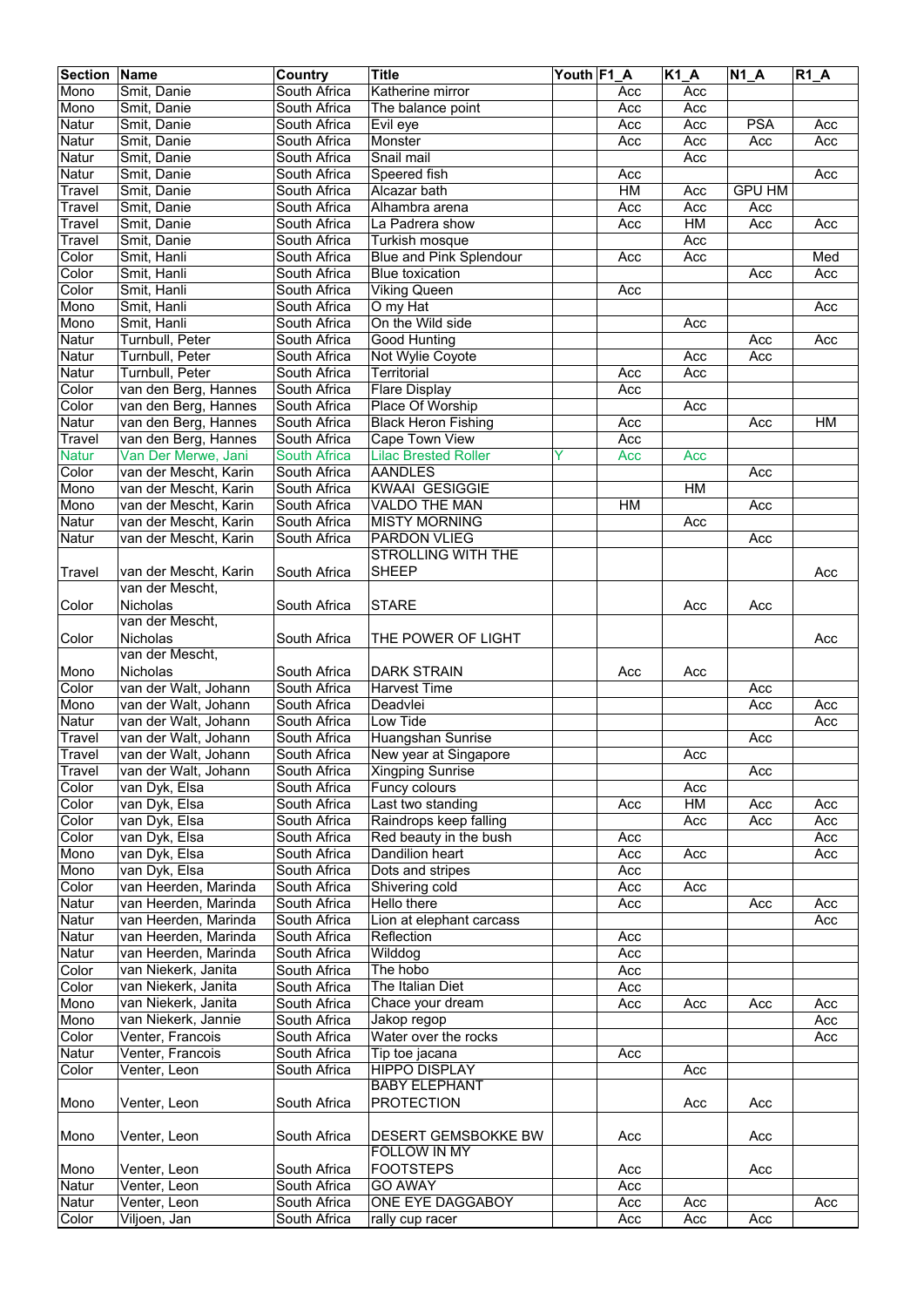| <b>Section</b> | Name                | Country                      | <b>Title</b>              | Youth F1_A |     | $K1_A$ | <b>N1 A</b> | $R1_A$ |
|----------------|---------------------|------------------------------|---------------------------|------------|-----|--------|-------------|--------|
| Color          | Viljoen, Jan        | South Africa                 | sideways in thre sand     |            |     |        | Acc         |        |
| Color          | Viljoen, Jan        | South Africa                 | swinging the corner       |            |     | Acc    | Acc         |        |
| Mono           | Viljoen, Jan        | South Africa                 | have water will play      |            | Acc |        |             | Acc    |
| Mono           | Viljoen, Jan        | South Africa                 | high in the sky           |            | Acc |        |             |        |
| Mono           | Viljoen, Jan        | South Africa                 | hippo rays                |            | Acc |        |             | Acc    |
|                |                     |                              |                           |            |     | Acc    | Acc         |        |
| Mono           | Viljoen, Jan        | South Africa                 | slowly does it            |            | Acc |        | Acc         |        |
|                |                     |                              | angry eyes for the        |            |     |        |             |        |
| Natur          | Viljoen, Jan        | South Africa                 | photographer              |            | Acc |        |             |        |
| Natur          | Viljoen, Jan        | South Africa                 | who wants left overs      |            | Acc | Acc    | Acc         |        |
| Mono           | Wickham, Bridgid    | South Africa                 | Strangers in the night    |            |     | Acc    | Acc         | Acc    |
| Natur          | Wickham, Bridgid    | South Africa                 | An improved outlook       |            |     |        | Acc         |        |
| Color          | Wickham, Dave       | South Africa                 | Chatterbox                |            | Acc | Acc    | Acc         |        |
| Color          | Wickham, Dave       | South Africa                 | Mom's Taxi                |            |     |        | Acc         |        |
| Mono           | Wickham, Dave       | South Africa                 | Leopard Repose            |            |     | Acc    | Acc         |        |
| Natur          | Wickham, Dave       | South Africa                 | <b>Lioness Stare</b>      |            | Acc |        | Acc         |        |
| Natur          | Wickham, Dave       | South Africa                 | <b>Slightly Scarred</b>   |            |     |        | Acc         |        |
| Color          | Wolstencroft, David | South Africa                 | Inside a Lily             |            | Acc |        |             |        |
| Color          | Wolstencroft, David | South Africa                 | <b>Intense Battle</b>     |            | Acc |        | Acc         |        |
|                |                     |                              |                           |            |     |        |             |        |
| Mono           | Wolstencroft, David | South Africa                 | Its all in the reflection |            |     | Acc    |             | Acc    |
| Natur          | Wolstencroft, David | South Africa                 | Arriving Staying Leaving  |            | Acc |        |             |        |
| Natur          | Wolstencroft, David | South Africa                 | <b>Hovering Lanner</b>    |            |     | Acc    | Acc         |        |
| Natur          | Wolstencroft, David | South Africa                 | <b>Nest Builder</b>       |            | Acc |        |             |        |
| Natur          | Wolstencroft, David | South Africa                 | Sugarbird with flower     |            | Acc | Acc    | Acc         |        |
| Travel         | Wolstencroft, David | South Africa                 | Cape Town Sunset          |            |     | Acc    |             | Acc    |
| Travel         | Wolstencroft, David | South Africa                 | Johannesburg under attack |            | Acc | Acc    |             | Acc    |
| Travel         | Wolstencroft, David | South Africa                 | Munich Home of BMW        |            | Acc | Acc    | Acc         |        |
| Color          | Yssel, Kobus        | South Africa                 | It has all Dried up       |            |     |        |             | Acc    |
| Color          | Yssel, Kobus        | South Africa                 | Lost in Ubud              |            |     |        |             | Acc    |
| Color          | Yssel, Kobus        | South Africa                 | Rushing to get Home       |            |     | Acc    |             | Acc    |
| Mono           | Yssel, Kobus        | South Africa                 | Low Key Buffalo           |            |     |        | Acc         |        |
|                |                     |                              |                           |            |     |        |             |        |
| Mono           | Yssel, Kobus        | South Africa                 | Mountain herd             |            |     |        |             | Acc    |
| Mono           | Yssel, Kobus        | South Africa                 | Nourishment from the lake |            | Acc |        |             |        |
| Color          | Choliz, Santiago    | Spain                        | I want to toast           |            |     | Acc    |             |        |
| Color          | Choliz, Santiago    | Spain                        | null jump 2               |            |     |        | Acc         |        |
| Natur          | Choliz, Santiago    | Spain                        | dytiscus marginalis       |            |     |        | Acc         |        |
| Natur          | Choliz, Santiago    | Spain                        | gerrys lacustris 11       |            |     | Acc    | Acc         | Acc    |
| Natur          | Choliz, Santiago    | Spain                        | jumping spider 1          |            |     | Acc    | HM          |        |
| Color          | de la Hoz, Gracia   | Spain                        | Still life 47             |            | Acc |        | Acc         | Acc    |
| Color          | de la Hoz, Gracia   | Spain                        | The necklace              |            | Acc | Acc    | Acc         |        |
| Mono           | de la Hoz, Gracia   | Spain                        | Still life 23             |            | Acc |        | Acc         | Acc    |
| Travel         | de la Hoz, Gracia   | Spain                        | Lyon 46                   |            | Acc |        | Acc         | Acc    |
| Travel         | de la Hoz, Gracia   | Spain                        | Miravet 18                |            | Acc |        | Acc         |        |
| Travel         | de la Hoz, Gracia   | Spain                        | Oporto                    |            |     |        | Acc         |        |
| Travel         | de la Hoz, Gracia   | $\overline{\mathsf{S}}$ pain | Xiaoqikong 33             |            |     |        |             | Acc    |
|                |                     |                              |                           |            |     |        |             |        |
| Color          | Gil, Joan           | Spain                        | Alba in action            |            | Acc |        | Acc         |        |
| Color          | Gil, Joan           | Spain                        | <b>Black angel</b>        |            |     | Acc    |             | Acc    |
| Color          | Gil, Joan           | Spain                        | Face covered              |            | Acc |        |             |        |
| Color          | Gil, Joan           | Spain                        | Hall Mamen house          |            |     |        |             | Acc    |
| Mono           | Gil, Joan           | Spain                        | Delaia in the house       |            |     |        |             | Acc    |
| Mono           | Gil, Joan           | Spain                        | Lorraine on the stairs    |            | Acc |        |             |        |
| Natur          | Gil, Joan           | Spain                        | Choirs                    |            | Acc | Acc    | Acc         | Acc    |
| Natur          | Gil, Joan           | Spain                        | Flamingos in flight       |            | Acc | Acc    |             |        |
| Natur          | Gil, Joan           | Spain                        | Mika urdina               |            |     |        |             | Acc    |
| Natur          | Gil, Joan           | Spain                        | Vulture in preparation    |            | Acc | Acc    | Acc         |        |
| Travel         | Gil, Joan           | Spain                        | Graffiti                  |            |     | HM     | Acc         | HM     |
| Travel         | Gil, Joan           | Spain                        | Storm at the lighthouse   |            | Acc | Acc    | Acc         | Med    |
| Travel         | Gil, Joan           | Spain                        | Valencia                  |            | Med | Acc    | Acc         |        |
|                | Molero Gutierrez,   |                              |                           |            |     |        |             |        |
|                | Florentino          |                              |                           |            |     |        |             |        |
| Color          |                     | Spain                        | Atramuz                   |            |     | Acc    | Acc         | Acc    |
|                | Molero Gutierrez,   |                              |                           |            |     |        |             |        |
| Color          | Florentino          | Spain                        | Casa de vecinos           |            |     | HM     |             |        |
|                | Molero Gutierrez,   |                              |                           |            |     |        |             |        |
| Color          | Florentino          | Spain                        | El coche gris             |            |     | Acc    |             |        |
|                | Molero Gutierrez,   |                              |                           |            |     |        |             |        |
| Color          | Florentino          | Spain                        | El rincon                 |            | Acc | Acc    | Acc         |        |
|                | Molero Gutierrez,   |                              |                           |            |     |        |             |        |
| Mono           | Florentino          | Spain                        | Cincuenta sombras         |            |     | HM     |             |        |
|                | Molero Gutierrez,   |                              |                           |            |     |        |             |        |
| Mono           | Florentino          | Spain                        | Juntos y unidos           |            |     |        | Acc         |        |
|                |                     |                              |                           |            |     |        |             |        |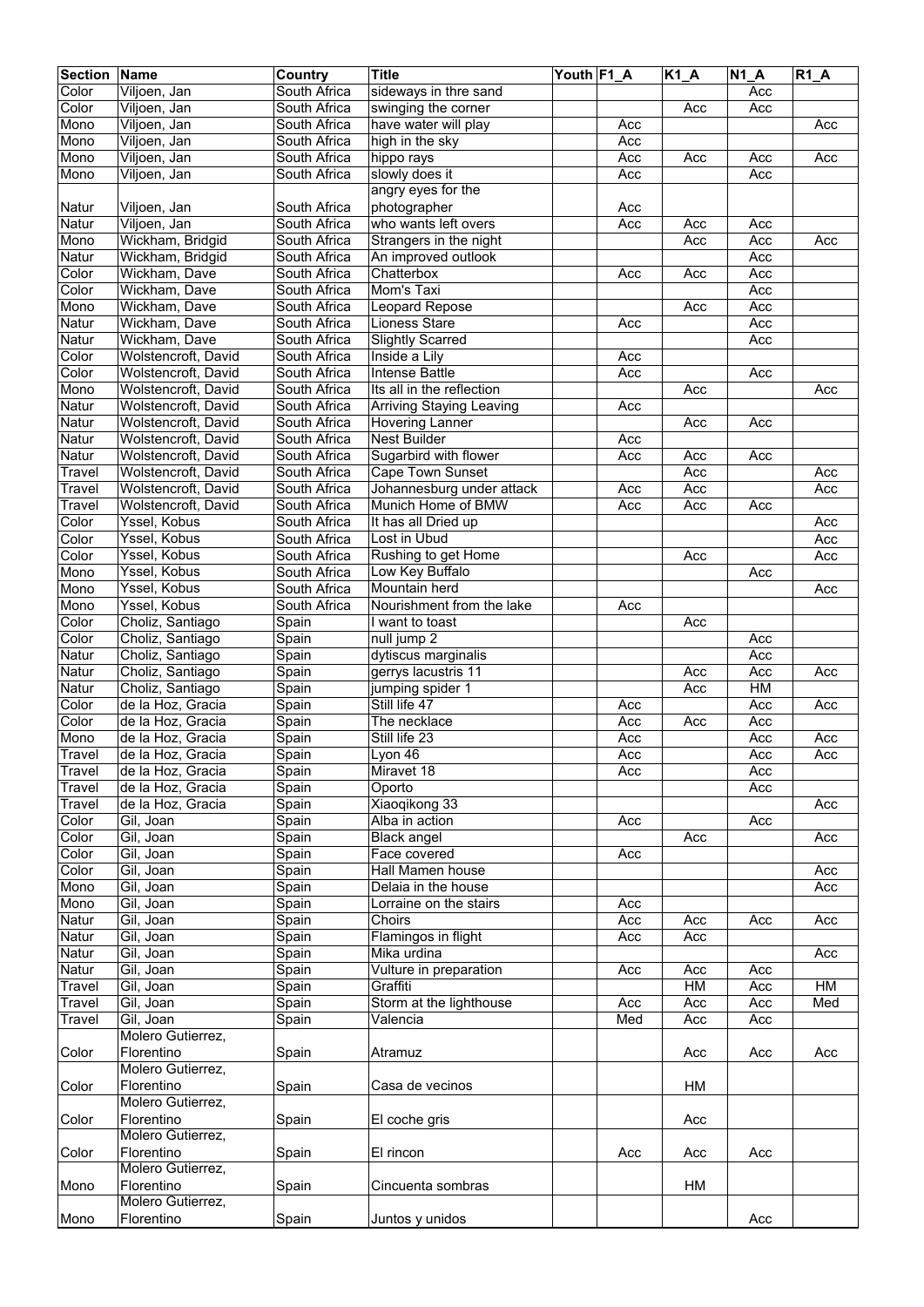| <b>Section</b> | <b>Name</b>         | Country | <b>Title</b>                  | Youth F1_A |                  | <b>K1 A</b> | <b>N1 A</b> | <b>R1 A</b>   |
|----------------|---------------------|---------|-------------------------------|------------|------------------|-------------|-------------|---------------|
|                | Molero Gutierrez,   |         |                               |            |                  |             |             |               |
| Mono           | Florentino          | Spain   | La luna me engano             |            |                  |             | Acc         |               |
|                | Molero Gutierrez,   |         |                               |            |                  |             |             |               |
| Mono           | Florentino          | Spain   | Vaselina                      |            |                  | Acc         | Acc         | <b>GPU HM</b> |
|                | Molero Gutierrez,   |         |                               |            |                  |             |             |               |
| Travel         | Florentino          | Spain   | Capitulares                   |            |                  |             | Acc         |               |
|                | Molero Gutierrez,   |         |                               |            |                  |             |             |               |
| Travel         | Florentino          | Spain   | <b>Estacion tres</b>          |            |                  | Acc         |             |               |
|                | Salinas D' Anglada, |         |                               |            |                  |             |             |               |
| Color          | Joaquin             | Spain   | IRINA 20                      |            |                  |             |             | Acc           |
|                | Salinas D' Anglada, |         | NUNCA DEJES DE                |            |                  |             |             |               |
| Color          | Joaquin             | Spain   | <b>MIRARME 5</b>              |            |                  | Acc         |             |               |
|                | Salinas D' Anglada, |         | <b>RESPLANDOR EN LA</b>       |            |                  |             |             |               |
| Color          | Joaquin             | Spain   | <b>BAHIA</b>                  |            |                  | Acc         |             |               |
|                | Salinas D' Anglada, |         |                               |            |                  |             |             |               |
| Color          | Joaquin             | Spain   | <b>SUNSHINE TOUR 3</b>        |            |                  |             |             | Acc           |
|                | Salinas D' Anglada, |         |                               |            |                  |             |             |               |
| Mono           | Joaquin             | Spain   | <b>IRINA 3</b>                |            |                  |             | Acc         |               |
|                | Salinas D' Anglada, |         |                               |            |                  |             |             |               |
| Mono           | Joaquin             | Spain   | PILAR <sub>8</sub>            |            | Acc              |             |             |               |
|                | Salinas D' Anglada, |         |                               |            |                  |             |             |               |
| Mono           | Joaquin             | Spain   | <b>SENSUAL</b>                |            |                  | Acc         |             |               |
|                | Salinas D' Anglada, |         |                               |            |                  |             |             |               |
| Mono           | Joaquin             | Spain   | <b>SENSUAL 2</b>              |            | Acc              |             |             | Acc           |
|                | Salinas D' Anglada, |         | AMANECER EN EL                |            |                  |             |             |               |
| Travel         | Joaquin             | Spain   | <b>PUENTE 4</b>               |            |                  | Acc         |             |               |
|                | Salinas D' Anglada, |         |                               |            |                  |             |             |               |
| Travel         | Joaquin             | Spain   | <b>NOCHE DE LUNA 5</b>        |            | Acc              | Med         | Acc         | Acc           |
|                | Salinas D' Anglada, |         |                               |            |                  |             |             |               |
| Travel         | Joaquin             | Spain   | PUENTE ILUMINADO 7            |            | Acc              |             |             |               |
|                | Salinas D' Anglada, |         | REFLEJOS AL AMANECER          |            |                  |             |             |               |
| Travel         | Joaquin             | Spain   | 7                             |            | Acc              |             |             |               |
| Color          | Clementz, Tony      | Sweden  | A Walk in the Rain            |            |                  |             | Acc         | Acc           |
| Color          | Clementz, Tony      | Sweden  | Lost                          |            | Acc              | Acc         | Acc         |               |
| Color          | Clementz, Tony      | Sweden  | Peek a boo                    |            | Acc              | Acc         |             |               |
| Mono           | Clementz, Tony      | Sweden  | Alone                         |            |                  | Acc         |             |               |
| Mono           | Clementz, Tony      | Sweden  | <b>Big Sister</b>             |            |                  | Acc         |             |               |
| Mono           | Clementz, Tony      | Sweden  | Wet                           |            |                  |             |             | Acc           |
| Natur          | Clementz, Tony      | Sweden  | <b>Stork</b>                  |            |                  |             | Acc         |               |
| Travel         | Clementz, Tony      | Sweden  | Skyline                       |            | Acc              | Acc         |             |               |
| Color          | Friberg, Mikaela    | Sweden  | A pile with friends           |            |                  | Acc         | Acc         |               |
| Color          | Friberg, Mikaela    | Sweden  | King for a day                |            |                  | Acc         | Acc         | Acc           |
| Color          | Friberg, Mikaela    | Sweden  | Little island                 |            |                  |             | Acc         |               |
| Mono           | Friberg, Mikaela    | Sweden  | Cappuccino                    |            |                  | Acc         |             | GPU           |
| Mono           | Friberg, Mikaela    | Sweden  | City walking path             |            | Acc              |             |             |               |
| Mono           | Friberg, Mikaela    | Sweden  | Fisherman                     |            | Acc              | Acc         |             |               |
| Mono           | Friberg, Mikaela    | Sweden  | <b>Floral beauties</b>        |            | Acc              | <b>FIAP</b> | Acc         | Acc           |
| Natur          | Friberg, Mikaela    | Sweden  | Eye contact                   |            | Acc              |             |             |               |
| Natur          | Friberg, Mikaela    | Sweden  | Just kiss me                  |            | Acc              |             |             | Acc           |
| Travel         | Friberg, Mikaela    | Sweden  | City of Oviedo                |            | Acc              | Acc         | Acc         | Acc           |
| Travel         | Friberg, Mikaela    | Sweden  | La Tour Eiffel                |            |                  |             | Acc         |               |
| Travel         | Friberg, Mikaela    | Sweden  | Upon the hills                |            |                  |             | Acc         |               |
| Color          | Grimfoot, Mats      | Sweden  | Keilaniemi                    |            | Acc              |             |             |               |
| Color          | Grimfoot, Mats      | Sweden  | White water kayaker           |            |                  |             | Acc         |               |
| Color          | Grimfoot, Mats      | Sweden  | Winner and Loser              |            |                  |             | Acc         |               |
| Mono           | Grimfoot, Mats      | Sweden  | Brunkeberg tunnel             |            | Acc              | Acc         | HM          | Acc           |
| Mono           | Grimfoot, Mats      | Sweden  | Hundlausar windmills          |            | Acc              |             |             | Acc           |
| Natur          | Grimfoot, Mats      | Sweden  | Bearded seal                  |            | Acc              | HM          | Acc         | Acc           |
| Natur          | Grimfoot, Mats      | Sweden  | Black woodpecker              |            |                  |             |             | Acc           |
| Natur          | Grimfoot, Mats      | Sweden  | In the pond 2                 |            | $\overline{Acc}$ |             |             | Acc           |
| Natur          | Grimfoot, Mats      | Sweden  | Winged delivery               |            |                  |             |             | Acc           |
| <b>Travel</b>  | Grimfoot, Mats      | Sweden  | <b>Arctic Waters</b>          |            |                  | Acc         | Acc         | Acc           |
|                |                     |         |                               |            |                  |             |             |               |
| Travel         | Grimfoot, Mats      | Sweden  | Darling check the water level |            |                  |             |             | Acc           |
| Travel         | Grimfoot, Mats      | Sweden  | Last light in Remedios        |            |                  | Acc         |             | Acc           |
| Travel         | Grimfoot, Mats      | Sweden  | Mountain cabins               |            |                  |             | Acc         |               |
| Color          | Hansson, Lars-Hakan | Sweden  | Flying on horseback           |            |                  |             |             | Acc           |
| Color          | Hansson, Lars-Hakan | Sweden  | Papillon 9147                 |            |                  | HM          | Acc         | Acc           |
| Color          | Hansson, Lars-Hakan | Sweden  | W Jay fast 8472               |            | Acc              |             | Acc         |               |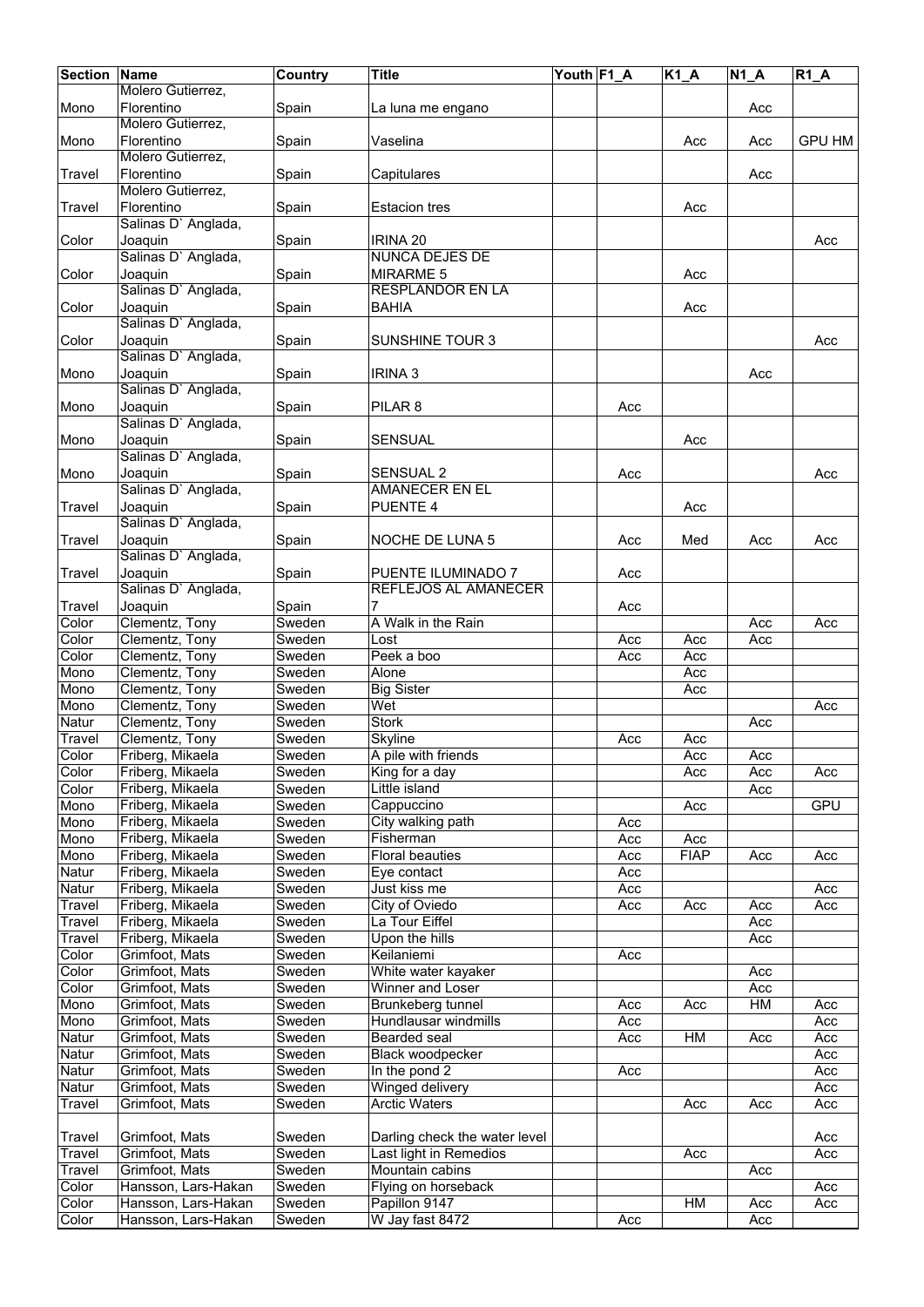| <b>Section</b> | <b>Name</b>                                | Country | <b>Title</b>                 | Youth F1 A |                 | $K1_A$ | $N1_A$    | $R1_A$        |
|----------------|--------------------------------------------|---------|------------------------------|------------|-----------------|--------|-----------|---------------|
| Color          | Hansson, Lars-Hakan                        | Sweden  | W Tobi 2175                  |            | Acc             |        | Acc       |               |
| Mono           | Hansson, Lars-Hakan                        | Sweden  | Cuban FC BW                  |            |                 |        | Acc       | Acc           |
| Mono           | Hansson, Lars-Hakan                        | Sweden  | <b>Horse Elvis CH</b>        |            |                 | Acc    |           | Acc           |
| Mono           | Hansson, Lars-Hakan                        | Sweden  | <b>W Kent E 0890</b>         |            | Acc             | Acc    | Acc       |               |
|                |                                            |         | Canada water mountain        |            |                 |        |           |               |
|                |                                            | Sweden  | view 2                       |            |                 |        |           |               |
| Travel         | Hansson, Lars-Hakan<br>Jerlemar, Nils-Erik | Sweden  |                              |            |                 |        | Acc       | Acc<br>Acc    |
| Color          |                                            |         | <b>Empty Bench</b>           |            |                 | Acc    | Acc       |               |
| Color          | Jerlemar, Nils-Erik                        | Sweden  | Umbrella in Triangles No 4   |            |                 |        | Acc       | Med           |
| Mono           | Jerlemar, Nils-Erik                        | Sweden  | Gaze                         |            | Acc             |        |           | Acc           |
| Mono           | Jerlemar, Nils-Erik                        | Sweden  | In the Escalator No 2        |            |                 | Acc    | Acc       | Acc           |
| Color          | Liedholm, Marcus                           | Sweden  | Glowing tree                 |            |                 |        | Acc       |               |
| Color          | Liedholm, Marcus                           | Sweden  | Patina series Heart          |            | Acc             | Acc    |           |               |
| Color          | Liedholm, Marcus                           | Sweden  | The Cave                     |            | Acc             |        | Acc       |               |
| Mono           | Liedholm, Marcus                           | Sweden  | <b>Fading face</b>           |            |                 | Acc    |           | Acc           |
| Mono           | Liedholm, Marcus                           | Sweden  | Two cats                     |            | Acc             |        |           | Acc           |
| Travel         | Liedholm, Marcus                           | Sweden  | Path through the desert      |            |                 | HM     | Acc       |               |
| Travel         | Liedholm, Marcus                           | Sweden  | <b>Streets of New York</b>   |            |                 |        |           | Med           |
| Color          | Lindh, Barbro                              | Sweden  | <b>Bananas</b>               |            | <b>HM</b>       |        | Acc       |               |
| Color          | Lindh, Barbro                              | Sweden  | Concrete                     |            | Acc             |        | Acc       | Acc           |
| Color          | Lindh, Barbro                              | Sweden  | Maisky                       |            |                 |        | Acc       |               |
| Color          | Lindh, Barbro                              | Sweden  | Man with Bicycle             |            | Acc             |        | Acc       | Acc           |
| Mono           | Lindh, Barbro                              | Sweden  | Couple                       |            |                 | Acc    |           |               |
| Mono           | Lindh, Barbro                              | Sweden  | Door                         |            |                 | HM     | Acc       | Acc           |
|                |                                            | Sweden  | Kitchen                      |            |                 |        |           |               |
| Mono           | Lindh, Barbro                              |         |                              |            |                 | Acc    |           |               |
| Mono           | Lindh, Barbro                              | Sweden  | Vehicles                     |            | Med             | HM     | Acc       | Acc           |
| Natur          | Lindh, Barbro                              | Sweden  | <b>Bird</b>                  |            | Acc             |        |           |               |
| Natur          | Lindh, Barbro                              | Sweden  | Snail                        |            | Acc             |        |           |               |
| Travel         | Lindh, Barbro                              | Sweden  | Archipelago                  |            | Acc             |        | Acc       |               |
| Travel         | Lindh, Barbro                              | Sweden  | Curvy Road                   |            | Acc             |        | HM        | Acc           |
| Color          | Lundblad, Mikael                           | Sweden  | Alone                        |            | Acc             | H M    | Acc       | Acc           |
| Color          | Lundblad, Mikael                           | Sweden  | Lighthouse blues             |            | Acc             | Acc    | Acc       | <b>GPU HM</b> |
| Color          | Lundblad, Mikael                           | Sweden  | Munttoren                    |            | Acc             | Med    | Acc       | Acc           |
| Color          | Lundblad, Mikael                           | Sweden  | Ponte Romana                 |            |                 | Acc    | Med       | Acc           |
| Mono           | Lundblad, Mikael                           | Sweden  | Flamingo night               |            | Acc             | Acc    | Acc       |               |
| Mono           | Lundblad, Mikael                           | Sweden  | Pawn sacrifice               |            |                 | Acc    | Acc       | Acc           |
| Mono           | Lundblad, Mikael                           | Sweden  | Riddarholmskyrkan            |            | Acc             | Acc    | <b>HM</b> |               |
| Mono           | Lundblad, Mikael                           | Sweden  | Storm coming                 |            |                 | Acc    | Acc       | Acc           |
| Color          | Reichel, Peter                             | Sweden  | <b>Bird Feeder</b>           |            | Acc             |        | Acc       |               |
| Color          | Reichel, Peter                             | Sweden  | Harbor                       |            | Acc             | Acc    | HM        | Acc           |
|                |                                            |         | Lockdown 1                   |            |                 |        |           |               |
| Color          | Reichel, Peter                             | Sweden  |                              |            |                 | Med    | Acc       |               |
| Color          | Reichel, Peter                             | Sweden  | recollection nr 2            |            |                 |        |           | Acc           |
| Mono           | Reichel, Peter                             | Sweden  | Dagny 94                     |            | Acc             |        |           |               |
| Mono           | Reichel, Peter                             | Sweden  | Exit                         |            |                 |        |           | Acc           |
| Mono           | Reichel, Peter                             | Sweden  | Lost                         |            | Acc             | Acc    | Med       | Med           |
| Natur          | Reichel, Peter                             | Sweden  | Ice Flower 27                |            |                 | Acc    | Acc       |               |
| Travel         | Reichel, Peter                             | Sweden  | Bavaria                      |            | Acc             |        | Acc       |               |
| Travel         | Reichel, Peter                             | Sweden  | Burano_03                    |            | Acc             |        |           |               |
| Travel         | Reichel, Peter                             | Sweden  | Innergeschloss               |            | Acc             |        |           |               |
| Travel         | Reichel, Peter                             | Sweden  | Neuschwanstein               |            | Acc             | Acc    |           |               |
| Color          | Robin, Olle                                | Sweden  | Back                         |            |                 |        | HM        |               |
| Color          | Robin, Olle                                | Sweden  | <b>Exhibition Bordeaux 3</b> |            | Acc             |        |           | Acc           |
| Mono           | Robin, Olle                                | Sweden  | Deslagging steel             |            | Acc             |        |           |               |
| Mono           | Robin, Olle                                | Sweden  | Pidgeon Square               |            | Acc             |        |           |               |
| Natur          | Robin, Olle                                | Sweden  | <b>Fritillery 2</b>          |            |                 |        | Acc       |               |
|                |                                            |         | Silver-studded blue on       |            |                 |        |           |               |
| Natur          | Robin, Olle                                | Sweden  | Oregano                      |            |                 |        |           | Acc           |
| <b>Travel</b>  | Robin, Olle                                | Sweden  | In a french park             |            |                 |        | Acc       |               |
| Color          | Stake, Jan-Thomas                          | Sweden  | Lone ranger 1012             |            |                 |        | Acc       | Acc           |
| Color          | Stake, Jan-Thomas                          | Sweden  | Skating down 3887            |            |                 | Acc    | Acc       |               |
| Color          | Stake, Jan-Thomas                          | Sweden  | Zipper 2045                  |            | $H\overline{M}$ |        |           |               |
|                |                                            |         |                              |            |                 |        |           |               |
| Mono           | Stake, Jan-Thomas                          | Sweden  | Flowers 9387                 |            | HM              | Acc    | Acc       | Acc           |
| Mono           | Stake, Jan-Thomas                          | Sweden  | Smoke 0395                   |            |                 |        |           | Acc           |
| Mono           | Stake, Jan-Thomas                          | Sweden  | <b>Wolf Hoffman</b>          |            | Acc             |        |           |               |
| Travel         | Stake, Jan-Thomas                          | Sweden  | The Boat 4815                |            |                 |        | Acc       |               |
| Color          | Wennblom, Monica                           | Sweden  | Body floating in colour      |            | Acc             | Acc    | Acc       | HM            |
| Color          | Wennblom, Monica                           | Sweden  | Body position                |            |                 |        |           | HM            |
| Color          | Wennblom, Monica                           | Sweden  | Hello little girl No2        |            | Acc             |        |           |               |
| Color          | Wennblom, Monica                           | Sweden  | Iguana profile               |            |                 | Acc    |           |               |
| Mono           | Wennblom, Monica                           | Sweden  | Bridge ahead                 |            | Acc             |        | Acc       | Acc           |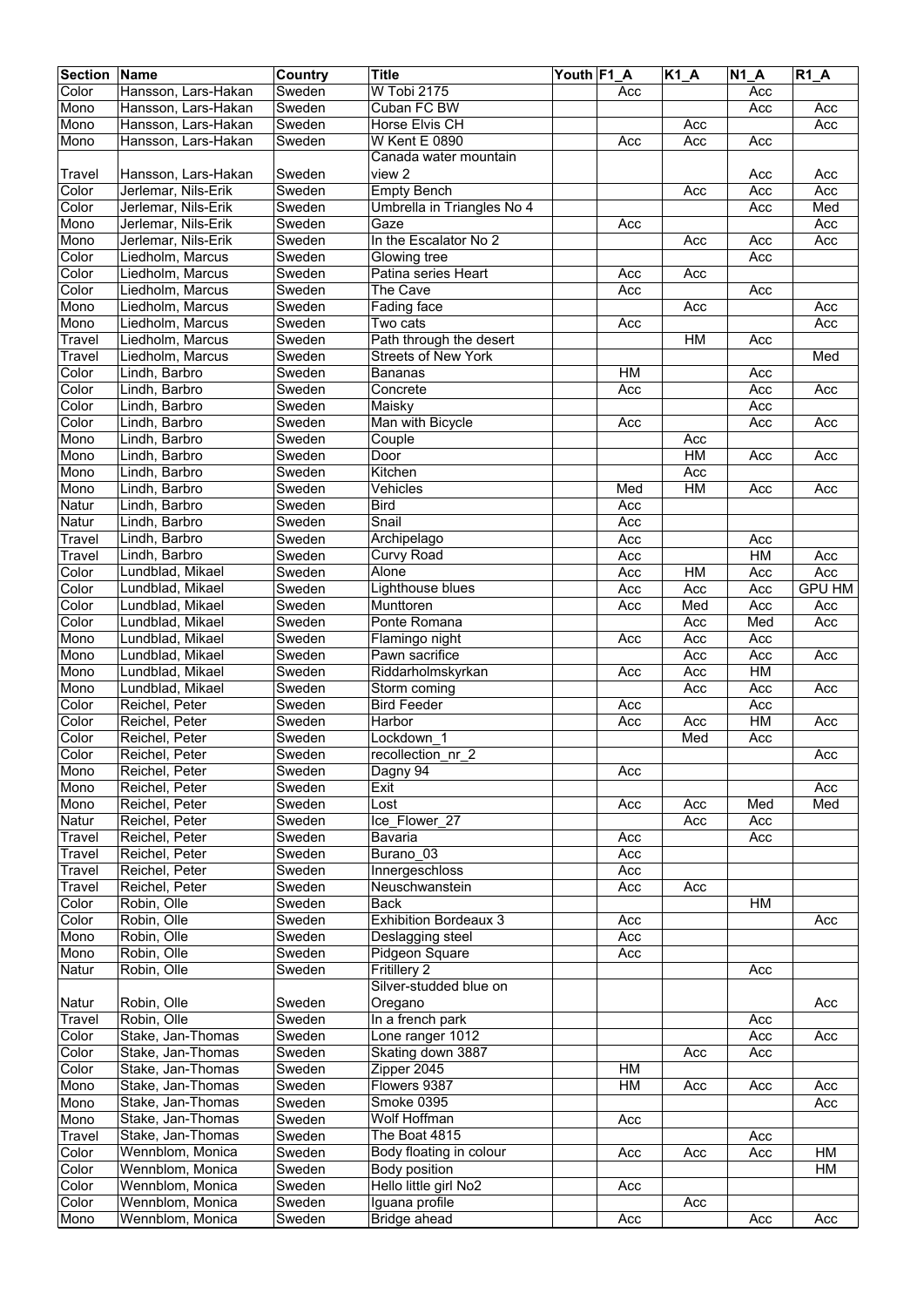| <b>Section</b> | Name              | Country     | <b>Title</b>                | Youth F1_A |     | $K1_A$ | $N1_A$ | <b>R1 A</b> |
|----------------|-------------------|-------------|-----------------------------|------------|-----|--------|--------|-------------|
| Mono           | Wennblom, Monica  | Sweden      | Canoe passing by            |            |     |        |        | Acc         |
| Mono           | Wennblom, Monica  | Sweden      | Curvy stairs                |            | Acc |        |        | Acc         |
| Natur          | Wennblom, Monica  | Sweden      | Dragonfly at rest           |            |     |        |        | Acc         |
| Natur          | Wennblom, Monica  | Sweden      | Floating frog               |            |     |        | Acc    | Acc         |
| Natur          | Wennblom, Monica  | Sweden      | Roaring red deer            |            |     |        |        | Acc         |
| Travel         | Wennblom, Monica  | Sweden      | Railway station             |            |     | Acc    |        |             |
| Travel         | Wennblom, Monica  | Sweden      | Reaching the sky            |            |     | Acc    |        |             |
| Travel         | Wennblom, Monica  | Sweden      | Red car downhill            |            |     |        |        | Acc         |
| Travel         | Wennblom, Monica  | Sweden      | Traces in landscape         |            |     |        | Acc    |             |
| Color          | Zebuhr, Goran     | Sweden      | Art studying                |            |     |        |        | Acc         |
| Color          | Zebuhr, Goran     | Sweden      | At the padel lane           |            |     |        | Acc    |             |
|                |                   |             | Stockholm Central Station 1 |            |     |        |        |             |
| Color          | Zebuhr, Goran     | Sweden      | <b>PM</b>                   |            |     |        |        | Acc         |
| Color          | Zebuhr, Goran     | Sweden      | $\overline{\mathsf{x}}$     |            |     | Acc    | Acc    | Acc         |
| Mono           | Zebuhr, Goran     | Sweden      | <b>Behind Hands</b>         |            |     |        |        | Acc         |
| Mono           | Zebuhr, Goran     | Sweden      | Surveillance                |            | H M |        | Acc    |             |
| Mono           | Zebuhr, Goran     | Sweden      | Underground Rush Hour       |            |     |        | Acc    |             |
| Natur          | Zebuhr, Goran     | Sweden      | Circle of birches           |            |     | Acc    |        |             |
| Natur          | Zebuhr, Goran     | Sweden      | Feather on the beach        |            |     | Acc    |        |             |
| Travel         | Zebuhr, Goran     | Sweden      | <b>Stockholm Solidarity</b> |            |     |        | Acc    | Acc         |
| Travel         | Zebuhr, Goran     | Sweden      | Stockholm Town Hall         |            | HM  |        | Acc    | Acc         |
| Color          | Aemmer, Elisabeth | Switzerland | Carafe with wine            |            | Acc |        |        |             |
| Color          | Aemmer, Elisabeth | Switzerland | Goetheanum                  |            | Acc | Acc    |        | Acc         |
| Color          | Aemmer, Elisabeth | Switzerland | Krug                        |            |     |        | Acc    |             |
| Color          | Aemmer, Elisabeth | Switzerland | <b>Light and Schade</b>     |            | Acc |        |        |             |
| Mono           | Aemmer, Elisabeth | Switzerland | Refelction2                 |            | Acc | Acc    | Acc    |             |
| Mono           | Aemmer, Elisabeth | Switzerland | Rosen                       |            | Acc |        | Acc    |             |
| Mono           | Aemmer, Elisabeth | Switzerland | Spiegelung im Glas          |            | Acc |        |        | Acc         |
| Mono           | Aemmer, Elisabeth | Switzerland | Vitra                       |            |     | Acc    |        | Acc         |
| Natur          | Aemmer, Elisabeth | Switzerland | <b>Distel</b>               |            |     |        | Acc    |             |
| Travel         | Aemmer, Elisabeth | Switzerland | <b>Bibliothek Stuttgart</b> |            | Acc |        | Acc    |             |
| Travel         | Aemmer, Elisabeth | Switzerland | Durchgang                   |            |     | Acc    |        |             |
| Color          | Aemmer, Peter     | Switzerland | Architektur in rot          |            | Acc | Acc    | Acc    |             |
| Color          | Aemmer, Peter     | Switzerland | Spoon on Fork               |            |     | Acc    |        | Acc         |
| Mono           | Aemmer, Peter     | Switzerland | Le Quatre                   |            | Acc | Acc    | Acc    | Acc         |
| Travel         | Aemmer, Peter     | Switzerland | <b>Berlin Sonycenter</b>    |            |     | Acc    | Acc    |             |
| Travel         | Aemmer, Peter     | Switzerland | Colosseum                   |            | Acc |        |        |             |
| Color          | Albecht, Urs      | Switzerland | Pipes                       |            |     | Acc    |        | Acc         |
| Color          | Albecht, Urs      | Switzerland | Primark Wuppertal10         |            | Acc | Acc    |        |             |
| Color          | Albecht, Urs      | Switzerland | Primark Wuppertal2          |            |     |        |        | Acc         |
| Mono           | Albecht, Urs      | Switzerland | <b>Primark Wuppertal1</b>   |            | Acc |        |        |             |
| Natur          | Albecht, Urs      | Switzerland | Robin on bark               |            |     |        | Acc    |             |
| Travel         | Albecht, Urs      | Switzerland | Primark Wuppertal7          |            |     |        | Acc    |             |
| Travel         | Albecht, Urs      | Switzerland | <b>Primark Wuppertal8</b>   |            |     | Acc    |        |             |
| Travel         | Albecht, Urs      | Switzerland | Schwebebahn Wuppertal       |            | Acc | Acc    |        |             |
| Mono           | Fringeli, Niklaus | Switzerland | Feelings_2                  |            |     |        |        | Acc         |
| Color          | Weis, Antoine     | Switzerland | Roof fragment               |            | Acc |        |        |             |
|                |                   |             | The milkmaid - inspired by  |            |     |        |        |             |
| Color          | Weis, Antoine     | Switzerland | Vermeer                     |            | Acc |        |        |             |
| Color          | Weis, Antoine     | Switzerland | Woman in grey chair         |            | Acc |        |        | Acc         |
| Mono           | Weis, Antoine     | Switzerland | Little egret on black       |            | Acc |        |        | Acc         |
| Mono           | Weis, Antoine     | Switzerland | Stacked waterdrops          |            | Acc | Acc    | Acc    | Med         |
| Mono           | Weis, Antoine     | Switzerland | Viel Harmonie               |            |     |        | Acc    |             |
| Natur          | Weis, Antoine     | Switzerland | Hummingbird on green        |            | Acc |        | Acc    |             |
| Natur          | Weis, Antoine     | Switzerland | Too big is to fail          |            | Med | Acc    |        | Acc         |
| Travel         | Weis, Antoine     | Switzerland | Bagan sunrise               |            |     |        | Acc    |             |
| Travel         | Weis, Antoine     | Switzerland | Minsk                       |            |     | Acc    |        |             |
| Color          | Zurmühle, Martin  | Switzerland | Dancing in the Blue Rain    |            |     | Acc    |        |             |
| Color          | Zurmühle, Martin  | Switzerland | Red and Blue Light II       |            |     | Acc    |        |             |
| Color          | Zurmühle, Martin  | Switzerland | Secret Water                |            |     |        |        | Acc         |
|                |                   |             |                             |            |     |        |        |             |
| Mono           | Zurmühle, Martin  | Switzerland | Dancing with the Rope B&W   |            | Acc | Acc    |        |             |
| Mono           | Zurmühle, Martin  | Switzerland | High in the Air B&W         |            |     | Acc    |        |             |
| Mono           | Zurmühle, Martin  | Switzerland | The Curve                   |            |     |        |        | Acc         |
| Mono           | Zurmühle, Martin  | Switzerland | White Body on Black Rock    |            | Acc | Acc    |        |             |
| Natur          | Zurmühle, Martin  | Switzerland | Red Panda Bear              |            | Acc |        |        |             |
| Travel         | Zurmühle, Martin  | Switzerland | Café de France              |            |     |        | Med    |             |
| Travel         | Zurmühle, Martin  | Switzerland | Louvre by Night             |            | Acc | Acc    | Acc    | Acc         |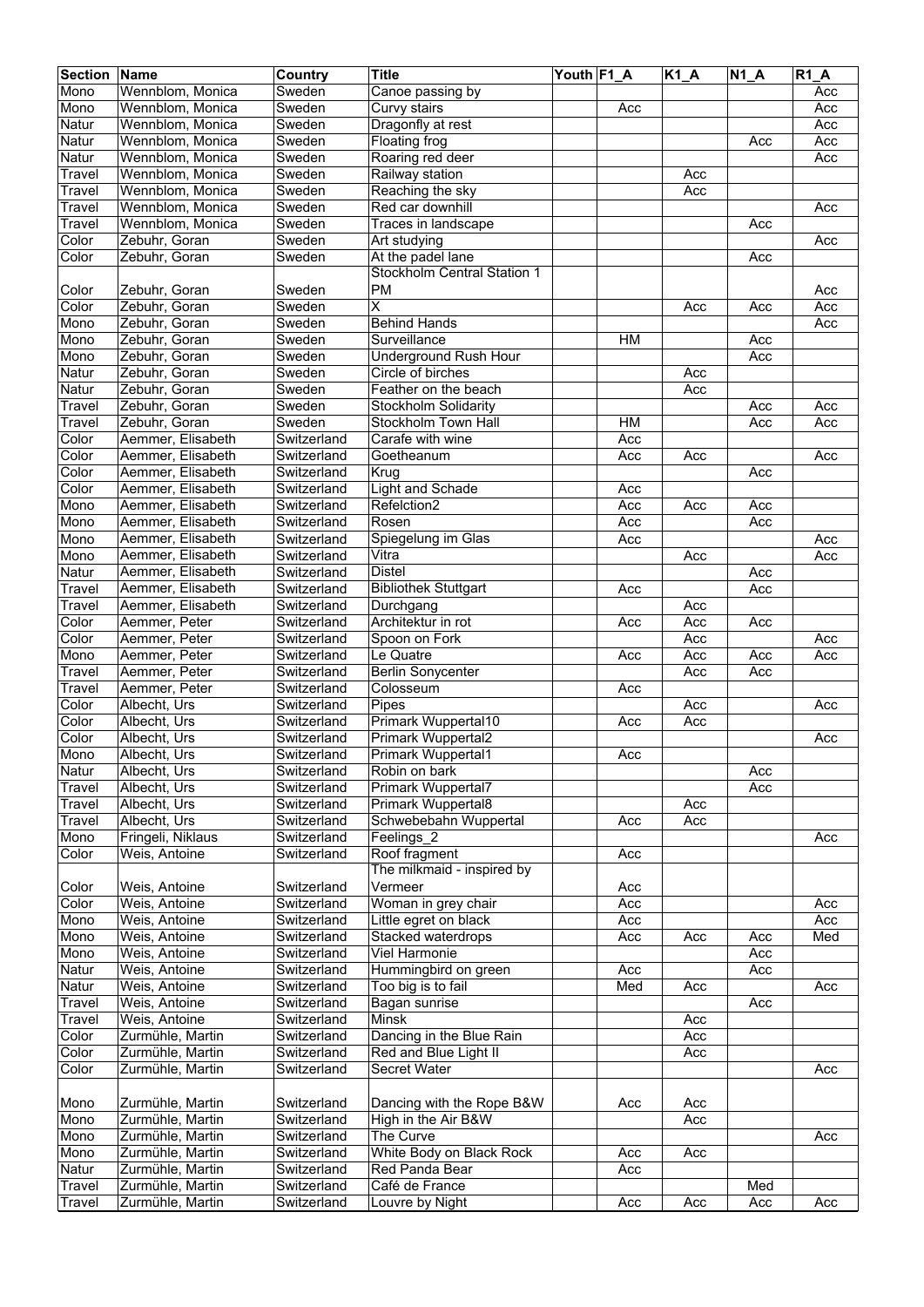| <b>Section</b> | Name                   | <b>Country</b> | <b>Title</b>                 | Youth F1_A |               | $K1_A$ | <b>N1 A</b> | $R1_A$ |
|----------------|------------------------|----------------|------------------------------|------------|---------------|--------|-------------|--------|
|                | Zurschmitten, Raymond- |                |                              |            |               |        |             |        |
| Color          | Paul                   | Switzerland    | autumn dream                 |            | Acc           |        |             |        |
|                | Zurschmitten, Raymond- |                |                              |            |               |        |             |        |
| Color          | Paul                   | Switzerland    | Matterhorn See b             |            |               | Acc    |             |        |
|                | Zurschmitten, Raymond- |                |                              |            |               |        |             |        |
| Color          | Paul                   | Switzerland    | Vollmond                     |            |               |        | Acc         |        |
|                | Zurschmitten, Raymond- |                |                              |            |               |        |             |        |
| Mono           | Paul                   | Switzerland    | Limmattal_Regen              |            | Acc           | Acc    |             | Acc    |
|                | Zurschmitten, Raymond- |                |                              |            |               |        |             |        |
| Mono           | Paul                   | Switzerland    | mountain cabin               |            |               |        |             | Acc    |
|                | Zurschmitten, Raymond- |                |                              |            |               |        |             |        |
| Natur          | Paul                   | Switzerland    | Bachalpsee evening           |            |               |        | Acc         | Acc    |
|                | Zurschmitten, Raymond- |                |                              |            |               |        |             |        |
| Natur          | Paul                   | Switzerland    | Nadelhörner                  |            |               |        | Acc         |        |
|                | Zurschmitten, Raymond- |                |                              |            |               |        |             |        |
| Natur          | Paul                   | Switzerland    | Tannensee                    |            |               |        |             | Acc    |
|                | Zurschmitten, Raymond- |                |                              |            |               |        |             |        |
| Travel         | Paul                   | Switzerland    | Barcaroli                    |            | <b>FIAP</b>   | Acc    | Acc         | Acc    |
|                | Zurschmitten, Raymond- |                |                              |            |               |        |             |        |
| Travel         | Paul                   | Switzerland    | Markusplatz                  |            |               |        | Acc         |        |
|                | Zurschmitten, Raymond- |                |                              |            |               |        |             |        |
| Travel         | Paul                   | Switzerland    | the Lantern                  |            | Acc           |        |             | Acc    |
| Color          | Chang, Hsiu-Li         | Taiwan         | Leap                         |            | Acc           | HM     | Acc         | Acc    |
| Color          | Chang, Hsiu-Li         | Taiwan         | Lighthouse morning colors    |            |               |        | Acc         |        |
| Mono           | Chang, Hsiu-Li         | Taiwan         | Passing by                   |            |               |        | Acc         |        |
| Mono           | Chang, Hsiu-Li         | Taiwan         | Well-rounding                |            |               |        | Acc         |        |
| Travel         | Chang, Hsiu-Li         | Taiwan         | Leather Dyeing Workshop      |            | Acc           | Acc    | Acc         |        |
| Travel         | Chang, Hsiu-Li         | Taiwan         | Returning home               |            | Acc           | Acc    |             | Acc    |
|                |                        |                | The reflection of the Gassho |            |               |        |             |        |
| Travel         | Chang, Hsiu-Li         | Taiwan         | hut                          |            |               | Acc    |             |        |
| Color          | Chen, Hsiao-Ti         | Taiwan         | Boy s chicken                |            |               | Acc    |             |        |
| Color          | Chen, Hsiao-Ti         | Taiwan         | Happy landing                |            |               | Acc    |             |        |
| Color          | Chen, Hsiao-Ti         | Taiwan         | Hello                        |            |               | Acc    |             |        |
| Mono           | Chen, Hsiao-Ti         | Taiwan         | Fire festival                |            |               | Acc    |             |        |
| Mono           | Chen, Hsiao-Ti         | Taiwan         | Rhythymic gymnastics         |            | Acc           |        | Acc         | Acc    |
| Mono           | Chen, Hsiao-Ti         | Taiwan         | Water fairy                  |            | Acc           | HM     | HM          |        |
| Mono           | Chen, Hsiao-Ti         | Taiwan         | Where to go                  |            | Acc           |        | Acc         |        |
| Natur          | Chen, Hsiao-Ti         | Taiwan         | Catching                     |            |               |        |             | Acc    |
| Natur          | Chen, Hsiao-Ti         | Taiwan         | Catching 1                   |            |               |        |             | Acc    |
| Natur          | Chen, Hsiao-Ti         | Taiwan         | Love makers                  |            |               | Acc    | Acc         |        |
| Travel         | Chen, Hsiao-Ti         | Taiwan         | Fire festival 4              |            |               |        | Acc         |        |
| Travel         | Chen, Hsiao-Ti         | Taiwan         | Hallstatt morning            |            | Acc           |        |             |        |
| Color          | Chen, Lien-chih        | Taiwan         | Chatting happily             |            |               |        |             | Acc    |
| Color          | Chen, Lien-chih        | Taiwan         | Racing in the rain           |            |               | Acc    | Acc         | Acc    |
| Color          | Chen, Lien-chih        | Taiwan         | Wow                          |            | Acc           |        |             |        |
| Mono           | Chen, Lien-chih        | Taiwan         | Bouncing                     |            |               |        | Med         | Acc    |
| Mono           | Chen, Lien-chih        | Taiwan         | Showering                    |            | Acc           | Acc    |             | Acc    |
| Mono           | Chen, Lien-chih        | Taiwan         | Space art                    |            |               |        | Acc         |        |
| Natur          | Chen, Lien-chih        | Taiwan         | Catching food                |            | H M           |        |             | Acc    |
| Natur          | Chen, Lien-chih        | Taiwan         | Catching one big fish        |            |               |        |             | Acc    |
| Natur          | Chen, Lien-chih        | Taiwan         | Feeding 1                    |            |               |        | Acc         | Acc    |
| Natur          | Chen, Lien-chih        | Taiwan         | Osprey fishing 1             |            |               | Acc    |             | Acc    |
| Travel         | Chen, Lien-chih        | Taiwan         | I am here                    |            |               |        |             | Acc    |
| Travel         | Chen, Lien-chih        | Taiwan         | The last moment              |            |               |        |             | Acc    |
|                | Chen, Meng-Chiu        |                |                              |            |               |        |             |        |
| Color          | (Monica)               | Taiwan         | Aomori Sandman               |            |               |        |             | Acc    |
|                | Chen, Meng-Chiu        |                |                              |            |               |        |             |        |
| Color          | (Monica)               | Taiwan         | <b>Warrior Sandman</b>       |            |               | Acc    |             |        |
|                | Chen, Meng-Chiu        |                |                              |            |               |        |             |        |
| Color          | (Monica)               | Taiwan         | Zen Power                    |            | Acc           |        |             |        |
|                | Chen, Meng-Chiu        |                |                              |            |               |        |             |        |
| Mono           | (Monica)               | Taiwan         |                              |            |               |        |             | Acc    |
|                | Chen, Meng-Chiu        |                | Missing footprints           |            |               |        |             |        |
|                | (Monica)               | Taiwan         | Hello Bee Eagle              |            |               |        |             | Acc    |
| Natur          | Chen, Meng-Chiu        |                |                              |            | Acc           | Acc    |             |        |
|                | (Monica)               |                | Idolomantis diabolica        |            |               |        |             |        |
| Natur          | Chen, Meng-Chiu        | Taiwan         |                              |            | <b>GPU HM</b> | Acc    | Acc         | НM     |
|                |                        |                |                              |            |               |        |             |        |
| Natur          | (Monica)               | Taiwan         | Spiny Flower Mantis          |            |               | Acc    | Acc         |        |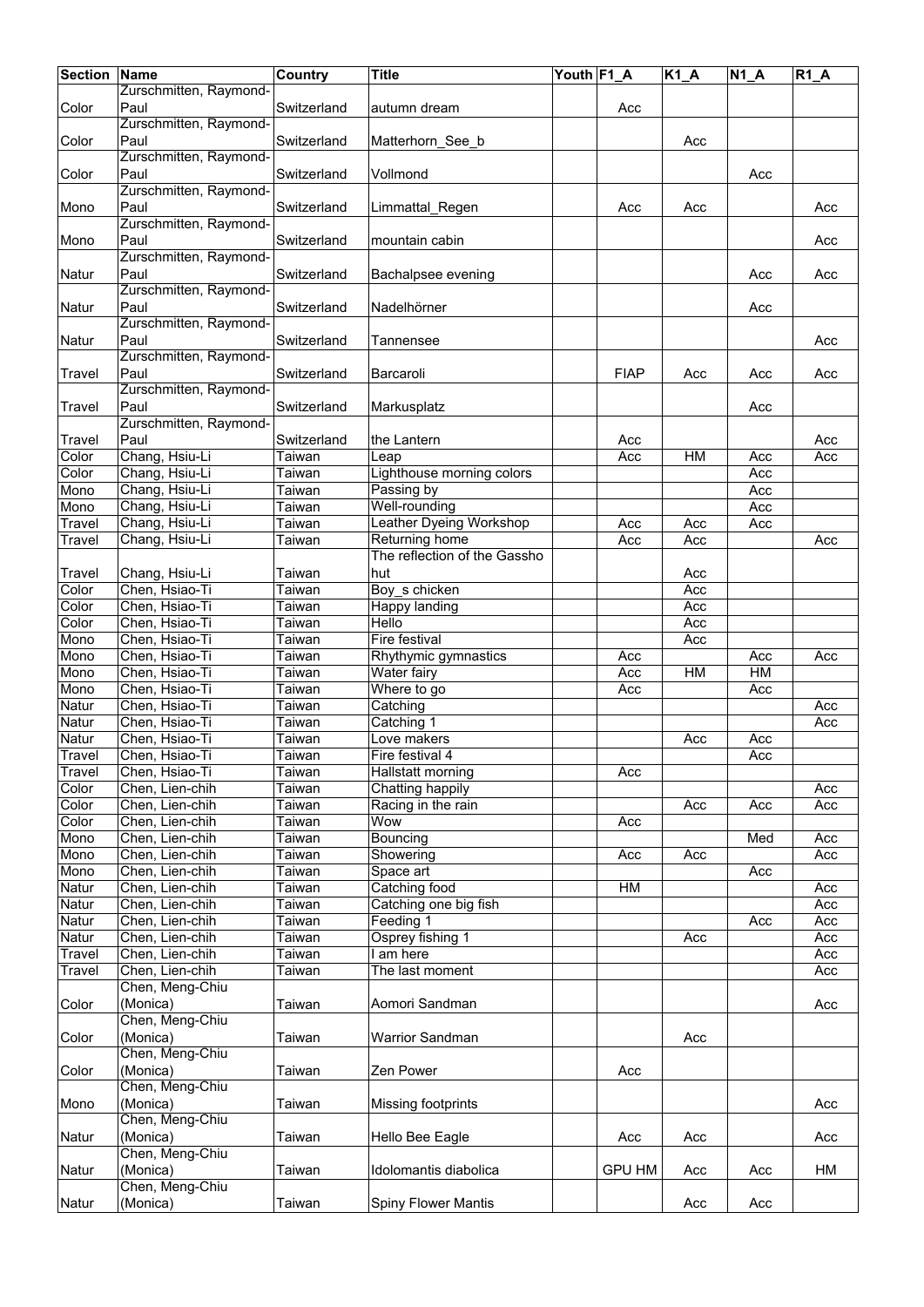| <b>Section</b>   | Name                                   | <b>Country</b>   | <b>Title</b>                               | Youth F1_A |            | $K1_A$     | <b>N1 A</b> | $R1_A$         |
|------------------|----------------------------------------|------------------|--------------------------------------------|------------|------------|------------|-------------|----------------|
|                  | Chen, Meng-Chiu                        |                  |                                            |            |            |            |             |                |
| <b>Natur</b>     | (Monica)                               | Taiwan           | The Waves_1                                |            |            | Acc        |             | Acc            |
|                  | Chen, Meng-Chiu                        |                  |                                            |            |            |            |             |                |
| Travel           | (Monica)                               | Taiwan           | Burn the Emperor Boat                      |            |            | Acc        |             | <b>FIAP HM</b> |
|                  | Chen, Meng-Chiu                        |                  |                                            |            |            |            |             |                |
| <b>Travel</b>    | (Monica)                               | Taiwan           | The Fireman                                |            |            |            |             | Acc            |
|                  | Chen, Meng-Chiu                        |                  |                                            |            |            |            |             |                |
| Travel           | (Monica)                               | Taiwan           | Winter Train Light                         |            |            | Acc        |             | Acc            |
| Color            | Chen, Su Chi                           | Taiwan           | <b>Martial Dance</b>                       |            |            |            | Acc         | Acc            |
| Color            | Chen, Su Chi                           | Taiwan           | Ribbon dance                               |            | Acc        | Acc        | Acc         | H M            |
| Mono             | Chen, Su Chi                           | Taiwan           | Come on Taiwan                             |            |            | Acc        |             |                |
| Mono             | Chen, Su Chi                           | <b>Taiwan</b>    | Dancing                                    |            | Acc        | Acc        |             | Acc            |
| Mono             | Chen, Su Chi                           | Taiwan           | <b>Falling love</b>                        |            | Acc        | Acc        | Acc         |                |
| Natur            | Chen, Su Chi                           | Taiwan           | Catch                                      |            |            | HM         |             | Acc            |
| Natur            | Chen, Su Chi                           | Taiwan           | Catching                                   |            | Acc        |            |             | Acc            |
| Natur<br>Natur   | Chen, Su Chi                           | Taiwan           | Make nests<br>Scramble                     |            |            |            |             | Acc            |
| Travel           | Chen, Su Chi<br>Chen, Su Chi           | Taiwan<br>Taiwan | Drying net                                 |            | Acc        | Acc<br>Acc | Acc         |                |
| Travel           | Chen, Su Chi                           | Taiwan           | Go fishing                                 |            |            | Acc        |             |                |
| Travel           | Chen, Su Chi                           | Taiwan           | Taipei 101                                 |            |            |            |             | Acc            |
| Travel           | Chen, Su Chi                           | Taiwan           | Train coming                               |            |            | Acc        | Acc         |                |
| Color            | Chiu, Kuei-Lan                         | Taiwan           | Hard workers                               |            | Acc        |            |             |                |
| Color            | Chiu, Kuei-Lan                         | Taiwan           | Picking up cow dung                        |            |            | Acc        |             |                |
| Color            | Chiu, Kuei-Lan                         | Taiwan           | The win is coming                          |            |            | Acc        | Acc         |                |
| Mono             | Chiu, Kuei-Lan                         | Taiwan           | Face clean                                 |            | Acc        | Acc        |             |                |
| Mono             | Chiu, Kuei-Lan                         | Taiwan           | Lip-spread women                           |            |            | Acc        |             |                |
|                  |                                        |                  | Little terns pass food in the              |            |            |            |             |                |
| Mono             | Chiu, Kuei-Lan                         | Taiwan           | sky                                        |            | Acc        | Acc        | Acc         | Acc            |
| Natur            | Chiu, Kuei-Lan                         | Taiwan           | Fight for food                             |            |            |            |             | Acc            |
| Natur            | Chiu, Kuei-Lan                         | <b>Taiwan</b>    | play                                       |            | Acc        | Acc        |             | Acc            |
| Natur            | Chiu, Kuei-Lan                         | Taiwan           | rob a relative                             |            | Acc        | Med        | Acc         |                |
| Travel           | Chiu, Kuei-Lan                         | Taiwan           | brothers sailing together                  |            |            | Acc        |             |                |
| Travel           | Chiu, Kuei-Lan                         | Taiwan           | shipbuilding                               |            | Acc        |            |             | Acc            |
| Color            | Ho, Yu Ling                            | Taiwan           | Catching Fish With Fire                    |            | Acc        | Acc        |             | Acc            |
| Color            | Ho, Yu Ling                            | Taiwan           | Hurdle race                                |            |            | Acc        | Acc         | Acc            |
| Color            | Ho, Yu Ling                            | Taiwan           | Off-road competition                       |            |            |            | Med         | <b>FIAP HM</b> |
| Mono             | Ho, Yu Ling                            | Taiwan           | Feeding                                    |            |            | Acc        |             |                |
| Mono             | Ho, Yu Ling                            | Taiwan           | Miner4                                     |            |            |            | Acc         |                |
| Mono             | Ho, Yu Ling                            | Taiwan           | <b>Ribbon Dance</b>                        |            |            | HM         | Acc         |                |
| Natur            | Ho, Yu Ling                            | Taiwan           | Ants Hold Eggs2                            |            |            |            |             | Acc            |
| Natur            | Ho, Yu Ling                            | Taiwan           | Kingfisher2                                |            |            |            |             | Acc            |
| <b>Travel</b>    | Ho, Yu Ling<br>Ho, Yu Ling             | Taiwan           | Interchange2Interchange2                   |            |            | Acc        |             |                |
| Travel<br>Travel | Ho, Yu Ling                            | Taiwan<br>Taiwan | Night View in Hong Kong<br><b>Sky City</b> |            |            | Acc<br>Acc |             |                |
| Color            | Hsiao, PI HENG                         | Taiwan           | Bengal7                                    |            |            | Acc        | Acc         |                |
| Mono             | Hsiao, PI HENG                         | Taiwan           | Namibia12                                  |            |            |            | Acc         |                |
| Natur            | Hsiao, PI HENG                         | Taiwan           | Bolivi4                                    |            |            |            |             | Acc            |
| Travel           | Hsiao, PI HENG                         | Taiwan           | Peru1                                      |            |            | Acc        |             |                |
| Color            | Hsieh, Mei-Lin                         | Taiwan           | dragon lantern                             |            |            |            | Acc         |                |
| Color            | Hsieh, Mei-Lin                         | Taiwan           | grab                                       |            | Acc        |            |             |                |
| Color            | Hsieh, Mei-Lin                         | Taiwan           | lantern Festival                           |            |            | Acc        |             |                |
| Mono             | Hsieh, Mei-Lin                         | Taiwan           | hardworking                                |            |            | Acc        |             | HM             |
| Natur            | Hsieh, Mei-Lin                         | Taiwan           | greenstone trough                          |            |            |            | Acc         |                |
| Natur            | Hsieh, Mei-Lin                         | Taiwan           | guard                                      |            |            | Acc        | Acc         |                |
| Natur            | Hsieh, Mei-Lin                         | Taiwan           | play with water                            |            |            | Acc        | Med         | Acc            |
| Travel           | Hsieh, Mei-Lin                         | Taiwan           | consurgra                                  |            |            |            | Acc         |                |
| Travel           | Hsieh, Mei-Lin                         | Taiwan           | Mazu night view                            |            |            | Acc        |             |                |
| Travel           | Hsieh, Mei-Lin                         | Taiwan           | potala palace view                         |            |            |            |             | Acc            |
| Travel           | Hsieh, Mei-Lin                         | Taiwan           | Tibet train                                |            | Acc        | Acc        | Med         |                |
| Color            | Hu, Chu Tsai                           | Taiwan           | Beauty 13                                  |            | Acc        |            |             | Acc            |
| Color            | Hu, Chu Tsai                           | Taiwan           | Dance with jump12                          |            |            |            |             | Acc            |
| Natur            | Hu, Chu Tsai                           | Taiwan           | Discuss 10                                 |            |            | Acc        |             | Acc            |
| Travel           | Hu, Chu Tsai                           | Taiwan           | Morning fog5                               |            |            | Acc        | Acc         | Acc            |
| Travel           | Hu, Chu Tsai                           | Taiwan           | Village2                                   |            |            | Acc        | Acc         | Acc            |
| Color            | Huang, Woodpecker                      | Taiwan           | Mu Guiyings war firedance                  |            |            |            |             | Acc            |
| Mono<br>Mono     | Huang, Woodpecker<br>Huang, Woodpecker | Taiwan<br>Taiwan | .Homesicknessmono A<br>hot need watermono  |            | Acc<br>Acc | Acc        | Acc<br>Acc  | HM<br>HM       |
| Mono             | Huang, Woodpecker                      | Taiwan           | Wonderful danceK1mono                      |            |            | Acc        | Acc         |                |
| Color            | Ju, Jyh-Ching                          | Taiwan           | Eight generals                             |            | Acc        | Acc        | Acc         |                |
|                  |                                        |                  |                                            |            |            |            |             |                |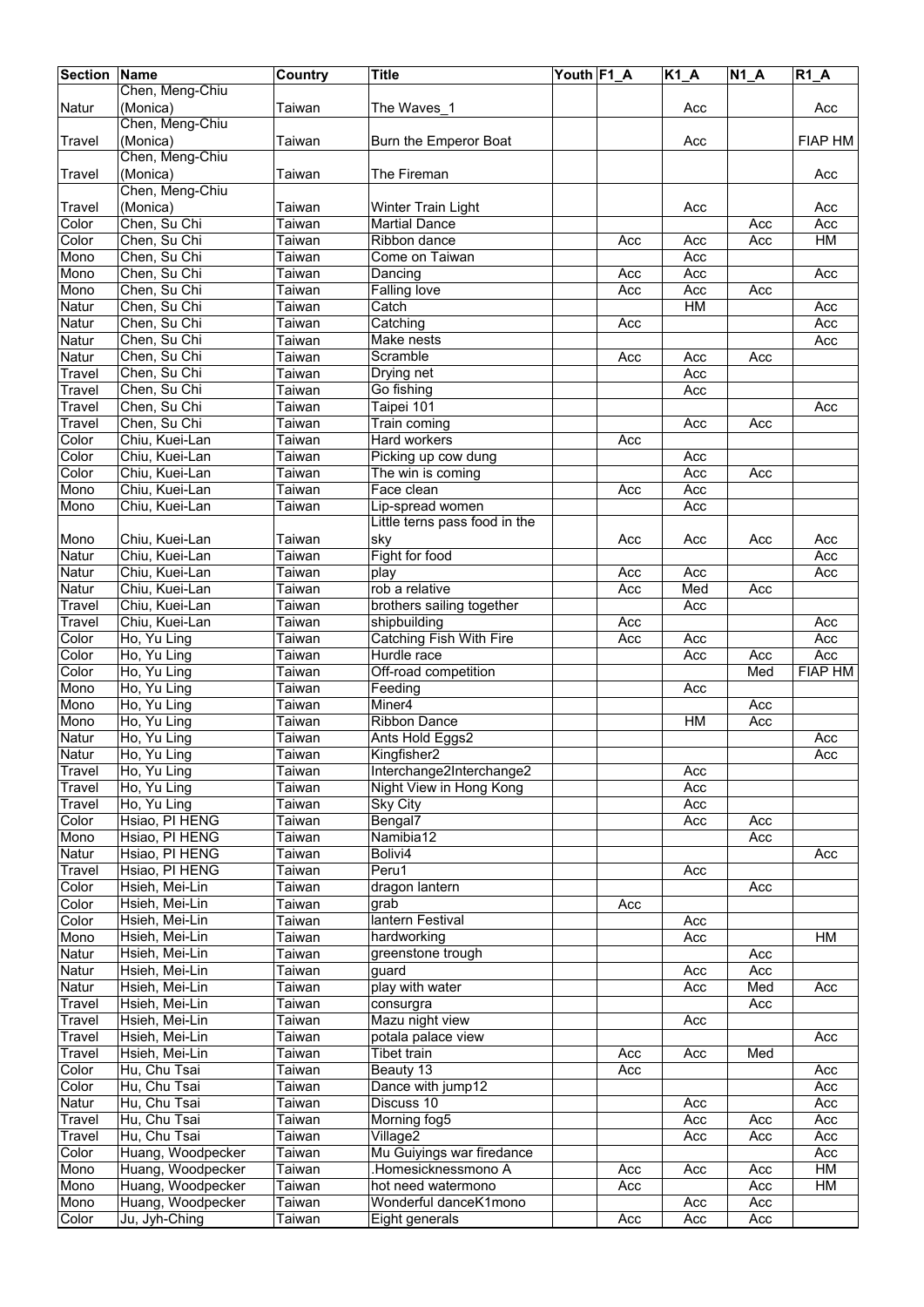| <b>Section</b> | Name                           | Country              | <b>Title</b>                | Youth F1 A |     | $\overline{K1}A$ | $\overline{N1}A$ | $R1_A$ |
|----------------|--------------------------------|----------------------|-----------------------------|------------|-----|------------------|------------------|--------|
| Color          | Ju, Jyh-Ching                  | Taiwan               | Good friend                 |            |     | Acc              |                  |        |
| Color          | Ju, Jyh-Ching                  | Taiwan               | Strike iron                 |            |     | H M              |                  | Acc    |
| Mono           | Ju, Jyh-Ching                  | $\overline{T}$ aiwan | Haircut                     |            | Acc |                  |                  |        |
| Mono           | Ju, Jyh-Ching                  | Taiwan               | Sister and brother          |            |     |                  |                  | Acc    |
| <b>Natur</b>   | Ju, Jyh-Ching                  | Taiwan               | <b>Brood</b>                |            | HM  | Acc              | Acc              |        |
| Natur          | Ju, Jyh-Ching                  | Taiwan               | dining time                 |            | Acc | Acc              |                  |        |
| Natur          | Ju, Jyh-Ching                  | Taiwan               | Mom worked hard             |            | Acc | Acc              |                  |        |
| Travel         | Ju, Jyh-Ching                  | Taiwan               | dragon dance                |            |     | Acc              |                  |        |
| Travel         | Ju, Jyh-Ching                  | Taiwan               | Show Buddha worship         |            |     | Acc              |                  |        |
| Color          | Kiang, Chen-Hao                | Taiwan               | Cast a ne                   |            |     | Acc              |                  |        |
| Color          | Kiang, Chen-Hao                | Taiwan               | fish farmer                 |            |     |                  | Acc              |        |
| Color          | Kiang, Chen-Hao                | Taiwan               | master of strike iron       |            |     | Acc              |                  | Acc    |
| Color          | Kiang, Chen-Hao                | Taiwan               | rugby game                  |            |     |                  | Acc              |        |
| Mono           | Kiang, Chen-Hao                | Taiwan               | Take the lead               |            |     |                  | Acc              |        |
| Natur          | Kiang, Chen-Hao                | Taiwan               | battle                      |            |     |                  | Acc              |        |
| Color          | Kuo, Chen-I Judy               | Taiwan               | Rooster fighting            |            |     |                  | Acc              |        |
| Color          | Kuo, Chen-I Judy               | Taiwan               | Umbrella                    |            | Acc |                  |                  | Acc    |
| Mono           | Kuo, Chen-I Judy               | Taiwan               | <b>Ballet dancer</b>        |            |     | Acc              |                  |        |
| Mono           | Kuo, Chen-I Judy               | Taiwan               | Dance in universe           |            | Acc |                  |                  |        |
| Natur          | Kuo, Chen-I Judy               | Taiwan               | Asio otus                   |            |     |                  | Acc              |        |
| Natur          | Kuo, Chen-I Judy               | Taiwan               | <b>Battle</b>               |            |     |                  | Acc              | Acc    |
| Natur          | Kuo, Chen-I Judy               | Taiwan               | Delicious                   |            |     | Acc              |                  | Acc    |
| Travel         | Kuo, Chen-I Judy               | Taiwan               | Fire dragon                 |            |     |                  |                  | Acc    |
| Travel         | Kuo, Chen-I Judy               | Taiwan               | Otori                       |            | Acc | Acc              |                  |        |
| Travel         | Kuo, Chen-I Judy               | Taiwan               | Pilgrimage                  |            |     |                  | Acc              |        |
| Travel         | Kuo, Chen-I Judy               | Taiwan               | <b>Sleepless Peikang</b>    |            |     | Acc              |                  |        |
| Color          | Kuo, Mei Hui                   | Taiwan               | A BALLERINA FAIRY           |            |     |                  | Acc              |        |
|                |                                |                      | <b>FACE PAINTING</b>        |            |     |                  |                  |        |
| Color          | Kuo, Mei Hui                   | Taiwan               | <b>OFFSTAGE</b>             |            | Acc |                  | Med              | Acc    |
|                |                                |                      | THE SPIRIT OF               |            |     |                  |                  |        |
| Color          | Kuo, Mei Hui                   | Taiwan               | <b>RESEARCHING</b>          |            | Acc | Acc              |                  |        |
| Color          | Kuo, Mei Hui                   | Taiwan               | <b>TOIL OF HANDWORK</b>     |            | Acc | <b>HM</b>        | Acc              |        |
| Mono           | Kuo, Mei Hui                   | Taiwan               | <b>PUPPET FUN</b>           |            |     |                  | Acc              | Acc    |
| Mono           | Kuo, Mei Hui                   | Taiwan               | <b>WITH DESCENDANTS</b>     |            |     | Acc              |                  |        |
| Mono           | Kuo, Mei Hui                   | Taiwan               | <b>WORKER AT REST</b>       |            | Acc | Acc              | Acc              | Acc    |
| Natur          | Kuo, Mei Hui                   | Taiwan               | <b>BLACK SWAN FAMILY</b>    |            | Acc |                  |                  |        |
| Natur          | Kuo, Mei Hui                   | Taiwan               | <b>RED MERRY MELODIES</b>   |            |     |                  | Acc              | Acc    |
| Natur          | Kuo, Mei Hui                   | Taiwan               | <b>TO WHOM</b>              |            |     | Acc              |                  |        |
|                |                                |                      | <b>LIGHTING WORSHIP</b>     |            |     |                  |                  |        |
| <b>Travel</b>  | Kuo, Mei Hui                   | Taiwan               | <b>CANDLES</b>              |            | Acc | Med              |                  | Acc    |
|                |                                |                      |                             |            |     |                  |                  |        |
| <b>Travel</b>  | Kuo, Mei Hui                   | Taiwan               | READY FOR A BIG CATCH       |            |     | Acc              |                  |        |
| Travel         | Kuo, Mei Hui                   | Taiwan               | SPIRIT MONEY MAZE           |            |     | Acc              |                  |        |
| Color          | Kuo, Wei Chang                 | Taiwan               | Gaze                        |            |     | Acc              |                  | Med    |
| Color          | Kuo, Wei Chang                 | Taiwan               | Joyous                      |            |     | Acc              |                  | HM     |
| Mono           | Kuo, Wei Chang                 | Taiwan               | Glad                        |            | Acc | Acc              |                  |        |
| Mono           | Kuo, Wei Chang                 | Taiwan               | Go to work                  |            |     |                  | Acc              |        |
| Mono           | Kuo, Wei Chang                 | Taiwan               | Praying                     |            |     | Acc              | Acc              | Acc    |
| Mono           | Kuo, Wei Chang                 | Taiwan               | Pull cart                   |            |     | Acc              | Acc              | Acc    |
| Natur          | Kuo, Wei Chang                 | Taiwan               | <b>Brood</b>                |            | Acc | Acc              |                  |        |
| Natur          | Kuo, Wei Chang                 | Taiwan               | Brood 1                     |            |     | Acc              |                  | Acc    |
| Travel         | Kuo, Wei Chang                 | Taiwan               | Celebration                 |            |     |                  | Acc              |        |
| Travel         | Kuo, Wei Chang                 | Taiwan               | Fireworks                   |            | Acc | Acc              |                  | Acc    |
| Travel         | Kuo, Wei Chang                 | Taiwan               | Spectacular                 |            | Acc | Acc              |                  |        |
| Color          | Lai, Mei Chin<br>Lai, Mei Chin | Taiwan               | play in the mud<br>surf     |            |     | Acc              |                  | Acc    |
| Color<br>Mono  | Lai, Mei Chin                  | Taiwan<br>Taiwan     | Teaser                      |            | Acc |                  | Acc              | Acc    |
|                |                                |                      |                             |            |     |                  |                  |        |
| Natur<br>Natur | Lai, Mei Chin<br>Lai, Mei Chin | Taiwan<br>Taiwan     | Attack<br>Die Die Le        |            |     | Acc              |                  | Acc    |
| Natur          | Lai, Mei Chin                  | Taiwan               | Kingfisher Live             |            | Acc |                  |                  | Acc    |
| Natur          | Lai, Mei Chin                  | Taiwan               | Red eye puffers             |            |     | Acc              |                  |        |
|                |                                |                      | Larung Gar Buddhist         |            |     |                  |                  |        |
| Travel         | Lai, Mei Chin                  | Taiwan               | Academy                     |            |     |                  | Acc              |        |
| Travel         | Lai, Mei Chin                  | Taiwan               | <b>Wanggu Station</b>       |            | Acc |                  |                  | Acc    |
|                |                                |                      |                             |            |     |                  |                  |        |
| Color          | Liang, Jeng-Horng              | Taiwan               | Dancing with colored powder |            | Acc |                  |                  |        |
| Color          | Liang, Jenq-Horng              | Taiwan               | Enter the dragon            |            | Acc |                  | Acc              | Acc    |
| Color          | Liang, Jenq-Horng              | Taiwan               | Fun with chasing bubbles    |            |     | Acc              |                  |        |
| Color          | Liang, Jenq-Horng              | Taiwan               | Racing                      |            |     | Acc              | Acc              | Acc    |
|                |                                |                      |                             |            |     |                  |                  |        |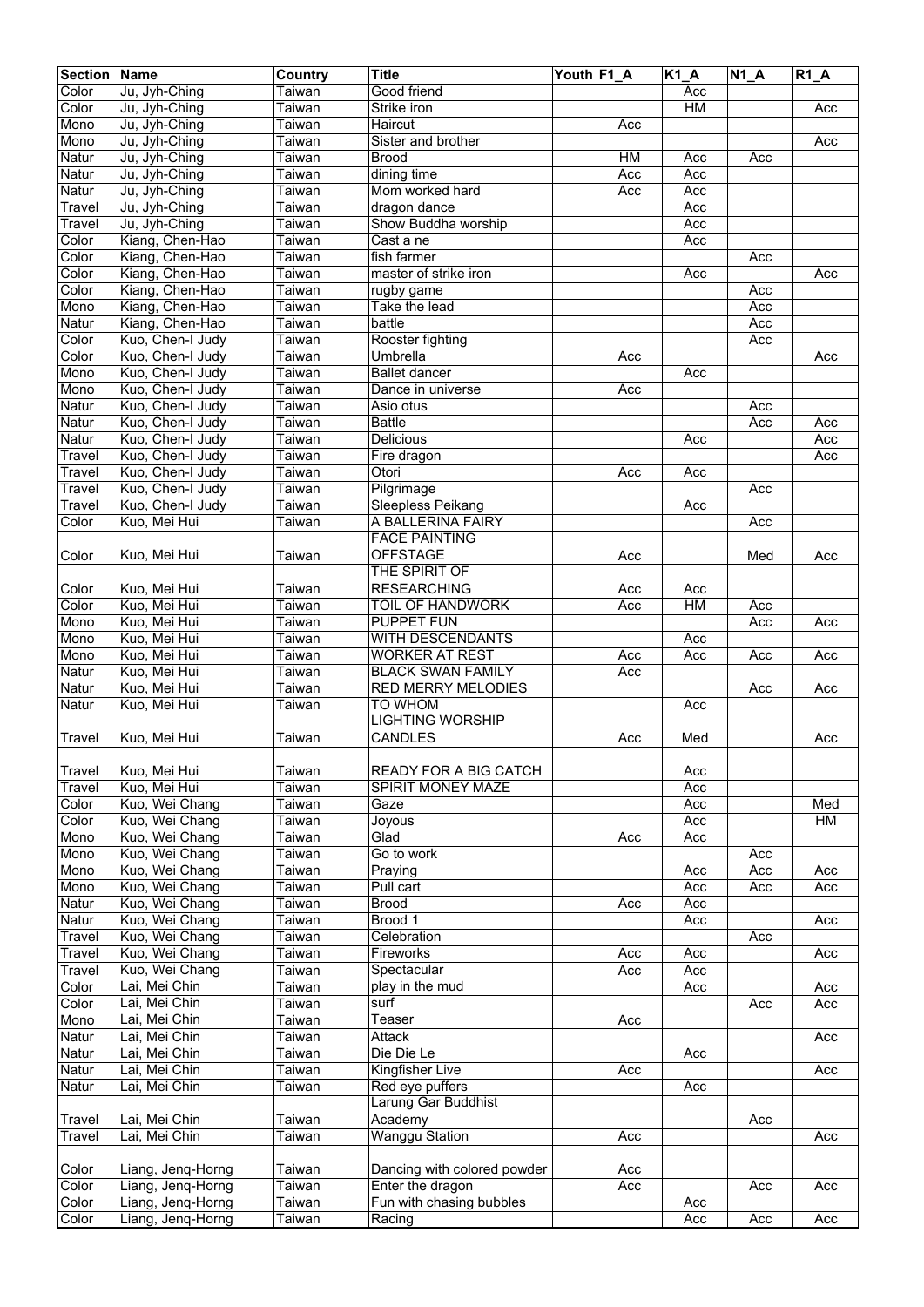| <b>Section Name</b> |                   | Country       | <b>Title</b>                    | Youth F1_A |           | $K1_A$ | $N1_A$ | $R1_A$ |
|---------------------|-------------------|---------------|---------------------------------|------------|-----------|--------|--------|--------|
|                     |                   |               | Firecrackers at Master Rou      |            |           |        |        |        |
| Mono                | Liang, Jeng-Horng | Taiwan        | Zong                            |            | Acc       | Acc    | Acc    | Acc    |
| Mono                | Liang, Jeng-Horng | <b>Taiwan</b> | Hold on to life                 |            | Acc       | Acc    |        |        |
| Mono                | Liang, Jeng-Horng | Taiwan        | Sawing timber                   |            |           |        | Acc    |        |
|                     |                   |               | A lovey-dovey couple            |            |           |        |        | Med    |
| Natur               | Liang, Jeng-Horng | Taiwan        |                                 |            |           |        |        |        |
| Natur               | Liang, Jenq-Horng | Taiwan        | Family portrait                 |            | Acc       |        |        | Acc    |
| Natur               | Liang, Jenq-Horng | Taiwan        | Lightning hunter                |            |           |        |        | Acc    |
|                     |                   |               |                                 |            |           |        |        |        |
| Natur               | Liang, Jenq-Horng | Taiwan        | Struggling for egg protection   |            | Acc       | Med    |        | Acc    |
| Travel              | Liang, Jeng-Horng | Taiwan        | Mountain Matterhorn             |            |           |        | Acc    |        |
|                     |                   |               | Tongpan geology park at         |            |           |        |        |        |
| Travel              | Liang, Jeng-Horng | Taiwan        | Penghu                          |            | Acc       |        |        |        |
| Color               | Lin, Chien Ya     | Taiwan        | running in the rainbow          |            |           | Acc    |        |        |
| Color               | Lin, Chien Ya     | Taiwan        | woodcarver master               |            |           |        | Acc    |        |
| Mono                | Lin, Chien Ya     | Taiwan        | direction                       |            |           |        |        | Acc    |
| Mono                | Lin, Chien Ya     | Taiwan        | whisper                         |            |           |        | Acc    |        |
| Color               | Lin, chin chen    | <b>Taiwan</b> | first class knight              |            |           | Acc    |        |        |
| Color               | Lin, chin chen    |               |                                 |            |           |        |        |        |
|                     |                   | Taiwan        | queen head                      |            | Acc       | Acc    |        |        |
| Color               | Lin, chin chen    | Taiwan        | Sulfur fire fishing             |            |           |        | Acc    |        |
| Mono                | Lin, chin chen    | Taiwan        | children play                   |            | <b>HM</b> |        | Acc    |        |
| Mono                | Lin, chin chen    | Taiwan        | hope peace                      |            |           |        |        | Acc    |
| Natur               | Lin, chin chen    | Taiwan        | hunting                         |            | Acc       | Acc    | Acc    | Acc    |
| Natur               | Lin, chin chen    | Taiwan        | I don t know the danger         |            |           | Acc    |        |        |
| Natur               | Lin, chin chen    | Taiwan        | Island honeycomb                |            | Acc       | Acc    | Acc    |        |
| Natur               | Lin, chin chen    | Taiwan        | short-eared owl                 |            | Acc       | Acc    | Acc    | Acc    |
| Travel              | Lin, chin chen    | Taiwan        | gap                             |            |           | Acc    |        |        |
|                     |                   |               | <b>Memorial Hall Morning</b>    |            |           |        |        |        |
| Travel              | Lin, chin chen    | Taiwan        | Picking                         |            | Acc       |        |        |        |
| Travel              | Lin, chin chen    | Taiwan        | <b>Reservoir Spill</b>          |            | Acc       | Acc    |        |        |
| Color               | Lin, Kuo Hsiung   | Taiwan        | Formosa Boulevard Station       |            |           |        |        | Acc    |
| Color               | Lin, Kuo Hsiung   |               |                                 |            |           |        |        |        |
|                     |                   | Taiwan        | In the twilight.                |            |           |        | Acc    |        |
| Mono                | Lin, Kuo Hsiung   | Taiwan        | Mountains and seas              |            |           |        | Acc    |        |
| Travel              | Lin, Kuo Hsiung   | Taiwan        | <b>Making Soy Sauce</b>         |            |           | Acc    |        |        |
| Mono                | Lin, Mei-lan      | Taiwan        | Ghosts are also popular         |            |           |        | Acc    |        |
| Mono                | Lin, Mei-lan      | Taiwan        | Short eared Owl 3               |            |           |        | Acc    | Acc    |
| Natur               | Lin, Mei-lan      | Taiwan        | Bee eagle 1                     |            | Acc       |        |        |        |
| Natur               | Lin, Mei-lan      | Taiwan        | Colorful rock wall              |            |           |        |        | Acc    |
| Natur               | Lin, Mei-lan      | Taiwan        | Hayabusa mating 3               |            |           |        |        | Acc    |
| Travel              | Lin, Mei-lan      | Taiwan        | stone weir                      |            |           | Acc    |        | Acc    |
| Color               | Lin, Teng-Yun     | Taiwan        | Glass fish                      |            | Acc       |        |        |        |
| Color               | Lin, Teng-Yun     | Taiwan        | miss you                        |            |           | Acc    | Acc    | Acc    |
| Color               | Lin, Teng-Yun     | Taiwan        | Pyrotechnic puppy               |            |           |        | Acc    | Acc    |
| Mono                | Lin, Teng-Yun     | Taiwan        | Joyful time                     |            | H M       |        |        |        |
| Mono                | Lin, Teng-Yun     | Taiwan        | Mullet                          |            |           | Acc    |        |        |
|                     |                   |               | <b>Black naped Blue Monarch</b> |            |           |        |        |        |
|                     |                   |               |                                 |            |           |        |        |        |
| Natur               | Lin, Teng-Yun     | Taiwan        | brooding                        |            |           | Acc    | Acc    | Acc    |
| Natur               | Lin, Teng-Yun     | Taiwan        | macaque breastfeeding           |            |           |        |        | Acc    |
| Travel              | Lin, Teng-Yun     | Taiwan        | <b>Burning King Ship</b>        |            |           | Acc    | Acc    |        |
| Travel              | Lin, Teng-Yun     | Taiwan        | fire breathing train            |            |           |        |        | Acc    |
| Color               | Liu, Chang Shun   | Taiwan        | Fishing07                       |            |           |        |        | Acc    |
| Color               | Liu, Chang Shun   | Taiwan        | paint face                      |            |           | Acc    | Acc    |        |
| Color               | Liu, Chang Shun   | Taiwan        | Run away                        |            | Acc       |        |        | Acc    |
| Mono                | Liu, Chang Shun   | Taiwan        | Load bearing women              |            | Acc       |        |        |        |
| Mono                | Liu, Chang Shun   | Taiwan        | Pampering children              |            |           |        | Acc    | Acc    |
| Natur               | Liu, Chang Shun   | Taiwan        | Mudskipper                      |            | Acc       | Acc    | Acc    | HM     |
| Natur               | Liu, Chang Shun   | Taiwan        | Nurture 21                      |            |           |        |        | Acc    |
| Natur               | Liu, Chang Shun   | Taiwan        | Spider family                   |            | Acc       | Med    | Acc    | Acc    |
| Travel              | Liu, Chang Shun   | Taiwan        | Handan 01                       |            |           |        | Acc    | Acc    |
| Travel              | Liu, Chang Shun   | Taiwan        | Queen star track                |            | Acc       | Acc    |        |        |
|                     |                   |               |                                 |            |           |        |        |        |
| Travel              | Liu, Chang Shun   | Taiwan        | terraced fields                 |            |           |        | Acc    |        |
| Color               | Lo, chin shih     | Taiwan        | Sailboat                        |            | Acc       |        |        | Acc    |
| Color               | Lo, chin shih     | Taiwan        | Shepherd                        |            | Acc       |        |        |        |
| Mono                | Lo, chin shih     | Taiwan        | <b>Skill</b>                    |            |           | Acc    | Acc    |        |
| Mono                | Lo, chin shih     | Taiwan        | Snake shadow                    |            | Acc       |        |        |        |
| Natur               | Lo, chin shih     | Taiwan        | Bee hawk hunting                |            | Acc       | Acc    |        | Acc    |
| Natur               | Lo, chin shih     | Taiwan        | Brown bear fishing              |            | Acc       |        | Acc    |        |
| Natur               | Lo, chin shih     | Taiwan        | Flutter                         |            | Acc       | Acc    |        | Acc    |
| Natur               | Lo, chin shih     | Taiwan        | Long tailed wood owl            |            | Acc       | Acc    |        | Acc    |
| <b>Travel</b>       | Lo, chin shih     | Taiwan        | Be quiet my                     |            | Acc       |        |        | Acc    |
|                     |                   |               |                                 |            |           |        |        |        |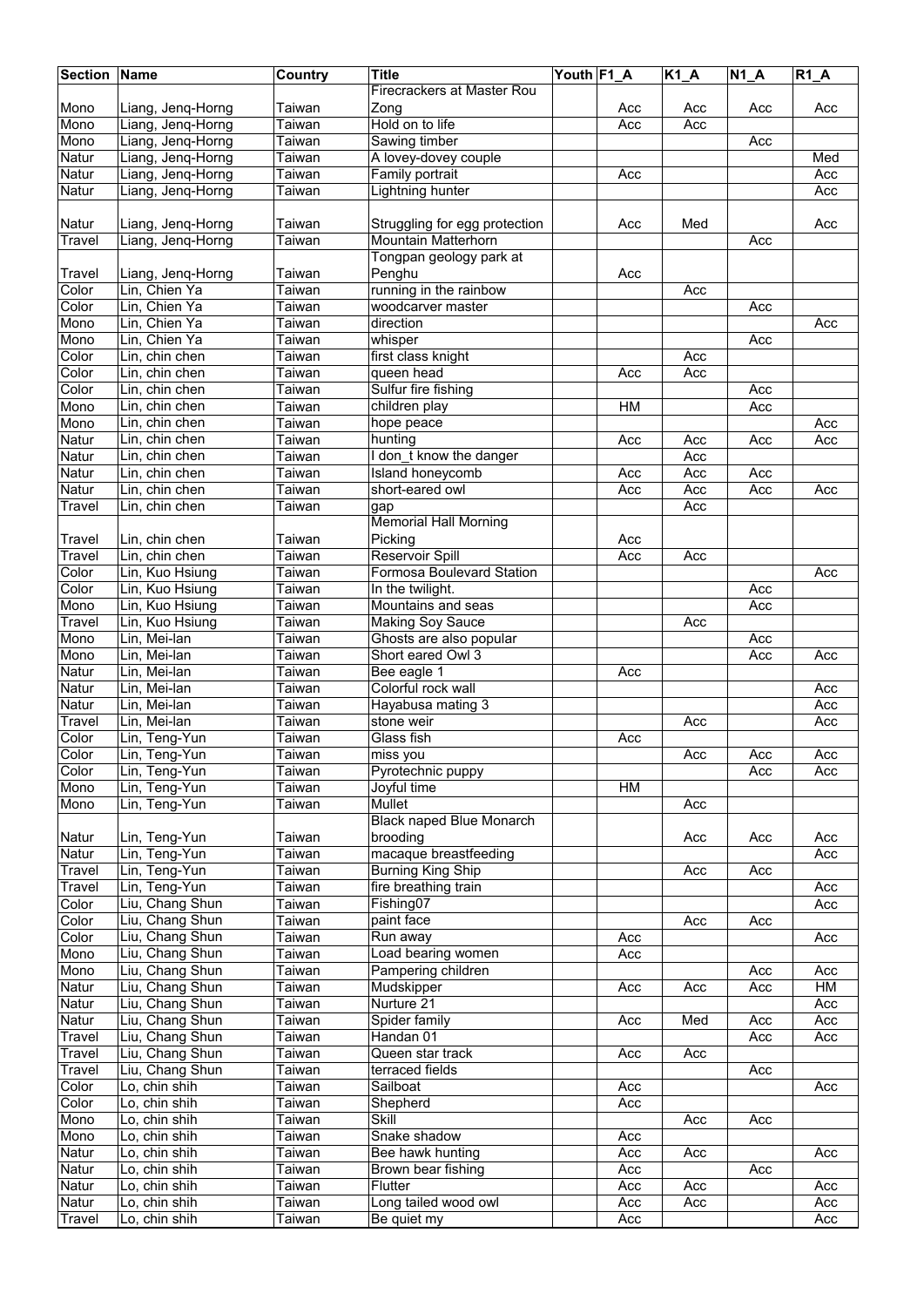| <b>Section</b> | Name            | Country              | <b>Title</b>                      | Youth F1_A |     | <b>K1 A</b> | <b>N1 A</b> | $R1_A$ |
|----------------|-----------------|----------------------|-----------------------------------|------------|-----|-------------|-------------|--------|
| Color          | Pai, Hsueh Li   | Taiwan               | Chase                             |            |     |             | HM          | Acc    |
| Color          | Pai, Hsueh Li   | Taiwan               | Fir Dragon                        |            |     |             | Acc         |        |
| Color          | Pai, Hsueh Li   | Taiwan               | Water skiing                      |            | Acc |             | Acc         |        |
| Mono           | Pai, Hsueh Li   | Taiwan               | incense                           |            |     |             | Acc         | Acc    |
| Mono           | Pai, Hsueh Li   | Taiwan               | Skill                             |            |     |             |             | Acc    |
| Natur          | Pai, Hsueh Li   | Taiwan               | feeding                           |            | Acc | Acc         | Acc         |        |
| Natur          | Pai, Hsueh Li   | Taiwan               | Little tem                        |            |     |             | Acc         | Acc    |
| Natur          | Pai, Hsueh Li   | Taiwan               | Lotusand dragonfi                 |            |     | Acc         |             |        |
| Natur          | Pai, Hsueh Li   | Taiwan               | nurture                           |            |     | Acc         |             |        |
|                |                 |                      |                                   |            |     |             |             |        |
| Travel         | Pai. Hsueh Li   | Taiwan               | Eight Diagrams Tea Garden         |            | Acc |             |             |        |
| Travel         | Pai, Hsueh Li   | Taiwan               | God table                         |            |     |             |             | Acc    |
| Color          | Tsai, Mei-Chen  | Taiwan               | <b>Beautiful Car Track</b>        |            | Acc | Acc         | Acc         | Acc    |
| Color          | Tsai, Mei-Chen  | Taiwan               | Little Sister and Brother         |            | Acc | Acc         |             |        |
| Color          | Tsai, Mei-Chen  | Taiwan               | <b>Making Lncense Sticks</b>      |            |     | Acc         |             |        |
| Mono           | Tsai, Mei-Chen  | Taiwan               | Rhythm                            |            | Acc |             | Acc         | Acc    |
| Natur          | Tsai, Mei-Chen  | Taiwan               | Flirting                          |            |     | Acc         | Acc         |        |
| Natur          | Tsai, Mei-Chen  | Taiwan               | <b>Good Brothers</b>              |            |     | Acc         |             |        |
| Natur          | Tsai, Mei-Chen  | Taiwan               | Maternal Love                     |            |     | Acc         |             | Acc    |
| Natur          | Tsai, Mei-Chen  | Taiwan               | Me Me                             |            |     | Acc         |             | Acc    |
| Travel         | Tsai, Mei-Chen  | $\overline{T}$ aiwan | Pottery Factory                   |            |     |             |             | Acc    |
| Travel         | Tsai, Mei-Chen  | Taiwan               | <b>Sulfur Flame Fishing</b>       |            | Acc |             |             | Acc    |
| Color          | Wang, Chihming  | Taiwan               | <b>Ballet</b>                     |            |     | HM          | Acc         |        |
| Color          | Wang, Chihming  | Taiwan               | cool                              |            |     | Acc         |             |        |
| Color          | Wang, Chihming  | Taiwan               | Sahara desert                     |            |     |             |             | Acc    |
| Mono           | Wang, Chihming  | Taiwan               | Eye                               |            |     |             | Acc         | Acc    |
| Mono           | Wang, Chihming  | Taiwan               | hope                              |            | Acc | HM          | Acc         | Acc    |
| Mono           | Wang, Chihming  | Taiwan               | Shepherd                          |            |     |             | Acc         |        |
| Natur          | Wang, Chihming  | Taiwan               | Feast                             |            |     |             |             | Acc    |
| Natur          | Wang, Chihming  | Taiwan               | fly                               |            |     |             | Acc         | Acc    |
| Natur          | Wang, Chihming  | Taiwan               | HappyHour                         |            |     |             |             | Acc    |
| Travel         | Wang, Chihming  | Taiwan               | <b>Buddha Festival</b>            |            | Acc |             | Acc         |        |
| Travel         | Wang, Chihming  | Taiwan               | pottery                           |            |     |             |             | Acc    |
| Color          | Wang, Lung-Tsai | Taiwan               | fiery dragon                      |            | Acc |             |             | Acc    |
| Color          | Wang, Lung-Tsai | Taiwan               | <b>Great Wall1</b>                |            | Acc | Acc         | Acc         |        |
| Color          | Wang, Lung-Tsai | Taiwan               | Light of heart2                   |            | Acc | Acc         |             |        |
| Mono           | Wang, Lung-Tsai | Taiwan               | Aka village19                     |            |     | Acc         |             |        |
| Mono           | Wang, Lung-Tsai | Taiwan               | Guangdong11-m                     |            | Acc | Med         |             | Acc    |
| Natur          | Wang, Lung-Tsai | Taiwan               | feed3                             |            |     |             |             | Acc    |
| Natur          | Wang, Lung-Tsai | Taiwan               | Microspur1                        |            | Acc |             |             |        |
| Natur          | Wang, Lung-Tsai | Taiwan               | Rise and dance                    |            | Acc |             |             |        |
| Color          | Wang, SuChen    | Taiwan               | autumn                            |            |     | Acc         |             |        |
| Color          | Wang, SuChen    | Taiwan               | big eyes                          |            | Acc |             | Med         |        |
| Color          | Wang, SuChen    | Taiwan               | sunbathing                        |            | Acc |             | Acc         |        |
| Mono           | Wang, SuChen    | Taiwan               | moon light                        |            |     | Acc         | Acc         |        |
| Mono           | Wang, SuChen    | Taiwan               | the way back                      |            |     |             | Acc         |        |
| Mono           | Wang, SuChen    | Taiwan               | waiting                           |            |     |             | Acc         |        |
| Natur          | Wang, SuChen    | Taiwan               | delicacy                          |            | Acc | Acc         |             | Acc    |
| Natur          | Wang, SuChen    | Taiwan               | grab food                         |            | Acc | Acc         |             |        |
| Natur          | Wang, SuChen    | Taiwan               | love couples                      |            |     | Acc         |             |        |
| Natur          | Wang, SuChen    | Taiwan               | mothers love                      |            |     | Acc         |             |        |
| Travel         | Wang, SuChen    | Taiwan               | fire danceing                     |            |     | Acc         |             |        |
| Travel         | Wang, SuChen    | Taiwan               | morning light                     |            |     |             |             | Acc    |
| Travel         | Wang, SuChen    | Taiwan               | my backyard                       |            |     |             |             | Acc    |
| Mono           | Wu, Feng-Chu    | Taiwan               | spread wings                      |            |     |             | HM          | Acc    |
| Mono           | Wu, Feng-Chu    | Taiwan               | Tibet elder                       |            |     |             |             | Acc    |
| Natur          | Wu, Feng-Chu    | Taiwan               | <b>Black-naped Blue Monarch</b>   |            |     | Acc         |             | Acc    |
| Natur          | Wu, Feng-Chu    | Taiwan               | Flamecrest                        |            |     |             |             | Acc    |
| Natur          | Wu, Feng-Chu    | Taiwan               | inherited                         |            |     | Acc         |             |        |
| Natur          | Wu, Feng-Chu    | Taiwan               | <b>Vinous-throated Parrotbill</b> |            |     | Acc         |             |        |
| Travel         | Wu, Feng-Chu    | Taiwan               | Penghu Lougcheng                  |            |     |             | Acc         | Acc    |
| Travel         | Wu, Feng-Chu    | Taiwan               | <b>Welcome to Maze</b>            |            |     |             | Acc         |        |
| Color          | Wu, Maohsun     | Taiwan               | American in water                 |            | HM  |             | Acc         |        |
| Color          | Wu, Maohsun     | Taiwan               | Fighting for food                 |            | Acc | Acc         | Acc         |        |
| Color          | Wu, Maohsun     | Taiwan               | The Dragon Night                  |            |     |             | Acc         |        |
| Color          | Wu, Maohsun     | Taiwan               | <b>Train Festival View</b>        |            |     |             |             | Acc    |
| Mono           | Wu, Maohsun     | Taiwan               | cat                               |            | Acc | HM          |             | Acc    |
| Mono           | Wu, Maohsun     | Taiwan               | Dance Soul.                       |            |     | Acc         | Acc         |        |
| Mono           | Wu, Maohsun     | Taiwan               | Old woman and grandson            |            |     | Acc         |             |        |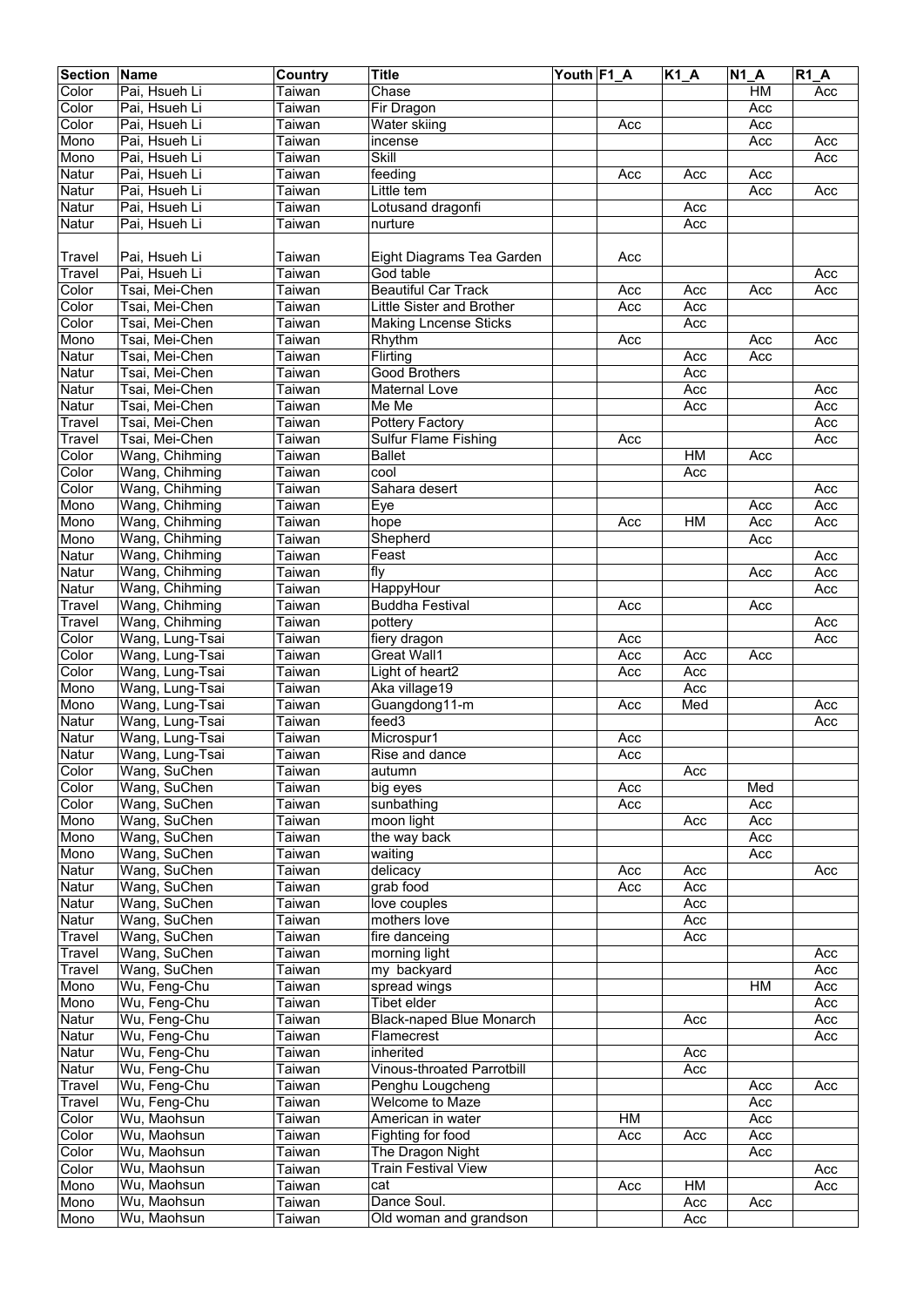| <b>Section</b> | Name                            | Country                    | <b>Title</b>                  | Youth F1_A |     | $K1_A$ | N1A | $R1_A$         |
|----------------|---------------------------------|----------------------------|-------------------------------|------------|-----|--------|-----|----------------|
| Travel         | Wu, Maohsun                     | Taiwan                     | Dragon Dance                  |            |     |        | Acc |                |
| Travel         | Wu, Maohsun                     | Taiwan                     | Inner Mongolia                |            | Acc |        |     | Acc            |
| Travel         | Wu, Maohsun                     | Taiwan                     | Snow                          |            |     |        | Acc | Acc            |
| Travel         | Wu, Maohsun                     | Taiwan                     | Waterways                     |            |     |        |     | Acc            |
| Mono           | Wu, Youlun                      | Taiwan                     | dream come true               |            | Acc |        |     | Acc            |
| Mono           | Wu, Youlun                      | Taiwan                     | passerby                      |            |     |        | Acc | Acc            |
| Natur          | Wu, Youlun                      | Taiwan                     | green cat spider family       |            | Acc |        | Acc |                |
| Natur          | Wu, Youlun                      | Taiwan                     | Nursing                       |            |     | Acc    | Acc | Acc            |
| Natur          | Wu, Youlun                      | Taiwan                     | what happened                 |            |     | Acc    |     |                |
| Travel         | Wu, Youlun                      | Taiwan                     | <b>Belief</b>                 |            |     |        | Acc | Acc            |
| Travel         | Wu, Youlun                      | Taiwan                     | Yantian scenery               |            |     | Acc    |     |                |
| Color          | Yang, Hsien Sen                 | Taiwan                     | Forest water spirit           |            | Acc |        |     |                |
| Color          | Yang, Hsien Sen                 | Taiwan                     | <b>Happy Mud Ball</b>         |            | Acc |        | Acc | Acc            |
| Color          | Yang, Hsien Sen                 | Taiwan                     | Look like                     |            |     | Acc    |     | Acc            |
| Mono           | Yang, Hsien Sen                 | Taiwan                     | ribbon dance                  |            |     |        |     | Acc            |
| Natur          | Yang, Hsien Sen                 | Taiwan                     | Kingfisher Brood              |            |     |        |     | Acc            |
| Natur          | Yang, Hsien Sen                 | Taiwan                     | osprey prey1                  |            | Acc |        |     | Acc            |
| Natur          | Yang, Hsien Sen                 | Taiwan                     | Survival                      |            |     | Acc    |     |                |
| Travel         | Yang, Hsien Sen                 | Taiwan                     | Lanyu Sunrise                 |            |     |        |     | Acc            |
| Color          | Yu, Luan-Chiao                  | Taiwan                     | Dance                         |            |     |        | Acc |                |
| Natur          | Yu, Luan-Chiao                  | Taiwan                     | March waves                   |            |     |        | Acc |                |
| Travel         | Yu, Luan-Chiao                  | Taiwan                     | <b>Buddha</b>                 |            |     |        |     | Acc            |
| Travel         | Yu, Luan-Chiao                  | Taiwan                     | Local god                     |            |     |        |     | Acc            |
| Color          | Weng, Chin Tzu                  | Taiwan                     | chasing frisbee03041          |            |     | Acc    |     |                |
| Color          | Weng, Chin Tzu                  | Taiwan                     | Jump up02101                  |            |     | Acc    |     | Acc            |
| Color          | Weng, Chin Tzu                  | Taiwan                     | tease02102                    |            |     | HM     |     |                |
| Color          | Weng, Chin Tzu                  | Taiwan                     | thump010502                   |            |     | Acc    | Acc | Acc            |
| Mono           | Weng, Chin Tzu                  | Taiwan                     | dump02102                     |            |     |        |     | Acc            |
| Mono           | Weng, Chin Tzu                  | Taiwan                     | Keep turning01102             |            |     | Acc    |     | Acc            |
| Mono           | Weng, Chin Tzu                  | Taiwan                     | Snowflakes01104               |            |     | Acc    |     |                |
| Mono           | Weng, Chin Tzu                  | Taiwan                     | which one to choose01083      |            |     | Acc    | Acc |                |
| Natur          | Weng, Chin Tzu                  | Taiwan                     | beautiful wings01081          |            | Acc | Acc    |     |                |
| Natur          | Weng, Chin Tzu                  | Taiwan                     | Don not grab me1254           |            |     | Acc    |     |                |
| Natur          | Weng, Chin Tzu                  | Taiwan                     | Love with heart01014          |            | Acc |        |     |                |
| Natur          | Weng, Chin Tzu                  | Taiwan                     | protection of love01083       |            |     | Acc    | Acc | Acc            |
| Travel         | Weng, Chin Tzu                  | Taiwan                     | Great pilgrimage01103         |            |     | Acc    | Acc |                |
|                |                                 |                            | The life of a coal            |            |     |        |     |                |
| Travel         | Weng, Chin Tzu                  | Taiwan                     | worker01102                   |            |     |        |     | Acc            |
|                |                                 |                            |                               |            |     |        |     |                |
| Color          | Ceylani, Abdullah Yalcin Turkey |                            | demirci                       |            | Acc |        |     |                |
|                |                                 |                            |                               |            |     |        |     |                |
| Color          | Ceylani, Abdullah Yalcin Turkey |                            | kerbela                       |            |     |        |     | Med            |
|                |                                 |                            |                               |            |     |        |     |                |
| Color          | Ceylani, Abdullah Yalcin Turkey |                            | su in books                   |            | Acc | Acc    | Acc | Acc            |
|                |                                 |                            |                               |            |     |        |     |                |
| Mono           | Ceylani, Abdullah Yalcin        | Turkey                     | cathedral                     |            | Acc |        |     |                |
|                |                                 |                            |                               |            |     |        |     |                |
| <b>Travel</b>  | Ceylani, Abdullah Yalcin        | Turkey                     | eglenti                       |            |     |        |     | Acc            |
|                |                                 |                            |                               |            |     |        |     |                |
| Travel         | Ceylani, Abdullah Yalcin        | Turkey                     | santorini                     |            | Acc |        |     |                |
| Color          | Karaibis, Birol                 | Turkey                     | feeding time                  |            | Acc |        | Acc |                |
| Color          | Karaibis, Birol                 | Turkey                     | repair preparation            |            | Acc | Acc    |     |                |
| Travel         | Karaibis, Birol                 | Turkey                     | ah damar adası                |            | Acc | Acc    | Acc | $\mathsf{Acc}$ |
| Color          | Karaoglan, Ayca                 | Turkey                     | Box                           |            | Acc |        |     | Acc            |
| Color          | Karaoglan, Ayca                 | Turkey                     | Heart                         |            |     |        |     | Acc            |
| Color          | Karaoglan, Ayca                 | Turkey                     | <b>Mother Nature</b>          |            |     |        |     | Acc            |
| Mono           | Karaoglan, Ayca                 | Turkey                     | Lady in Black                 |            |     |        | Acc | Acc            |
| Color          | Bublyk, Vitaly                  | Ukraine                    | Rainbow Mix                   |            | HM  |        |     |                |
| Mono           | Bublyk, Vitaly                  | Ukraine                    | Metamorphoses                 |            | Acc |        |     |                |
| Mono           | Bublyk, Vitaly                  | Ukraine                    | Piper                         |            |     |        |     | Acc            |
| Mono           | Bublyk, Vitaly                  | Ukraine                    | Reading                       |            |     | Acc    |     |                |
| Color          | Konchenko, Oleksii              | Ukraine                    | Irreversibility               |            |     |        |     |                |
|                |                                 |                            |                               |            |     | Acc    | Acc |                |
| Color          | Konchenko, Oleksii              | Ukraine                    | Remember everything           |            |     | Acc    |     | Acc            |
| Color          | Konchenko, Oleksii              | Ukraine                    | Street children               |            |     | HM     | Acc | Acc            |
| Mono           | Konchenko, Oleksii              | Ukraine                    | Cube<br>In the confinement of |            |     |        |     | Acc            |
|                |                                 |                            |                               |            |     |        |     |                |
| Mono           | Konchenko, Oleksii              | Ukraine                    | emptiness                     |            |     |        | Acc |                |
| Color          | Asif, Mohammed Arfan            | United Arab En Pious Woman |                               |            |     | Acc    | Acc |                |
| Color          | Asif, Mohammed Arfan            |                            | United Arab En The Red Turban |            |     |        | Acc | Acc            |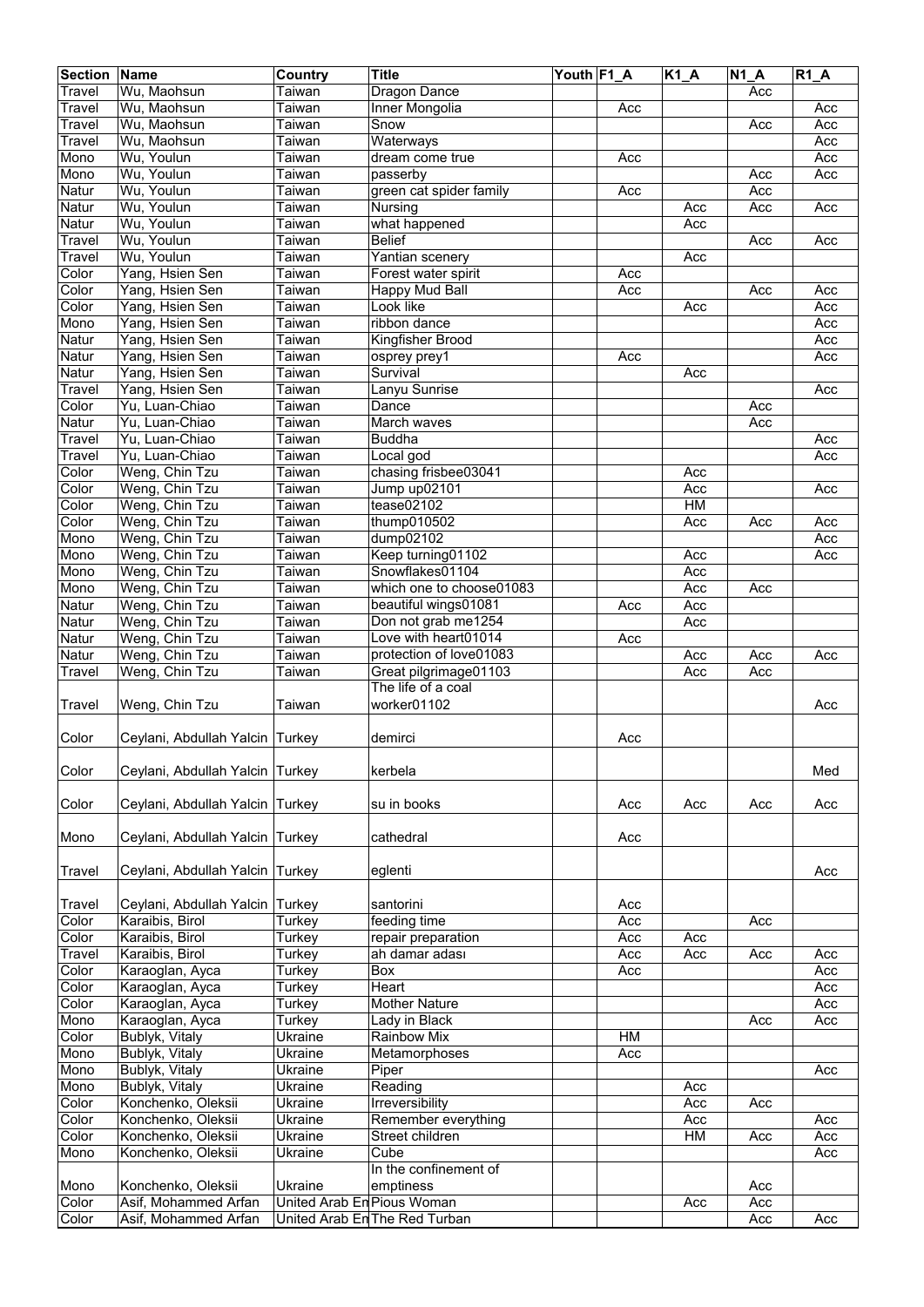| <b>Section Name</b>   |                                        | <b>Country</b>                    | <b>Title</b>                              | Youth F1 A |     | $K1_A$ | $N1_A$     | $R1_A$ |
|-----------------------|----------------------------------------|-----------------------------------|-------------------------------------------|------------|-----|--------|------------|--------|
|                       |                                        |                                   |                                           |            |     |        |            |        |
| Mono                  | Asif. Mohammed Arfan                   |                                   | United Arab En Architectural Landscapes21 |            |     |        | Acc        | Acc    |
| Mono                  | Asif, Mohammed Arfan                   |                                   | United Arab En Mystery of the Dunes       |            |     |        | Acc        |        |
| Travel                | Asif, Mohammed Arfan                   |                                   | United Arab En Autumnal Hue1              |            |     | Acc    |            | Acc    |
| Travel                | Asif, Mohammed Arfan                   |                                   | United Arab En Autumnal Hue11             |            |     | Acc    | Acc        |        |
| Travel                | Asif, Mohammed Arfan                   |                                   | United Arab En Beautiful Ladakh           |            |     |        | Acc<br>Acc |        |
| Travel<br><b>Mono</b> | Asif, Mohammed Arfan<br>Bhatia, Mitali | United Arab En Dubai Skyline      | United Arab En Sharjah Mosque at Night    | Ÿ          | Acc | Acc    |            | Acc    |
| Mono                  | Bhatia, Mitali                         | United Arab En The Scroll         |                                           | Ÿ          | Acc | Acc    | Acc        |        |
| Color                 | Bookwala, Adnan                        | <b>United Arab En Mamzar Kids</b> |                                           | Ÿ          |     |        | Acc        |        |
|                       |                                        |                                   | The Scroll at House of                    |            |     |        |            |        |
| Travel                | Bookwala, Adnan                        | <b>United Arab En Wisdom</b>      |                                           | Y          | Acc |        |            |        |
| Color                 | Bailey, Richard                        | <b>USA</b>                        | Majestic                                  |            |     | Acc    |            | Med    |
| Natur                 | Bailey, Richard                        | <b>USA</b>                        | Polar Cubs Feeding                        |            |     |        |            | Acc    |
| Natur                 | Bailey, Richard                        | <b>USA</b>                        | Polar Den                                 |            |     |        |            | Acc    |
| Natur                 | Bailey, Richard                        | <b>USA</b>                        | The Kill                                  |            |     |        |            | Acc    |
| Color                 | Carder, Nan                            | <b>USA</b>                        | <b>Bee 0144</b>                           |            |     | Acc    |            |        |
| Color                 | Carder, Nan                            | <b>USA</b>                        | Egret 9267                                |            |     |        |            | Acc    |
| Color                 | Carder, Nan                            | <b>USA</b>                        | Kelly 0199                                |            |     |        | Acc        | Acc    |
| Color                 | Carder, Nan                            | <b>USA</b>                        | Mallard Duckling 0172                     |            |     |        | Acc        |        |
| Mono                  | Carder, Nan                            | <b>USA</b>                        | <b>BVS 2378</b>                           |            | Acc | Acc    |            | Acc    |
| Mono                  | Carder, Nan                            | <b>USA</b>                        | C17 0401                                  |            |     | Acc    |            | Acc    |
| Mono                  | Carder, Nan                            | <b>USA</b>                        | Zebra 2104                                |            |     |        | Acc        |        |
| Natur                 | Carder, Nan                            | <b>USA</b>                        | Great Blue Heron 9812                     |            |     |        |            | Acc    |
| Natur                 | Carder, Nan                            | <b>USA</b>                        | Harlequin Beetles 1674                    |            |     |        | Acc        |        |
| Natur                 | Carder, Nan                            | <b>USA</b>                        | Kit Fox 8480                              |            | Acc | Acc    | Acc        | Acc    |
| Travel                | Carder, Nan                            | <b>USA</b>                        | Li River 1077                             |            |     |        | Acc        |        |
| Travel                | Carder, Nan                            | <b>USA</b><br><b>USA</b>          | Palouse 1207<br>Portland Head 6074        |            |     |        | Acc        |        |
| Travel                | Carder, Nan                            |                                   | <b>Yellowstone West Thumb</b>             |            | Acc | Acc    | Acc        |        |
| Travel                | Carder, Nan                            | USA                               | 1941                                      |            |     |        | Acc        |        |
| Color                 | Chiu, Bob                              | <b>USA</b>                        | A land of extremes37                      |            |     |        |            | Acc    |
| Color                 | Conaway, Ward                          | <b>USA</b>                        | <b>Floats N Ropes</b>                     |            | Acc |        |            |        |
| Mono                  | Conaway, Ward                          | <b>USA</b>                        | Glass and Steel                           |            | Acc |        |            |        |
| Natur                 | Conaway, Ward                          | <b>USA</b>                        | <b>Bison Licking</b>                      |            |     |        | Acc        |        |
| Natur                 | Conaway, Ward                          | <b>USA</b>                        | <b>Flight Ready Puffin</b>                |            |     |        | Acc        |        |
| Color                 | Dao, Larry Tho                         | USA                               | Spring Has Come                           |            | Acc |        |            |        |
| Color                 | Dao, Larry Tho                         | <b>USA</b>                        | The Great Mountains                       |            | Acc |        |            |        |
| Color                 | Dao, Larry Tho                         | <b>USA</b>                        | The Reflection                            |            | Acc | Acc    | Acc        | Acc    |
| Natur                 | Dao, Larry Tho                         | <b>USA</b>                        | A Delightful Breakfast                    |            |     | Acc    | Acc        |        |
| <b>Natur</b>          | Dao, Larry Tho                         | <b>USA</b>                        | <b>Brandt Cormorant</b>                   |            | Acc | Acc    |            | HM     |
| Natur                 | Dao, Larry Tho                         | USA                               | I'm Bored                                 |            | Acc |        |            |        |
|                       |                                        |                                   |                                           |            |     |        |            |        |
| Natur                 | Dao, Larry Tho                         | <b>USA</b>                        | Osprey Got Kokanee Salmon                 |            | Acc | Acc    | Acc        | Acc    |
| Color                 | Fischer, Jie                           | <b>USA</b>                        | Enjoy the sunshine                        |            | Acc |        |            |        |
| Natur                 | Fischer, Jie                           | <b>USA</b>                        | Wildebeest migration1                     |            |     |        | Acc        |        |
| Travel                | Fischer, Jie                           | <b>USA</b>                        | An enchanting moment28                    |            |     |        | Acc        | Acc    |
| Travel                | Fischer, Jie                           | <b>USA</b>                        | The frozen world21                        |            |     |        |            | Acc    |
| Color                 | Ho, Hung                               | <b>USA</b>                        | <b>CONVICT LAKE A</b>                     |            |     | Acc    | Acc        |        |
| Color                 | Ho, Hung                               | USA                               | SLEEPY HOLLOW FARM 3                      |            | Acc |        |            |        |
| Mono                  | Ho, Hung                               | <b>USA</b>                        | <b>BALLET</b>                             |            | Acc | Acc    | Acc        | Acc    |
| Natur                 | Ho, Hung                               | <b>USA</b>                        | <b>SUNRISE MESA ARCH 3</b>                |            |     |        |            | Acc    |
|                       |                                        |                                   | SUNSET HORSESHOE                          |            |     |        |            |        |
| Natur                 | Ho, Hung                               | <b>USA</b>                        | BEND 18                                   |            |     |        | Acc        | Acc    |
| Travel                | Ho, Hung                               | <b>USA</b>                        | <b>GREAT WALL</b>                         |            |     | Acc    | Acc        |        |
| Travel                | Ho, Hung                               | <b>USA</b>                        | LAOS                                      |            |     |        |            | Acc    |
| Color                 | Kuebler, Barbara                       | <b>USA</b>                        | Hawk with Prey                            |            | Acc |        |            | Acc    |
| Mono                  | Kuebler, Barbara                       | <b>USA</b>                        | Egret Diving Down                         |            |     |        | Acc        |        |
| Travel                | Kuebler, Barbara                       | <b>USA</b>                        | <b>Bulldogging</b>                        |            |     |        | Acc        |        |
| Travel                | Kuebler, Barbara                       | <b>USA</b>                        | Old Havana                                |            | Acc | Acc    | Acc        |        |
| Travel                | Kuebler, Barbara                       | <b>USA</b>                        | On the Roof                               |            |     |        |            | Acc    |
| Travel                | Kuebler, Barbara                       | <b>USA</b>                        | Roussilon Windows                         |            | Acc |        |            |        |
| Color                 | Linnoila, Ilona                        | <b>USA</b>                        | Lift Chairs in the Fog.                   |            | Acc |        | Acc        |        |
| Color                 | Linnoila, Ilona                        | <b>USA</b>                        | Tips Up.                                  |            |     |        | Acc        | Acc    |
| Mono                  | Linnoila, Ilona                        | <b>USA</b>                        | Low Key Gringo Boots.                     |            | Acc |        |            |        |
|                       |                                        |                                   | Watching Dolphins in the                  |            |     |        |            |        |
| <b>Travel</b>         | Linnoila, Ilona                        | USA                               | Bow.                                      |            |     |        |            | Acc    |
| Color                 | Murphy, Ken                            | <b>USA</b>                        | Steer From the Rear                       |            | Acc |        |            |        |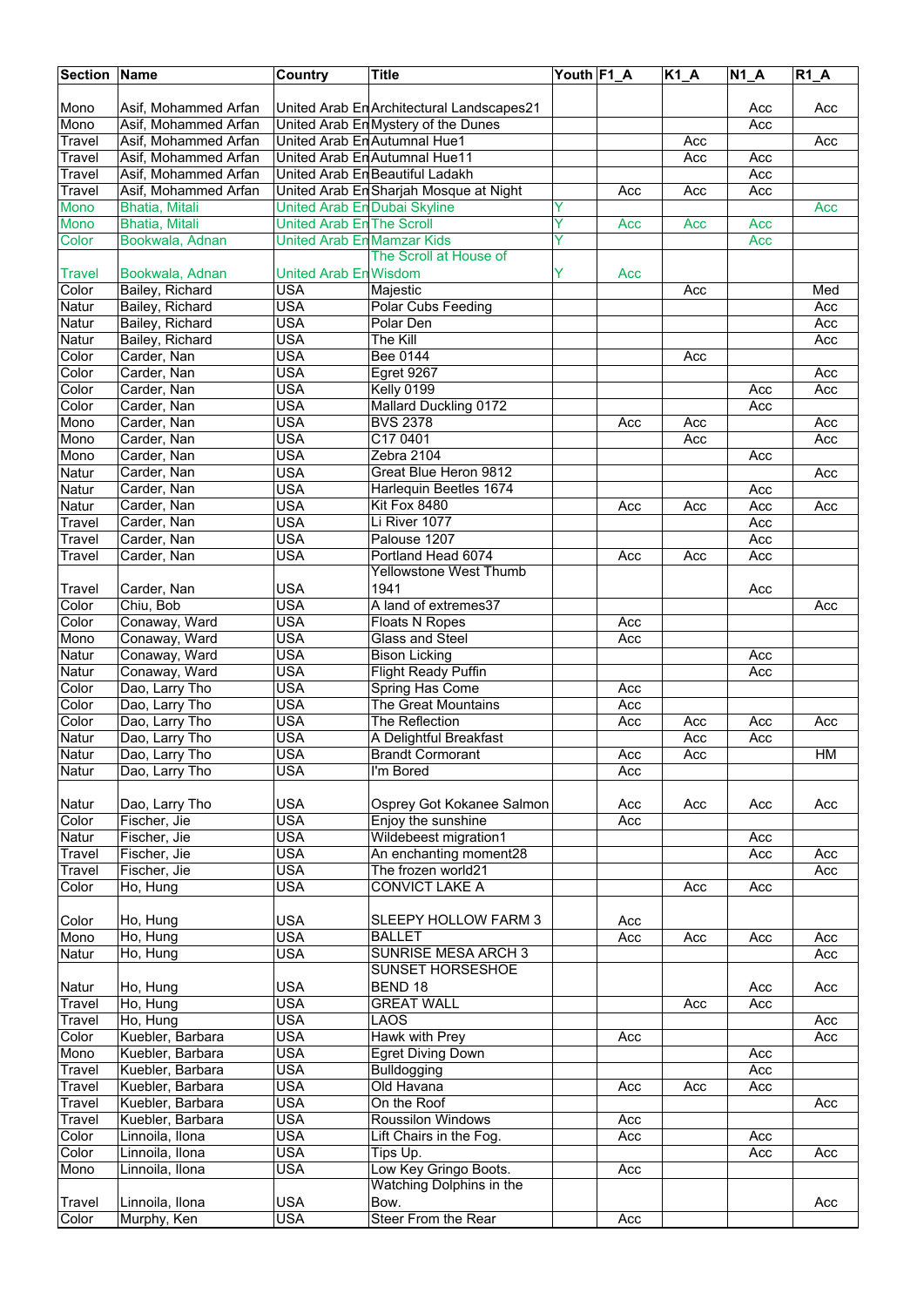| <b>Section</b> | Name                  | <b>Country</b> | <b>Title</b>                    | Youth F1 A |     | $K1_A$ | $\overline{N1}A$ | $R1_A$ |
|----------------|-----------------------|----------------|---------------------------------|------------|-----|--------|------------------|--------|
| Mono           | Murphy, Ken           | <b>USA</b>     | Roof on Fire                    |            |     |        | Acc              | Acc    |
|                | Murphy, Ken           | <b>USA</b>     |                                 |            |     |        |                  |        |
| Natur          |                       |                | <b>Calliope Checking Lupine</b> |            |     | Acc    | Acc              |        |
|                |                       |                |                                 |            |     |        |                  |        |
| Color          | Nguyen, Huong Hoa     | <b>USA</b>     | Lotus Blossoms Time 19A1        |            |     | Acc    | Acc              |        |
| Mono           | Nguyen, Huong Hoa     | <b>USA</b>     | BW Lotus 20A01                  |            |     | Acc    |                  | Med    |
| Mono           | Nguyen, Huong Hoa     | <b>USA</b>     | <b>BW Lotus in Full Bloom</b>   |            |     | Acc    |                  | Acc    |
|                |                       |                |                                 |            |     |        |                  |        |
| Natur          | Nguyen, Huong Hoa     | <b>USA</b>     | Bald eagle losing a fish 19A2   |            |     | Acc    | Acc              |        |
|                |                       | <b>USA</b>     | <b>DeSoto Hood Ornament</b>     |            |     |        |                  |        |
| Color          | Peterson, Michele     |                |                                 |            | Acc |        |                  |        |
| Color          | Peterson, Michele     | <b>USA</b>     | <b>Red Arrows Break</b>         |            |     | Acc    | Acc              |        |
| Mono           | Peterson, Michele     | <b>USA</b>     | <b>Black and White Tiffany</b>  |            | Acc |        |                  |        |
| Color          | Poggioni, Angela      | <b>USA</b>     | <b>LARGEST HOT SPRING</b>       |            | Acc | Acc    |                  |        |
| Color          | Poggioni, Angela      | <b>USA</b>     | <b>Penetrating Stare</b>        |            | Acc |        |                  |        |
| Color          | Poggioni, Angela      | <b>USA</b>     | PLAYFUL CUB                     |            | Acc |        |                  | Acc    |
| Mono           | Poggioni, Angela      | <b>USA</b>     | <b>EARLY MORNING</b>            |            |     |        | Acc              | H M    |
| Natur          | Poggioni, Angela      | <b>USA</b>     | <b>BEST FRIENDS</b>             |            |     |        |                  | Acc    |
|                |                       |                |                                 |            |     |        |                  |        |
| Travel         | Poggioni, Angela      | <b>USA</b>     | Volcano Crater                  |            |     |        | Acc              | Acc    |
|                |                       |                | Emperor penguin parents         |            |     |        |                  |        |
| Mono           | Preston, Burr         | <b>USA</b>     | with chick 2                    |            | Acc |        |                  |        |
| Mono           | Preston, Burr         | <b>USA</b>     | Fire escape shadows             |            | Acc |        |                  |        |
| Travel         | Preston, Burr         | <b>USA</b>     | Chicaco bean                    |            |     | Acc    | Acc              |        |
| Travel         | Preston, Burr         | <b>USA</b>     | Monument to Roebling            |            |     | Acc    |                  | Acc    |
| Color          |                       | <b>USA</b>     |                                 |            |     |        |                  |        |
|                | Prislipsky, Sharon    |                | Courtship                       |            | Acc |        |                  |        |
| Color          | Prislipsky, Sharon    | <b>USA</b>     | Swan Lake                       |            |     |        | Acc              |        |
| Color          | Prislipsky, Sharon    | <b>USA</b>     | Tango                           |            |     |        | Acc              |        |
| Color          | Roberts, Lillian      | <b>USA</b>     | 20 Mule Road Lookback 01        |            |     |        | Acc              |        |
|                |                       |                |                                 |            |     |        |                  |        |
| Color          | Roberts, Lillian      | <b>USA</b>     | Bee on Thistle Wings Blurred    |            | Acc |        |                  |        |
|                |                       |                | WF Bee-Eater 3 Males on         |            |     |        |                  |        |
|                |                       | <b>USA</b>     | Perch                           |            |     |        |                  |        |
| Color          | Roberts, Lillian      |                |                                 |            |     |        | Acc              |        |
|                |                       |                | Cape Buffalo Bachelor Trio      |            |     |        |                  |        |
| Mono           | Roberts, Lillian      | <b>USA</b>     | Close                           |            | Acc |        |                  |        |
| Mono           | Roberts, Lillian      | <b>USA</b>     | <b>Togo School Children</b>     |            | Acc |        |                  |        |
|                |                       |                | Harrier Hawk Roots for          |            |     |        |                  |        |
| Natur          | Roberts, Lillian      | <b>USA</b>     | <b>Small Prey</b>               |            | Acc | Acc    |                  |        |
| Natur          | Roberts, Lillian      | <b>USA</b>     | Unhappy Hippo on Land           |            | Acc | Acc    | Acc              |        |
|                |                       |                | <b>Bringing Firewood to the</b> |            |     |        |                  |        |
|                |                       |                |                                 |            |     |        |                  |        |
| <b>Travel</b>  | Roberts, Lillian      | <b>USA</b>     | School                          |            |     |        | Acc              | Acc    |
|                |                       |                | We Sell More Than Just          |            |     |        |                  |        |
| Travel         | Roberts, Lillian      | <b>USA</b>     | <b>Skulls</b>                   |            |     | Acc    |                  | Acc    |
|                |                       |                |                                 |            |     |        |                  |        |
| Travel         | Roberts, Lillian      | <b>USA</b>     | Zabriskie Stormy Morning 01     |            |     | Acc    | Acc              |        |
| Natur          | Savage, Tom           | <b>USA</b>     | Landing on the Top              |            |     |        | Acc              |        |
| Natur          | Savage, Tom           | <b>USA</b>     | Lunging After a Fish            |            |     |        | Acc              | Acc    |
|                |                       | <b>USA</b>     | Robin Tossing a Berry           |            |     |        |                  |        |
| Natur          | Savage, Tom           |                |                                 |            | Acc |        |                  |        |
| Color          | Sokolskaya, Valentina | <b>USA</b>     | <b>Hills and Valleys</b>        |            | Acc |        | Acc              | Acc    |
| Color          | Sokolskaya, Valentina | <b>USA</b>     | Seattle Needle at Twilight      |            | Acc |        | Acc              |        |
|                |                       |                | Yellow Pitcher with Beads       |            |     |        |                  |        |
| Mono           | Sokolskaya, Valentina | <b>USA</b>     | 3886                            |            | Acc | Acc    |                  |        |
| Natur          | Sokolskaya, Valentina | <b>USA</b>     | <b>Elk Rutting Sticks</b>       |            | Acc |        |                  |        |
| Natur          | Sokolskaya, Valentina | <b>USA</b>     | <b>Two Anhingas</b>             |            | Acc | Acc    |                  |        |
| Travel         | Sokolskaya, Valentina | <b>USA</b>     | <b>Huxinting Teahouse</b>       |            |     | Acc    |                  |        |
|                |                       |                |                                 |            |     |        |                  |        |
|                |                       |                |                                 |            |     |        |                  |        |
| Travel         | Sokolskaya, Valentina | <b>USA</b>     | View from Duguesne Incline      |            | Acc | Acc    | Acc              |        |
| Color          | Vautrin, Inge         | <b>USA</b>     | A Brisk Walk                    |            |     |        | Acc              |        |
| Color          | Vautrin, Inge         | <b>USA</b>     | A Touch of Tulips               |            |     | Acc    |                  | Acc    |
| Color          | Vautrin, Inge         | <b>USA</b>     | Crane Fly                       |            |     |        | Acc              |        |
| Mono           | Vautrin, Inge         | <b>USA</b>     | <b>Battered Keys</b>            |            | Acc |        |                  | Acc    |
| Mono           | Vautrin, Inge         | <b>USA</b>     | Shipwrecked                     |            | Acc | Acc    | Acc              |        |
| Natur          | Vautrin, Inge         | <b>USA</b>     | People Watching                 |            | Acc | Acc    | Acc              | Acc    |
|                |                       |                |                                 |            |     |        |                  |        |
| Natur          | Vautrin, Inge         | <b>USA</b>     | Spider Catching a Fly           |            | Acc |        | Acc              |        |
| Travel         | Vautrin, Inge         | <b>USA</b>     | <b>Mount Rainier</b>            |            | Acc |        |                  |        |
| Travel         | Vautrin, Inge         | <b>USA</b>     | The Danish North Sea            |            |     | Acc    |                  |        |
| Travel         | Vautrin, Inge         | <b>USA</b>     | <b>Walking Among Stars</b>      |            |     | Acc    | Acc              |        |
| Color          | Xu, Wei               | <b>USA</b>     | Father and Son                  |            | Acc |        |                  |        |
| Color          | Xu, Wei               | <b>USA</b>     | Hunting 3                       |            |     |        | Acc              |        |
| Color          | Xu, Wei               | <b>USA</b>     | Snowbirds                       |            |     |        | Acc              |        |
| Mono           | Xu, Wei               | <b>USA</b>     | Feeding 3                       |            |     |        |                  |        |
|                |                       |                |                                 |            |     |        | Acc              |        |
| Mono           | Xu, Wei               | <b>USA</b>     | Smile 6                         |            |     |        |                  | Acc    |